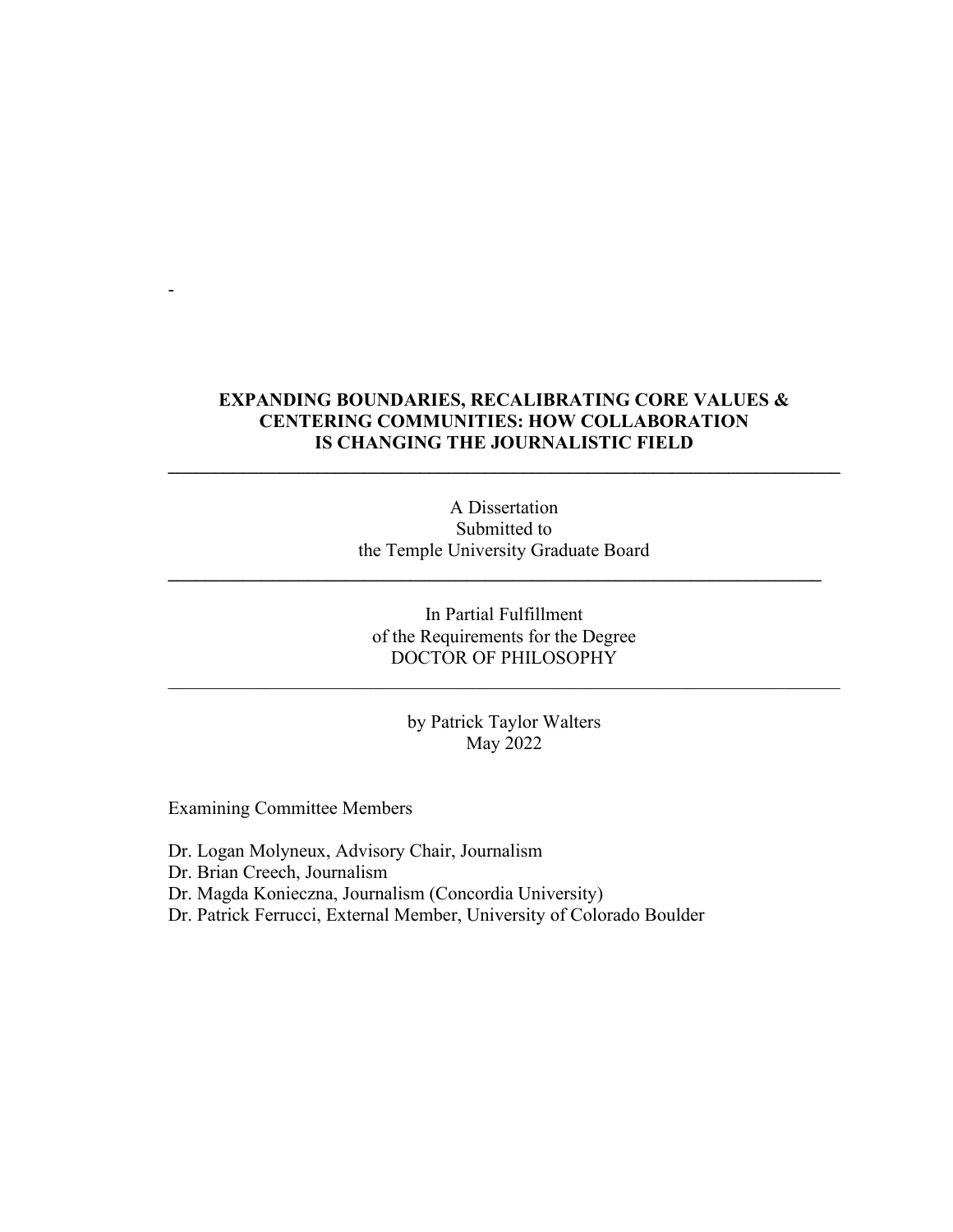**©**  Copyright 2022

by

Patrick Taylor Walters All Rights Reserved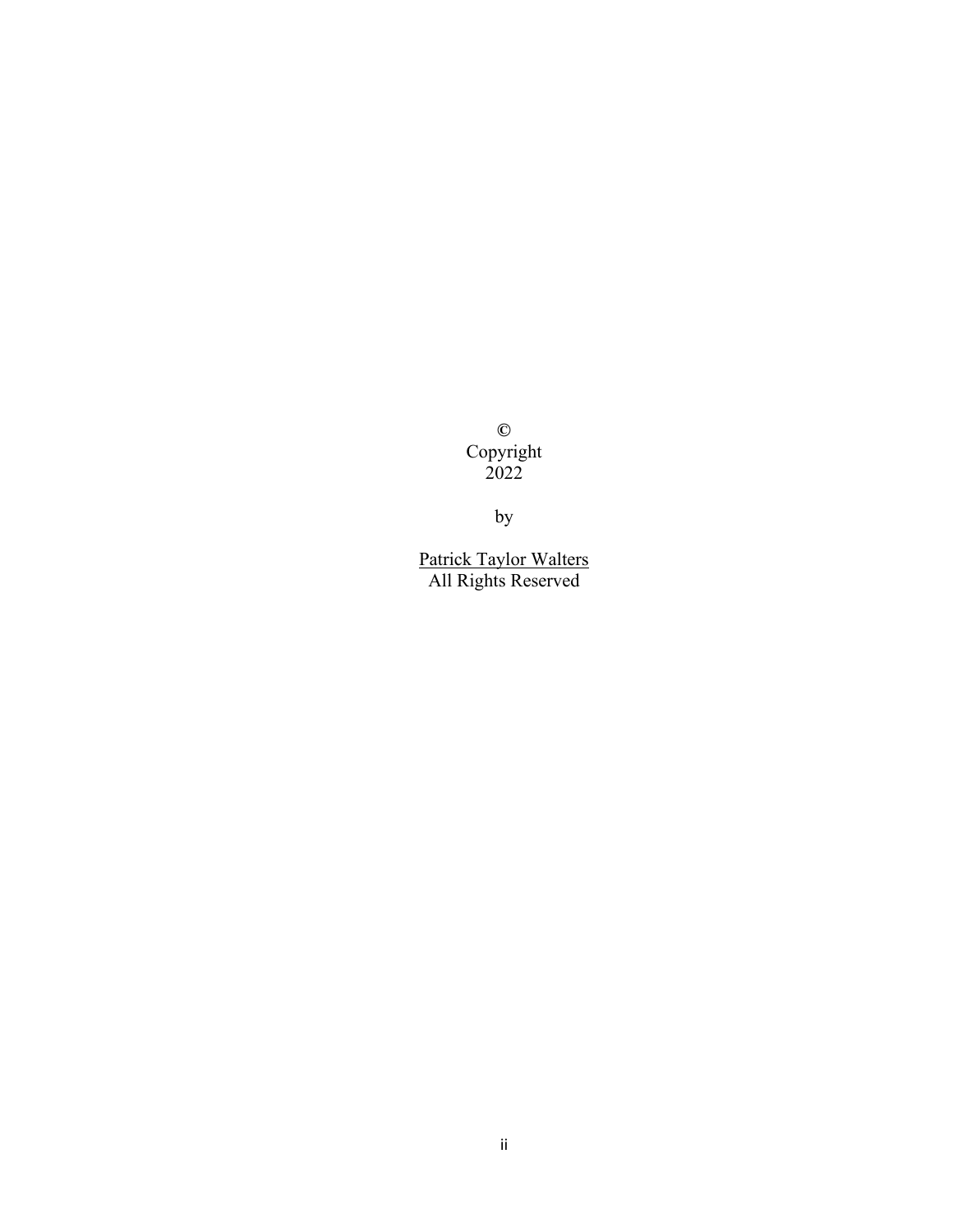### **ABSTRACT**

With the traditional commercial model failing, U.S. news organizations are increasingly turning to various types of collaborations in order to produce news content. They are partnering with nonprofits, universities, creative groups, citizen journalists and other entities, many of them non-journalistic in nature. As a result, these diverse groups are increasingly having to negotiate different sets of values and priorities as they establish journalistic processes and create news content. This dissertation explores, first, the question of how the structure and makeup of such diverse collaborations influences the journalistic values and norms by which the effort abides; second, it examines how the processes of collaborations reflect these negotiated norms and values. The project seeks to shed light on the ways traditional journalistic boundaries are being expanded and the journalistic field transformed by new, non-traditional journalistic partners in collaborations. The qualitative study – which utilizes in-person and virtual ethnography, in-depth interviewing, and textual analysis – focuses on two different collaborations: a fledgling partnership called the Dallas Media Collaborative, which involves 14 different journalistic and non-journalistic partners working together to cover the topic of affordable housing in Dallas, Texas; and the Credible Messenger Reporting Project, which pairs professional journalists and community journalists in the coverage of gun violence in Philadelphia. The study finds that these partnerships demonstrate evidence of journalists expanding their traditional boundaries to include new partners in the process of creating news content, showing that collaboration can mark an attempt at field repair. These new partners are helping to re-envision the purpose of the field, with a much greater focus on public service and the goals of effecting social change and empowering

iii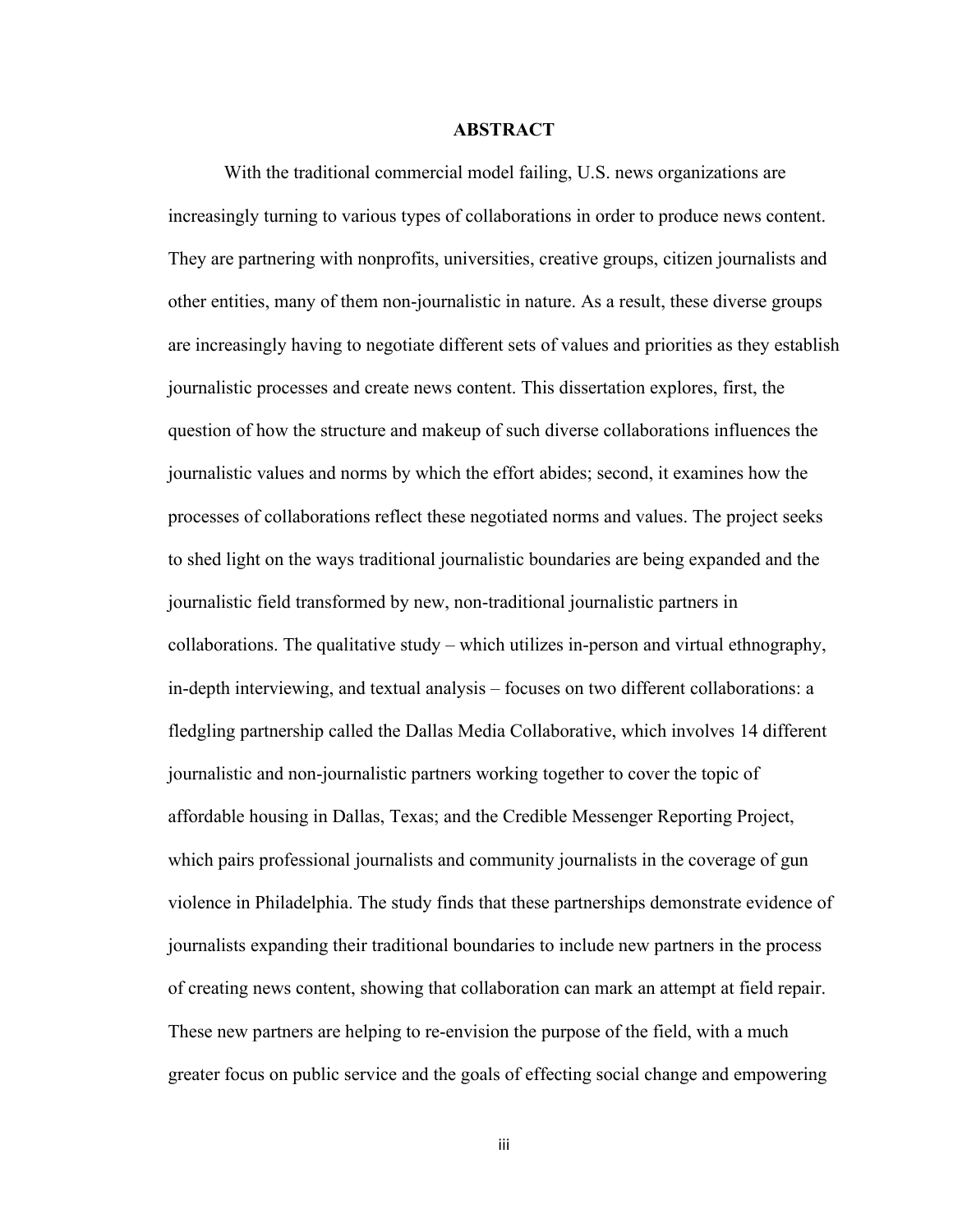communities; they are also forcing an expansion of the boundaries of what can be considered journalism – especially in terms of creative work and audience engagement. However, journalists often continue to enforce traditional values even amid the presence of non-traditional partners, and the power dynamics of traditional journalism are persistent. As a result, collaborations continue to be a site of constant of contested norms and values, evidenced both in journalistic processes and in the content that they produce.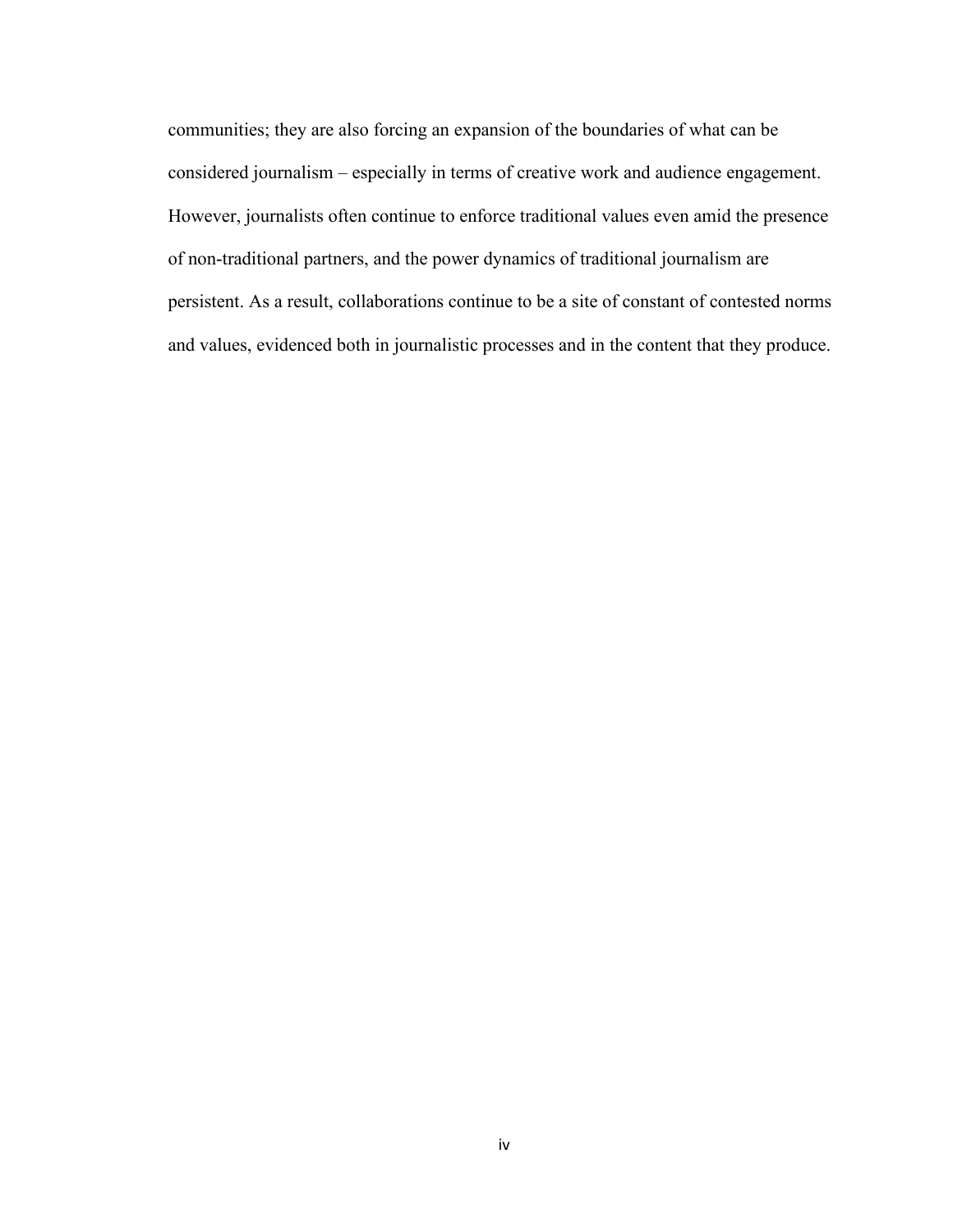#### **ACKNOWLEDGMENTS**

I would like to thank each member of my dissertation committee for their invaluable guidance on this project. The insight and feedback of Logan Molyneux, Magda Konieczna, Brian Creech, and Patrick Ferrucci helped improve this research immeasurably at each step of the process. All their hard work exemplified scholarly advising of the highest caliber. I would also like to acknowledge the other Temple University faculty members who helped develop my thinking, devoting countless hours to helping me grow as a scholar over the past four years: R. Lance Holbert, Jennifer Ball, Jan Fernback, Fabienne Darling-Wolf, Larisa Kingston Mann, Devon Powers, Jessica Castonguay, Carolyn Kitch and Bruce Hardy. Additionally, I owe deep gratitude to research librarian Kristina De Voe for going above and beyond the call of duty to support my research. This project also benefitted from the generous feedback of Mark Coddington, who provided valuable methodological suggestions, and Jennifer Midberry, who gave crucial guidance and support. I am also immensely thankful for the support of my classmates, especially Abdullah Almalki, Tauheedah Asad, Elizabeth Baik, David Brown, Dana Dabek, Nick Manolis, Robert McMahon, Emmanuel Septime Sessou, Tristram Spiro-Costello and Colleen Tolan. I am also grateful to the journalists and other research subjects who generously devoted their time to this project amid the challenges of work, daily life, and a global pandemic. Any flaws in this manuscript are, of course, mine and mine only. Lastly, none of this would be possible without the amazing support of my family, especially my wife, Jen, our daughters, Lexi and Cecilia, and my parents.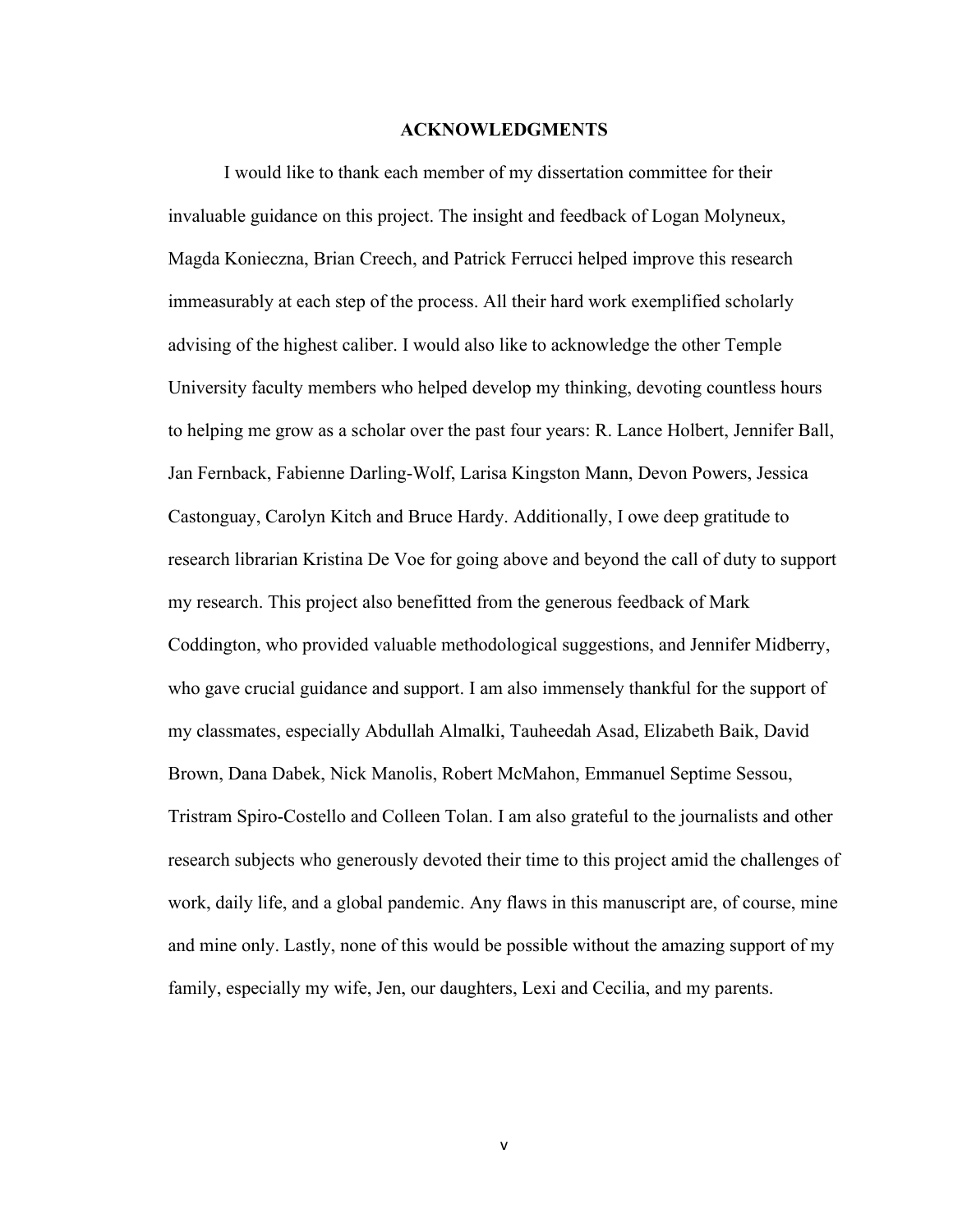# **TABLE OF CONTENTS**

# **CHAPTER**

| Collaborations as a Site of Negotiation of Journalistic Boundaries and Values10 |
|---------------------------------------------------------------------------------|
|                                                                                 |
|                                                                                 |
|                                                                                 |
|                                                                                 |
|                                                                                 |
|                                                                                 |
|                                                                                 |
|                                                                                 |
|                                                                                 |
| Collaborations, Traditional Journalistic Values and Paradigm Shift39            |
|                                                                                 |
|                                                                                 |
|                                                                                 |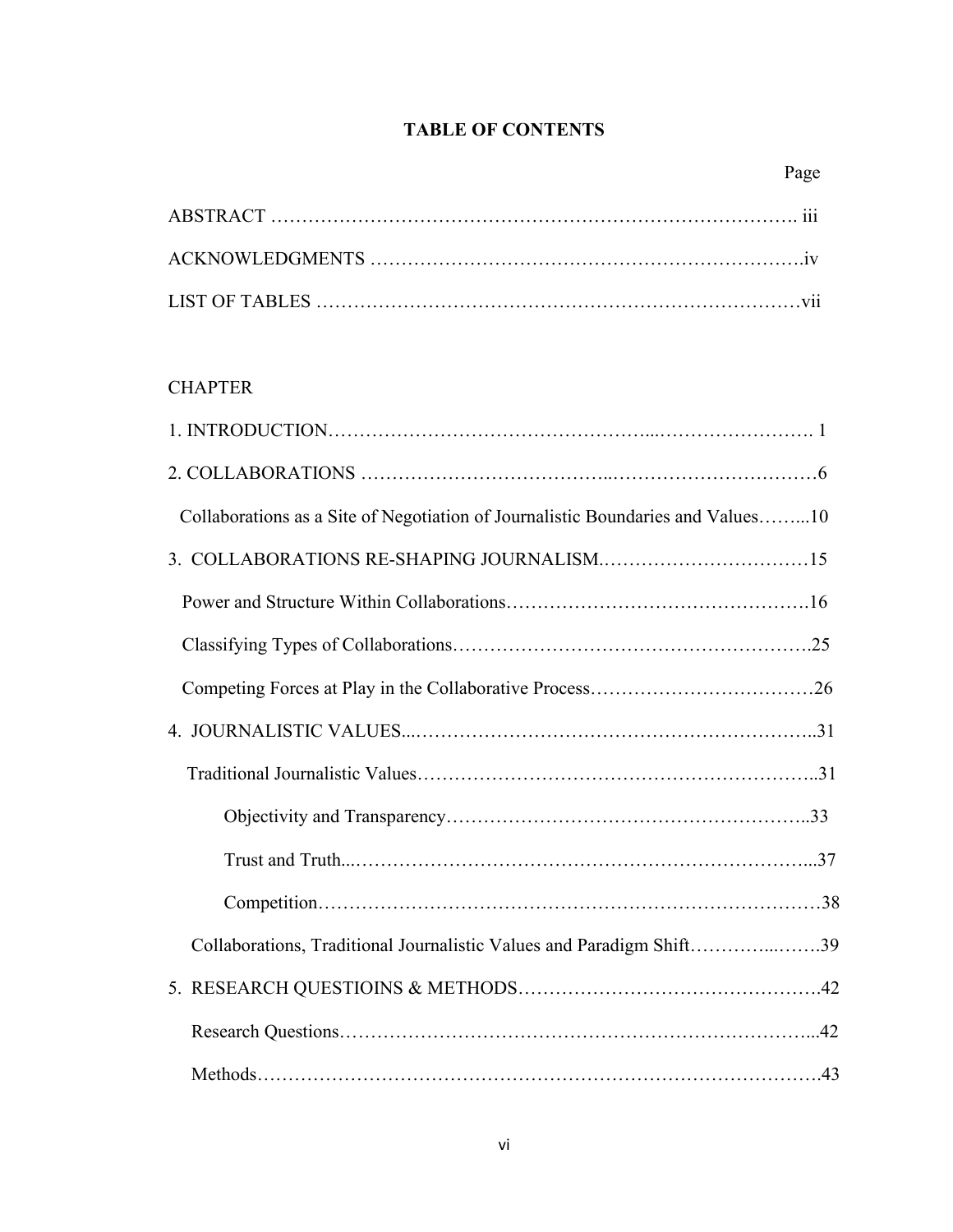| 6. NEW PARTNERS EXPANDING JOURNALISTIC BOUNDARIES53                            |
|--------------------------------------------------------------------------------|
|                                                                                |
| New Types of Partners Bring Fresh Approaches, More Focus on Diversity 57       |
| 7. IDENTITIES & ROLES IN JOURNALISTIC COLLABORATIONS 66                        |
|                                                                                |
| Legacy Media Bring Unique Complications and Benefits to Collaborations75       |
|                                                                                |
|                                                                                |
|                                                                                |
|                                                                                |
|                                                                                |
| Revamping Journalism's Public Service Role, Seeking to Effect Social Change94  |
| Re-Imagining Journalism's Core Mission as an Educational One98                 |
| 9. DIVERSIFYING SOURCES, AUDIENCES & STORIES 102                               |
| Partners Seek to Amplify New Voices, Connect with Communities102               |
| Viewing Collaboration as a Way to Build Upon Partners' Incremental Coverage109 |
|                                                                                |
| Envisioning Success: Choosing Topics That Can Lead to Community Impact113      |
| Evaluating and Measuring Success in Collaborative Efforts115                   |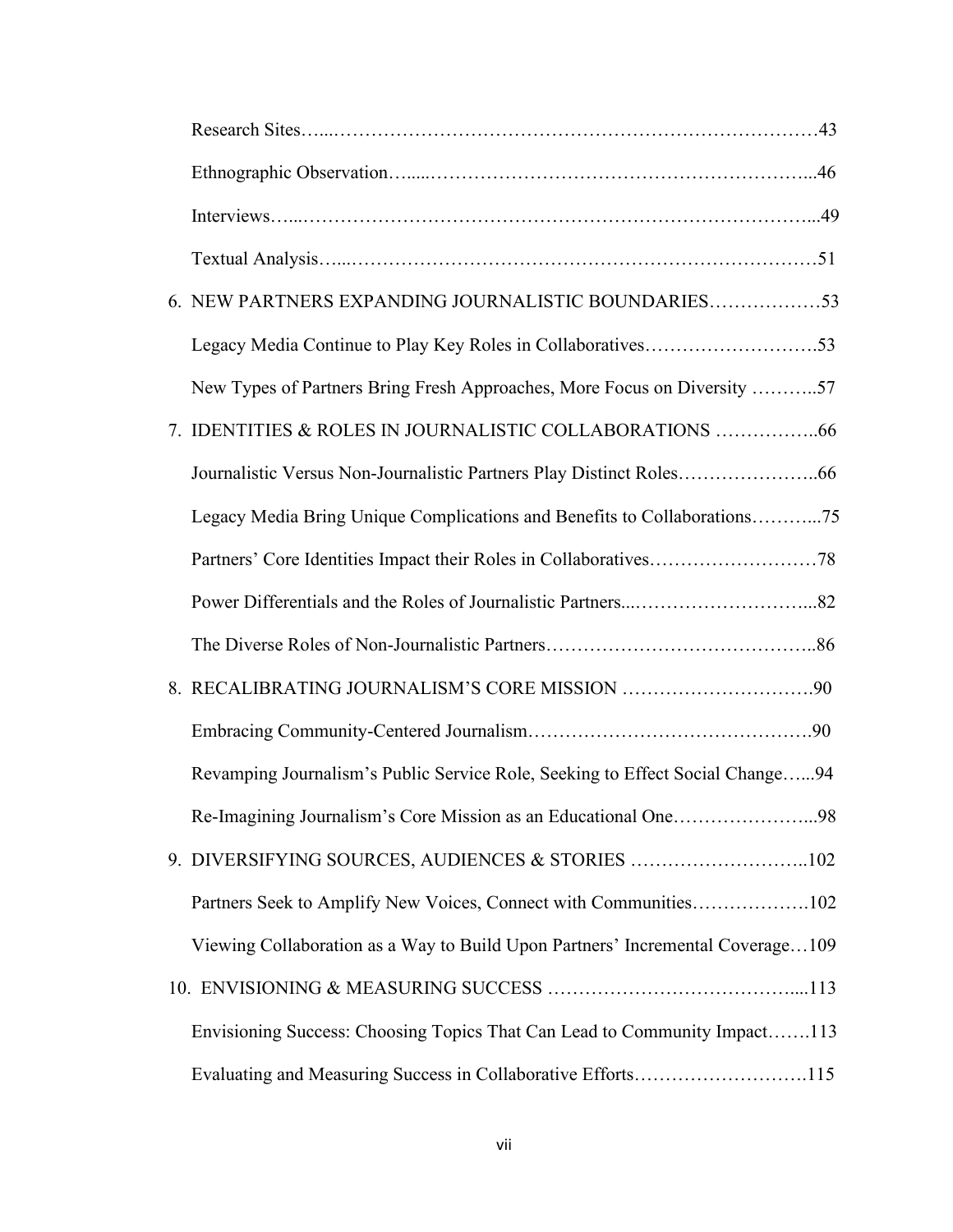| Journalists Seek Partners to Help Re-Connect with Citizens, Re-Define Mission127 |
|----------------------------------------------------------------------------------|
| Journalists Struggle to Establish a Line for Whom to Include131                  |
| Collaborations Complicate and Sometimes Upend Journalistic Power Structures134   |
| Journalists Face Key Choices, Challenges in Collaborative Approaches137          |
|                                                                                  |
|                                                                                  |
|                                                                                  |
| <b>APPENDICES</b>                                                                |
|                                                                                  |
|                                                                                  |
|                                                                                  |
|                                                                                  |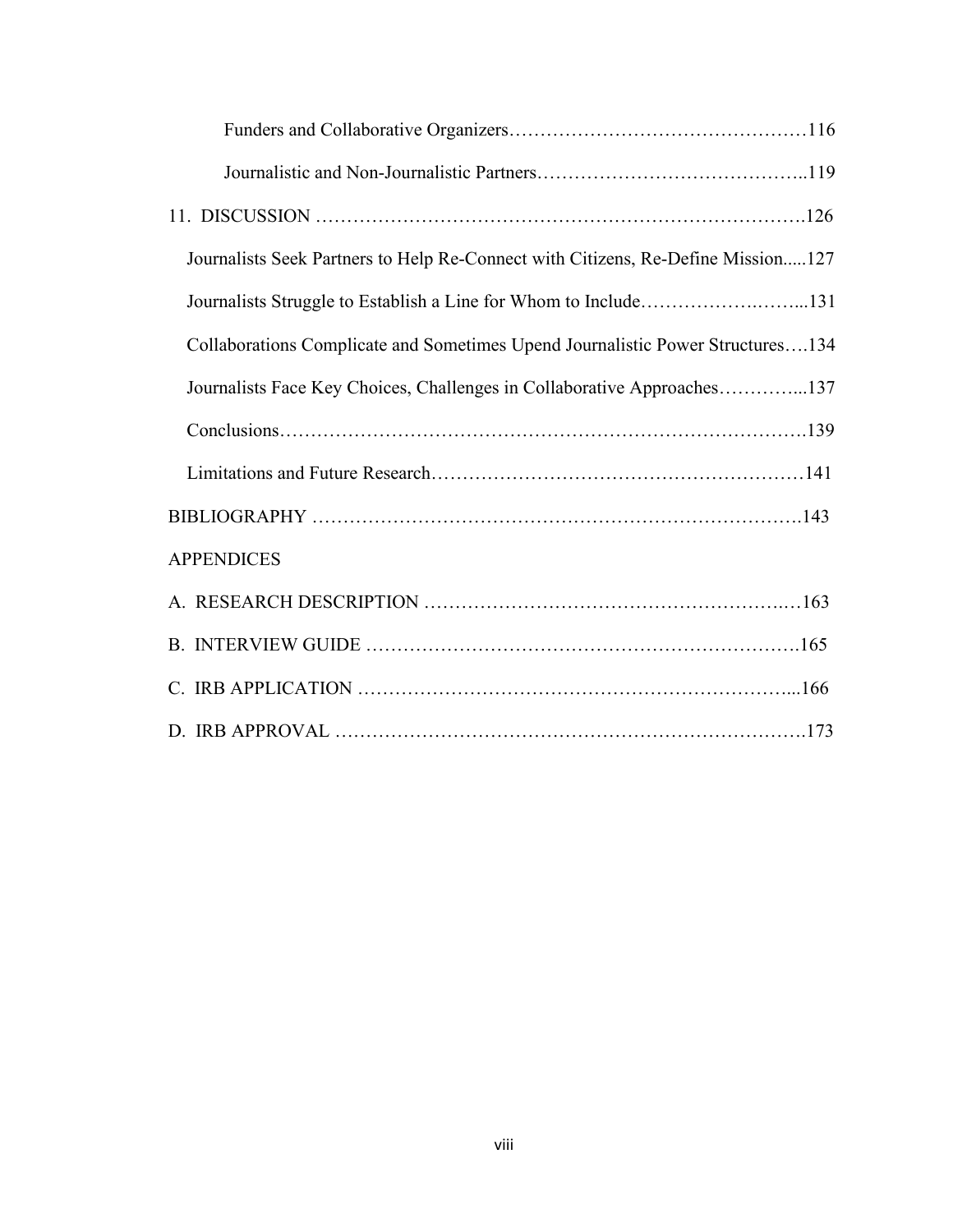# **LIST OF TABLES**

| Table | Page |
|-------|------|
|       |      |
|       |      |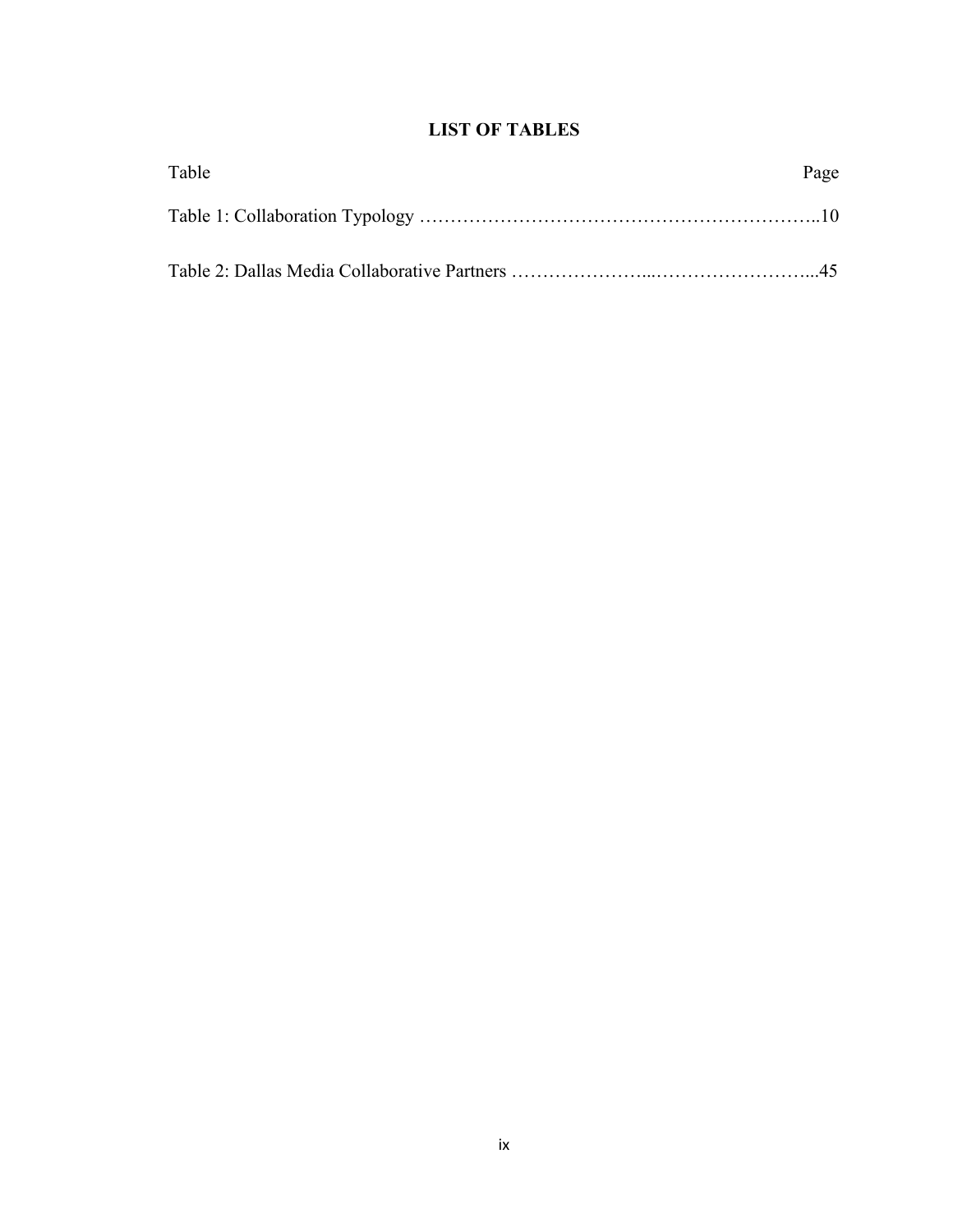## CHAPTER 1

## INTRODUCTION

Throughout the evolution of journalism, there has been a developing history of not just single groups creating news, but combinations of different actors collaborating to produce news content. One of the foremost examples of journalistic collaboration in the United States began in 1846 when, following a series of meetings, a group of rival newspapers agreed to work together to more efficiently and cheaply obtain news from the Mexican War – a collaboration that became The Associated Press. In addition to collaborating on news-gathering costs, members of this new coalition agreed to band together to take better advantage of the newly developed telegraph technology, which did not have the capacity to serve all the newspapers at once; this association, which included six founding members, later agreed to expand its cooperative effort to news gathering across the United States (The Associated Press, 2007; Schudson, 1978). This effort had been foreshadowed a few decades before, in the 1820s, when a group of newspapers had shared the cost of operating a boat to get news from ships coming into New York harbor (Schudson, 1978). Those collaborations, and the ones that have come since, also have roots in the earliest newspapers in Europe and the United States, many of which routinely borrowed freely from one another (Slauter & Greer, 2012; Starr, 2004).

Formalized practices of collaboration have evolved over time, especially when journalism has faced times of crisis. The Newspaper Act of 1970 allowed struggling newspapers operating in the same city to collaborate via joint-operating agreements, exempting them from parts of anti-trust law (Baker, 2006; Ryfe, 2012). The  $20<sup>th</sup>$  century saw the normalization of pool reports as a means for news organizations to share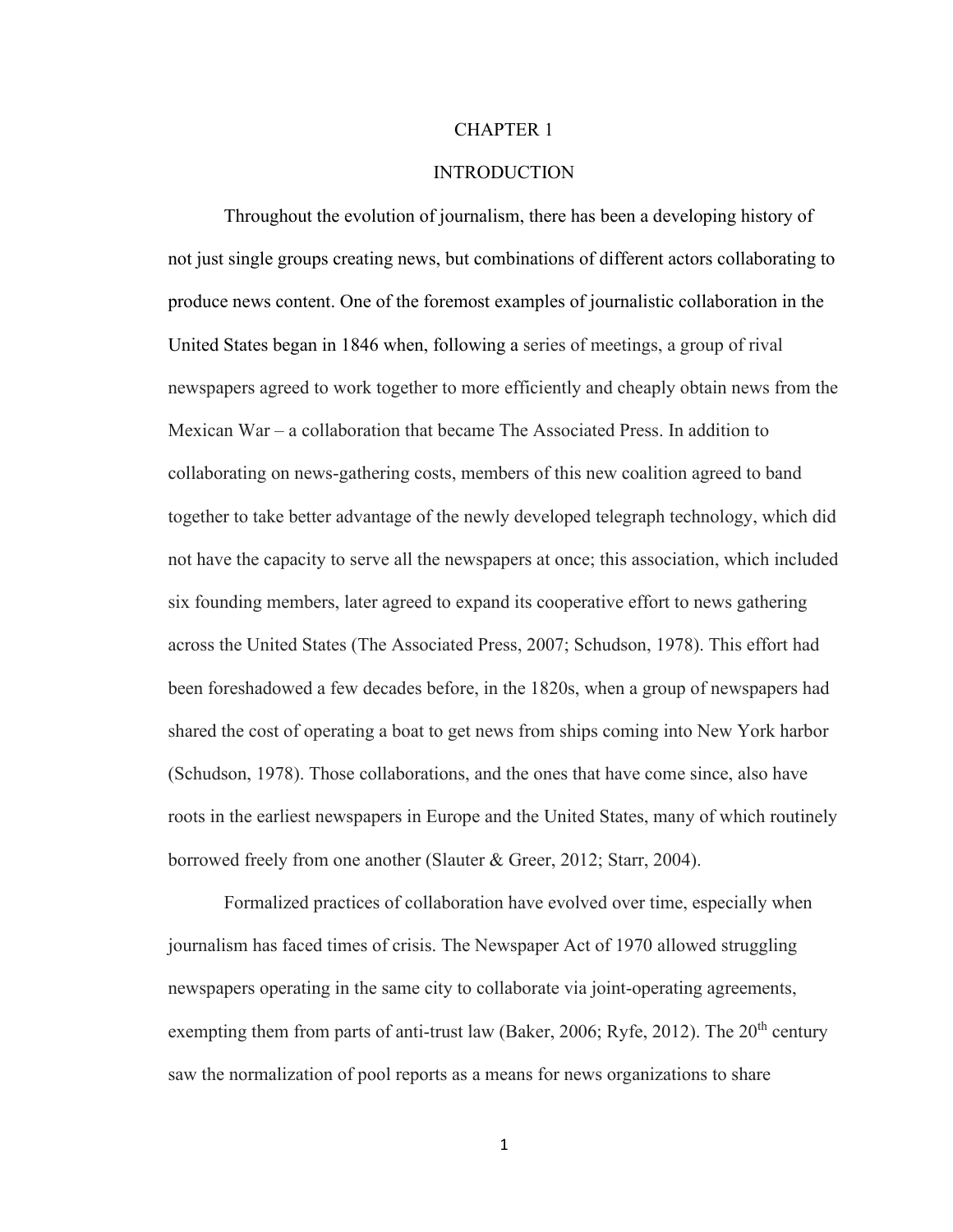resources and manage competition (for example, Breed, 1952; Crouse, 1973).

Collaborative efforts have since evolved tremendously in the  $21<sup>st</sup>$  century. Faced with increasing financial pressures, for example, partnerships between newspapers and TV stations in the same market became more common in the early 2000s (Lowrey, 2005). Furthermore, a massive decline in print advertising revenue encouraged large chains to increasingly share content among their newspapers, essentially creating their own news services (for example, Graham & Smart, 2010; Sjovaag, 2014). Now, with western journalism often characterized as being in a state of "crisis" or "collapse" (Wahl-Jorgensen and Hanitzsch, 2019, p. 14), this has increased the pressure to find new models. Those models have increasingly led to collaborative efforts.

In the past, traditional news organizations like newspapers have resisted collaborations with other actors amid questions of who was a "journalist" and concerns over whether collaboratively produced news would be reported in a traditional way (Anderson, 2013, pp. 154-166). But, over time, collaborative efforts have grown in number and now involve an increasingly diverse array of both journalistic and nonjournalistic actors, from legacy news organizations and digital startups to foundations, nonprofits, advocacy groups and other types of organizations. As this has occurred, it has impacted the boundaries (Gieryn, 1983; Carlson & Lewis, 2015; Carlson & Lewis, 2020) of journalism, the extent to which journalists have worked to defend their field against "incursions from non-journalists" (Carlson & Lewis, 2015, p. 9).

This discussion leads inherently to a question of values and how they impact the journalistic processes and the content produced. Traditional news values and journalistic authority (Carlson, 2017) are sometimes challenged due to the multiple partners involved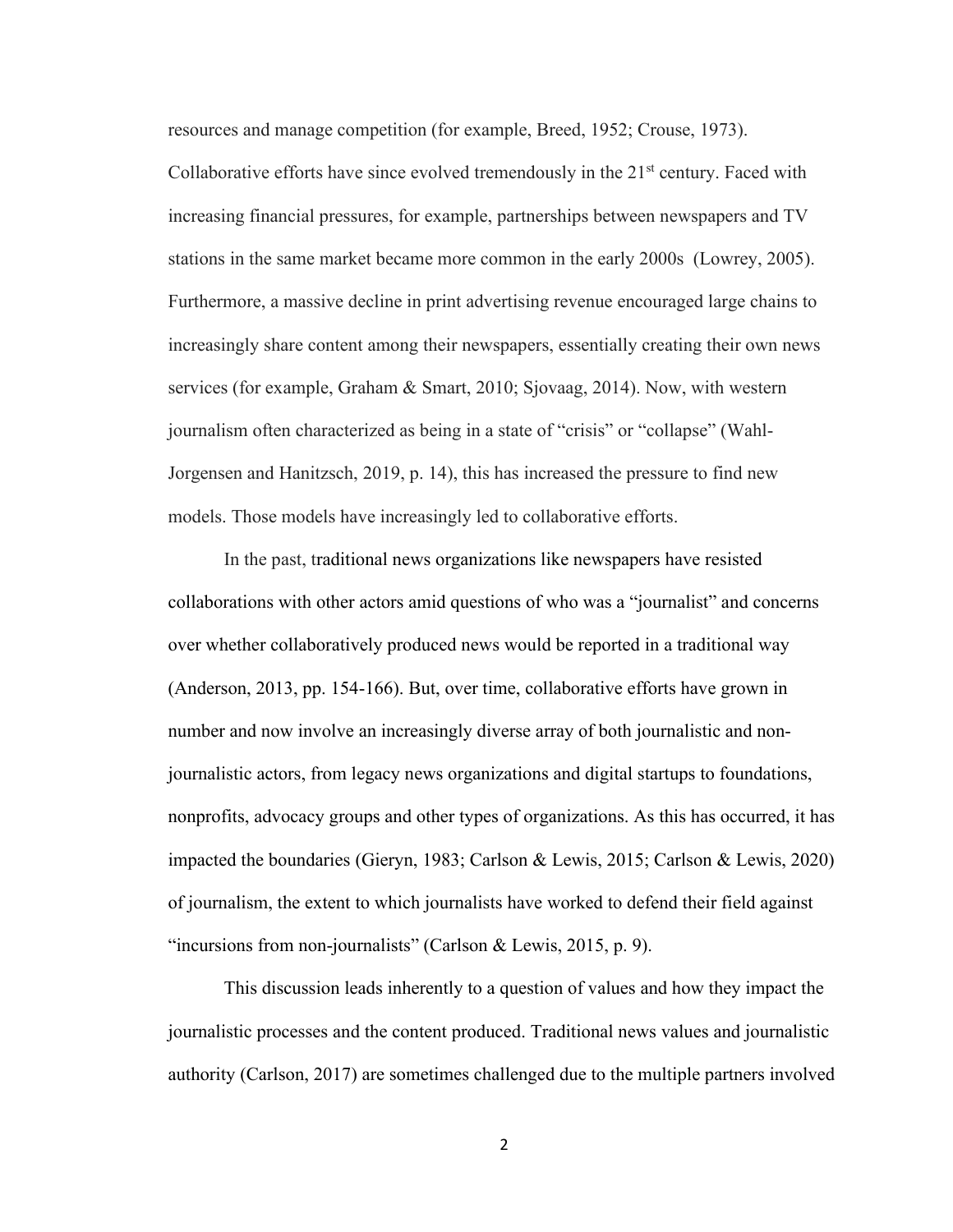in collaborations, especially amid the push for a reinvention of professional journalism under pressure from citizen journalism and increased audience involvement (Waisbord, 2013). They have been challenged through the increasing involvement of foundations (Benson, 2017; Lewis, 2012), collaborations with computer programmers and hackers (Lewis & Usher, 2013; Usher, 2016), the prospect of government involvement (McChesney & Nichols, 2010; Nee, 2013; Pickard, 2015), the potential influence of advocacy groups (Konieczna, 2020) and, of course, increasingly diverse efforts to collaborate with the audience. Values are also challenged in collaborations involving different newsrooms, especially when they involve a wide array of different news organizations, as with the Panama Papers project (Obermaier & Obermayer, 2017) and other large-scale collaborative efforts that involved partners who had varied parameters for news, as well as for newsgathering itself.

Given the increasingly diverse array of actors involved, and the various forms collaborations take, this leads to questions about how these different types of partners impact the norms and values that are followed in their journalistic practice. This project seeks to explore how collaborative partners negotiate issues of boundaries and values in their efforts. What is news? What is not? What is OK to do in reporting and storytelling? What is against the rules? How will different collaborative partners reach agreement on shared values, standards and priorities? Furthermore, what can we learn about the dynamics involved in how collaborative partners make these kinds of decisions? These fundamental questions all revolve around the parameters that determine what the fundamental values of journalism are, as well as the boundaries that regulate who (and what) is inside the boundaries of journalism.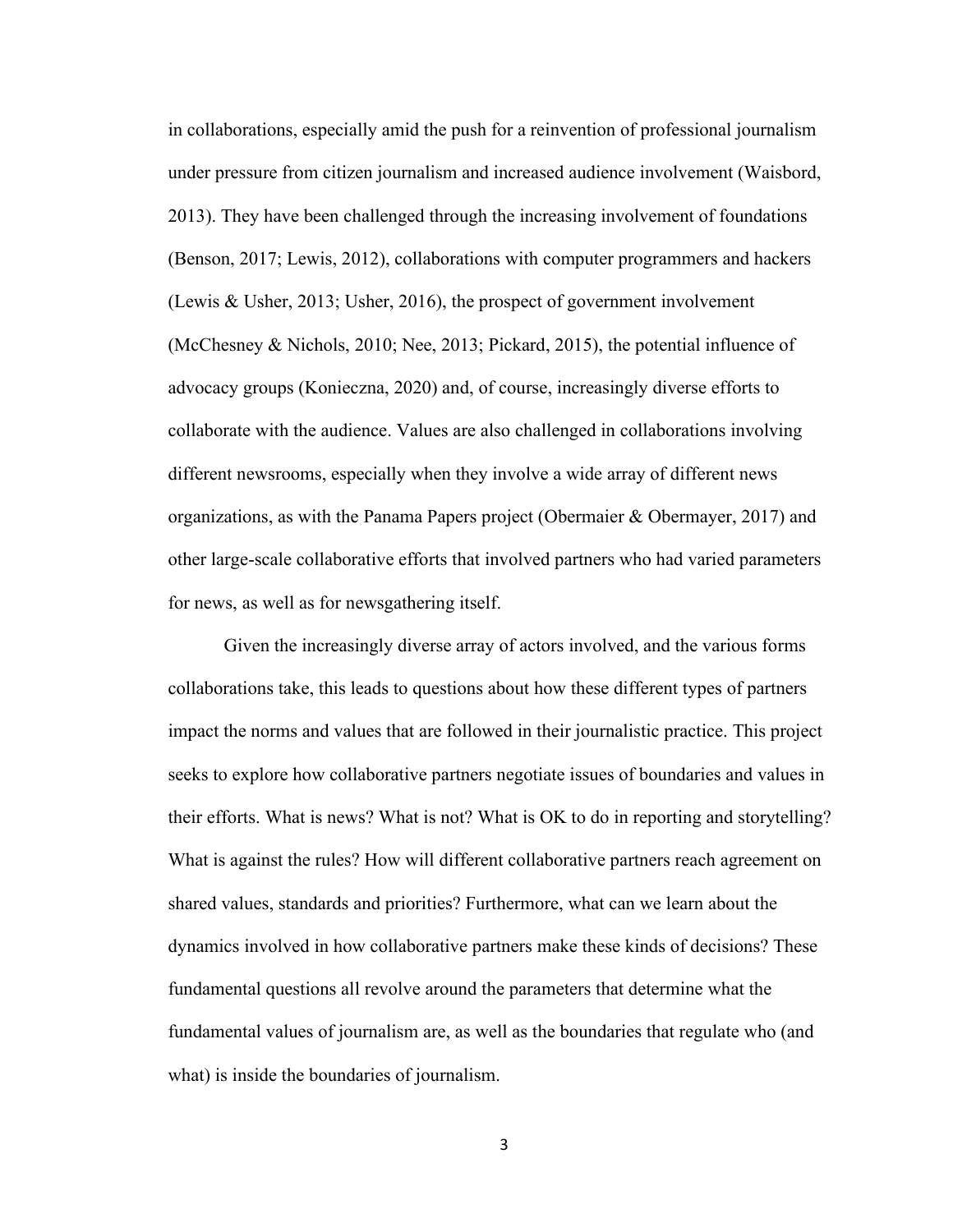Questions of values and boundaries are central in determining how collaborations are impacting the culture and processes of journalism, as well as in examining how they impact the traditional gatekeeping function (Lewin, 1951; White, 1950) of journalism, the selection and – sometimes – control of what bits of information become news (Vos, 2019). Under the traditional model, those decisions were typically made in individual newsrooms, although the journalists making them were heavily influenced by the power of advertisers in the commercially based U.S. news industry (Hallin, 2005; Powers & Vera-Zambrano, 2018). With increasingly diverse journalistic collaborations, new and different types of actors now have voices in these decisions, potentially exerting new forms of influence over newsroom content, structure, and practices. These new collaborative partners then have the potential to impact the very definition of what journalism is. Whenever traditional boundaries are redrawn and whenever traditional values are renegotiated, there are some core parts of a field that are preserved, unchanged; but there are also other parts that are jettisoned, as well as new elements that are adopted, all with the power of reshaping the field. Identifying what values are staying, going, or freshly arriving helps us understand how journalism is using new collaborative partners to negotiate its current time of crisis.

In order to fully explore how collaborations are impacting the field's values, the actual content that is produced also needs to be examined along with organizational structures and journalistic practices. The negotiation of boundaries and values occurs in the creation of collaborations, as well as in the establishment of their practices and cultures. But it is also reflected in the news content that is produced through those processes and in those environments. Values are reflected in journalistic processes and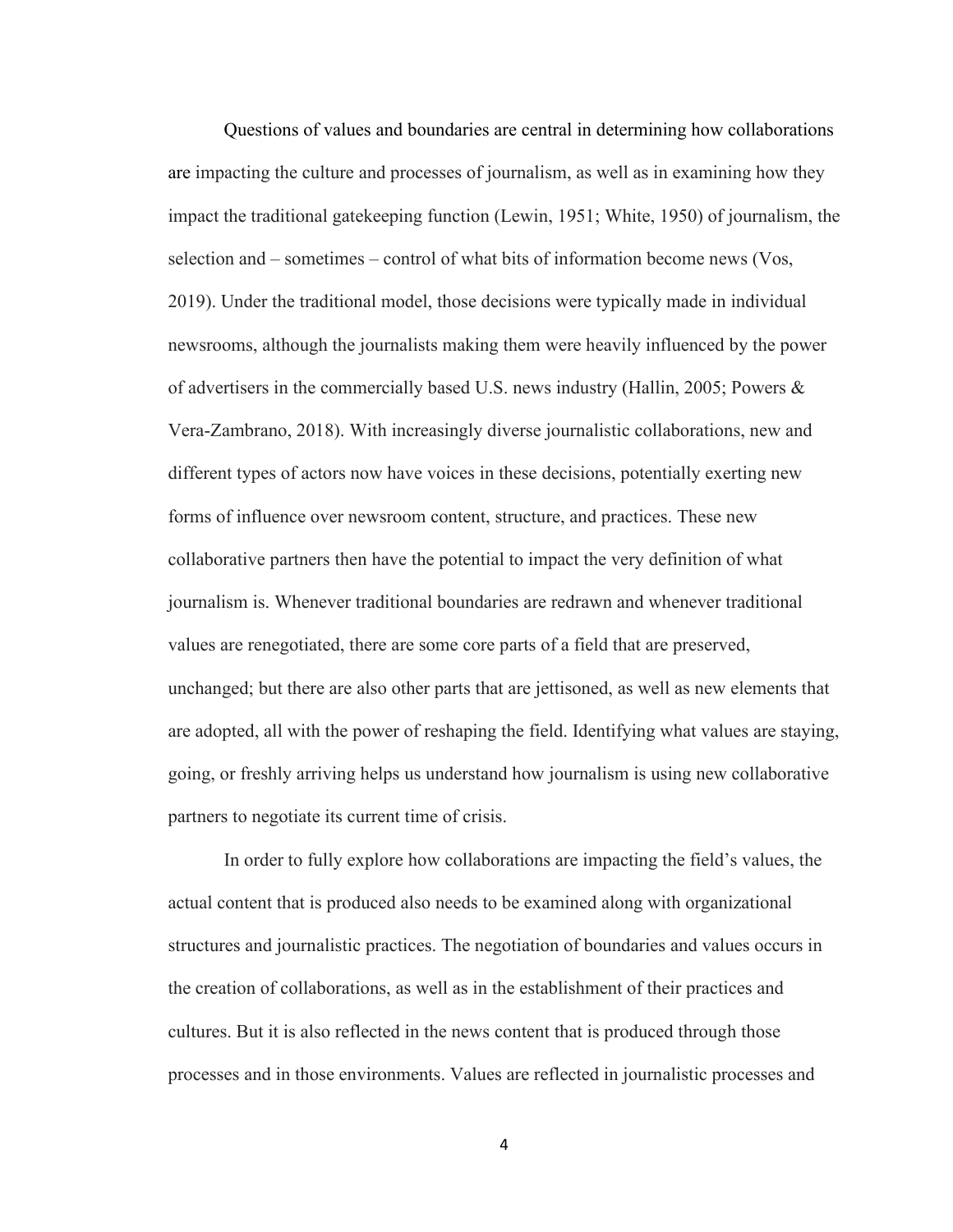practices, culture, and in the content that is ultimately created. Therefore, examination of all three of those areas can help lead to a greater understanding of how partners negotiate values in journalistic collaborations.

In order to explore these questions, it is important to first define and classify different types of collaborations and the spectrum on which they fall. The next chapter establishes a definition for collaboration and lays out how different types of collaborations can be classified; it discusses how collaboration is defined for the purposes of this study and lays out the particular type of collaborations focused on in this project. Chapter 3 explores the ways collaborations are reshaping journalism; it examines how they take different forms, how power flows through those varied structures, and how some types apply pressure to traditional journalistic boundaries. Chapter 4 then expands upon the traditional values of the journalistic field, setting up how collaborations can challenge some of those values. In Chapter 5, I lay out my research questions and the research methods that are used, along with details of the specific groups and sites used in gathering information for the study. The following sections – Chapter 6, Chapter 7, Chapter 8, Chapter 9 and Chapter 10 – detail the research findings. These chapters are followed by a discussion of those findings in Chapter 11 and, ultimately, a concluding chapter considers the study's limitations and focuses on what this project shows about the impact collaborations are having on the journalistic field.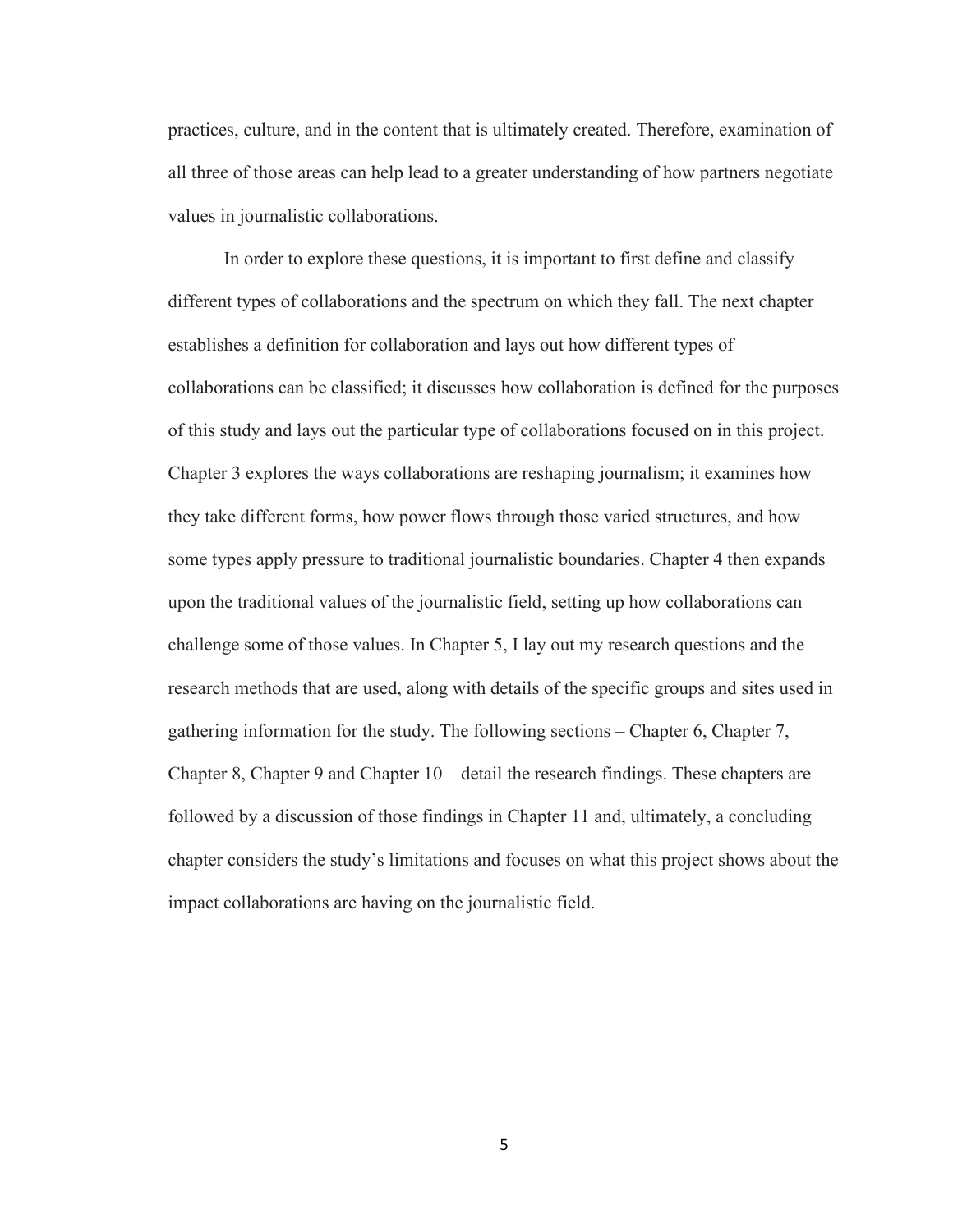## CHAPTER 2

## COLLABORATIONS

Collaborations exist under an overall umbrella of *influences* in journalism and can be viewed within the framework of the "hierarchy of influences" (Reese & Shoemaker, 2016; Shoemaker & Vos, 2009) and the way routines, individuals, organizations, social systems and external (extramedia) factors all shape media content. In this way, collaborations exist as a force of influence on journalism, related to – but unique from – other influences such as media ownership and advertising (Shoemaker, 1991; Shoemaker & Vos, 2009), public relations (Edwards, 2018), and the affordances of technology (Marwick, 2017). Arguments can be made about whether foundations and other funders can be considered collaborative partners, or whether they are simply external or "extramedia" influences (Reese & Shoemaker, 2016) due to their control of purse strings. Within this hierarchy, collaborations act at the "organization" level of the hierarchy. But, as will be discussed in more detail when I examine questions of boundaries, they can also be viewed as extramedia forces; furthermore, their influence also extends to individuals and routines. With these types of debates in mind, next I seek to clarify the criteria used to define collaborations in this study.

"Collaboration" simply means the idea of working together, something that all humans do at various times for various reasons. This project is interested in specific types of journalistic collaborations and, therefore, classifies them according to similarity of the partners, how deeply these partners are integrated, and over what duration the collaboration is expected to operate. Journalistic collaborations exist on a spectrum, with specific criteria helping to demonstrate and clarify where specific ones fall across a range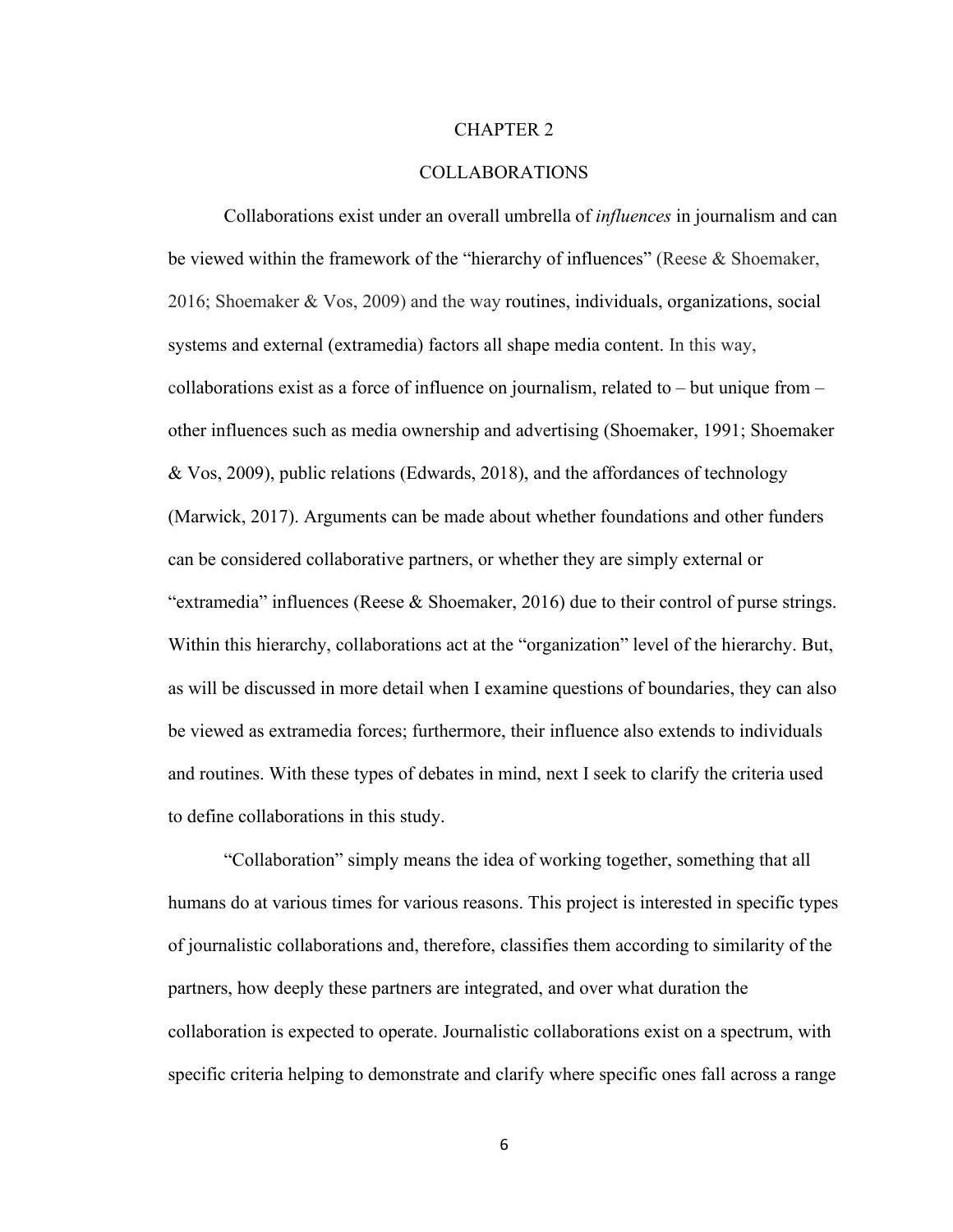of possibilities. At the most general level, collaborations have been defined as "initiatives or projects through which journalists from different news organisations work with one another and with other actors – such as technologists, data scientists, academics and community members to report, produce, and distribute news" (Jenkins & Graves, 2019, p. 7). However, in order to understand them fully, it can be helpful to break them down into specific categories that separate one type from another.

First, they can be classified by whether the partners involved are journalistic (legacy news organizations, digital news start-ups, community blogs) or non-journalistic (tech companies, foundations, advocacy groups) (Stonbely, 2017). Keeping in mind questions of boundaries (for example, Gieryn, 1983; Carlson & Lewis, 2015; Carlson & Lewis, 2020), this question can prove particularly problematic amid the central debate about who is a journalist and what does or does not constitute journalism (Carlson & Lewis, 2015). When considering partners involved in a collaboration, the primary goals of an organization can be evaluated in terms of its own stated aims and in the work that it produces on its own. Does the partner produce content with the goal of informing an audience? To what extent does the content seek to accomplish a goal *other than*  informing the audience, such as persuading or advocating?

In this way, collaborative partners can range from highly similar to highly dissimilar, with all points in between possible, as well. In what ways are they similar? In what ways do they differ? Partners in a collaboration have been classified based on whether they are journalistic or non-journalistic actors (Carson, 2020) and whether they are "new" or "legacy" journalistic actors (Konow-Lund, 2019), the latter highlighting how differences in both newsroom culture and distribution mechanisms create a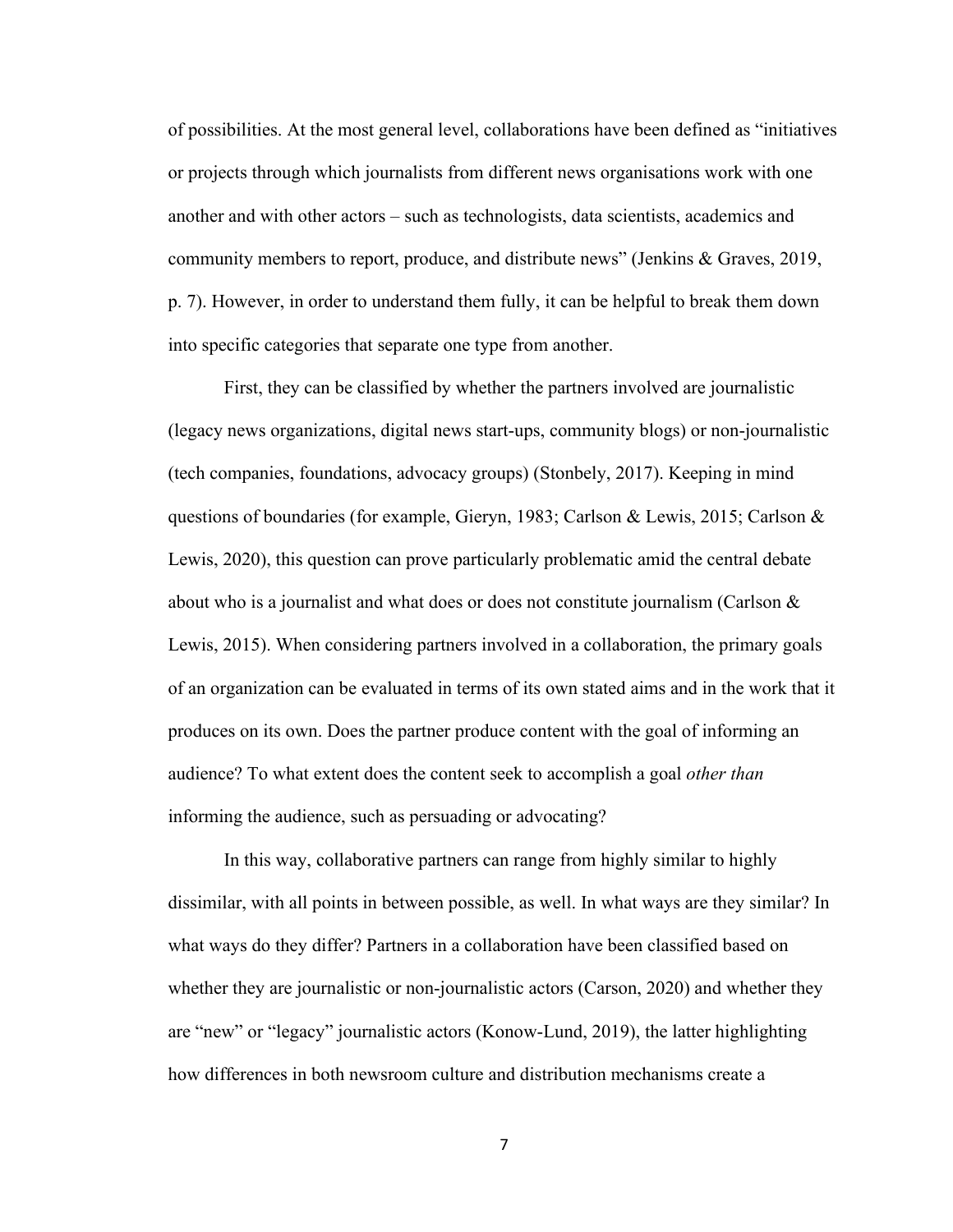distinction between "new" (news start-ups, blogs) and "legacy" (newspapers, TV/radio stations) news organizations. Furthermore, criteria can be established to classify journalistic (newspapers, news websites, TV/radio stations) from non-journalistic (philanthropic foundation, government, advocacy groups, researchers and think tanks, universities, creative groups, individual citizens). Traditional journalistic actors have been described as ones that emphasize values such as verification, editorial independence and the overall purpose of providing the public with the information they need to make better, informed decisions while going about their daily lives in society (Kovach  $\&$ Rosenstiel, 2014). Many of these distinctions are based on value-laden judgments that can be up to interpretation. These values, and how they may be challenged by nonjournalistic collaborative partners, are discussed in more detail in the next chapter.

Collaborations come in a wide array of forms, especially when it comes to the types of partners involved. Therefore, the varied types of partners and the different structures in which they operate together in collaborations impacts the ways in different sets of values are imbued in journalistic processes. In terms of partners, collaborations can involve traditional news organizations and start-up news organizations. They can also involve a wide range of partners from foundations and nonprofits (for example, Benson, 2017; Ferrucci & Nelson, 2019; Konieczna, 2018; Lewis, 2012) to computer programmers and hackers (Lewis & Usher, 2013; Usher, 2016) to advocacy groups (for example, Konieczna, 2020). They can involve public entities (Nee, 2013; Pickard, 2015) and community members acting in the role of citizen journalists (Greenwood  $&$  Thomas, 2015; Salaudeen, 2021).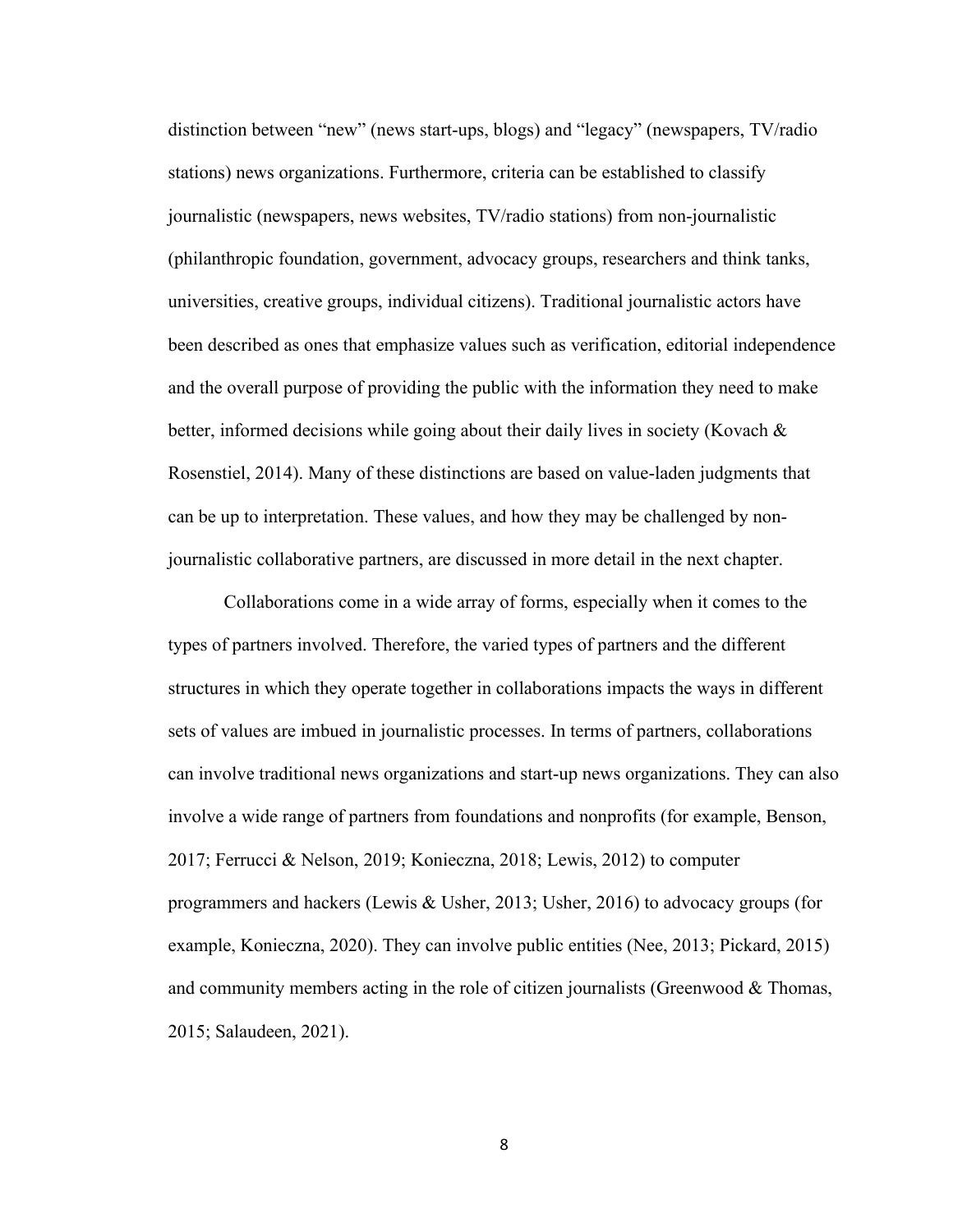Second, collaborations can be classified by the extent to which the partners' operations are integrated, whether they create content separately or cooperatively (Stonbely, 2017). This is a systemic measurement that essentially illustrates the way the operation is designed. When they work together, on one end of the integration spectrum, partners can sometimes operate independently, creating content separately and sharing it with each other. But, on the other, more integrated end of the integration spectrum, they can work together in the design, planning, production and distribution of news content  $- a$ fully integrated operation. At the simplest level, there is cross-promotion, where partners promote each other's content, but they don't work together to create it – it is created by the individual partners; at the most complex level, partners integrate their actual processes and structures (special joint editing desks, for example) to create content together (Dailey et al., 2005). This study aims to focus on collaborations in which the end goal is ultimately creating and/or sharing content; when content is created, it provides another window for examining the values and priorities of the collaborators.

The third criteria in this typology involves classifying collaborations into those that are designed to be temporary versus those that are ongoing and longer-term endeavors (Stonbely, 2017). This separates collaborations that are one-offs and focused only on one specific project (for example, Konieczna, 2020) from those that are longer lasting and devoted to overall news coverage. This is a key factor in classifying collaborations, with scholars dividing these types of efforts between those that are "temporary" and those that are "ongoing" (Stonbely, 2017). This is an important factor when categorizing these types of efforts, as it provides an indication of whether the goals are short-term or long-term. This study is less concerned about the distinction between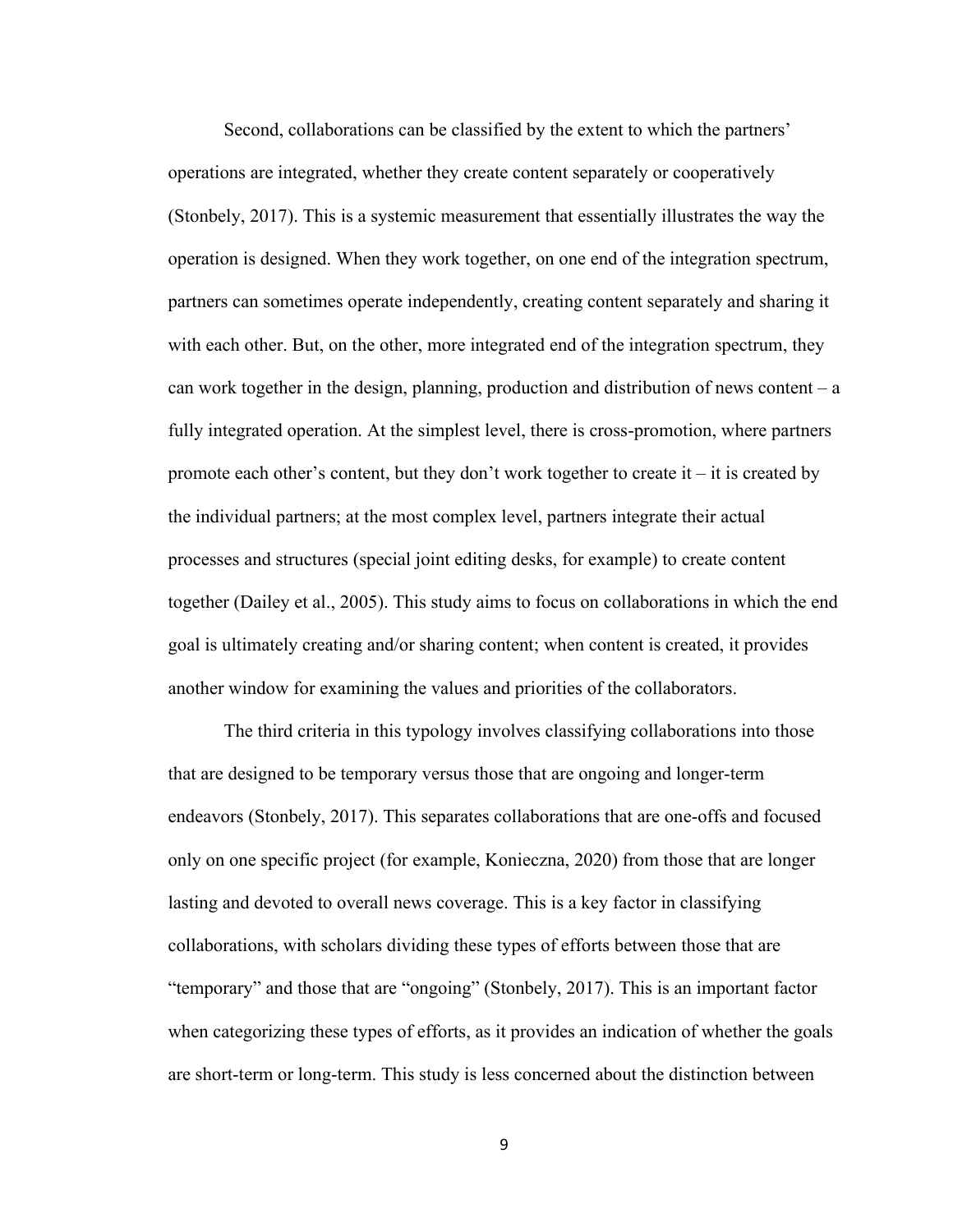whether a project is temporary or if it is ongoing because priorities and values need to be negotiated in both models. What is critical in this project is the varying structures of different types of collaborations and how they may impact journalistic processes, as well as – ultimately – the field's norms and values. However, the distinction between temporary and long-term collaboration remains important because it details the level of commitment that the partners have to the idea of collaboration itself as representing a path forward in the field of journalism. Table 1 gives an overview of this typology. Table 1: Collaboration Typology

| Similarity of Partners |                                                                                               | Level of Integration |                                                                                                   | Commitment |                                                                                                        |
|------------------------|-----------------------------------------------------------------------------------------------|----------------------|---------------------------------------------------------------------------------------------------|------------|--------------------------------------------------------------------------------------------------------|
| Variation              | Example                                                                                       | Variation            | Example                                                                                           | Variation  | Example                                                                                                |
| Highly<br>similar      | Two<br>newspapers<br>working on<br>investigative<br>story                                     | High<br>integration  | Partners<br>creating a<br>joint editing<br>desk,<br>planning<br>together                          | Long term  | Partners<br>seeking to<br>build a<br>newsroom<br>together to<br>focus on a<br>specific<br><i>issue</i> |
| Dissimilar             | TV station<br>working with<br>gun violence<br>prevention<br>nonprofit to<br>plan<br>coverage. | Low<br>integration   | Partners<br>sharing and<br>promoting<br>each other's<br>independently<br>produced<br>news content | Short term | Partners<br>working<br>together on<br>a story for<br>several<br>days                                   |

Collaborations as a Site of Negotiation of Journalistic Boundaries and Values

As has been established to this point, journalistic collaborations come in a wide array of types and sizes. Since this project is concerned with journalistic boundaries and values, it focuses on certain types of collaborations that are more likely to reflect and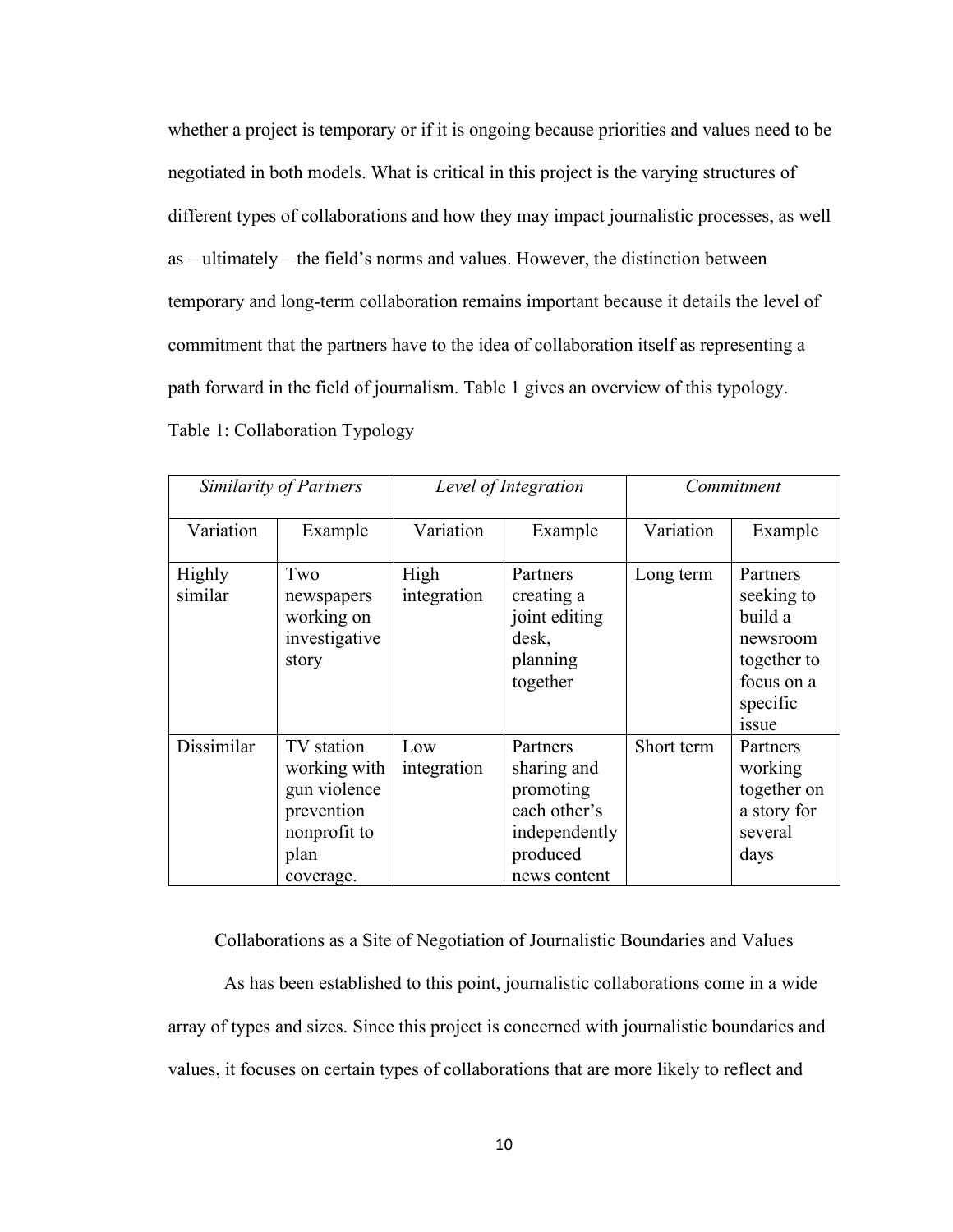reveal changes and adjustments in those areas – specifically, ones that feature a wide array of different types of partners working together in a highly integrated way. These types of arrangements involve partners having to continually negotiate their definitions of what journalism's purpose and processes should be. In laying out the parameters of collaborations, it is important to first set some boundaries as to what are not considered collaborations for the purposes of this study.

One key parameter in this study is that it focuses on partners that are working with another group or groups *outside* their own organization. That means it does not incorporate collaborations *within* a given organization's particular parts. For example, researchers have examined questions of internal collaboration, specifically the extent to which news organizations have been willing to break down the long-established "wall" between their business and editorial departments, a phrase often traced back to Henry Luce, the founder of *Time* and *Life* magazines, and Robert McCormick, a longtime owner of the *Chicago Tribune* (Ward, 2004, pp. 222-223). However, there has been recent evidence that such walls are crumbling at news organizations (Coddington, 2015; Drew & Thomas, 2017) as different parts of their operations increasingly work together. In arguing that the wall has become more of a "curtain," Coddington (2015) has called for more research to determine when and where *internal* collaboration between the editorial and business departments would be in line with journalistic values. This type of intraorganizational work, however, does not involve two distinct entities working together to create journalism. Likewise, outside the bounds of news organizations, the forces of advertising have diversified, too, influencing journalism through the increasing prevalence of "hybridized content" like advertorials (Zhou, 2012) and sponsored content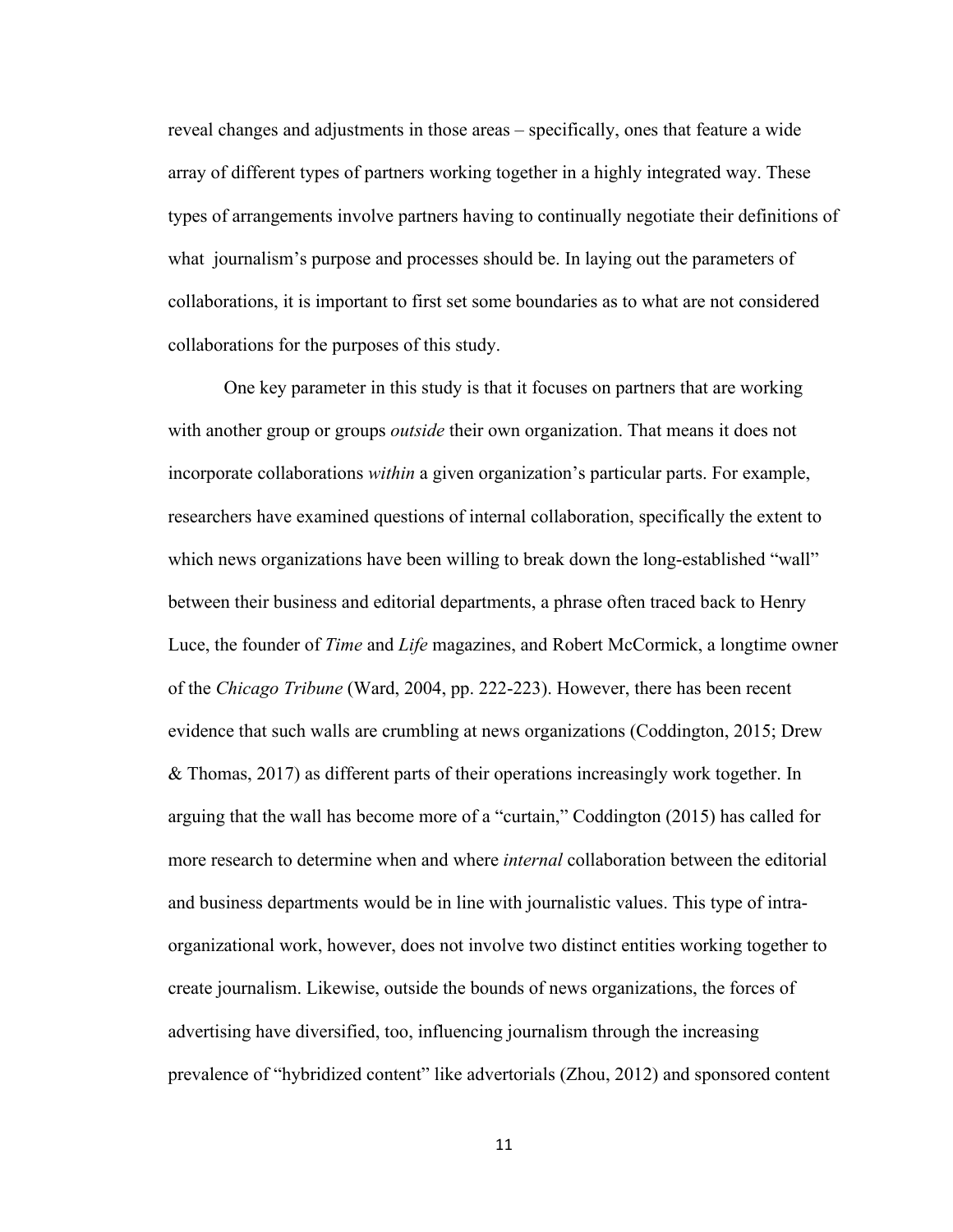or paid interviews (Macnamara, 2016). These types of partnerships bear some of the characteristics of a journalistic collaboration, but, ultimately, they more resemble attempts to influence content, rather than a collaborative partnership involving two or more entities seeking to create journalism together.

Likewise, certain types of technological arrangements can seem at first to be forms of collaboration. A prime example of this arises in the realm of social media. Led by Facebook and Twitter, platforms have grown to play an increasingly influential role in how news is consumed (Nielsen & Ganter, 2017). In this way, news organizations face the dilemma of whether these platforms are partners or competitors. Optimally, news organizations gain more audience reach from utilizing platforms, while the social media companies profit from that added attention. However, as platforms grow more and more influential, they have begun to dominate the relationship in such a way that some argue democracy might benefit if news organizations were discouraged from depending on unregulated platforms for the distribution and consumption of news content (Napoli, 2019). The relationship with platforms also leaves news organizations in a situation where they are subservient to the platforms' use of algorithms, which then take over many of the roles traditionally performed by human journalists (Diakopoulos, 2014; Lerman & Ghosh, 2010; Lewis & Westlund, 2014; Tandoc, 2014). These factors raise questions about how much this relationship is actually collaborative, rather than parasitic.

Other types of partnerships can involve efforts to promote one another, such as where one partner seeks to be quoted by peers (Graves & Konieczna, 2015). This type of partnership is reflective of the increasing role of journalists in marketing not only their own work (Tandoc & Vos, 2016), but also the work of others in a type of basic cross-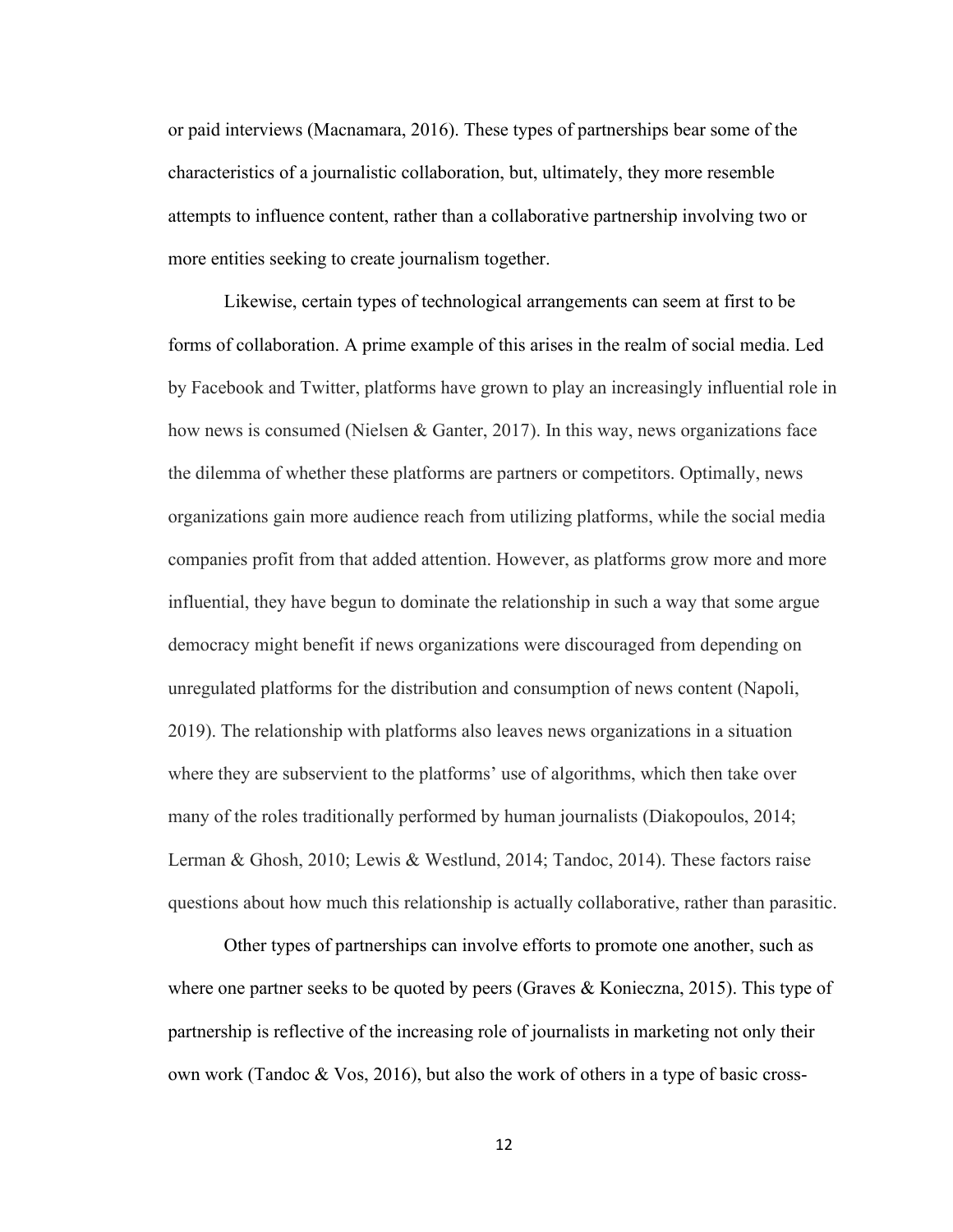promotion (Dailey et al., 2005). These types of arrangements, however, provide less insight into the creation of journalism since they focus more on the idea of marketing and promotion, rather than on the establishment of journalistic processes and the creation of content. Similarly, at a very practical level, other types of partnerships involve the simple sharing of equipment, often in an attempt to save money and news-gathering resources (for example, Anderson, 2013). The main goal there, however, is primarily cost savings alone, not the actual creation of content.

Considering these factors, and the broad umbrella of influences under which collaborations live, this study focuses on specific types of collaboration that are most likely to illuminate negotiations of boundaries and values. This project examines collaborations among dissimilar partners where operations are highly integrated over both short- and long-term periods. It considers how collaborations vary based on how similar the collaborators are, how integrated the operation is, and the length of time and commitment that is planned for the collaboration. Collaborations can take many different forms. In terms of the partners, they can involve similar groups working together (a legacy news organization working with another legacy news organization), or, somewhat similar organizations working together (legacy news organization working with a start-up news organization). They can also include different types of groups working together – for example, a legacy news organization working with an advocacy group, or a start-up news organization working with a non-profit foundation.

This project seeks to study highly integrated collaborations involving partners that are dissimilar, so as to examine how these different actors seek to rectify and negotiate their different value sets when they engage in journalism. Under these parameters, the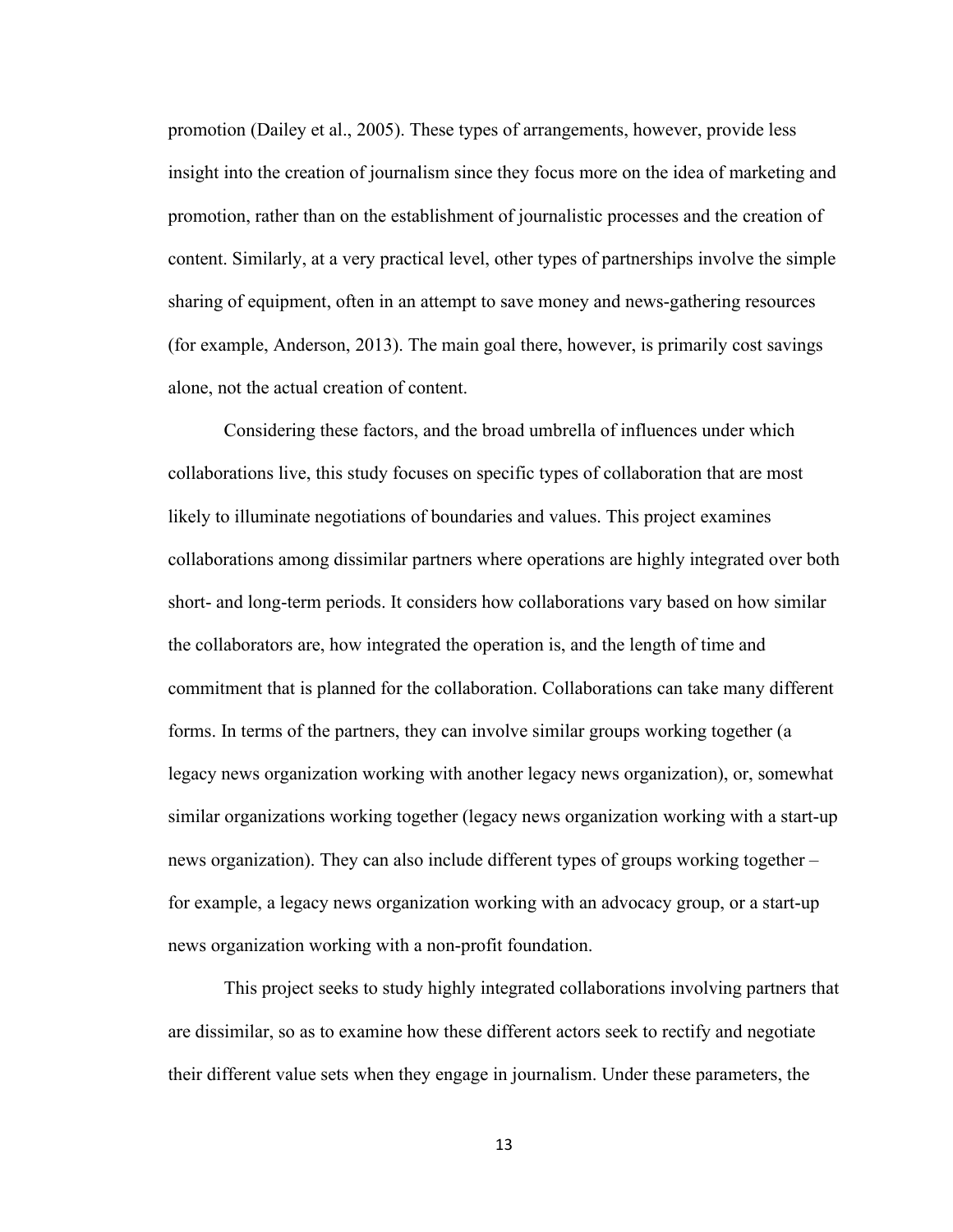study considers how collaborative partners with a given value set impact journalism at various levels of the "hierarchy" of influences – from the organizational level to the individual and routine levels to the "extramedia" level of external factors. Having considered the various structural components of collaboration, the next section addresses the collaborative process and how it impacts journalistic processes and the resulting journalistic content that is produced through those efforts. This section also situates these processes in a theoretical framework.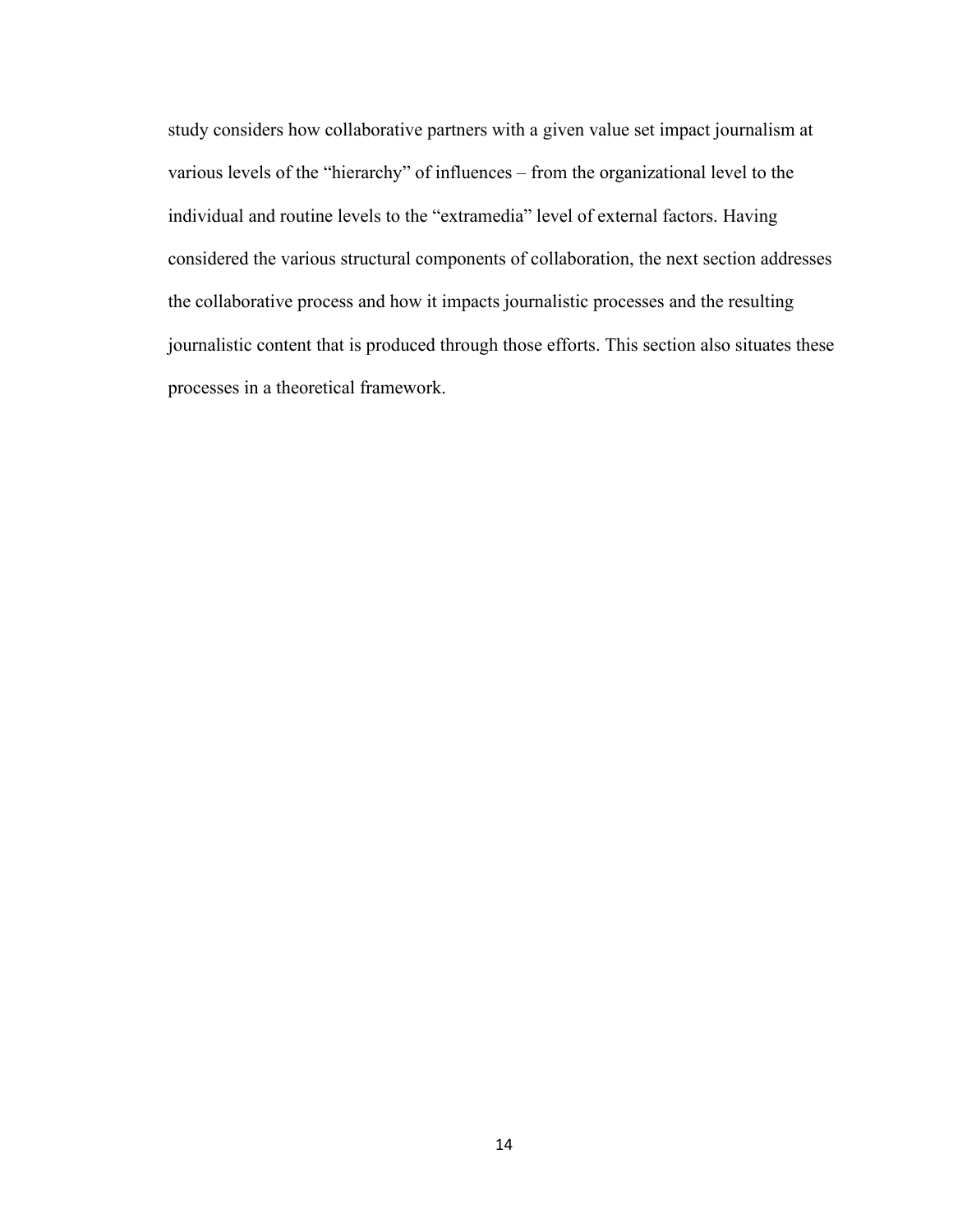#### CHAPTER 3

#### COLLABORATIONS RE-SHAPING JOURNALISM

Given the parameters of collaborations laid out to this point, it is also crucial to examine the different ways power can flow throughout these partnerships. Exploring these dynamics helps set up the core questions of how values are contested and established in that process – and, ultimately, how those values are reflected in the journalistic content that is created. This involves how partners negotiate journalistic boundaries and how those negotiations impact journalistic processes. Collaborations, in this way, complicate the traditional gatekeeping process and, therefore, have a unique impact on the shaping of news content. There are critical negotiations between any collaborative partners, no matter how similar. However, given important questions of journalistic boundaries and the diverse sets of values held by various types of partners, this project aims to focus on partnerships in which the participants are different, so as to be able to best examine how a collaboration's shared values are established.

As news organizations have grown to rely more and more on social media platforms, for example, they have increasingly developed and adopted their Silicon Valley logics (Marwick, 2017; Van Dijck, 2013; Van Dijck & Poell, 2013; Walters, 2021). In that vein, with social media companies and news organizations being *different*  types of actors, this project seeks to explore how organizations with different core identities go about negotiating shared priorities, standards and values when they actively enter into partnerships. This could involve news organizations collaborating with citizen journalists, advocacy groups, foundations or nonprofits, or even news organizations partnering with public entities such has universities, libraries or artistic groups. How does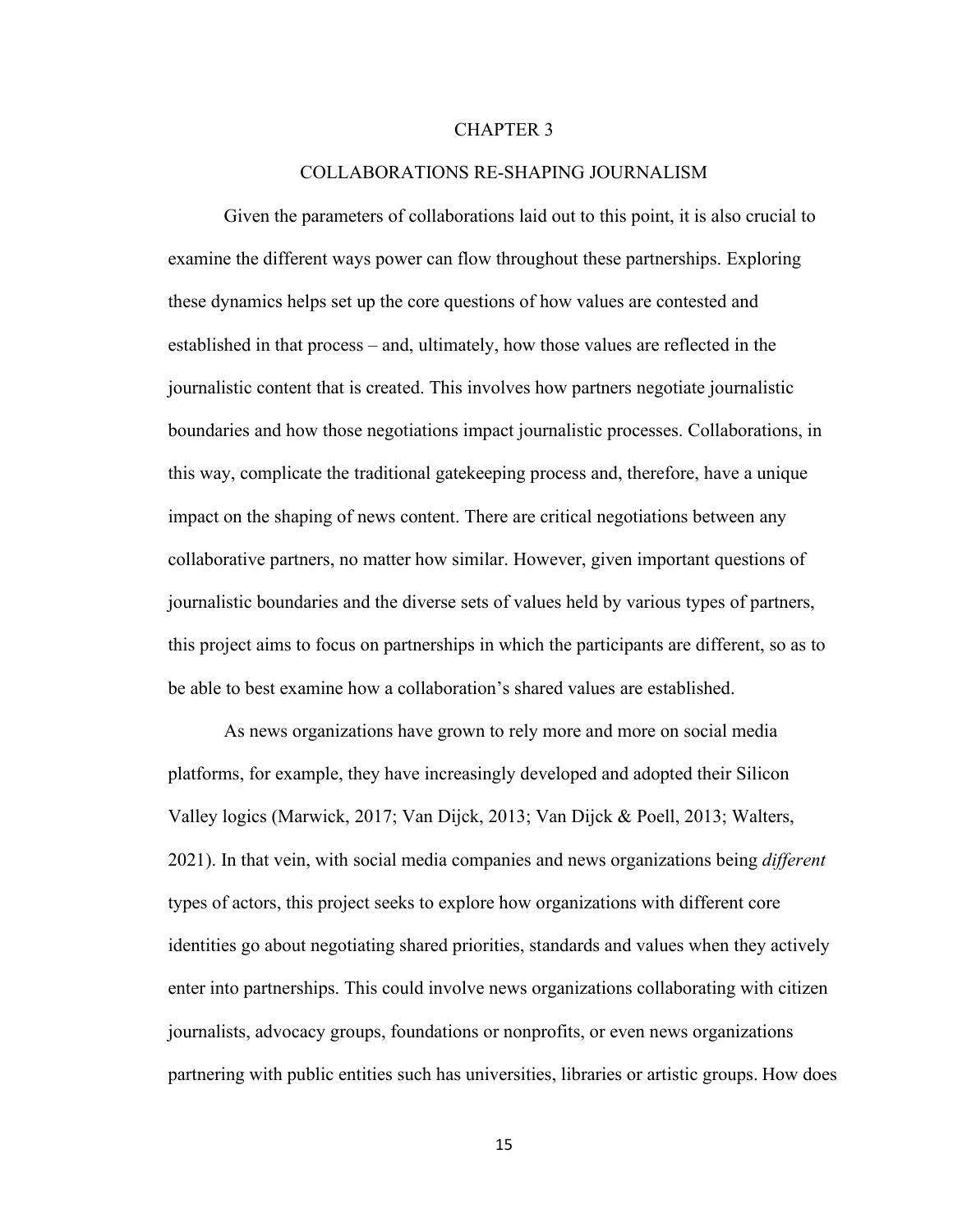each partner shift (or not shift) to include the other's values? Addressing these questions helps further our understanding of how an increasingly diverse journalistic ecosystem is impacting what actually becomes *news*.

#### Power and Structure Within Collaborations

When exploring the flow of power in collaborations, and how that influences journalism, it is important to first address questions of purpose and structure. In terms of the purpose behind individual collaborators, there is a well-established tension between economic drives, on one hand, and, on the other hand, the higher-order motivations of public service and a desire for field repair, the attempt to improve journalism from within (Graves & Konieczna, 2015; Konieczna, 2020; Konieczna, 2018). The concepts of power and purpose tie in closely with boundaries in the study of collaborations, which can involve partners ranging from "rogue" actors like WikiLeaks (Coddington, 2012) to public partnerships involving government agencies or citizen groups. They can involve both start-ups looking to experiment with the journalistic model and public corporations looking to make a profit. All of these different types of efforts can fit under the umbrella of journalistic collaboration, but they involve partners with different motivations and varying levels of power. In this context, power means the ability to provide resources and funding needed to produce and distribute information, the capacity to obtain and shape news, and the ability to generate an audience for that information.

As discussed in Chapter 2, collaborations have the potential to complicate the traditional gatekeeping model of the press, the means by which news organizations have traditionally used their power to select and sometimes control what information reaches an audience. In the original gatekeeping model, content flowed into the news desk and a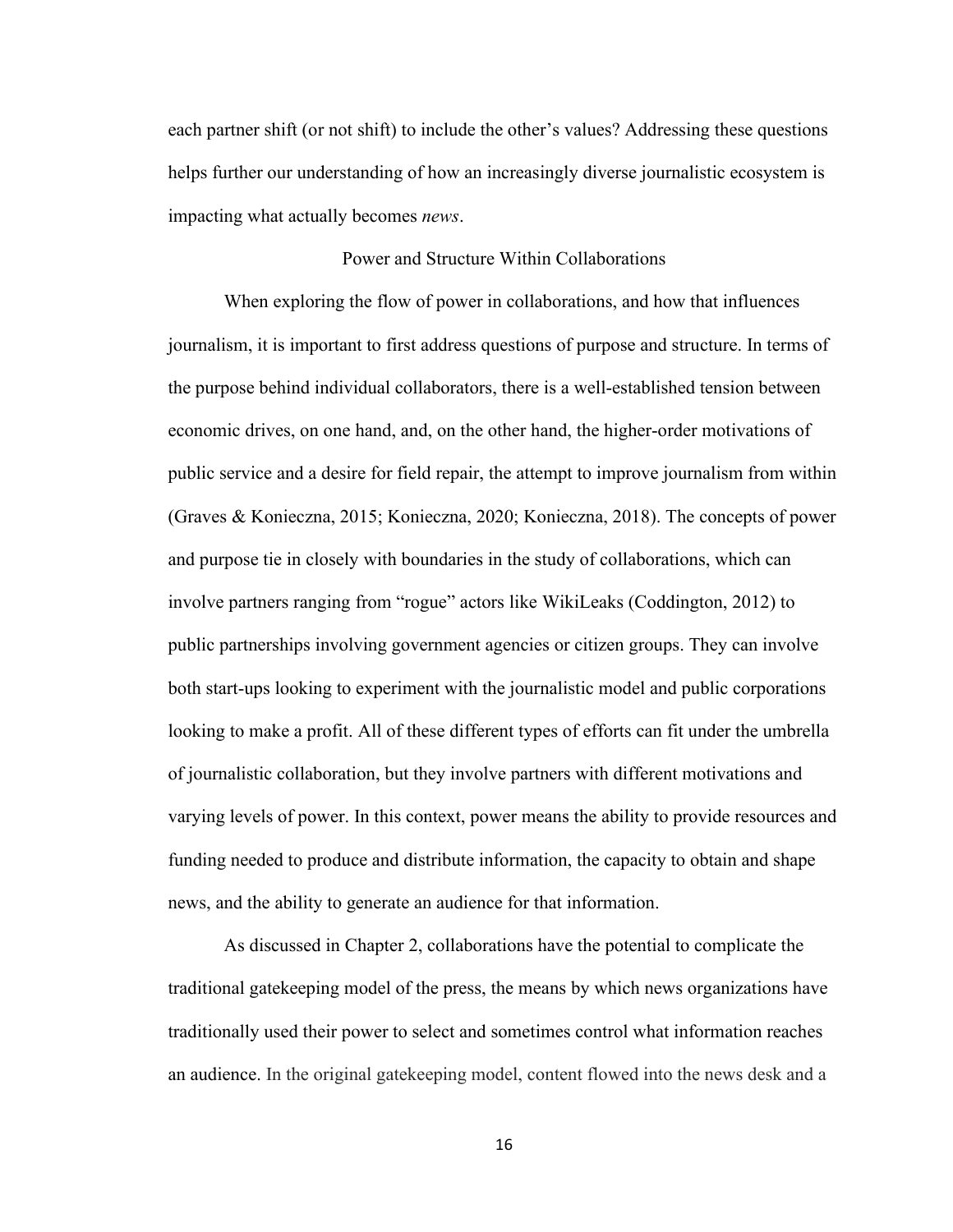single person often had authority to determine what bits reached the audience. The digital world has altered this power structure and destabilized the signifiers of "journalist" and "audience," leading to a more fluid conception of the authority relationship between them (Carlson, 2017, pp. 118-119). Likewise, journalistic collaborations have broadened the definition of "news organization" in that the gatekeeper is often no longer a singular entity but sometimes more of a collective with a broader set of values and ideals behind its decisions. This means that power and influence are distributed in various ways among members of collaborations, rather than with a singular "Mr. Gates" figure (White, 1950), or even an individual organization.

Furthermore, the impact of collaborations is reflected at all levels of the "hierarchy of influences" (Reese & Shoemaker, 2016; Shoemaker & Vos, 2009). Most simply, at the organization level, collaborations involve an amalgamation of different groups working together, rather than a singular entity. The collective group of partners involved in a collaboration are equivalent to a single news organization in the traditional journalistic model; thus, they act primarily at the organizational level. Gatekeepers, once individual organizational entities like newspapers and TV stations, are increasingly becoming collaborative entities, partnerships made up of actors with a wide range of values and interests that extend far beyond those of one Mr. Gates. Therefore, multiple collaborative partners (rather than a single organization) have the power to influence the hierarchical levels below – including individuals and routines – and impact journalistic processes, as well as the selection and control and content. Furthermore, collaborations are including as organizational partners diverse groups once considered to be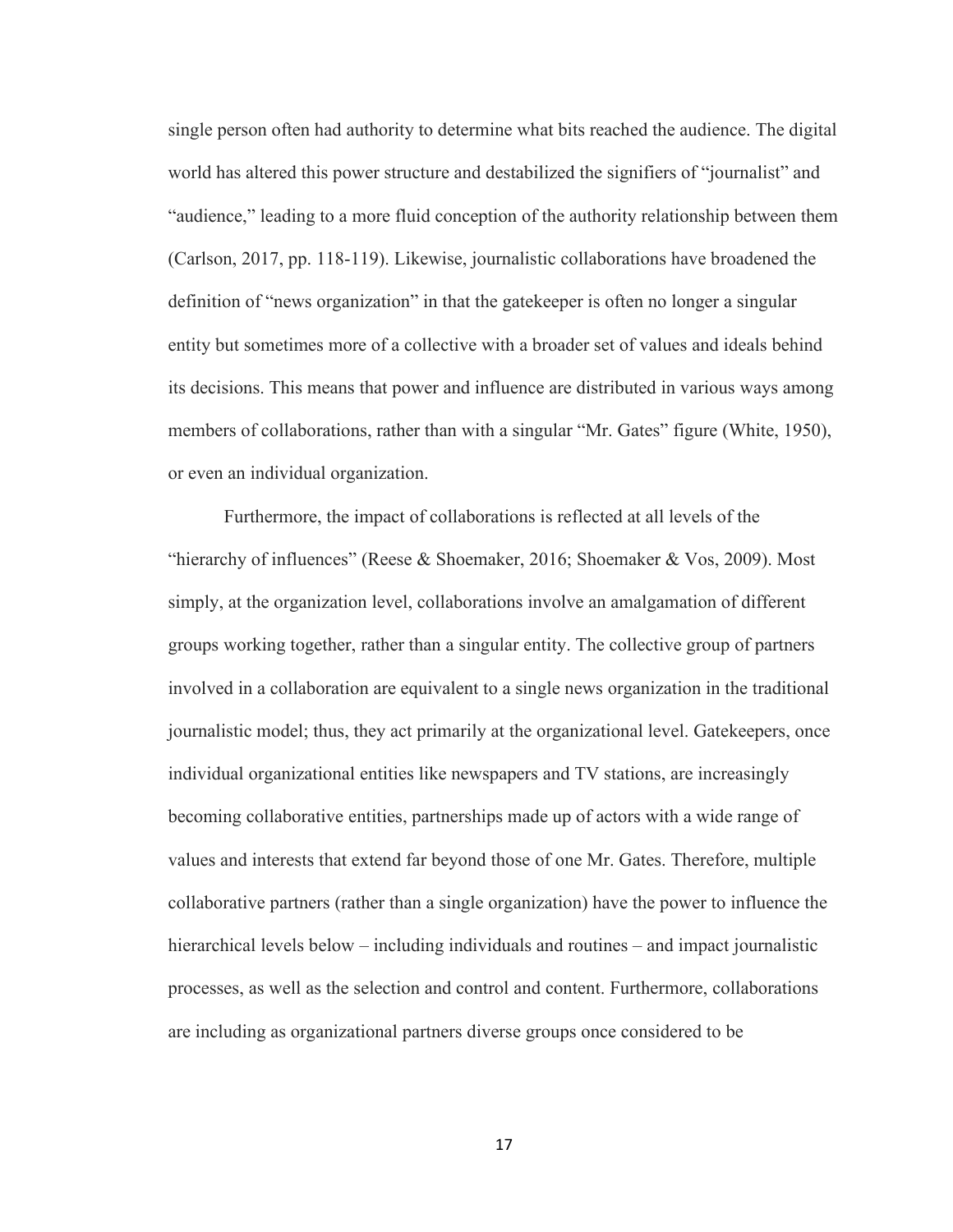"extramedia" or external forces, giving them more direct, inside influence over journalistic processes and journalistic content.

By themselves, individual news organizations have long shown themselves to be complicated bureaucratic operations with multiple layers of authority in their operations (for example, see Gans, 2004; Tuchman, 1978). To that end, journalistic collaboration further complicates that hierarchical structure – whether it involves multiple newsrooms, different types of news organizations, or non-journalistic groups. When collaborators agree to work together, they face the challenge of reaching consensus on key values such as how much they will prioritize profit, how much emphasis they will place on providing a public service, and the extent to which they will set their agenda versus how much they will let the audience determine it for them. Collaborators need to discuss what types of information they will prioritize as part of their efforts and what types of information won't typically be considered valued in their efforts. There is very little in the literature that assesses how different types of organizations come to agreement on these types of macro-level questions, how they are negotiated and at what stage in a collaboration it occurs. These are the types of questions this project seeks to address: Are these types of negotiations taking place mostly at the beginning? Are they continuous? How do these questions of basic values get resolved? What types of value differences are deal-breakers for collaborators and what types can be overcome by agreements in other areas?

Beneath these negotiations over overarching values, at the more granular level, there are the more minute details of how collaborations actually work on a practical level. Existing research on collaborative efforts has explored the varying degrees to which organizations do or do not work together in the planning, creation and distribution of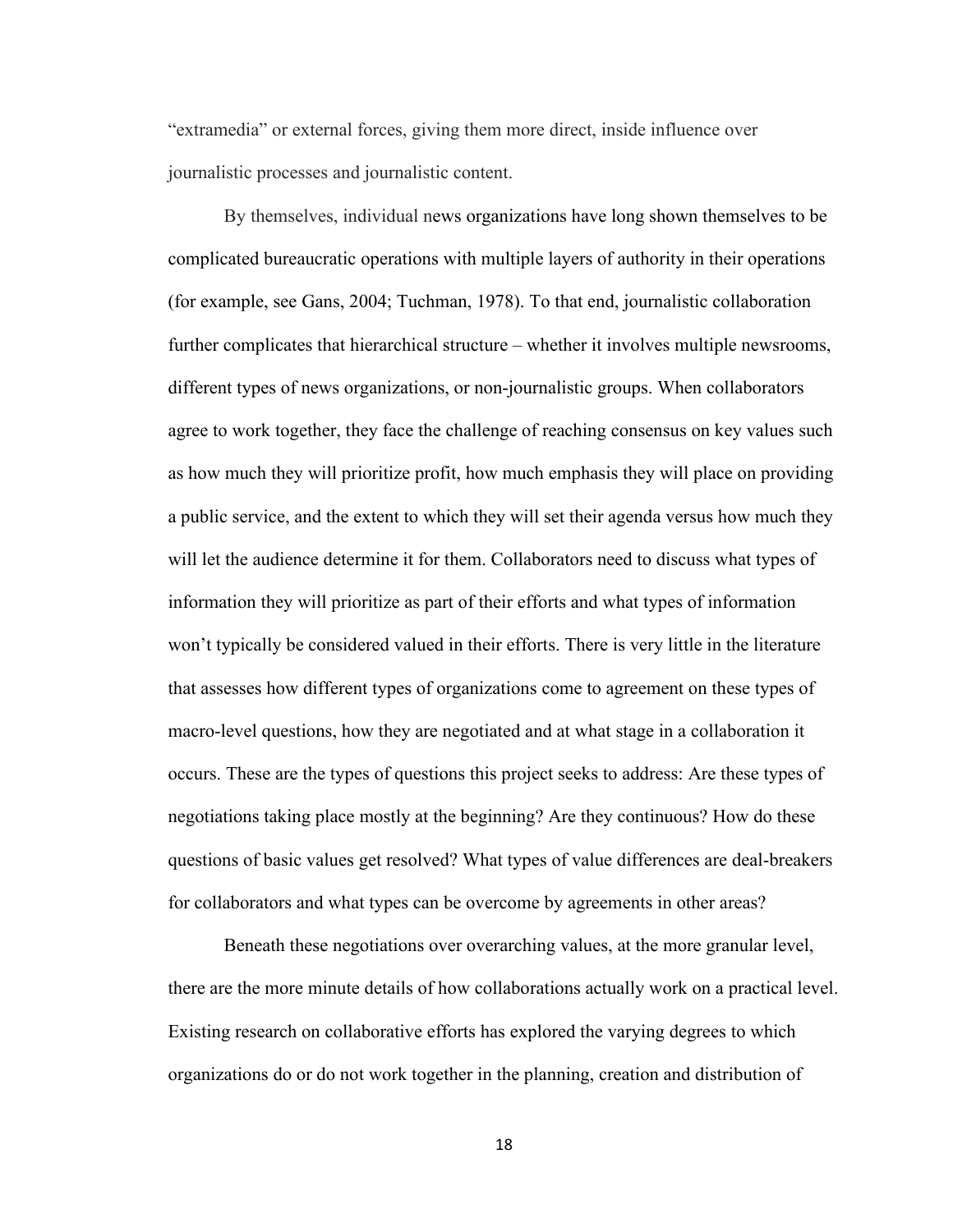news coverage (for example, Anderson, 2013; Benson, 2017; Ferrucci et al., 2017; Lewis & Usher, 2014; Lewis & Usher, 2016; Lowery, 2005). Scholars have noted a significant increase in both "one-off" and long-term collaborative efforts over the past decade. That trend has been fueled by the changing workflows enabled by digitization and the resulting strategies that have been developed for organizations working together, as well as by the increasing economic pressure on news organizations (Martinez de la Serna, 2018). As collaborations have grown more common, there is evidence that high-quality investigative journalism, in particular, has become increasingly produced through collaborative arrangements like the Panama Papers (in which organizations largely put traditional competitiveness on hold and shared resources) rather than the "old model" of single-organization efforts like the *Boston Globe*'s "Spotlight" stories (Carson, 2020, pp. 144-148).

In other forms of collaborations, "ancillary" organizations, including professional associations and foundations, also influence news processes through their involvement as external partners (Lowrey et al., 2019). In this area of research, scholars have focused extensively on the role of foundations and institutes in collaborative efforts, as well as the part played by harder-to-define actors such as WikiLeaks. Foundations, especially the Knight Foundation, have grown to have an oversized impact on journalistic collaboration and that has drawn great attention from scholars. There is evidence, for example, that foundations are far more willing to provide seed money for collaborative efforts, rather than funding for ongoing operational support (Benson, 2017). Another study of news start-ups in Germany found that many relied on foundation money for their initial costs, but ultimately found other means of funding, including crowdsourcing, private sponsors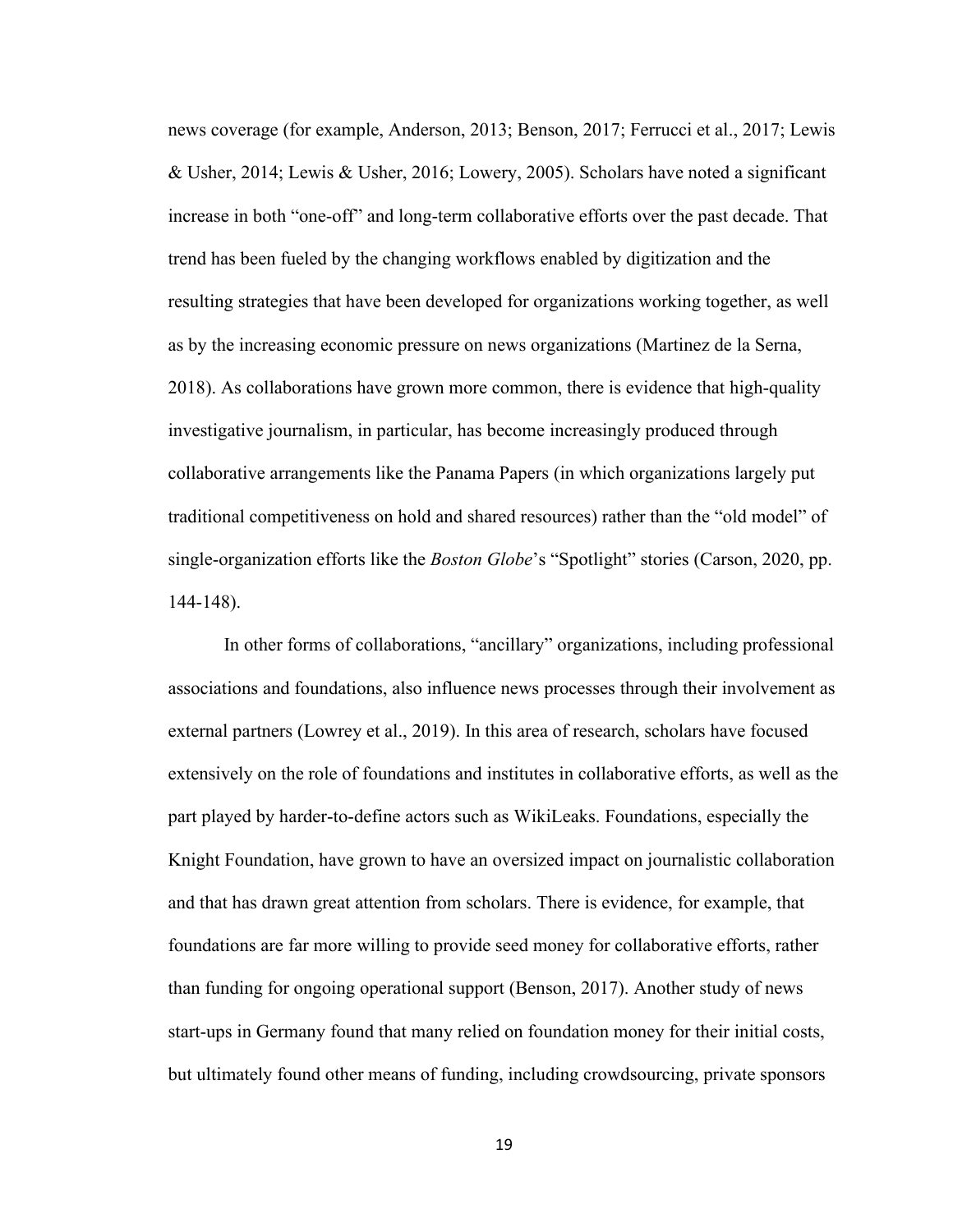and donations (Heft  $\&$  Dogruel, 2019) . This highlights the fine line between when an organization or actor is an *influence* and when it actually becomes a collaborative *partner*. This is a key tension in this line of research, hearkening back to one of Janet Malcolm's central questions in *The Journalist and the Murderer* – whether author Joe McGinniss and convicted murderer Jeffrey MacDonald were journalist and subject or, due to their financial and legal agreements, business partners (Malcolm, 1990, p. 95). Research on collaborations rests on a related question: When does an influence become a collaborator?

Scholars have, for example, found that foundations can have even more influence than their predecessors (commercial advertisers) on news content (Ferrucci & Nelson, 2019). Foundations, public entities, tech companies and other private funders all can lead to "media capture," in which vested interests of various kinds (government, advertisers, corporate entities, technology companies and funders, for example) limit what stories are reported and restrict how they are told (Schiffrin, 2021). There has also been extensive focus on the ways that institutes and centers have evolved in terms of their role in the journalistic ecosystem. The Center for Public Integrity, which won its first Pulitzer prize in 2014, started by describing itself as an "information center" or "quasi-journalistic" group, but has shifted toward characterizing itself as much more *inside* of the journalistic boundaries, more of a journalistic partner (Konieczna, 2018). Through its collaborations with news organizations, the Knight Foundation has become particularly influential in determining what is "news," but has also worked to give more control to audiences as it seeks to find new models for journalism (Lewis, 2012). Through its partnerships, the Knight Foundation has pushed to expand journalistic boundaries to include traditional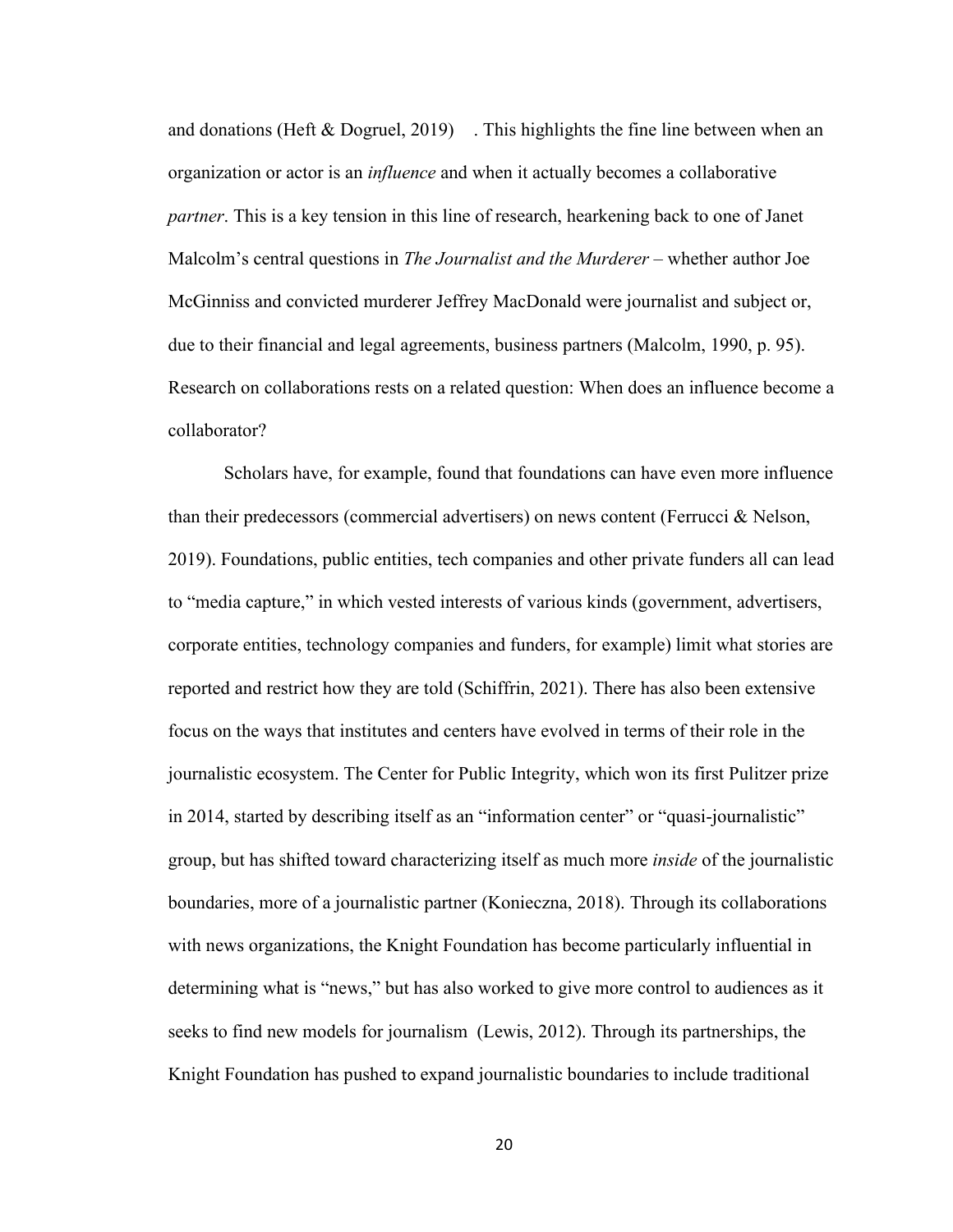outsiders such as computer programmers in efforts to make journalism more participatory and socially curated – efforts that have led to negotiation of different value systems when approaching news (Lewis & Usher, 2016).

In other set-ups, the roles of collaboration can be less defined or official. There has been a notable emphasis, for example, on how WikiLeaks has established and defined itself in the journalistic field and how "traditional" news organizations have responded to it. When Julian Assange founded WikiLeaks in 2006, its use of new technologies to push for a more open, collaborative informational process forced even the "most mighty news organizations to collaborate with this tiny editorial outfit" (Beckett & Ball, 2012, p. 1). As WikiLeaks emerged as a unique and influential collaborator, however, traditional news organizations responded to it in very different ways, often appearing conflicted about whether the organization was inside or outside journalistic boundaries. One study found that *The New York Times* deemed WikiLeaks to be outside journalistic norms in three different areas – the social structure of the institution of journalism (institutionality), source-based reporting routines and objectivity – while *The Guardian*  only found it to be outside those norms on institutionality (Coddington, 2012). Approaches to collaborating with WikiLeaks differed, especially as some stories contained rhetoric that characterized it as a national security threat (Handley, 2013, p. 145). The various approaches to collaborating with it demonstrated a "delicate balancing act" (Coddington, 2012, p. 390). This showed evidence of news organizations struggling to respond to non-traditional actors that emerged as potential collaborators in an increasingly networked news environment. This also highlights ongoing concerns about news values and standards in collaborations. Furthermore, this helps to underscore how –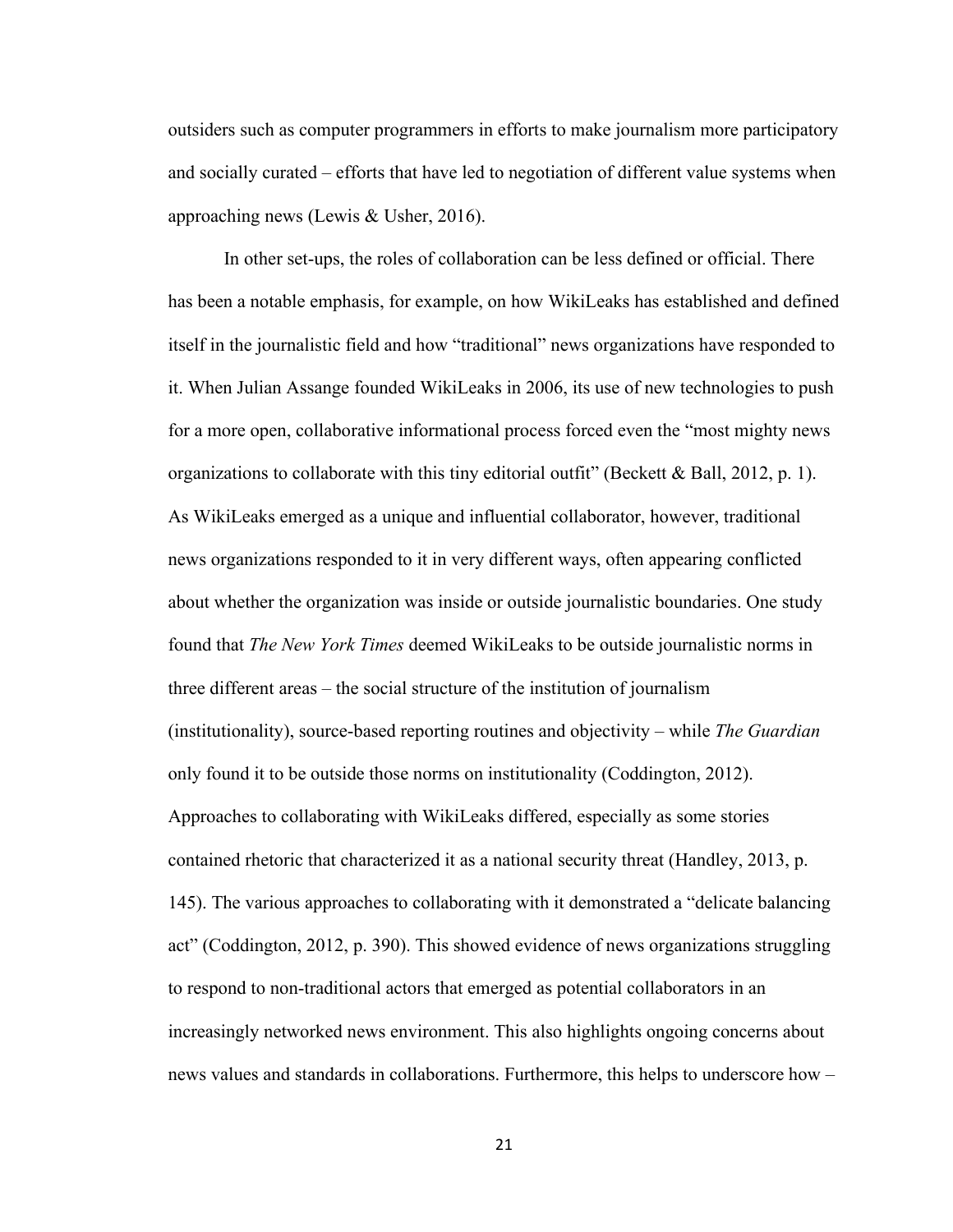depending on the parameters of the collaborative arrangements – the line between an actor being an influence and being an actual collaborative partner can be a fine one. To what degree are they participating in the journalistic process? The tension revolves around whether an actor is a "partner" in the collaboration, or if they are an outside influence, such as an advertiser or external actor like WikiLeaks (Coddington 2012), or, as in the early years of the Center for Public Integrity, an information *source* for journalists (Konieczna, 2018).

In the language of the "hierarchy of influences," this involves research addressing whether the actor is an "extramedia" or external influence, or if they exist at the organizational level and are integrated in the news production process. Empirical research on collaborations has often used the "hierarchy of influences" to help characterize their impact on communication flow on the levels of individuals, routines, organizations, "extramedia" and social structures. For example, one study on a collaboration between two major news organizations in St. Louis (a public radio station and a digitally native news nonprofit) found that collaborating journalists are significantly impacted by the medium that is their background (radio, TV, print, online-only etc.) and that routines are significantly impacted by collaborations, especially those involving different mediums (Ferrucci et al., 2017).

As partners, legacy media organizations have been found to have a disproportionate amount of power and influence when they collaborate with innovators, and they often shape the trajectory of these partnerships (Ostertag & Tuchman, 2012). Despite these complexities, research has shown an increased ability for organizations of different types and purposes to collaborate in producing journalism, a shift since the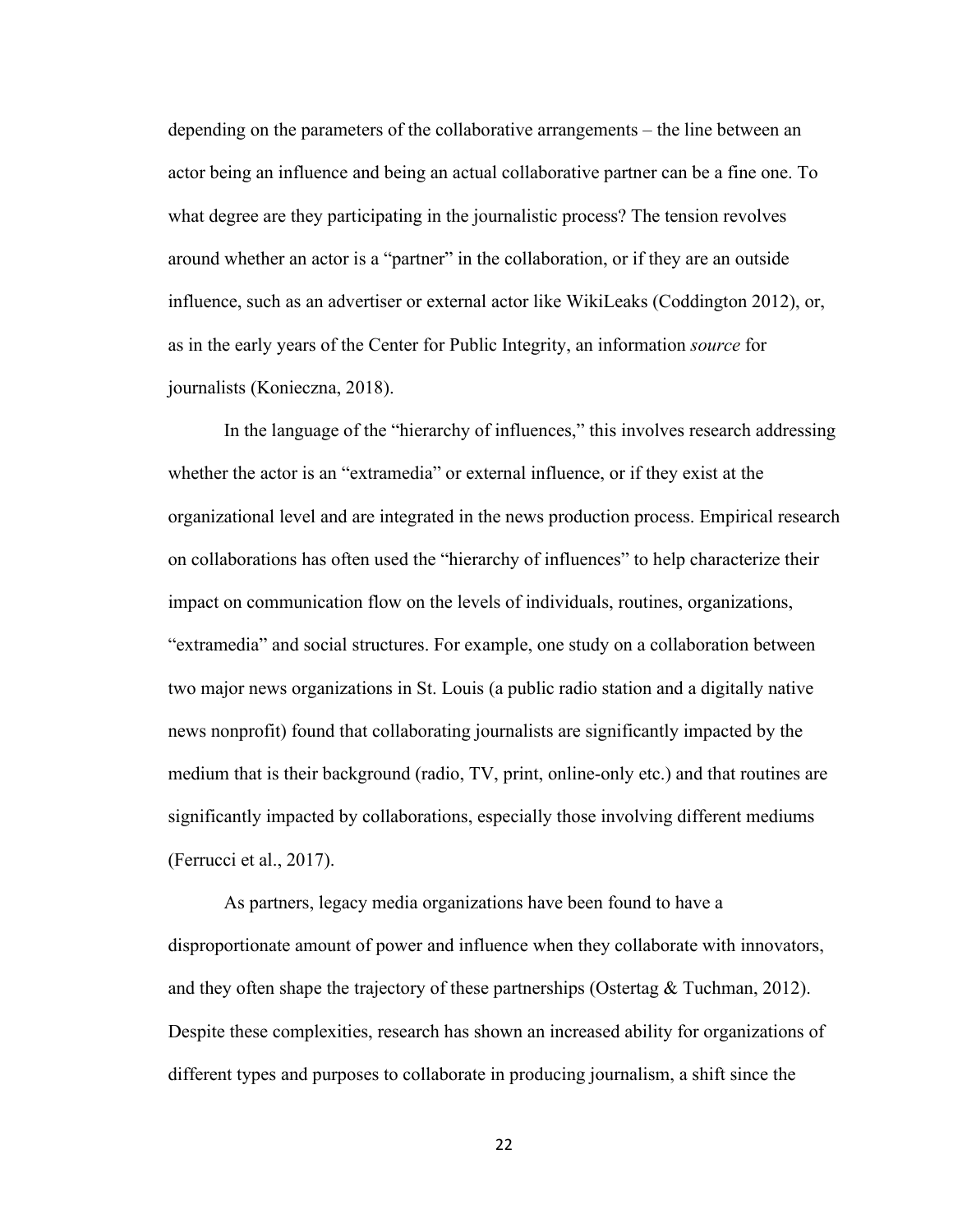"failure to collaborate" observed more than a decade ago (Anderson, 2013, p. 103). Participants in some collaborations have also reported that the arrangements have allowed them to report on topics they otherwise could not have, or to report on them more comprehensively (Jenkins & Graves, 2019). This touches on one of the biggest gaps in the literature on collaboration – the extent to which it has actually improved (or hasn't improved) the quality of news coverage, and the extent to which it has filled the void left by a decline in traditional news outlets. This theme, while the ultimate question, is beyond the scope of this project. But questions about values lie at its core in terms of the extent to which collaborative partners seek to serve the public interest – and the specific ways they go about doing that.

As organizations learn to build up trust and work together, structures involving even relatively large groups of collaborators have shown themselves capable of developing sustainable journalistic collaborations and producing high-quality work (Konieczna, 2020). One often held up as a highly successful example of a large-scale journalistic collaboration (for example, Carson, 2020; Konieczna, 2020) is the Panama Papers. The project involved nearly 400 journalists at 90 news organizations in 70 countries, all participating in a collaboration that exposed a massive tax shelter and the powerful people connected to it (Obermaier & Obermayer, 2017). However, the Panama Papers also illustrates a key challenge that is alluded to in the literature, but needs further exploration: how the logistics of collaborations can slow down the journalistic processes due to the number of people involved (Obermaier & Obermayer, 2017, p. 160). In the realm of such networked collaborations, researchers have also examined varied attempts to collaborate with freelance journalists (for example, Hellmueller et al., 2016; Schaffer,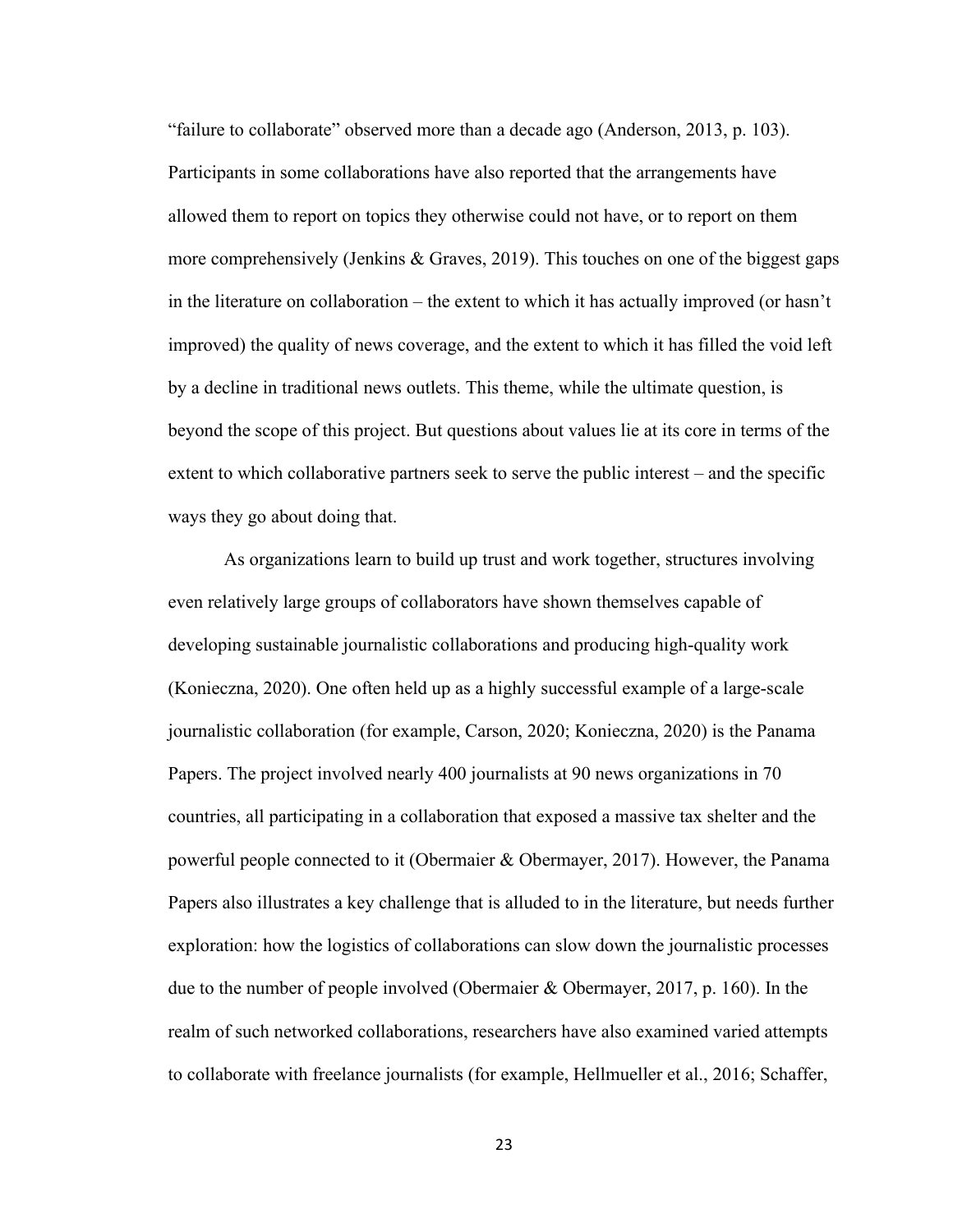2012). In an industry in which community journalism is empowering more citizen journalists, this is another area of research that could be ripe for additional exploration – the variety of different roles both freelancers and citizen journalists can play in collaborations. Thus, collaborations vary greatly in terms of how closely members work together.

There is also the question of how news organizations' practices have been impacted by the biggest potential collaborator of them all, one that has dominated research across the field of journalism – "the people formerly known as the audience" (Rosen, 2008). Again, the tension revolves around whether the audience is an influence, or if they are an active collaborator. To that end, research has delved into how different types of organizations treat audience engagement as a means of collaboration, finding that organizations both see and collaborate with that audience in widely varied ways (Nelson, 2021). In deciding whether to grant funding, foundations also often include financial strings tying funding to efforts to promote audience engagement and push for routines that "at least motioned toward giving the audience agenda-setting power" (Ferrucci & Nelson, 2019, p. 51). However, when citizen photojournalists engage with legacy news outlets, one study found evidence of a clash of standards, with minimal citizen work being used because journalists said it often did not match professional aesthetic standards (Greenwood & Thomas, 2015). This type of research, on collaboration with the audience, remains one of the strongest threads of collaboration scholarship. Furthermore, it highlights one of the most fundamental questions: What criteria should determine when a given actor (foundations, audience, advertisers, the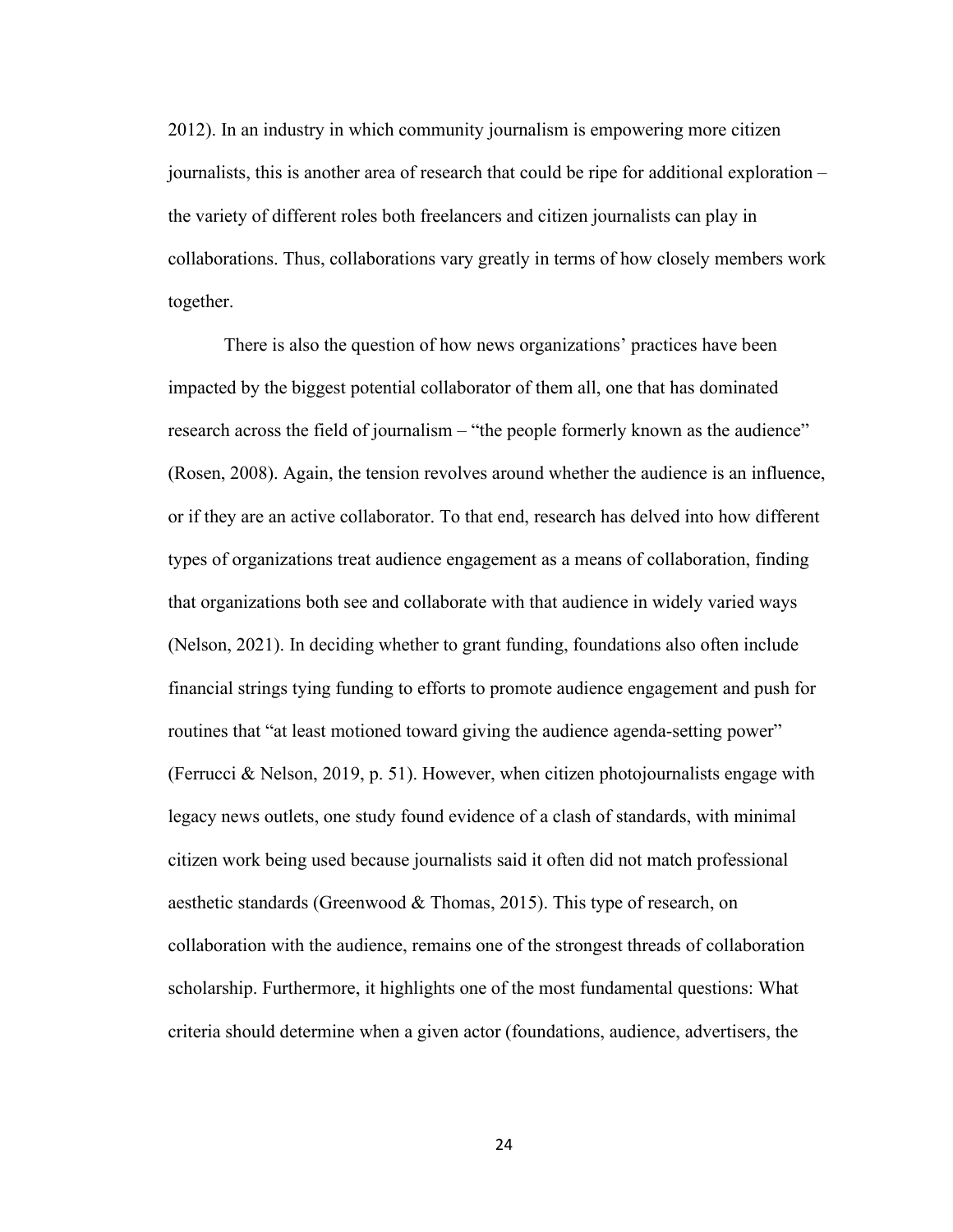audience) transitions from being an *influence* on journalism to an actual collaborative *partner* in news production?

#### Classifying Types of Collaborations

Up to this point, these two chapters have laid out the key factors that can help classify different types of collaborations. The types of partners, level of integration of the collaboration and the duration of the project (detailed in Table 1 in Chapter 1) can be useful in classifying different types of collaborations and distinguishing one from another. Such a typology seeks to show that collaborations are widely varied and that they exist on a spectrum, from ones where partners largely operate separately and then share content, to ones where collaborators are highly integrated in their processes for reporting, creating and distributing content (Dailey et al., 2005; Jenkins & Graves, 2019; Konieczna, 2020; Stonbely, 2017). It also highlights the importance of the similarity of the partners, as those that are dissimilar often come with different value sets, ones that must be negotiated in a given project. This is central in assessing the goals of a collaboration and evaluating how those goals impact journalistic processes and journalistic content.

Finally, to this point, these first two chapters have sought to situate collaborations as a type of influence on journalism, one that has become increasingly common in the current journalistic ecosystem – in which multiple organizations are now increasingly behind the creation of journalism, which historically had long been produced by singular entities (for example, Carson, 2020; Obermaier & Obermayer, 2017; Stonbely, 2017). This next section builds on the previous analysis of the structure of collaborations and move toward establishing the details of the collaborative process itself, including the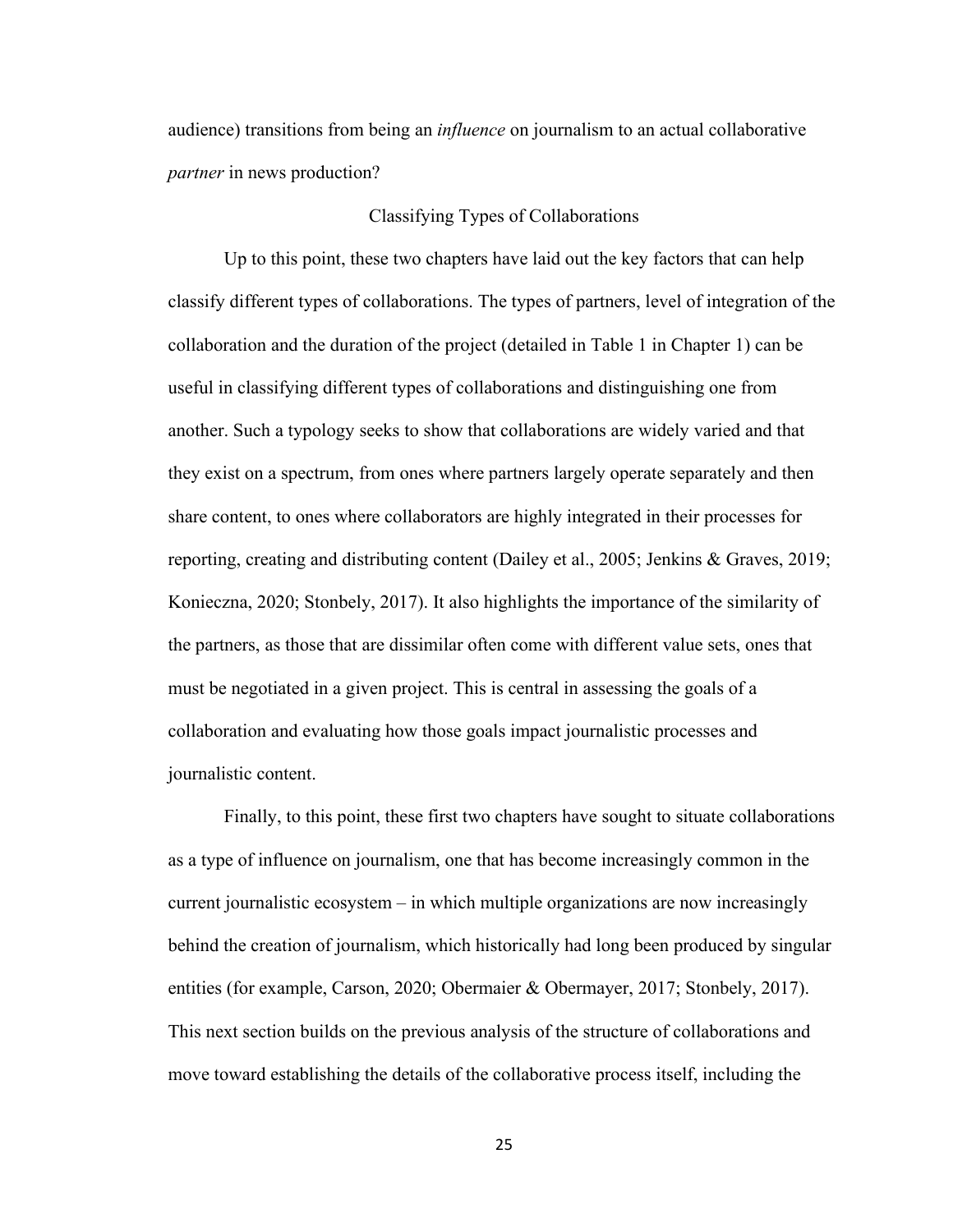frameworks in which it operates, the forces that influence it and the ways that the process represents the values of the collaborators – whether those partners are within or outside of the "boundaries" of journalism. This then leads into a discussion of traditional journalistic values and, subsequently, the central questions that this project seeks to explore.

#### Competing Forces at Play in the Collaborative Process

It can be a helpful starting point to view the collaborative process, especially when it involves partners who are different, through the lens of field theory. From this perspective, Pierre Bourdieu describes a field of forces where agents (in this case, collaborative partners) take positions aimed at either preserving or transforming structures and rules in the field – which becomes "the site of internal struggles for the imposition of the dominant principle and division" (Benson & Neveu, 2004, p. 36). This is one framework for research focusing on journalistic collaboration, especially as it involves an increasingly wide variety of actors with varied intentions and goals. In its use of the idea of "habitus," the structure organizing a set of practices, and "doxa," the rules that organize actions of the field, field theory provides a helpful starting point for studying collaborations; in particular, thinking of a field as a network of relations between positions (Benson & Neveu, 2004, pp. 3-7) is useful in situating how partners negotiate values in journalistic collaborations.

Field theory focuses on the relations of forces (e.g. economic, political or social) and the ways actors in a given field take actions aimed at either preserving or transforming it (Benson & Neveu, 2004, pp. 30-36). It highlights tensions between the "heteronomous" pole of external forces (as in the impact of circulation revenues and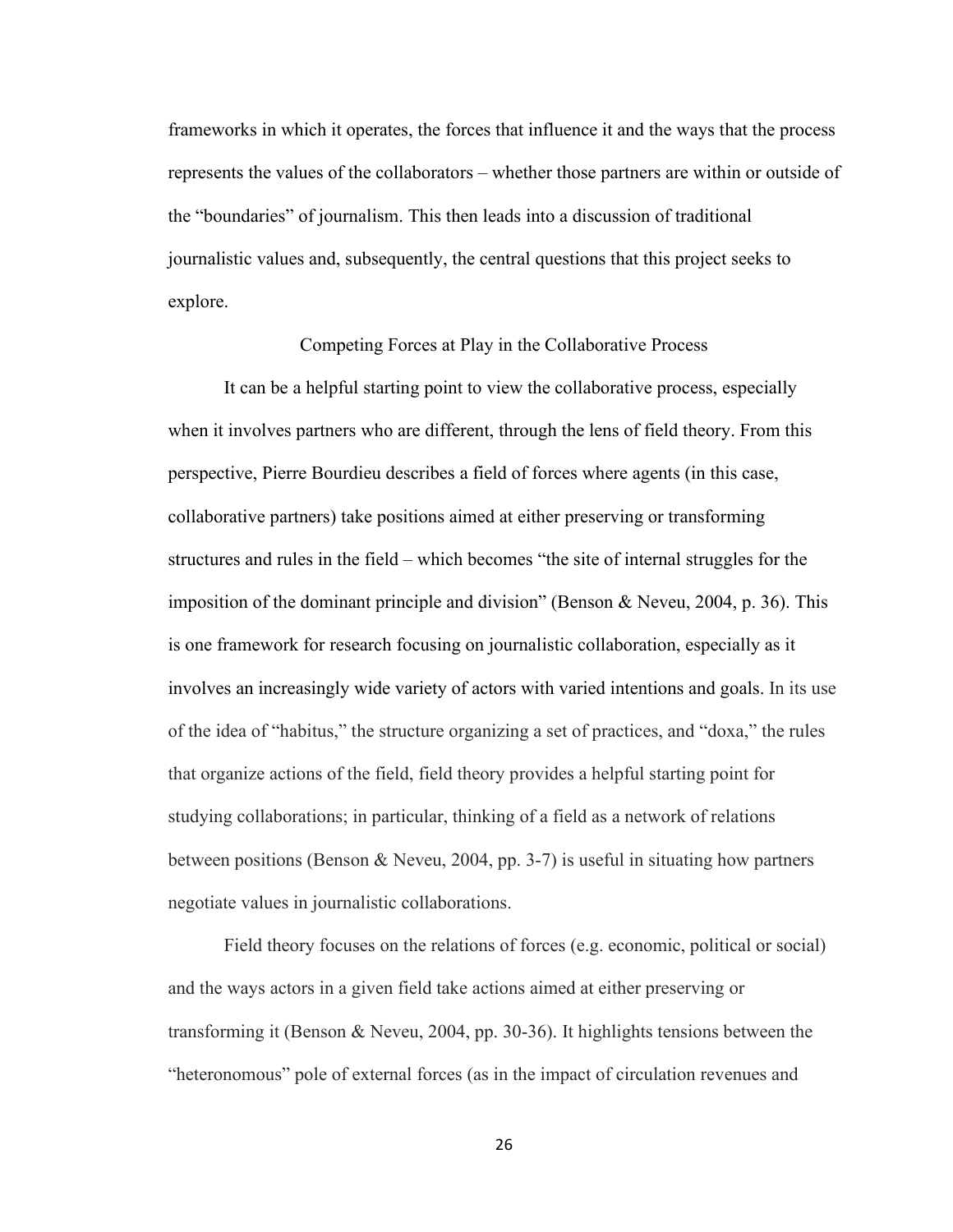audience response in journalism) and the "autonomous" pole of internal forces (peer recognition, industry prizes, and other sources of social capital in the industry etc.) (Benson & Neveu, 2004, p. 4). Change in a field can happen when there are outside disruptions, including when new actors enter the field, or when old ones leave it (Vos, 2019, pp. 1-2). In the  $21<sup>st</sup>$  century, the journalistic field finds itself losing autonomy as the external forces of both the audience and economic pressures have more influence on production (Benson & Neveu, 2004, p. 42). This is highlighted especially in the nature of journalistic collaborations, as they represent starkly how new types of actors are applying pressure to that autonomy and acting to re-shape journalistic processes and content.

In studying collaborations, this perspective helps to further our understanding of how different actors are impacting the journalistic field as its practices continue to evolve. Existing research on collaborative efforts has explored the varying degrees to which organizations do or do not work together in the planning, creation and distribution of news coverage (for example, Anderson, 2013; Benson, 2017; Ferrucci et al., 2017; Lewis & Usher, 2014; Lewis & Usher, 2016; Lowery, 2005). But this project aims to take the next step and focus on the priorities and values imbued in those processes, especially when partners are different. Furthermore, given that existing research has long established the elaborate hierarchical structure of news organizations (for example, Gans, 2004; Tuchman, 1978), journalistic processes become further complicated with when they involve the differing structures of multiple entities, often with contrasting priorities and motivations. At times, resulting disagreements and differences have prevented collaborations from even taking root (Anderson, 2013). Sometimes, these differences can lead to one partner imposing their standards on another, such as when professional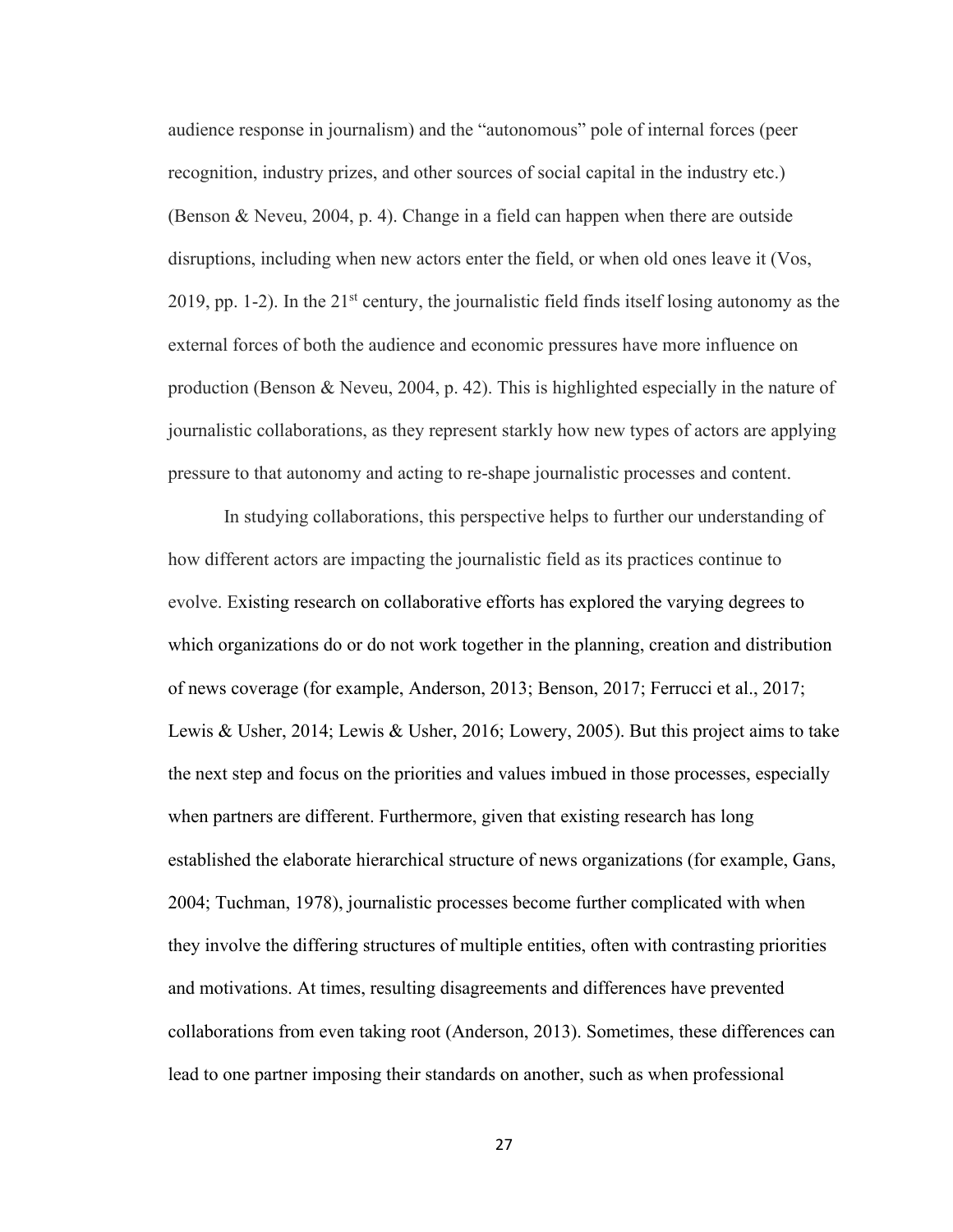journalists evaluate the work of citizen journalists based on their own deeply engrained professional values (Greenwood & Thomas, 2015; Salaudeen, 2021). These types of disagreements and contrasting standards can greatly impact the degree to which partners can collaborate with one another.

In this way, collaborating journalists can be seen as facing pressure from activists, as well as through the influence of various different types of funders (Benson & Neveu, 2004, pp. 186-190) when they work together. Similar to the way the term "hybridity" can be used in terms of mediums (Chadwick et al., 2015), field theory can be used to illustrate how the influence of commercial and cultural industries (heteronomous pole) combine with the growth of journalistic professionalism (autonomous pole) to create a "complex hybrid" media logic that determines just what a "good story" is (Hallin, 2004, pp. 234-235). This is a critical framework for understanding the ways that collaborations function and the tensions involved in the negotiations between their partners.

Within this framework, collaborations also highlight the questions of boundaries. Seen in this way, journalistic collaborations are increasingly centered around issues of boundaries, a theoretical framework that originated in the sciences (Gieryn, 1983) and revolves around the expansion of boundaries, the expulsion of certain actors, and the protection of autonomy when exploring whether an actor is deemed *inside* or *outside* of a given field. When applied to journalism, this approach involves scholars addressing questions about who is a journalist and what does or does not constitute journalism (Carlson & Lewis, 2015). When evaluating collaborations, there is an underlying tension about whether a partner is journalistic or non-journalistic (Carson, 2020; Stonbely, 2017).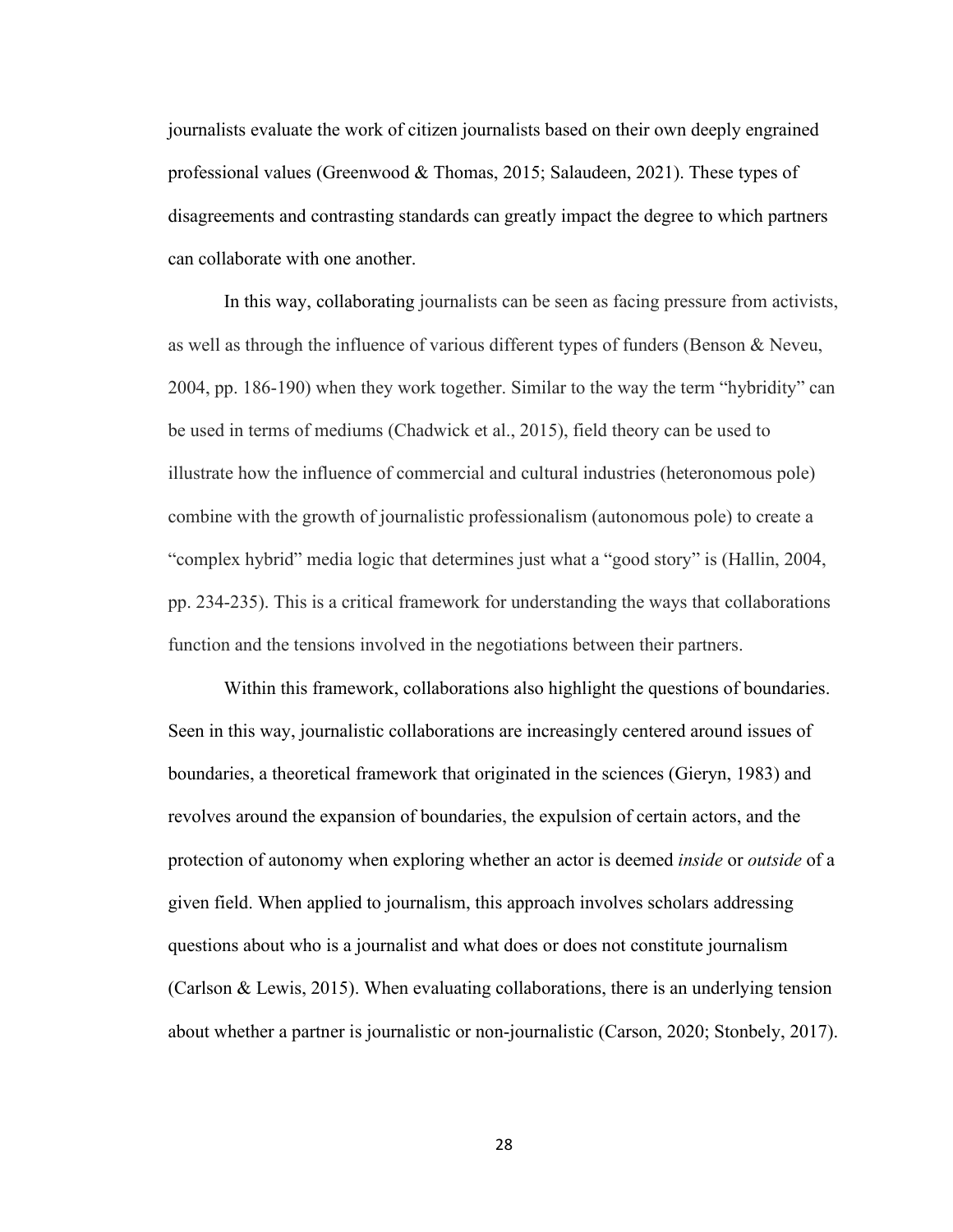This tension results from the dynamics of boundaries and how a given participant can be deemed inside or outside the field.

Collaborations involving both traditionally journalistic and non-journalistic partners are theoretically important because of the ways they challenge these boundaries of the field and, ultimately, traditional journalistic authority. Journalistic authority has been defined as "the ability of journalists to promote themselves as authoritative and credible spokespersons of 'real-life' events" (Carlson, 2017, pp. 182-183). Questions of boundaries are foundational in the concept of journalistic authority, that essential "right to be listened to" (Zelizer, 1993) of the field: Who counts as a journalist and what counts as journalism? What is considered "appropriate" journalistic behavior? And what behavior is categorized as deviant in the field (Carlson & Lewis, 2015, p. 2)? A deeper understanding of these questions would help demonstrate how collaborations have impacted journalistic boundaries, as well as the ways in which gatekeeping has become more complex since the time of "Mr. Gates" – when one organization with a set array of values made determinations about the selection and control of news content.

This line of research can also provide key insights into professional journalism's ongoing push for the reinvention in the midst of citizen journalism and increased audience involvement (Waisbord, 2013). Considering the variety of types of partners addressed previously, exploring these issues helps to address how journalistic priorities, processes and content are impacted by the types of actors involved. This can mean exploring how organizations settle on shared standards for sourcing of information – what is expected and acceptable when attributing information. In the realm of factual reporting, these types of questions involve what types of sources are considered reliable.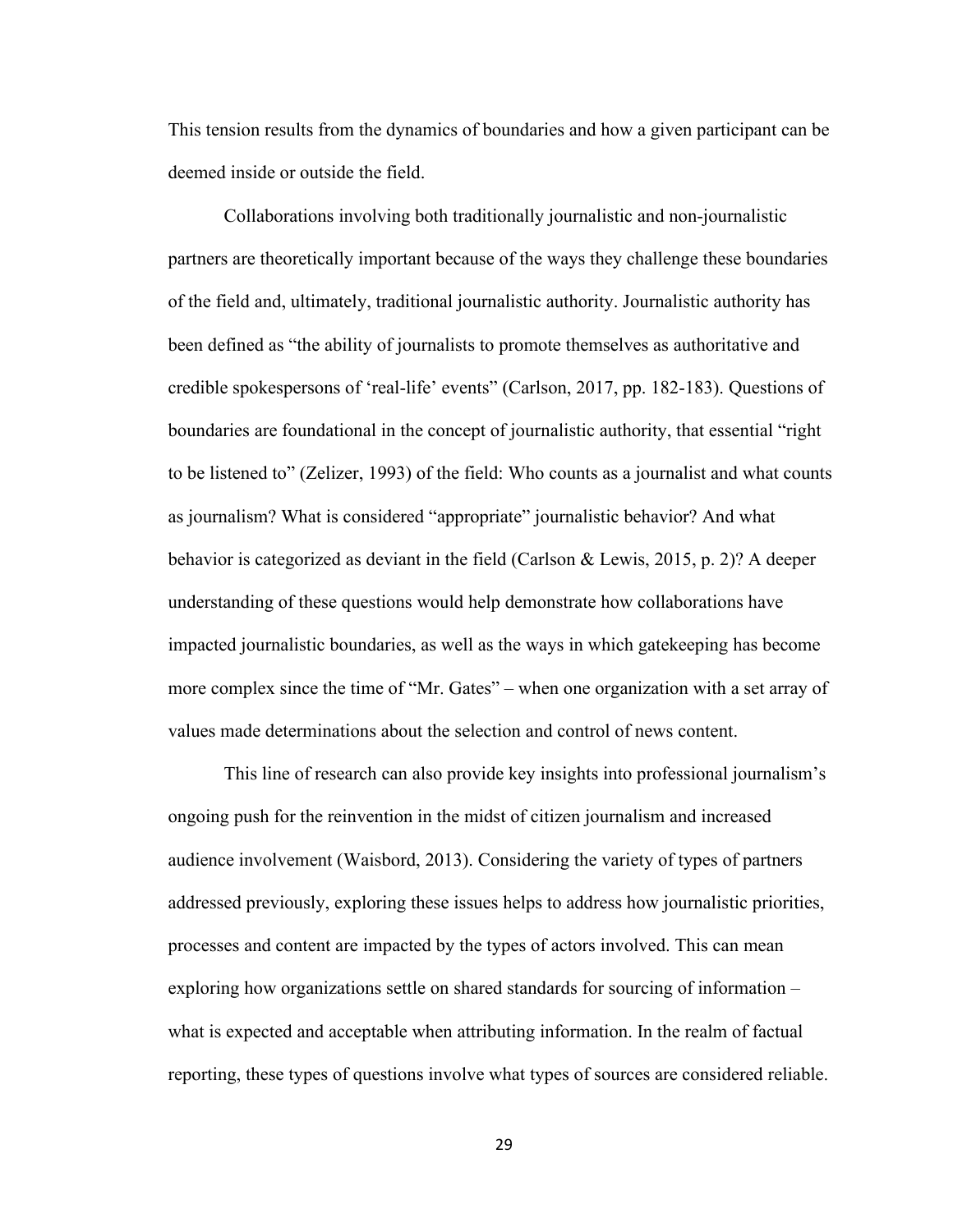Similarly, this can mean addressing how collaborators negotiate the standards and expectations of journalists, as well as what role journalists are expected to fill, the behavior expected of them, and the types of skills they are expected or required to have.

Due to the diverse types of organizations involved in collaborations, participants often come to the table with varied types of expertise: writing and editing skills, programming skills, fundraising backgrounds, advocacy experience, technical skills related to audio and video storytelling etc. Understanding the expectations of what is required from participants in collaborations is critical because it helps to define their impact and role in the news ecosystem – and how collaborators establish the processes and procedures for reporting, writing, producing, and distributing news content. Beneath those practices lie specific core values and expectations. Before getting into the specific questions this project seeks to explore, this next chapter examines and elaborates on the traditional core values that have come to define modern journalism in the United States. This section then leads into the central research questions, which focus on the impact collaborations have on those traditional journalistic values.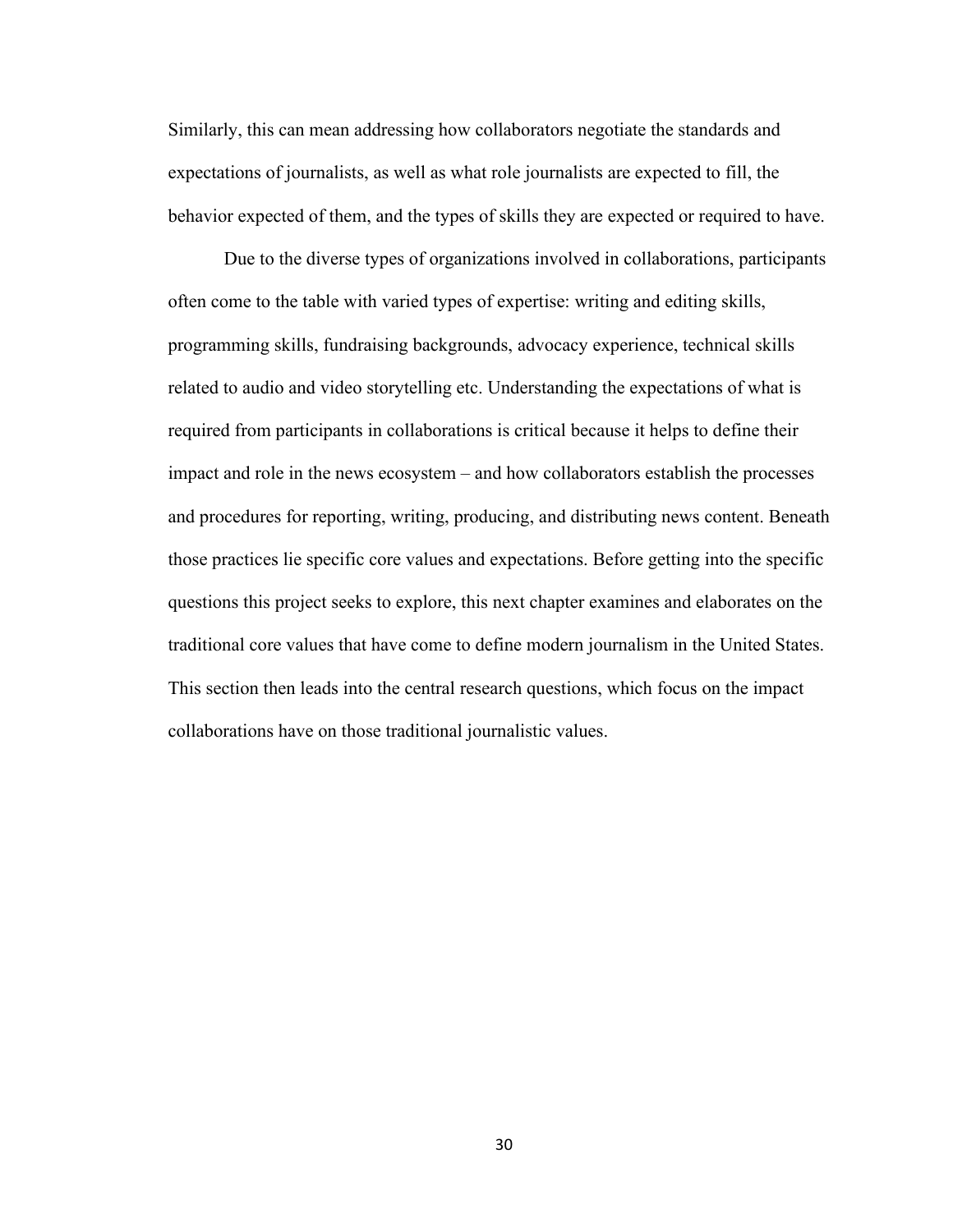## CHAPTER 4

## JOURNALISTIC VALUES

Beginning with the Penny Press in the 1830s, the commercial nature of the news industry and its push for marketability helped establish strong ties with traditional news values such as objectivity, detachment and allegiance to facts (Mindich, 1998; Schudson, 1978). These principles have been deeply wedded to the profit-based, commercial nature of American journalism. Compared to other media systems around the globe, the logics and strategies of U.S. news are deeply entrenched with their commercial imperatives (Powers & Vera-Zambrano, 2018). But it is the "market failure" of this system (Napoli, 2019; Pickard, 2020; Pickard, 2015) that has left the void that collaborations of various structures (both non-profit and for-profit) are seeking to fill. Today, with journalism being supported and performed by a more diverse array of actors, there is heightened tension between the field's public service mission and the financial imperatives of the varied funders (Kovach & Rosenstiel, 2014, p. 271). In the current environment, the idea of media capture can be felt through the long-sustained influence of advertisers, as well as from platforms, governments, activists, corporate entities and various kinds of funders all seeking to influence journalistic values and content (Schiffrin, 2021). It is in this context that this chapter lays out what might be considered "traditional" journalistic values, those held for much of the  $20<sup>th</sup>$  century, and then seeks to identify areas where collaborations may be challenging those values.

# Traditional Journalistic Values

For much of the  $20<sup>th</sup>$  and  $21<sup>st</sup>$  centuries, news organizations have operated with fairly constant values and standards when it comes to how journalism is produced.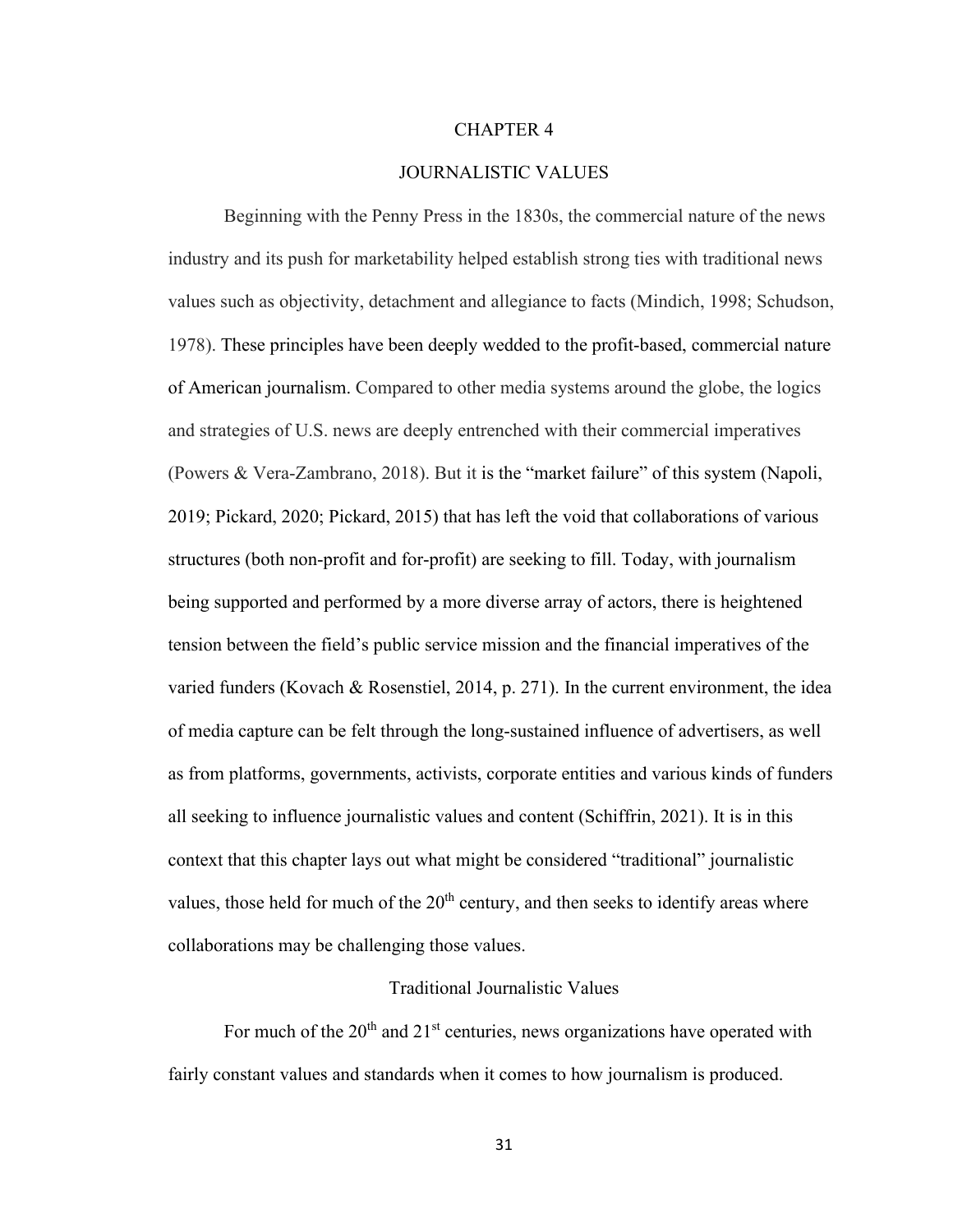Journalists have prioritized relevance, timeliness, sensationalism, oddity or normative deviance, negativity, conflict, elite status of the subjects and unexpectedness as driving factors of the newsworthiness of a topic or event (Galtung & Rouge, 1965; Chang et al., 1987). In making coverage decisions, journalists typically have relied on a "gut feeling" based in part on explicit news values of relevance, identification, conflict and sensationalism, and exclusivity (Schultz, 2007). In actually covering that news, values of professional distance, perspective, balance, accuracy, objectivity and a separation between news and advertising are deeply embedded in journalistic culture (Friend & Singer, 2007, p. 169-174). With the development of this "objectivity-bias paradigm" (Hackett, 1984, pp. 229-259), the idea of professionalization became more entrenched in the middle of the  $20<sup>th</sup>$  century. That emphasis on professionalism, especially in the aftermath of the critical findings of the Commission on Freedom of the Press in 1947, led to pervasive self-regulation through the development of journalistic codes of ethics, as "'responsibility' became the dominant norm for modern journalism" (Pickard, 2015, p. 187-194).

 This cultural shift and these guidelines served to formalize the traditional standards of professional journalism, which became cemented in the  $20<sup>th</sup>$  century – and into the 21st century (for example, Associated Press, 2017; *The New York Times*, n.d.; the Society of Professional Journalists, n.d). Under the professional paradigm, the standards of high modern journalism have tended to be framed as "dualisms" – neutrality versus engagement, for example, or fact versus interpretation (Ward, 2019, p. 14). Traditional standards in this paradigm are represented as dichotomies positioned in "oppositional ways to each other" such as certainty versus ambivalence, dispassion versus engagement,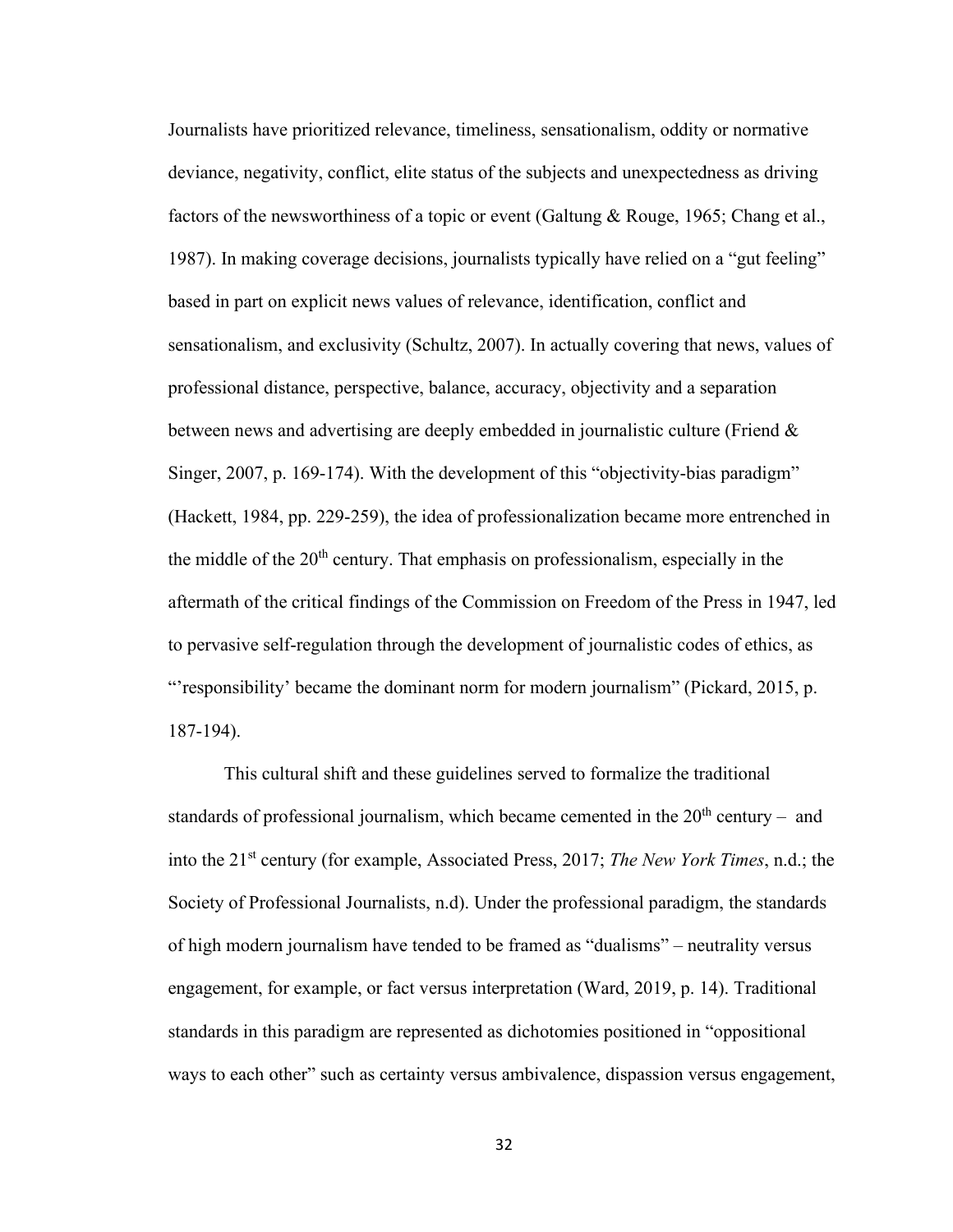impartiality as opposed to perspective and professional standards as an alternative to a cultural mindset (Zelizer, 2017, p. 171). This analysis now turns to these standards and norms, around which the engrained dualisms have been framed.

## *Objectivity and Transparency*

The most entrenched and contested of these values has been the ideal of objectivity, which – by some accounts – traces back as far as the 1830s and has come to define American journalism (Mindich, 1998). By the 1960s, it had become the heart of the country's journalism, an improvement over the sensationalism of the past (Schudson, 1978, pp. 9-10). This idea of detachment, of not adopting a position, has been routinely touted as a foundation – or even synonym – of American journalism, in both scholarship and professional ethics, upheld as a "primary ideal of journalism implying a truthful and unbiased account of the news" (Cohen & Elliott, 1997, p. 187). The umbrella of "objectivity" has been used to incorporate widespread values, including the separation of facts from opinion, the use of an "emotionally detached" viewpoint, and the goal of seeking fairness and balance (Dennis & Merrill, 1984, p. 111). Critics began raising questions about objectivity as far back as a century ago. Henry Luce, who founded *Time*  magazine in the 1920s and largely funded the Commission on Freedom of the Press, called objectivity a myth, saying that complex world events needed explanation and interpretation (Ward, 2004, p. 11). During the coverage of McCarthyism in the 1950s, it was deemed a key weakness (Maras, 2013). It became more divisive during the civil rights movement in the U.S. in the 1960s (Ward, 2004, p. 11; Schudson, 1978, pp. 9-10).

During the public journalism movement in the late  $20<sup>th</sup>$  century, objectivity would become critically evaluated as the "view from nowhere" (Iggers, 1998, p. 96). That tone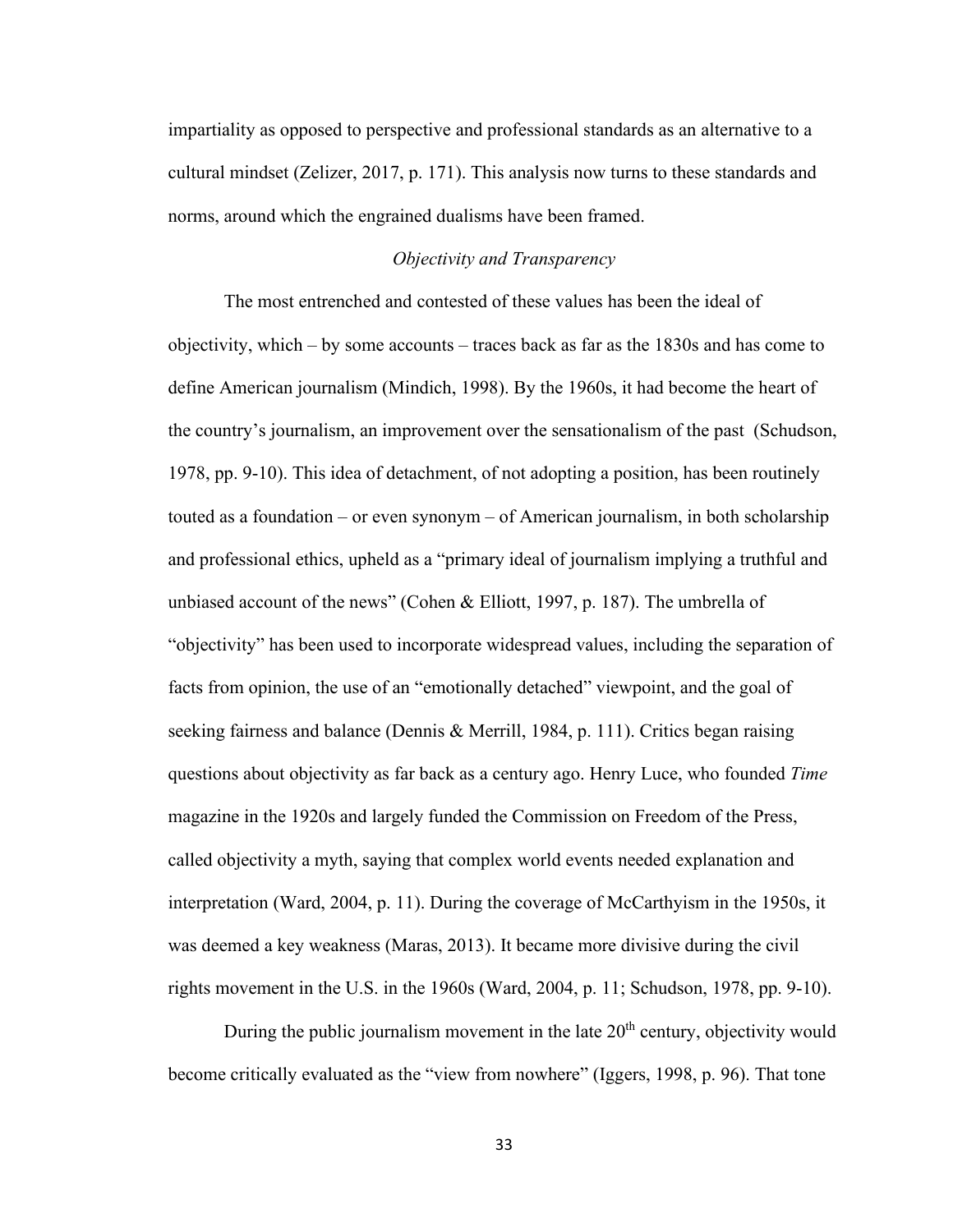and voice was a key part of what Jay Rosen and others central to the movement were critiquing as public journalism sought to cast the field's overarching purpose as engaging the audience and improving public discourse (Merritt, 1998; Rosen, 1994). Other calls for change have come from a more theoretical perspective, especially ones rooted in feminist epistemology. In that vein, some have endorsed a "strong objectivity" grounded in Standpoint Theory and a movement toward a "more engaged journalistic praxis" that addresses the issues of ideological bias and the alienation of marginalized groups, while shifting away from traditional objectivity and foregrounding accuracy, balance and fairness (Durham, 1998, pp. 118-119). Others have emphasized use of a "view from somewhere," embracing a strong objectivity that incorporates viewpoints and intersectionality (Callison & Young, 2020, pp. 16-17).

In the current news ecosystem, one featuring players "inside" and "outside" the boundaries of journalism, there has been increasing pressure to develop new rules that address "core values of honesty and respect for audience" (Craft, 2017, p. 284). In addition to the challenges posed by the increased participatory role of the audience, the traditional idea of objectivity is challenged by the varied passions and purposes of journalistic actors themselves. This is especially important in the realm of journalistic collaborations and the diversity of groups involved in them. With an eye toward greater diversity, scholar Anya Shiffrin argues that "an independent, diverse media *that are not captured* are essential for promoting and protecting the public good" (Schiffrin, 2021, p. 19).

This classic objective approach to journalism has also been criticized for its neglect of root causes of problems, as well as of solutions for those problems (for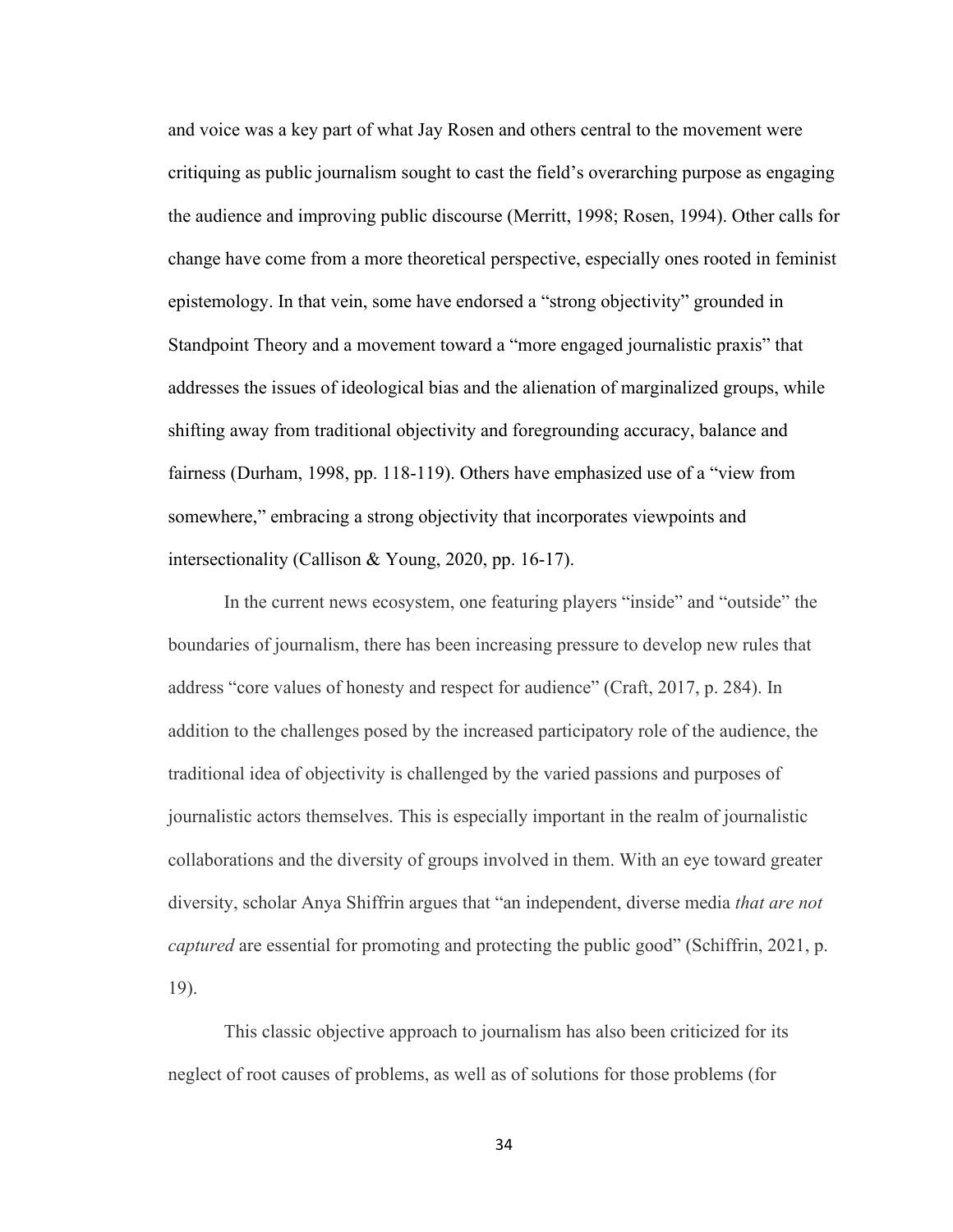example, McManus & Dorfman, 2002, p. 18). Furthermore, such a "he said/she said" approach often leads to narratives that are heavily weighted toward official sources, especially in stories about politics, war and disasters (Bullock, 2008; Cheung & Wong, 2016). This long-held value of journalism has been challenged by, among others, those who advocate for the perspective of "solutions journalism," which calls for work in which journalists examine what approach works to fix a given societal problem, rather than just writing about the problem itself (McIntyre et al., 2018, p. 1). This approach draws from the public journalism movement, especially its view that journalists need to help more "with the problem solving, not the blaming" (Rosen, 1999, p. 148).

These types of pushes to redefine the purpose of journalism and to refine core values have faced resistance, however. Some journalistic collaborators have described feeling that the phrase "advocacy journalism" has been used to discredit some journalists, especially those of color (Mosley, 2020). With the growth of solutions journalism, concerns over advocacy have inspired some in the field to try to clarify the boundaries. That includes the view that, while a line separates news and advocacy, "helping solve problems is different from advocacy" (Kovach & Rosenstiel, 2014, p. 29). Nevertheless, there is still extensive tension and uncertainty over what should be considered journalism and what should be dubbed advocacy. This tension is likely to be on full display in collaborations that involve both journalistic and non-journalistic partners.

Others have advocated moving away from such dualisms and shifting toward "pragmatic holism" or "pragmatic objectivity" in which a journalist is acknowledged as an actor in the world, one with "passions that seek, rational and ethical goals" (Ward, 2019, pp. 17-27). This can mean making room for engaged journalism, noting a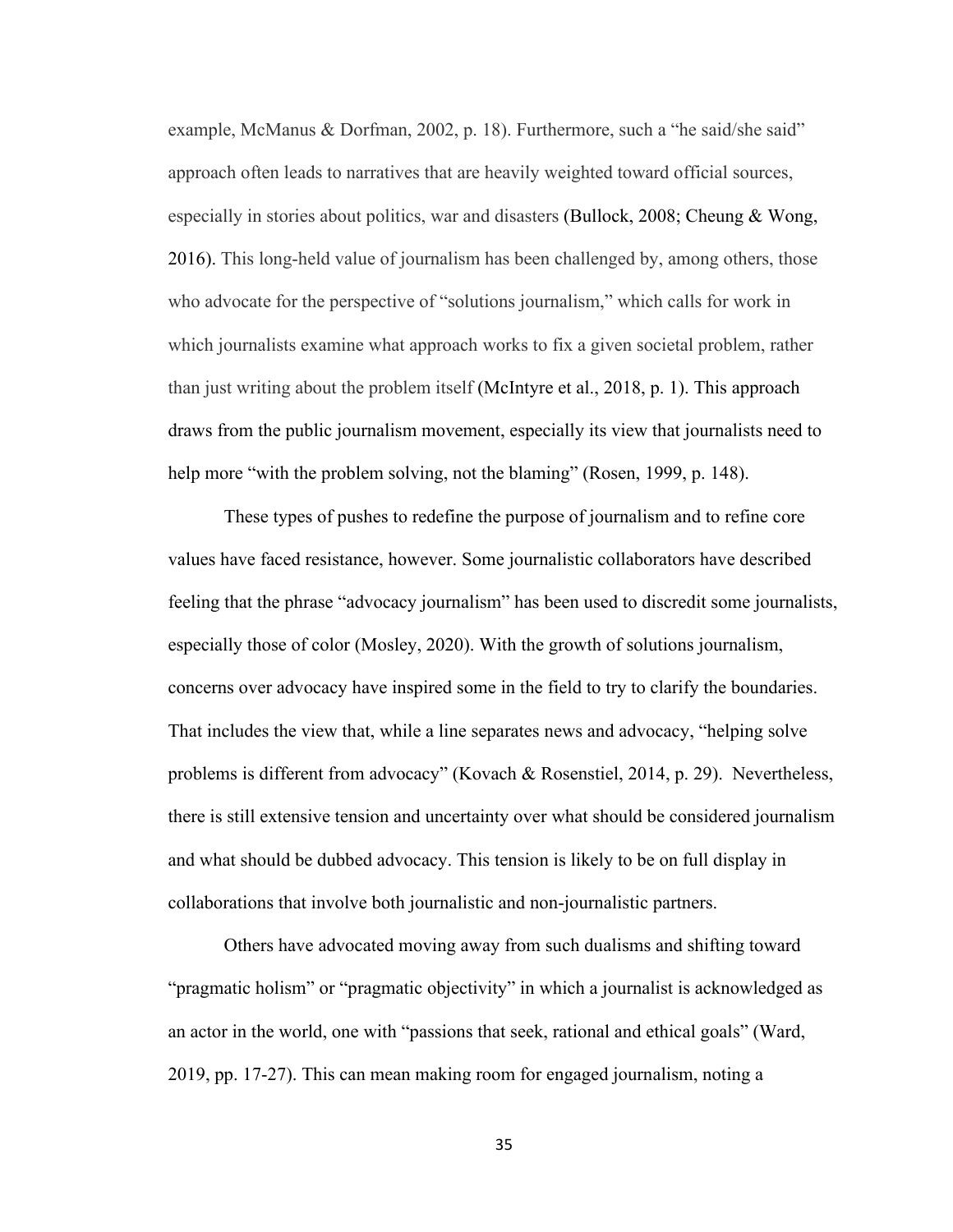distinction between those who are doing journalism while being actively engaged in the world versus those who are classified as advocates (Batsell, 2015; Ward, 2019). In contrast to traditional objectivity, Stephen J.A. Ward takes the position that journalists should, indeed, be seen as advocates (Ward, 2019, p. 24). This type of engagement calls for allowing journalists to be advocates for the public they are communicating with, in the holistic sense, rather than advocating for a specific point of view. All these ideas complicate traditional objectivity in such a way that it highlights the increased importance of transparency as a norm in the field.

As traditional objectivity has become complicated, transparency – both with sources and the audience – has become more of an "overarching norm" in the field (Wurff & Schönbach, 2010, p. 417). The idea that news content is not objective does not disqualify it from being considered journalism, especially in a media landscape as diverse as the one that exists today. The reporting of "(n)ews with a point of view" is not disqualified from being journalism, especially if it adheres to values such as truthfulness, commitment to the public, and transparency (Kovach & Rosenstiel, 2014, p. 139). Transparency, while not nearly as engrained in journalistic culture as objectivity, has developed into an ideal in both the scholarly and professional communities of the field (Singer, 2007) and appeared as a key ethical ideal in the Society of Professional Journalists' guidelines in 2014 (Vos & Craft, 2017). As journalism has evolved, both in its practices and in who practices it, there has been a push for greater emphasis on news organizations acknowledging their processes and correcting their mistakes as part of demystifying the work of journalism (Blach-Ørsten et al., 2018, pp. 1890-91). This can be seen as a particular focal point in journalistic collaborations, where the boundaries of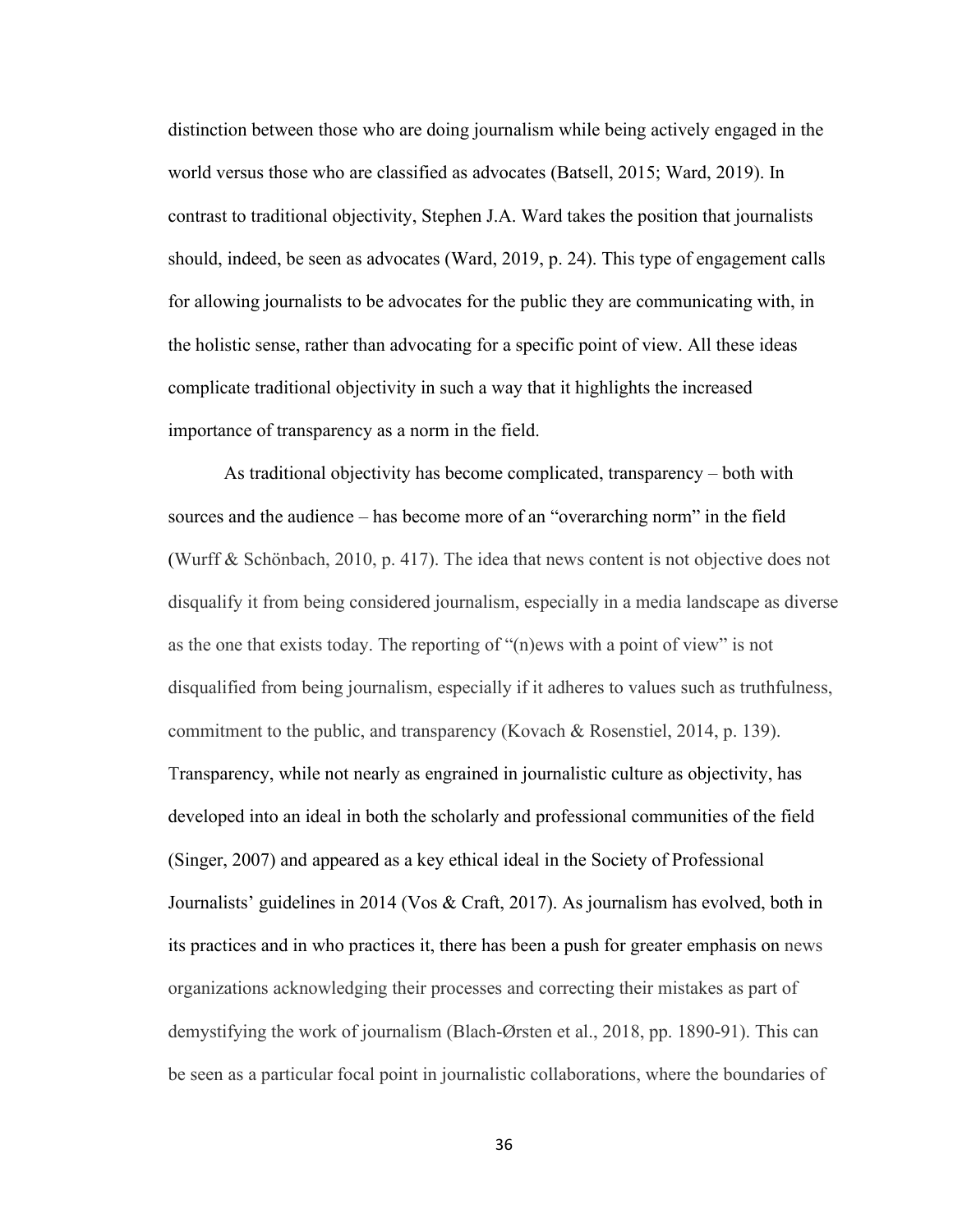who is a journalist and what is journalism are often being pushed. At the core of these traditional journalistic values discussed thus far is truth, as well as the trust of the audience, both of which are discussed next.

## *Trust and Truth*

 The ideal of trust has been a hallmark of journalistic ethics for generations and has most often been characterized by as the central value in journalistic guidelines (for example, The Associated Press, 2017; *The New York Times*, n.d.; the Society of Professional Journalists Society of Professional Journalists, n.d). With a wider array of participants, and with the pervasiveness of "fake news" and misinformation, the role of trust and truth in journalism has become both more central to the core values of journalism and more contested (for example, Lazer et al., 2018; Tandoc et al., 2018; Valenzuela et al., 2019). Discussions of these issues are based on the idea that news is normatively based on truth (Tandoc et al., 2018) and does not include misinformation, disinformation and malinformation (Wardle 2019).

Truth remains an essential value in journalism, but its definition has become more contested and the questions surrounding it more complex. The journalistic value of speed also becomes highlighted as scholars examine how quickly false news spreads and how it can spread more widely and more quickly than the truth (Vosoughi et al., 2018, p. 5). The rise of fake news and of "deepfake technology" also has helped contribute to an "information apocalypse" in which audience members no longer trust information unless it originated in originated in their social network (Westerlund, 2019, p. 47). In this way, both the nature of technology and the nature of political polarization raise increased questions about the relative nature of truth.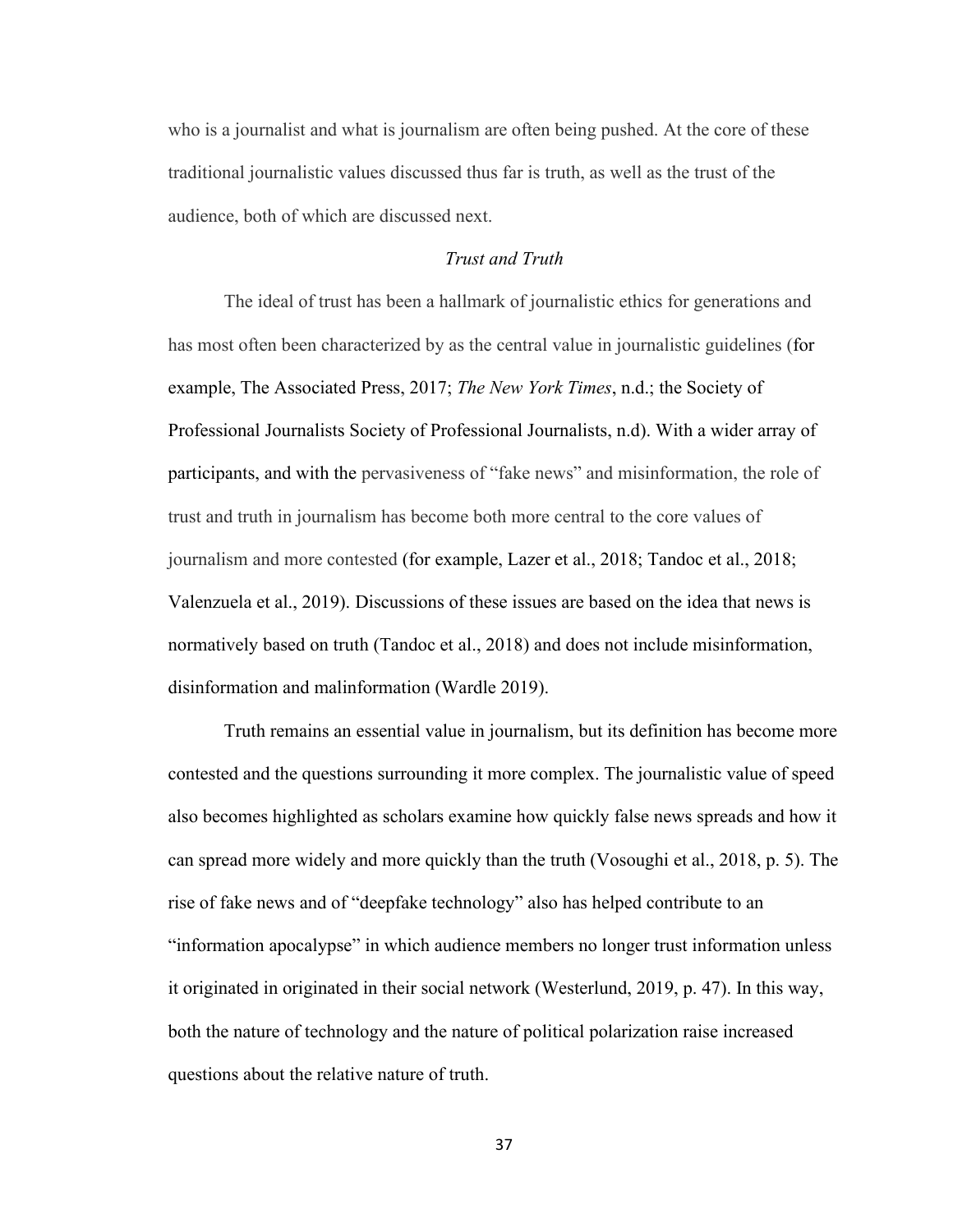At the more practical level, these questions manifest themselves through how journalists' views on sourcing – what sources of information are considered reliable enough to depend on. These factors often include the source's proximity to the news, its past reputation for accuracy, and the extent to which it lacks a partisan motivation, as well as the journalists' own level of familiarity with the source (Coddington, 2019, pp. 46-51). In this way, journalists have long relied heavily on official news sources such as government spokespeople and police (for example, Cook, 1998; Gans, 2004; Schudson, 1978; Tuchman, 1978). Social media movements such as #BlackLivesMatter and #MeToo have, in part in response to this tendency, pushed to alter the narrative to include other voices. Thus, journalists reflect their values about trust and truth in the sources they choose to rely on for their information. Now, this discussion turns to a final pillar of traditional journalistic values, one central in a field long entrenched with its marketbased, commercial imperatives (for example, Myllylahti, 2020; Myllylahti, 2014; Powers & Vera-Zambrano, 2018; Tandoc & Vos, 2016). That is the tenet of competition.

## *Competitio*n

The importance of the value of competition can be seen both within the field (competition for prizes) and in relation to forces outside it, including the battle for audience and advertisers (Benson, 2006). It can be seen in the ways news organizations emphasize speed and take pride in being first. Over time, for example, commercial competition has played a key role in news organizations' decisions to use new technologies (Bagdikian, 1971), a tendency that has certainly continued as the social media era has forced journalists to strike a difficult balance between the values of speed and accuracy (Hermida, 2012). There has been a long-held assumption that speed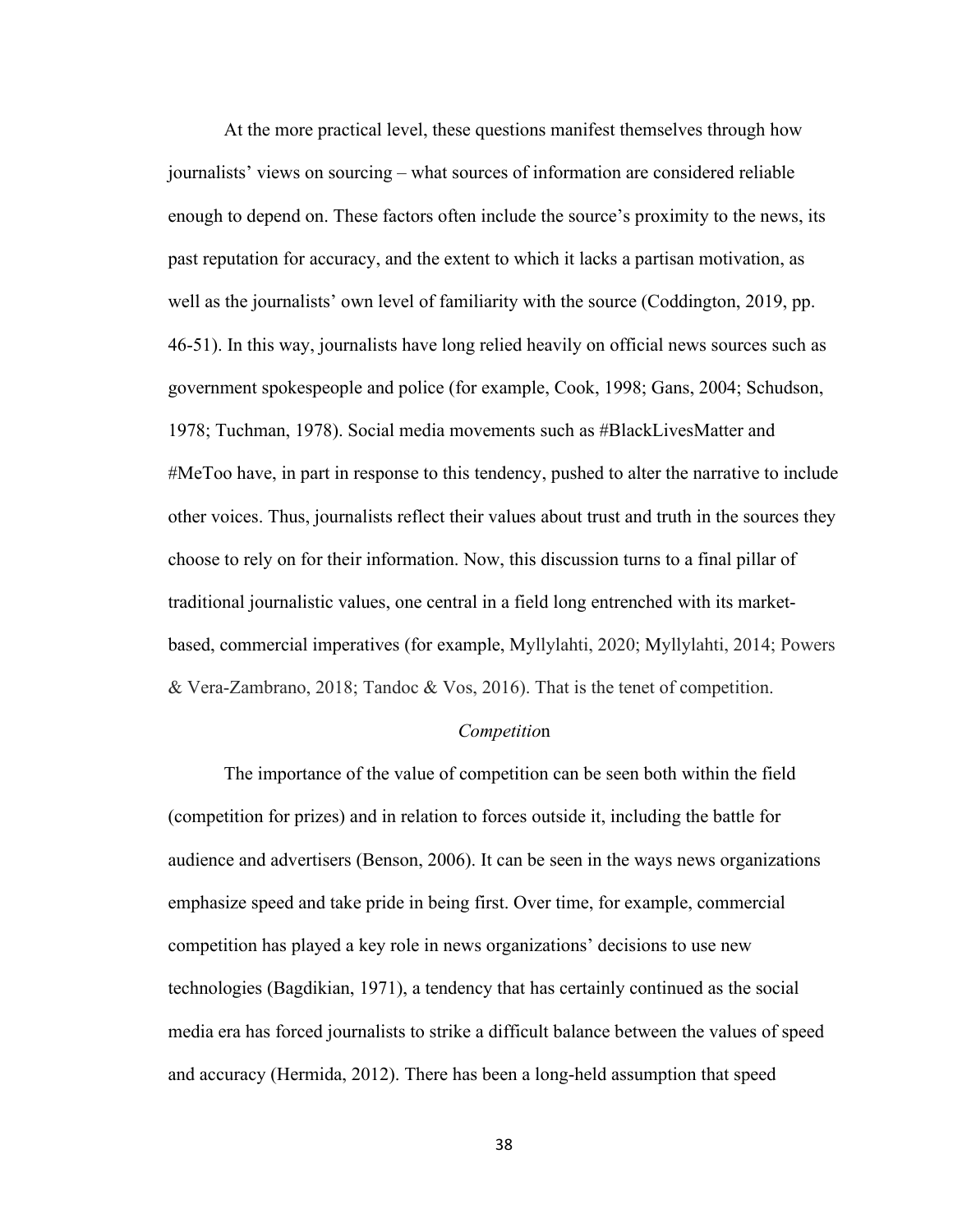triumphs over accuracy (Domingo, 2008), although there is evidence that the understanding of a direct oppositional relationship between speed and accuracy may need to be re-assessed (Diekerhof, 2021).

 Founded on these commercial imperatives, competition between news organizations has been a long-held feature of the U.S. news industry. This tendency, therefore, has presented a logical obstacle for collaboration. Newspapers have long competed with one another for audience attention in their markets. With the rise of radio in the early  $20<sup>th</sup>$  century, newspapers first saw the new format as a means of publicizing their content (Hilmes, 1997), but later grew to see radio stations as competitors that were encroaching on their territory (Patnode, 2011). The arrival of television in the 1940s, 1950s and beyond only increased this focus on competition, with newspapers, radio and television all facing what Pierre Bourdieu called a "competition for time – the pressure to get a scoop, to get there first" (Bourdieu, 2001, p. 251). More recently, the rise in competition from online news sources in the 1990s (Williams & Carpini, 2000) and the rise of blogs in the early  $21<sup>st</sup>$  century (Singer, 2005) all caught the attention of news organizations that desired to protect their turf. Blogs challenged the values and norms of traditional news organizations in many ways, from sourcing policies to storytelling approaches to overall presentation (Salmon, 2021). With the rise of collaborations, questions about how the diversity of collaborative partners may be impacting the field's purpose, practices, and values in new ways.

Collaborations, Traditional Journalistic Values & Questions of Paradigm Shift

 Collaboration itself, as discussed previously, is not new to the field of journalism. But, in an era of great crisis in the field, collaborations have become common. By nature,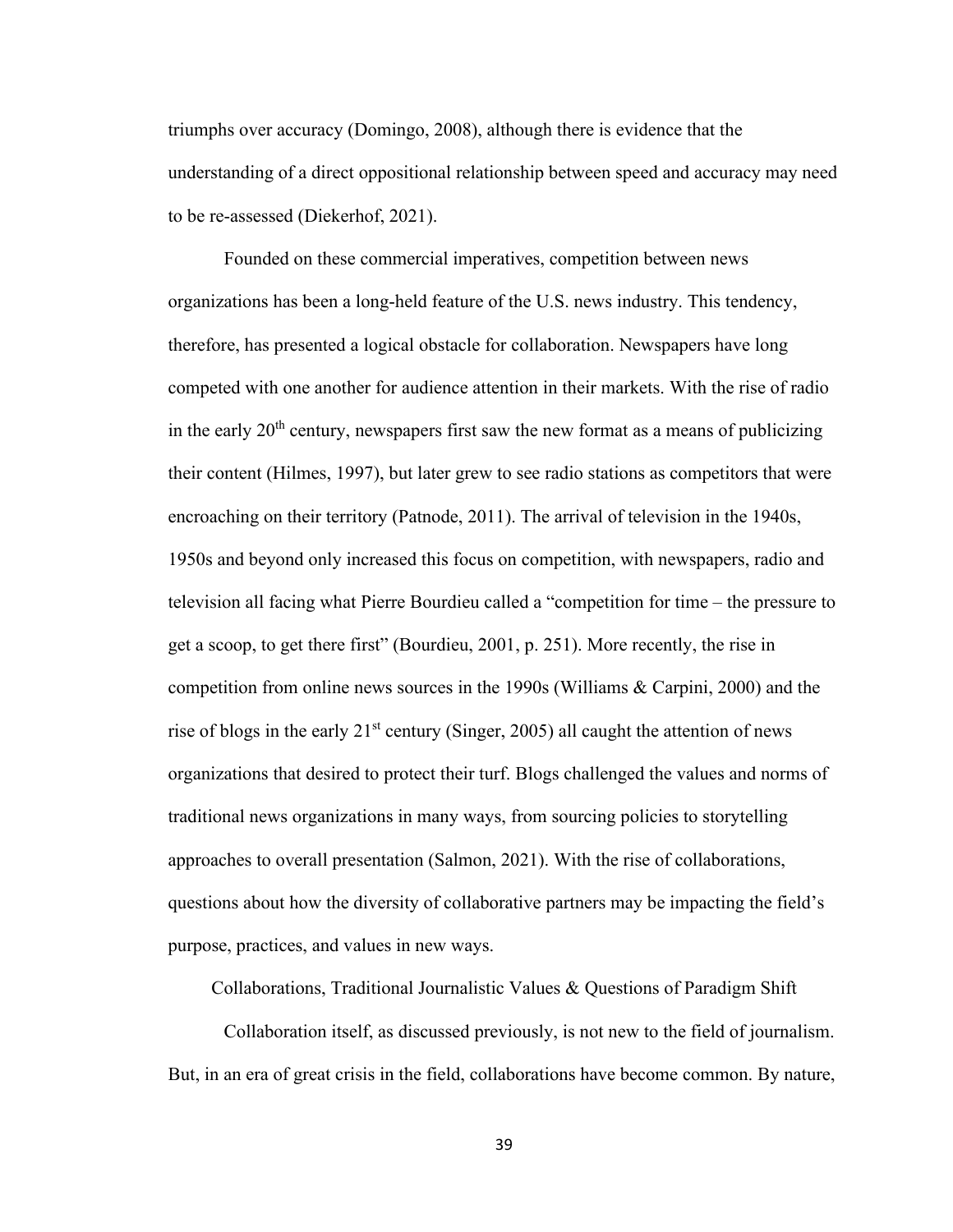they often challenge some of the traditional values of journalism – especially those revolving around competition and exclusivity. As noted previously, newspapers and other news organizations also have a long history of sometimes overcoming those competitive instincts and forming various mutually beneficial partnerships. The history of NPR and PBS collaborating with member stations, bolstered by the success of recent projects such as the Panama Papers, provides evidence that the balance between competition and collaboration may be shifting more toward the latter (Konieczna, 2020). Partners in journalistic collaborations sometimes operate in a state of "coopetition," in which they cooperate and share information on some stories, but remain competitors on others (Dailey et al., 2005, pp. 153-154). This tension is, therefore, critical context when examining such collaborations, many of which involve partners that have traditionally been fierce competitors – and may distrust one another. Considering this, it is important to examine how the varied structures and processes of collaborations impact traditional norms and values.

 The variety of types of actors involved in collaborations suggests other values are likely to be challenged, as well. When a group that prioritizes advocating for a cause partners with a profit-minded news organization that prioritizes objectivity, it sets up a situation in which those values need to be negotiated. Collaborations often include nonjournalistic partners that may not subscribe to the idea of detachment or objectivity. In its more collaborative form, journalism can become an endeavor whose rules and guidelines are increasingly being negotiated by individuals with differing perspectives, including journalists, their information sources, and the audience. Collaborative partners, for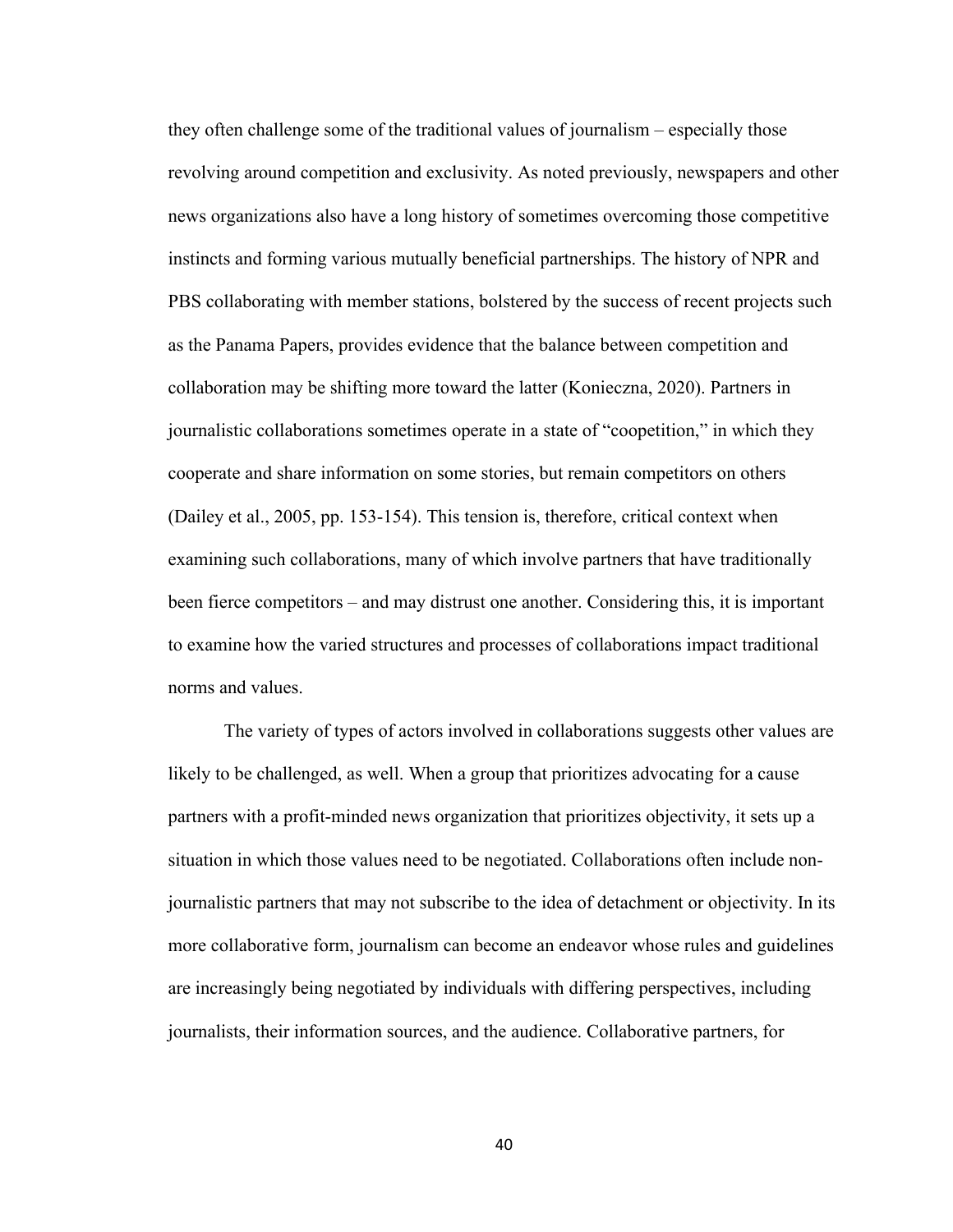example, may have different guidelines about what sources are trustworthy, whose views should be incorporated.

Likewise, and perhaps most important of all, partners will likely have diverse ideas about what is *news*, what deserves to be covered – and what that coverage should look like. Similar to traditional commercial forces, for example, foundations can wield significant influence on the reporting and shaping of news content (Benson, 2017; Ferrucci & Nelson, 2019; Gabor, 2021; Lewis, 2012). Research has also found that the rise of news organizations' collaboration with the audience and citizen journalists has resulted in journalistic authority itself becoming a more collaborative endeavor (Carlson, 2019). Journalistic values have increasingly become a "negotiated performance" (Maras, 2013) that involves the audience. Beyond just the audience, this project aims to explore how collaborative partners of all different types negotiate their shared values and, thus, inevitably shape the path of the field moving forward. These factors could lead to a landscape in which the voice of traditional journalists becomes just one of many, challenging the long-held journalistic paradigm. With this in mind, the next section details the questions this project seeks to answer and the research methods used.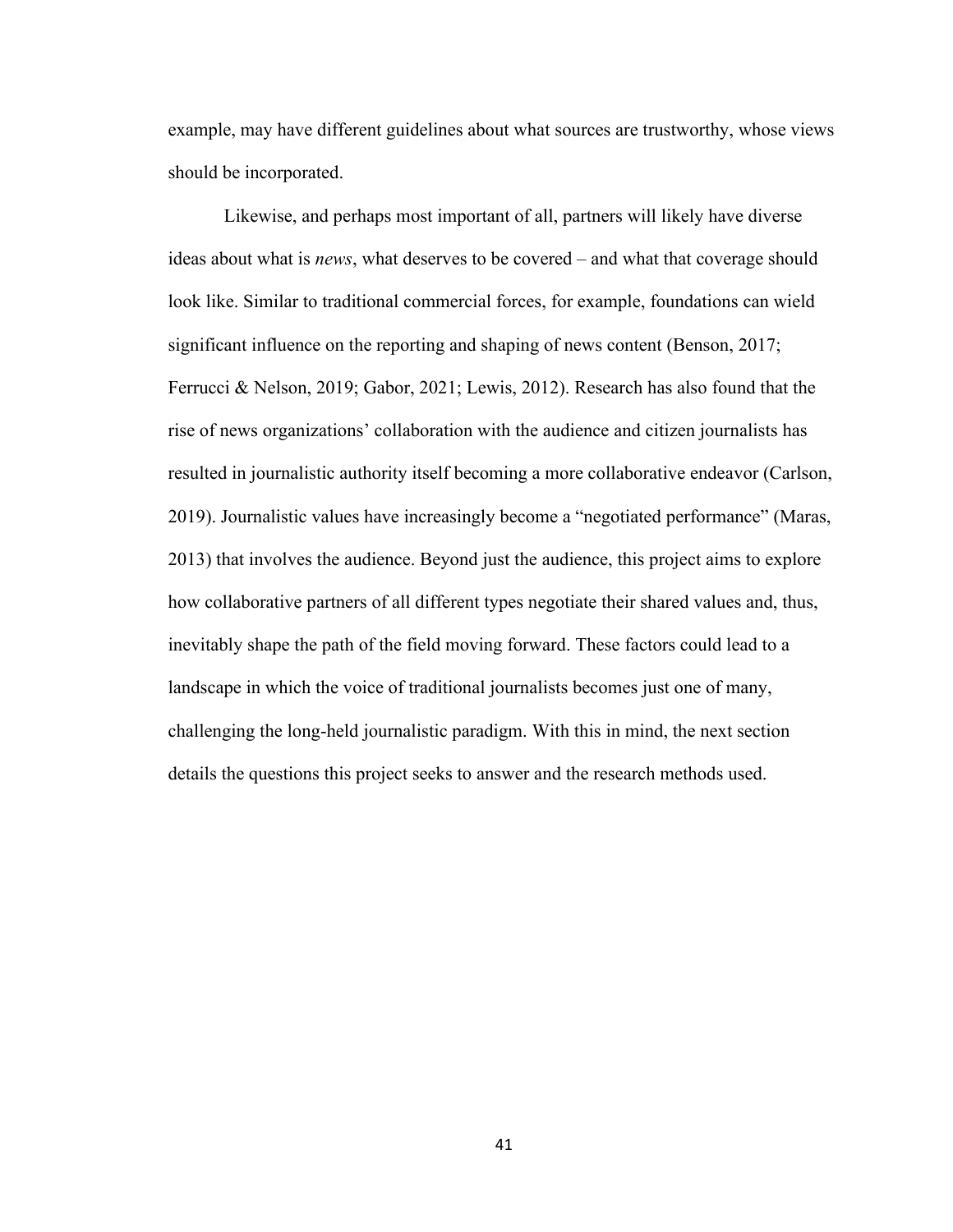## CHAPTER 5

## RESEARCH QUESTIONS & METHODS

Having established the central theoretical lenses for this project, as well as the values, structures and processes it seeks to examine, this next section lays out the central research questions. After establishing those lines of inquiry, the chapter details the specific research methods, while grounding those choices in the literature and the theoretical framework.

#### Research Questions

This project aims to explore how collaborations with new types of partners are altering and impacting journalism – the ways these diverse collaborations test journalistic boundaries and the ways values are negotiated in collaborative processes. Given the broad array of forces influencing journalism today, it is important to consider the ways that journalistic collaborations – and their increasingly diverse array of partners – are impacting the field. To do that, we need to gain a greater understanding of the internal dynamics that determine what happens when journalism is created in this way. To that end, given the existing research about collaborations that has been discussed to this point, the project focuses on two main questions as it attempts to advance our scholarly knowledge about how collaborations operate and the ways they are impacting the journalistic ecosystem:

- The first, **RQ1**, asks: How does the structure of a collaboration influence adherence to journalistic norms and values?
- The second, **RQ2**, asks: How does the process of collaboration influence adherence to journalistic norms and values?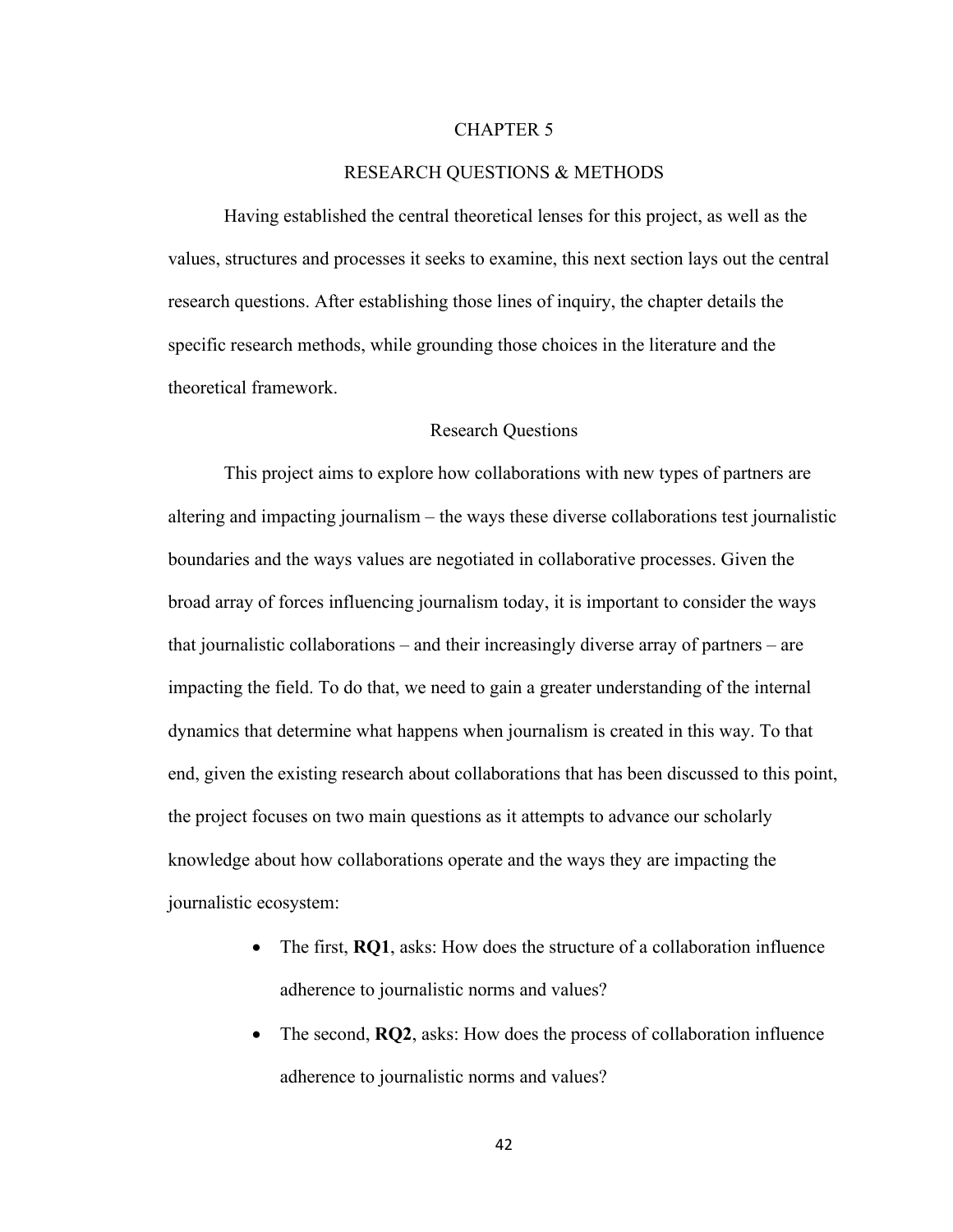These central questions guide this project as it seeks to explore the ways that different types of collaborations – with various types of different partners – impact the standards and values that are reflected in their journalistic processes and journalistic work itself. The next section details the specific types of research methods used in this inquiry, tying these choices into the theoretical framework that has been established to this point, as well as grounding these decisions in existing literature.

## Methods

## *Research Sites*

In order to find a means to explore the research questions about journalistic collaboration, I sought out collaborations that involved a wide variety of partners and were in the very early stages. Working with guidance from Temple University's Institutional Review Board, I assembled two separate consent forms – one for in-person research and one for virtual research – to be shared with potential subjects, along with a basic research project description (See APPENDIX A); I also assembled a list of semistructured interview questions (See APPENDIX B). These materials were shared with the IRB at Temple, along with a formal IRB protocol and application, on April 8, 2021 **(**See APPENDIX C**)**; the IRB approved the research as exempt and minimal risk on May 14, 2021 (See APPENDIX D) and approved a modification on Aug. 5, 2021

In order to find budding collaborations to be studied, I contacted the Center for Cooperative Media at Montclair State University and the Solutions Journalism Network, as well as individual news organizations (both legacy and start-up), in search of collaborations that would both be in the fetal stages in late spring of 2021 and involve a diverse array of partners. In total, 19 different groups were contacted. A half-dozen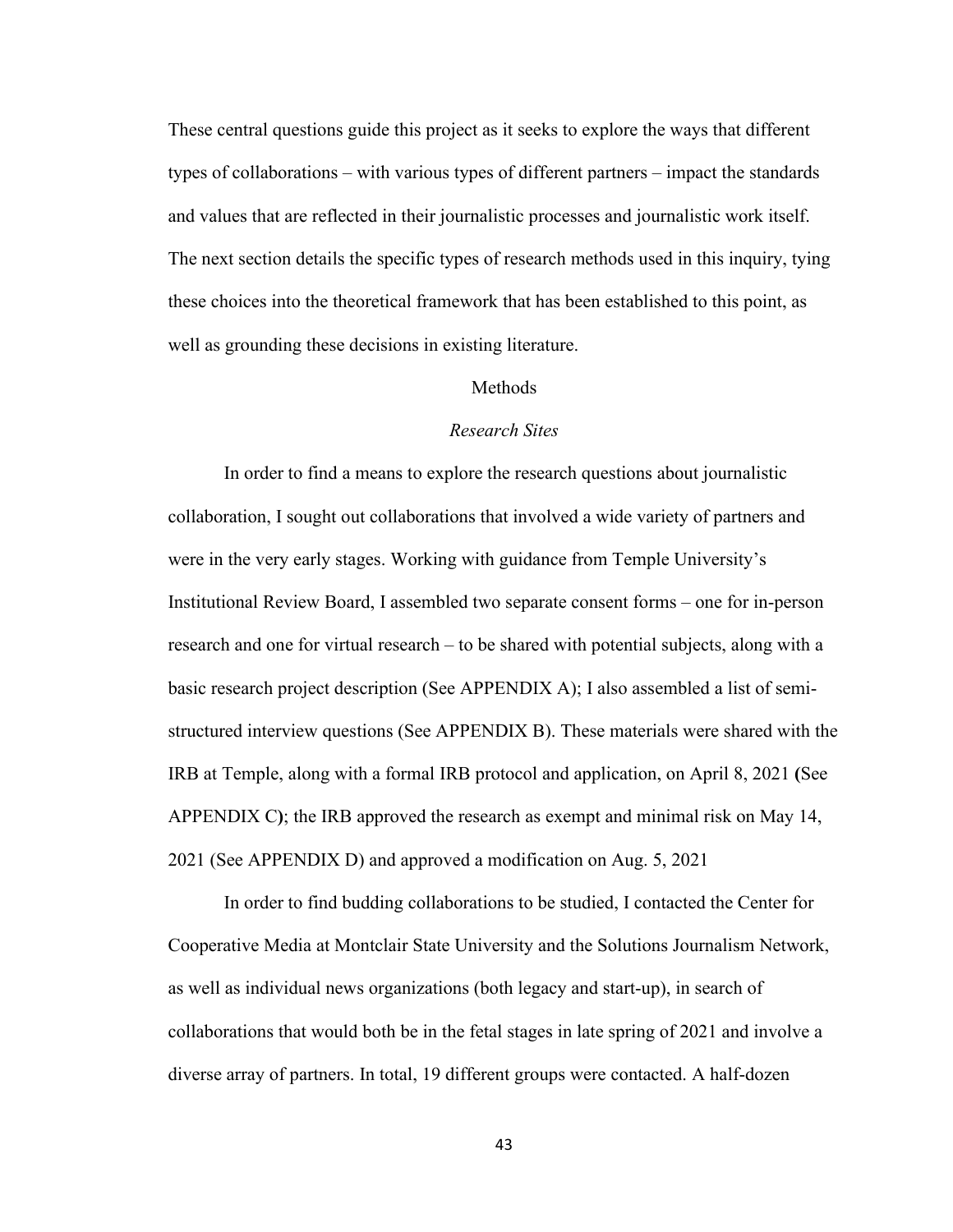expressed some degree of interest, but logistical issues prevented some from working as research sites for the project. The first collaboration selected for the research was the Dallas Media Collaborative, a project being guided and funded through the Solutions Journalism Network as part of the group's Local Media Project, a five-year initiative supported by the Knight Foundation that is seeking to bolster local news ecosystems. The funding for the project ends at the end of 2023 (A. Maestas, personal communication, November 19, 2021).

The Dallas effort began developing in 2020, but was in its preliminary stages in spring 2021. The stated goal of the project, based on written guidance from the Solutions Journalism Network's Local Media Project, which is providing \$100,000 in annual funding for two years, is to select a "pressing challenge" in the community and report on it through a "solutions journalism" lens (Solutions Journalism Network, September 20, 2020). Solutions journalism has been described as a paradigm that "guides journalists to examine what is working to fix a particular problem instead of solely writing about society's problems" (McIntyre et al., 2018, p. 1). The project aims to develop a sustainable effort that turns into a "permanent news hub" that can address the particular community challenge and become a partner in a network of such hubs sponsored by other SJN efforts (including existing ones in Charlotte, N.C., Philadelphia and locations in New Hampshire, Ohio other U.S. cities). The Dallas collaboration involved 14 partners, including start-up and legacy news organizations, several colleges and universities, a non-profit community group, a choral group, a non-profit seeking to end child poverty, and other members; a full list (accurate as of the start of this research) is included in Table 2 below. This collaborative was selected because it sought diverse types of partners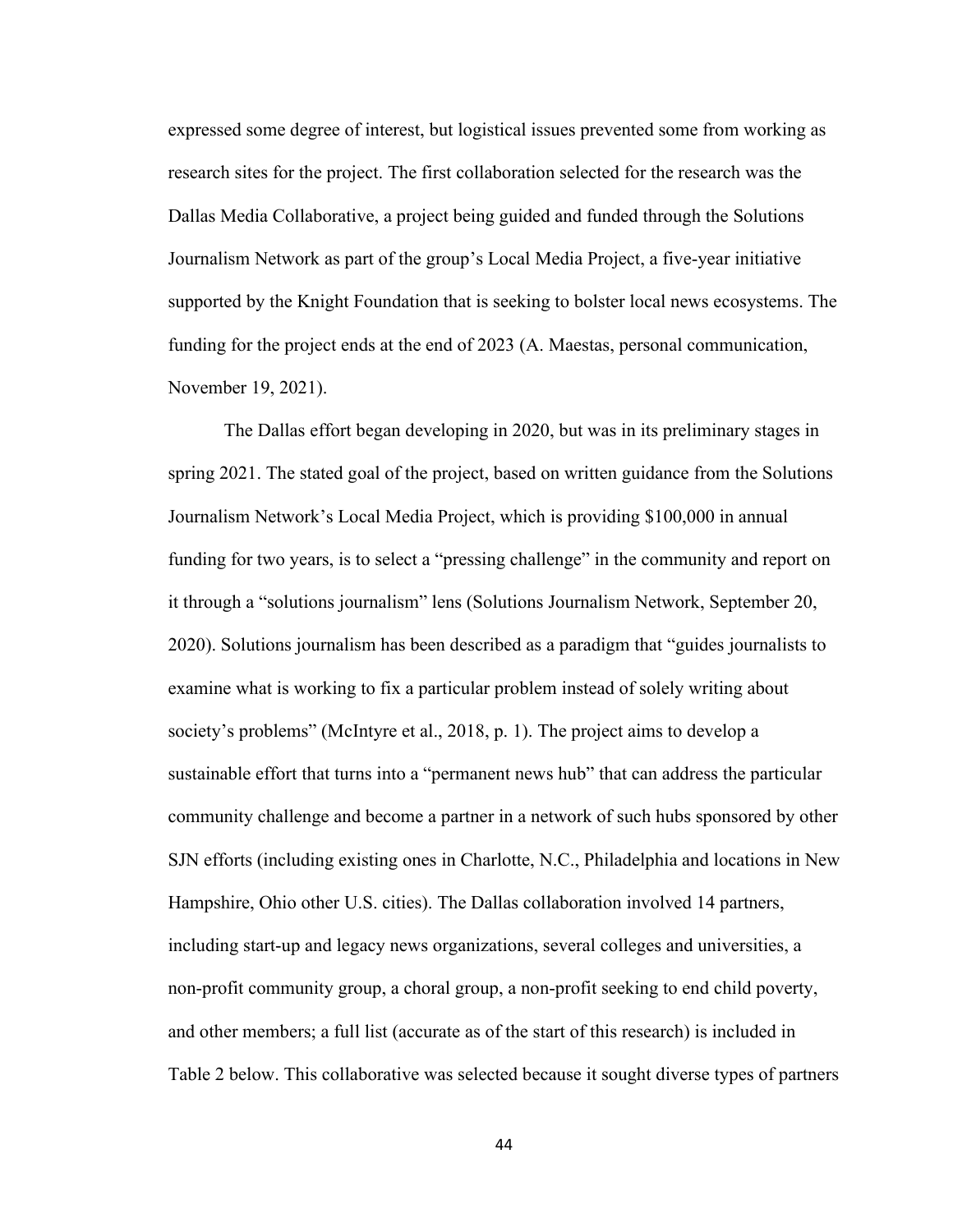and because it was in the very early stages of forming in spring 2021 when this research was slated to begin. Since this research began with the early stages of this collaborative, it also includes some observations and interviews involving potential partners that ended up not being involved in the project.

Table 2: Dallas Media Collaborative Partners

| Partner                             | Description                                      |
|-------------------------------------|--------------------------------------------------|
| Advocate magazines                  | Local magazines (print and online)               |
| Al Dia Dallas                       | Spanish newspaper language (print and<br>online) |
| Child Poverty Action Lab            | Nonprofit focused on fighting child<br>poverty   |
| D Magazine                          | Magazine (print and online)                      |
| Dallas Doing Good                   | Nonprofit                                        |
| <b>Dallas Free Press</b>            | Digital journalism startup                       |
| <b>Dallas Morning News</b>          | Daily newspaper (print and online)               |
| Dallas Weekly                       | Newspaper (print and online)                     |
| <b>KERA</b>                         | Public broadcast station                         |
| Southern Methodist University       | Private university                               |
| Texas Metro News                    | Newspaper (print and online)                     |
| University of North Texas           | Public university                                |
| University of North Texas at Dallas | Public university                                |
| Verdigris Ensemble                  | Choral arts group                                |

The research also focuses on a second collaboration, the Credible Messenger Reporting Project, which is organized by the Philadelphia Center for Gun Violence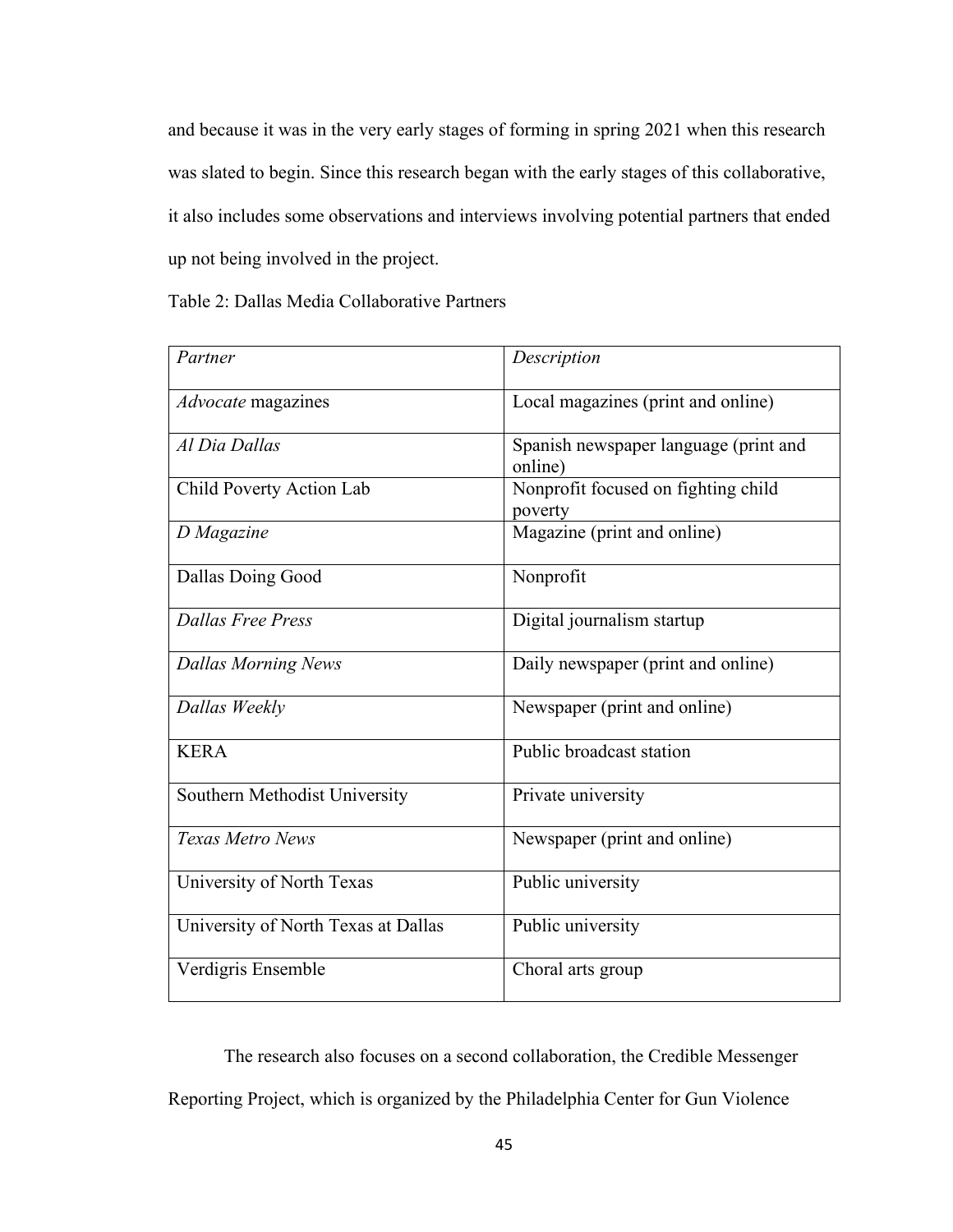Reporting. The nonprofit center is housed at the Community College of Philadelphia and run by longtime multimedia journalist Jim MacMillan, who worked as a photographer at the *Philadelphia Daily News* and other newspapers for nearly 30 years, and was on a team that won the Pulitzer Prize for breaking news photography in 2005 – work done while he was on special assignment for The Associated Press in Baghdad. The Credible Messenger project, which pairs community journalists with traditional journalists from mainstream news organizations, aims to produce stories that explore root causes of gun violence, and identify potential solutions; the project seeks to produce stories "according to professional practices and to distribute the reports through mainstream and social media channels" (The Philadelphia Center for Gun Violence Reporting, November 6, 2020). The pairings produced audio, video and text stories about the impact of gun violence in Philadelphia. These groups had completed most of their reporting at the time this research began; their projects and collaborative processes were analyzed through indepth interviews and textual analysis. In focusing on these collaborations and addressing these central research questions, this study utilizes ethnographic observation, interviewing and textual analysis. The reasons for using each of these methods together are discussed in detail in this next section, beginning with ethnographic observation.

#### *Ethnographic Observation*

In studying journalism, ethnographic methods have been found useful for researchers asking questions about processes or culture. This method has the advantage of being able to *show* researchers what is actually happening as they are trying to understand the sociology of journalism in various contexts (for example, Anderson, 2013; Boczkowski, 2010; Gans, 2004; Konieczna, 2018; Ryfe, 2012; Tuchman, 1978; Usher,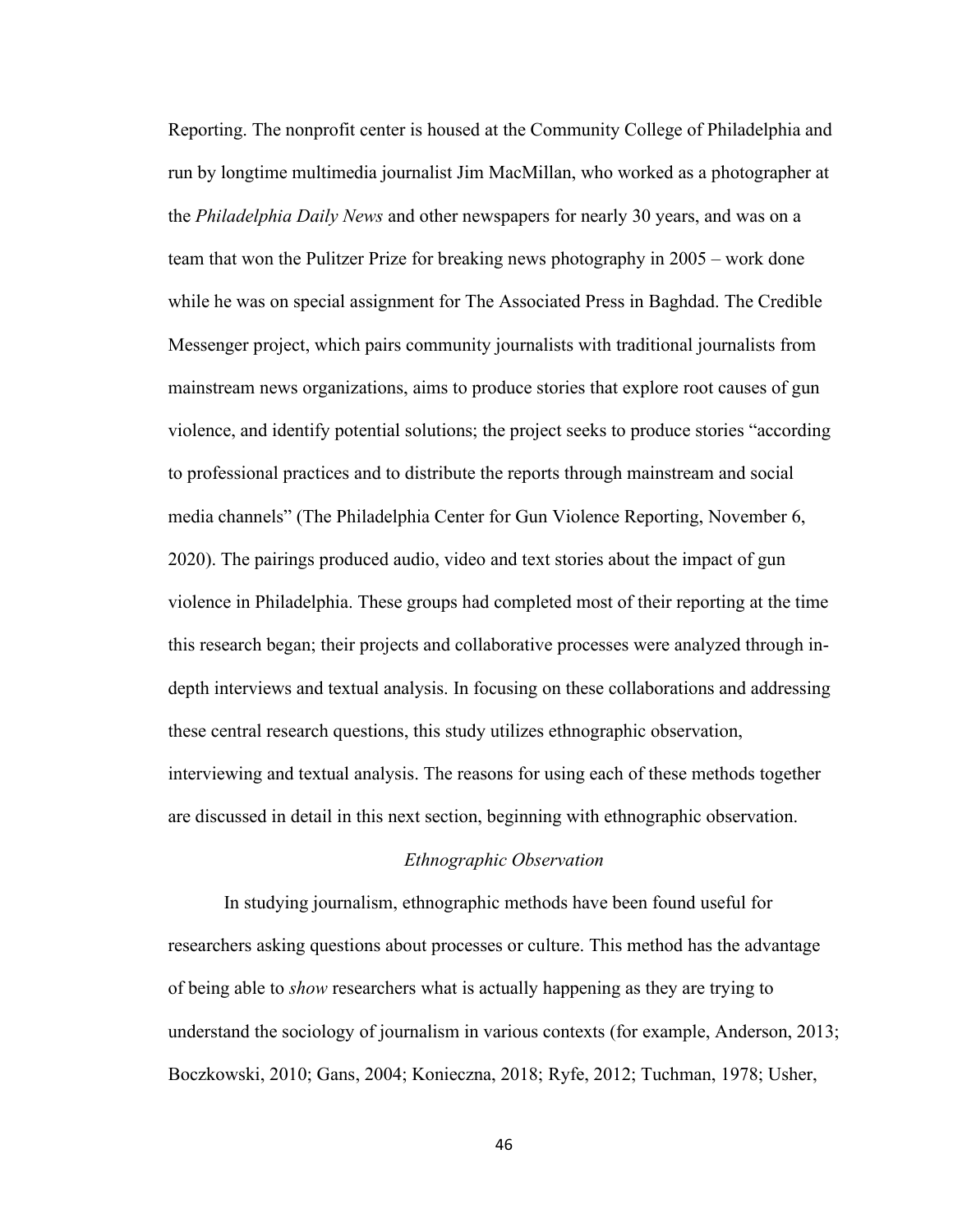2016). An ethnographer can learn what a system or culture looks like from the inside by watching and listening to interactions, as well as by reading and viewing documents (and the evolution of those documents) along with the informants; these types of observation can take place in virtual, as well as physical, spaces (see Boellstorff et al., 2012). Since this project seeks to answer questions about values and processes, ethnographic methods were selected for their ability to help interpret observable relationships between social practices and systems of meaning (Lindlof & Taylor, 2019, p. 174).

Data was collected through attending meetings, joining conference calls and observing online and in-person discussions, as well as observing group work on written goals and policies, and actual journalistic work. This aspect of the research involved faceto-face interaction with informants that occurred in real time in the subject's natural setting when possible (Warren & Karner, 2015, pp. 53-70), but more often through observation of both live and asynchronous interactions of participants in digital or virtual spaces (for example, Bird, 2003; Boellstorff et al., 2012; Murthy, 2008). Due to safety concerns related to the COVID-19 pandemic, the research subjects were conducting meetings and discussions almost exclusively via email, shared public documents, Slack channels, and Zoom meetings. When doing virtual ethnographic work, I utilized "textual listening" while observing virtual meetings, online chats, email discussions and documents edited and commented on by group members (Boellstorff et al., pp. 92-112, 2012). The research also included a week of intensive in-person ethnographic observations and interviews at the Dallas Media Collaborative's sites in Dallas from Nov. 15, 2021, through Nov. 19, 2021. During this portion of the research, I visited the offices different partners and observed field reporting – some done by individual members and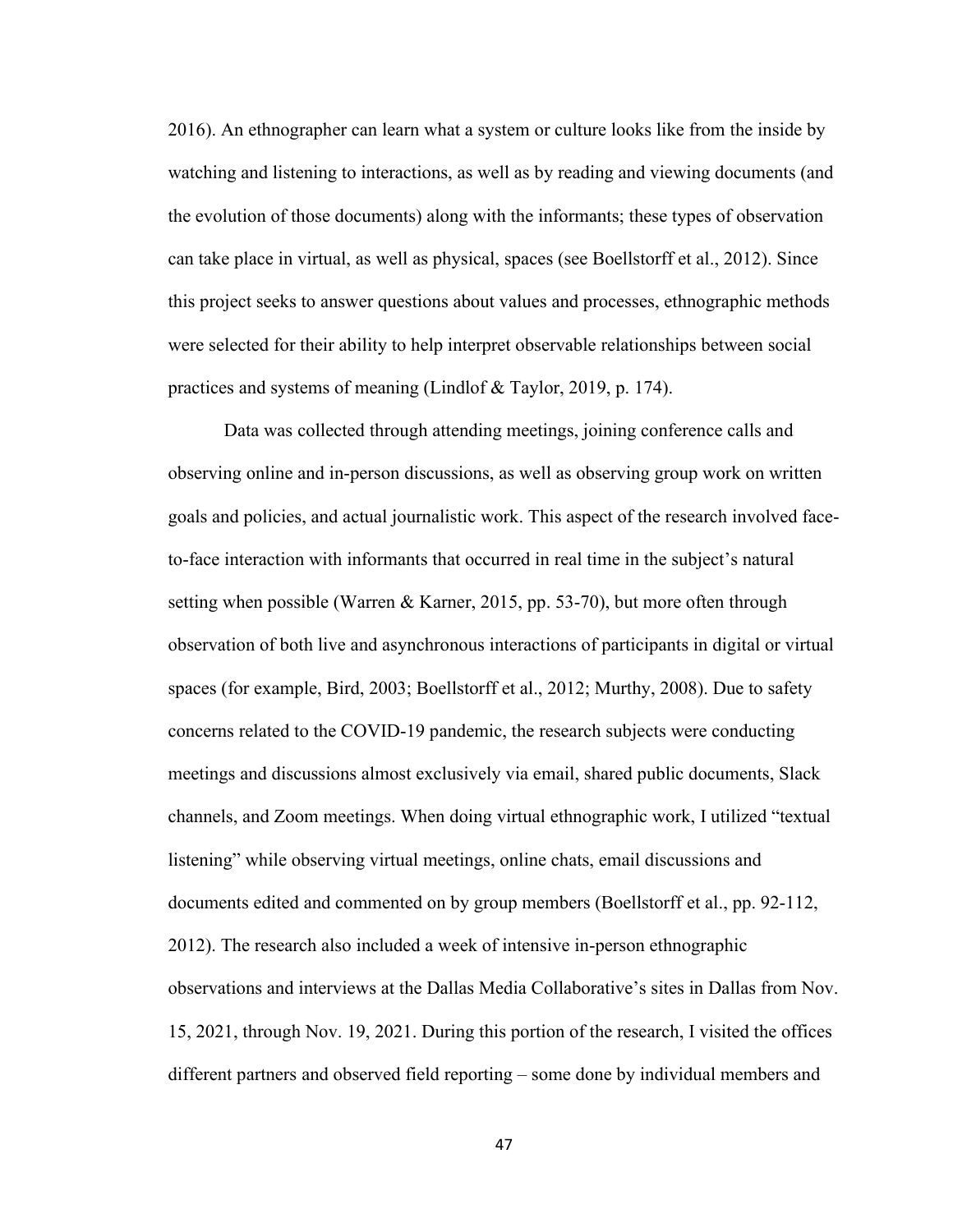some done collaboratively with multiple partners. Some of this reporting took place virtually or over the phone from the partner's offices; I observed other reporting in person at sites in Dallas. I also attended a full collaborative trust-building and brainstorming meeting held at the offices of *D Magazine*, and attended a dress rehearsal of a performance by the Verdigris Ensemble at an arts center. This aspect of the research also included both guided and self-guided tours of neighborhoods throughout the sprawling city of Dallas that illustrated the affordable housing crisis that is the collaborative's stated focus. Therefore, this project utilized both in-person and virtual ethnographic methods as feasible.

During these ethnographic observations, I took field notes that recorded observations and impressions, with some "thick description" of the people and spaces in the interactions (Warren & Karner, 2015, pp. 101-118). The observations drew on both the "emic" lens of the observed and the researcher's "etic" lens, the latter grounded in theory and scholarly literature (Lindlof & Taylor, 2019, pp. 122-123). I recorded basic descriptions in field notes, following accepted guidance for such qualitative research (for example, Lindlof & Taylor, 2019, pp. 119-218; Warren & Karner, 2015, pp. 101-118). After recording the field notes, I wrote up detailed memos that included more thick description, in-depth analysis, and thinking about theoretical concepts that emerged in the observations. I used an open coding method to identify the emergent themes, connecting these observations and analyses to existing literature when appropriate (Corbin & Strauss, 2015). This process was repeated throughout the research. Any interactions or exchanges referenced in the findings are ones I observed during more than seven months of inperson and virtual observations and recorded in these field notes and memos. This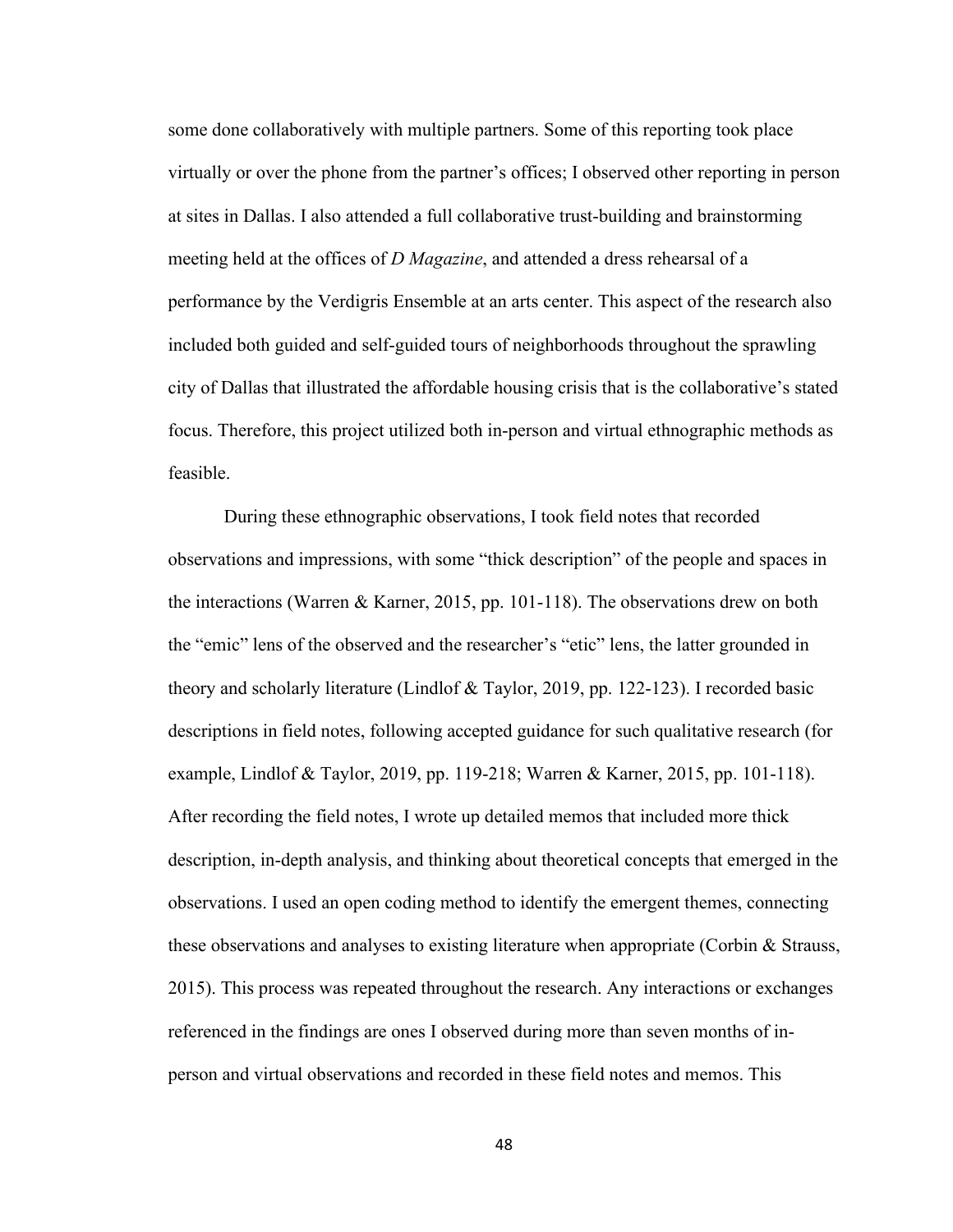ethnographic work was further bolstered and contextualized through the use of interviews, which are discussed next.

#### *Interviews*

In concert with ethnographic observations, the project utilized qualitative interviews as a means of developing a complete understanding of participants' experiences through their accounts and explanations (Lindlof & Taylor, 2019, pp. 223- 225). The method of semi-structured, in-depth interviews was selected for its value in eliciting detailed narratives and explanations from the subject (Warren & Karner, 2015; Wengraf, 2001). In selecting and utilizing this method, I considered the limitations of interviews as a research tool, especially since subjects' accounts often differ from their actual actions (for example, see Jerolmack & Kahn, 2014). However, this project sought to utilize them in conjunction with ethnographic observation as a means of gaining additional insight on the collaborative process by having participants reflect on their experiences and provide context and deeper meaning for the ethnographic observations made over time. The combination of ethnographic observations and interviews draws on what Nikki Usher has characterized "hybrid ethnography" (Usher, 2016), an approach that can maximize the values of each method in order to help overcome challenges of time and access; in addition to Usher's study of interactive journalists, a hybrid approach has also been used by many other journalism researchers, including Mark Coddington (2019) in his study of news aggregators, Jacob Nelson (2021) in his study of how journalists conceive of their audiences, and Caitlin Petre (2021) in her research on the impact metrics have had on the work of journalists. In this study, the hybrid approach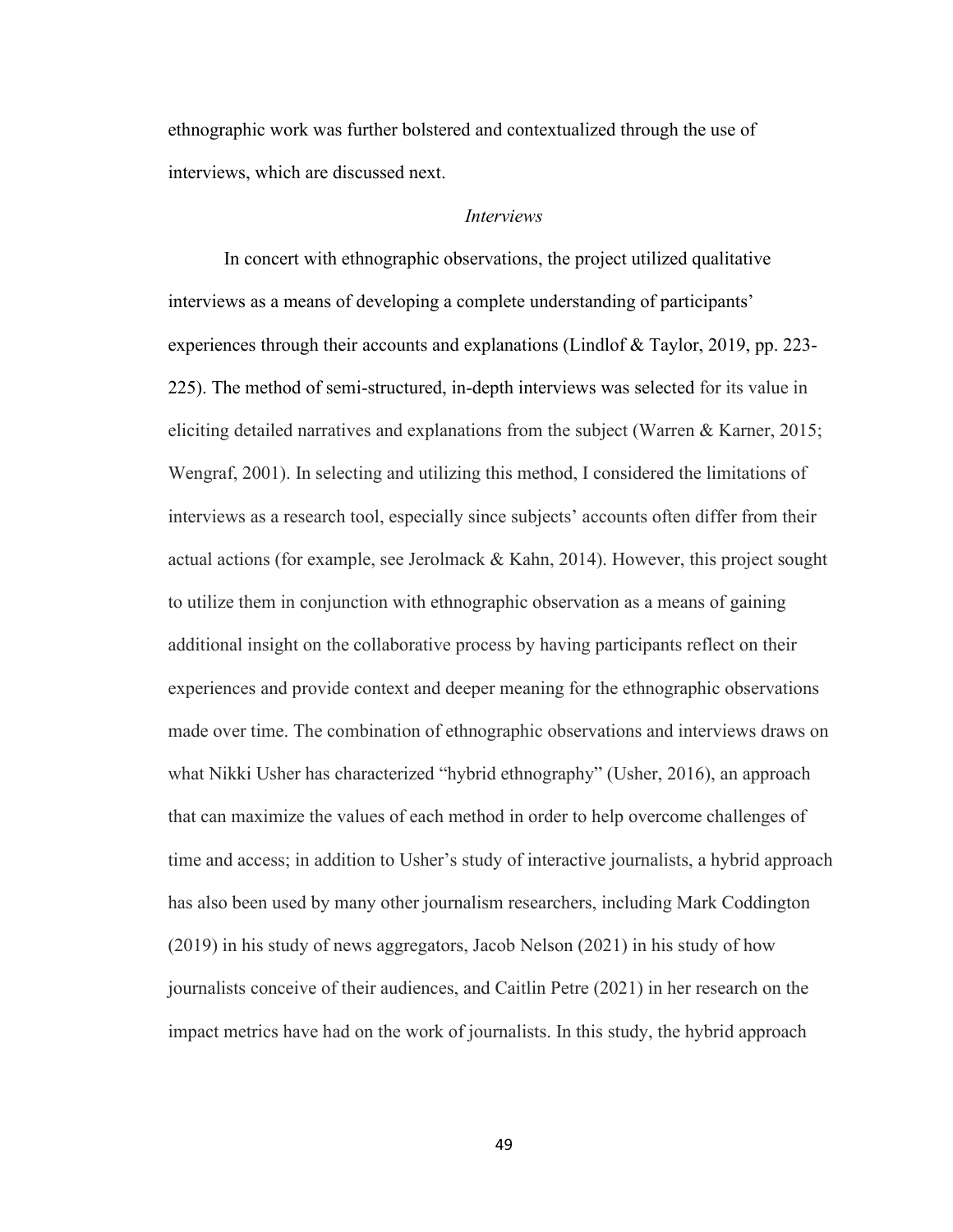was also utilized in response to limitations on travel presented by the COVID-19 pandemic.

In total, I conducted 17 interviews with both organizers and participating members of collaborating organizations. I utilized a semi-structured interview method in which general topics and questions were chosen ahead of time, but related follow-up questions were raised as needed (Corbin & Strauss, 2015, pp. 38-39). The questions asked were guided by a set of "theory questions" that are derived from the study's central research questions; these questions govern the development of the actual interview questions, which sought – in this case – to have participants reflect on their work and their experiences (Wengraf, 2001, pp. 61-64). Interviews were conducted in person, over the phone, or through Zoom, depending on the circumstances, and lasted anywhere from 30 minutes to more than an hour and a half each; most were conducted individually, but some were done with small groups of participants. Many of the interviews were recorded and then transcribed using notes typed during the interviews, or with the aid of an online transcription program; when interviews could not be recorded or typed, I took detailed, handwritten notes and used them to formulate field notes. As with the ethnographic observations, I analyzed the transcripts and notes, using an open coding method to note the development of emergent patterns, elaborating upon them in detailed memos (Corbin & Strauss, 2015). Any direct quotes or paraphrases from these interviews are cited in the text. As with in the ethnographic observations, participants' names, titles, and institutional affiliations are accurate as of the time the data was collected. In order to assure that nuances were as fully understood and clearly expressed as possible, I also shared a draft of the findings chapters with all the participants and addressed feedback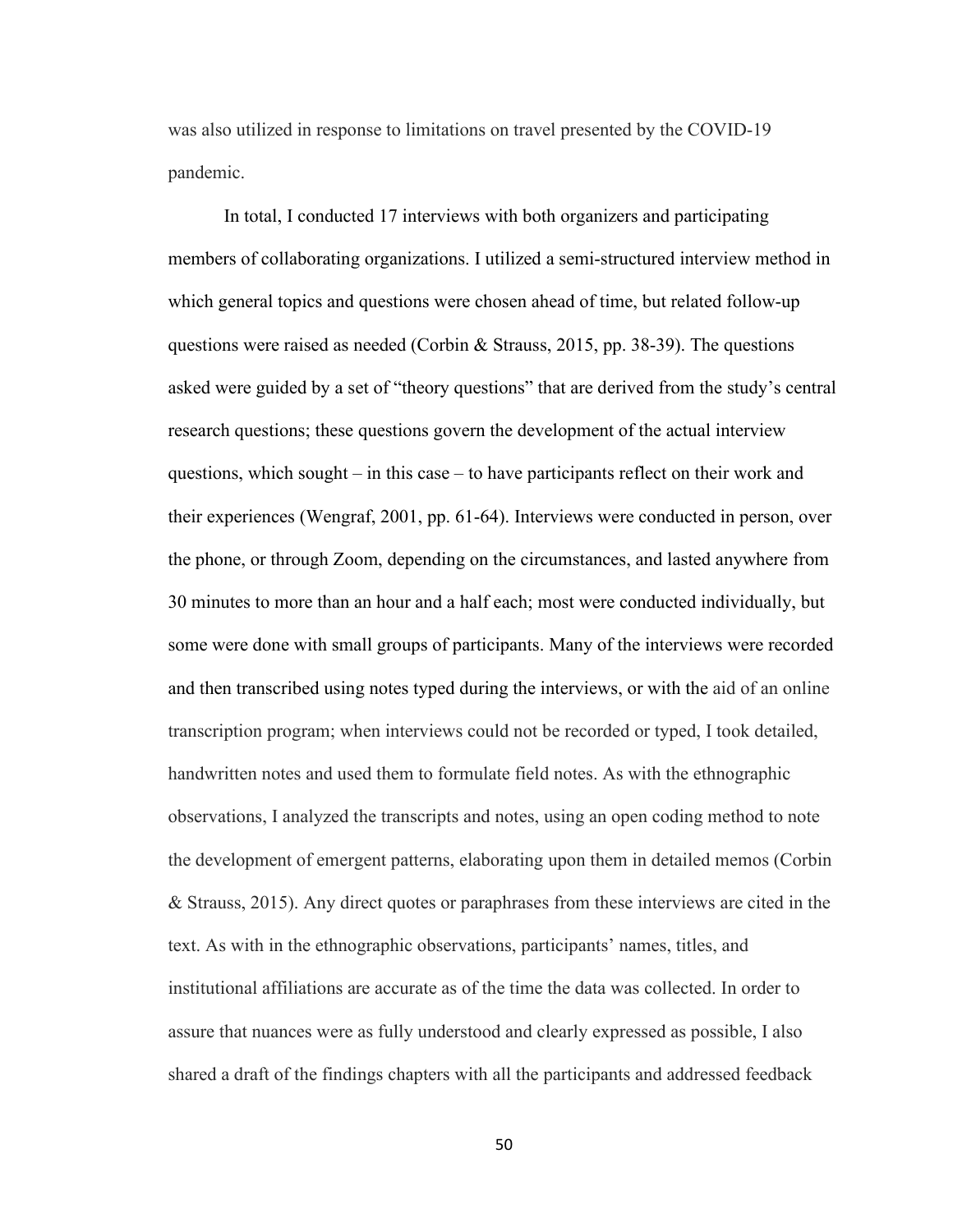from them; this involved adding context, making factual corrections and, in some cases, supplementing those chapters with details from their responses.

#### *Textual Analysis*

In addition to ethnographic observation and interviews, this project also used textual analysis to help address the central research questions. Textual analysis was useful here because of the ways it allows a researcher to get at rich description of content and helps determine latent meanings (Fürsich, 2009, pp. 240-241). In viewing texts as a "mediated reality," one in which some facts are permitted and others are silenced (Fürsich, 2009, p. 246), this method served to help address the project's questions of values and purpose – in planning documents that the collaborative produced, communications that were exchanged, and works of journalism that were created. This approach served to help get at the deeper meaning(s) invested in texts, seeing these documents and artifacts more as research objects in which meaning is negotiated and goes beyond the intent of a text's producers (Fürsich, 2009, pp. 244-245). In some circumstances, this textual analysis served as a subset of the ethnographic work, specifically when these methods were used to examine the documents that established the policies and procedures of the collaborations. In other circumstances, I used textual analysis to examine journalistic content itself – in the form of text, videos, photos and audio clips. These journalistic texts were examined in concert with the ethnographic work so as to place them in the context of the journalistic processes that produced them.

Given that journalistic processes are complex, and journalistic values often difficult to pin down, this study seeks to examine these questions with multiple research tools – ethnography, interviews and textual analysis – so as to utilize "triangulation" of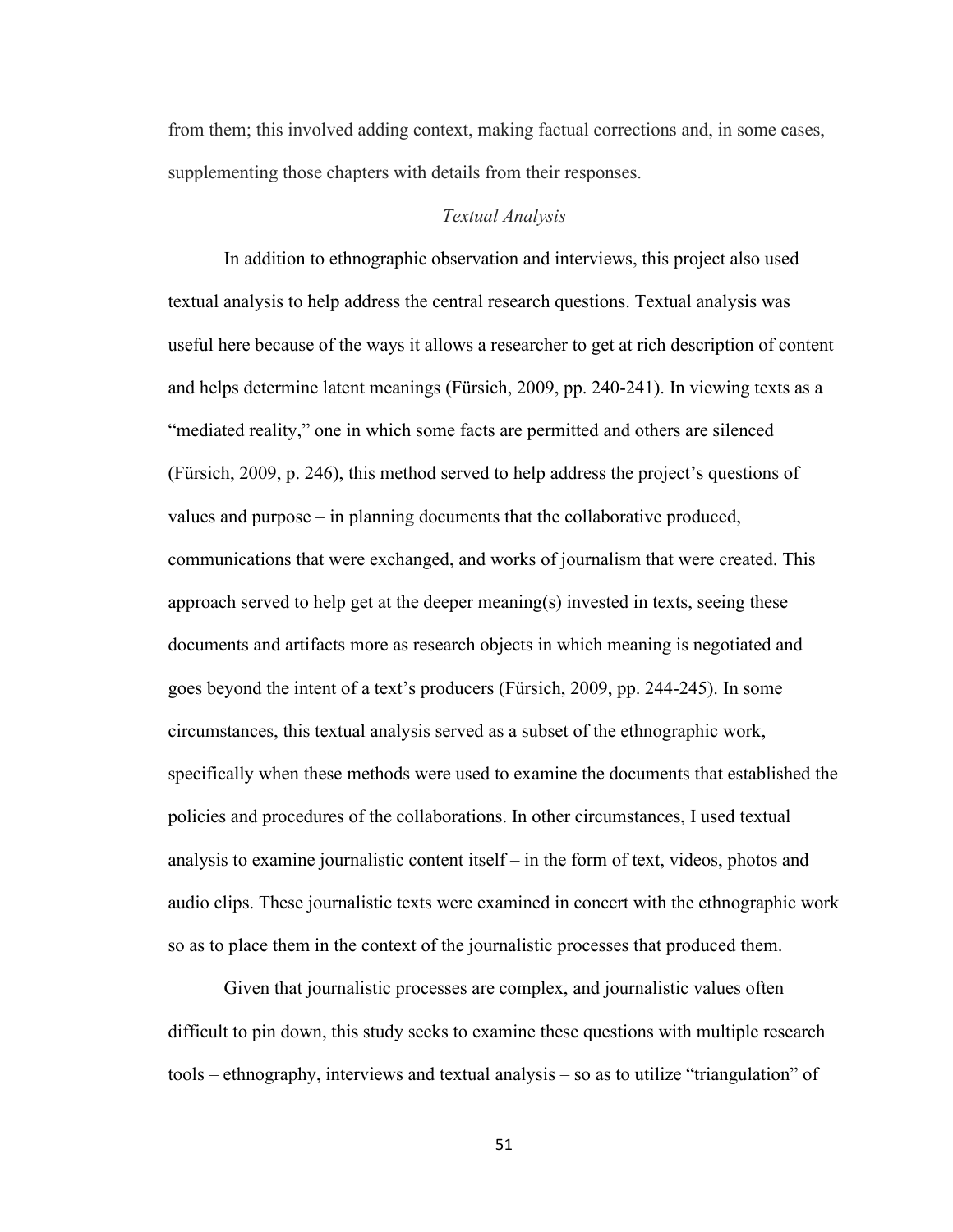different methods in order to increase the confidence of the findings (Singer, 2009). Such multi-pronged approaches have been used to help shed light on journalistic processes (for example, Boczkowski, 2010; Ryfe, 2012). In this way, these different types of qualitative approaches can serve to complement each other, as well as to complement quantitative approaches (Singer 2016). The methodological decisions laid out in this section aim to address the reality that texts themselves result from complicated production processes that are controlled by an array of social and environmental factors (Radway, 1984, p. 19). This study seeks to focus on these three approaches in an effort to provide meaningful insights about how collaborations are impacting the journalistic field. The next chapter begins detailing the findings, starting with an examination of the ways that collaborations are incorporating new types of partners and, therefore, expanding journalistic boundaries.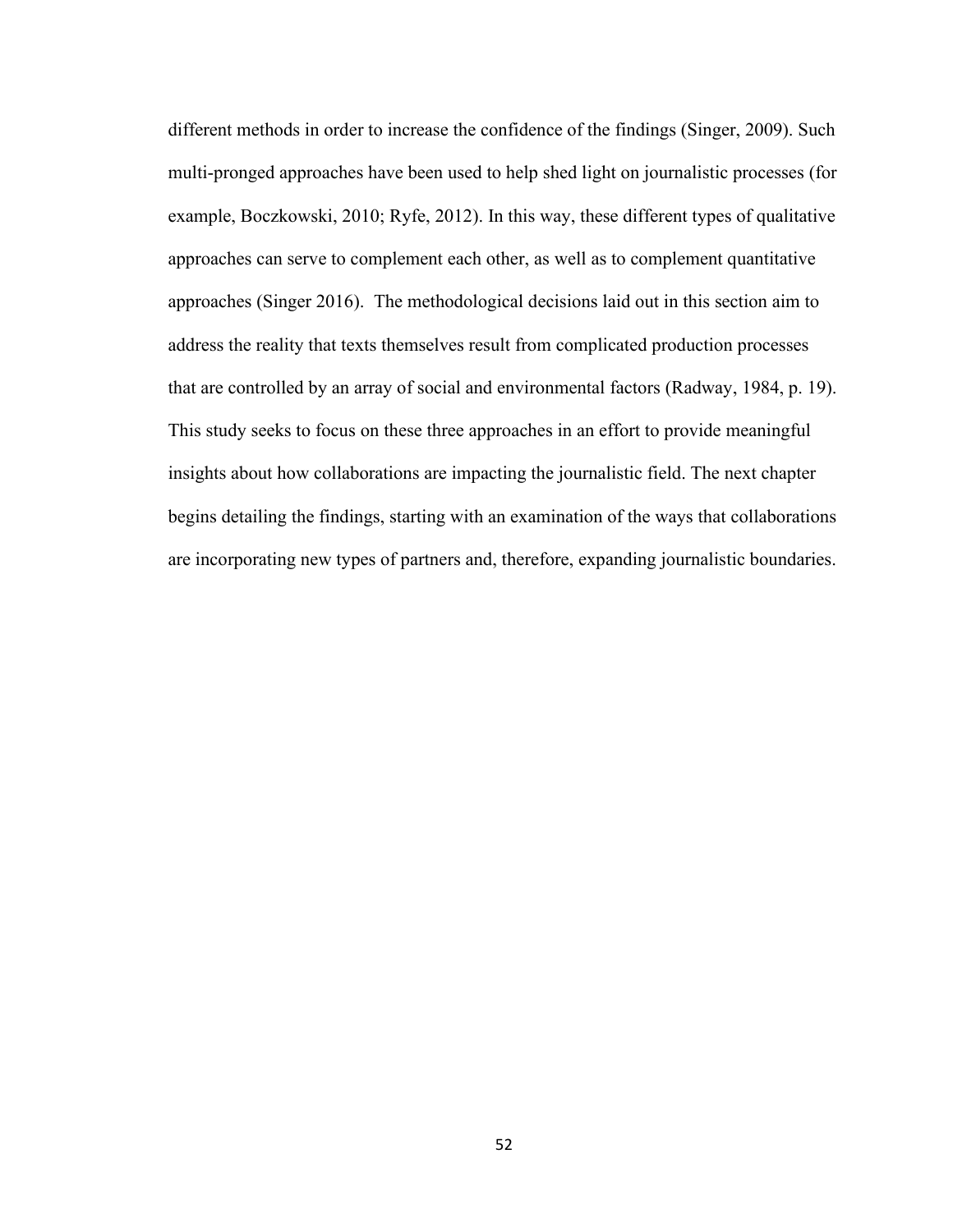## CHAPTER 6

#### NEW PARTNERS EXPANDING JOURNALISTIC BOUNDARIES

Up to this point, the first five chapters have established how collaboration is a force that can influence the definition and practice of journalism. These sections have detailed how collaborative arrangements have the potential to re-shape the field when they involve partners that are close to or outside its normative boundaries – those boundaries established by the traditional values discussed in Chapter 4. Journalists have been working together for generations, but collaboration has taken on new purpose amid the field's current era of economic and social upheaval. Rather than serving only as a practical solution to the daily challenges of newsgathering, increasingly diverse partnerships are now impacting the very core of journalistic professionalism. In this way, this chapter explores how these arrangements – in practice – are working to expand the traditional boundaries of journalism to include a more diverse array of partners actively involved in creating news content. It explores how collaborative approaches involve expanding the guest list of the journalistic party to include a much wider cast of characters than in the past – both new types of journalistic partners and a wide variety of non-journalistic partners from numerous realms outside the field's traditional boundaries.

Legacy Media Continue to Play Key Roles in Collaboratives

The membership of collaborations includes an increasingly wide variety of both journalistic and non-journalistic partners, giving them tremendous capability to re-shape both what journalism is and how it is done. Over the course of this ethnographic research, the project has examined a wide array of journalistic and non-journalistic collaborative partners – newspapers, magazines, nonprofit startups, public broadcast stations, ethnic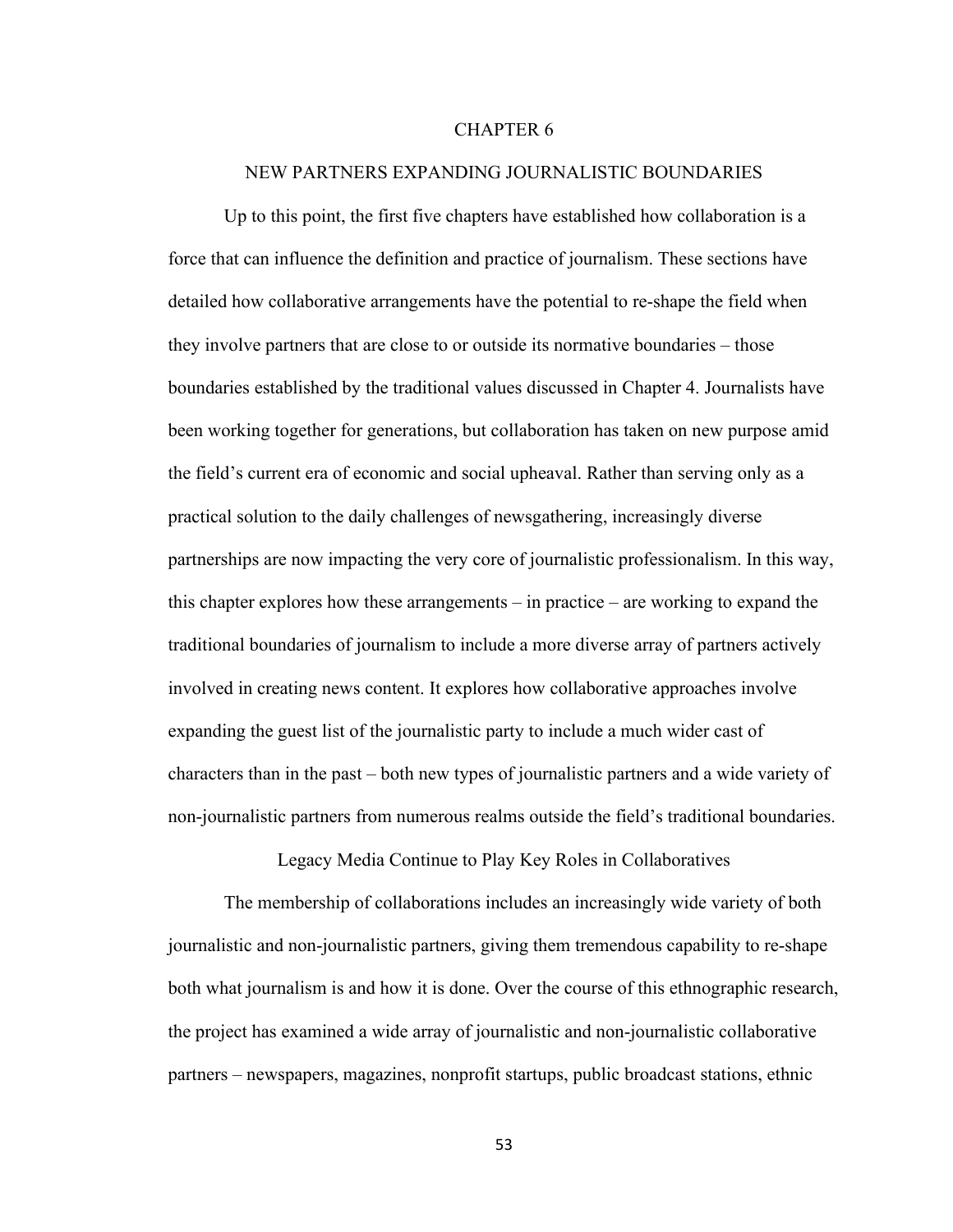media organizations, universities, arts groups, advocacy organizations, research groups, citizen journalists, and others. Journalists themselves appear to be largely embracing this diversity, showing an increasing willingness not only to accept those outside the field's traditional borders, but to embrace the value that they bring to creating news content and engaging with audiences in new and different ways. News organizations and the journalists who work (or have worked) for them value the perspectives of different types of groups and individuals from both inside and outside the field. That includes an array of different types of members. This next section introduces and describes the participants focused on in this study.

Legacy news organizations continue to be well represented in collaborations, including newspapers and magazines, as well as both public and commercial broadcast stations. These types of partners are represented not only by current employees, but sometimes by journalists who either used to work for them or who freelance for them. These institutions often bring significant resources to partnership, especially in the form of space, technology, research and reporting tools, and a certain degree of clout. Other groups often point to the name recognition of legacy partners as a way to give the larger group more credibility, as a heavier force behind the collective group effort. *The Dallas Morning News*, especially, represented this role, as did partners with experience at *The Philadelphia Inquirer*, *Philadelphia Daily News*, and The Associated Press. There was a persistent feeling that it was important to have some of these larger, more established news organizations involved in these efforts, particularly because of the resources and legitimacy they could provide.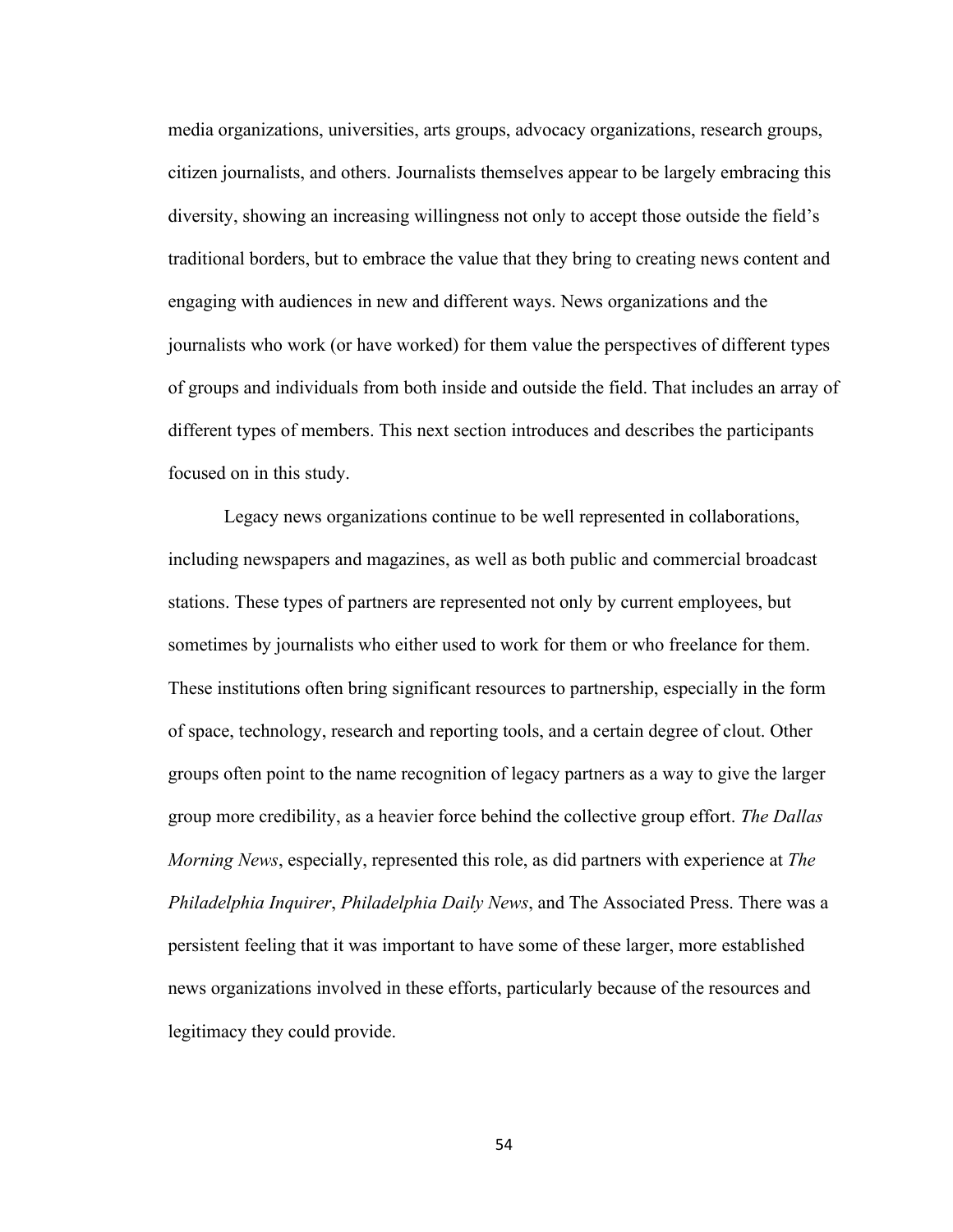The collaborations studied here frequently included veteran journalists who either work at or used to work at these stalwart legacy news organizations. All types of partners often touted these organizations' influence and resources, as well as the experience of their staff. However, as is discussed in greater depth in later sections, non-legacy partners also routinely expressed concern about the potential for legacy partners to have a disproportionate voice or too much influence in the group effort. Furthermore, other collaborative partners often emphasized the goal of doing things differently than the mainstream groups, of having an identity unique from them. Matt Goodman, the online editorial director at *D Magazine* epitomized this when talking about his organization's role in the Dallas news ecosystem, as compared to that of the *Dallas Morning News*. "It's not that we don't break news," he said. "But I like to think that we are *of the news*" (M. Goodman, personal communication, September 9, 2021). Nevertheless, participants inside and outside of these legacy groups routinely pointed to these organizations as evidence of their credentials and as a badge of authority for the collaborations. "We have a track record of getting things done," said Tom Huang, a collaborative member who is an assistant managing editor at the *Dallas Morning News* (T. Huang, personal communication, June 17, 2021).

As members of collaboratives, legacy news outlets often hearken back to the time when mainstream media was king. At its downtown headquarters, a former library building to which it moved in 2017, the *Dallas Morning News* showcases framed pictures of its coverage that was awarded Pulitzer Prizes. These include a 1986 Pulitzer for "Separate and Unequal: Subsidized Housing in America" and a 1992 prize for investigations of police, "Abuses of Authority: When Citizens Complain About Police."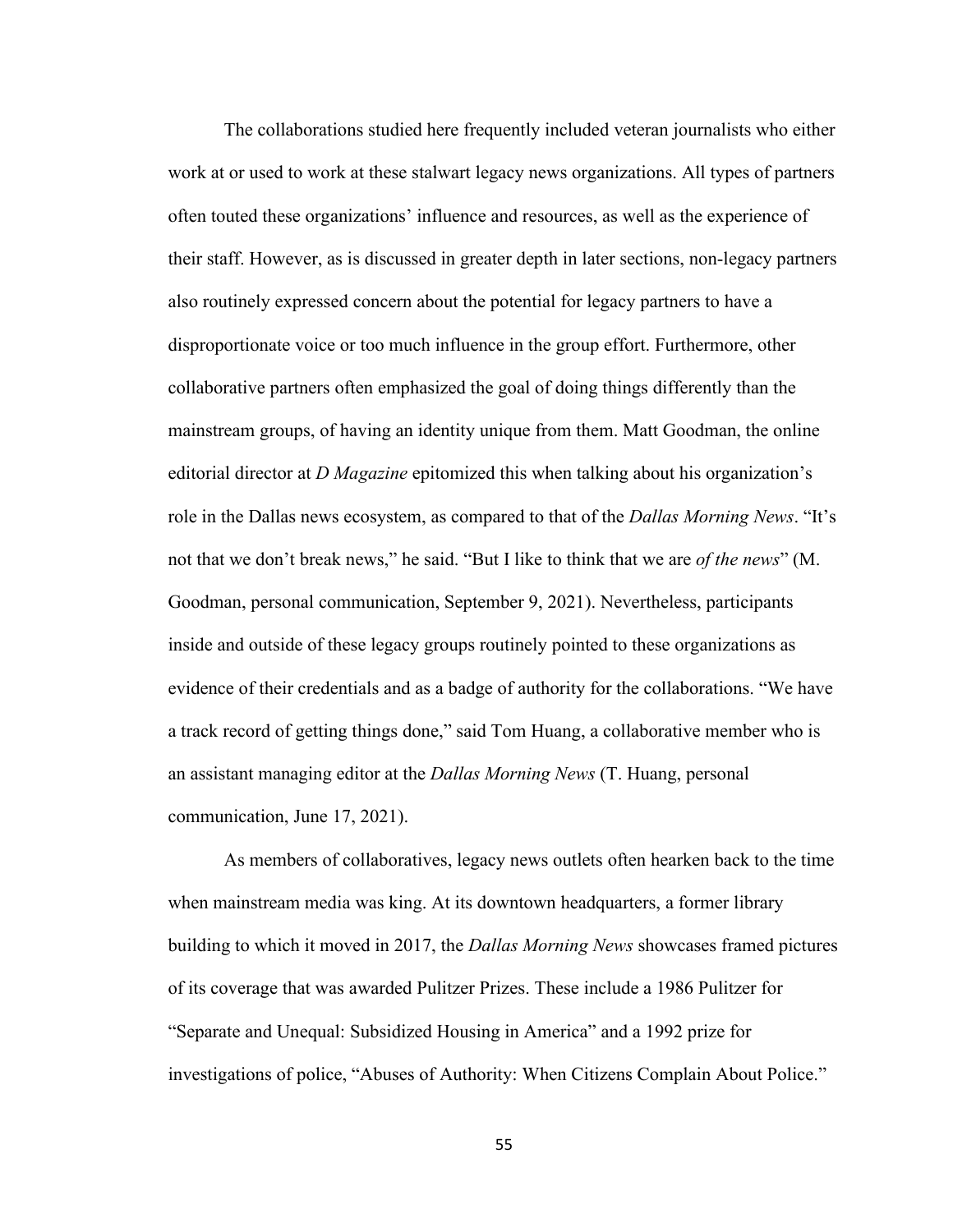The well-decorated lobby also features an interactive display highlighting the newspaper's history. On the wall, there is a giant quote from the newspaper's former publisher, Dallas businessman G.B. Dealey, whose namesake plaza was the site of President John F. Kennedy's assassination in 1963. These words from Dealey had adorned the newspaper's former headquarters: "BUILD THE NEWS UPON THE ROCK OF TRUTH AND RIGHTEOUSNESS(.) CONDUCT IT ALWAYS UPON THE LINES OF FAIRNESS AND INTEGRITY(.) ACKNOWLEDGE THE RIGHT OF THE PEOPLE TO GET FROM THE NEWSPAPER BOTH SIDES OF EVERY IMPORTANT QUESTION."

The corporate ethos of the *Dallas Morning News* is also evidenced in signage in the lobby that was preparing to welcome employees back to the office after months of distanced working due to COVID-19 restrictions: "Welcome back co-workers. Our office hasn't been the same without you and we're excited that you're here!" The features of the *Dallas Morning News* lobby reflect the long history of commercially funded news in the United States, the emphasis on traditional news values, and the long history of the public service responsibility of the press. Likewise, *D Magazine* is located in a sleek downtown high rise, with expansive city views and fashionable, modern furniture throughout. On the days I visited, however, both were largely empty of people, as many staff had not returned to in-person work due to COVID-19 restrictions. The walls of the *D Magazine*  offices are adorned with the publication's work; the stories highlighted (for example, one cover with the headline "Power in Dallas: Who Holds the Cards" and another titled, "Fall Fashion, Travel") exhibit the balance the publication tries to strike between work geared toward public service and content geared toward commercial appeal. The values and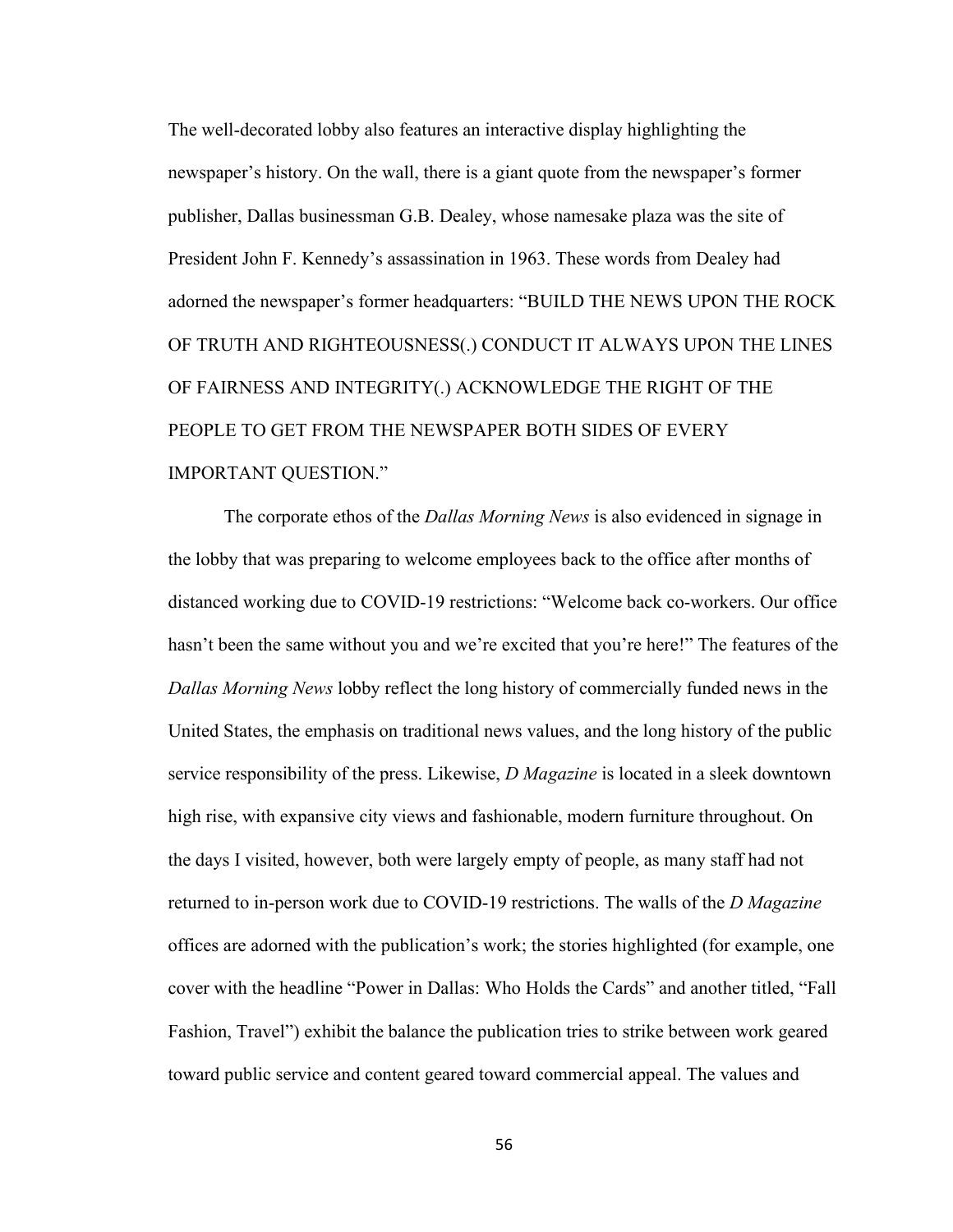ethos of legacy news organizations are, therefore, notably represented in collaborative efforts, even as such partnerships seek to approach journalism in ways that challenge the traditional paradigm.

New Types of Partners Bring Fresh Approaches, More Focus on Diversity

Nonprofit organizations, including digital journalism startups, are also vital in collaborations. As referenced previously, sometimes they are involved in the very establishment of these efforts, as were the Solutions Journalism Network and the Philadelphia Center for Gun Violence Reporting; both of these organizations were founded and are run, in part, by journalists. A wide variety of both journalistic and nonjournalistic nonprofits also play key roles as members of collaboratives, as partners. In characterizing themselves verbally and in text, these groups emphasize doing journalism in ways that are distinctive from those of mainstream journalism. Nonprofit news startups often provide leading voices in the actual creation of collaboratives, especially as they look for ways to gain greater reach for their work in the public sphere. Nonprofit members also include groups that are not necessarily traditional journalism organizations, as some tend to straddle the relatively indistinct boundary between advocacy or promotion, and journalism. A representative example in this study is a group called Dallas Doing Good, which identifies itself as an organization whose goal is "to create and share stories that support good news and good work in North Texas" (Dallas Doing Good, n.d.). This group, which does not identify as a "newsroom partner," identifies more with the nonprofit sector and emphasizes its frequent use of volunteers in its storytelling work. However, it still prioritizes editorial values comparable to news organizations, including a commitment to being "nonpartisan" and maintaining an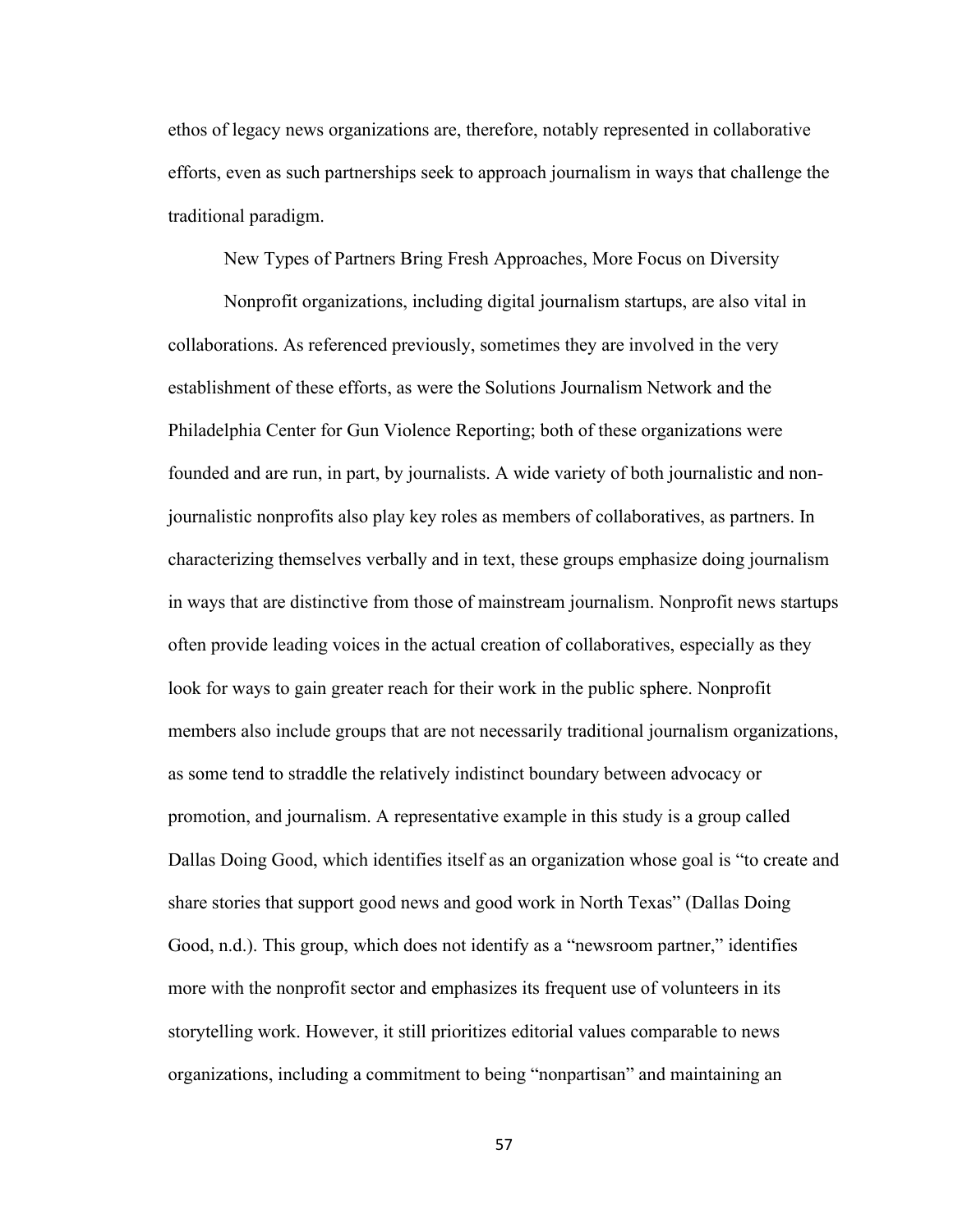"editorial independence" that prevents outside groups from influencing its coverage (Dallas Doing Good, n.d.). It also provides writers with guidance and professional models on interviewing and story organization, including the traditional "inverted pyramid" structure (M. Martin, personal communication, December 8, 2021). As both partners and organizers, various types of nonprofits are therefore well represented in collaboratives.

This research also demonstrates that collaborations seek to represent diverse communities through their membership. The involvement of *Texas Metro News* (which identifies itself as a member of the Black Press) and *Al Dia Dallas* (which is geared toward the Latino community) represent this focus on diversity. Dallas Media Collaborative partners frequently referenced the importance of reaching Spanishspeaking communities, as well as other under-represented minority groups. *Texas Metro News* and *Al Dia Dallas* also reflect the efforts of mainstream news organizations, via their smaller collaborative efforts, to reach more diverse audiences. *Al Dia* identifies itself as a sister publication of the *Dallas Morning News* and operates out of a section of DMN's spacious downtown offices*.* The *Dallas Morning News* also has weekly partnership meetings with *Texas Metro News*, at which I regularly observed the two both collaborating on stories in an integrated way, as well as discussing audience engagement efforts and content sharing of each outlet's respective stories. In contrast to the massive *Dallas Morning News* offices, *Texas Metro News* operates out of a small suite of offices in a brick office building outside of downtown; throughout the offices, the newspaper also highlights its awards and commemorative pages, as well as photos of famous interviewees such as soul legend James Brown, but in a much more informal way. Other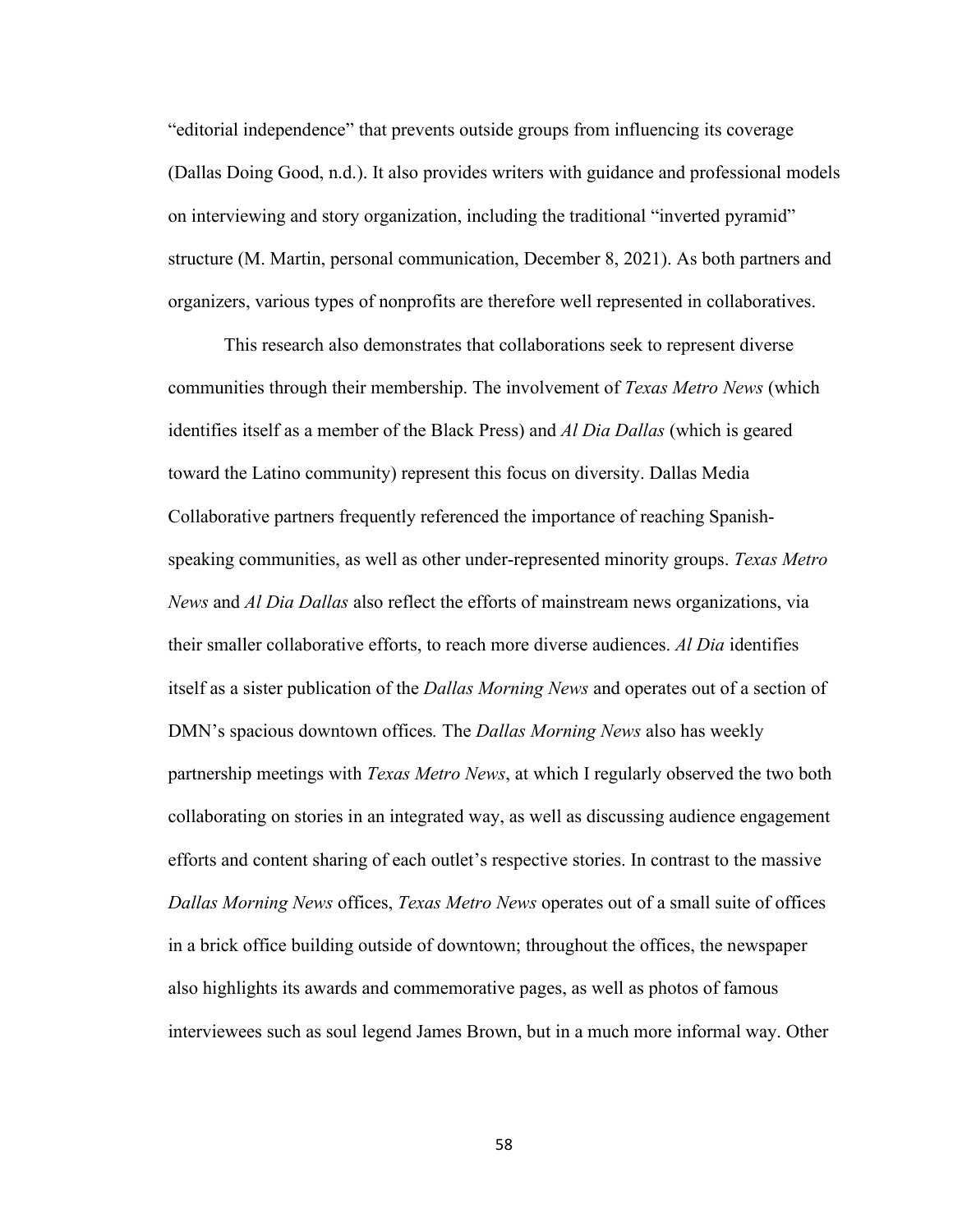collaboration members also often spoke of having smaller partnerships with one another, demonstrating that collaborations are often built upon existing relationships.

Citizens also play key roles in collaborative efforts, especially as journalists look for ways to better connect with communities being covered. Instead of being characterized as sources, as they long have been in traditional journalism, citizens (as a variety of non-journalistic partners) are often included as participating journalists who represent a community. While not professional journalists, they sometimes represent active journalistic partners who are *doing* journalism, rather than being used as a source of attribution for a distinct piece of information. They serve in roles as active interviewers, information collectors, videographers, photographers and other roles that contribute to the creation of news content. Traditional journalism, for example, often relies on gun violence victims as sources for quotes; but collaboratively produced news content analyzed in this research showed such victims and their families being included as part of the journalistic enterprise – as reporters and editors. Collaboratives also consult citizens in active "listening" efforts, drawing on the views of people in the community when generating ideas and making decisions on how to approach stories. Members of the Dallas Media Collaborative emphasized this type of community listening during numerous story brainstorming sessions, showing that they prioritized reaching out to the community directly in order to decide what stories to cover. In these capacities, community members take on *active* roles in collaborative efforts. Instead of being characterized as outside sources, their views and skills are often incorporated within the boundaries of the actual collaborations themselves.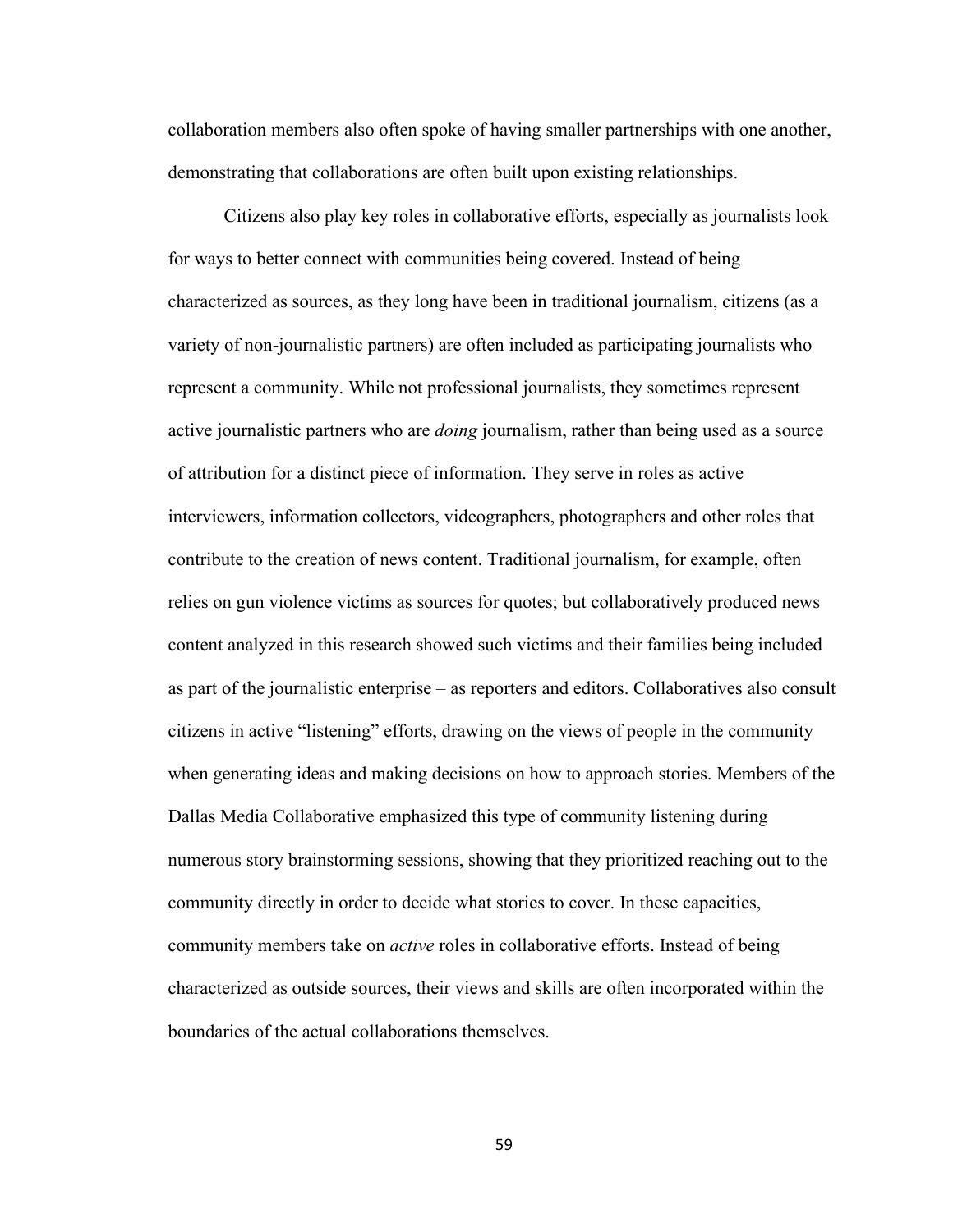Another key area in which these efforts show the expansion of journalistic boundaries is in the involvement of various creative partners, ones who also would not traditionally have been included under the umbrella of journalism. Collaborative members often highlight these groups as examples of what makes their partnership unique. The Dallas Media Collaborative often referenced the involvement of the Verdigris Ensemble, a choral group that is a partner in their effort and refers to itself as a "vocal band of artists pushing the boundaries of art" (Verdigris Ensemble, n.d.). When I observed this group, four singers and a choral director were rehearsing for a performance at an arts center in Dallas' Oak Cliff neighborhood, in collaboration with a ballet company. In singling out Verdigris during their discussions with themselves and others in the community, other partners (both journalistic and non-journalistic) and members of the Solutions Journalism Network routinely touted Verdigris as an example of the diversity of their effort, of evidence that they were approaching journalism in a fresh, different way. On a reporting trip to a tiny housing project with his Southern Methodist University journalism class, Jake Batsell explained the Dallas Media Collaborative to the project's organizers, pointing out at one point that, "Even Verdigris, the choral ensemble, is a part." In a similar way, the Credible Messenger project made a concerted effort to draw on the experience of visual artists and creative writers in telling stories about gun violence impacting their community. These efforts all demonstrate the expansion of journalistic boundaries to include more creative outlets. Furthermore, members tend to showcase the involvement of these groups, seemingly as a demonstration of how they are doing journalism in a different way.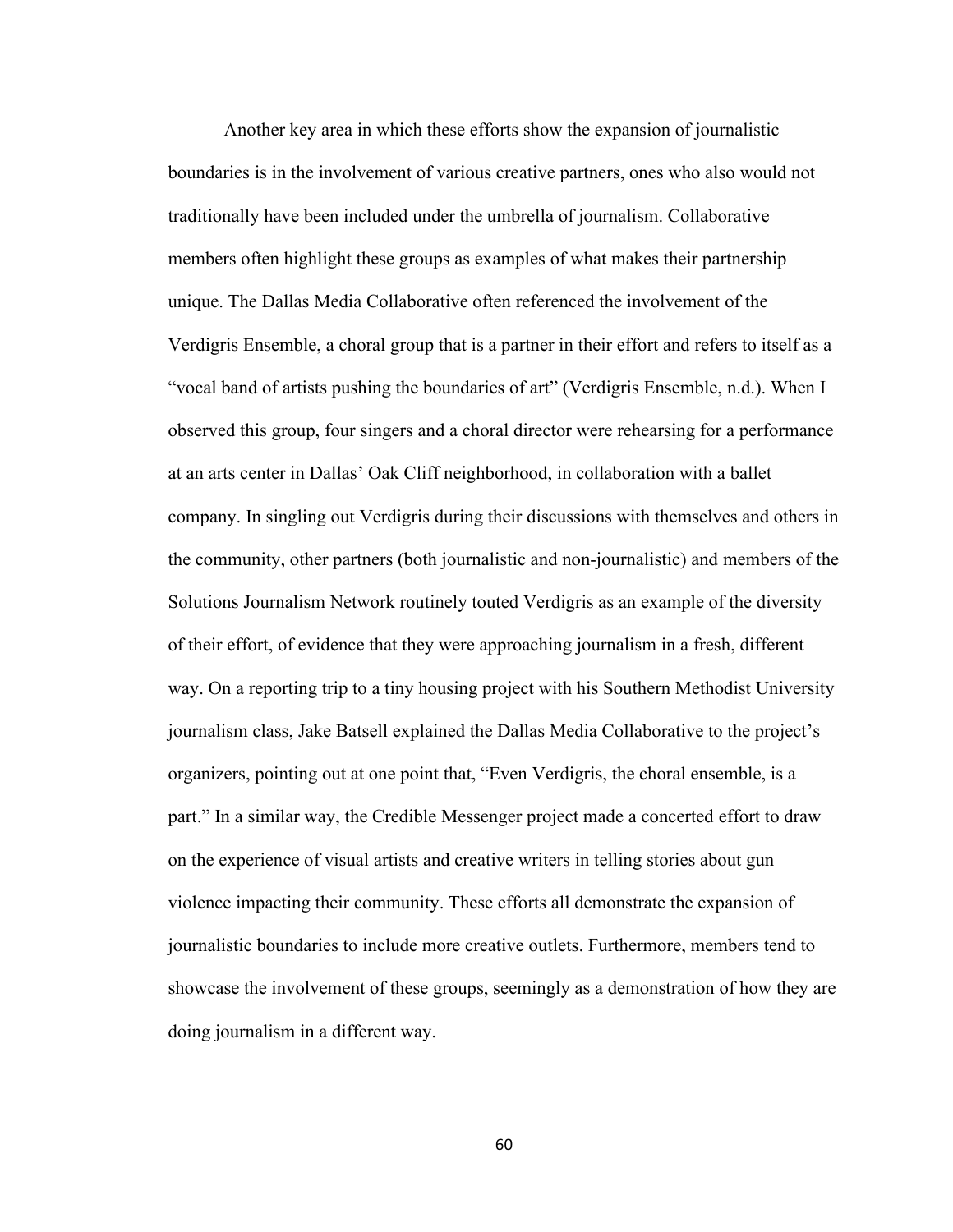Colleges and universities are also taking on key roles in these types of efforts, with students, faculty and administrators involved in collaborations. Higher education has long valued the teaching of journalism, but current collaborative efforts provide evidence that these learning institutions are becoming more active participants in the journalistic process – the gathering and production of news for the greater public. Their roles are clearly expanding and, with that, they are bringing educational and scholarly values to journalism. That includes involving students in the journalistic process, and placing greater emphasis on bringing more of a teaching hospital approach to journalism – letting students take more responsibility and a greater active role in *professional* journalism. Like legacy news organizations, colleges and universities also offer up resources, including physical space, website hosting, and, of course, the labor of student journalists. At Southern Methodist University, Batsell had his class focusing on learning solutions journalism throughout the fall 2021 semester, with the goal of producing content about affordable housing for the collaborative. This reflects an expansion of the role of universities in the field of journalism.

Along with universities, research partners and policy groups are also increasingly represented in journalistic collaborations. As they have with citizens, journalists have traditionally used these organizations more as sources of information, rather than as partners in creating journalism. However, these findings suggest that these types of groups are more often taking on the role of collaborative partners, rather than information sources, thus reflecting an expansion of journalistic boundaries. Journalists in the Dallas Media Collaborative spoke frequently of having worked on stories "with" the Child Poverty Action Lab (CPAL), a nonprofit focused on reducing child poverty that is funded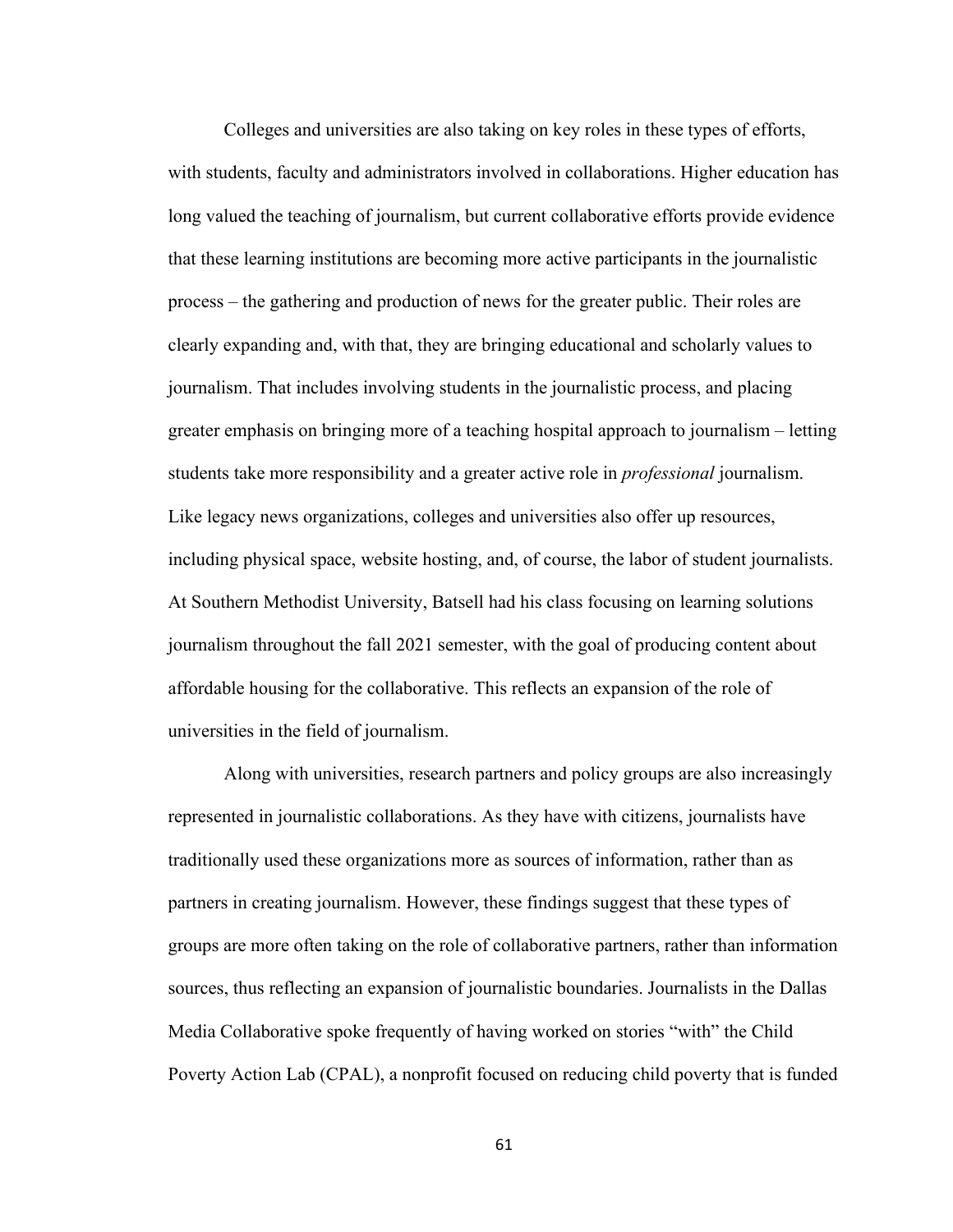largely through local philanthropy and grants. In the collaborative, CPAL expanded its role – moving from source of information for journalists to active partner in the journalistic process. As with universities, research groups like CPAL brought along with them an emphasis on the importance of quantifiable data streams, as well as the scholarly preference for scientifically verified, peer-reviewed evidence. "The first responsibility I see is unlocking data that could be helpful for the group … particularly data that could be harder to come by for journalists," said Ashley Flores, CPAL's senior director (A. Flores, personal communication, August 16, 2021).

Those from research- and policy-oriented backgrounds also often prioritize the goal of actually effecting change, rather than simply reporting news. Their institutional structures and approaches also reflect this approach, exhibiting the multitude of ways they are different than traditional journalistic partners. In contrast to the formal newsrooms of journalistic partners, the Child Poverty Action Lab's 12-member team works out of a high-ceilinged, co-working space in a refurbished industrial building along a highway just southwest of downtown Dallas – across the street from a former turkey processing plant. The staff is only required to be in the office for a scheduled team coffee on Thursday mornings and the building's public spaces exude a hip café vibe, with communal coffee and relaxing music playing; CPAL's offices are a scattered array of desks and wall coverings they began assembling right before the COVID-19 pandemic. During my observation, I met with the team around a white table in a high-ceilinged shared space in the building as team members occasionally came and left during the freeflowing conversation. This shows how collaborations are bringing more diverse types of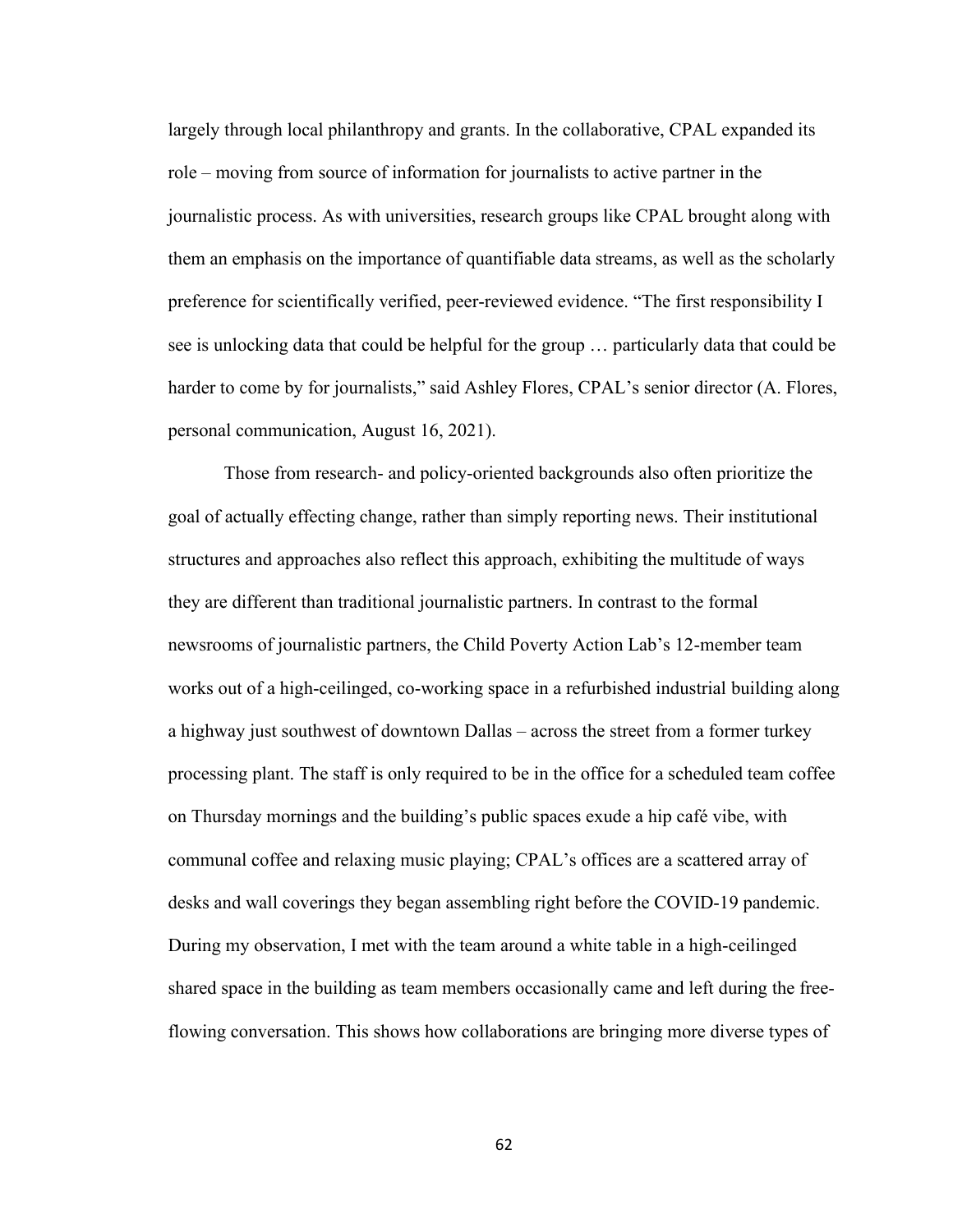groups into the journalistic fold, ones that are far different than the smoky newsrooms and grimy printing plants that dominated for much of the  $20<sup>th</sup>$  century.

The inclusion of such unique groups – the Solutions Journalism Network called CPAL a "data partner" (A. Maestas, personal communication, November 19, 2021) – in collaborative efforts represents an expansion of traditional journalistic boundaries. The Credible Messenger project also reflected this shift through the involvement of citizen journalists, educational partners, and others. Dr. Jessica Beard, a trauma surgeon who serves as director of research for the Philadelphia Center for Gun Violence Reporting, also serves as an advisor to the project; this further underscores the expansion of journalistic boundaries to include those who would previously have been considered advocates or sources to journalists. In traditional journalism, Beard might have been quoted as a source. But this research shows experts like her being included in the journalistic process, as a non-journalistic partner both directly and indirectly impacting the creation of news content. This shows how collaborations enable those from outside the field to have more direct influence on both the core definition and processes of journalism, a dynamic that is explored in greater detail in the next two chapters.

A final type of potential collaborative partner remains more contested in the realm of journalistic collaboration – government entities. Journalists continue to show hesitancy in including *some* arms of government in these types of partnerships. And with those public entities that are welcomed, there are unique practical and ideological roadblocks to their participation. A representative of the Dallas Public Library expressed during a preliminary meeting that she had been advised to "tread lightly" in terms of possible involvement in the collaborative; the reasons for that were because whatever subject the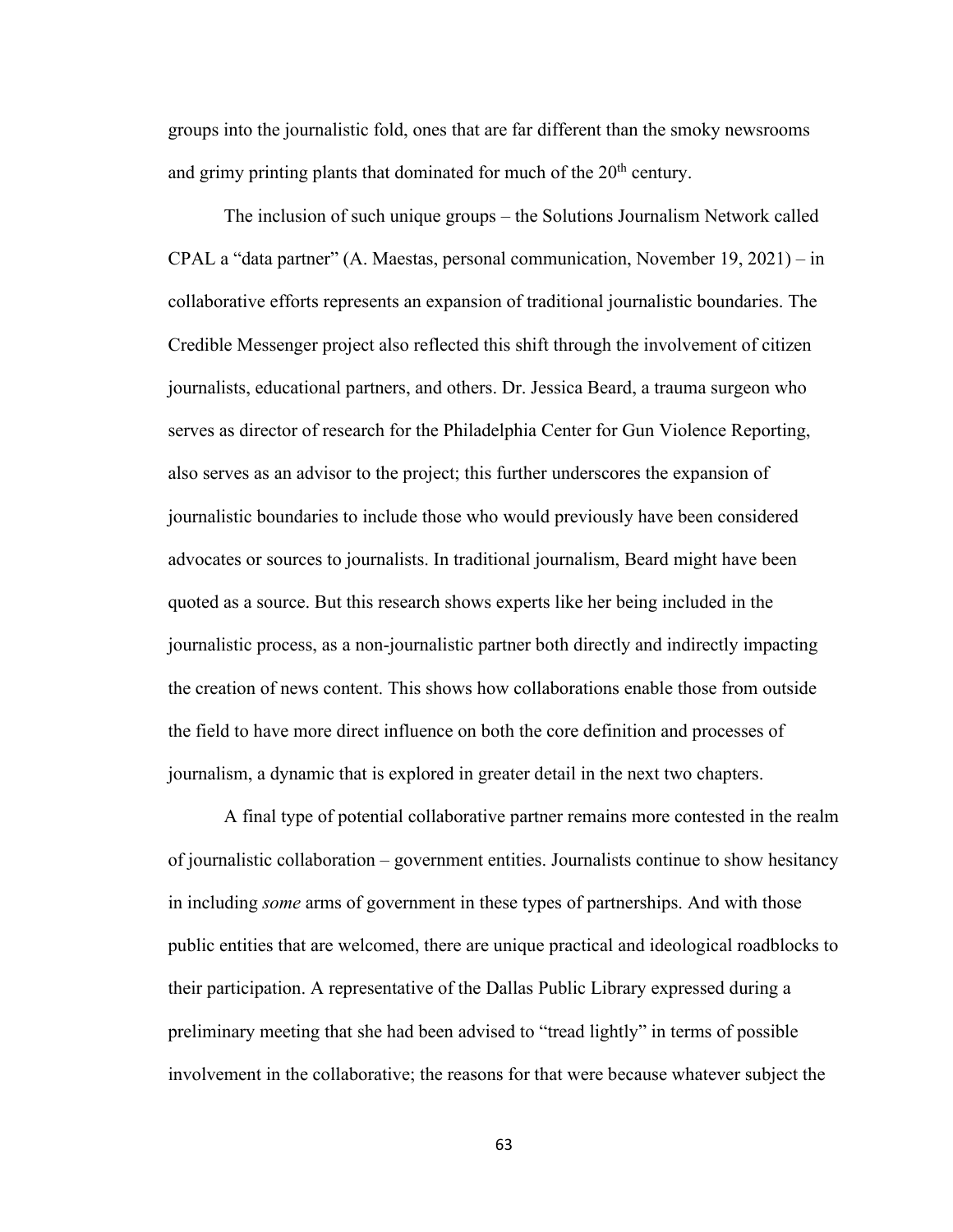group decided to focus on, it would likely involve the city government, of which the library is a part (M. Giudice, personal communication, August 20, 2021). Ultimately, the library did not sign on to be a member of the Dallas collaborative, although other collaboratives coordinated by the Solutions Journalism Network do involve local libraries. While journalists were supportive of including the library, there was reluctance over the prospect of including in the partnership a representative of the city of Dallas' communications office (K. Mitchell, personal communication, October 13, 2021). This suggests that collaborative efforts are willing to welcome some public partners as members, but journalists still continue to protect boundaries in this area.

One of the most significant impacts that collaborations are having on journalism, therefore, is the expansion of journalistic boundaries. These findings suggest this type of journalistic work involves incorporating a wide array of journalistic and non-journalistic partners in collaboratives. The inclusion of performance groups like Verdigris and research partners like CPAL shows new types of partners being included in collaborative processes of creating journalism and engaging with audiences. This marks a significant expansion of boundaries. It reflects the inclusion of those previously seen as groups or individuals that are interviewed or consulted as *sources* in news production, as well as those previously seen as having minimal connection to journalism at all, such as creative groups and artists. However, it is still journalists who are hosting the party, initiating these efforts. They are, however, now inviting more different types of guests – some journalistic and some non-journalistic. And the unique qualities and personalities of those different types of guests, particularly the non-journalistic ones, are dramatically altering both the conversations and the work that is produced. Given this evidence of expanded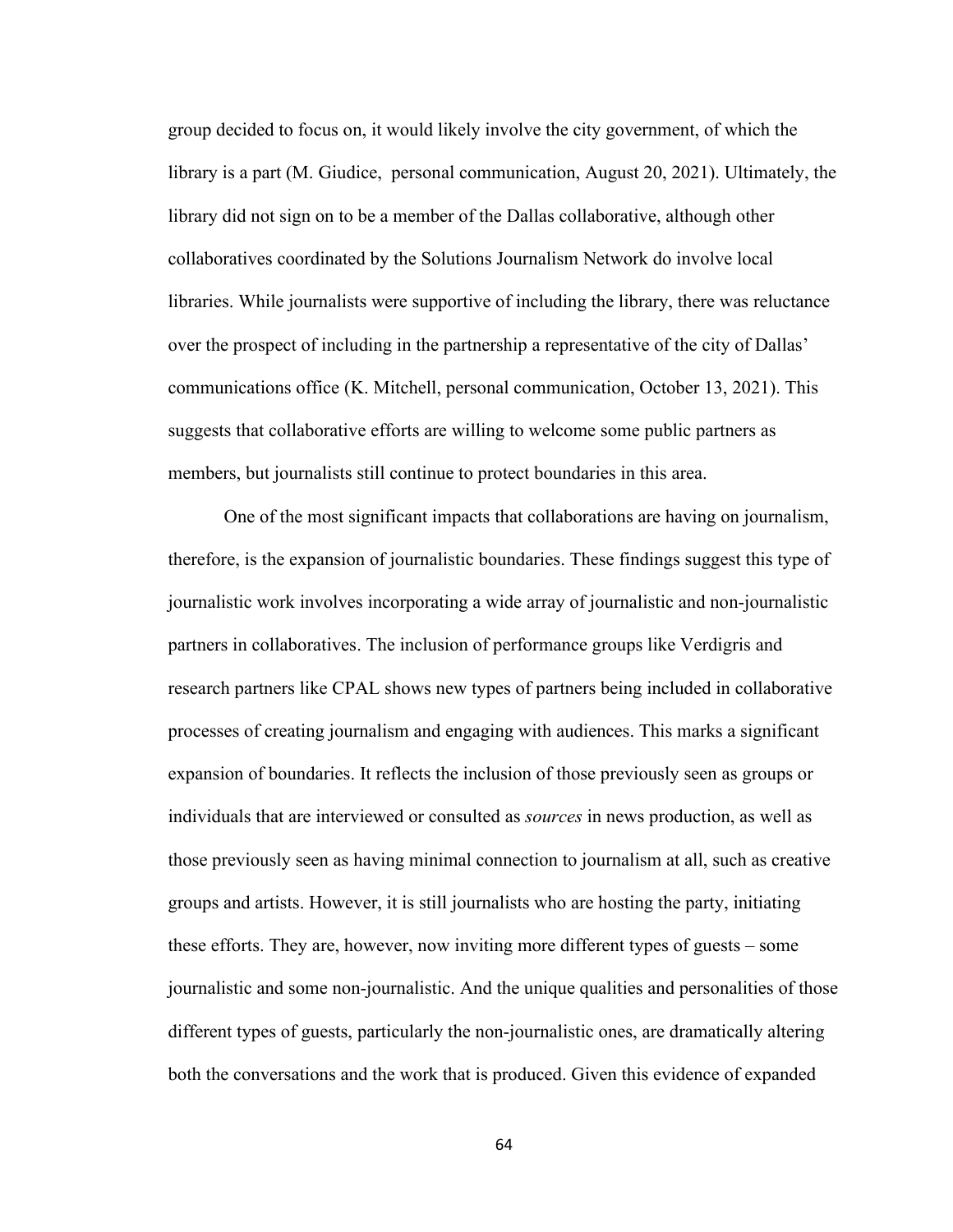boundaries, the next section explores ways that the core identities of these varied, distinct partners impact their respective roles in these efforts.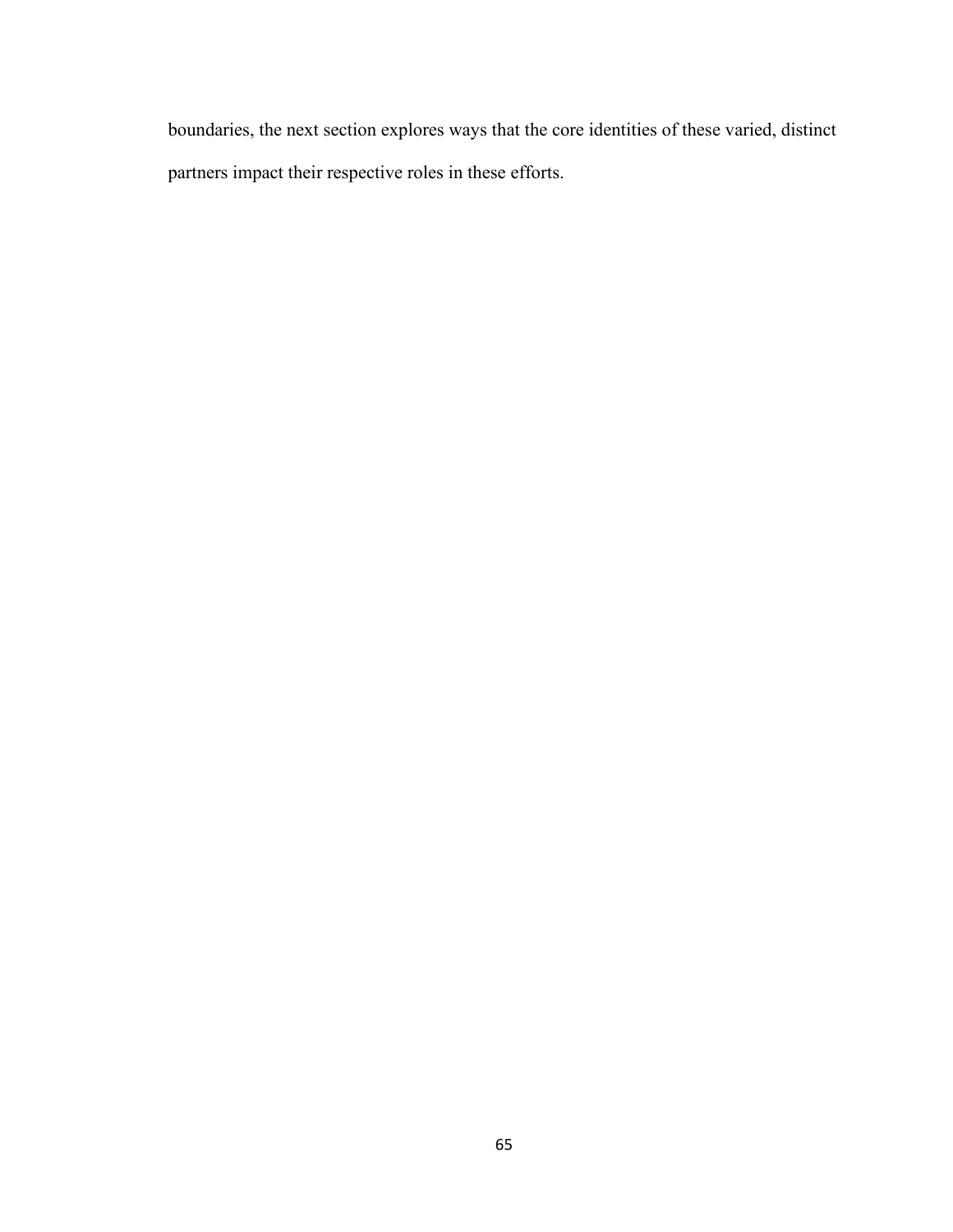# CHAPTER 7

### IDENTITIES & ROLES IN JOURNALISTIC COLLABORATIONS

Traditional journalistic organizations have long featured newsrooms with complex bureaucratic structures (for example, Gans, 2004; Tuchman, 1978), with a network of different types of journalists performing distinct roles based on their respective skill sets – reporters, photographers, videographers, editors, designers, cartoonists, managers and others. This chapter explores how collaborative journalistic efforts develop similarly complex dynamics. With the entry of new types of participants, partners continue to take on distinct roles related to their core identities and unique skill sets. In this way, these findings show that partners are not all seen as identical, interchangeable cogs in the process. Instead, an array of factors distinguish different types of collaborators from one another. Those factors, in turn, influence the types of roles and responsibilities that are assigned to that partner, as well as the way that partner approaches the role. The primary and most instrumental distinction involves whether a partner identifies as  $-$  and/or is identified as  $-$  journalistic or non-journalistic.

Journalistic Versus Non-Journalistic Partners Play Distinct Roles

Collaborative efforts include a broad array of actors from inside and outside the field. But, as part of these efforts, actors maintain their identities with respect to mainstream journalism. The most essential separation made is between who is a journalist and who is not. Partners tend to classify themselves this way, both in interactions with others and in independent interviews. In some instances, partners would self-identify as "not a journalist" or "not a newsroom;" in other instances, partners identified *other* individuals as "not a journalist" or "not a traditional journalist." This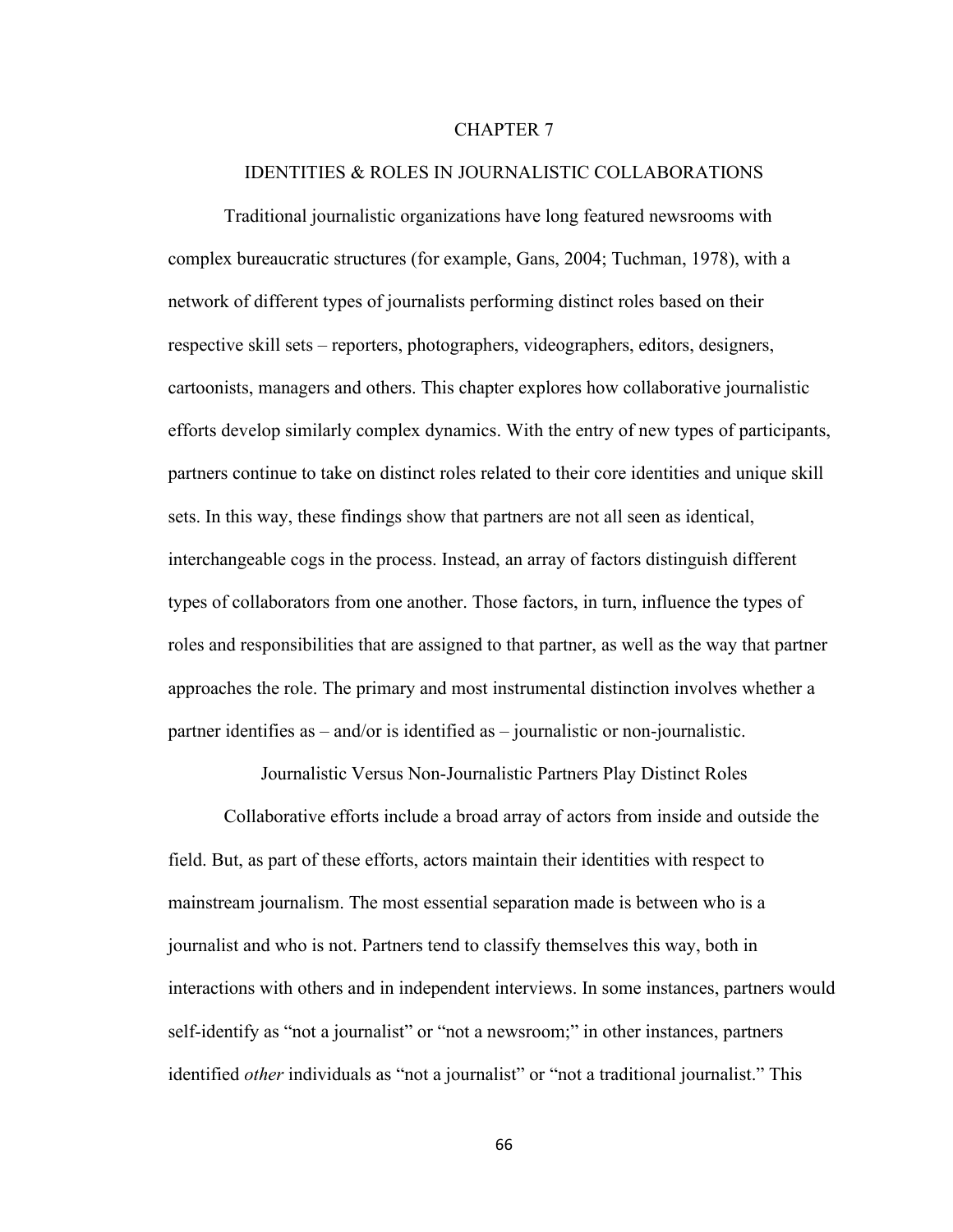demonstrates their awareness of a distinction between different types of partners. Therefore, while boundaries are being expanded to include others, these core identities are not dissolving completely during these collaborative projects. In fact, they are seen as critical in determining roles in the processes of reporting, production, editing, distribution, education and audience engagement.

Partners who identify as journalistic routinely tout their credentials in the field and participate in discussions and journalistic processes in ways that demonstrate this knowledge. Those with this type of background often emphasize this type of experience as an asset, both in themselves and in others. This was evidenced, for example, in how the Dallas Media Collaborative originally prioritized journalism experience in job candidates as they sought someone for the part-time staff position of project manager. Participants routinely emphasize their journalistic background, especially their reporting experience, when working with others both inside and outside the field. Dana DiFilippo, a professional journalist paired with a community journalist in the Credible Messenger project, noted how she saw part of her role as "teaching the ethics of journalism" to someone outside the field (D. DiFilippo, personal communication, October 9, 2021). But, in doing the project, DiFilippo and her community journalist partner decided that some traditional rules of objectivity could be bent because he was deemed outside the traditional boundaries of journalism. "We both felt that this was a little different because he's not a traditional journalist and that made it OK," she said (D. DiFilippo, personal communication, October 9, 2021). DiFilippo further elaborated on this distinction, saying they decided that traditional rules of objectivity could be "bent" (as long as they were transparent about his vantage point) because her partner's experience with gun violence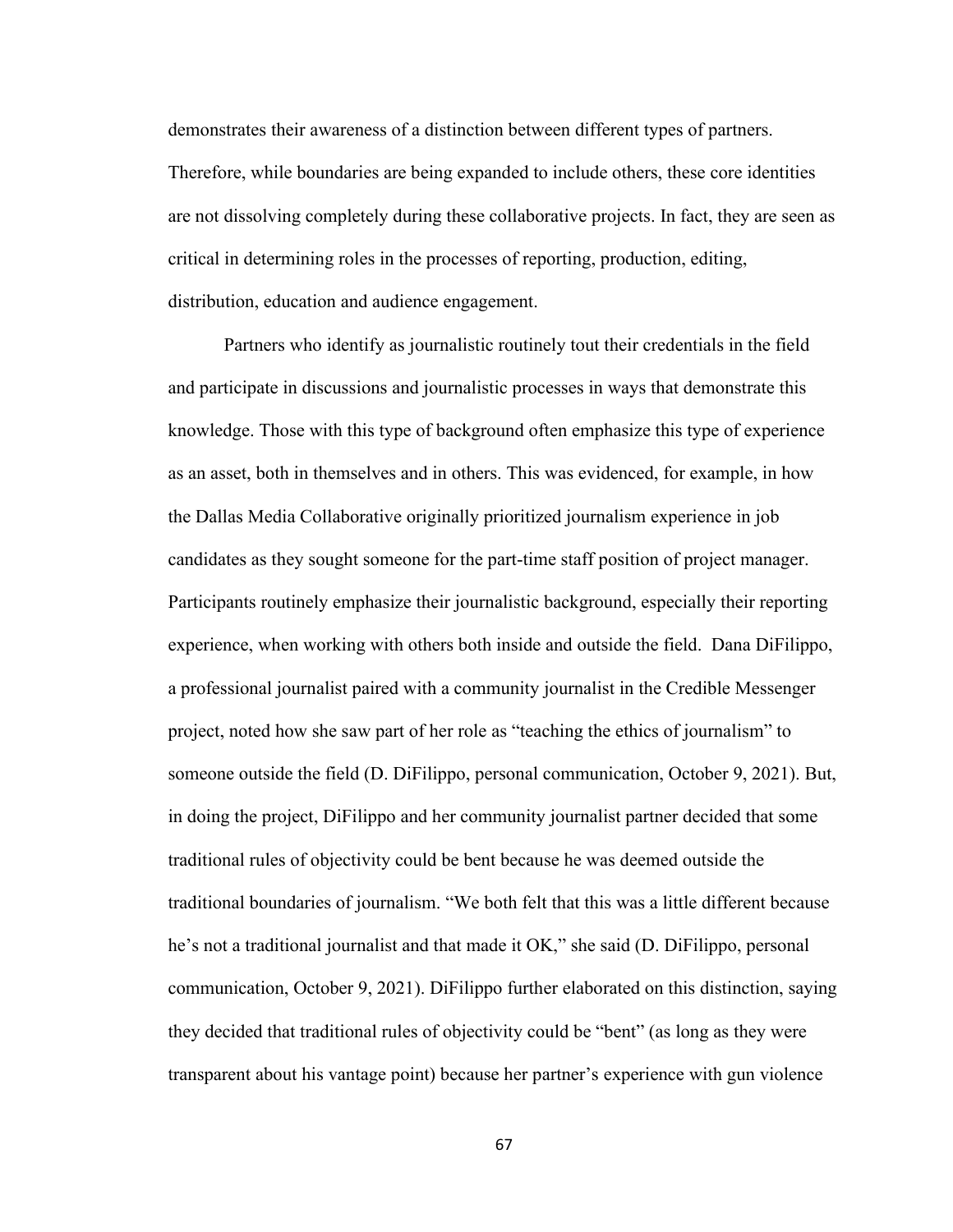was central to the story; his personal connection to gun violence was a significant part of why he and other "credible messengers" were selected for the project (D. DiFilippo, personal communication, December 28, 2021). In this way, the idea of someone being a journalist or having journalistic experience remains key, but it is not necessarily seen as an across-the-board positive or negative.

Partners also demonstrate that these individual identities – as a journalist or nonjournalist, or a newsroom and non-newsroom partner – influence their approach to collaborative reporting, to how they approach journalism in the field. I observed *Dallas Free Press* reporter Keri Mitchell and Mary Martin, who identifies as a non-newsroom partner with the nonprofit Dallas Doing Good, go on a co-reporting trip to the St. Philips School and Community Center for a story they were working on together about a community land trust. In her questions, Mitchell tended to focus more on nuts-and-bolts logistics, using classic reporting-style follow-up queries. "When did that happen?" she asked at one point. A practiced interviewer in her pacing, Mitchell focused on questions that helped generate specific answers. For example, the staff told her they were going to be building seven housing units valued at \$195,000 to \$245,000; but Mitchell was sure to seek out specifics on things that weren't clear. "Very quick, on the seven homes, where are they?" she asked. On a separate question, when the staff didn't know the answer, Mitchell followed up with a standard journalist response that emphasized verification: "We can follow up with you on that."

In her reporting, alongside Mitchell, Martin demonstrated much more of an identity with the nonprofit sector and support for the center's mission. "I'm so excited to see you guys expand," Martin said at the beginning of the interview, noting later that the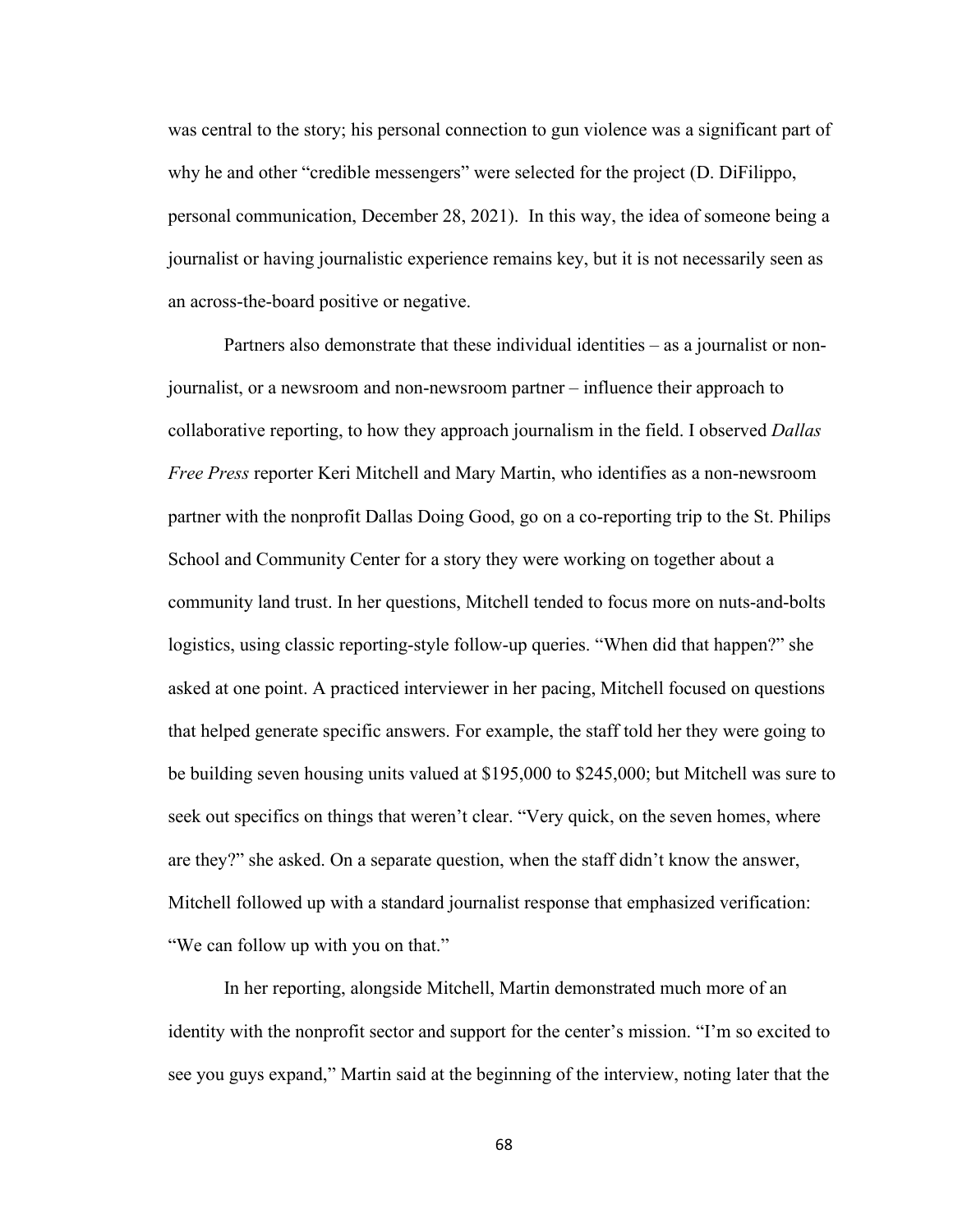founder of Dallas Doing Good was a longtime St. Philips volunteer. While she also sought some specifics, Martin tended to ask more general questions, ones that evidenced her nonprofit background. "Would it be a separate organization from St. Philips?" Martin asked at one point. In this collaborative reporting, Martin also demonstrated a purpose that diverged somewhat from traditional journalism – showing some more promotional tendencies and sometimes identifying more with the nonprofit sector. At one point in the interview, a staffer indicated that Hispanic families were not aware of a certain assistance program because forms had only been printed in English. "WHAT?" Martin responded, clearly aghast. The staff said they'd need to verify if that was still the case; at one point, they seemed a bit concerned at Martin's reaction before she reassured them: "You know me – I'm not going to knock the nonprofits." Staff at the center occasionally also described the story in collaborative terms, with one person saying during the interview that she wanted to be careful "about how we publish this." This reporting excursion shows that sometimes collaborative partners with different backgrounds can take on the same role, but do it in different ways, approaches heavily influenced by their core identities.

Sometimes, however, collaborations designate certain roles to partners depending on whether they are seen as inside or outside journalism. In its early stages, the Dallas Media Collaborative, for example, struggled to define whether one potential member – the Imagining Freedom Institute – was an "advocate" for a cause, something that was discussed as being outside the boundaries of journalism. In a spirited discussion during an early planning meeting, the fledgling collaborative discussed a distinction between such advocates being "advisory" members, rather than "full participants." This represented an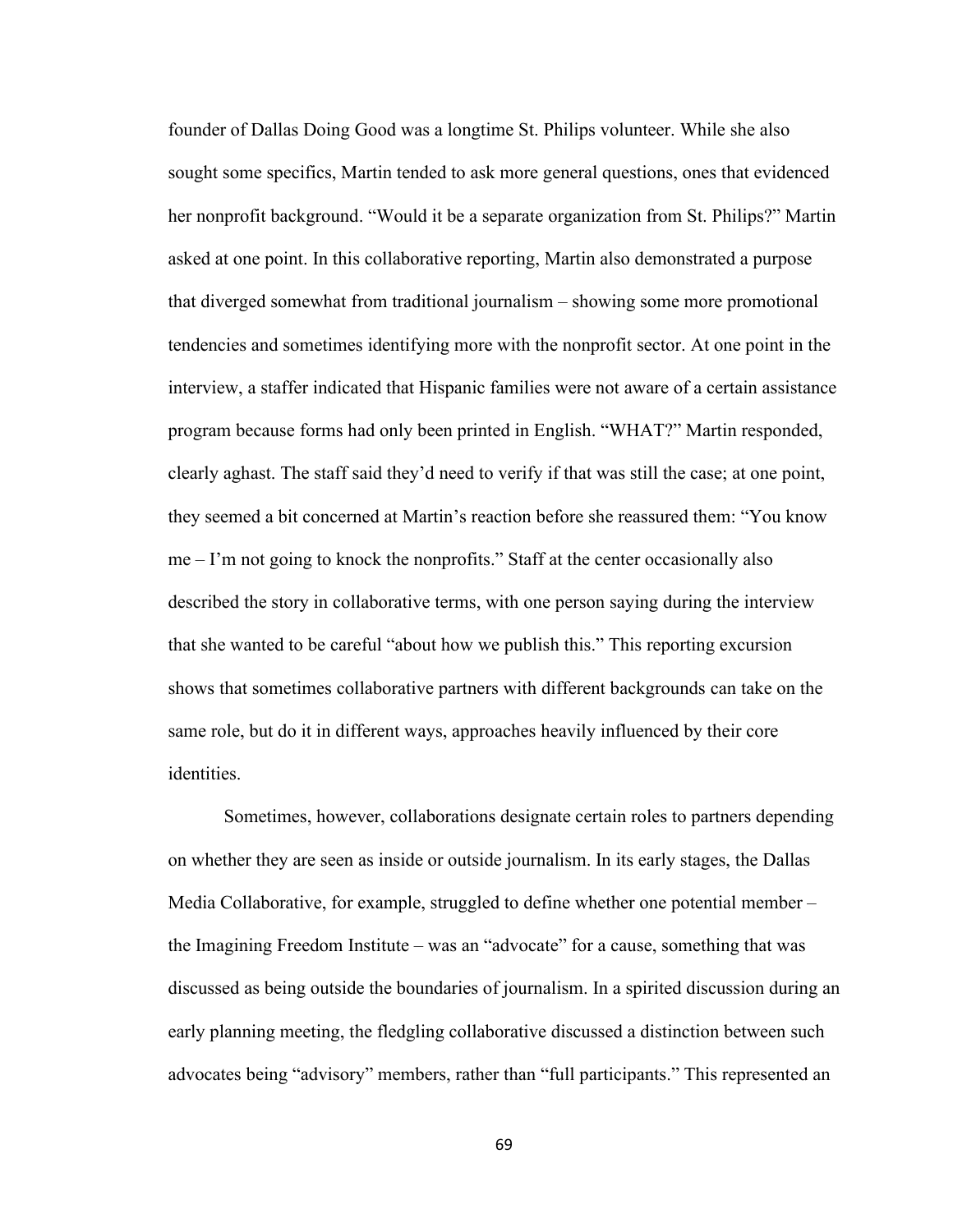effort to protect the boundaries between journalism and advocacy, a line that the group and the Solutions Journalism Network, nevertheless, struggled to define. During that Zoom meeting, Tom Huang of the *Dallas Morning News* sought guidance from the Solutions Journalism Network about the "other non-journalism community groups" that had been expressing interest in joining the collaborative. Liza Gross, SJN's vice president of practice change, said she did "not think of activist groups as full members of the collaborative," but instead characterized such organizations as "trusted advisors that can help us ... recognize the landscape." A representative of the Imagining Freedom Institute, whose website characterizes its purpose as helping "organizations develop racial equity frameworks" through trainings and consultation, then sought clarification on the definition of "activist" (Imagining Freedom Institute, n.d.). Gross responded by saying "someone that's going for political change" and later "organizations that work very specifically to advance a specific mission in a community as opposed to generating stories about that mission." The exchange led other members to ask if they would be considered advocates as well. Ultimately, the Imagining Freedom Institute did not end up joining the collaborative during the time of this research, although DMC members discussed the possibility that it could become part of the effort in the future.

The exchange, along with others throughout this research, demonstrates that journalists still patrol boundaries within collaborations, even if they sometimes struggle to define them. In follow-up communications, Gross said she has long struggled with the definition of "full members" because of the possible unintended implication that other members are "lesser than;" she wondered whether "full-fledged" might be more accurate, meaning to allow for other members who "participate in some activities but not others"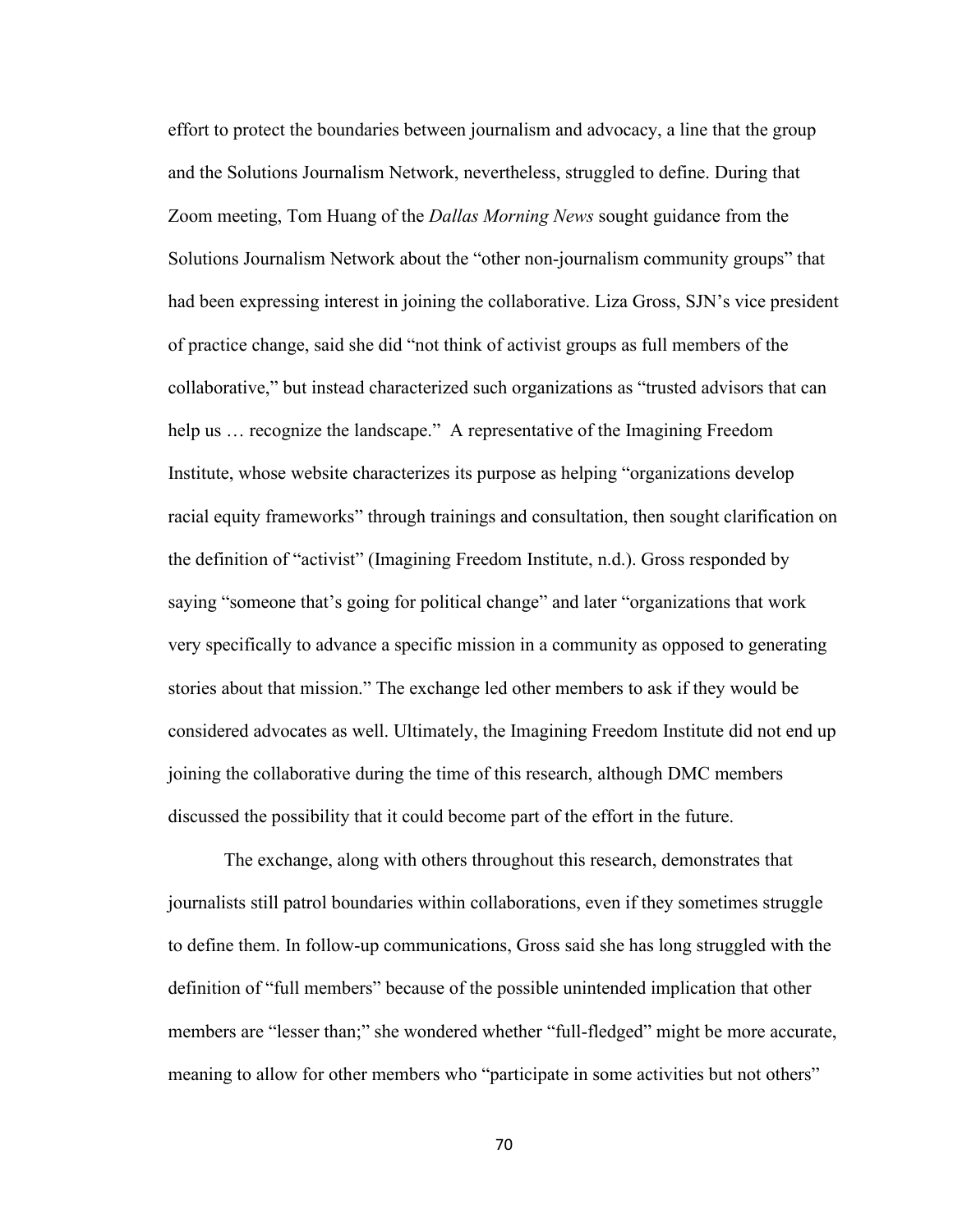(L. Gross, personal communication, December 6, 2021). In creating such distinctions, Gross emphasized that she sought to "describe roles and activities," not to suggest a "hierarchy;" she described "full-fledged" members as those directly involved in generating editorial content, with other members ("partners" or "advisors") acting as "trusted sources of expertise" who "offer perspective and help distill editorial approaches" (L. Gross, personal communication, December 10, 2021). These types of distinctions seem to revolve more around the role or function a group plays in a collaborative effort, but they also demonstrate the importance of how partners identify themselves and others in the group as either journalistic or non-journalistic.

These semantic challenges further underscore the struggles to define boundaries in collaborations. "We recognize that journalists want to avoid being advocates," Amy Maestas, a Solutions Journalism Network manager working with the Dallas Media Collaborative, told the group during a training session. Partners also demonstrated a careful patrol of this boundary during the hiring of a project manager. In that instance, journalistic members, in particular, expressed concern about a project manager – whose job description includes being the public face of the collaborative – being involved in advocating for specific causes; ultimately, amid extensive debate, the group decided not to further consider a candidate whose published work had a reputation for advocacy.

Non-journalistic partners often self-identify as being outside the boundaries of journalism, but, again, this doesn't necessarily manifest itself as a simple positive or negative trait. Those who characterize themselves as being outside the field tend to volunteer that fact, rather than hide it, apologize for it, or treat it as a negative. Throughout this research, respondents routinely used the phrase "not a journalist" in their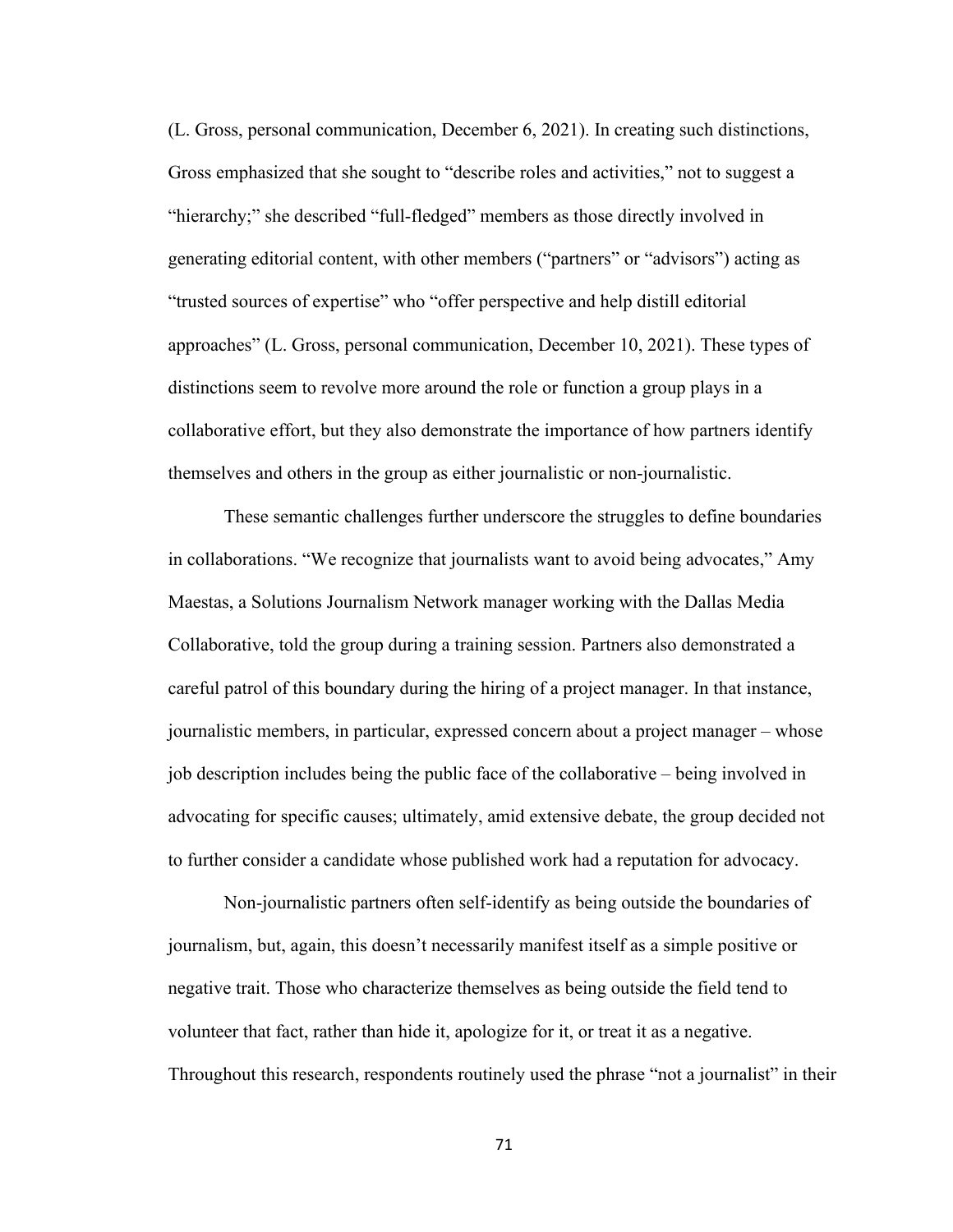interactions with one another and in interviews, characterizing themselves in relation to mainstream journalism. The Dallas Media Collaborative, for example, includes in its membership the choral ensemble group Verdigris. Micaela Bottari, Verdigris' business development manager, noted that she has no journalism experience and comes from "an outside perspective." She acknowledged that "there are certain pillars of journalism that I think to me aren't obvious;" but this outsider status also allowed her a more expansive view of what journalism is, including how she envisions "an artistic component" to it (M. Bottari, personal communication, August 14, 2021). These types of non-journalistic partners often seem to describe themselves as "outside" of journalism, indicating that they have not been part of the profession to this point and want to avoid the assumptions of the traditional paradigm and its parameters.

Later in the collaborative's development, another member of Verdigris, community relations manager Richard Oliver, described a wide-ranging role for the group that may involve being out in the community, cultivating relationships, keeping track of other potential creative partners, and finding ways the collaborative's stories could be translated into choral performances, or other means of artistic expressions (R. Oliver, personal communication, November 24, 2021). But, overall, members of the collaborative expressed widely varied thoughts on the extent to which creative partners like Verdigris may or may not be involved in editorial discussions on a daily and weekly basis. In some ways, its role may involve trying to "stay out of the way a little bit" at the beginning, as the collaborative establishes its infrastructure and goals (R. Oliver, personal communication, November 24, 2021). There is uncertainty in how this will play out from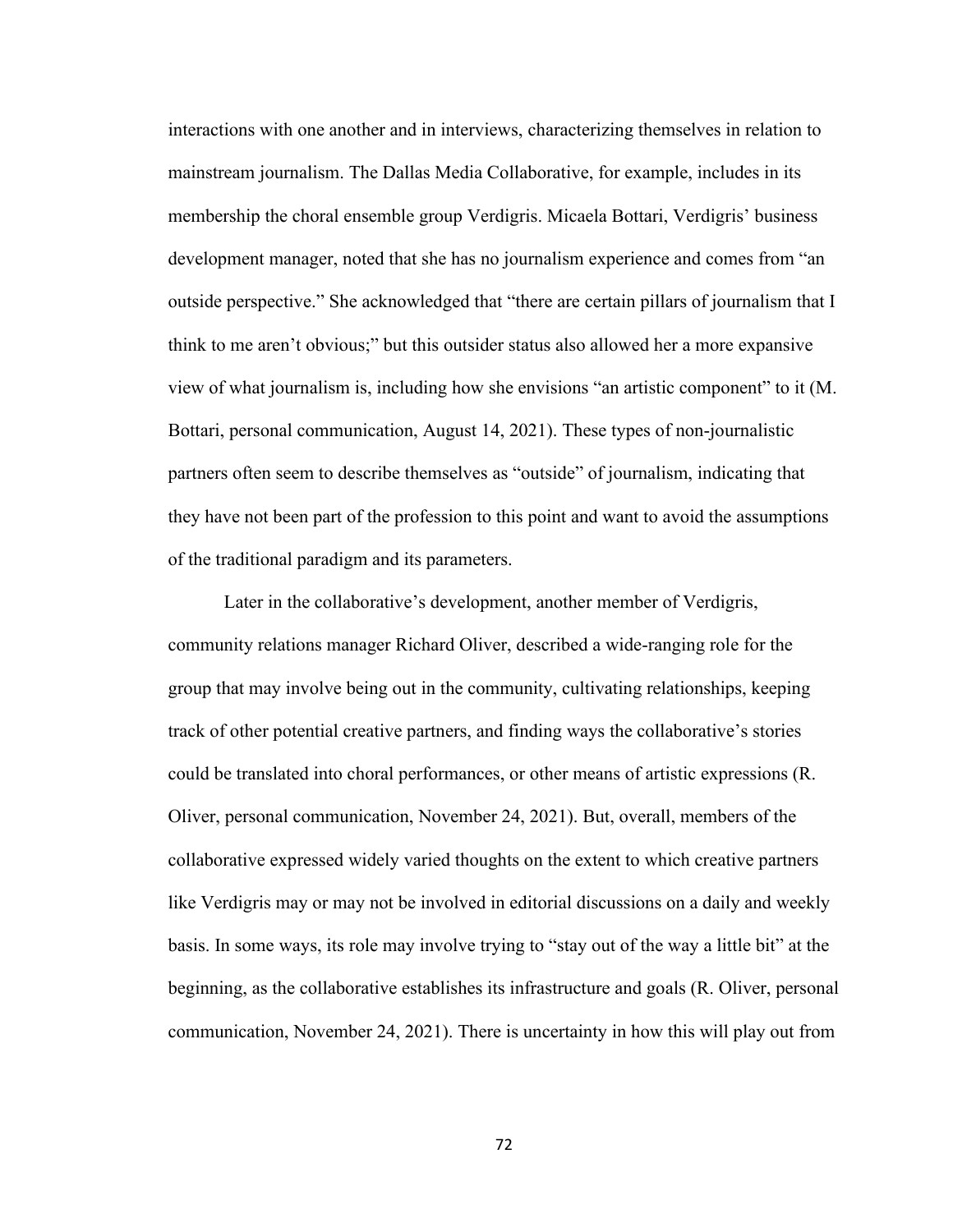a planning perspective, demonstrating the logistical complexities of involving nonjournalistic partners in collaboratives.

Citizen journalists also often take pains to emphasize themselves as being outside the field, as people who are bringing a fresh perspective to the ways news is produced. This provides additional evidence of how outsider status can be seen as an asset. Collaborators often emphasized this outsider status; they demonstrated how their identity as non-journalists could help them find ways to influence the field in different ways, such as a partner who highlighted how her background as an artist and social worker impacted the design and framing of a video on the effects of gun violence (Laws, A., personal communication, October 5, 2021). When setting up an interview for a story on mass transit, a reporter for the *Dallas Free Press* identified herself as a "community journalist" to the source, illustrating (and emphasizing) an identity apart from mainstream journalism. In these ways, those outside the traditional boundaries of journalism often expressed a desire to change the way journalism is done.

However, collaboratives sometimes struggle to find ways to get non-traditional, non-journalistic partners involved at a practical level. Members of the Verdigris choral ensemble actively participated throughout the development of the Dallas Media Collaborative, for example, providing insights and input on journalistic processes. There was a consistent theme of audience engagement when it came to discussions about their participation in the collaborative; but both members of the ensemble and other partners expressed uncertainty over what their role would actually be. Other non-journalistic partners were sometimes characterized in ways more similar to journalism and, thus, their roles were often clearer. News organizations in Dallas spoke of already having worked on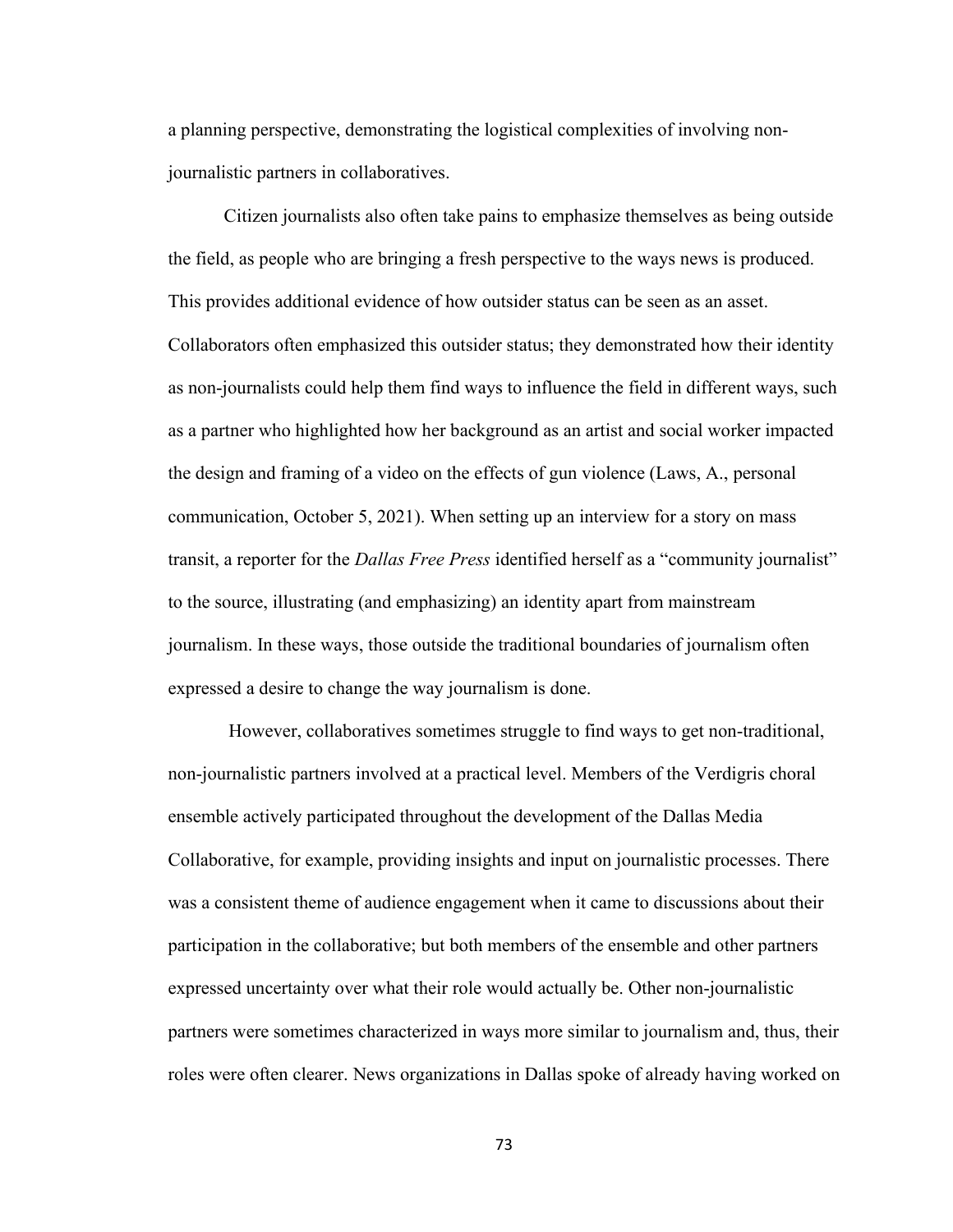stories "with" the Child Poverty Action Lab, which does extensive data-based research (using interviews, focus groups and other tools) on issues covered by news organizations. Therefore, since CPAL's purpose was characterized as closer to the boundaries of journalism, albeit in the traditional "source" role, partners were able to envision its role more easily.

There are other boundaries that journalists appear less willing to cross in collaborations. The most striking example of this involves the role of government and whether public entities can be seen as viable collaborative partners. Journalists were quite willing to welcome public universities as partners, as this was never questioned or posed as even potentially problematic in group discussions. Additionally, Dallas Media Collaborative members raised few concerns about the Dallas Public Library being involved in their collaborative effort. One journalistic partner described how she saw the library as being "neutral" and representing "information," as opposed to the possibility of including a representative of the city's public relations office, which she described as being "too much of a conflict of interest" (Mitchell, K., personal communication, October 14, 2021). The city itself had some level of concern of crossing into the boundary of journalism, of taking on a journalistic identity; the library director, Mary Jo "Jo" Giudice, said in an early group discussion that she had been advised to "tread carefully" regarding involvement in the collaborative. In a follow-up interview, she indicated that the concerns revolved around the fact that some of the issues being reported on by the collaborative would inevitably involve the city. "It didn't occur to me that we may have opposing roles here when the city could be one of the topics that they are investigating," Giudice said (M. Giudice, personal communication, August 20, 2021).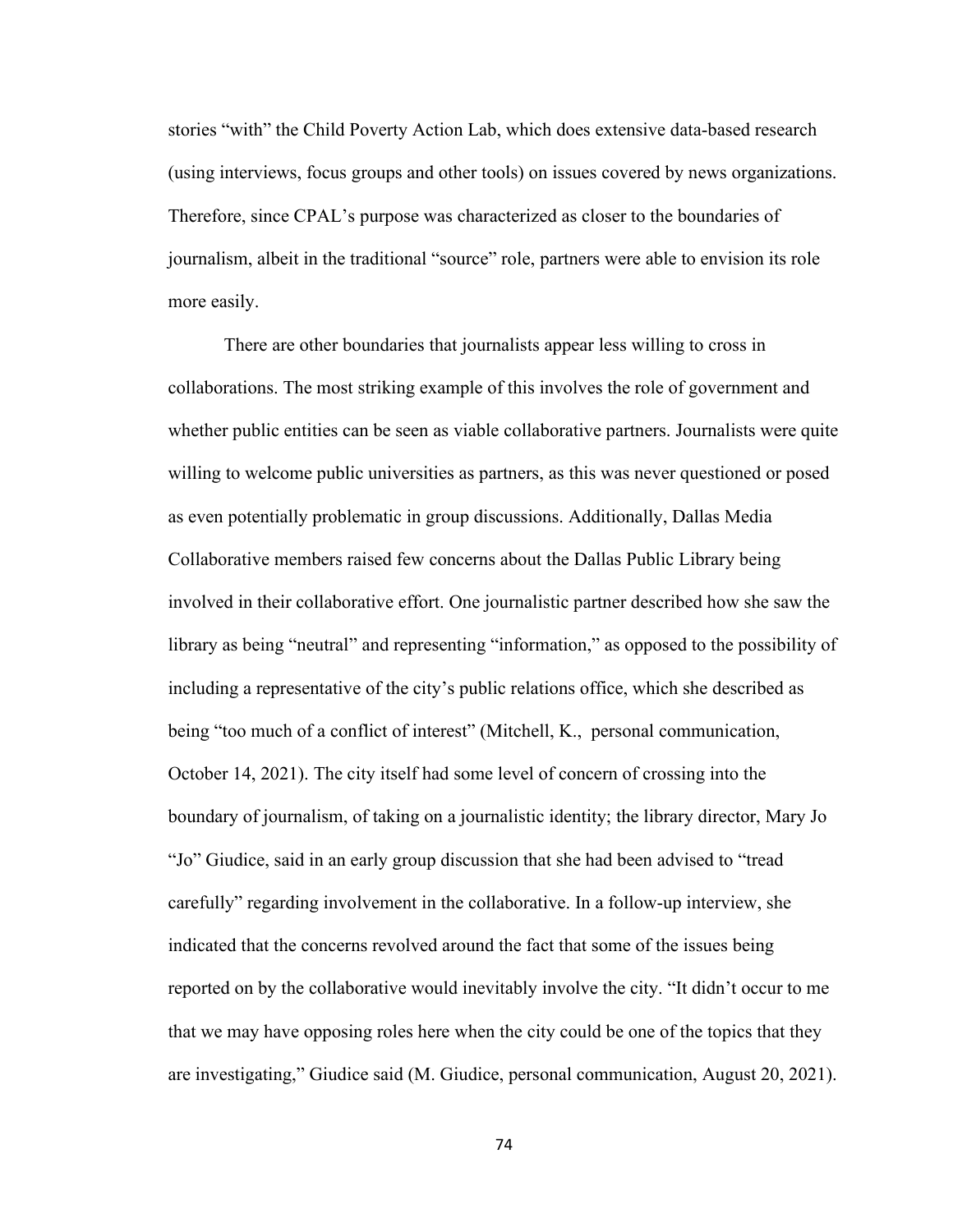Ultimately, the library did not sign the memorandum of understanding needed to join the collaborative, demonstrating the challenges and complexities of involving nonjournalistic entities – especially public ones. As with debates over the roles of advocates, non-journalistic partners take on (or are asked to take on) roles that take into account their identities as being outside of journalism. The library, for example, expressed a desire to still serve as a gathering space and a resource for the Dallas Media Collaborative, even though it was not able to sign on as a partner (M. Guidice, personal communication, August 20, 2021). As is discussed later in more detail, the nature of this journalist vs. non-journalist identity impacts the roles that partners take on. But the boundaries between those inside and outside the field still prevent or inhibit some types of partners, especially certain public ones, from becoming involved in collaborations.

Legacy Media Bring Unique Complications and Benefits to Collaborations

Even within the journalistic field, there remains tension among different types of partners – between legacy partners and those who identify as startups, nonprofits, or those otherwise outside of the mainstream media sphere. The conflicts in these areas revolve around two related factors: first, the commercially based values and requirements of many legacy media outlets; and, second, the conflict between the traditional news values that those types of profit-minded institutions emphasize and the renovations to the field that non-legacy partners, especially, are trying to make. In looking at these tensions, it is important to first explore the basic tensions and frustrations that manifest themselves when it comes to the commercial imperatives of legacy news outlets.

Partnerships often include large, legacy news organizations, some of which have dominated their respective journalistic ecosystems for generations. Those organizations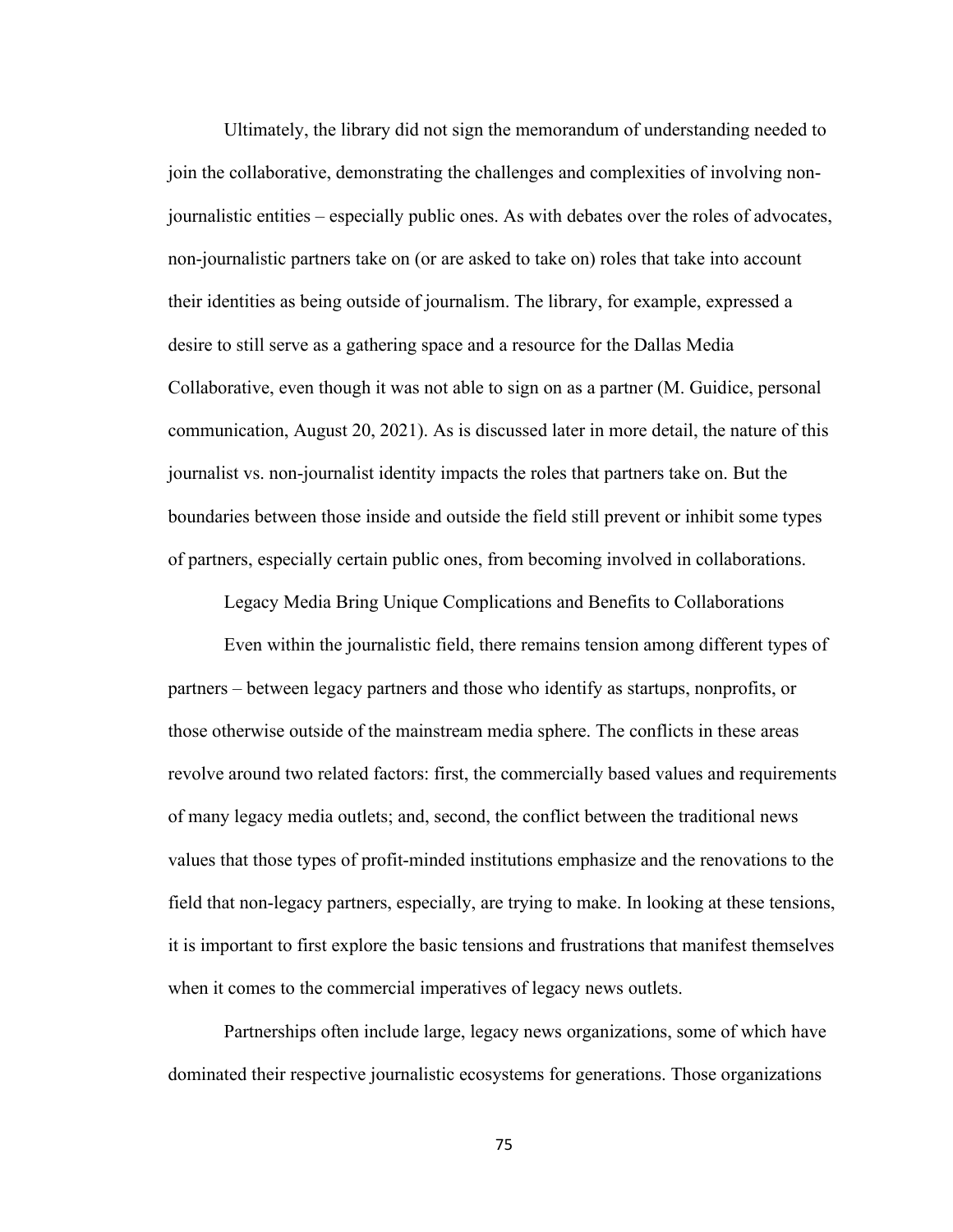are often print-oriented daily newspapers, but also include broadcast stations and magazines. These findings suggest that these organizations prioritize legal and journalistic values that are closely intertwined with their long-held emphasis on profit. *The Dallas Morning News* represented these commercially influenced values while the Dallas partnership was developing its "memorandum of understanding" that established the collaborative. The newspaper's executives sought wording on liability, indemnification, copyright and clarification on what would happen if a member left the

collaborative – whether they would have to reimburse funding that they used, what happened to content if the collaboration ceases to exist, and other scenarios. There was frustration from others involved that these concerns – founded in profit- and competitionbased values – were delaying and potentially endangering the collaborative's success.

A nonprofit member voiced some of the frustrations over this hold-up on the memorandum of understanding in a lengthy email to the group in May. She highlighted the conflict between profit-based, competitive values and the values of collaboration:

First, we need to launch this collaborative with a 'spirit of generosity,' as Ju-Don Marshall of WFAE in North Carolina put it so well during this week's collaborative summit. Let's be honest – there's plenty of bad blood between our organizations, and though some of us like each other, we also have various trust issues with each other. We're going to have to work through that if this collaborative is going to be successful (K. Mitchell, personal communication, May 21, 2021).

These interactions represented the tensions between the priorities of those inside and outside journalism's commercial sphere. Furthermore, partners made a distinction between the journalists at those commercial organizations and the business side of those organizations. In this way, much of the tension was logistical, frustration over bureaucratic elements of legacy organizations slowing down the process of moving a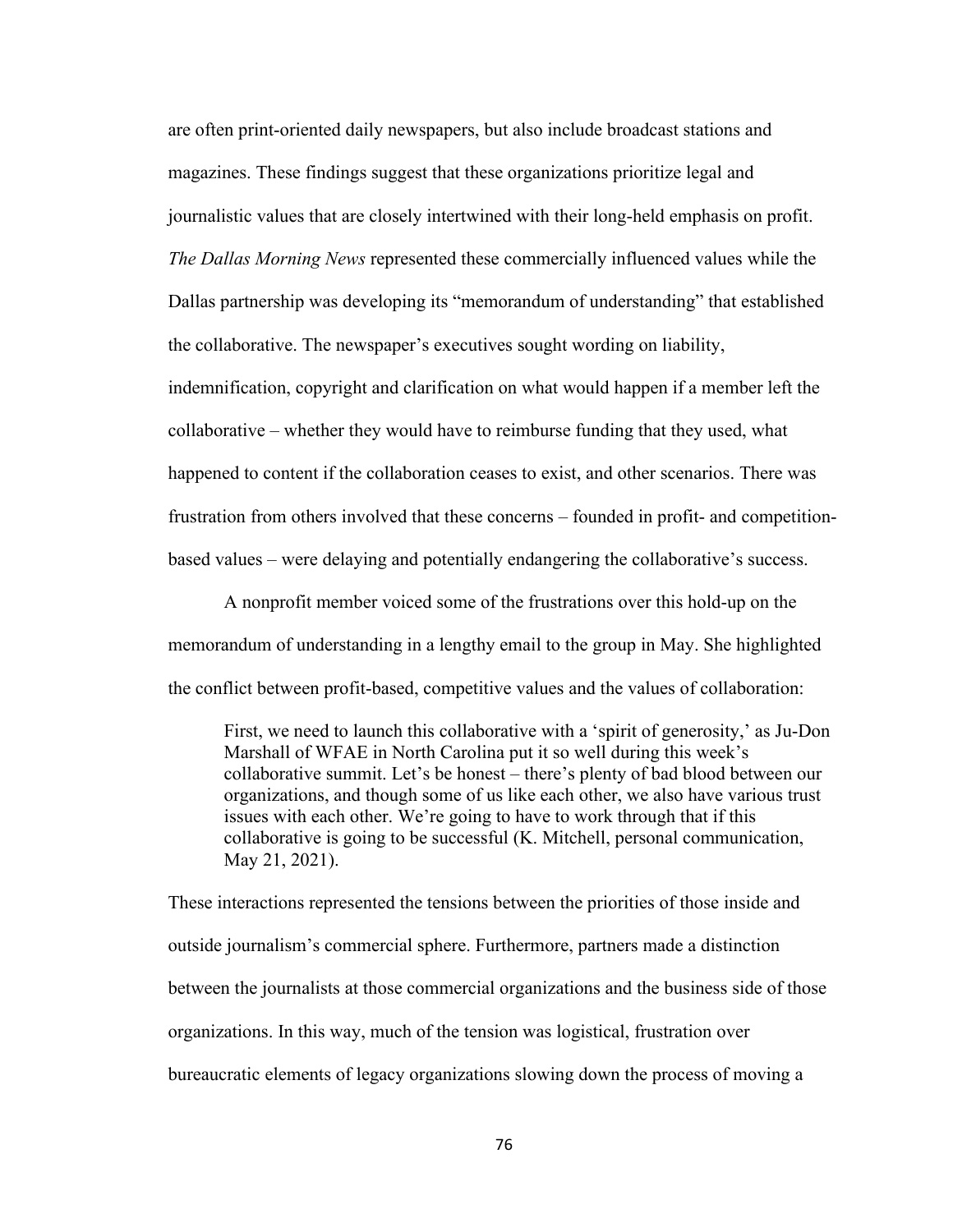collaborative forward. Smaller, non-legacy partners also sometimes expressed concerns about whether large, legacy partners would dominate in the collaborations. These larger groups seemed aware of this concern, too, with a representative of the *Dallas Morning News* emphasizing the importance of "making sure that I'm cognizant of not throwing weight around" (T. Huang, personal communication, June 18, 2021).

The tension between legacy and non-legacy actors is also apparent in terms of the journalistic values they prioritize. Nonprofits, as well as citizen journalists, often appear more likely to focus on effecting change. Legacy outlets often prioritize commercial objectives and the traditional journalistic values associated with them, including transparency, fairness, accuracy and competition, as well as the importance of bringing in subscribers. A community partner involved in the Credible Messenger project, for example, described the importance of letting the subjects of an article tell their stories their own way and largely on their own parameters, so that the audience could make its own interpretation in order to better understand the impact of gun violence (T. Campbell, personal communication, October 1, 2021); the professional partner, however, emphasized the traditional journalistic values: speed, accuracy, verification, avoiding conflicts of interest, and thinking of multiple viewpoints (D. DiFilippo, personal communication, October 8, 2021). This type of tension between the commercial values of legacy partners and the more impact-oriented values of non-legacy partners led a member of one nonprofit to ask: "'Can we be in the middle?' … is that possible? Because I feel like there is a gap" (M. Martin, personal communication, June 2, 2021). The tension between the values of legacy and non-legacy partners is evidence of that gap, one they are constantly trying to bridge.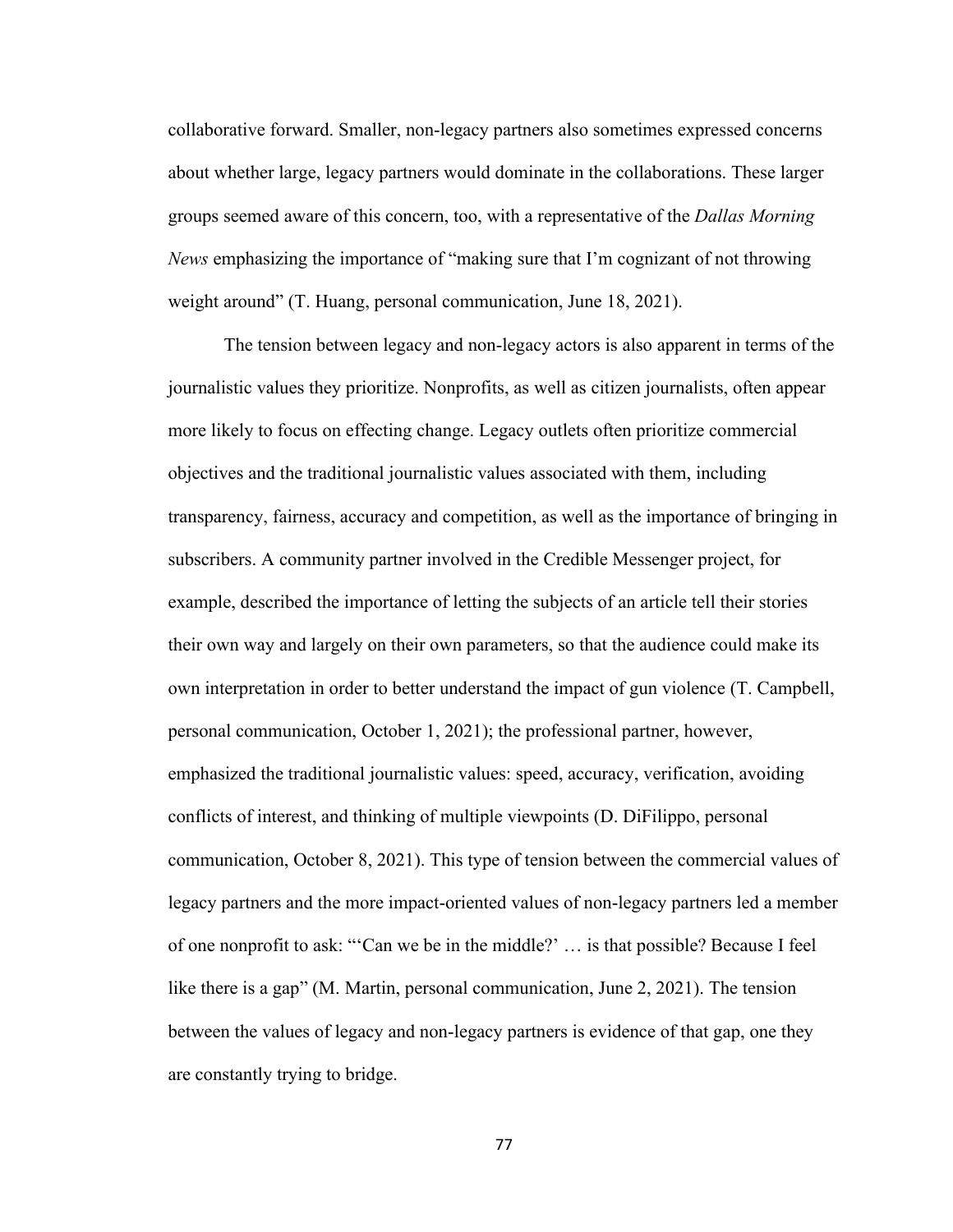In collaborations, non-journalistic and non-legacy partners are often most likely to be the ones most vocal about (and open to) suggesting ways to challenge traditional journalistic norms. Partners coming from outside of journalism altogether often prioritize the idea of effecting social change, and doing so with fewer caveats. Those partners outside the traditional boundaries of journalism are often most likely to speak up and challenge the field's values, particularly in the disputed tension between journalism and activism. A partner with the Verdigris choral ensemble questioned why the collaborative would be concerned with avoiding advocacy: "To divorce all (the) emotional element of this is a mistake … If it's not to move the needle on affordable housing justice in Dallas, what is the goal? Is it to get the story to people who get the paper … Is it just to get a better story?" (M. Bottari, personal communication, August 13, 2021). Those partners from outside journalism (and, to a lesser degree, non-legacy journalistic partners) appear far more likely to question accepted norms and to ask why things are done in a certain way, demonstrating a desire and an ability to alter the priorities of the field.

Partners' Core Identities Impact their Roles in Collaboratives

With collaborations increasingly including a wider variety of members, there is still significant evidence that distinct types of partners contribute in varied ways. Even as collaborations expand the boundaries of inclusion, the classification of a partner as being inside or outside journalism impacts the responsibilities and duties they assume. Within diverse collaborations, therefore, journalists still appear to be patrolling boundaries when it comes to *specific roles*. Furthermore, a journalistic partner's relation to the mainstream news industry also sometimes plays a factor in how they take part in these types of efforts.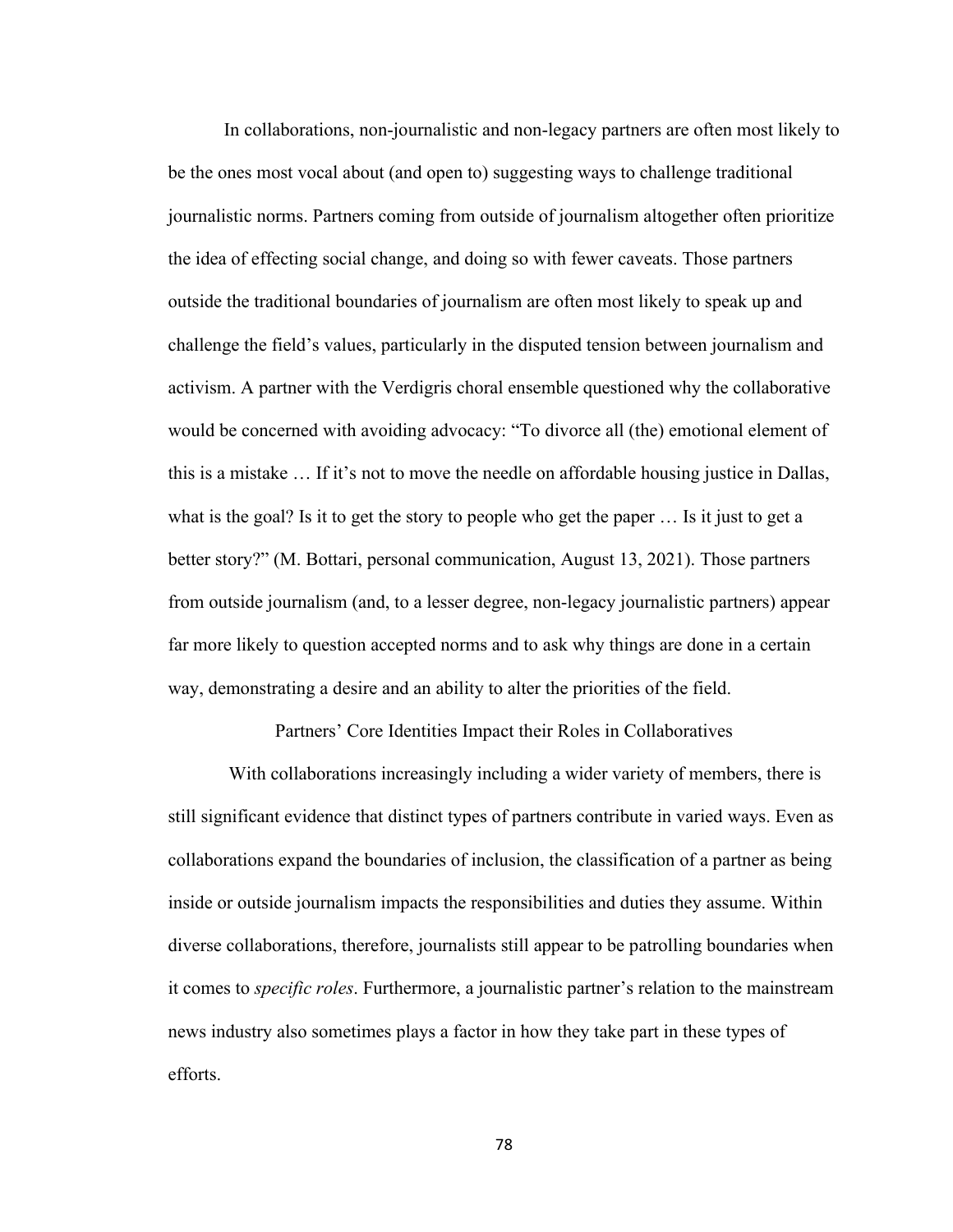The most significant factor impacting a partner's role is whether they identify as a journalistic or a non-journalistic group. Collaborations prioritize journalistic partners in terms of the creation of news content. These groups, sometimes referred to as "newsroom partners," often take on the bulk of the responsibilities involved directly in the creation of news content. They take the lead when it comes to the specifics of news production processes, including the details of pitching and approving ideas for collaboratively produced news content. They often lead the way when talking about story "pitches," creating multi-platform content, finding sources, editing and other specifics of the journalistic processes. Journalistic partners more often emphasize the process of reporting, of gathering information – the specific details. During discussions of these types of processes, non-journalistic partners often recede to the background and journalistic partners dominate.

During the Dallas Media Collaborative's first in-person story brainstorming session, these dynamics were on display in varied ways. Tom Huang, of the *Dallas Morning News*, took on a clear leadership role as the group tossed around potential story ideas; as the group eased into coming up with ideas, he moved up to a dry erase board in the conference room and began tracking and listing the ideas in red marker as the group talked. Familiar with the story-pitching process, journalists in the room tended to dominate this discussion, at least at first. Keri Mitchell, of the *Dallas Free Press*, raised the idea of a story on residents who have had to leave their homes because of rising property tax bills. "For people who stayed, how did you stay?" Mitchell suggested. Other journalistic partners also tossed out specific ideas and suggestions about approaching editorial content. At one point, Gabrielle Jones of KERA mentioned ideas surrounding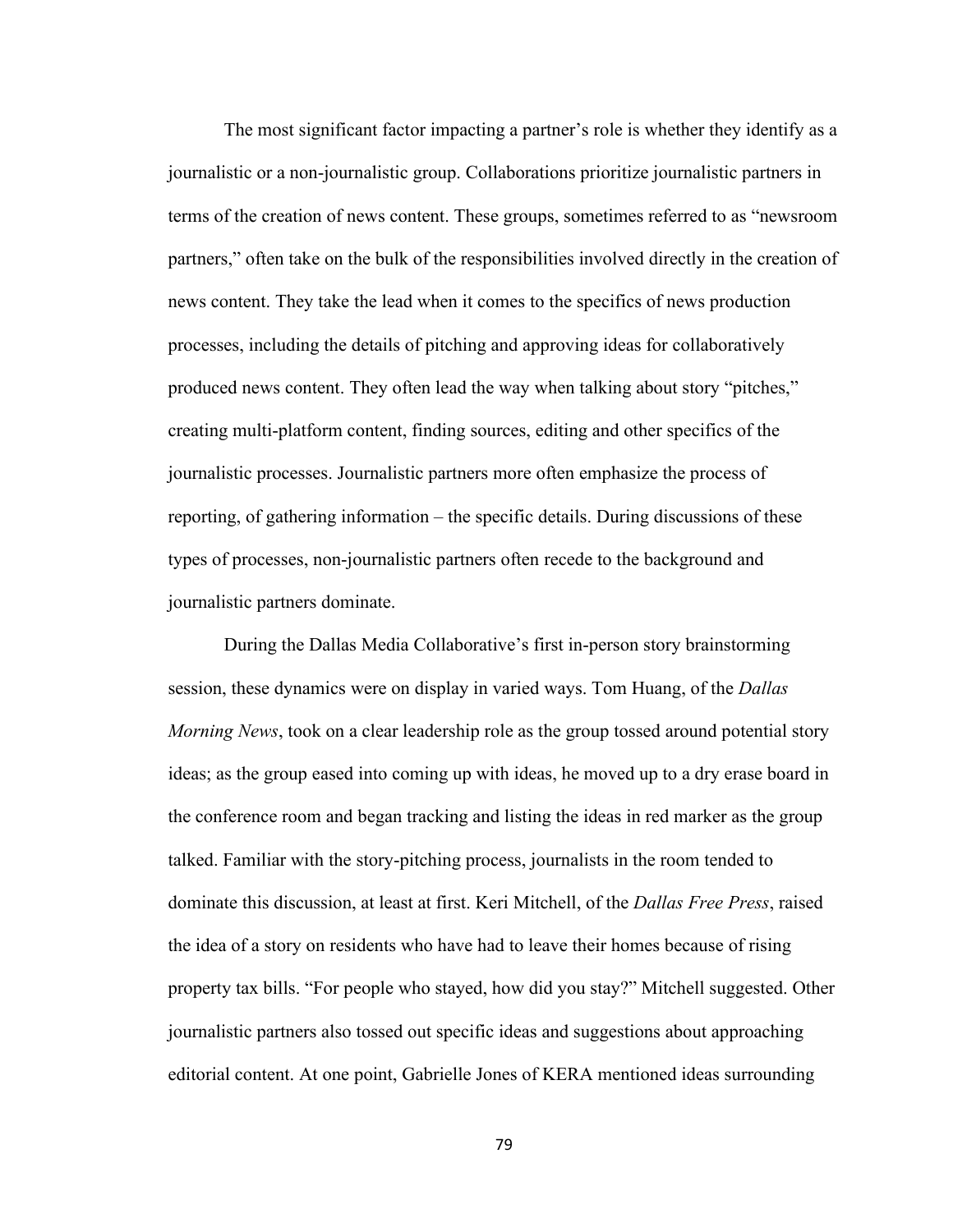"gentrification." "That word … becomes a catch-all" responded Matt Goodman of *D Magazine*. "Are we talking about displacement?" After the exchange, Jones suggested possibly doing a digital "explainer" piece on some of these things to make them clearer to the audience. In reference to the discussion over "gentrification," journalists in the group also acknowledge that the debate highlights the importance of wording. "We might need to talk about words we don't use in our stories, for that reason," Mitchell said.

The brainstorming process also highlighted the unique roles taken on by nonjournalistic or non-newsroom partners. The news organizations, for example, sought out the input and advice of the Child Poverty Action Lab, almost as they would a traditional news source in an interview – as a source of information. At one point, the journalistic partners could not remember what a certain acronym stood for, so Mitchell asked CPAL's Ashley Flores, who quickly responded. "I can always count on you, Ashley," Mitchell said. Later in this meeting, the group discussed ideas related to the gap between the value of housing vouchers and the cost of rent. Then, the group pondered solutionsbased approaches to this problem, wondering aloud where the solution lies. "Ashley is the solution," said Mary Martin of Dallas Doing Good, demonstrating how CPAL is seen as a non-journalistic partner. "Why is it happening?" asked Tom Huang of the *Dallas Morning News*. Flores' response to his question further demonstrated the unique roles and boundaries in collaboration: "That is y'all's job," she said. In follow-up comments, Flores clarified that organizations like CPAL *do*, however, focus on trying to analyze root causes and break down "big, complex problems into more manageable, bite-sized components" (A. Flores, personal communication, January 4, 2021). Nevertheless, the findings suggest complex dynamics in which journalistic partners often take on editorial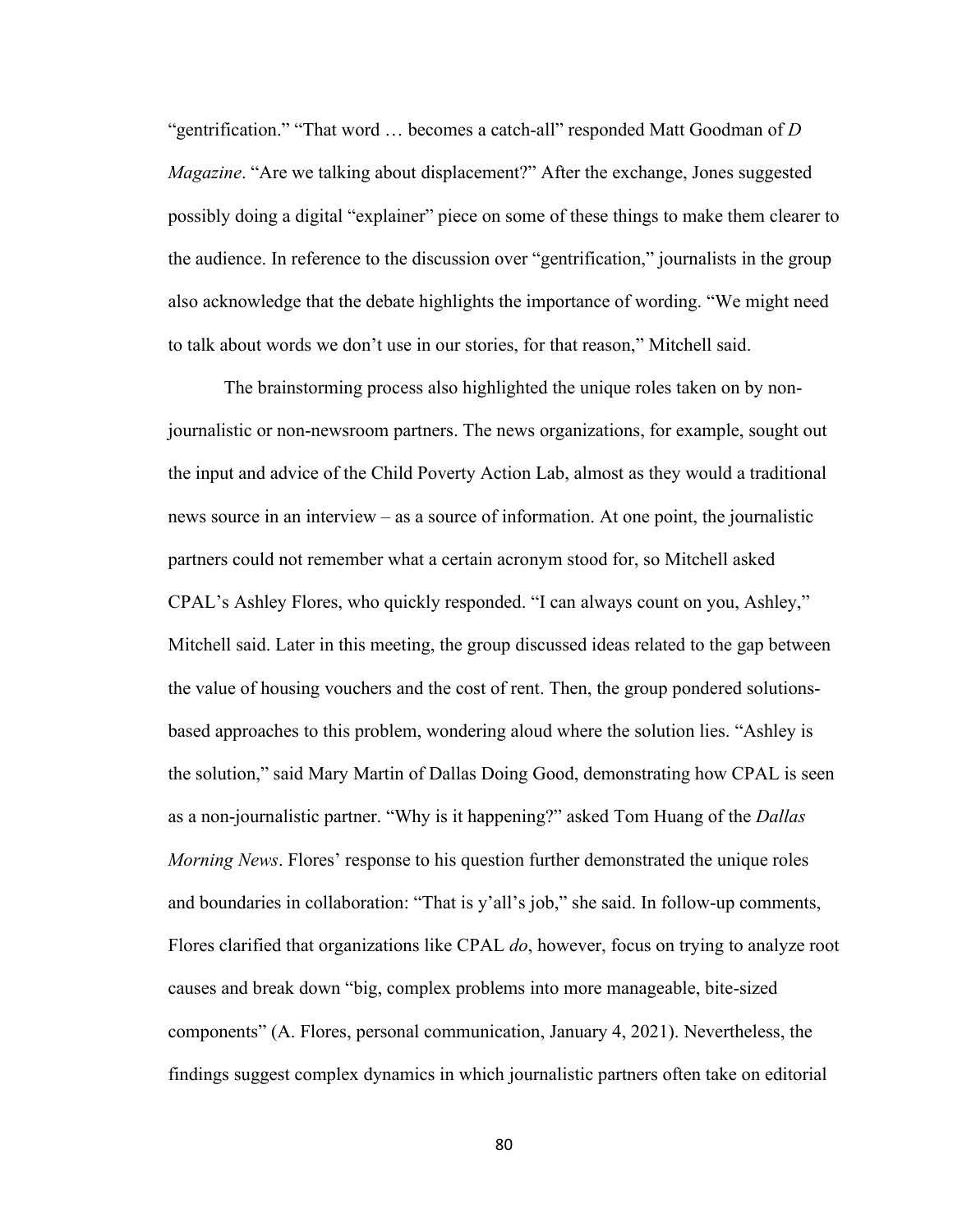roles in collaboratives, while non-journalistic collaborative partners can take on the role of an information source.

Likewise, universities and nonprofits seek to carve out their own unique roles in collaborations. University partners see their role as connecting students with journalistic professionals and exposing them to new journalistic practices; they also emphasize their ability to provide students as potential labor, serving as a conduit for collaborative journalism to take on a training role similar to that of a teaching hospital. While on a reporting excursion with his Southern Methodist University students, Jake Batsell exhibited the role of a mentor, advising young student journalists what kinds of questions to ask and preparing them for the way their meeting would be set up. After a student interviewed a resident of a tiny home, Batsell asked her quietly, "You got the spelling of her name, right?" In the story planning meeting, Batsell also mentioned that he had a student working on a story about the eviction process, but, as an experienced educator, cautioned the group: "She's a younger student. I'm not sure she's going to be able to pull it off (before the semester ends in a few weeks)." Along the lines of the teaching hospital model, nonprofits seek to find ways to seek to help student journalists, too. During the brainstorming session, Mary Martin of *Dallas Doing Good* – who works often with volunteers – told university partners that, if they had students with incomplete stories at the end of the semester, she would be willing to work with them in order to get them finished. These findings demonstrate how collaborative partners take on roles that are very closely intertwined with their own identities.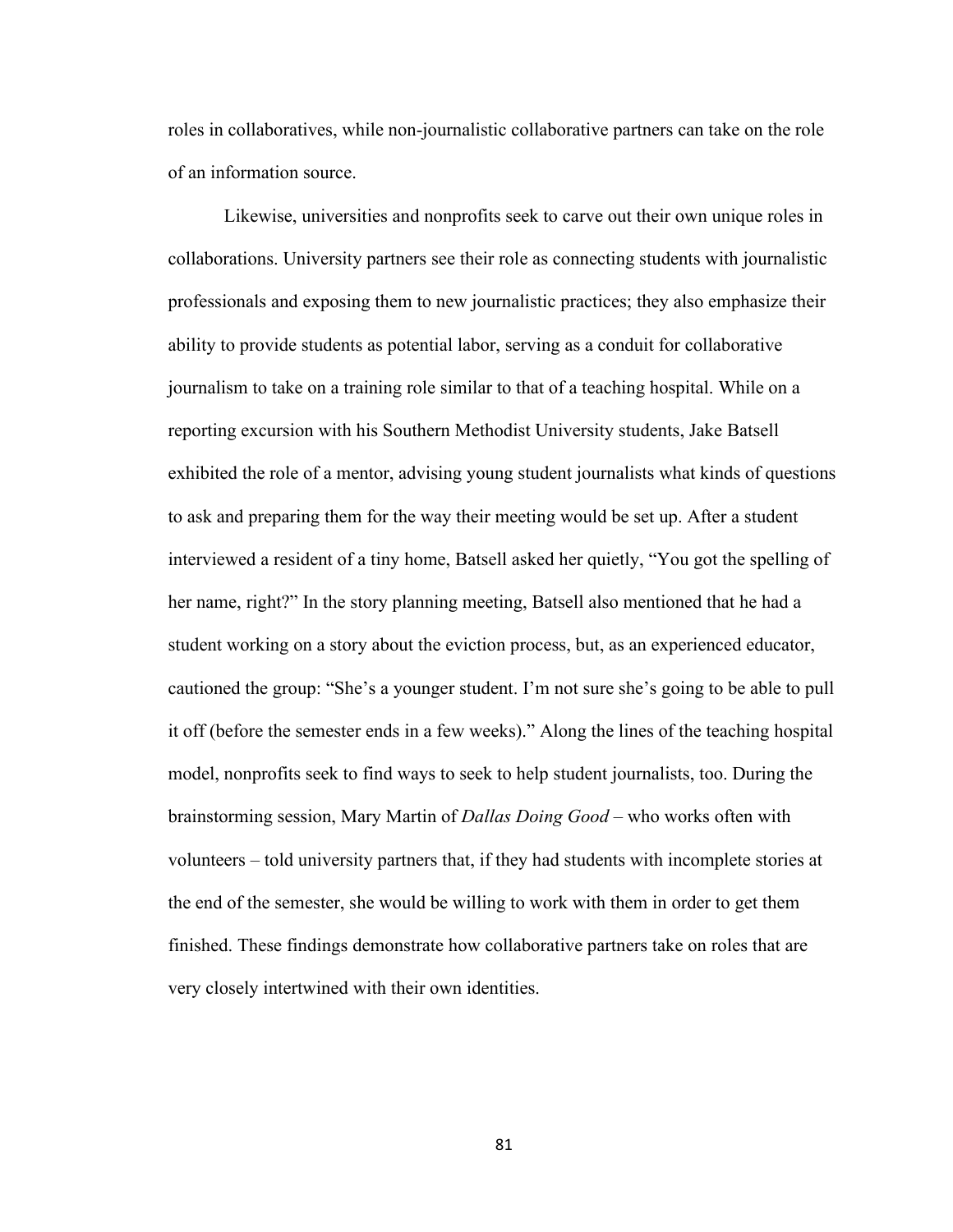# Power Differentials and the Roles of Journalistic Partners

As these different types of partners take on distinct roles, however, there remains evidence of the existence of hierarchies and the power differentials associated with collaborative structures. Citizen journalists, for example, come from outside the traditional field of journalism, but they also identify with it in that they aim to perform the work of journalism. Some studied in this project sought to head into the field to conduct interviews, take photographs, or shoot videos. In those cases, however, the collaboratives still often looked to professional journalistic partners to edit the content and assure quality standards, to encourage traditional values. Content produced by the Credible Messenger project reflected these dynamics. The videos showed the touch of professional editing – a careful mixture of overhead shots of the landscape and emotional zooms on the subjects, as well as synchronized audio laid over the visuals. In doing this, these non-journalistic citizen partners described wanting to *do* journalism, but to do it in a way that prioritized the voices of the subjects more than traditional journalism. Similarly, the text content followed standard journalistic approaches to attribution, identification of sources, and narrative structure. But it reflected more emphasis on the voices of the subjects than on any objective, distanced voice of a journalistic narrator.

Collaborations look to legacy media partners to provide legitimacy, structure and resources to their endeavors. They value their credibility and resources, but are sometimes leery of their commercial values. Smaller organizations and citizen journalists describe legacy news outlets as providing name recognition and authority to their efforts, giving the group more credibility and clout with sources and the audience. "We are not a newsroom," said Mary Martin, of the nonprofit partner Dallas Doing Good. "We're not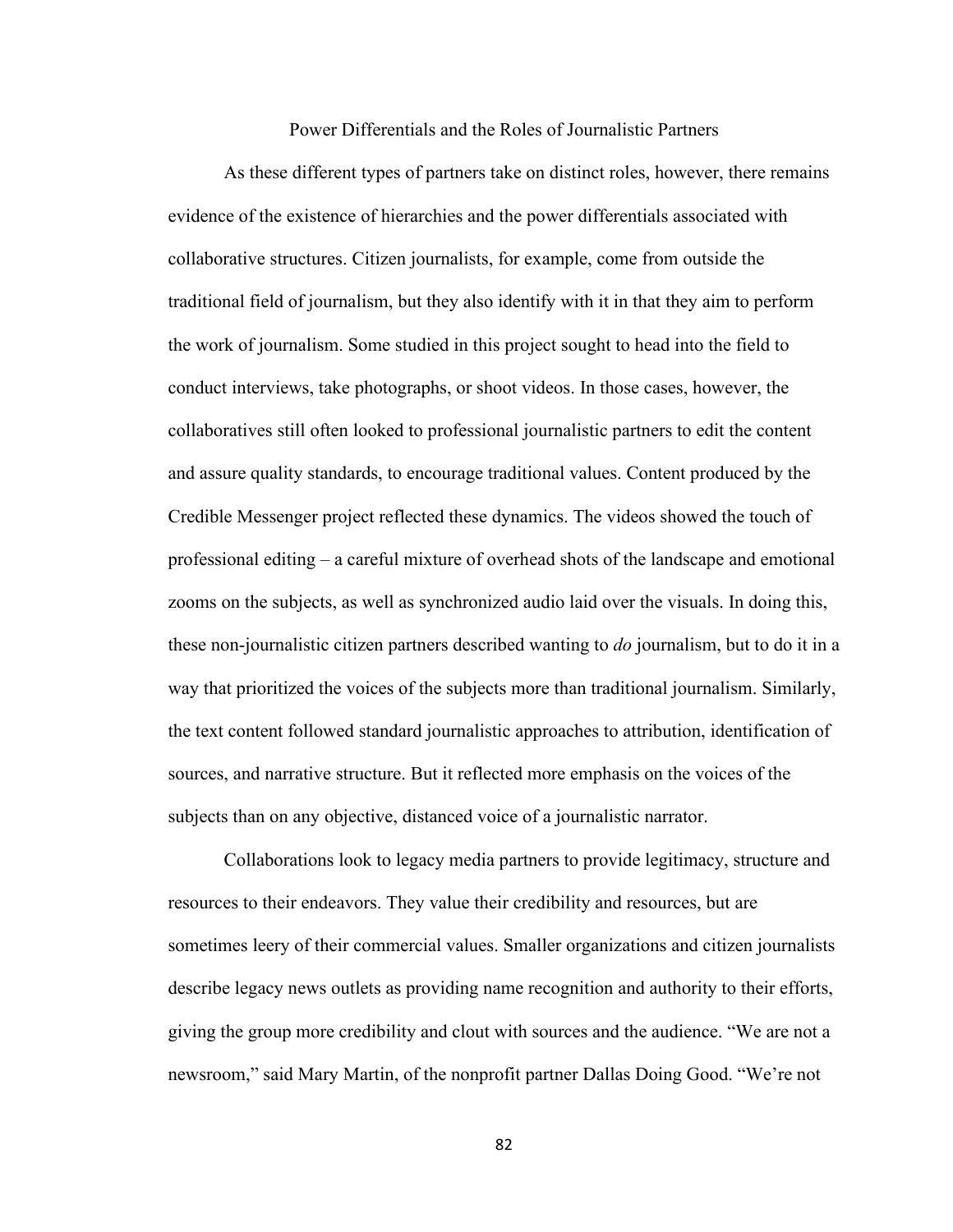the *Dallas Morning News*. And so for (the Dallas Media Collaborative organizers) to invite us to the table and to be part of this conversation, honestly, that gave us a good dose of credibility … it helps move us from blog to journalism" (M. Martin, personal communication, June 1, 2021). Many collaborative partners of all kinds indicated that having journalists from those legacy institutions involved helped provide assurances that the effort was likely to abide by accepted ethical standards. Smaller partners often looked to legacy partners for resources, including physical space and staff. Legacy partners often assumed leadership roles in collaborative efforts, as well, leading meetings, seeking volunteers, or calling for the formation of committees, as they did during both virtual and in-person meetings of the Dallas Media Collaborative.

However, there are also concerns about whether legacy partners will wield too much influence in these group endeavors. Organizers showed a wariness of this possibility and there was extensive evidence of the heightened awareness of power dynamics. Liza Gross, of the Solutions Journalism Network, said she gets "hives" when members of emerging collaborations talk about one partner serving as an "anchor" for the group (L. Gross, personal communication, June 4, 2021). This showed an emphasis on the goal of equality of partners in a collaborative and an awareness of the varying level of influence with which partners come to the table. Jim MacMillan, of the Philadelphia Center for Gun Violence Reporting, originally had professional journalistic partners in the Credible Messenger project "choose" which community partners they wanted to collaborate with. He changed that process after someone pointed out to him that such a dynamic arrangement did not represent "the best balance of power," especially since his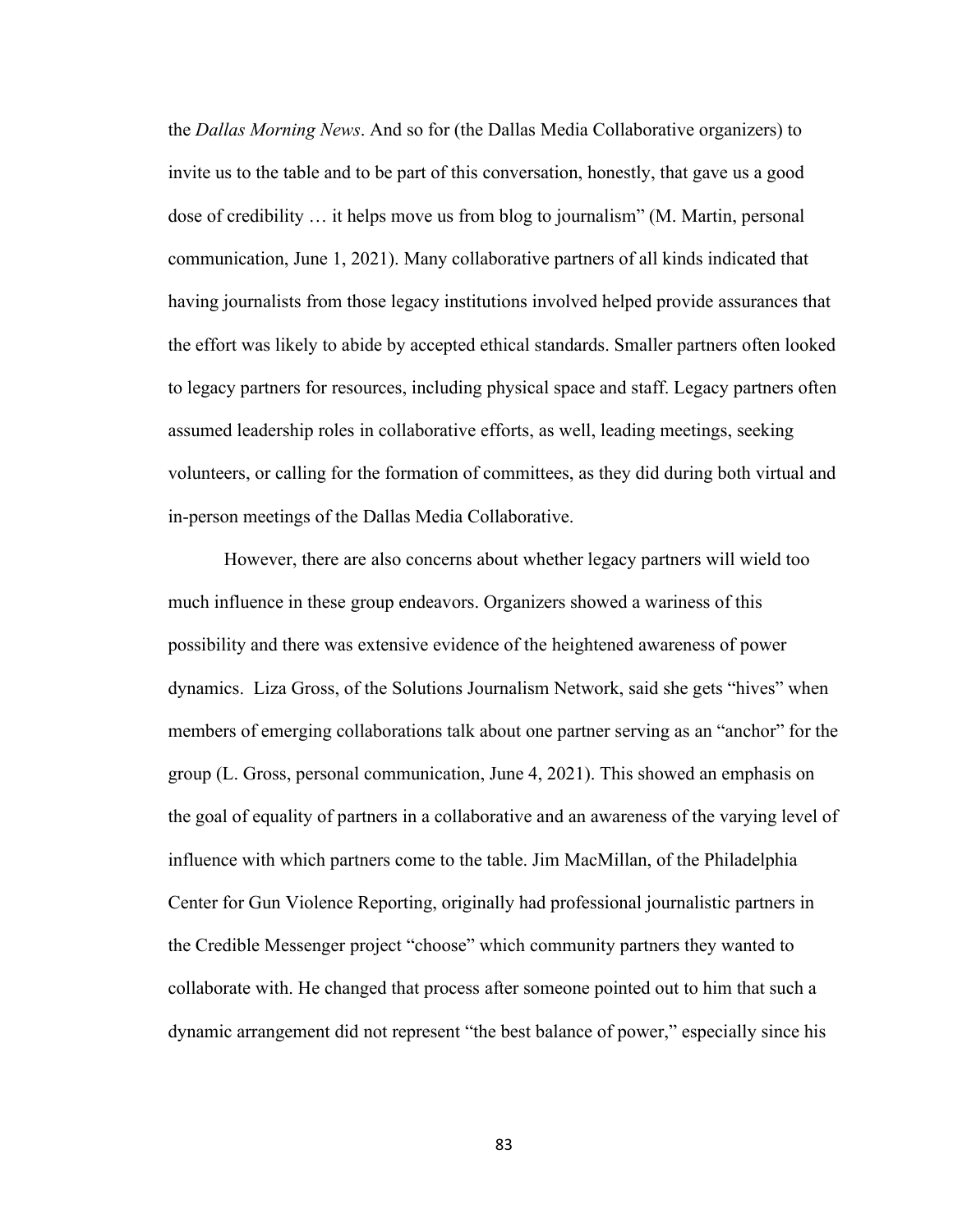goal was to shift power from the newsroom to the community (J. MacMillan, personal communication, September 20, 2021).

Partners expressed uncertainty during the development of the Dallas Media Collaborative about how the power dynamics would play out when the group was up and running – reporting, producing and distributing news content. Some wondered whether the larger groups would ultimately end up getting to do the better, more desirable stories; this reflected some degree of wariness among partners based on power differentials. This possibility was also reflected in how the representatives of some smaller organizations were sometimes hesitant to speak up. Two journalists with *Advocate* magazines, both younger and less experienced than other collaborative members, spoke little during the in-person and virtual meetings of the Dallas Media Collaborative; but they were far more open during one-on-one conversations in less formal settings. Overall, smaller partners express some degree of suspicion of the commercial motivations of larger legacy organizations, as well as the status quo that these organizations sometimes represent.

This dynamic was sometimes evident in the Dallas Media Collaborative, especially surrounding what several partners described as a history of institutional distrust of the *Dallas Morning News* by the city's Black community. Cheryl Smith of the *Texas Metro News* expressed trust in individual staff members of the *Dallas Morning News.* But she showed evidence of institutional distrust, asking during a weekly partnership call how the *Dallas Morning News* management could expect the editor she was collaborating with to manage the partnership work along with the growing list of other responsibilities she was being assigned. "How can we work together when y'all keep piling it on?" Smith asked, clearly sympathetic of the editor but skeptical of the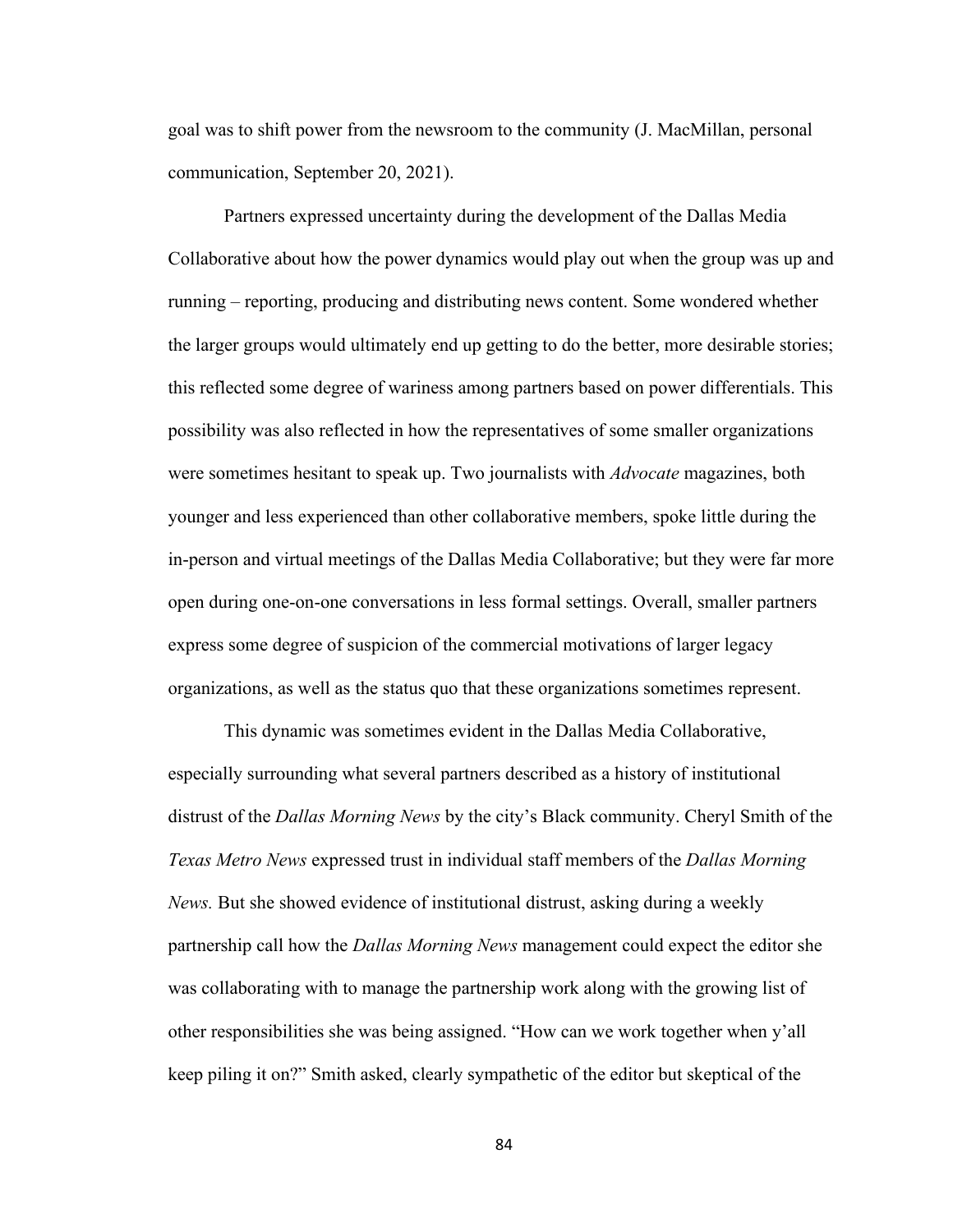organization. After a meeting of the Dallas Media Collaborative, Smith also expressed frustration after feeling that some of her story ideas were not being heard by the group. This suggests that, in collaborations, the tensions created by power dynamics remain potential barriers to success, even when all the partners appear enthusiastic about the overall mission.

Collaborations often seek to protect the smaller partners, with members often characterizing them as being the ones best positioned to help change the journalistic model. One journalistic partner emphasized the importance of this as part of an attempt at field repair, saying the traditional legacy approach is "not working as a business model, which is why we're doing this collaboration;" therefore, she said that group should "bend toward those (smaller) organizations, not these larger (media) organizations" (K. Mitchell, personal communication, June 16, 2021). Numerous partners discussed institutional distrust of the *Dallas Morning News*; however, as noted previously, smaller groups also emphasized that their trust in certain staff members at such large outlets often assuaged those concerns for them. This was particularly evident in how partners expressed personal trust in *Dallas Morning News* editor Tom Huang, a feeling that pervaded the observations and interviews. Solutions Journalism Network's Amy Maestas summed this up when she said one of the reasons she felt optimistic about the collaborative's future was because Huang is a "natural leader" who knows how the keep people focused and when to "take a backseat" (A. Maestas, personal communication, November 19, 2021). Participants in the Credible Messenger project also often emphasized trust in Jim MacMillan and his record of photojournalistic work as a reason they wanted to be involved in that fledgling effort. This suggests that strong personal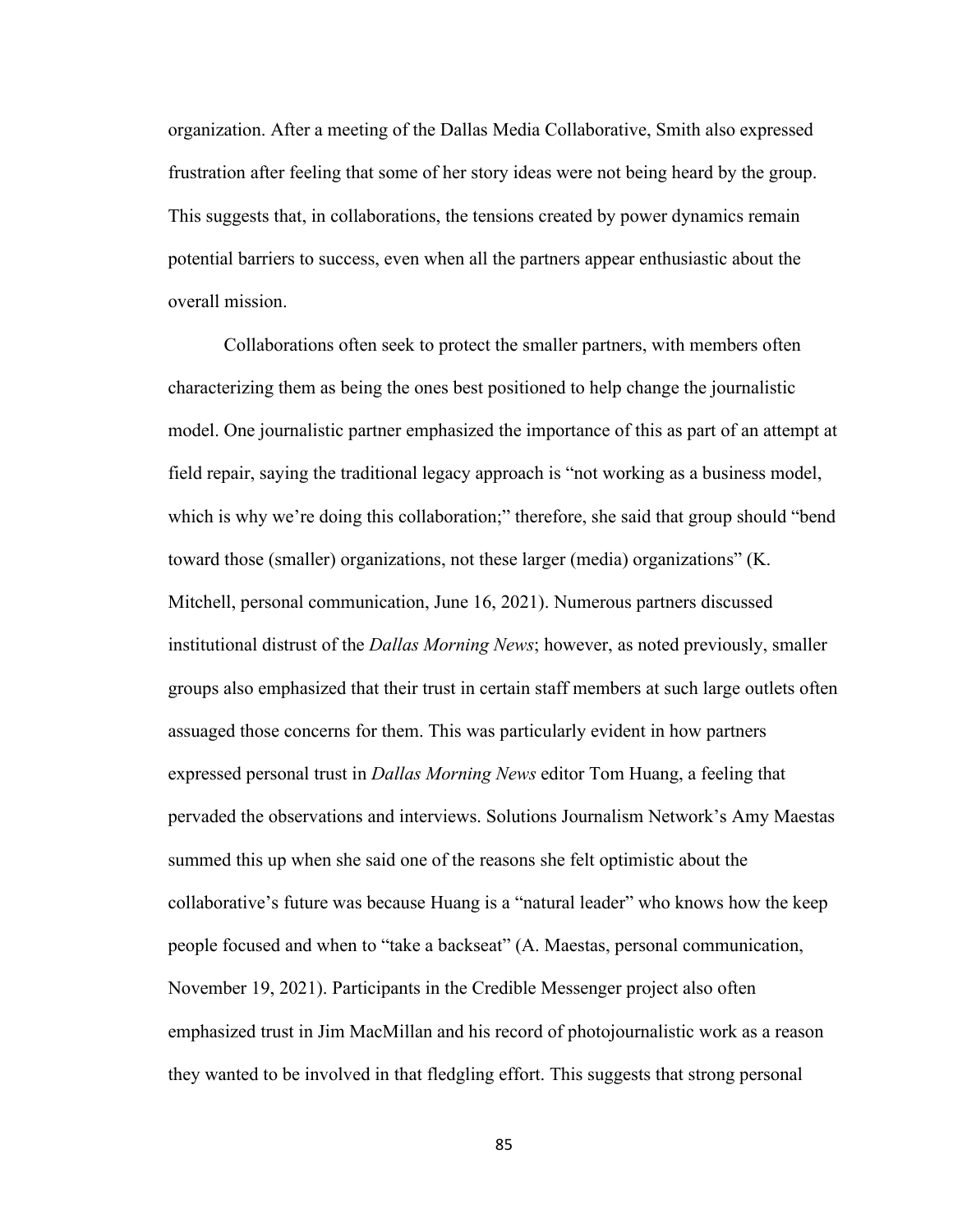relationships can sometimes overcome institutional distrust and the challenges of organizational power differentials in collaborations. This demonstrates a complex relationship between the distinct but related entities of personal trust and institutional trust and how each impacts collaborative dynamics. Institutions can bring both credibility and baggage to partnerships, with both affecting the roles and operation of the group. Furthermore, institutions have a greater connection with the audience, in terms of reputations; but individuals also seek to build on their relationships to maximize trust with people in the community.

### The Diverse Roles of Non-Journalistic Partners

Non-journalistic partners often take on key roles in community engagement efforts, as well as in helping to find ways to creatively engage audiences with news content. These groups and individuals often bring an emphasis on creativity and artistry to the creation of news content, both qualities that have not been traditionally associated with journalism. Their impact on both audience engagement and creativity represent some of the most significant ways that non-journalistic partners are changing the field, not only in terms of the daily rituals and practices of journalism but in what can be considered journalistic work. This demonstrates an expansion of journalistic boundaries to include a larger variety of actors (and activities) that would have otherwise been classified as artistic, not journalistic.

With audience engagement, the involvement of the Verdigris choral ensemble in the Dallas Media Collaborative provided a stark example of this. Both representatives of the Solutions Journalism Network and members of the collaborative itself frequently referenced the inclusion of Verdigris when describing the group to themselves and to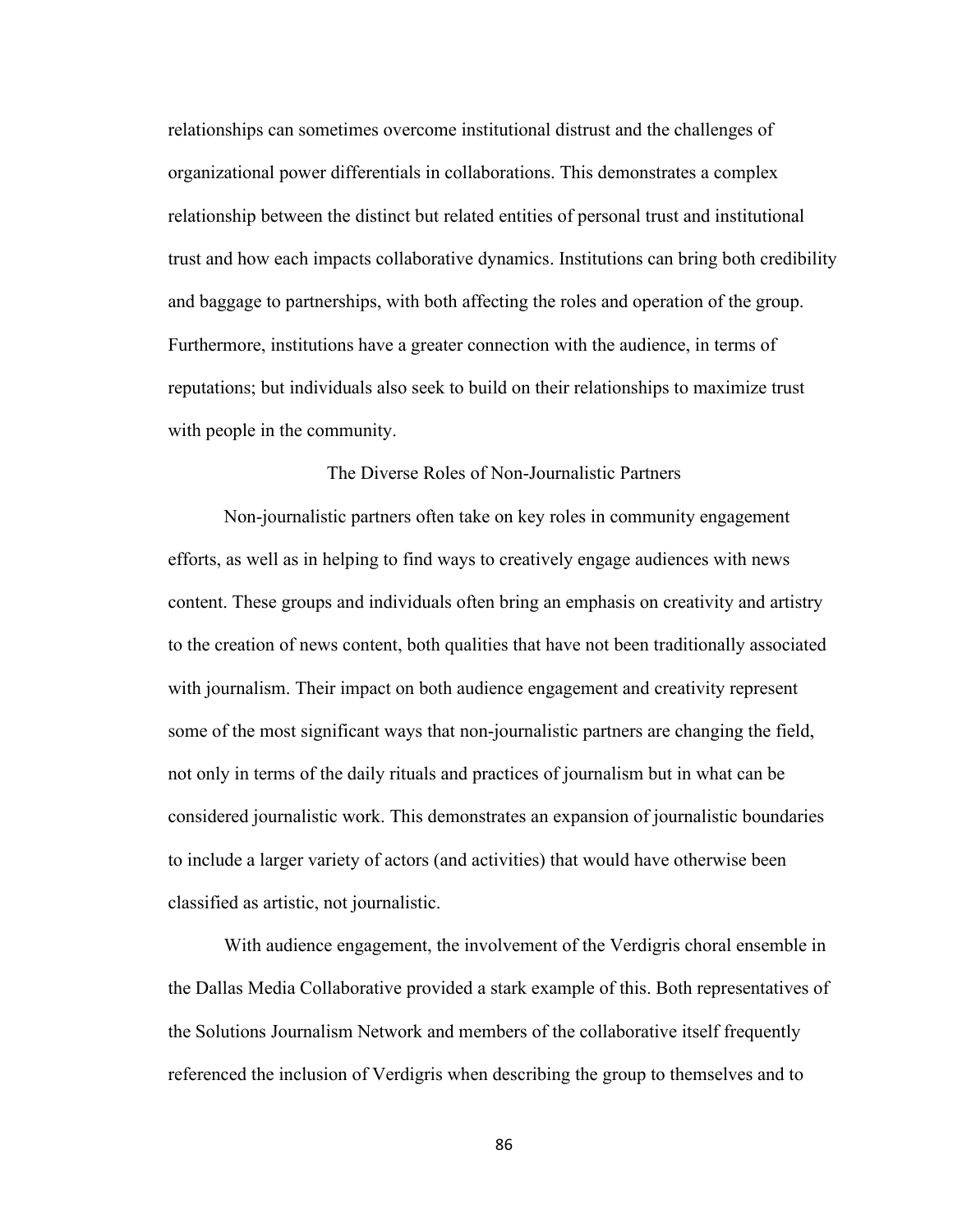others, and the group was always included in written descriptions, including when they worked on their mission statement. In the group's original project proposal, the fledgling collaborative highlighted the involvement of Verdigris, writing: "We have a unique partner in a choral ensemble that connects us to the larger Dallas arts community and will help us engage the public in creative, artistic ways" (Huang et al., n.d.). This theme of engaging this group in participatory efforts was echoed throughout the collaborative's development. Members of the ensemble itself spoke of its role in helping with fundraising and community engagement events, but also in "putting together an actual artistic presentation of this work" (M. Bottari, personal communication, August 13, 2021). With Verdigris' exact role unsolidified, however, some collaborative members described the ongoing challenge of involving non-journalistic groups in practice.

The general role of creative partners centers around the idea of finding new ways to get audiences to engage with news content, as well as *possibly* encouraging journalists to think outside the box in terms of the content they create – to expand the parameters of what news content can be and what it might look like. One community partner in the Credible Messenger project identified as a creative writer and prioritized making his story less stiff and more creative. He worked to construct his story in a series of vignettes that could be interpreted by the audience, rather than have it read with what he described as the voice of traditional journalism: "This is what happened. This is how you have to take it" (T. Campbell personal communication, October 1, 2021). This emphasis on creativity runs through collaborations, as diverse partners seek to alter the approach to news and diversify the forms it takes. Another Credible Messenger partner working on a video project identified as "a therapist by day and an artist every second of my life" (Laws, A.,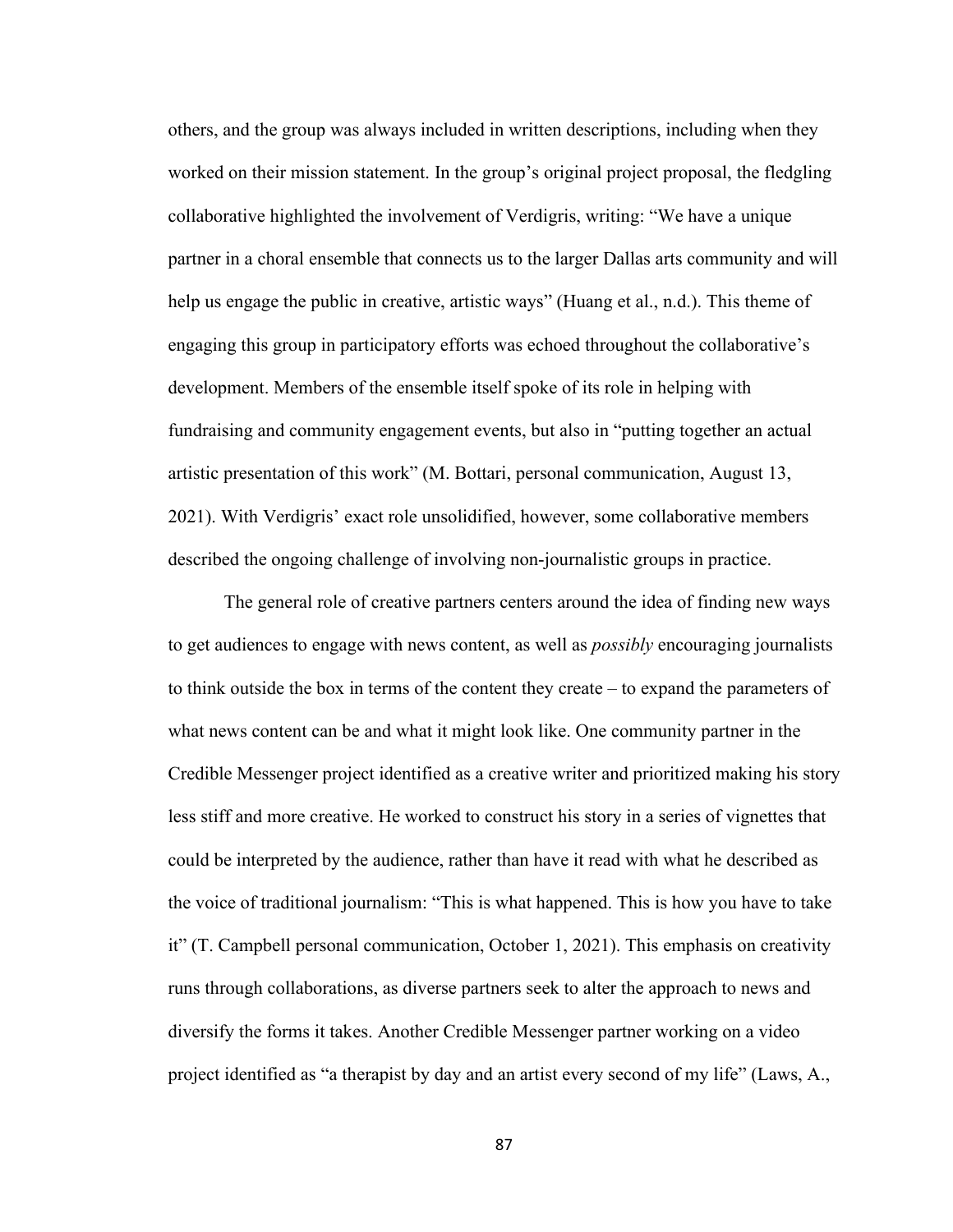personal communication, October 4, 2021). This artistic emphasis was evident in the story, which used close-up shots of subjects, as well as creative juxtaposition of the interviews with mainstream news coverage, mixed in with sound and visual effects. The creative approaches served to have an emotional effect on the viewer. The involvement of partners from outside traditional journalism often provides new ways of looking at content, especially artistic approaches that prioritize victims and the less powerful.

Collaborations also look to other non-journalistic partners to lead the way in areas close to their expertise. When looking at fundraising or otherwise generating revenue, these partnerships often turn to nonprofit partners to guide them. Individuals with these groups routinely speak up when questions of fundraising and sustainability come to the forefront. These are areas in which traditional journalists often feel unfamiliar and have to adjust as they face the constant challenge of having to find new sources of funding (J. MacMillan, personal communication, September 20, 2021). With this dynamic, collaborations often turn to their nonprofit partners for guidance. Mary Martin, managing editor of the nonprofit Dallas Doing Good, routinely took on this role during discussions of the Dallas Media Collaborative. Martin, who founded a communications consulting firm that works with nonprofits, took the lead in meetings and in the writing and editing of shared documents when it came to how to best characterize the collaborative in its mission statement; she also emphasized the importance of fundraising skills during the search for the group's project manager. The group sought her knowledge in these areas, again demonstrating how the core identity of individual partners routinely determines the role that they take on in these increasingly diverse partnerships.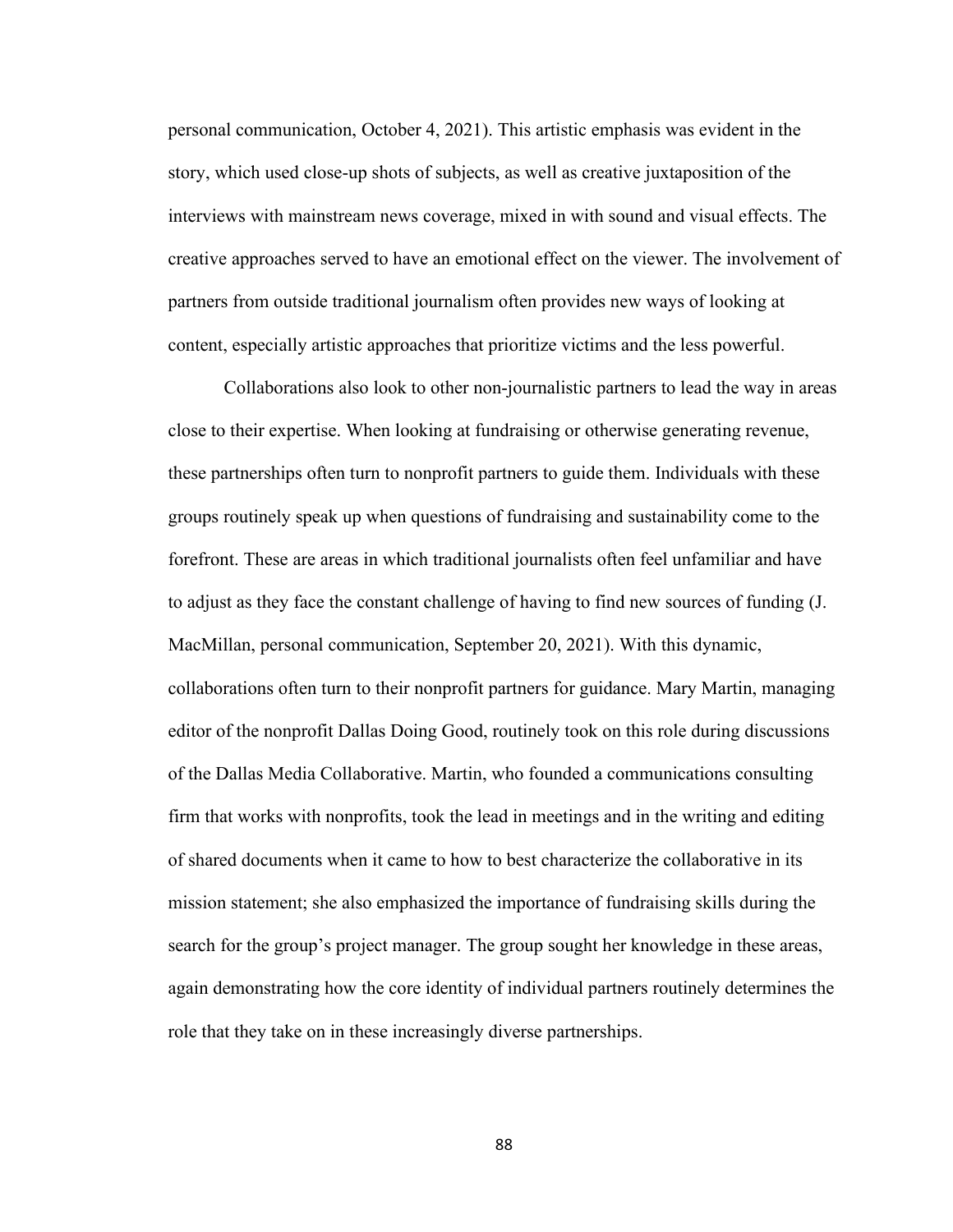This section has provided evidence that, while collaborations are expanding journalistic boundaries to include more diverse types of partners, the distinct identities of those groups significantly impacts the ways that they contribute to collaborative efforts. Collaboratives do not consist of interchangeable parts. Instead, individual partners serve unique roles in the service of the collaborative mission. These roles do not have hard, impermeable boundaries, but they are nevertheless persistent. This suggests that, while journalists are open to expanding their boundaries to collaborate with more diverse types of partners, there is more rigidity when it comes to the roles each one serves in the group. Journalists are still protecting those boundaries (and their own identities) when it comes to the more granular level of how these partnerships operate. This may be evidence of how deeply engrained some traditional journalistic values are; it also may illuminate how different partners have different priorities and motivations in joining these efforts. With these collaborative dynamics in mind, the next section delves into how these new partners are impacting the core mission of the field.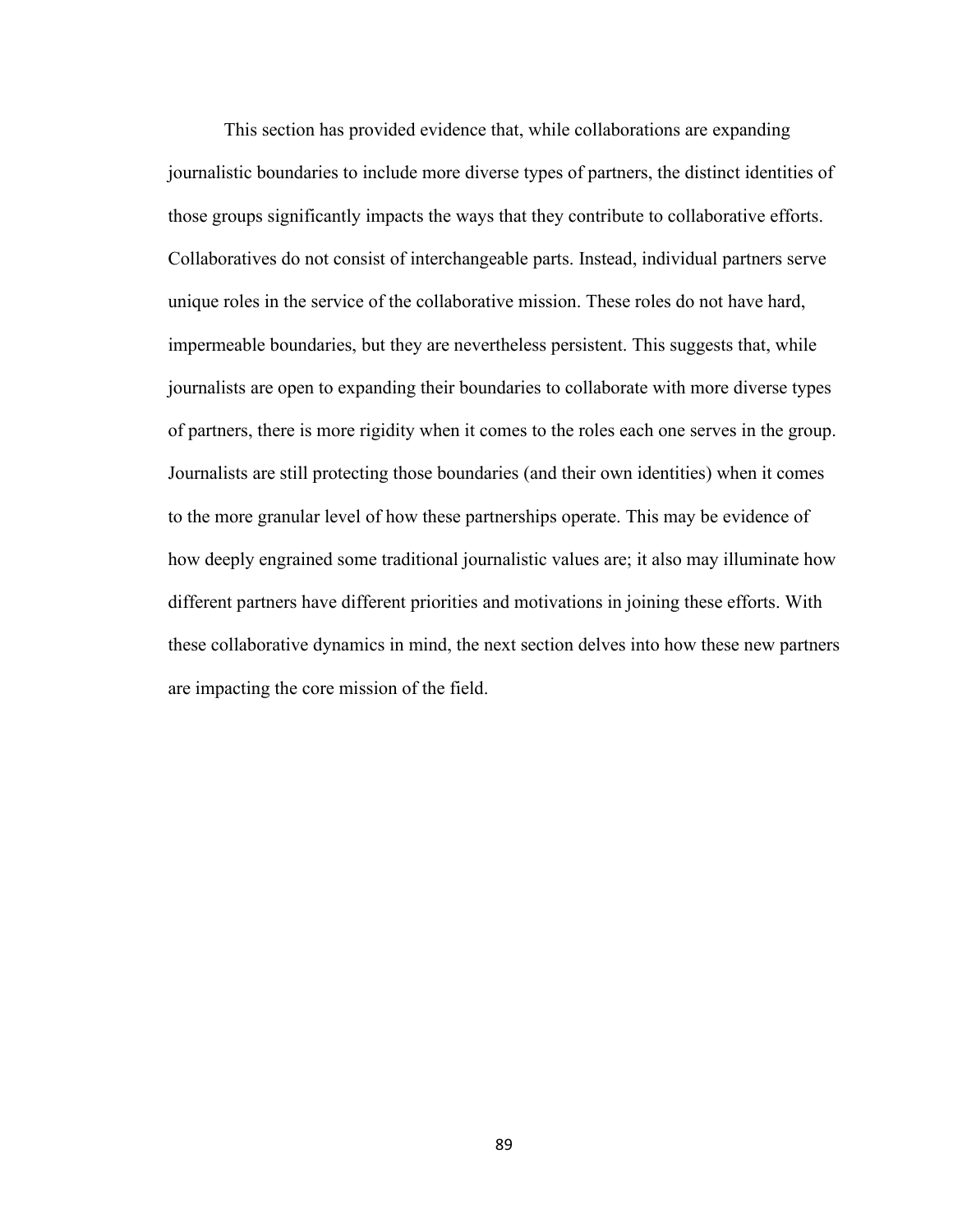# CHAPTER 8

### RECALIBRATING JOURNALISM'S CORE MISSION

As diverse types of partners carve out distinct roles in collaborations, these partnerships feature increasingly complex arrangements that add new levels and nuances to journalistic processes. The different types of groups involved, as discussed in the previous chapter, influence the collective operation in varied ways, ways that are determined largely by their own unique identities. The findings in this study suggest that new, less traditional types of partners especially influence how the goals and priorities of journalism are characterized. This represents perhaps the greatest impact collaborations are having on journalism's purpose, as non-journalistic groups gain greater influence on the field. As a result, these diverse collaborations are fundamentally recalibrating journalism's core mission. They place greater importance on engaging directly with underrepresented communities and on effecting social change – and give much lower priority to competition and incremental news coverage. Collaborations, therefore, represent a largely intentional effort by the journalistic partners to evolve in the ways they do journalism. Together, the groups involved are consciously seeking to do things differently than they have done alone.

# Embracing Community-Centered Journalism

These non-journalistic partners, in particular, emphasize the need for journalistic operations to be a part of the community they cover, rather than distanced or separate from it. In the  $20<sup>th</sup>$  century, newsroom ethnographers found journalists routinely dismissive of their audiences (Fishman, 1980; Gans, 2004; Tuchman, 1978). That has changed somewhat in the 21<sup>st</sup> century, especially amid the rise of social media and the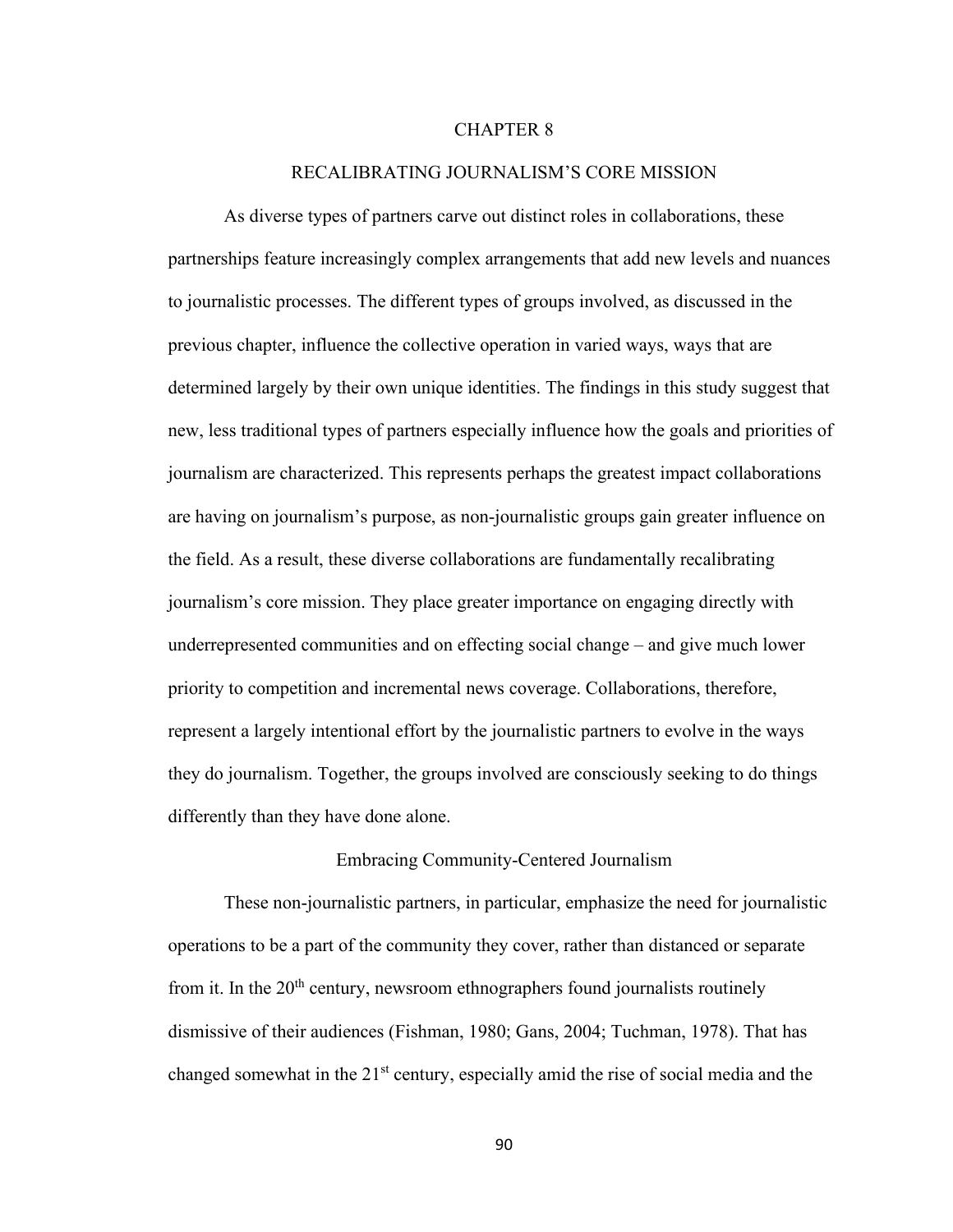heightened attention to metrics that give the audience more influence on the gatekeeping process (for example, Nelson, 2021; Petre, 2021; Tandoc, 2014; Walters, 2021). The research in this project finds evidence of collaborations taking that a step further: Inspired especially by non-journalistic members, they seek to fully embrace the community they cover, to answer to the people in those communities above all, especially those who are underserved by existing media. "I really think this work must be done in partnership with communities, not *to* communities," said Ashley Flores, a nonprofit member of the Dallas Media Collaborative (A. Flores, personal communication, August 16, 2021). This characterization represents the overarching way that collaborative efforts, in particular, seek to recalibrate the field's priorities and mission. In doing so, they often lay out very idealistic goals of connecting with the community that connect back to those of the public journalism movement. But, like the question of whether collaborations actually end up improving the quality of news coverage, determining whether they actually lead to stronger connections with the community, is a question for future research.

Those taking part in collaborative partnerships are willing to do so in large part because they wish to place a higher value on the community they are covering. They universally speak of the audience as the end responsibility of their work, rather than as a means for making a profit. Collaborators observed in this project almost never discussed how many clicks or shares a story might get; instead, they spoke of the impact that a story might have on their community and of meeting the community's needs. They characterized the responsibilities of journalism in terms of engendering the trust of the community and of treating both news subjects and the audience with openness and compassion. In one discussion about their mission statement, members of the Dallas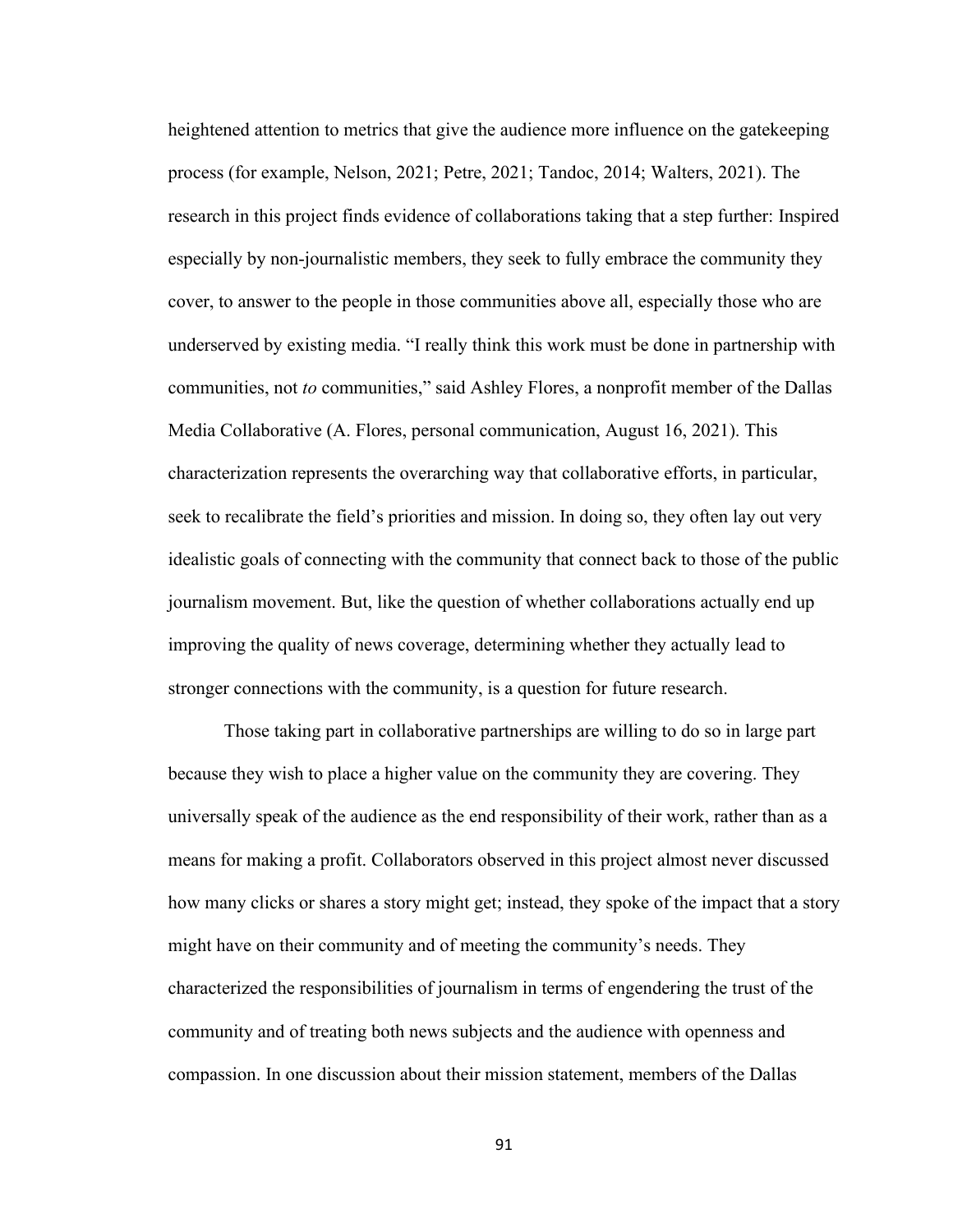Media Collaborative hit on this issue when discussing the advantages and disadvantages of the phrase "marginalized communities." One partner emphasized trying to get at the challenges faced by certain less privileged communities, referring to "what's been done to them." In response to those challenges, collaborative partners routinely spoke of wanting to help and empower their audiences and the people they cover. Some individual news organizations have certainly taken this approach as they have worked to re-establish trust with their audiences. However, inspired especially by non-journalistic partners, collaborative efforts show a particular emphasis in this area.

As part of this community-centered approach, collaborations especially prioritize the importance of their work speaking to and representing a diverse community – one featuring people of many different backgrounds and cultures. Some partners spoke of their efforts as a type of corrective to mainstream media in this way – and sought to give the community more agency. During a lunch meeting with a source at an Indian restaurant, I observed Keri Mitchell of the *Dallas Free Press* asking questions for a story, which centered around a museum dedicated to a local civil rights leader who was the second Black woman to serve on Dallas' city council. But the meeting was as much community listening as it was reporting. "I'm starting to start interviews with, 'Do you have any questions of me?"" said Mitchell, who later characterized the meeting as a blend of community engagement and reporting. The interview reflected a community-centered approach to journalism, with relaxed body language, laughs and shoulder-shimmies reflecting a conversation between equals. It showed a desire to understand people in the community. "Candace, remind me, did you grow up here?" Mitchell asked. The source answered that she was born in Baylor University hospital, and recounted the struggles of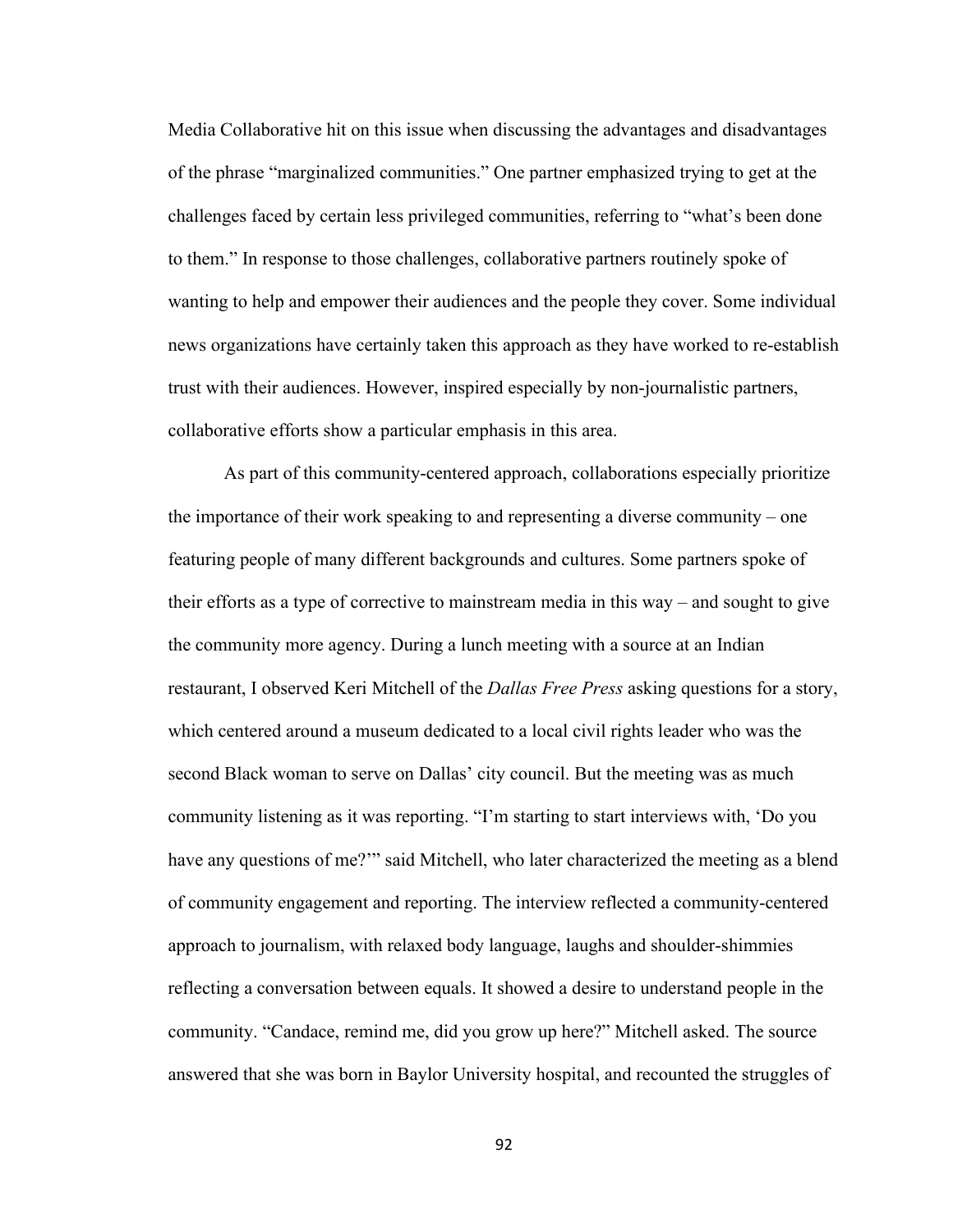integration. "I integrated Red Oak before they were ready," she said. "That was like where all the Black folks lived, where they are allowed to live." In the interview, Mitchell rarely interrupted and spent most of her time listening, sometimes laughing along. This reflected evidence of a push by collaborations to not only engage *with* the community, but to be more a part *of* the community.

This type of push to be more community-centered, and to highlight underrepresented cultures, was evident throughout the findings. A community journalist involved in the Credible Messenger project described wanting to counter the typical image of Black men in the media in a way that would "invert the image of the mugshot" and show them as part of the fabric of their diverse communities (Campbell, personal communication, October 1, 2021). In a separate context, the Dallas Media Collaborative also demonstrated this type of priority throughout its search for a project manager, continually seeking a more diverse pool of candidates and placing higher value on candidates who were from traditionally marginalized groups. After the group interviewed one candidate, a partner commented in an anonymous Google response form about the advantages of having a female, bilingual person of color in the position: "We have not had a candidate who understands the people we're trying to reach in the way that (the candidate) seems to," the person wrote. "I am eager to see the strategies she will drive to reach these readers and eliminate our own blind spots." These comments were representative of views expressed throughout this research that place primary emphasis on connecting with diverse, underrepresented communities.

Furthermore, as is discussed in greater detail in the next chapter, collaboratives embrace this community-centered approach by broadening the scope of what constitutes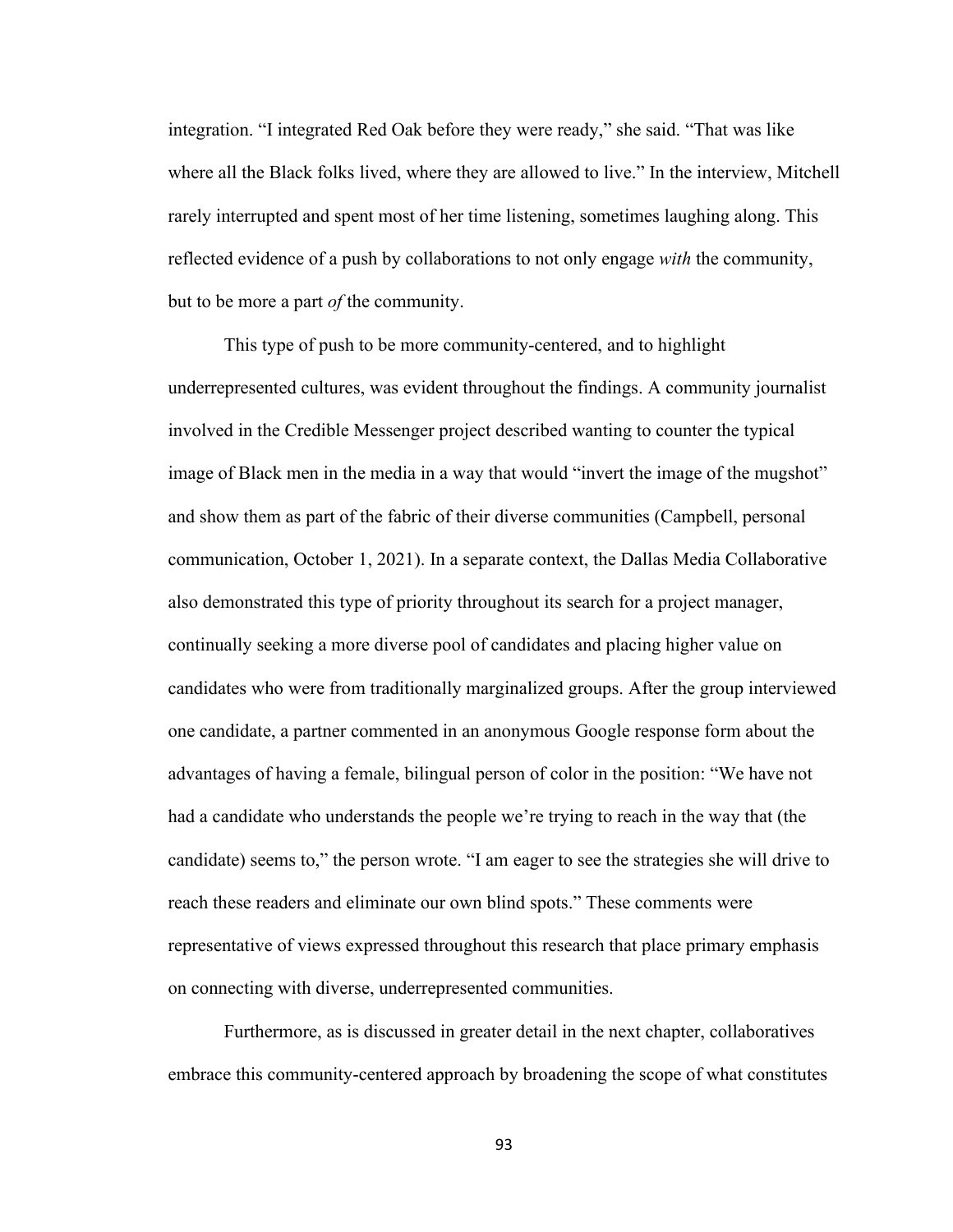journalism. They emphasize that the very idea of audience engagement, in all its various forms, is not just a means to attract more readers, viewers, listeners or subscribers. It is a function of journalists' responsibility to be involved in the fabric of a community, to connect with citizens, and work with them in the search for solutions to societal problems – be that gun violence, the need for more affordable housing, or other social plagues. These groups characterized such audience engagement as being part of journalism in and of itself. In doing this, they prioritized what scholar Jacob Nelson has dubbed the "production-oriented" variety of engagement, in which the audience is brought into journalistic processes; that stands in contrast with the "reception-oriented" engagement, which measures how the audience interacts with content (Nelson, 2021, pp. 32-33). All types of groups involved in the partnerships studied here gave top priority to this civic responsibility in their characterization of the mission of journalism. The collaborations reflected this in concrete ways that show both the expansion of traditional boundaries and a fresh look at journalism's core responsibilities; these involved round table discussions, community listening, empowering citizen journalists, and even via creative performances that sought to engage citizens in fresh, emotionally impactful ways.

Revamping Journalism's Public Service Role, Seeking to Effect Social Change

Beyond recharacterizing the journalist-community relationship, the collaborations studied here also reflect evidence of a revamping of the very notion of the public service function of the press. One way that duty has long been characterized is as providing the public with the information they need to make decisions in their daily lives (Kovach  $\&$ Rosenstiel, 2014). Collaborative members described their responsibility as not just informing the audience about what is going on in society, but, more importantly,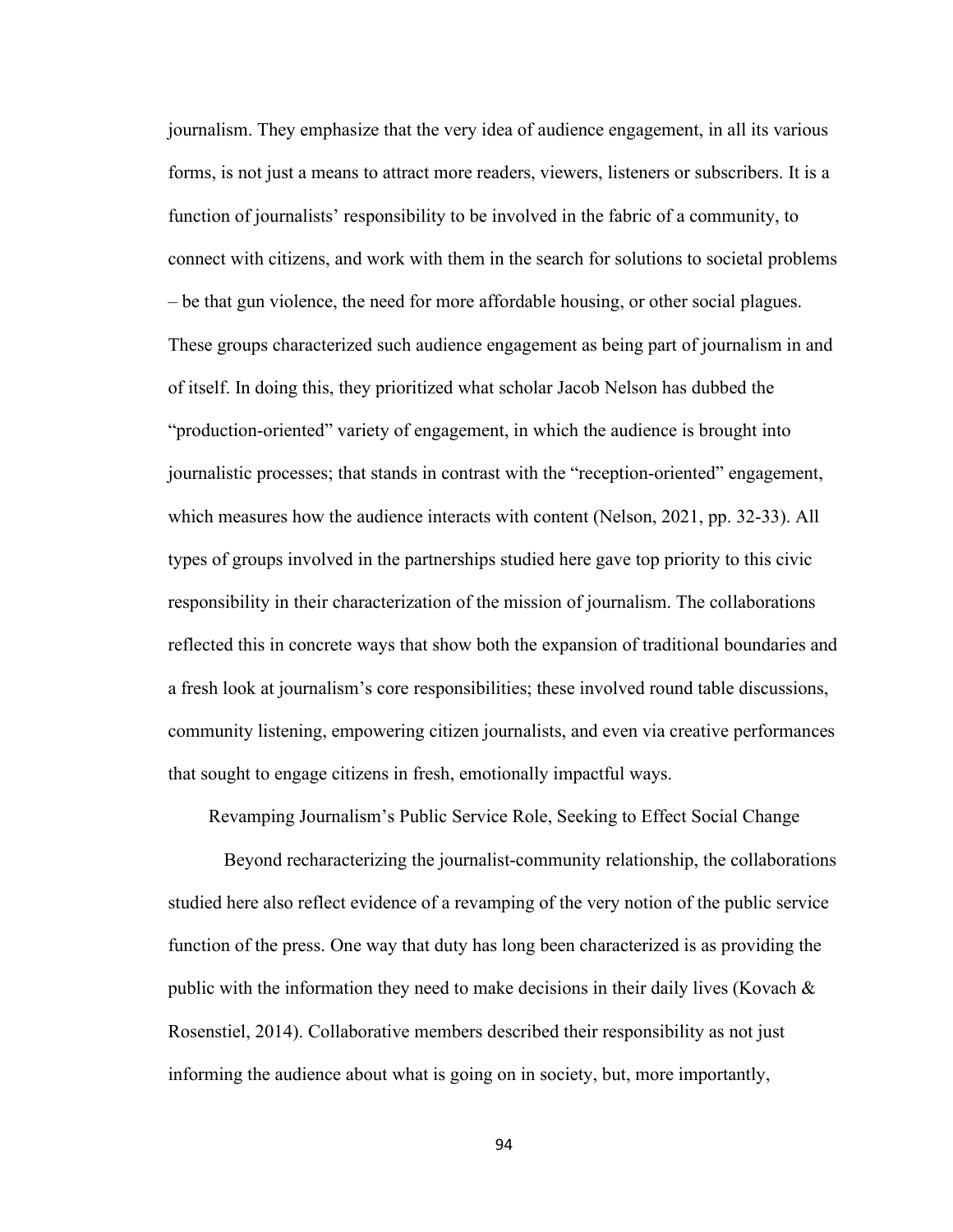exploring and interrogating potential solutions to community problems. In both observations and individual interviews, journalistic and non-journalistic partners alike consistently prioritized the goal of not only engaging with their audiences and focusing on solutions, but of *effecting meaningful change* that improves those communities they cover.

In discussing and developing its mission statement, which they edited collectively on a Google document, Dallas Media Collaborative partners emphasized the goals of encouraging civic engagement and civil discourse and "amplifying excluded voices," as well as the goal of "investigating potential solutions and effective responses" to social problems, specifically the issue of affordable housing. Amy Maestas, of the Solutions Journalism Network, reinforced this end-goal focus in required training sessions and in collaborative meetings, by emphasizing SJN's four "pillars" that need to be included in a solutions journalism story; these include a focus on the response to a problem, and how that response has or hasn't worked; insight on that response that makes it relevant to others; evidence on the effectiveness of the response; and emphasis on the limitations of the response in the reporting itself (The Solutions Journalism Network, December 9, 2020). This solutions-based focus of the collaborative reflected its ultimate goal of leading to change.

Journalistic and non-journalistic partners alike consistently characterized the goal of their collaborative effort as effecting change. In a *Dallas Morning News* story on the collaborative, partners described its goal as having a big "impact," "solving those problems" related to affordable housing, and serving as a "constant drumbeat" that draws attention to systemic issues in Dallas (Moreno, 2021). These characterizations were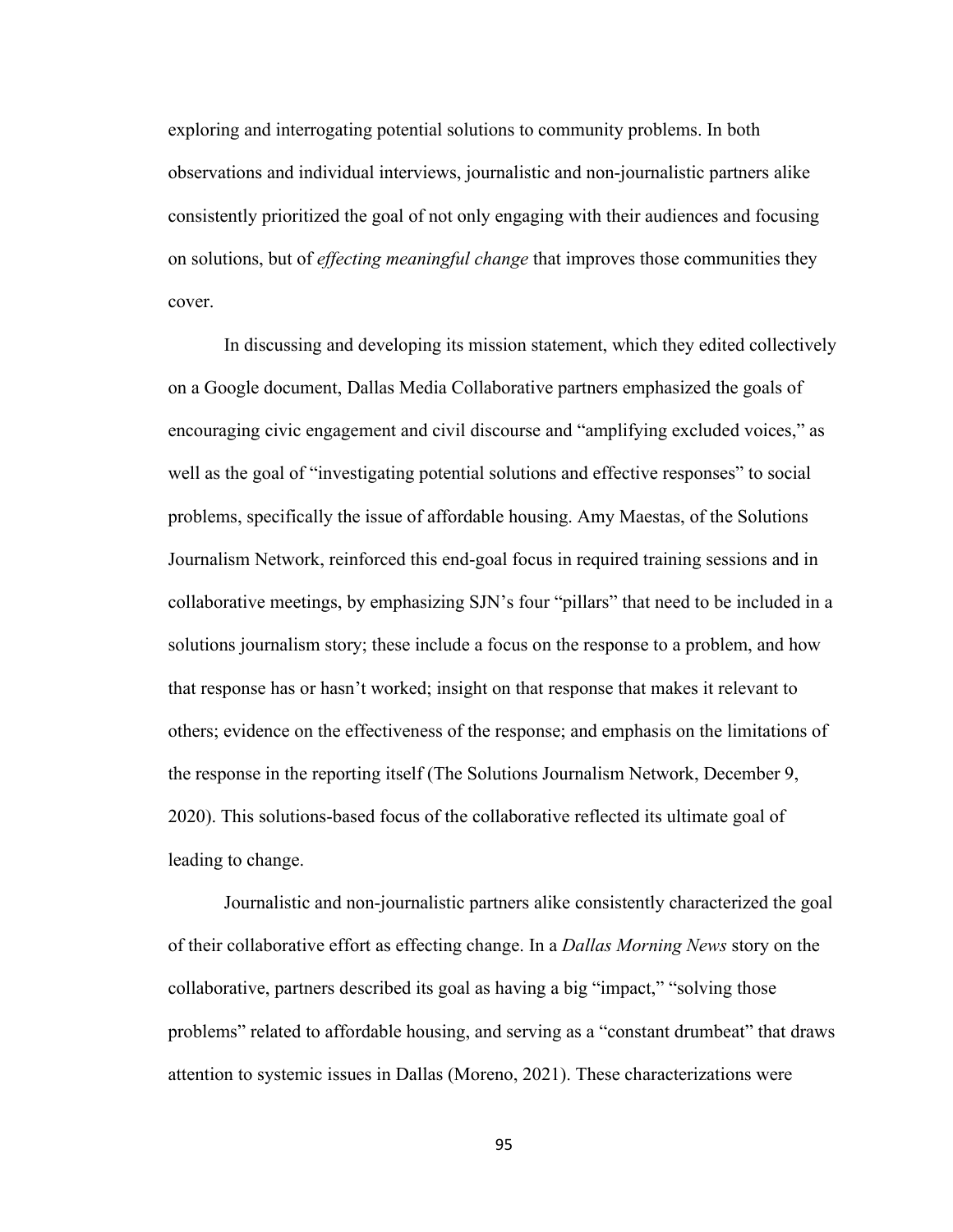echoed in individual interviews and in observations during this research, demonstrating evidence that collaborative efforts often place greater emphasis on solving problems, rather than just explaining them. This presents a fascinating paradox: Journalists are in some ways advocating for change while still actively patrolling the boundaries between their work and the work of activists – as discussed in Chapter 7. Dallas Media Collaborative members, for example, responded positively to a project manager candidate who spoke in her interview of how solutions journalism can be a "space (that) … can be so powerful" when it comes to promoting equity work in the community, of addressing inequality. In another instance that illustrates the paradox, a non-journalistic partner wondered how the group could possibly write about the crisis of affordable housing *without* seeking solutions and pushing for better policies as a result: "I wonder how you write about affordable housing if you are not coming at it from a stance of housing justice" (M. Bottari, personal communication, August 13, 2021).

Collaborations often prioritize a focus on specific tools to address the root causes of social ills – including poverty, addiction and policies and socioeconomic factors that make life more difficult for people of color. As examples, partners emphasized voting rights, redlining, urban planning policy, government funding priorities, mental health issues, problems with conflict resolution, and inadequate education and health care policies, as being factors that their work needed help change. In discussing this, collaborative partners routinely emphasized the goal of having a measurable impact on these things, using phrases such as a desire to "move the needle." They emphasize this continually and seek to identify problems and solutions to those problems in their communities. On a 90-minute driving tour of residential neighborhoods in West Dallas, *D*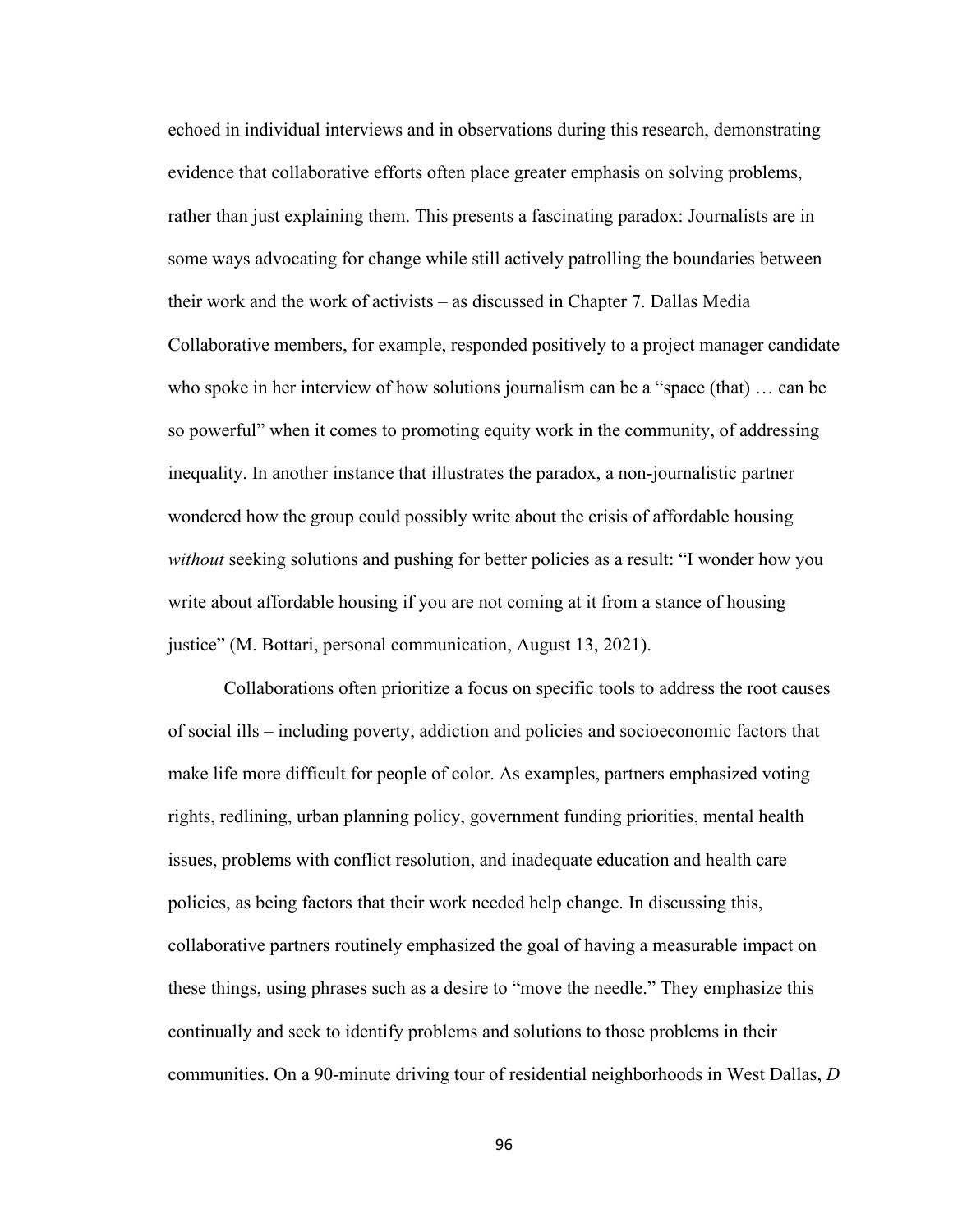*Magazine*'s Matt Goodman noted how interstates, transit infrastructure and zoning policies had significant impacts on whether an area thrived, as well as whether it was accessible to people of different incomes. The challenges were evident in the yards of homes, too, where competing "Vote in Favor of Zoning Changes" and "Stop Zoning Changes" signs popped up on many blocks. In a different neighborhood, which had shifted more upscale in recent years and featured trendy restaurants and bars, Goodman identified the challenge as: "My family grew up here. I can't afford to live here." Goodman's approach toward identifying problems *and* potential solutions was emblematic of collaboratives' tendency toward trying to identify the root causes of social ills, as well as ways to address them. As another Dallas Media Collaborative member stated, "It's not enough to admire the problem" (A. Flores, personal communication, November 18, 2021).

These types of social goals drive collaborative efforts, as they seek to prioritize positive changes in the community over the traditional goal of profit. The content produced by the Credible Messenger project demonstrated this in a tangible way. The consistent emphasis on treating gun violence as a public health crisis was emblematic of this solutions-based approach, of prioritizing the goal of not just giving voice to victims, but inspiring change. In the video and audio stories produced by the project, partners challenged journalistic conventions in how they worked to highlight root causes and possible solutions, rather than just detailing the problem. An interviewee in one video pointed out, for example, that his database of unsolved crimes was eventually copied by the city of Philadelphia, something about which he was very proud. Another participant described the need for the content to be "alarming" in an effort to raise awareness of the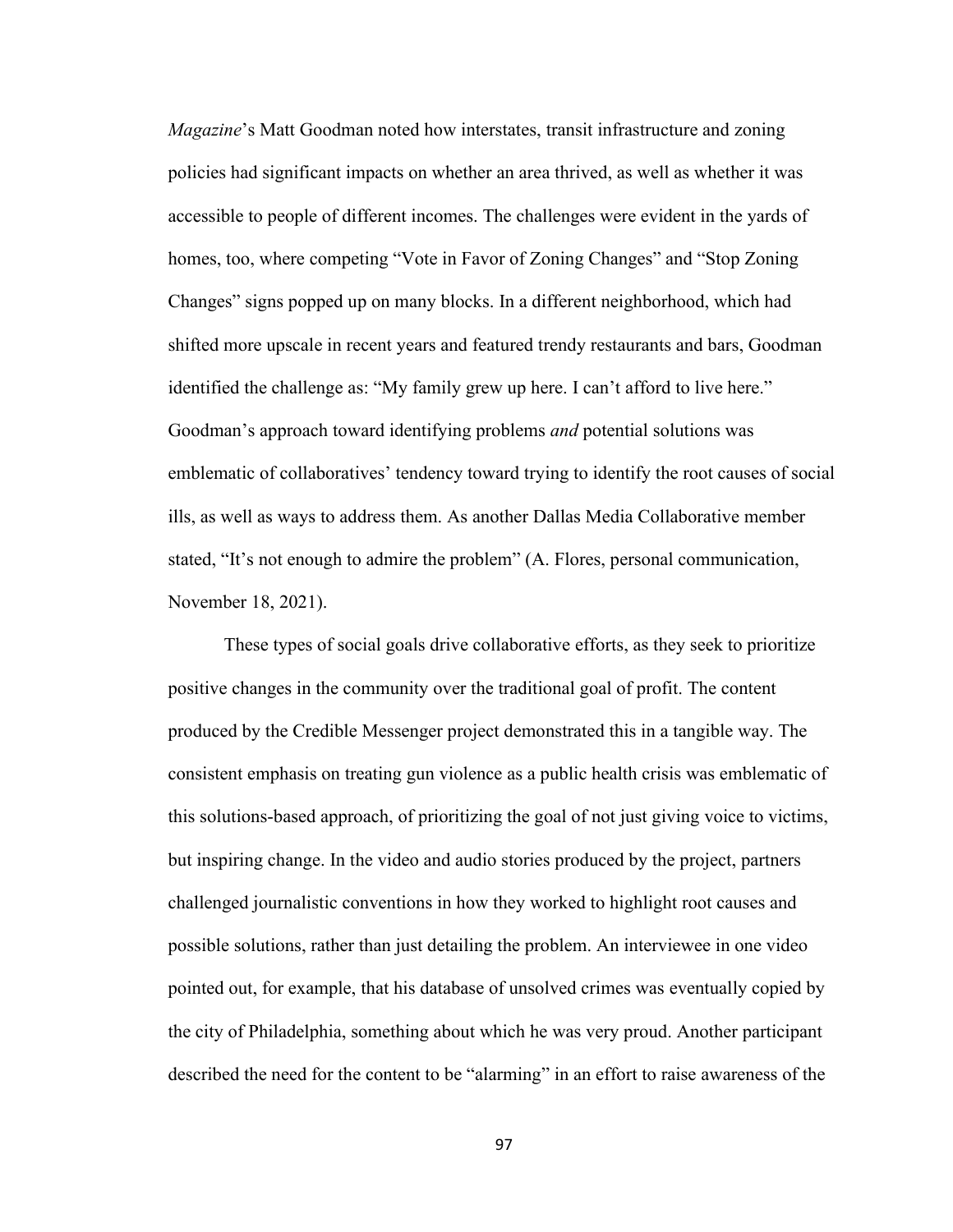crisis (A. Laws, personal communication, October 4, 2021). At first, this intent does not appear unique since traditional news coverage often seeks to be alarming in the interest of earning viewers and, therefore, profits. However, collaborative partners – especially nonjournalistic ones – spoke of this desired emotional effect in the context of raising awareness and inspiring changes in policies and attitudes. Their coverage frequently addressed potential solutions aimed at addressing root causes.

In concert with this, while prioritizing the goal of effecting change, the collaborations studied here reflect an effort to *de-emphasize* competition and incremental news coverage. They placed little emphasis on covering the details or daily news events that would be covered by the partners individually. Instead, they characterized their collaborative efforts as being geared toward the partners doing "together what each can't do alone because of budget constraints and massive changes in how the news industry is funded" (Huang et al., n.d.). The collaborations in this study emphasized providing bigpicture coverage that is lacking in their news ecosystems. As a corollary, they seek to leave the minutiae and day-to-day coverage to individual media outlets. This shows a collaborative approach prioritizing news coverage that takes a step back to examine a problem more deeply, an approach that subsequently works to move away from smaller, turn-of-the-screw developments in order to focus on work that leads to solutions and change.

Re-Imagining Journalism's Core Mission as an Educational One

A final way that collaborations are seeking to recalibrate journalism's responsibilities and goals involves education. This was reflected in two ways. First, these partnerships seek to more closely align journalism's core mission with that of education.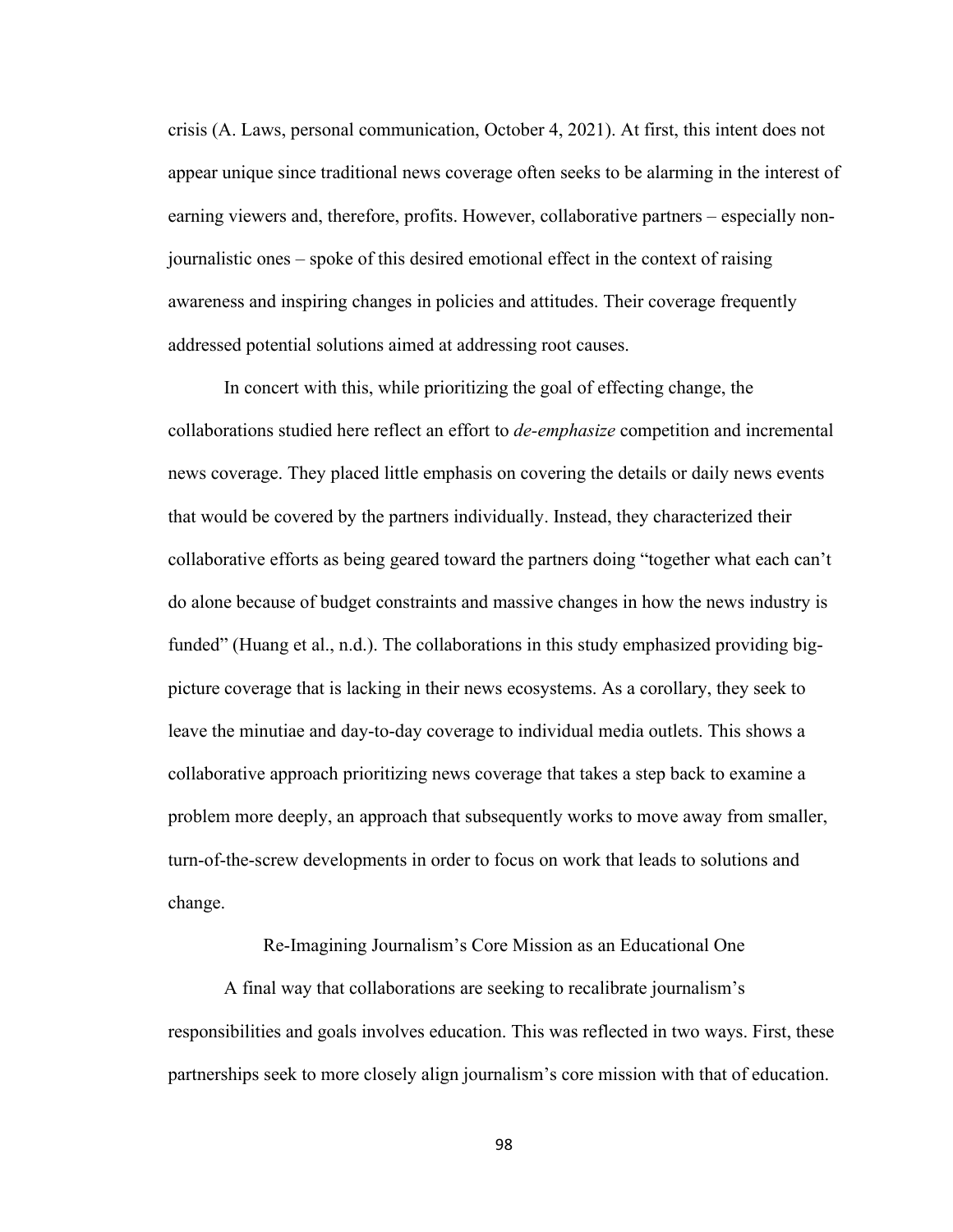This primarily centers around the role of educating the public by providing quality information. But it also involves educating current and future journalists about the best practices and approaches for doing that. Both journalistic and non-journalistic partners prioritize informing their audiences with the goal of helping to improve civic discourse. In crafting its mission statement, the Dallas Media Collaborative used language often associated with the social responsibility of education – such as "encourage civil discourse that leads to civic engagement." Members also often spoke of educating the audience on policies, programs and laws, suggesting a heightened focus on this role of the press.

However, non-journalistic partners, in particular, emphasized how the press itself needs to be better informed in order to be able to provide this more educational content to the public. The Child Poverty Action Lab's Ashley Flores reflects these educational priorities: She holds a master's degree in educational policy and management, spent four years working for the Dallas school district, and spent two years with Teach For America. Flores routinely mentioned the importance of housing stories that have "more nuance," ones produced by journalists with a fuller understanding of the affordable housing issues. At their morning coffee meeting, CPAL staff discussed wanting to see more "good eviction stories," which they defined as "ones that highlight the challenges." CPAL also emphasized the importance of democratizing data, making it more readily available to the public, so that citizens could more easily educate themselves on topics such as evictions. As an example, CPAL staff discussed how they have worked to make daily eviction records publicly available, information that one organization was going to charge \$200,000 to provide. This provides evidence of how collaborations, led by new types of non-journalistic partners, emphasize the press' role in education of the public.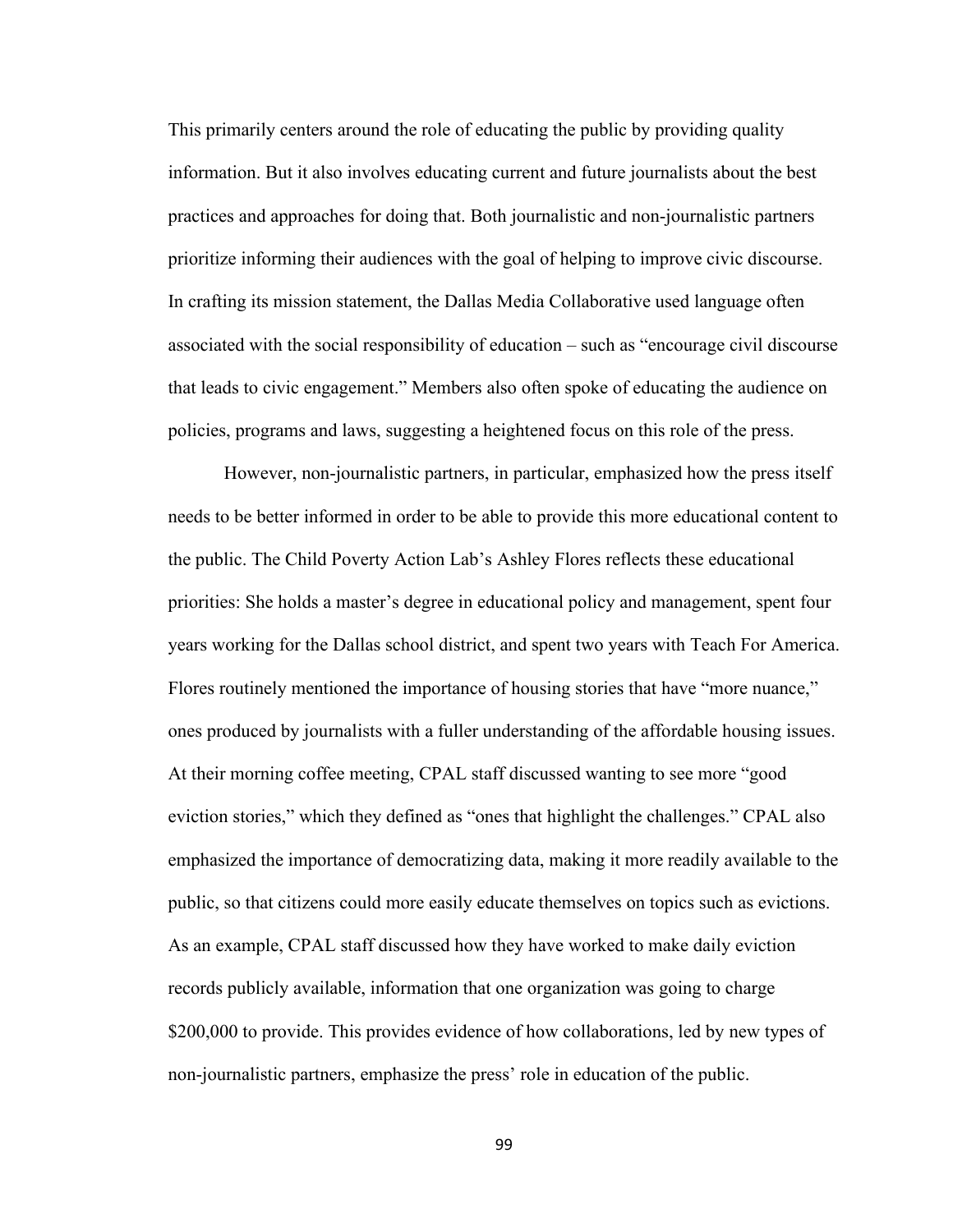Second, on a more practical level, the partnerships studied here show how collaborations seek to involve students in the journalistic process. These group efforts reflect a move toward a teaching hospital approach to journalism – where members often seek to involve students in the creation of news content. This sometimes came with uncertainty, as members debated what roles they were willing to entrust to students, as well as the degree to which student work would need additional vetting. At one Dallas Media Collaborative meeting, non-university partners expressed concern about letting students have too much responsibility, especially when it came to the idea of them being involved with the collaborative's website or its social media channels. One journalistic partner argued that students "cannot be in charge of social media." These collaborative efforts show a desire to get students involved, but non-university partners express concerns about giving students too much responsibility. Nevertheless, these collaborations reflect an effort to more closely align journalism's mission with that of education – both in practice and in values. The greater emphasis on journalism's educational role also ties in with increased focus on different means of engaging with the audiences collaborations are trying to inform. Non-journalistic partners, especially university and creative partners, play a critical role in this, as is discussed in greater detail in the next chapter.

As new partners enter the journalistic fold, they are having both macro- and micro-level impacts on the field. Previous chapters have showed how diverse collaborations are impacting both who is involved in performing journalism, as well as the specific roles of those involved. Subsequently, this chapter demonstrates how these diverse groups are changing and recalibrating the mission of journalism, led or inspired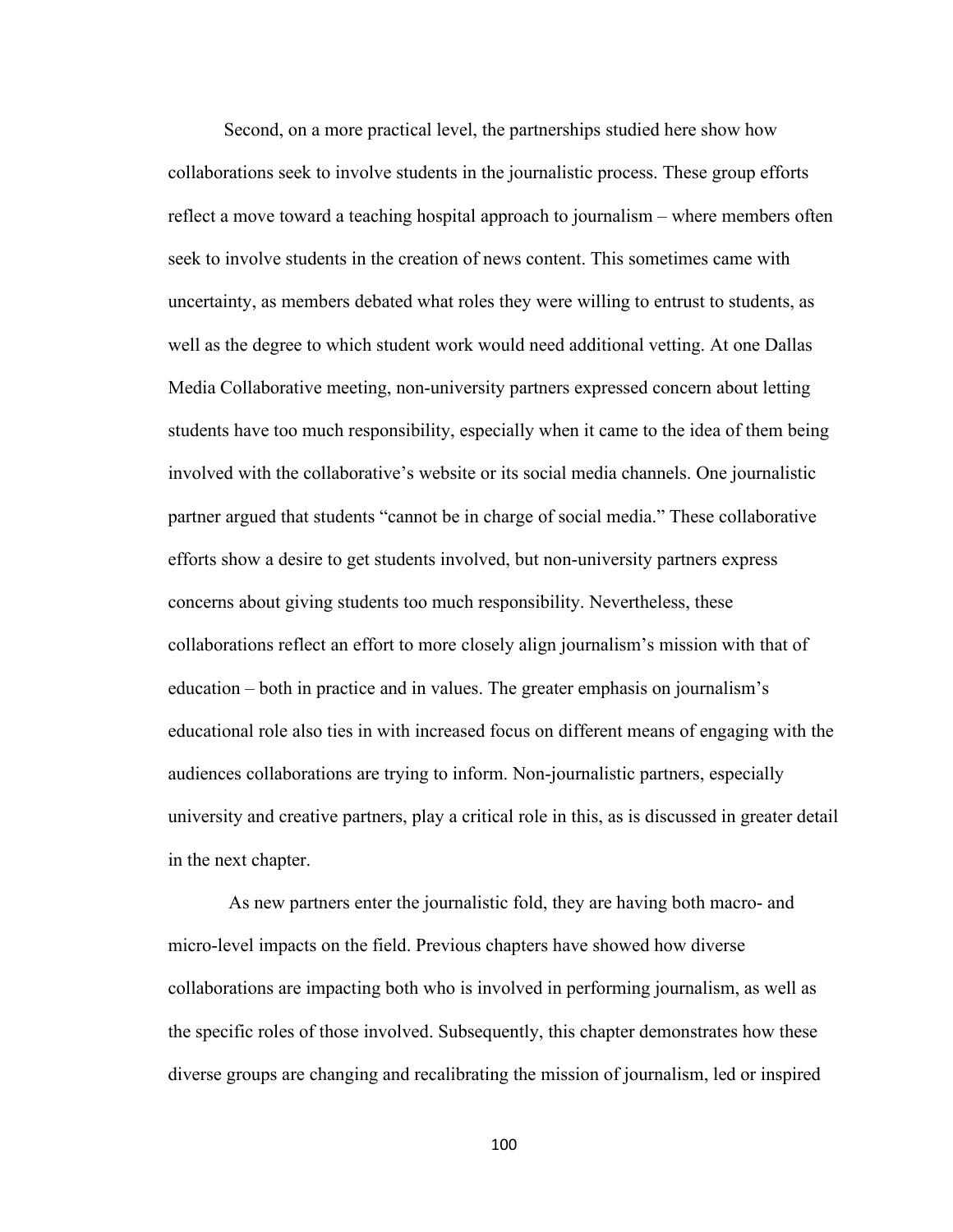by the new groups that are now being brought into the journalistic fold. These findings show that, rather than completely alter this mission, collaborations are recalibrating the priorities in a way that places greater focus on end goals such as connecting more deeply with communities, especially those underserved by existing news organizations; in doing this, collaborations highlight a movement toward seeing community engagement as an act of journalism itself, not just a way of reaching new eyes and ears for content. Finally, these findings show how these collaborations envision the ultimate goal of journalism as improving communities by effecting social change, including through education. This is evidence of how increasingly diverse collaborations are playing a key role in field repair. The next chapter seeks to build on this by considering the ways collaborations strive to diversify both the information sources and journalistic processes involved in pursuing journalism's practical mission of creating news content, with the goal of connecting with audiences of a wide variety of backgrounds.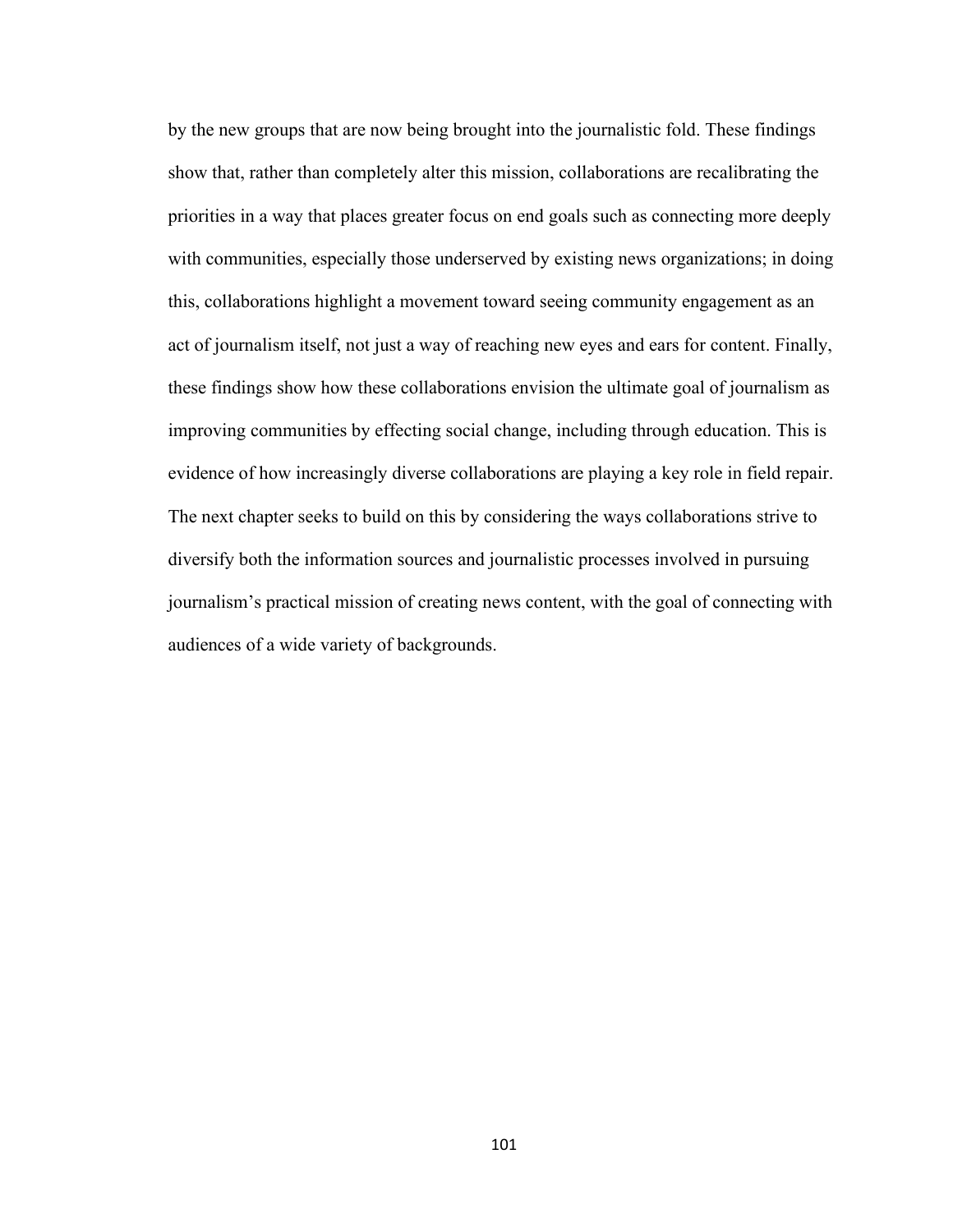## CHAPTER 9

### DIVERSIFYING SOURCES, AUDIENCES & STORIES

The findings in the previous chapter show how, at a macro level, collaborations are influencing the very purpose of journalism, altering the field's overarching values in terms of its responsibility to the community. Partnerships made up of diverse members are recharacterizing journalism's overall goals in a way that is more community focused and that prioritizes social change. This chapter aims to build on those findings by zooming in and moving "down" the hierarchy of influences to show how collaborations are influencing journalistic practice at a more granular level. To do this, it examines specific editorial approaches and routines that influence both the gathering of information and the subsequent creation of journalistic content, as well as the ways these partnerships engage with their audiences.

Partners Seek to Amplify New Voices, Find Fresh Ways to Connect with Communities

In practice, the collaborations studied here work to incorporate a broader array of sources and audiences in their journalistic processes, especially those whose voices they see as underrepresented in traditional news coverage. Furthermore, they seek to give more authority to community voices and let them have more control and influence over journalistic narratives. In a field long criticized for heavily relying on official sources (for example, Gans, 2004; Schudson, 1978; Tuchman, 1978), these collaborative efforts are seeking to serve as a corrective. The collaborative members, particularly non-journalistic ones and non-legacy media, value diversifying the information sources in their stories, seeking to amplify voices that are often unheard. Credible Messenger participant Tyler Campbell noted how police "get enough lip service as it is" in mainstream news coverage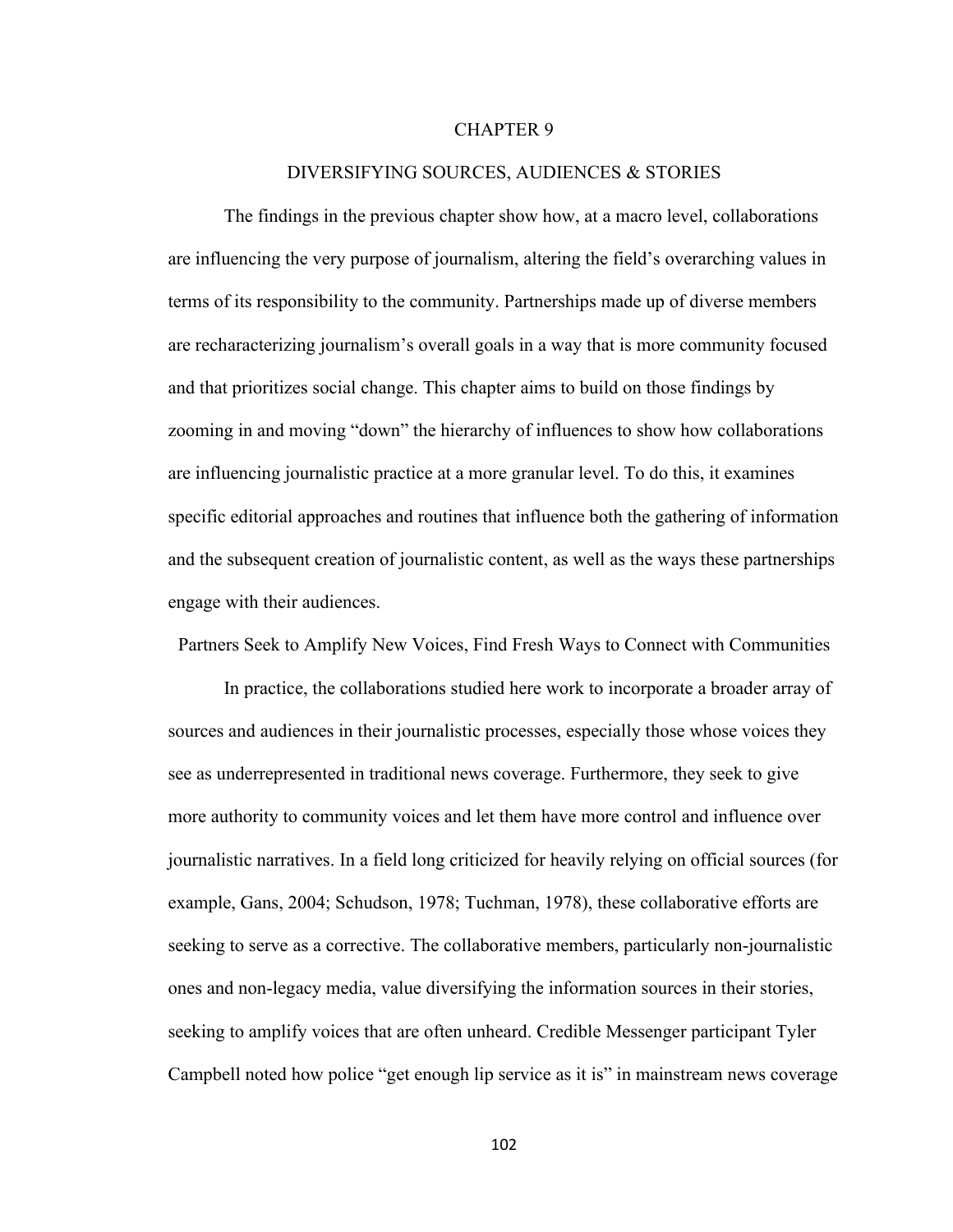of gun violence; what is missing, Campbell said, is the community members impacted by gun violence – "the people that I interviewed … They don't have a platform" (T. Campbell, personal communication, October 1, 2021). Another Credible Messenger team utilized student voices from the Community College of Philadelphia, seeking unvarnished impressions of gun violence in the city. These collaborations emphasize using voices from the community, especially people from underrepresented socioeconomic and cultural backgrounds.

Collaborative partners often draw on each other's resources in order to find these types of sources representing different communities in their regions. They work to draw on each other's respective organizational identities to get connected with sources and subjects of various backgrounds. A *Dallas Morning News* reporter working on a story about a hospital system's effort to improve medical services in underserved areas was looking for more community sources and brought up the piece in a small group meeting; the *Texas Metro News*' Cheryl Smith then volunteered to send her a list of "some folks who have been there a while." In the meeting, Smith emphasized the importance of finding people who have deep roots in the community, not just community leaders. "We definitely want to run your story when you get it," Smith then told the reporter, providing evidence of the symbiotic relationship.

Likewise, while on a site visit to a tiny housing project in southern Dallas, student journalists in Jake Batsell's Southern Methodist University journalism class sought to highlight the voice of a resident who was benefitting from the housing. After scheduling the class reporting excursion with the nonprofit CitySquare, Batsell guided his students in their reporting and sought to help them possibly interview some residents. After getting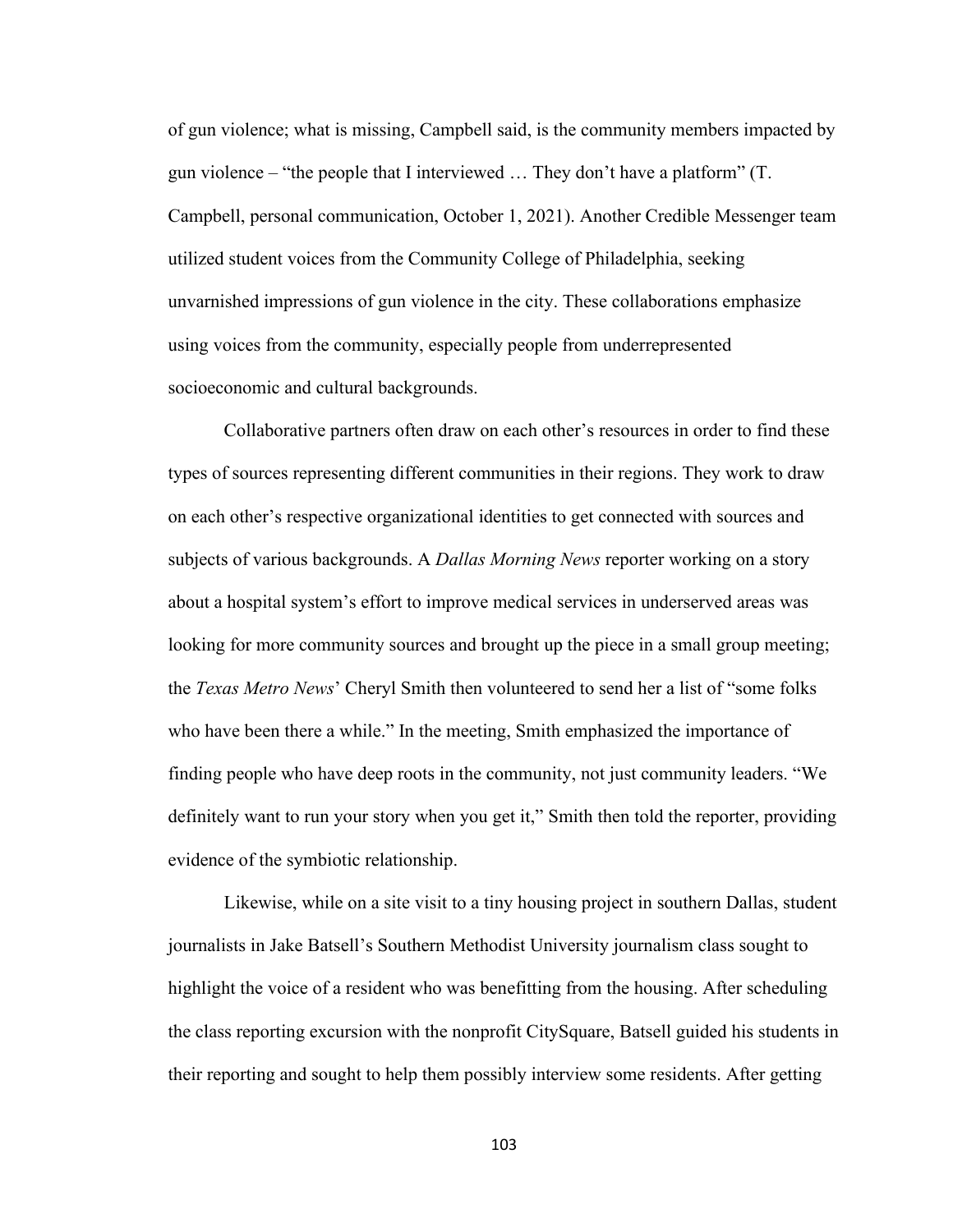to the site and asking permission, two student journalists interviewed a resident on her porch, a conversation that illustrated the collaborative's focus on amplifying lesser-heard voices. One student with a notepad interviewed the resident, taking notes in a notebook as she talked; the second student videoed the interview. In response to the student's questions, the woman detailed years of struggles to find housing  $-$  a "series of mishaps" after a divorce in 2000, how she was displaced for a time, was "in and out of shelters" and how she experienced "psychological trauma." The way these students and their professor prioritized getting the story of a resident and finding the causes of her struggles to find housing illustrates the ways collaborations often emphasize amplifying unheard voices; this instance also shows the attention paid to identifying the root causes of social problems. In seeking to achieve these goals, these collaborations utilize the social capital and connections of different types of partners in order to find a broader array of subjects in their communities. As a result, the subjects of stories and the sources in them are both more diverse than what they might be in work produced by a legacy news outlet working alone.

In addition to focusing on more diverse sources, the collaborations in this study – led by the influence of new types of non-journalistic partners – sometimes value giving those subjects much more control over the narrative. This means imposing less of a traditional, detached journalistic voice in the story. The work produced by the partnerships studied here was often less filtered, with the sources having more control over the tone and direction of the story. In audio and video stories produced by the Credible Messenger partners, it was often difficult to tell who was a subject and who was a journalist. The stories almost always placed victims' voices in the foreground,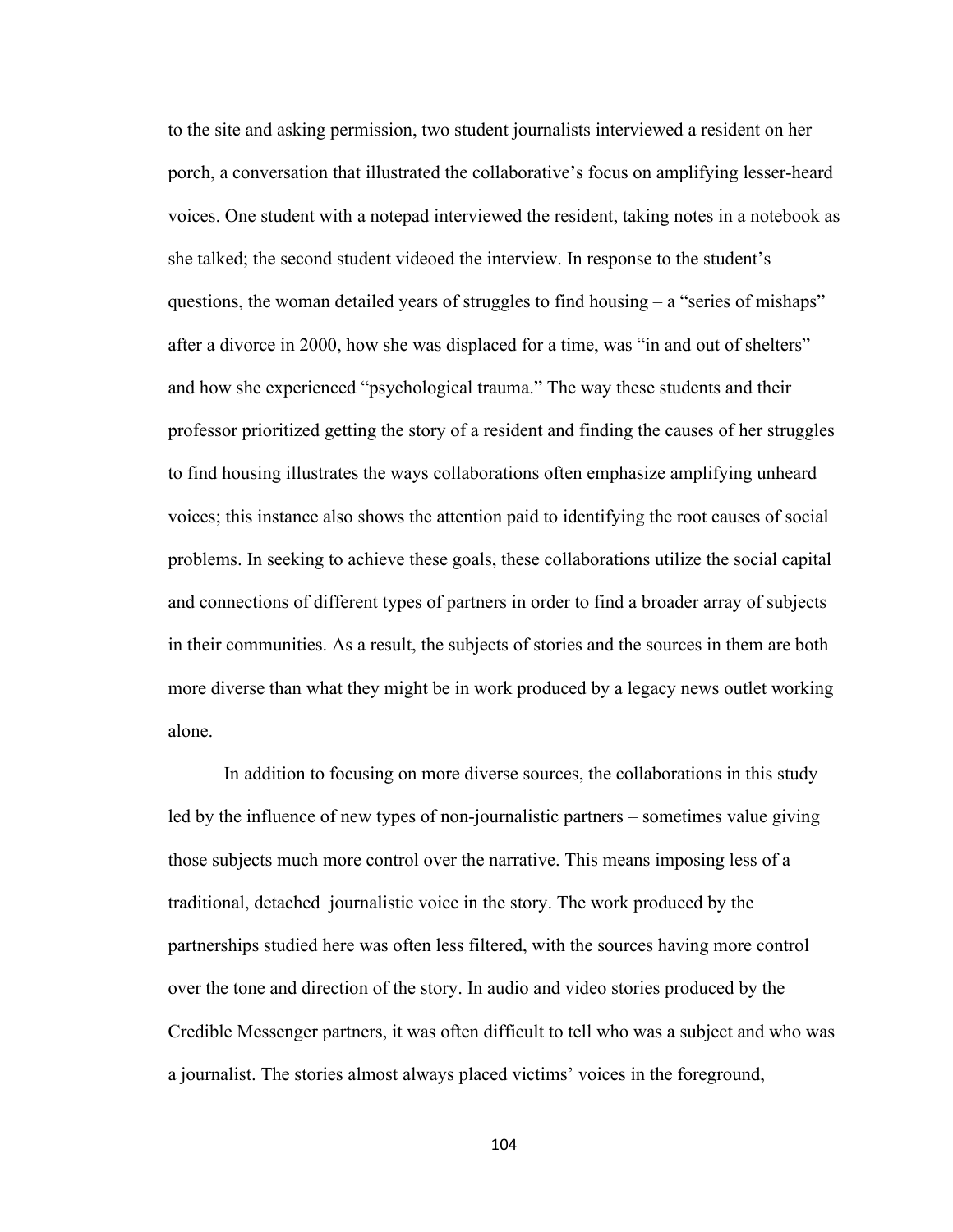reflecting an intentional effort to background and sometimes actually *remove* the journalistic voice. When a journalist's voice was present, it reflected a compassionate tone, one there to encourage or facilitate the subject's telling of the story. One Credible Messenger video, titled "The Lasting Impact," showed an interview with a man who had lost a friend to gun violence. At one point, he starts to break down. "Are you OK?" the interviewer inquires, asking if he wants to take a break. "Yeah, I'm OK," he responds, before continuing. "It's part of the healing process," the interviewer tells him. These projects often showed the journalist playing the role of guide, rather than narrator. This reflects a prioritization on community voices, with journalists' role being to raise or amplify them – not to direct them.

The collaborations studied here also emphasize the importance of asking the community when looking for ideas about what to cover. They seek out ideas about what issues and topics should be the focus of stories. As part of this, collaborative members spoke frequently of the importance of community "listening." Members did this by sharing with one another how people in their circles were reacting to individual stories. But they also spoke of plans for active "listening" in the community, efforts to reach underserved groups – especially people of color and low-income residents – and hear their concerns and ideas. Keri Mitchell, of the *Dallas Free Press*, described these underserved groups as "the community we are most responsible to, in a sense" and spoke of the listening to them as a key part of the effort to "make sure that this is a story for them" and not just about them (K. Mitchell, personal communication, October 13, 2021). In doing this, both journalistic and non-journalistic partners prioritize work that suggests solutions, rather than simply describing problems. During group interviews for the Dallas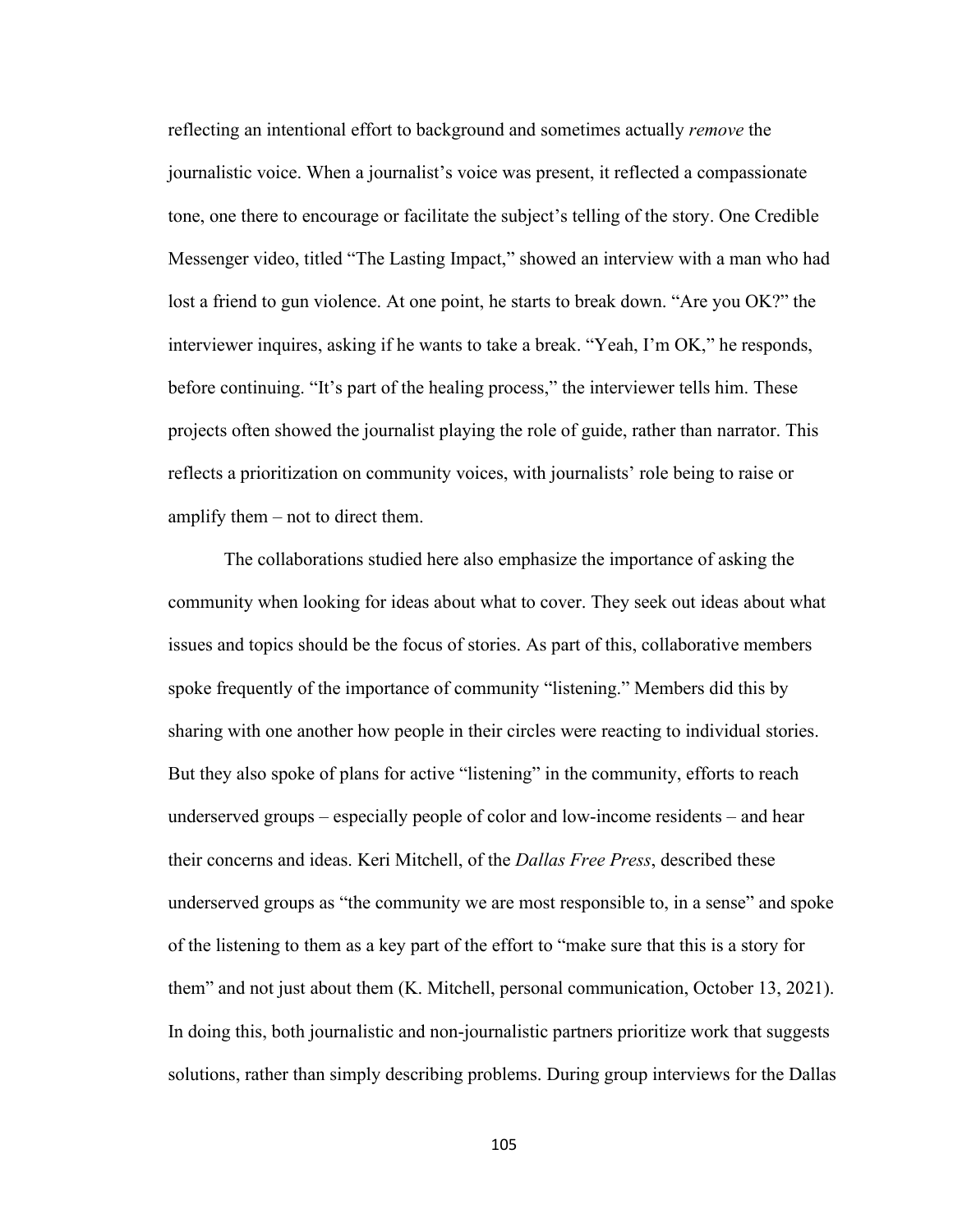Media Collaborative project manager, *Al Dia*'s Alfredo Carbajal emphasized how the group's mission is to "empower people" and try to connect with underserved communities, to try to address the lack of trust in media. These journalists appear to be granting community members more gatekeeping authority in terms of what types of topics, ideas and approaches they focus their efforts on.

Along with this heightened emphasis on listening to communities, these collaborations prioritize the importance of actively engaging with more diverse and underserved audiences. They universally characterize this type of engagement as part of journalism's social responsibility, as opposed to a means to the commercial end of gaining a bigger audience. However, there is sometimes a lack of clarity in terms of what such engagement means and partners sometimes differ on the exact way to do it. Universities and creative groups present unique opportunities for this type of engagement, but sometimes there is uncertainty over how it will work in practice. The Verdigris Ensemble characterized itself as an educational entity, one that could be involved in having artists teach after-school workshops in communities and in organizing other "ground level, trust building activities in the community" (M. Bottari, personal communication, August 13, 2021). However, the collaborative's discussions often lacked specifics in terms of how such non-journalistic partners would be involved in engagement. One journalistic partner acknowledged that it may be more difficult for a group like Verdigris to get involved at the beginning. "They are going to have to listen for a while," Keri Mitchell said. "They are going to have to observe, to listen and learn" (K. Mitchell, personal communication, October 13, 2021).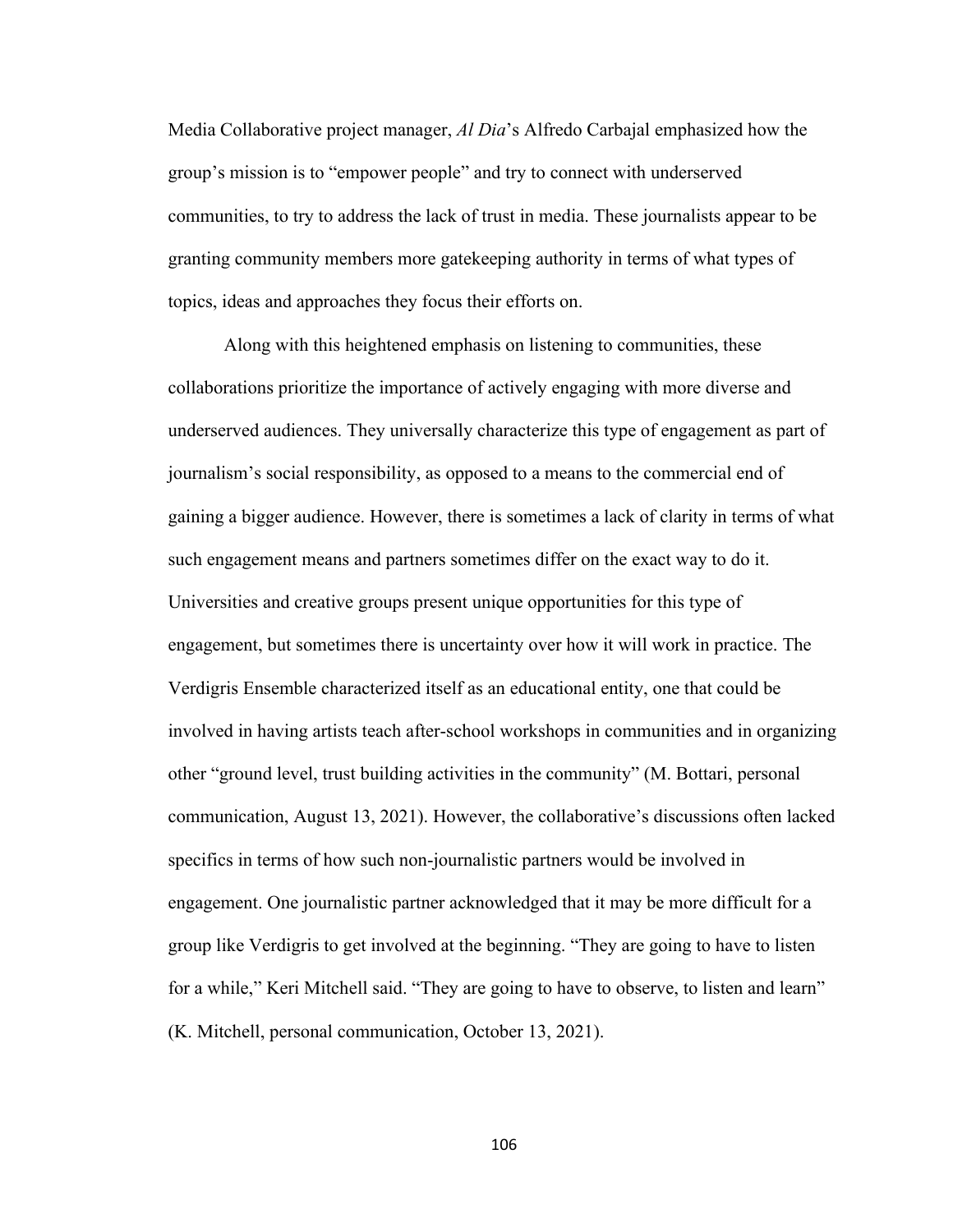Collaboratives envision how such creative endeavors have the potential to connect with audiences in ways that traditional journalism simply cannot. The Verdigris ensemble provided a glimpse of how this could occur during a rehearsal for the "Take Flight" show, a collaborative performance with a contemporary dance company, at an arts center in Dallas' Oak Cliff neighborhood. Eight singers, four male and four female, practiced in a basement room before the rehearsal, under the guidance of artistic director Sam Brukhman. As they begin to sing, the music at first sounded like powerful humming, with the singers entering at different points in the composition, some swaying gently during their parts. "Let's find our chord and use our ears," Brukhman gently exhorted. "Can you find more balance in the tone?" he asked. "Our tone is still not quite aligned." As they worked through sections of the song, the emotional impact of the rich sound could be felt in the otherwise silent room. After several stops and starts, in a variety of ranges, Brukhman declared, "There it is." Then, as they pushed forward, he called for another adjustment: "Tenors, can we find a little more of a sectional sound? With the same curvature." Under traditional standards, this type of performance does not seem remotely journalistic. However, this type of work exhibited the desire of creative partners to redefine those standards around how stories are told and what is considered journalism. It showed how these non-journalistic partners seek to infuse journalism with the ability to connect more emotionally with the audience. In the process, they seek to influence and redefine what journalism *is*.

The involvement of creative partners in collaborations serves to expand the very meaning of journalism and of audience engagement's role in it. In its collaborative rehearsal with a ballet company, the Verdigris performers provided further evidence of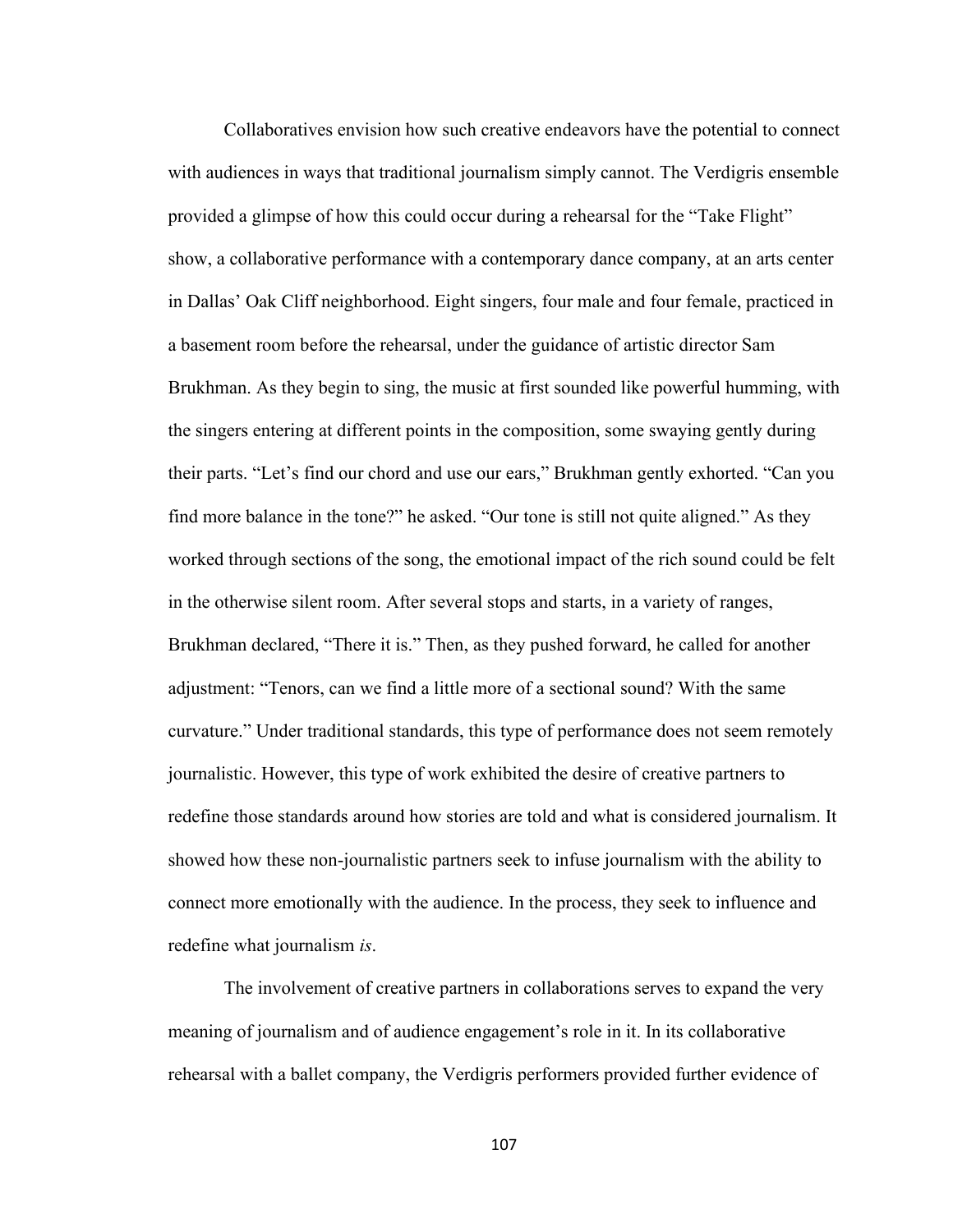the still-undefined potential of creative partners to provide a more participatory, creative component to journalism. After practicing in the basement for about 45 minutes, the eight singers set up on the ground-floor stage in the arts center, as four ballerinas stretched and practiced on the floor in front. There was almost no communication between the singers and dancers, and minimal exchanges between Brukhman and the choreographer. As they began to practice, the dancers flitted across the room, their light feet landing with gentle thuds, as the singers stopped and started. "What's our cue?" a dancer asked at one point, as the groups attempted to get their timing coordinated. As they worked through their coordinated performance, the rehearsal provided a stark metaphor for the challenges and benefits of collaboration. The two groups – from totally different artistic realms – sometimes struggled to get in sync with one another, occasionally expressing mild frustration. But when they did, the result was graceful, beautiful and emotionally powerful.

In a very different way, university partners also see themselves as key to this kind of public engagement, volunteering to send student journalists out into the community and also inviting collaborative members to speak to their classes. The goals of education and community engagement often converge. Partners regularly describe sharing information with students – education – as a type of audience engagement. By sending student journalists into the community, in addition to helping create news content, universities are engaging with the community on behalf of the collaborative. That engagement goes both ways, such as when a Southern Methodist University student in one of Jake Batsell's classes spoke briefly at one collaborative meeting about her reporting on tiny houses. Non-journalistic partners, therefore, bring fresh perspectives to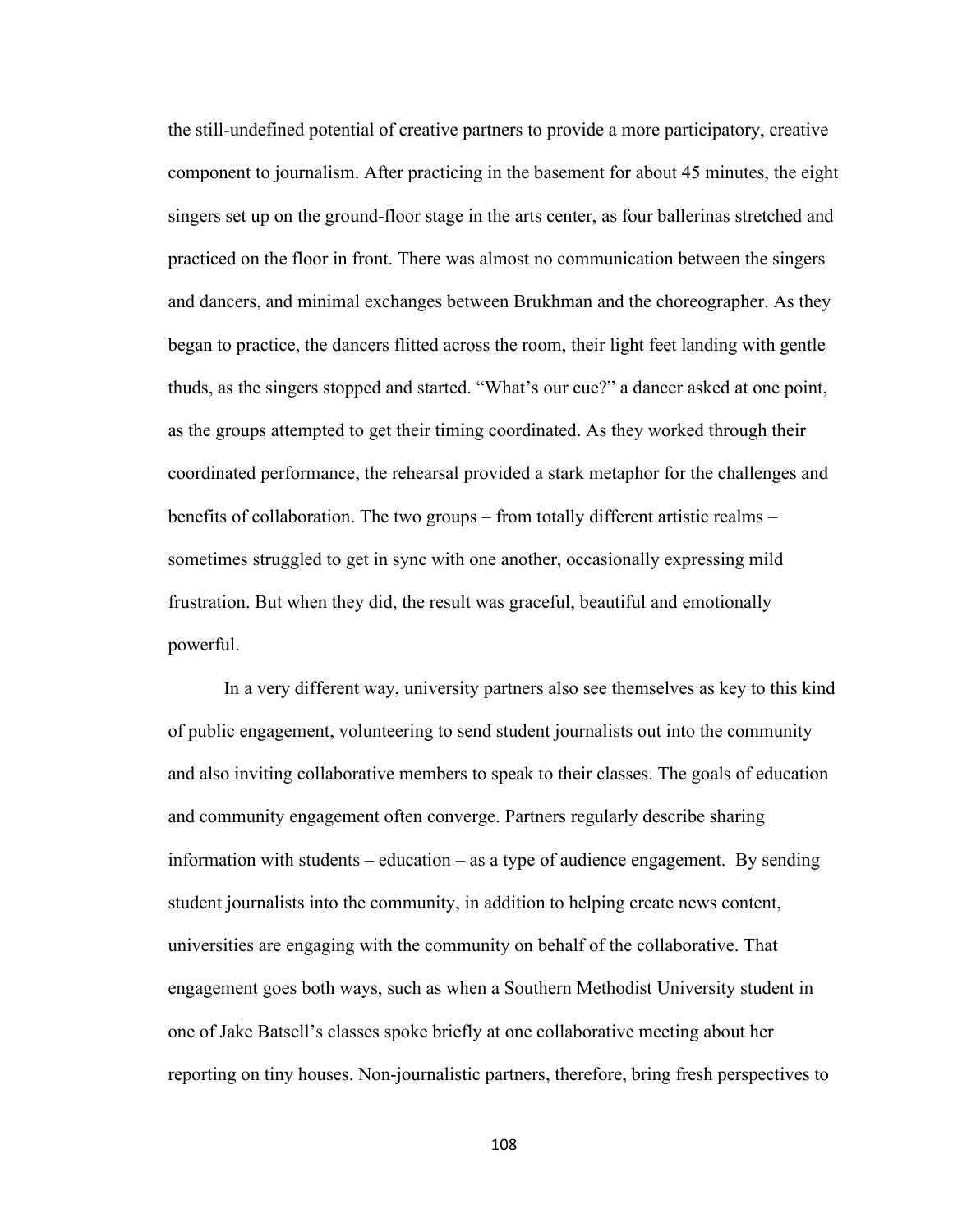collaborations on the different forms community engagement can take in journalism. However, sometimes there are subtle boundary tensions with journalistic partners, especially when it comes to questions of whether the types of engagement they are offering are actually journalism at all – such as how much responsibility to entrust to students or whether a choral performance can be seen as a form of journalism. These tensions are sometimes resolved in concrete ways, such as through how roles are assigned. In other ways, they are negotiated at the individual level by partners working together, as in the editing of a story. But resolution is often less defined, as when one partner may characterize an artistic performance as simply a new form of audience engagement while another sees it as a fresh kind of journalistic work.

Viewing Collaboration as a Way to Build Upon Partners' Incremental Coverage

In terms of creating content, partners also view collaboration as a means to expand and build upon the more basic coverage of individual journalistic partners. They seek to use the group effort as a means to go beyond the work they have already done, sometimes deliberately highlighting the previous work of individual members as possible starting points for collaborative projects. This demonstrates how these group efforts are attempting to use their combined resources to be able to delve more deeply into topics that impact their communities. In doing this, they also show a willingness to prioritize collaboration and sharing over competition, therefore placing lower value on the incremental coverage that fills much of their daily news cycles.

The Dallas Media Collaborative demonstrated this in how they prioritized scheduling times for different journalistic partners to share their previous coverage on affordable housing with the rest of the group. The first to do that, Matt Goodman at *D*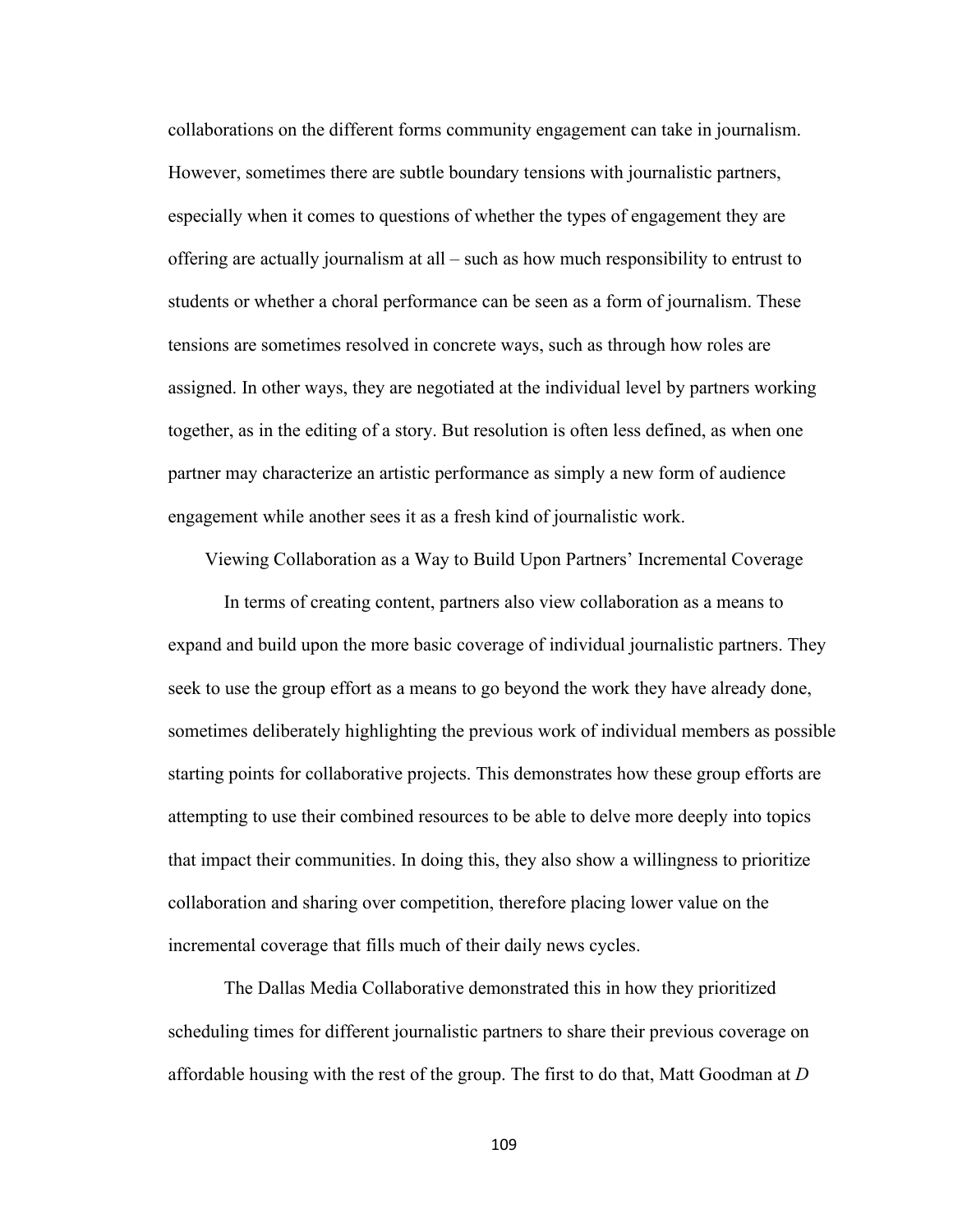*Magazine*, shared a variety of the magazine's previous housing coverage – including stories on a study on poverty in Dallas, a story on the city's housing shortage, and coverage that focused on transportation issues. In presenting this work to the group, Goodman was quick to reference the pillars of solutions journalism, noting stories that "were not going that far" and, therefore, not representing true solutions journalism. Showing another story on evictions, he suggested that a solutions journalism approach would go beyond "just saying that this is a report and this is what it says. … Take the next step." While showing another story, he noted the importance of transportation issues and said they could represent "an opportunity for us (the collaborative) to dig into." In leading this discussion, Goodman routinely consulted the expertise of other members, both journalistic and non-journalistic, in attempting to answer bigger questions, consistently referencing the goal of impact on the community, the desire to "move the needle." The presentation focused on the goal of utilizing the collaborative's resources to move beyond what individual journalistic partners have been able to achieve in their incremental coverage.

As they seek to maximize their collective resources, collaborative partners work to emphasize this spirit of collaboration in place of the traditional focus on competition. However, when they operate in the same news ecosystem, there is still noticeable evidence of long-held competitive tensions among journalistic partners. Dallas Media Collaborative members repeatedly referenced a history of "bad blood" between news organizations that had built up over time, even though that was sometimes written off as conflicts between "the chiefs and the businesspeople" rather than the "reporters" (K. Mitchell, personal communication, October 13, 2021). The frequency with which these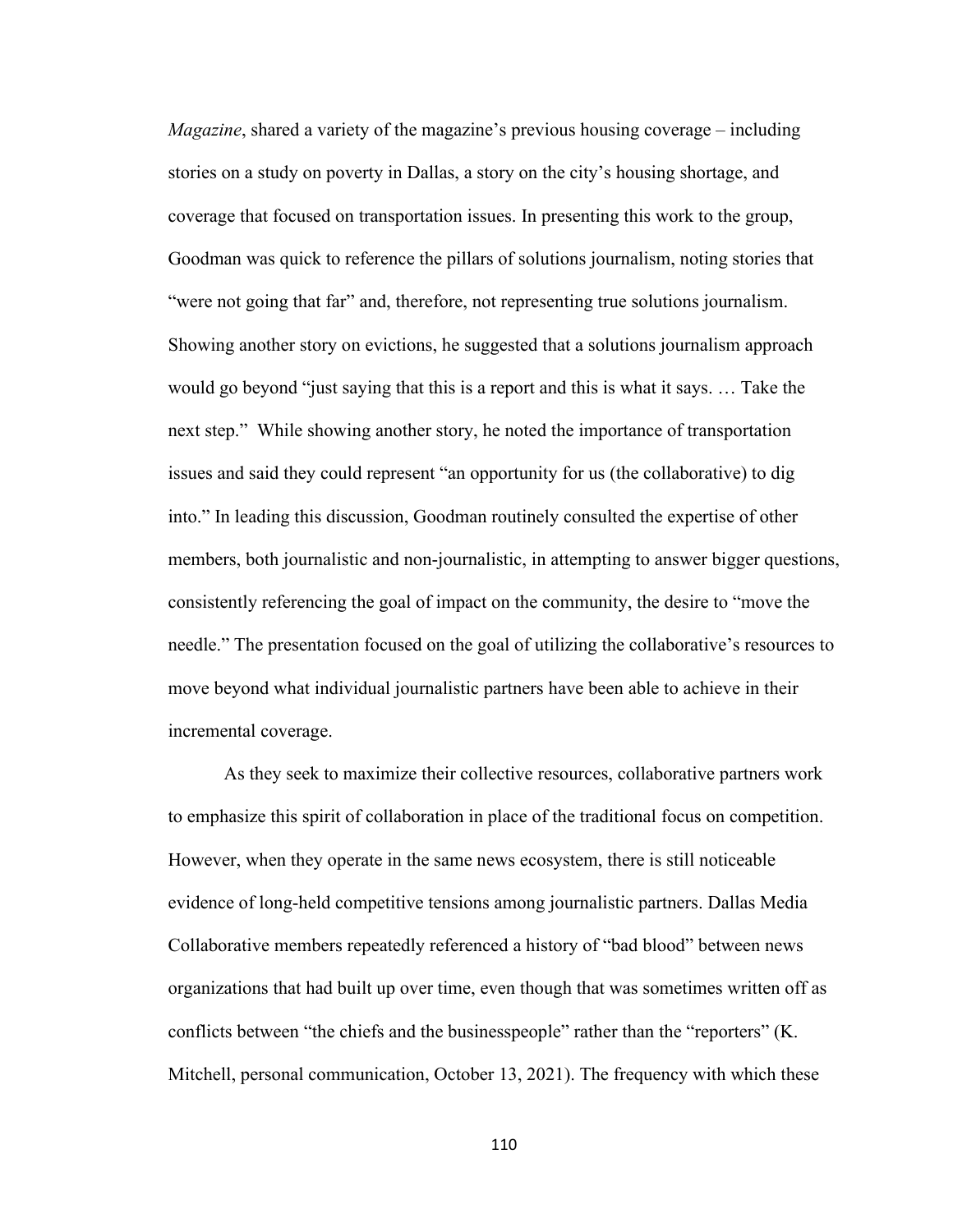tensions were mentioned represents how thoroughly engrained these types of conflicts can be. Journalistic partners (especially smaller ones) were sometimes hesitant to share too much of their coverage plans, even if they were willing to discuss some individual stories. During a group discussion of what program to use for story planning, one member asked a nonprofit partner if she would mind showing on the screen how she used Trello for story planning. She sounded open to the idea, but was clearly resistant to sharing them all with the group, demonstrating that competitive instincts still exist among partners. For non-journalistic partners, however, these types of competitive issues are mostly a foreign concept; in this way, they help to lead the push toward a more collaborative approach.

Journalistic and non-journalistic groups working together in collaborations seek to do together what they feel they can increasingly not do alone. In doing so, they are also expanding the definition of what is considered journalistic work and modifying traditional understandings of journalism. They aim to use their collective resources to build upon their own incremental coverage, with the goal of diversifying the types of sources journalistic partners are accustomed to using and the types of stories they have typically produced. These collaborations also work to capitalize on their members' distinct abilities to reach and engage with new audiences in different ways, although journalistic and non-journalistic partners are not always in agreement about the best ways to do that. This type of collaborative approach reflects the uncertainty of the journalistic field and provides evidence of the attempts to change it in ways that re-establish the lost connection with the audience. The negotiations among different types of partners over how to do this shows that new voices are being allowed into this discussion; but they also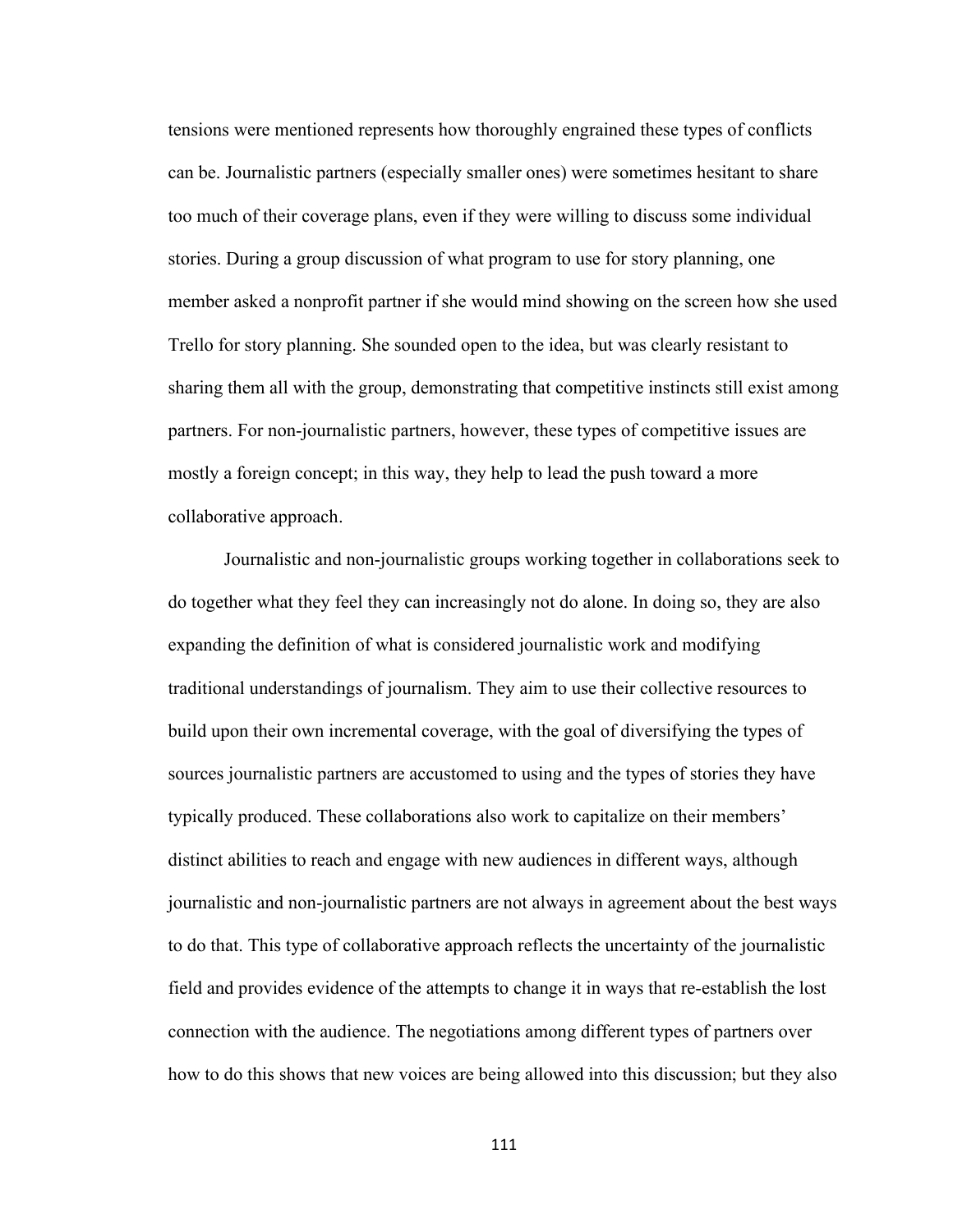show that traditional approaches and definitions are remarkably persistent in terms of what news content is, what voices are privileged, and how journalistic processes work. The collaborations in this study clearly exhibited the push-pull nature of these types of negotiations and provide another window into the great flux in which the field finds itself. When brought into collaborations, non-journalistic partners help to encourage the re-assessment of some of the field's long-standing assumptions and practices – as well as a re-thinking of what new types of work can be considered *journalism*. With the tensions, priorities and goals discussed thus far in mind, the next section turns to the thorny question of how these partnerships decide what marks success for their collaborative endeavors – and the varied ways they decide if those yardsticks have been met.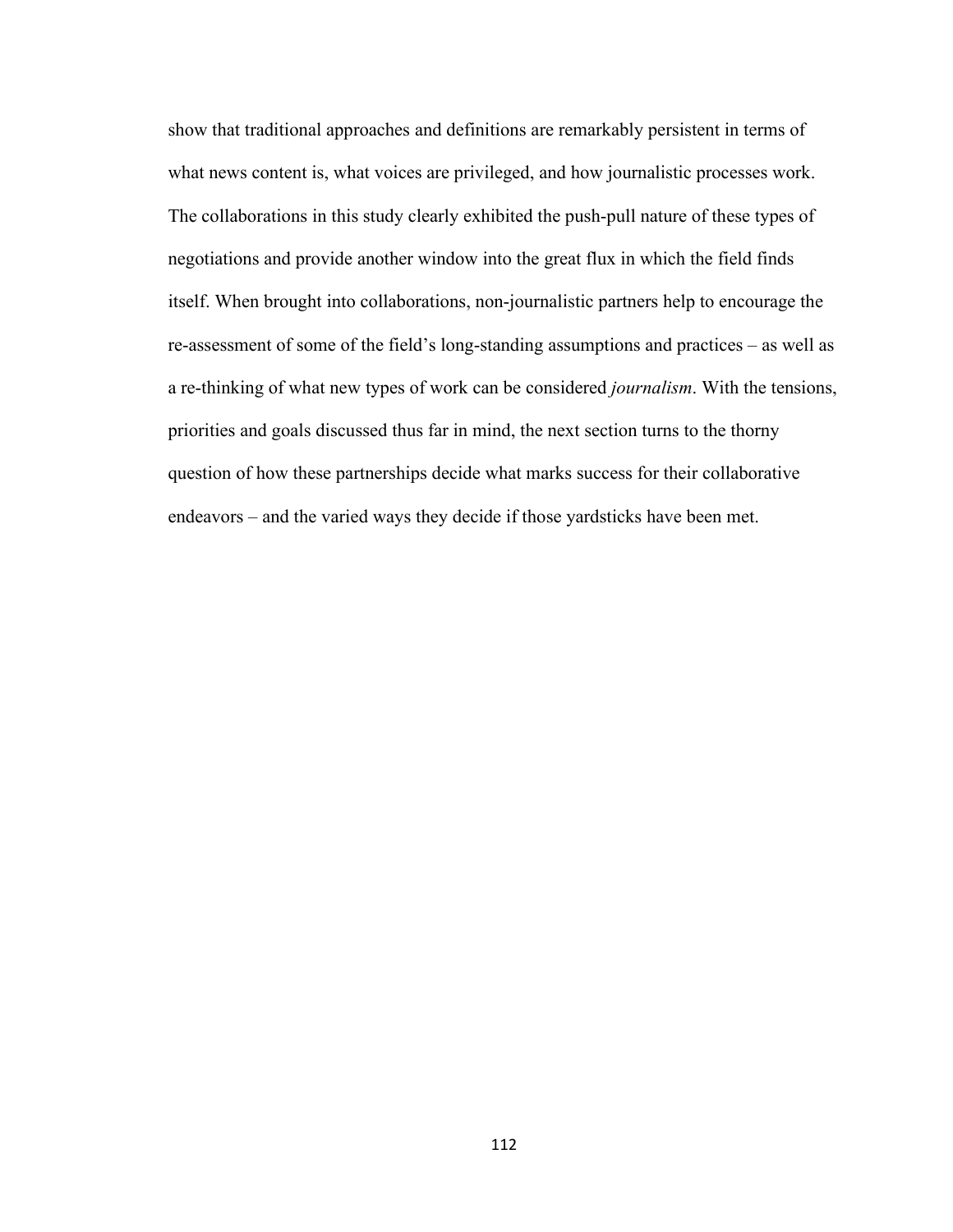### CHAPTER 10

## ENVISIONING & MEASURING SUCCESS

News organizations have measured success in a wide variety of ways over time. In the commercially dominated U.S. news industry, such efforts have long been driven primarily by market-based logics. Metrics have traditionally included circulation figures, numbers of subscriptions, or tallies of viewers or readers. More recently, success has been gauged in terms of audience response, especially in the number of clicks or page views a piece of content gets. Journalists also value industry awards or policy changes resulting from their coverage. With diverse collaborations, measuring success is made more complicated due to the wide array of partners – including organizers and funders, as well as both journalistic and non-journalistic entities. Each can have discrete parameters for determining whether an effort has met its goals. But, at the broadest level, collaborative journalistic efforts center their overall mission and goals around a single, overarching concept: impact.

Envisioning Success: Choosing Topics That Can Lead to Community Impact

The collaborations studied here uniformly prioritize the goal of improving communities and creating change. The first way they focus on this is in deciding what topics they intend to focus their group efforts on in the first place. Collaborators collectively seek to focus on areas in which their work will be able to effect meaningful change in their communities, areas where there is a noticeable and urgent need. That is, rather than targeting commercial success, they primarily seek an area in which there is a societal need and where journalistic efforts can conceivably help lead to social change. Journalists sometimes draw upon their own reporting experiences in making these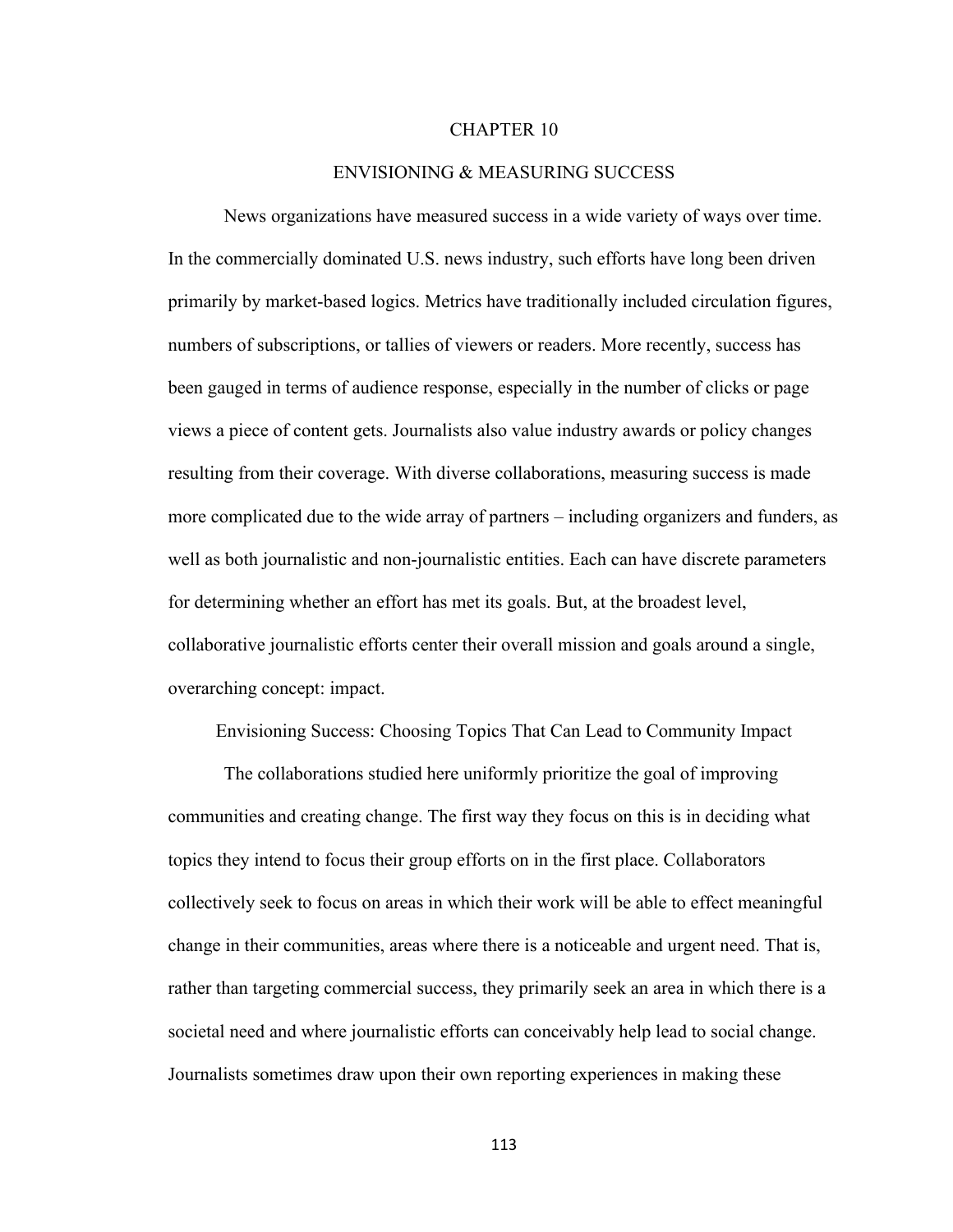decisions. Prior to founding the Philadelphia Center for Gun Violence Reporting, Jim MacMillan worked as a multimedia journalist for more than 30 years, including 17 years as a photographer and videographer at the *Philadelphia Daily News*. Based on this experience, he saw the need for a more community-centered approach to covering the city's pervasive gun violence problem; this helped inspire the creation of the Credible Messenger project to help improve coverage of gun violence (J. MacMillan, personal communication, September 20, 2021).

In addition to their own experiences, journalists consult experts and advocates in the community to identify areas where their collaborative efforts can have an impact. In an early meeting on topic selection, the Dallas Media Collaborative partners directly asked the Child Poverty Action Lab's Ashley Flores – with whom numerous partners had worked in the past – what areas she felt needed more and better news coverage in the Dallas area. Tom Huang of the *Dallas Morning News* asked Flores to detail CPAL's top priorities and identify ones where the "power of a media collaborative" might be best able to help "move the needle." This shows the willingness of collaboratives to look to non-journalistic partners when deciding what issues to focus on in order to meet the community's needs and achieve the greatest impact.

It was also clear that journalistic partners sought to get past their traditional commercial imperatives of what types of stories would get the most clicks; they appeared to be looking specifically to the nonprofit CPAL to help them determine an area for them to focus on, one where they could make a difference. In a presentation at the topicselection meeting, Flores identified some of CPAL's key priorities – including general areas such as nutrition, maternal health, child care, housing, incarceration, trauma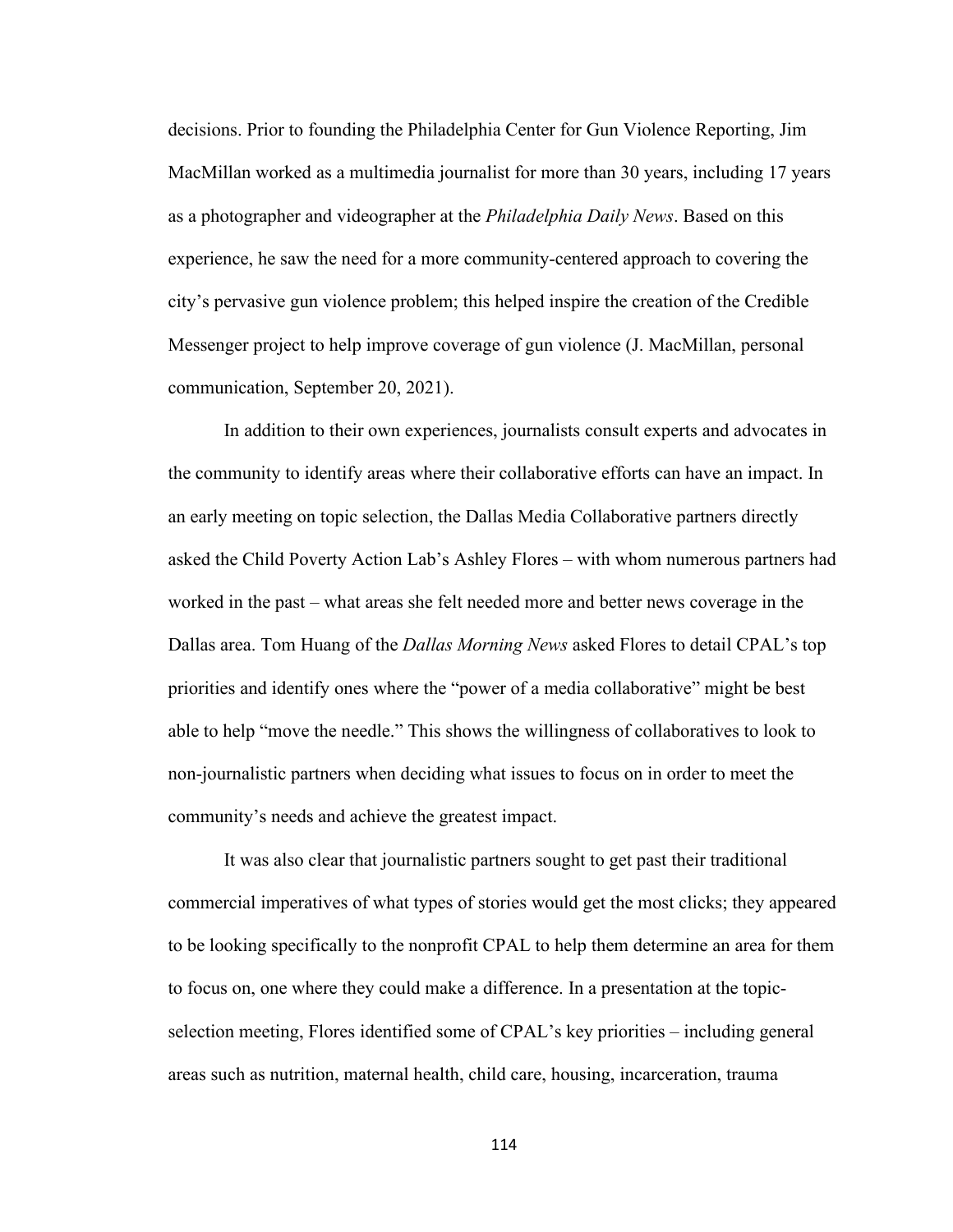prevention and public safety; the idea, Flores said in follow-up comments, was to share data CPAL had access to that might be of interest to the collaborative (A. Flores, personal communication, January 4, 2022). Since Flores' particular area of interest is housing, this especially reflects the influence (directly or indirectly) that non-journalistic partners can have on the subjects collaboratives choose to cover. Furthermore, these interactions show that collaborations sometimes look for guidance from those outside the journalistic sphere – including research nonprofits, medical doctors, and others – when trying to decide where to invest their efforts. In doing so, they prioritize finding ways to improve people's lives, rather than just inform the public about existing problems.

In assessing the motivations of collaborations, therefore, the unifying theme is selecting subjects and utilizing methods that enable them to have an impact on their community. The ideal described is a situation in which the journalistic work produced by the group directly leads to positive social change in the community, change that is tangible and can be measured. They seek for their work to do more than just describe a problem, but rather to help facilitate or identify potential solutions. This is a stark contrast to the traditional economic motivations of legacy media, in which impact has long been measured primarily by how many subscribers, readers, listeners or viewers it reaches. Collaboratives tend to focus more on what their work causes the audience to do and whether it leads them to create change. This leads to the next question: What measures do these groups seek to use to determine and measure this impact?

Evaluating and Measuring Success in Collaborative Efforts

Another way participants in collaboratives are unique is in how they measure whether their effort has met its goals. Different types of partners use different criteria for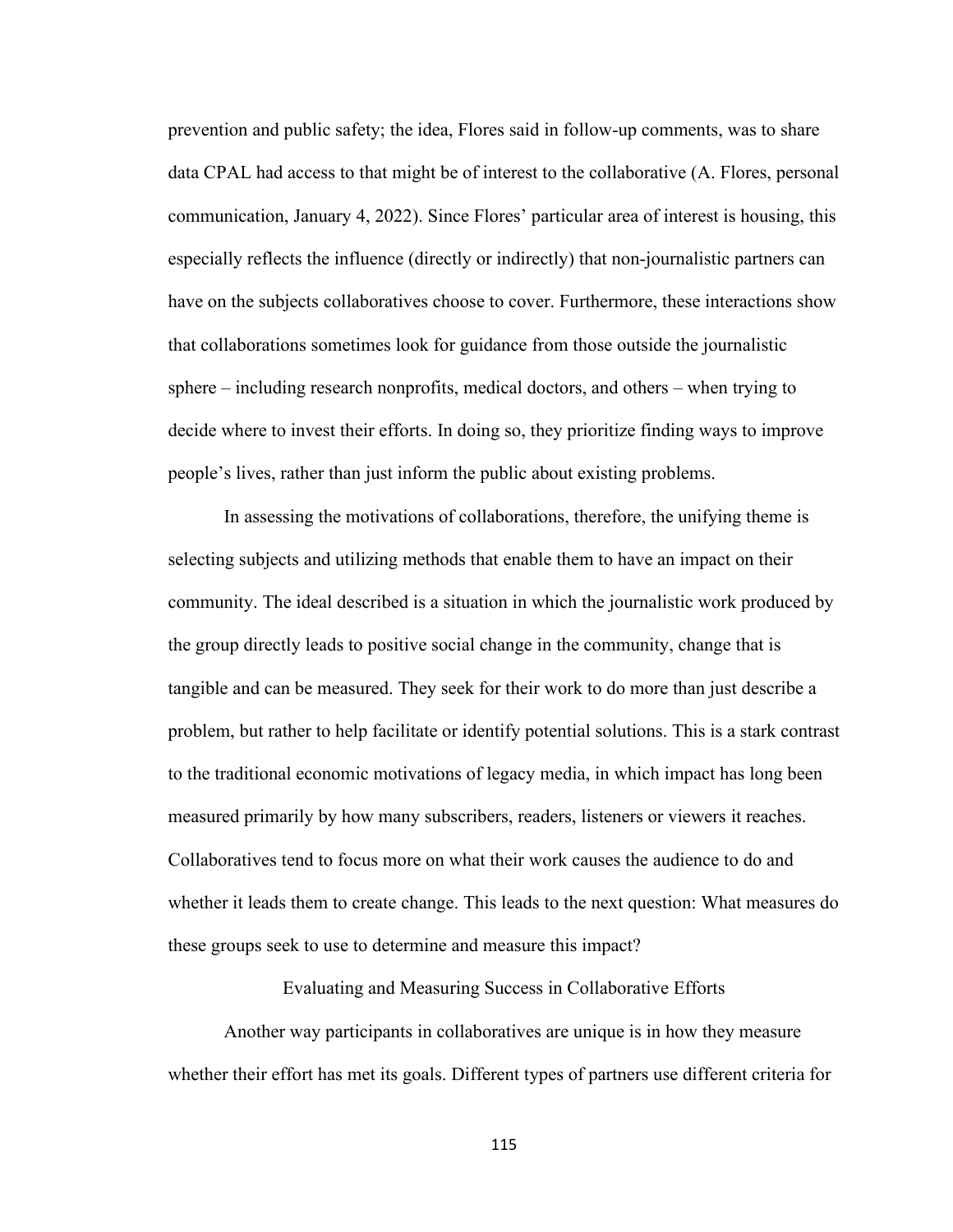evaluating whether their work was, in fact, impactful. Their respective criteria or measures are greatly determined by their unique identity or background. While the overall vision of success discussed previously is more universal, the ways different entities measure whether goals have been achieved – whether the work has had an impact – differ in many ways. Specifically, those involved in collaboratives prioritize different measures when assessing whether these projects are having an impact, or, especially in earlier stages, whether they are progressing toward a situation in which they will ultimately have an impact. These are discussed next, looking first at the coordinators and funders of collaborative efforts, and then at both journalistic and non-journalistic collaborative partners.

# *Funders and Collaborative Organizers*

The primary coordinators of collaborative efforts, even if they are not directly funders, often characterize success as the collaborative's sustainability and the extent to which material produced by the partnership supports the coordinators' stated goals and values. Representatives of the Solutions Journalism Network, the nonprofit whose Local Media Project is supported by Knight Foundation funding, frequently characterized success as when one of its collaboratives completed the two years of funded work, "graduated," and found a way to sustain itself on its own. Permanence, supported by external means of sustainable funding, was characterized as the ultimate indicator of success. SJN invited representatives of other, more established collaboratives to speak to the Dallas Media Collaborative and share "best practices." Funders prioritize integrated collaboration as a goal in and of itself. "We want to see them working together," SJN's Amy Maestas said. "Reporting and working together" (A. Maestas, personal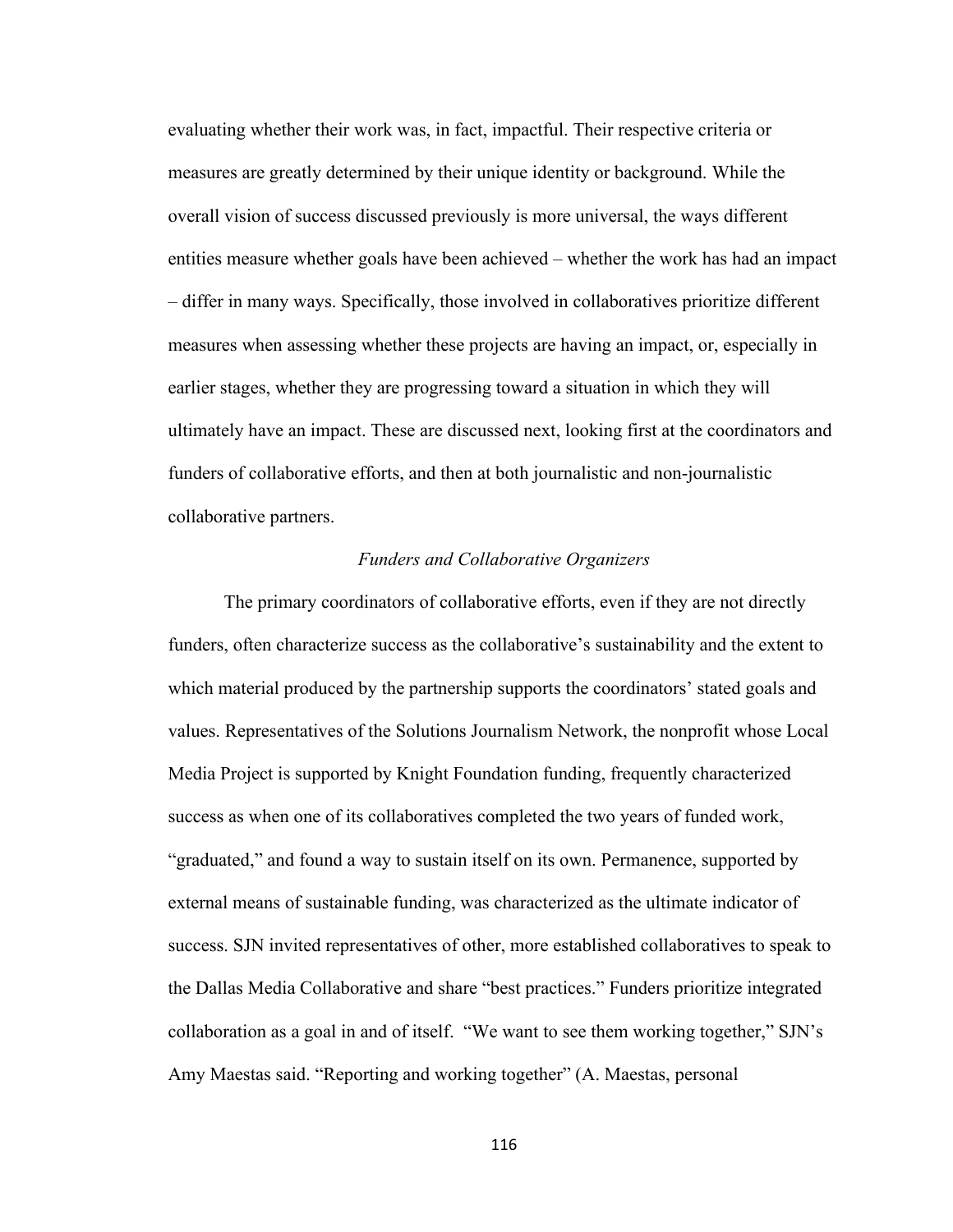communication, September 13, 2021). It was partly with this goal in mind that Maestas emphasized the importance of first doing some trust-building exercises at the collaborative's in-person meeting, even though the partners were anxious to get down to the more practical work of talking about story ideas (A. Maestas, personal communication, November 19, 2021).

Funders also prioritize impact as something they want to be able to evaluate and measure. They describe it as taking the form of demonstrable consequences that can be shown, ones that can be backed by scientific criteria. This can include "quantitative or qualitative evidence" (A. Maestas, personal communication, September 13, 2021) that the collaborative's work increased audience trust, heightened engagement, or impacted policies and attitudes in the community. But these can be value-based assessments and people organizing collaborations sometimes worry about what their funders will think of the work produced by their efforts (J. MacMillan, personal communication, September 20, 2021).

In order to assure high-quality results that can lead to impact, organizers seek to hold up examples of collaborative work and best practices as measuring sticks. While this is often done in a training context, these rubrics and examples are used as models to demonstrate what success *looks like,* so that it can be replicated. The Solutions Journalism Network required all individuals participating in the Dallas Media Collaborative to attend a solutions journalism training session and tracked who had or hadn't attended. At these training sessions, SJN staff led activities in which they shared examples of solutions journalism stories; they had participants use a simple rubric to critique the stories in terms of how well they met the criteria of solutions journalism.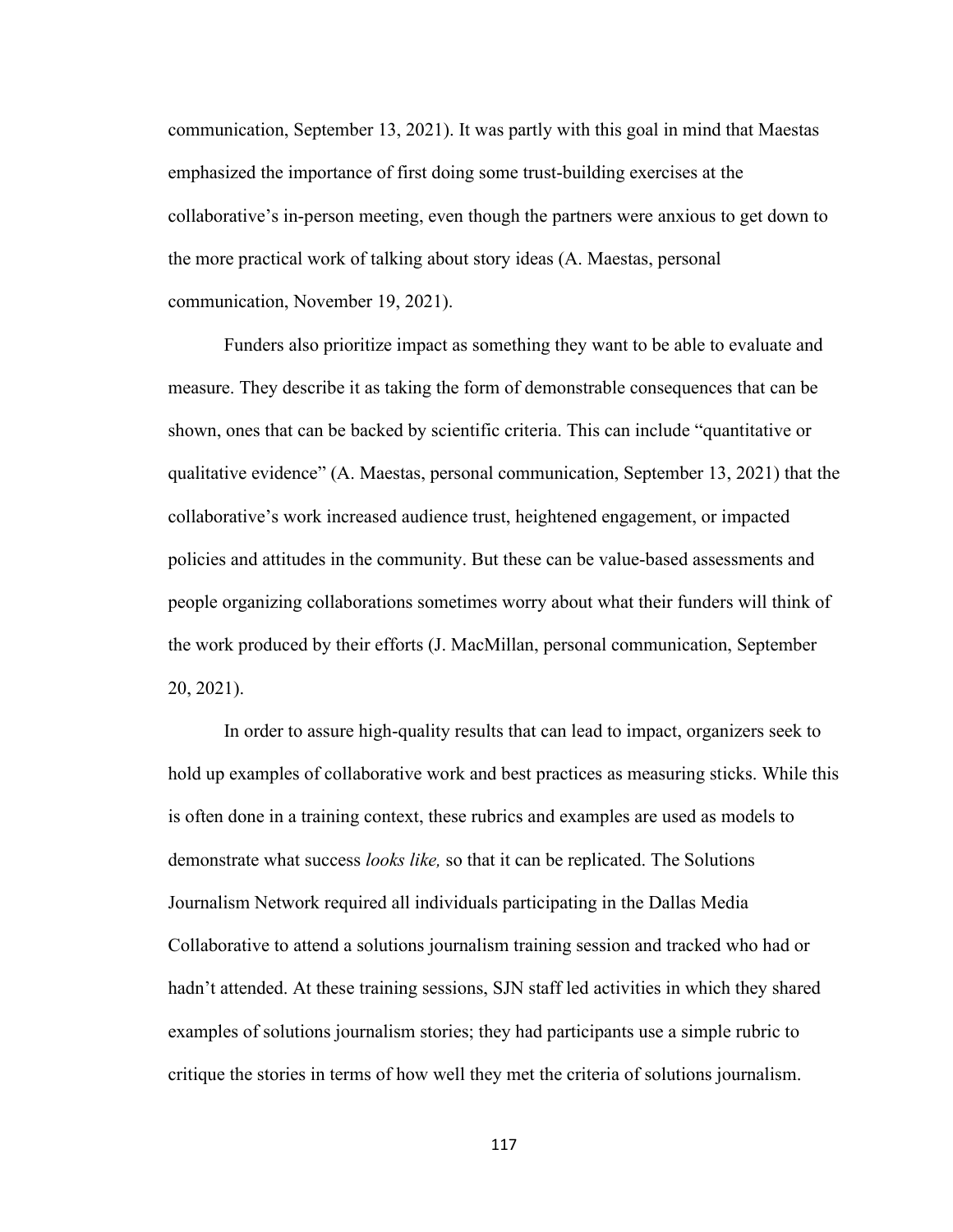With the Credible Messenger project, coordinator Jim MacMillan described how he selected professional journalism partners whose values and work he trusted, so that they could help assure the creation of high-quality content (J. MacMillan, personal communication, September 20, 2021). These varied measures show the attempts made by those organizing collaborations to make sure that the work meets a certain level of expectations – their expectations. The collaborative work was, in some ways, measured against these journalistic ideals.

Lastly, these findings suggest those organizing and funding collaborations often emphasize metrics as indicators of whether their efforts are successful. They prioritize reports that track the content, online traffic and audience engagement efforts of collaboratives. They work with collaborative partners to set specific metrics related to their content output and the impact that it has on the community. At the Dallas Collaborative's initial topic selection meeting, Solutions Journalism Network's Liza Gross encouraged the group to choose four or five metrics that "will really give you a clue as to whether you are changing the conversation." "We encourage you to look at the metrics that are important to you," Gross told the group. At a later meeting, Gross emphasized this again, encouraging the group to be selective: "Don't pick 55 metrics," she advised. "Think of three." Backers, therefore, appear to give flexibility to collaborations in terms of what they want to measure and achieve; but they clearly place an importance on being able to measure the work's impact.

Those supporting collaboratives also focus on metrics that simply quantify the group's output, much as has been done with quotas in commercial journalism. The Dallas Media Collaborative's memorandum of understanding notes the expectation that partners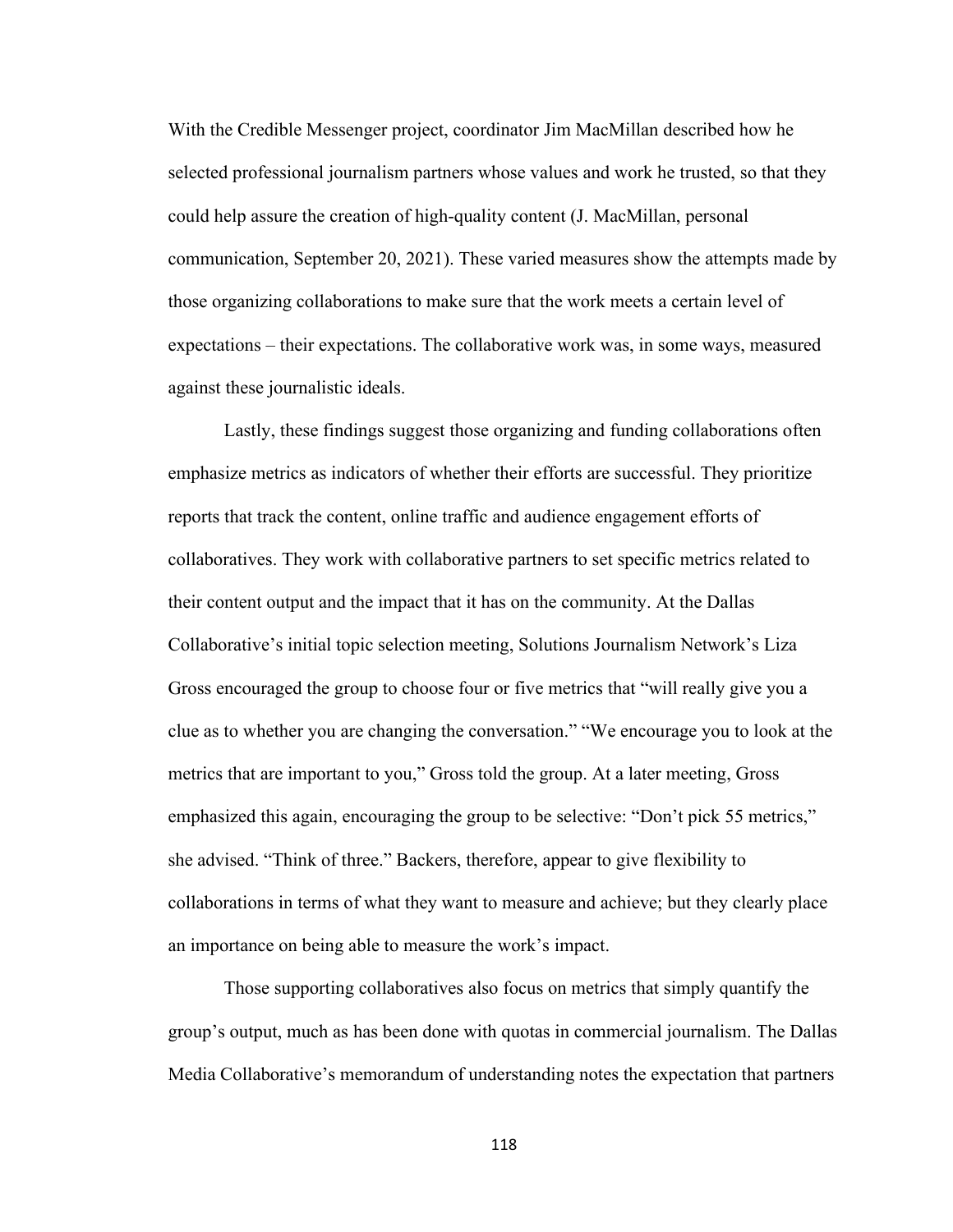send the project manager "reports about traffic and engagement time on digital pages, and participate in staff and audience surveys." During subsequent discussions about story tracking, SJN's Amy Maestas regularly reminded partners that they would need to track the number of stories produced by the collaborative, noting what percentage of those meet SJN's parameters for "solutions journalism." The collaborative's MOU reflects this emphasis on tracking, explaining that partners need to designate what stories are "collaborative stories" that used SJN resources. The Solutions Journalism Network representatives regularly referenced their efforts to track and record solutions journalism stories produced by other collaboratives; they used these groups' stories as models for fledgling collaboratives. At the Dallas collaborative's first in-person meeting, Maestas again reminded them that they should focus on selecting three or four metrics of success at the beginning, ones they choose to determine if they are successful. She also mentioned measuring not just the number of stories (the group set a goal of 50 for the first year) and the number of solutions stories, but the number of stories that were done with partners. All of these were floated as tangible measurements of success. Given that many of the organizers came from journalism, it is notable that these parameters reflect some – but certainly not all – of the ethos of corporate, legacy media.

## *Journalistic and Non-Journalistic Partners*

Newsroom partners themselves also emphasize the importance of measuring success, but they do it in different ways. At one level, the groups studied here described success as being able to use collaboration to create strong connections among a diverse number of partners, relationships that enable them to produce high-quality journalism in a more networked way. Tom Huang of the *Dallas Morning News* emphasized how success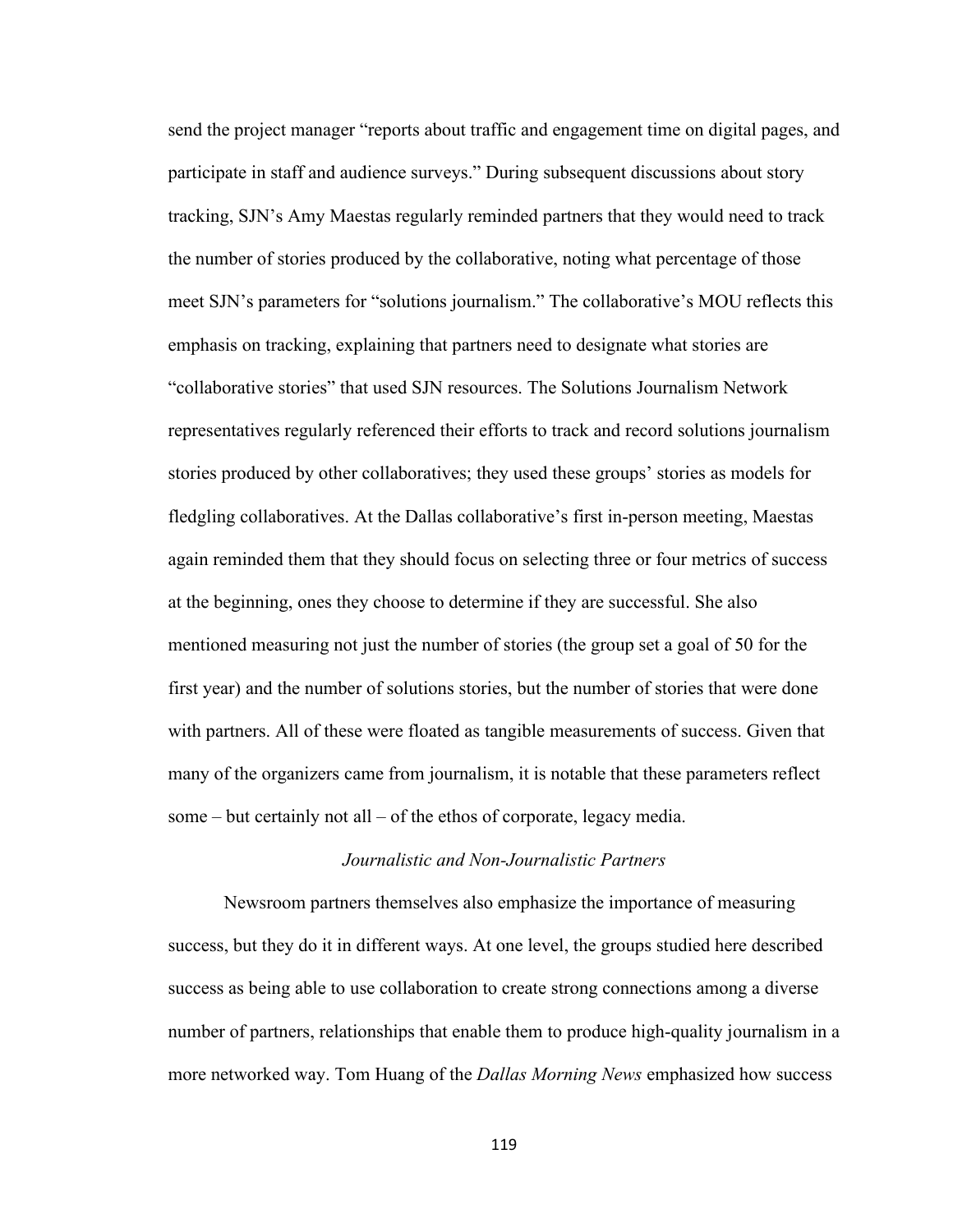could be partly evaluated in terms of whether the partners could "keep building relationships" (T. Huang, personal communication, November 16, 2021). This shows how success is partly measured by the extent to which diverse collaborative memberships are developed and sustained over time. This priority was also visible in the way that Huang took on a host-like role at the Dallas Media Collaborative's post-meeting dinner, ordering the wine and making sure everyone had glasses; Keri Mitchell also demonstrated the importance of this as she helped take on the role of making sure the pizzas ordered at the restaurant met everyone's dietary needs and tastes.

As part of relationships, the collaborations studied here measure success through the extent to which they are able to build trust among each other and with diverse communities. This is evident in the broader purpose behind collaborations, large and small. The *Dallas Morning News'* partnership with the *Texas Metro News*, for example, came about at least in part due to the lack of trust the Black community had in the DMN, which has also done partnerships with "trusted messengers" in the Latino community (T. Huang, personal communication, November 16, 2021). But the challenge of developing such trusting relationships was evident in the way that partners sometimes referenced a feeling that their views and ideas were not heard. This can become a problem particularly when partners in different positions of power are involved – specifically in terms of their institutional, demographic and sociocultural identities. Cheryl Smith of the *Texas Metro News* described a "weight" she felt to represent the Black community in the Dallas Media Collaborative; she recalled wondering at one point, "Is this another organization where I have to be the NAACP of this thing?" (C. Smith, personal communication, November 16, 2021). While difficult to measure, collaboratives see the creation of trusting relationships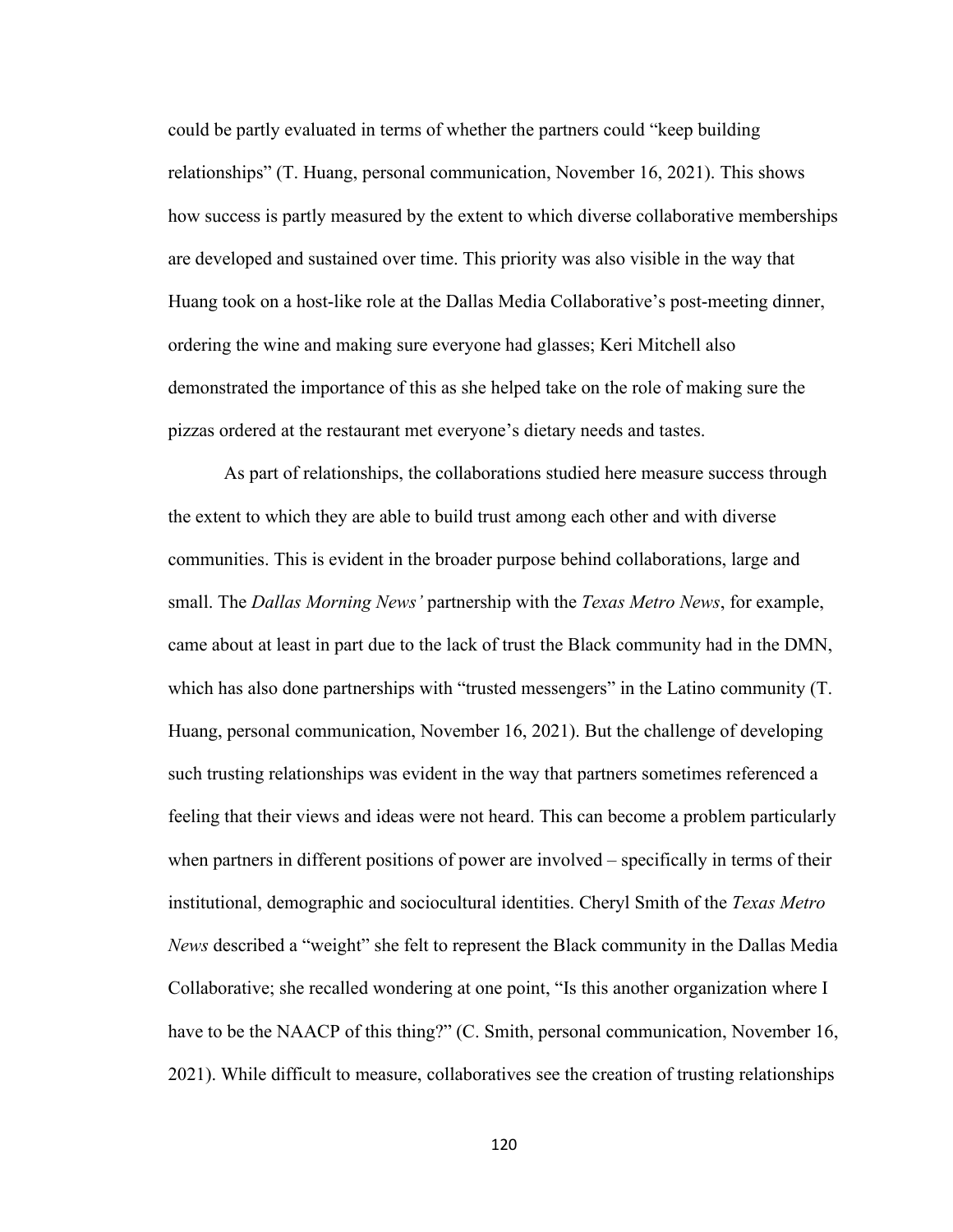among diverse partners and with diverse communities as key evidence of success. At the broader level of purpose, both journalistic and non-journalistic partners place emphasis on the desired result of improved news coverage that fills in existing "blind spots," especially in terms of reaching underserved communities. They also seek to demonstrate that the effort has helped them reach new audiences.

As a unique subset of non-journalistic partners, universities involved in these collaborations often measure success in entirely different ways. They gauge it largely based on how involved their students are, and the extent of the practical journalism experience collaborations can provide those students. In both the Dallas Media Collaborative and the Credible Messenger Project, colleges and universities made efforts to get students involved, usually as participants but sometimes also as subjects or sources. University partners regularly offered up their students as labor to help the collaboratives and also sought out internship possibilities for them. In this way, success for university partners highlighted student involvement as an end in and of itself – whether via reporting, website or social media management, or other means. A student in one of Jake Batsell's Southern Methodist University classes exhibited this success when she spoke about her reporting on tiny houses during one collaborative meeting, prompting another member to respond in the chat: "... you're on your way to an A!" To university partners, getting students involved and seeing them produce journalism represented concrete success in their educational mission. They described it not just as a goal, but as a clear metric of their success. During a trust-building exercise at the collaborative's in-person meeting, Batsell clearly illustrated this when he described a successful effort as one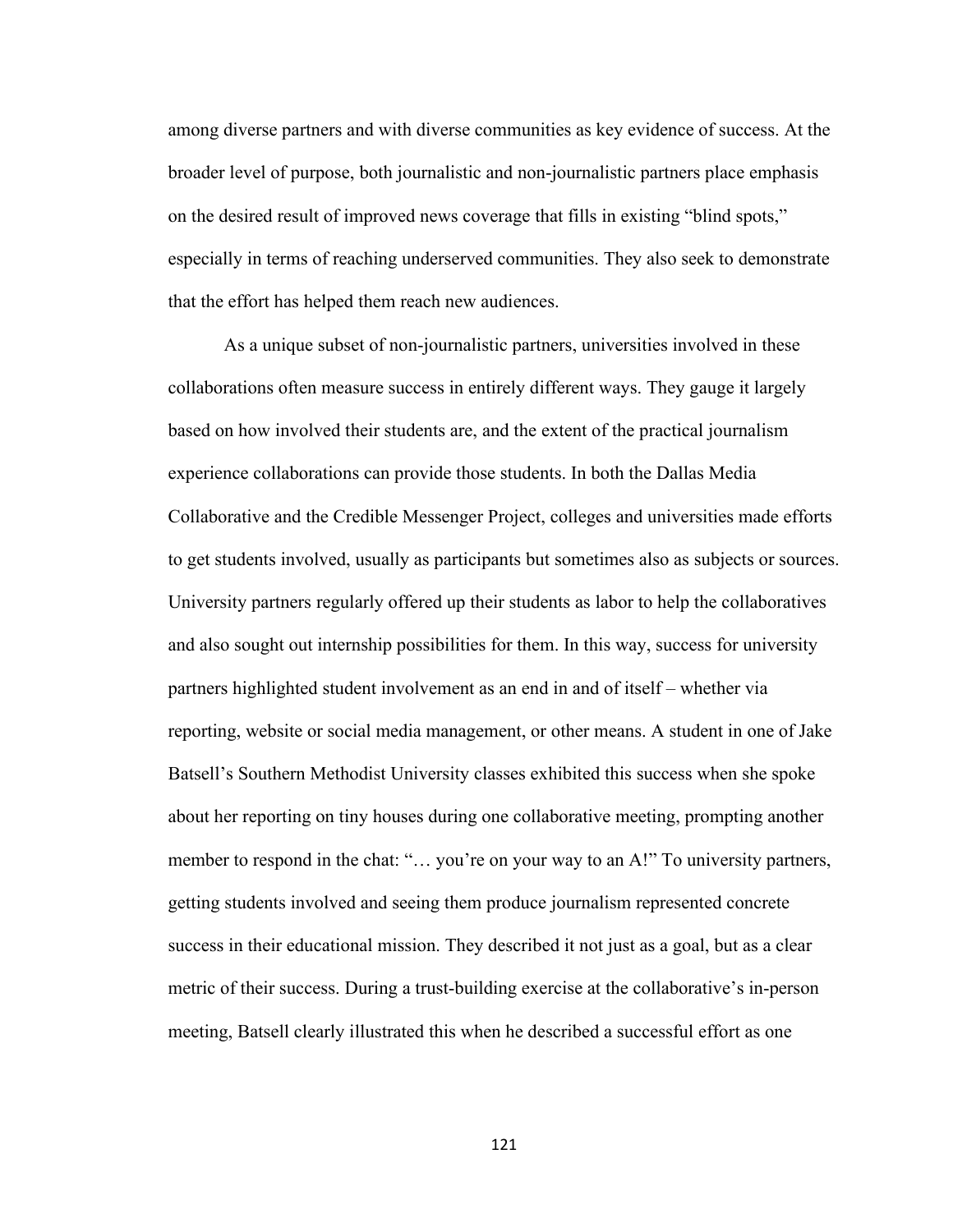having a "constant pipeline of students involved, not just in coverage but in community engagement."

As referenced above, at the grandest level, these collaborations seek to measure success in terms of whether they have effected change – an area that participants acknowledge is difficult to evaluate. Within the Dallas Media Collaborative, this was often described as any evidence that housing becomes more accessible to middle- and lower-income people of diverse backgrounds, or through the implementation of policies that helped make that more likely. Credible Messenger participants often defined success as fewer victims being shot, with fewer deaths and fewer visits to emergency rooms, or in the form of new legislation that helped make such outcomes more likely. Non-journalistic partners are often more likely to emphasize social scientific metrics in terms of evaluating success. In the Dallas Media Collaborative, the nonprofit Child Poverty Action Lab referenced success in terms of data and metrics related to real estate transactions and property values, numbers of building permits, numbers of evictions and other city data that reflect the state of affordable housing. In its reports, CPAL emphasized goals and time frames for achieving those goals; at one meeting, CPAL representatives discussed the goal of reducing the number of "involuntary moves" of city residents by designated amounts, with target dates for those goals. This demonstrated the idea of measurable success in effecting social change. During the trust-building exercise, CPAL's Ashley Flores indicated how her measure of success was "less about what gets published … more about the public response." This shows clearly how different types of journalistic and non-journalistic partners may evaluate success on different terms. With its focus on solutions, the Dallas Media Collaborative held up as the ultimate success any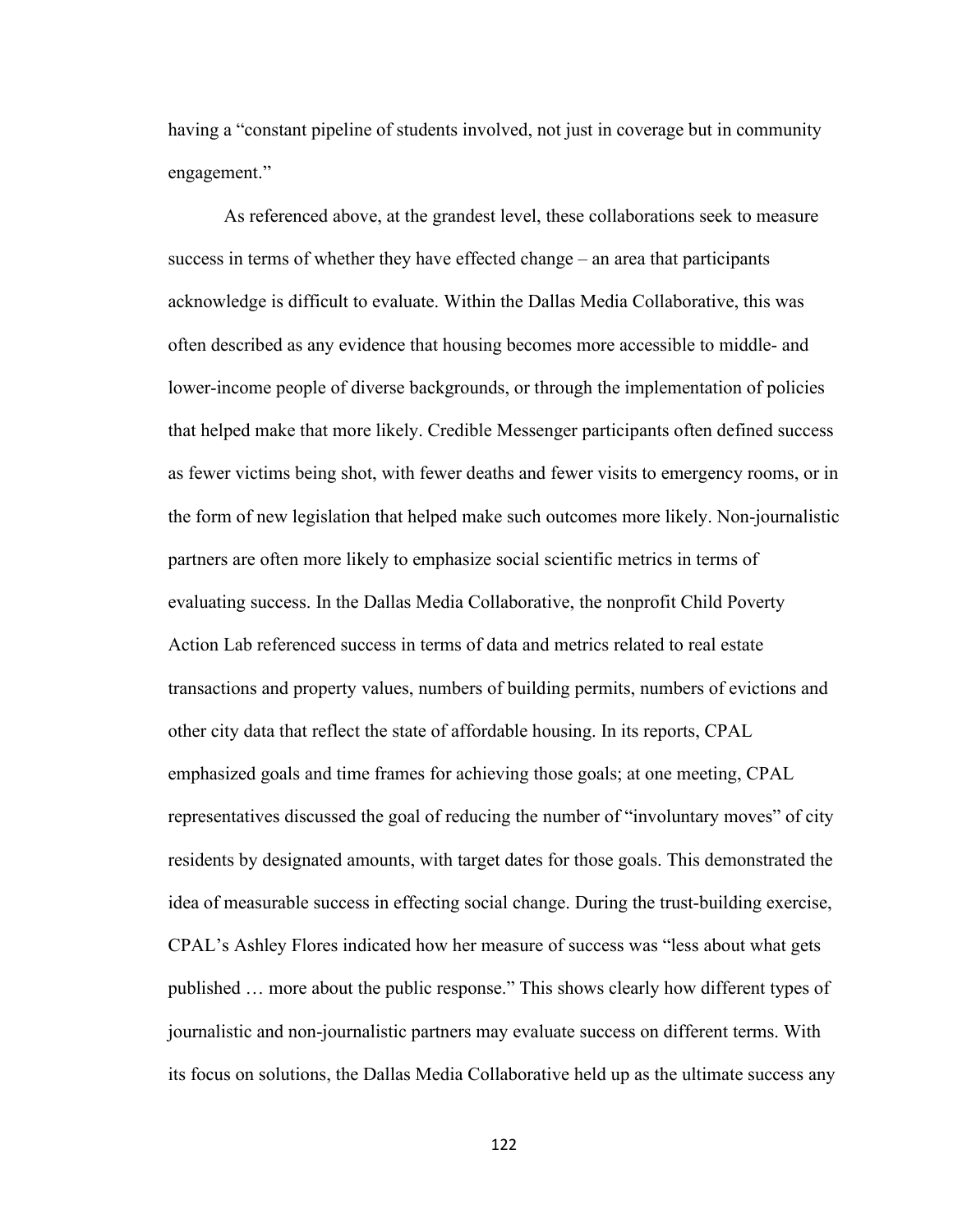results that addressed the crisis of affordable housing. On the driving tour of Dallas neighborhoods, *D Magazine*'s Matt Goodman pointed to some houses that were run down and emphasized that the city needed to find better ways to help such owners fix up their homes. He also identified one of the greatest housing challenges in Dallas as "How do you create a mixed-income neighborhood?" Implied in that observation is the idea that such a neighborhood, if the collaborative could help facilitate it, would mark a successful result.

Collaborative partners routinely characterized success based on whether their work effected change and produced results in tangible ways. "If I can save one person … my job has been done," said Kimberly Kamara, a community journalist who interviewed city residents impacted by gun violence for a Credible Messenger video. "I felt I wanted to be as real, as authentic, as I possibly can be to get the point across – this violence is outrageous" (K. Kamara, personal communication, September 29, 2021). Nonjournalistic partners, in particular, routinely characterized success as being more than just raising awareness; by itself, one partner said, a goal of "raising awareness" was something of a "lame action item" (M. Bottari, personal communication, August 13, 2021). Instead, these partners lead the way in describing success as producing journalism that incorporates new voices, tells stories in new ways, and leads to measurable change in their communities.

Both journalistic and non-journalistic partners, however, also sought to evaluate success in a more abstract way: the extent to which they were able to change the way journalism was done, in part to give the community more agency. In some ways, this seems a vague and abstract goal. But they described this in a measurable way: the extent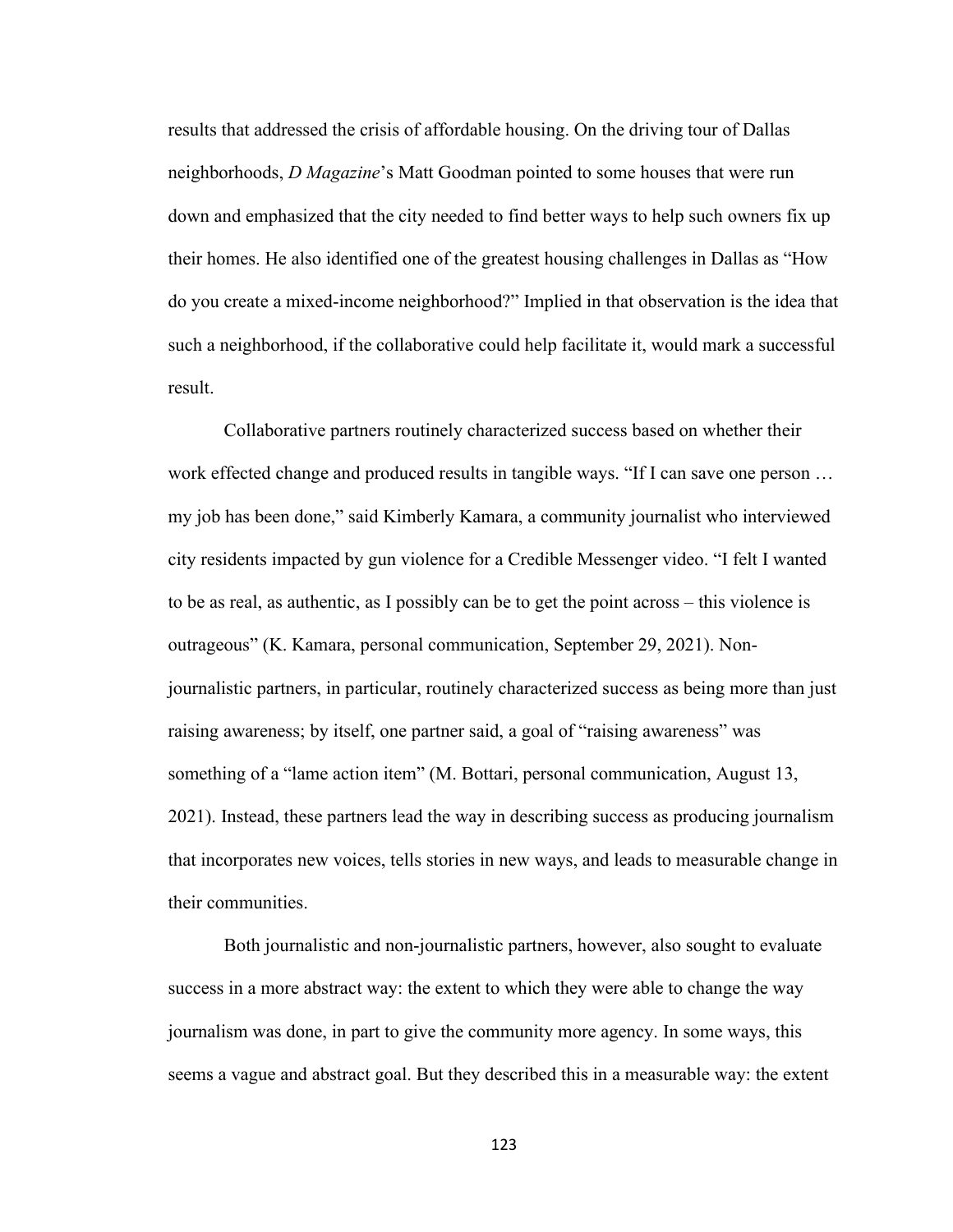to which the collaborative journalism they created ultimately incorporated new voices and told stories in different ways. Jim MacMillan spoke of how the Credible Messenger project succeeded when community journalists were able to achieve a "depth of intimacy and truth … and real ground-level authority that's pretty damn unusual in standard reporting" (J. MacMillan, personal communication, September 20, 2021). Community journalists involved in the Credible Messenger project characterized success in terms of the extent to which they were able to highlight voices unheard in mainstream journalism. "I wanted it to be like … for us, by us," said community partner Tyler Campbell. "I still see those people that I interviewed. … I really care about these people outside of just (trying to ) write that story" (T. Campbell, personal communication, October 1, 2021). Collaborators describe an ideal world in which voices in the community are at the center of news coverage and help drive it – rather than stories where the direction comes solely from newsrooms. Keri Mitchell of the *Dallas Free Press* characterized success as when collaboratives "upend" journalists' traditional "we know best approach" and take guidance from the community (K. Mitchell, personal communication, June 17, 2021).

These findings, therefore, reflect evidence that collaborations seek to alter the journalistic field and their communities in both concrete and less tangible ways. In setting goals, they sometimes prioritize measurable benchmarks and metrics that reflect what they are doing and how it is impacting the community. These measures are particularly important to funders and those organizing collaboratives. But partners themselves value these measures as a means of showing that their work is having some sort of impact – reaching new audiences, drawing from new sources, and telling new kinds of stories. These partnerships face greater challenges, however, in terms of gauging whether they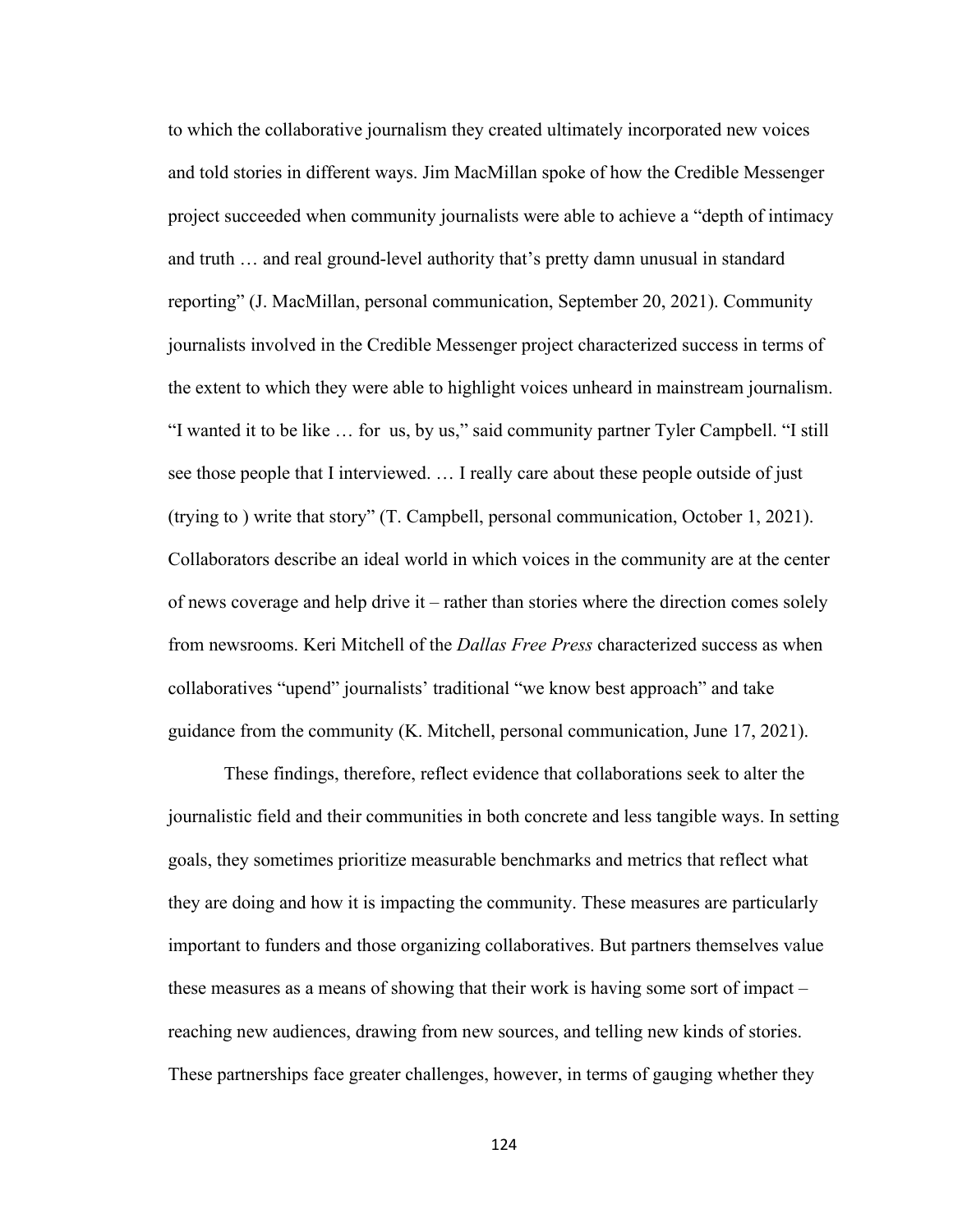are impacting and changing the field. Collaborators point to specific stories and how they meet the criteria of solutions journalism, or how they prioritize certain voices. Furthermore, they see their efforts' own sustainability as evidence that they are having success changing the way journalism is done. They even try to model themselves as examples to other fledgling partnerships, as a means to encourage more success.

However, they face long-term challenges in terms of being able to truly assess whether their efforts have increased trust and improved lives in the community. These findings have shown how collaboratives are increasingly including new types of nonjournalistic members and how those members are taking on distinct roles that are transforming journalistic processes and news content. These new partners are reenvisioning the field's public service responsibilities and providing fresh insights on its traditional core values, all while helping to incorporate new types of sources and reach new audiences. Finally, these findings have demonstrated how collaboratives place significant emphasis on evaluating their success in terms of public service and community engagement – not based on commercial imperatives. But, in doing so, the unique core identities of the diverse partners help to determine how each one defines and measures what success looks like. Considering this, the next section begins the analysis of what light these findings shed on how these diverse collaborations are changing the field, how their structures and processes are influencing its norms and values.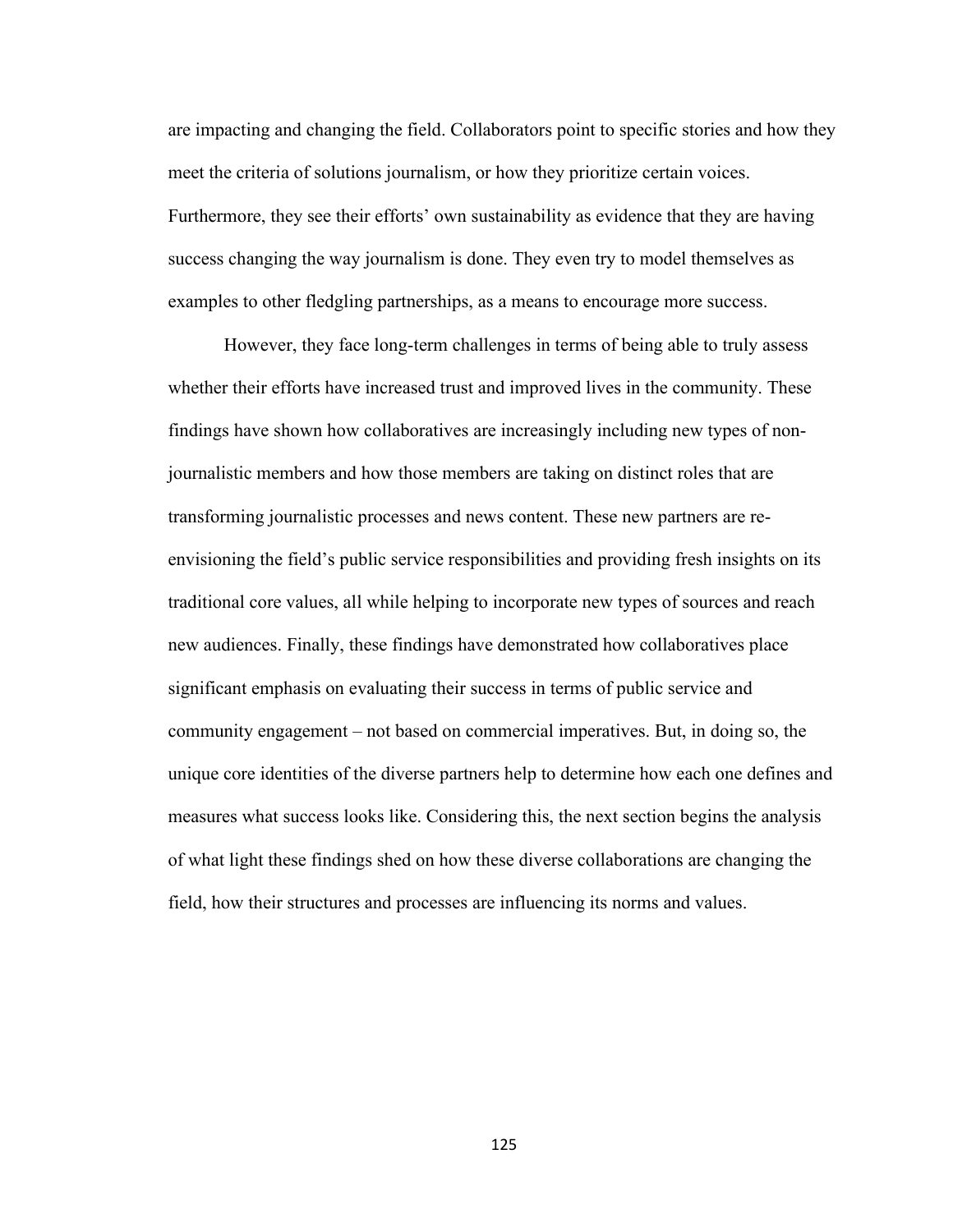## CHAPTER 11

#### **DISCUSSION**

Much has changed in journalism since C.W. Anderson (2013) observed evidence of a "failure to collaborate" in the first decade of the 21<sup>st</sup> century. Collaboration has become a veritable buzzword in the industry as journalists seek new economic models and fresh ways of embracing both the challenges and benefits of the networked information ecosystem. This section moves to the broader questions regarding the implications of collaboration on the traditional norms and values of the journalistic field – especially its influence on journalistic boundaries, its impact on journalistic processes, and, ultimately, the ways this approach is serving to re-imagine the core purposes of the profession. It also explores what these findings show about what we can expect when journalism is produced by groups composed of a wide array of journalistic and nonjournalistic participants. These findings identify several key themes.

First, this research shows that, by inviting new types of partners into collaborations, journalists are expanding the field's boundaries and changing the overall conversation about what journalism *is* and what its goals should be. This expansion has dramatically altered journalistic structures and processes, and – ultimately – broadened the definition of what can be considered journalistic work. However, in expanding these boundaries, journalists are still imposing certain limits on membership, decisions based on the traditional values of independence and objectivity. Furthermore, since the collaborations studied here were initiated by journalistic rather than non-journalistic partners, this suggests journalists still seek to maintain their hold on the field, not upend the journalistic paradigm altogether. These findings do, however, provide evidence that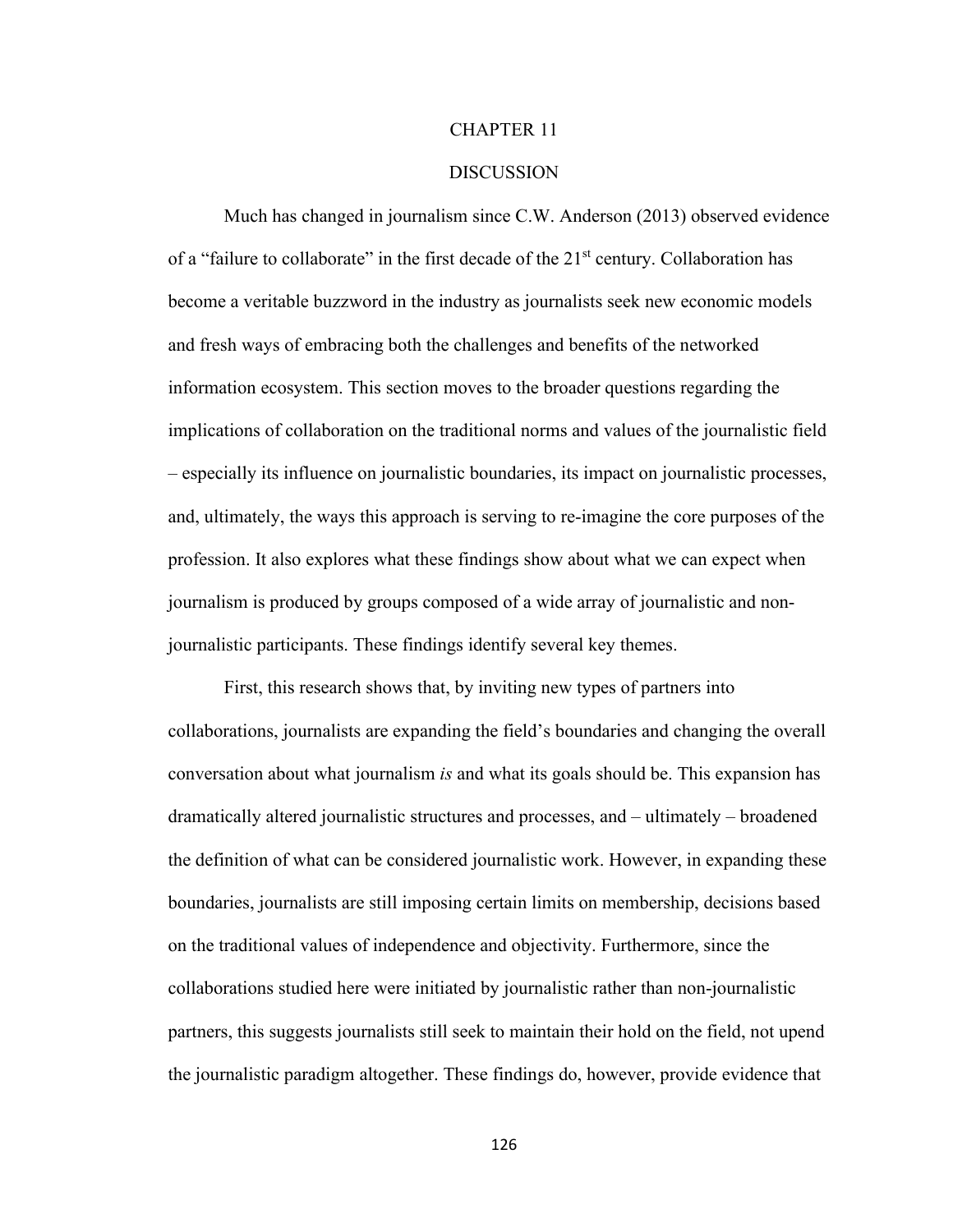diverse collaborations can lead to a fundamental recalibration of journalism's core values, placing much greater emphasis on amplifying less-heard voices and engaging the audience in a way that is intended to effect social change – and less value on speed and competition. Furthermore, the findings demonstrate the complexities that collaborations face when trying to determine whether their efforts were successful, as different entities evaluate "success" in different ways – and the commonly agreed upon metric of "impact" is often difficult to quantify. In sum, the work of collaboration can be viewed as part of journalists' effort to re-envision journalism's democratic role as the profession seeks to retake its place in society.

Journalists Seek Partners to Help Them Re-Connect with Citizens, Re-Define Mission

Amid times of great cultural and technological change, journalists are desperately trying to make a case to the audience that their work still matters (Zelizer et al., 2021). They realize they need to re-envision the field's mission, re-connect with citizens and reestablish journalistic authority and *legitimacy* with their publics (Carlson, 2017; Nelson, 2021; Ryfe, 2017). They are increasingly realizing, however, that they can't do this alone. Therefore, they are not only banding together with one another but bringing in nonjournalistic entities as partners. Journalists are re-defining the field's membership boundaries in the hope that this will bolster its standing in society.

Journalistic partners highlight the *inclusion* of non-journalistic partners as evidence that they are doing things differently. This inclusion moves non-journalistic entities from their usual position as external forces to a position *within* journalistic partnerships. As such, collaboration can be seen as an effort to "repair" the journalistic field by expanding its membership — working with nonprofits, citizen journalists,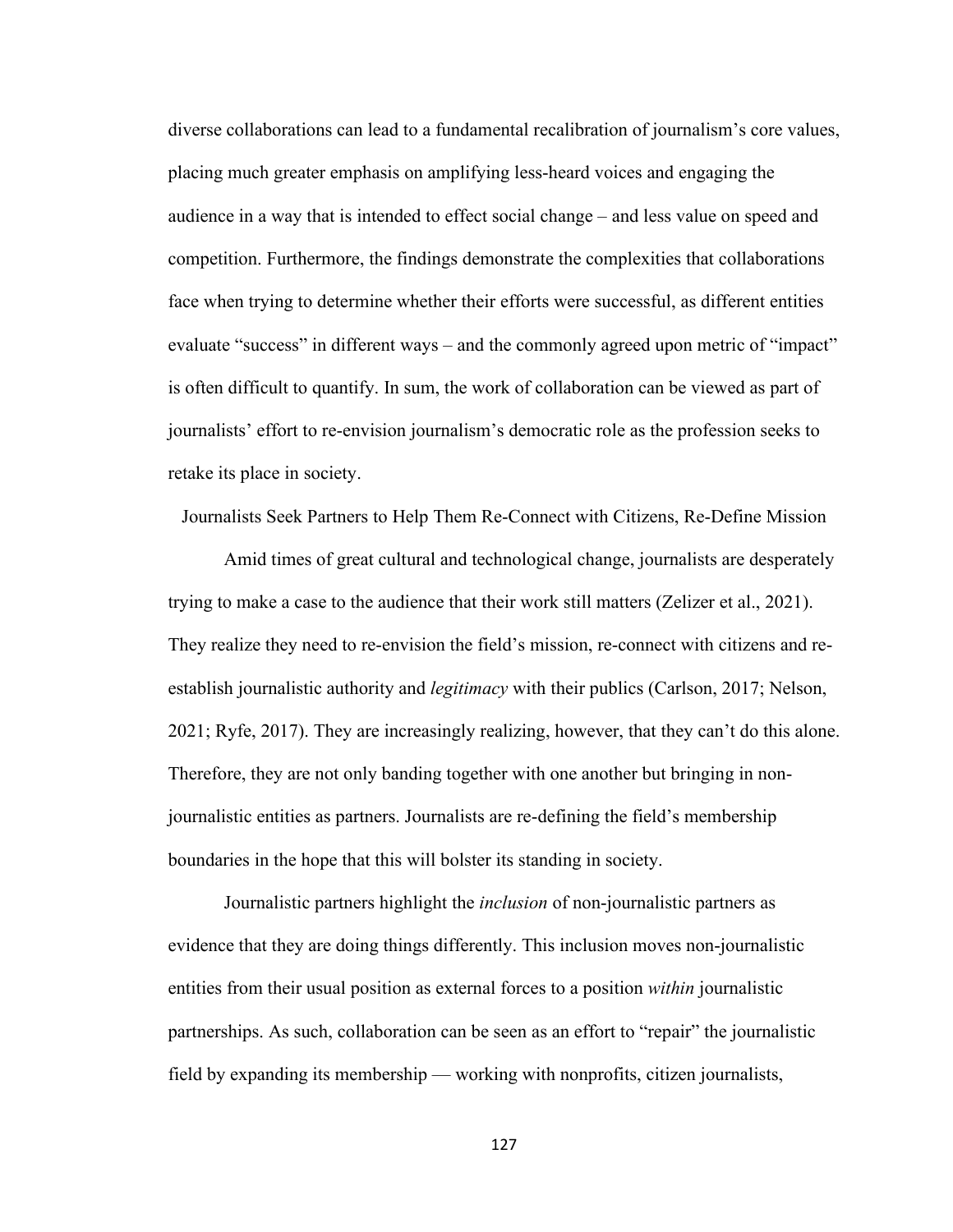universities, think tanks, health professionals, creative groups and others outside journalism's traditional sphere. This research suggests a key reason for this change in membership is that journalists seek to become more connected with communities and amplify the voices of underrepresented groups.

Beyond the simple fact of membership, this field repair also involves getting new kinds of gatekeepers involved – some with priorities that contrast with the traditional journalistic goal of "objective" or dispassionate storytelling. It involves making different people and groups in the community more involved in actually producing the news. This expansion marks an effort by journalists to re-establish not only trust with their audience, but the journalistic authority rooted in that trust. Taken together, these changes in structure and process amount to a shift in journalism's core values that takes a step back from objectivity and traditional gatekeeping in order to embrace connecting with communities.

Connecting with communities requires a heightened focus on cultural diversity in a field that has long struggled to serve and represent non-white and other disadvantaged communities (Usher, 2021). Scholars have argued that an attempt to repair this disconnect must go beyond diversifying newsrooms and move toward shifting the culture and norms involved in communication (Saha, 2018). This study suggests that journalists see collaboration with diverse partners as a way to truly connect with all parts of their audiences. They seek not only to amplify the voices of those in underrepresented communities, but to actively include them in their structures and involve them in journalistic processes.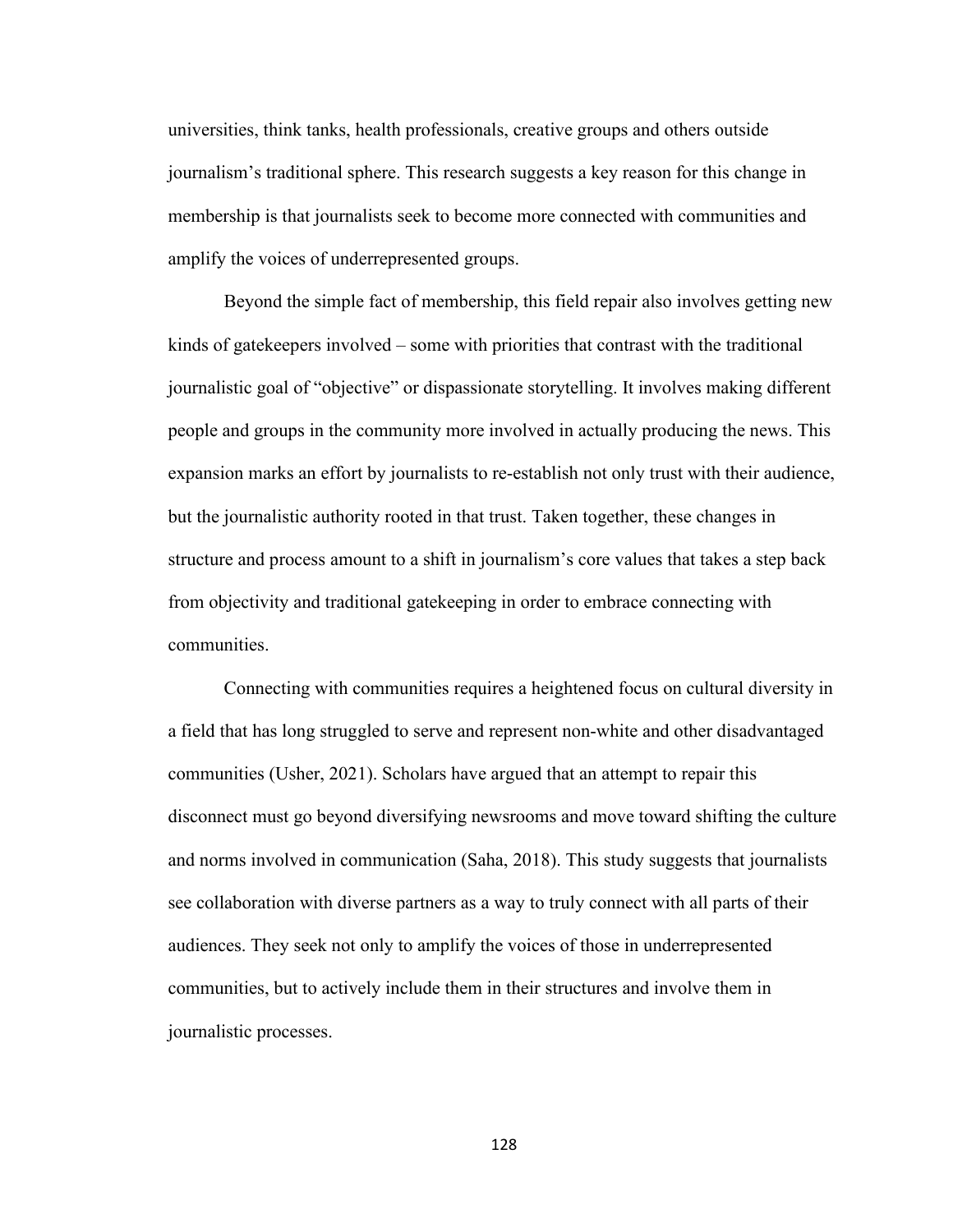Collaborative partners also report that they are experimenting with variety when it comes to the end products of their work. Journalists seek to partner with creative groups not only to find new ways to tell stories, but also to find fresh ways to connect with all kinds of communities in an emotional way. With increasingly diverse collaboratives, the product of journalistic processes goes beyond written, designed, or broadcast content. Journalistic work can include artistic texts, be they in the written word, still images, or videos. It can come in the form of a creative performance, such as through dance or song or a game that tells stories of the community. It can take the form of a panel discussion that addresses solutions to a difficult problem in the community, or "listening" events in which community members voice their ideas to journalists. This further demonstrates a shift in purpose toward one that characterizes audience engagement as part of journalism's work, not as a measurement of its reach. It involves seeing the idea of an emotional connection with the audience as part of journalism's ultimate mission.

Scholars have long noted the ways journalists value and emphasize the public service provided by their work (for example Beam et al., 2009; Jenkins & Nielsen, 2020; Kovach & Rosenstiel, 2014; Mari, 2015). These findings advance this understanding by demonstrating evidence of collaborations seeking to re-define that public service role as the goal of empowering citizens with information to help them find solutions and effect change – rather than simply helping them make informed decisions. The collaborations studied here show journalists placing this solutions-oriented public service above all other goals. As part of this, they seek to align their mission much more closely with that of education. Journalism has long been considered to have an educational mission, going back to the idea of its role in an informed public. However, these collaborations seek to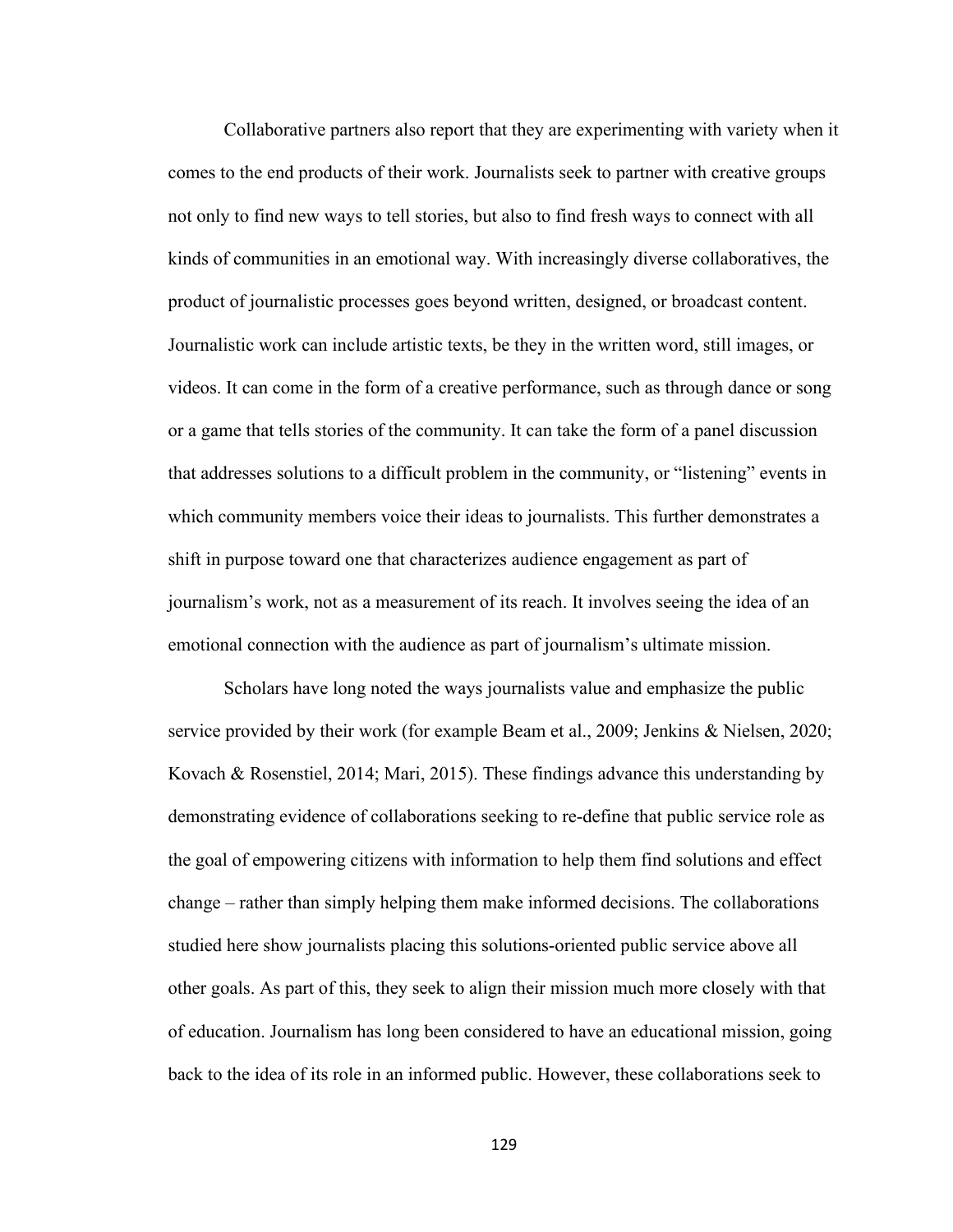make the connection between journalism and education much more direct by prioritizing societal outcomes. They seek to emphasize how journalism and education share an overarching democratic goal: providing citizens with tools that ultimately help them better society. News organizations have long considered their duties fulfilled once information has been provided to the audience. But the collaborators in this study indicated they would only be satisfied if that information leads to change.

For generations, journalists were routinely dismissive of the audience (Fishman, 1980; Gans, 2004; Tuchman, 1978) and engagement efforts were primarily geared toward attracting news subscribers. That has changed in the social media era, with increasing evidence that audiences are having more influence on the gatekeeping process (for example, Batsell, 2015; Tandoc 2014; Walters, 2021). But these findings suggest that non-journalistic partners may help lead collaborations to place an even more heightened focus on community engagement. Using Jacob Nelson's terminology, they are far more likely to see "engagement" from a "production-oriented" standpoint that involves welcoming community members into the journalistic processes, rather than the simple "reception-oriented" approach that measures how the audience interacts with content (Nelson, 2021). In doing this, they appear more likely to follow the lead of many digital start-ups and non-journalistic partners in welcoming audience members into the story selection and creation processes and giving them more agency. But they consider this a central purpose of their work, rather than a profit-oriented goal that is sought merely as a necessary means of survival.

Previous corrective efforts, including the public journalism movement, have also focused on the problematic nature of journalism's commercial orientation. More recently,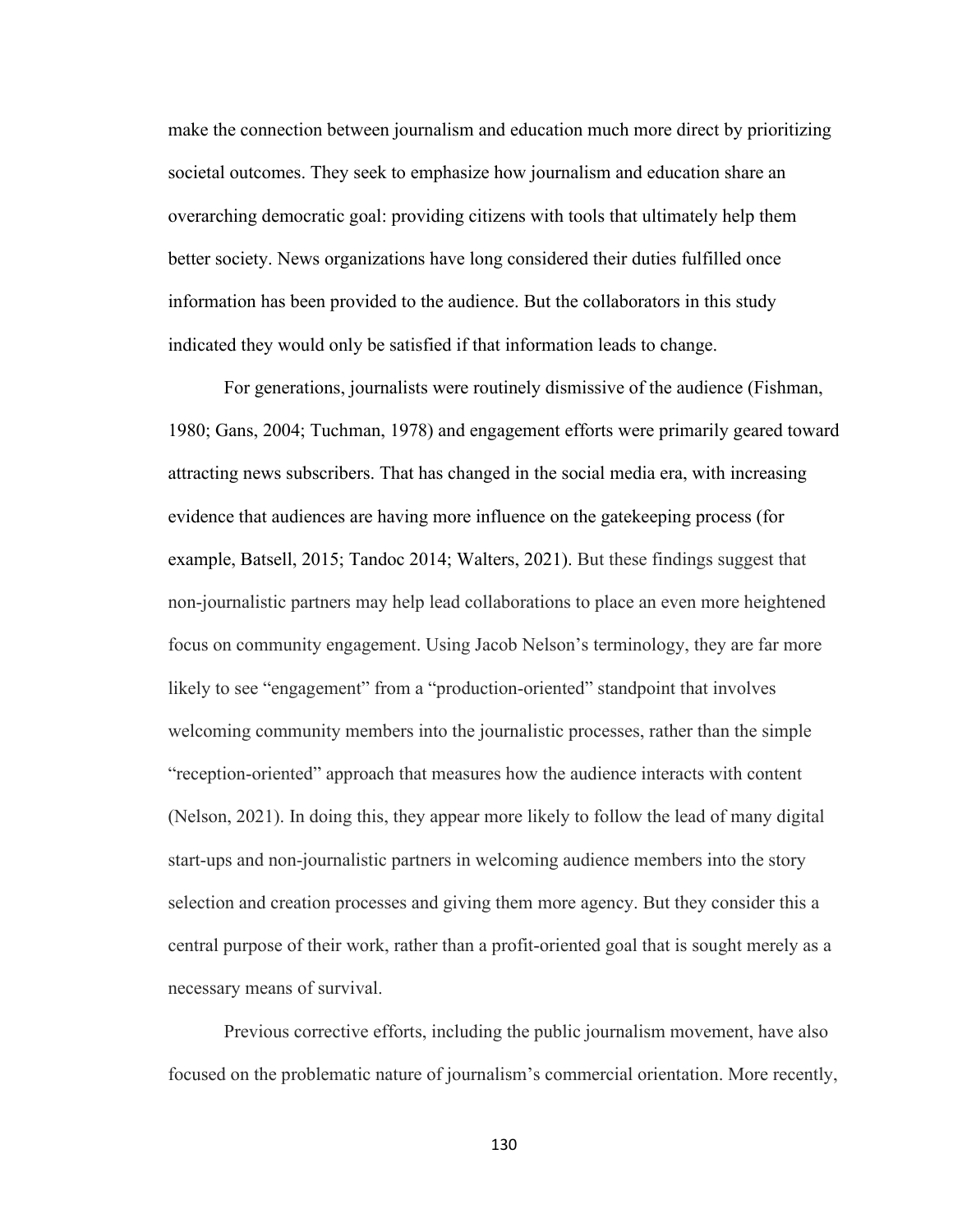Nip (2008) characterized engagement as an effort to connect with the audience as citizens rather than as subscribers or customers. This study finds evidence suggesting that collaborations characterize engagement as journalism in and of itself, whether that is a panel discussion, an interactive data project, or a piece of creative work. The collaborative approach, therefore, has strong roots in the public journalism movement. But there are two main differences. The first is that it reflects a broader view of what constitutes journalistic work. The second involves the social and economic circumstances of the industry in the current moment. The current shift toward a more collaborative approach comes at a time of desperation in the industry, whereas the public journalism movement occurred in a period of much greater stability. This suggests that the collaborative approach may have more potential to effect lasting change on the field. But these efforts come with challenges.

Journalists Struggle to Establish a Line for Whom to Include in Collaborations

The journalists observed here have determined that collaboration with nonjournalistic partners is a viable and desirable means of connecting with communities. Even so, this study finds that journalists often struggle to decide who should be included in a collaboration. As they seek new types of partners, journalists face critical decisions over what types of groups or individuals to collaborate with – and what types to exclude. This study found that journalistic partners are most comfortable collaborating with other journalists, even though their competitive histories sometimes pose challenges. They also tend to see universities, citizen journalists and many nonprofits as logical collaborators with a similar mission and, therefore, compatible values. Journalists showed greater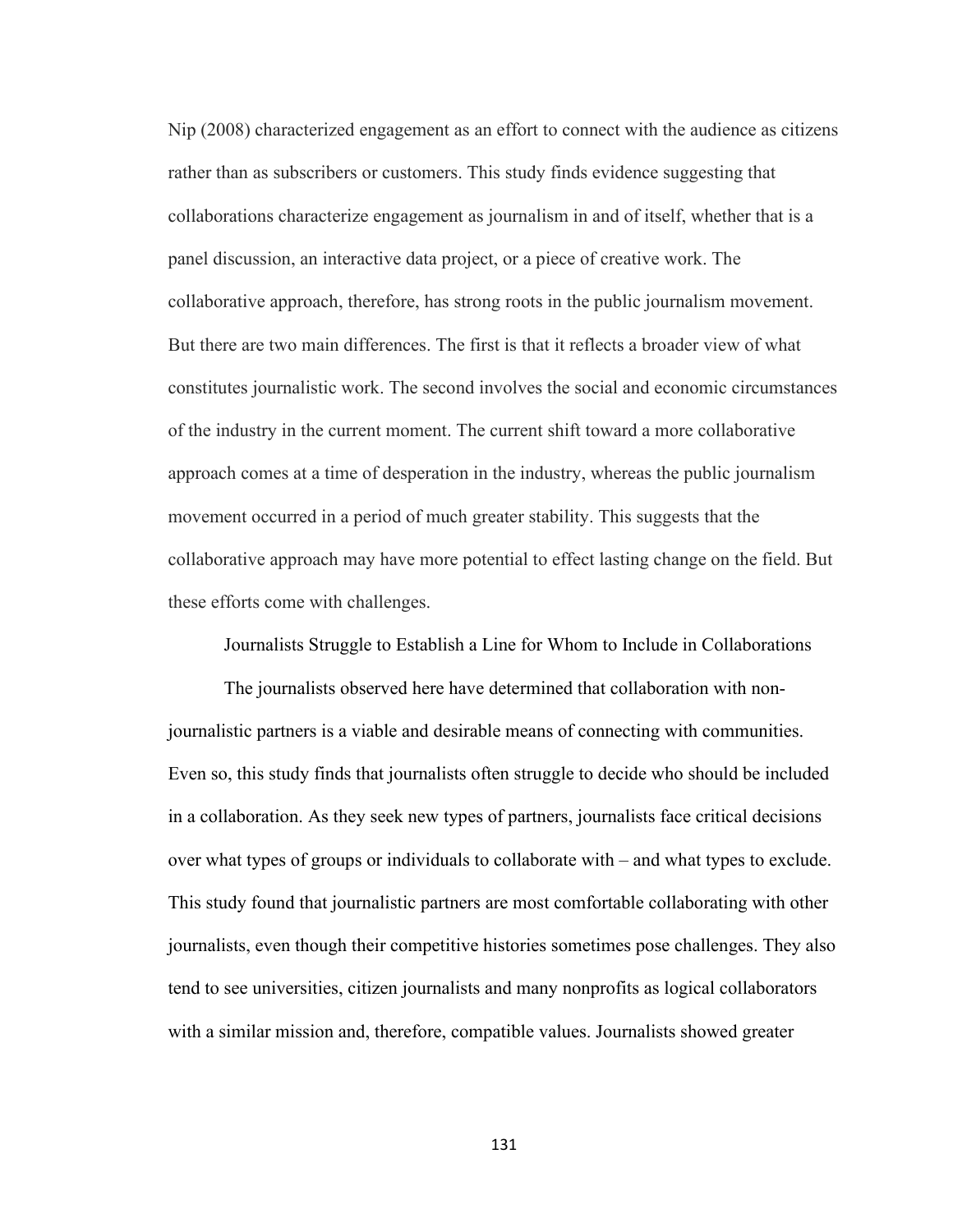uncertainty in working with creative groups and entities with a mission more oriented toward advocacy.

Journalists are interested in finding ways to partner with creative groups, but see these groups as highly different from themselves. These differences in mind-set mean journalists sometimes struggle to find common ground with creative partners and to get them actively involved. They have such different goals that journalists seemed to feel creative partners spoke in a different language. This presents practical challenges for working together. With universities, journalists can easily envision students performing the functions and roles of news work. With non-profits, journalists see kindred spirits whose motivations are clearly interwoven with informational aspects of public service. However, journalists sometimes have trouble seeing how creative partners can become involved in editorial processes. They see logical ways for these groups to help with audience engagement, but have a harder time envisioning how creative groups can work with them in producing news content.

If journalists are merely confused by groups whose output doesn't look like their own, they are deeply uncomfortable with partners they view as threatening their independence. Most notably, journalists remain protective against incursion by groups whose purpose is to advocate for a specific cause. They see this as counter to their journalistic mission, something of a conflict of interest. This view stands in conflict with journalists' desire to effect social change, and journalists sometimes struggle to define the type of advocacy that is problematic for them. Journalistic partners remain concerned with being represented publicly by those with a history of speaking out on or pushing for specific causes, demonstrating a desire to maintain at least the appearance of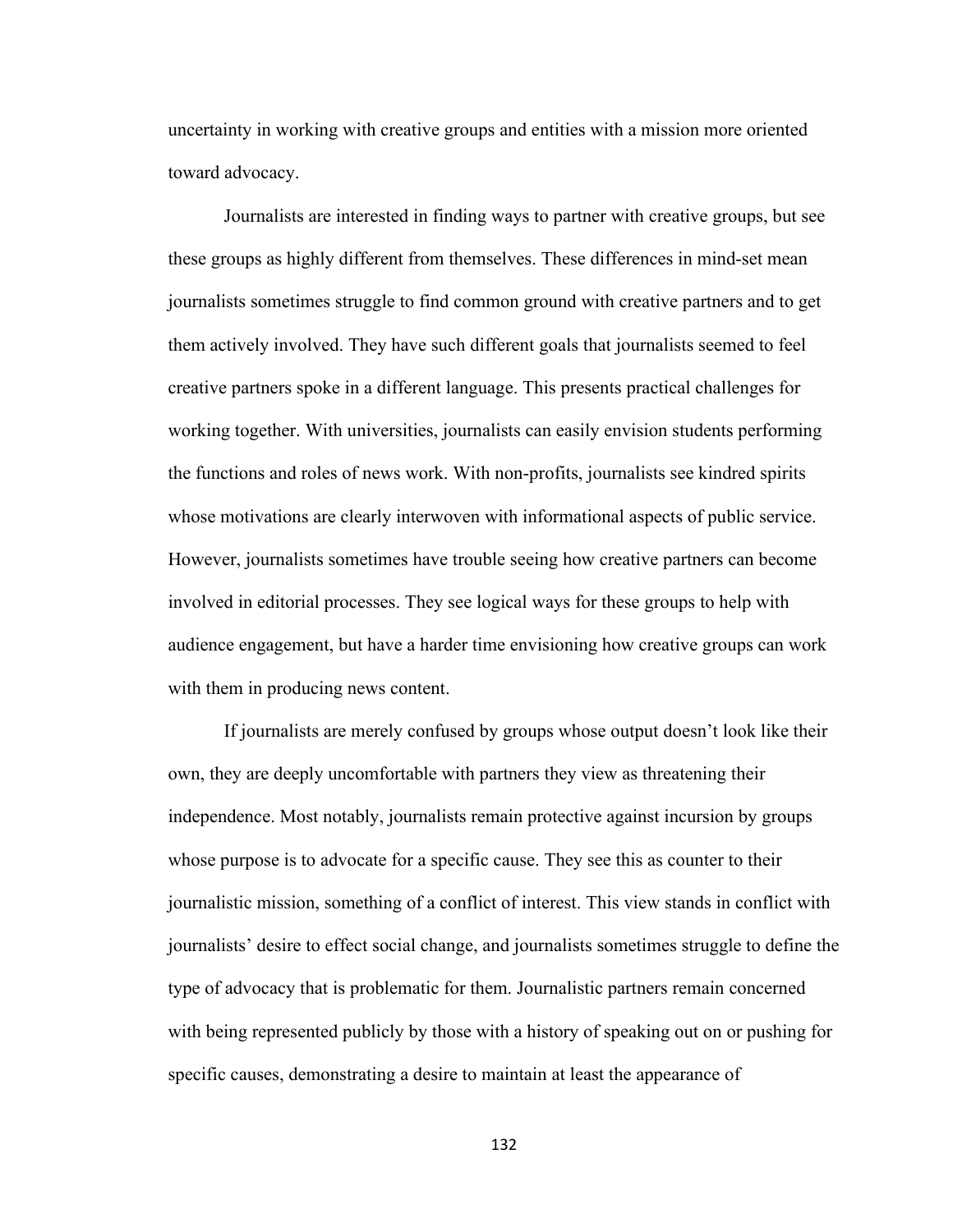independence. Because many non-profits have both informational and advocacy roles (e.g. holding public meetings but also lobbying) journalists find themselves in the position of drawing boundary lines that actually bisect individual organizations. The desire to maintain independence also prevents journalists from collaborating with government. As with the boundary excluding advocacy, these findings add to previous research suggesting the government boundary is often ill-defined (Nee, 2013). Even if the line isn't clear, journalists appear to have such a strong aversion to crossing it that even seemingly non-threatening entities like libraries present challenges. Involving a public library presents concerns for both journalists and government. On one side, journalists are wary because they value their independence from government. On the other side, government is concerned because it is often the subject of news stories or the target of change efforts. These concerns provide a strong incentive for journalistic collaborations to exclude public entities and thereby avoid conflicts of interest.

These findings suggest, therefore, that there are still notable limits on these expanded boundaries when journalists look to welcome new partners into the collaborative fold. The expansion includes non-profit, educational, and creative groups as journalistic partners while excluding advocacy and governmental entities — a distinction that feels foreign to non-journalistic partners who often work with governments or engage in advocacy themselves. This is a critical point in looking toward the future of collaborations, as journalists may consider partnering with a wider and wider array of non-journalistic groups. As they collaborate with these different types of partners, it not only reshapes the mission and values of journalism but also complicates the flow of power.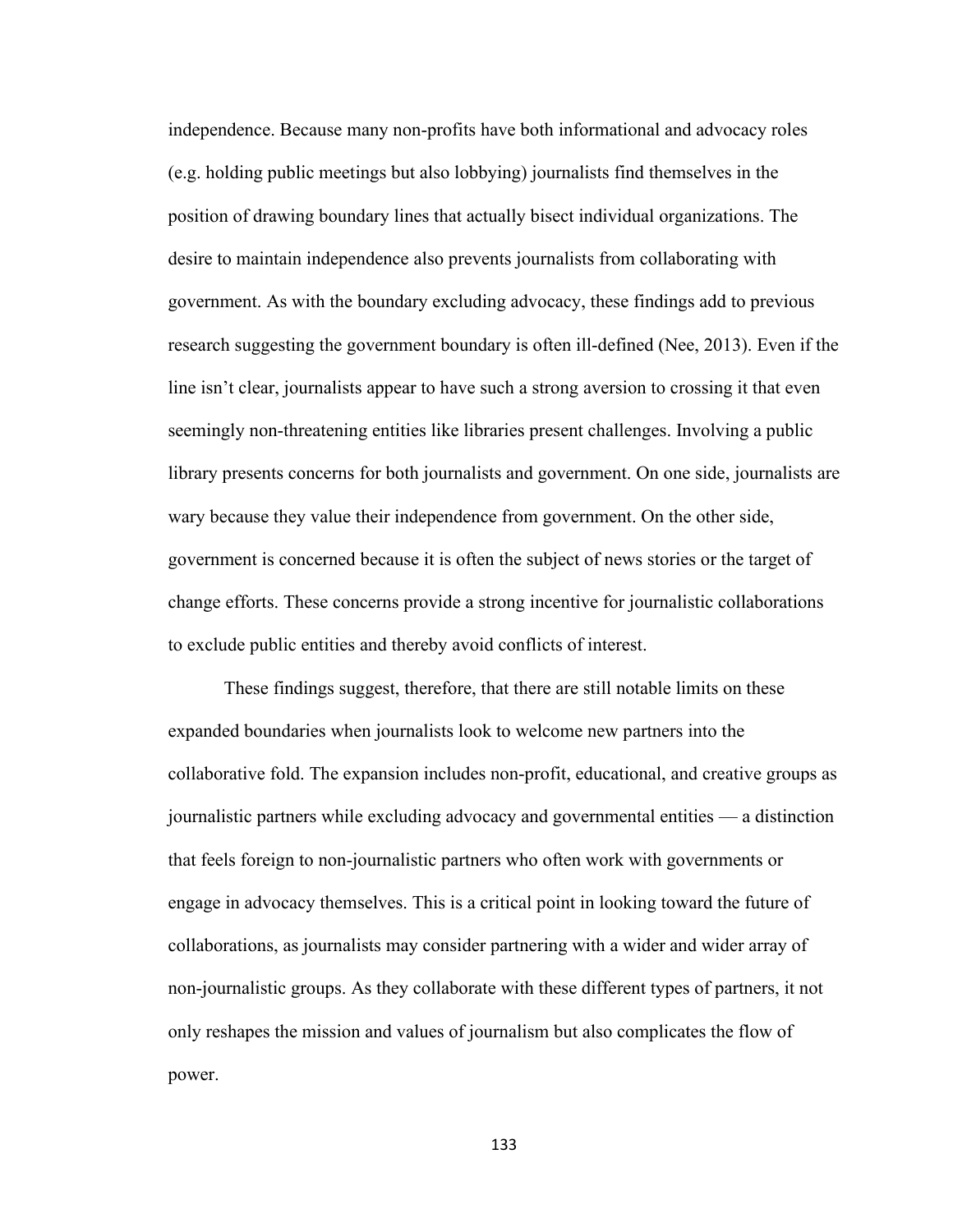Collaborations Complicate and Sometimes Upend Journalistic Power Structures

By incorporating outside actors into collaborations, journalists are ceding some of their traditional power over news content. As noted previously, they are inviting these non-journalistic partners, in part, because they need help re-connecting with the audience and re-establishing legitimacy. This study finds that journalists want their partners' input on what stories are newsworthy and how they can best be told. They want to provide citizens, especially those whose voices have traditionally been less heard, with more power to control narratives. They are looking to creative partners to help tell stories and engage with communities in new ways. They are turning to students for help in doing journalistic work. Journalists are also seeking to partner with research groups and others whom they have traditionally relied upon as *sources* in their stories.

In making these types of shifts, journalists are ceding some of their gatekeeping authority – that power to select and shape what news gets to the audience. They are expanding their boundaries and giving "outsiders" a voice in journalistic decisions over what is news and what forms journalism takes. They view this as a calculated investment in the community that is expected to return dividends in the form of trust. However, the changes in power flow are not entirely that simple. Journalists still have reservations about allowing non-professionals, like students, to make editorial decisions on their own. They also often strive to have a professional journalist involved in editing content to assure professional standards are met. In this way, journalists still seek to hold on to some of their gatekeeping authority in collaborations.

Collaborations also illuminate changes in how power flows through the hierarchy of influences – from social systems and "extramedia" factors, down to organizations,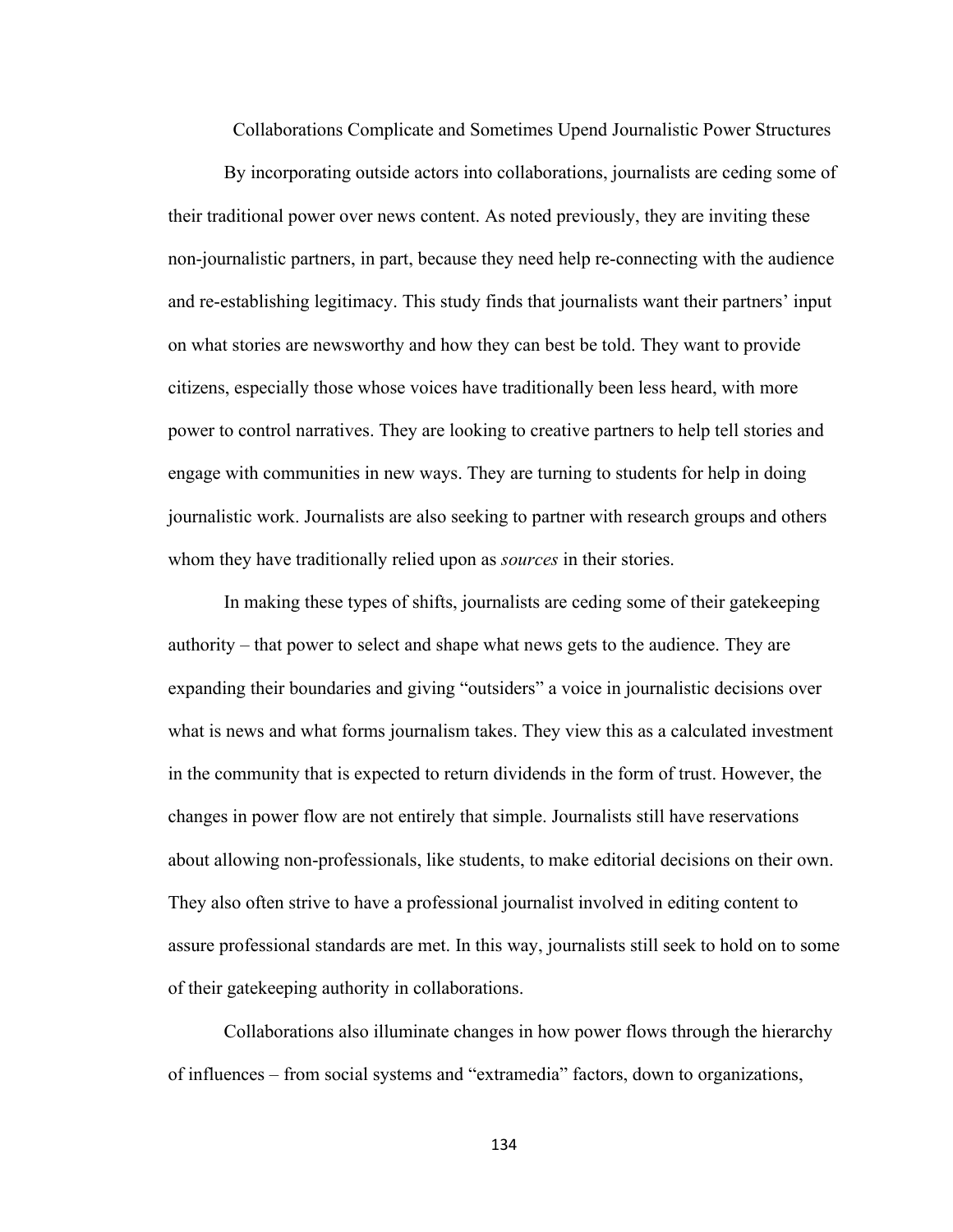individuals and routines. The traditional model (Reese  $\&$  Shoemaker, 2016) characterized routines in which journalists selected sources they saw as authoritative and included them as voices in their stories. Now, in collaborations, some of the sources from those stories are being invited in as *collaborative partners*. This effectively means actors that had been in the role of an "extramedia" influence are now sometimes being included at the organizational level – as part of the collaborative itself, on par with news organizations. In the traditional model, this would be equivalent to having an expert source join a newspaper's editorial board. This can put those types of actors in a different position of power. Collaborative partners have the potential for more direct influence on news content when they act at the organizational level, a step of the hierarchy that exhibits increased agency in today's media ecosystem (Ferrucci & Kuhn, 2022). However, there is tension here in diverse collaborations; when non-journalistic partners are not fully incorporated into decision-making and editorial processes, they remain more on the outside, acting like extramedia influences. From the perspective of field theory, collaborations sometimes can enable actors once considered heteronomous forces – like citizens, think tanks and researchers – to impact the field from *inside* as autonomous forces. This demonstrates a fluidity that complicates traditional understandings of field theory. It also means, however, that the direction power flows can depend greatly on what authority the journalists give to these non-journalistic partners.

In adding more voices, with different backgrounds and motivations, diverse collaborations develop more complex routines, communication pathways and power structures. This adds another degree of structural complexity in a field in which news organizations have long been complicated bureaucracies. Even among journalistic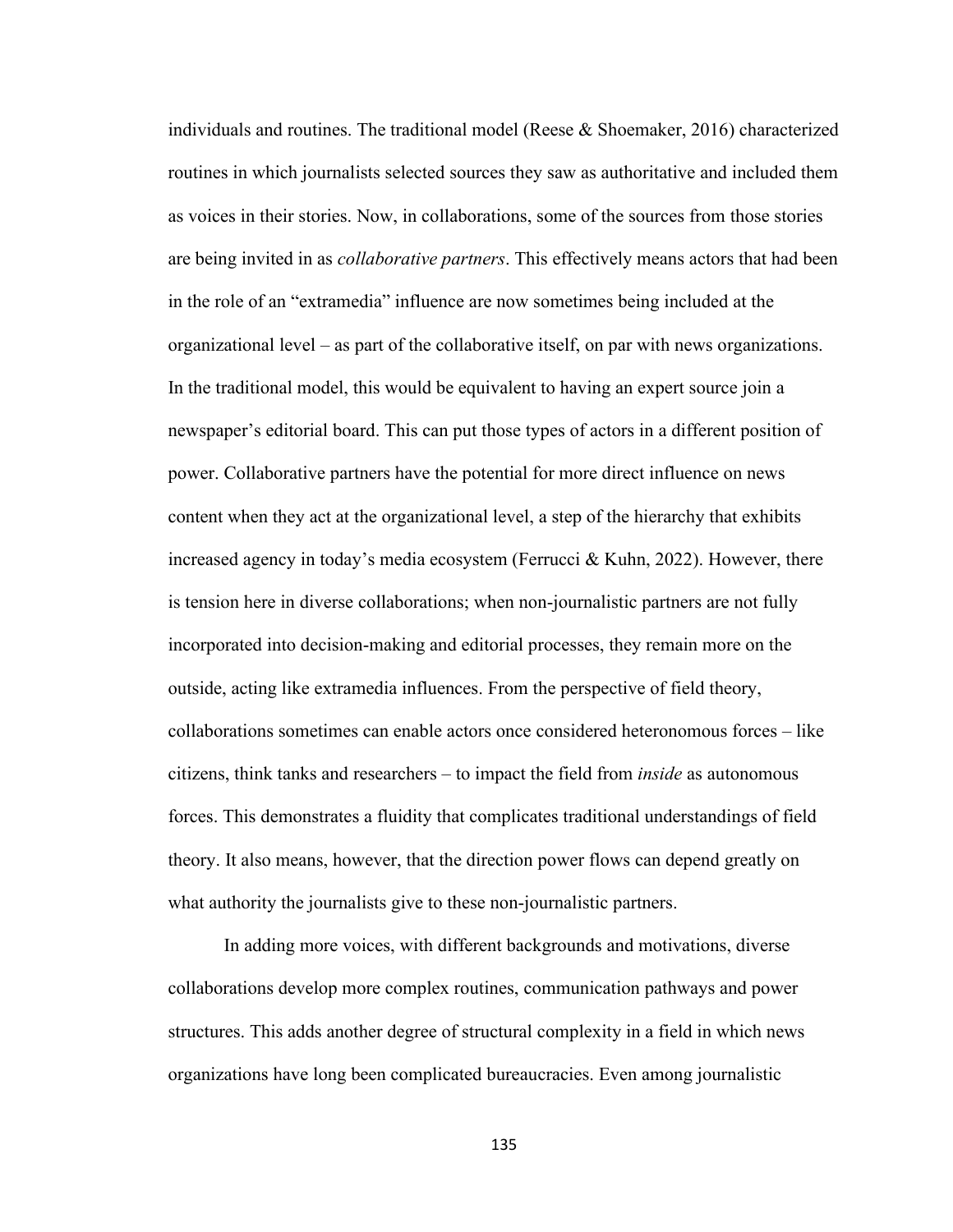partners, the differences between legacy and non-legacy news organizations complicates the power structures of collaborations. Legacy media partners are beholden not just to traditional values like objectivity and independence, but to the commercial goal of gaining subscribers. Smaller journalistic partners and non-journalistic partners tend to be more dismissive of those priorities, with motivations centering around finding fresh ways to engage communities. These differences complicate short-term and long-term decisionmaking in a collaborative by making its goals unclear or contested, effectively slowing down editorial processes.

These shifts in power greatly influence the way values are negotiated in collaborations. These findings suggest journalists remain the ones initiating collaborations, the hosts who are inviting more guests to the party. They assert authority by determining which responsibilities and roles new partners take on in those efforts. Journalists also exert authority by setting the tone for the collaboration, emphasizing truth, transparency and objectivity in their work, even though objectivity, in particular, seems foreign to non-journalistic partners. Traditional journalistic partners still do not want to be seen as advocating for a cause, but they and non-journalistic partners both seek to effect positive change in the community. These positions may seem paradoxical. But they can also be viewed as a recalibration of key values – one in which the goal of effecting positive change sometimes supersedes the need to be dispassionate or objective. These theoretical findings also have significant practical impacts and questions for journalists and others taking part in collaborations.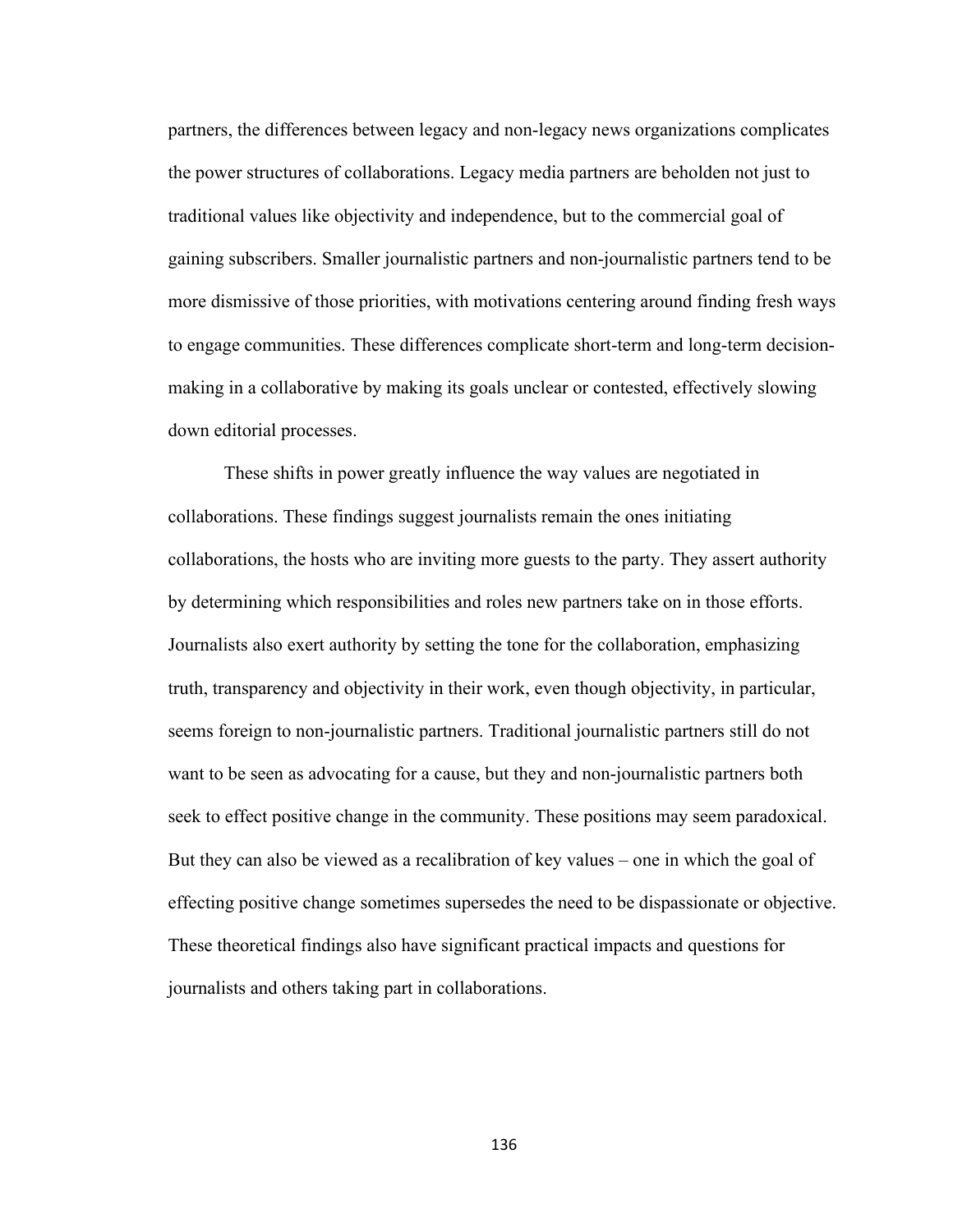Journalists Face Key Choices, Challenges in Collaborative Approaches

At the most practical level, one of the biggest challenges of collaborations is the ways they further complicate decision-making processes. This study found that even with like-minded partners, decision-making can be complex and time consuming. Expanding the field in this way can make the production processes more difficult. That means journalists and non-journalists alike need to continually refine how they talk to one another, so that they are seeing eye to eye. Additionally, it means they need to find ways for partners of all kinds to have buy-in and feel respected, so that they are more likely to participate fully in the collaborative process. The starting point involves journalists more clearly delineating the types of partners they do and do not want to work with.

Collaborations lose precious time trying to figure out who is allowed into their partnerships. They also risk alienating potential partners while debating whether someone is an advocate or not. If collaboratives are opposed to including advocates, they will function best if they have clear parameters for how they determine who is an advocate: Is it based on where the group puts its money, whether it lobbies other groups? Is it based on the language of their mission statement? Does it depend upon whether they are actively partisan? Or, are there other factors? Laying out these parameters is crucial in order for these types of partnerships to develop more efficiently, especially in their early stages. The same applies when determining whether to work with government or other public entities. These findings suggest that it would behoove collaborations and their funders to agree on criteria that determine whether and how it is acceptable for them to collaborate with different types of public bodies.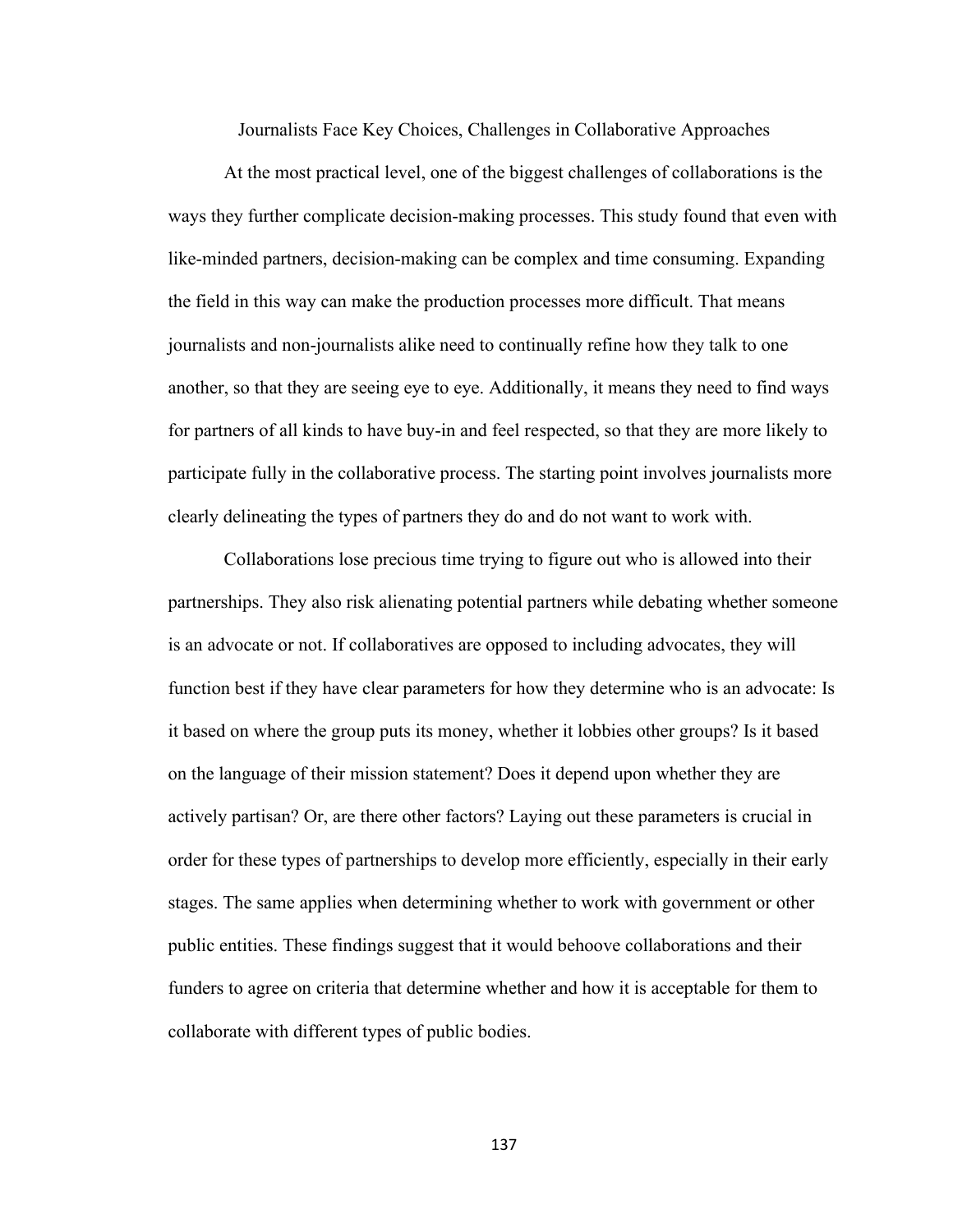Collaboratives operate best when partners are granted equal status in the partnership, rather than when there are different power levels among members. There will always be inherent power differences among partners, but collaborations are likely to operate more smoothly when members are granted equal influence in the collective operation. There is a caveat to this, however, that must be addressed. Collaboratives face a critical choice when deciding what types of decisions will be made by a majority, what types will be made by consensus, and what types are determined by the funders or organizers. When the organizers or funders of collaboratives make choices, it lays down what the key values are; therefore, this helps set the mission. However, in the day-to-day operation of collaborations, partners must determine what kinds of decisions will be made by majority and what kinds will be made via consensus. Having all decisions made by majority could alienate certain members. On the other hand, making all decisions by consensus could prove paralyzing and stall the effort entirely.

In the end, the extent to which a collaborative can help repair the field and restore the connection with the audience depends upon whether these diverse voices are heard in all elements of journalistic processes. If certain partners lead the way with content, while others are responsible mostly for audience engagement, that weakens the effort and takes away from the potential to truly alter the field. The way for collaborations to have the biggest impact involves all different kinds of partners participating in all parts of the process, rather than partners working in separate silos connected to their respective identities. Collaboratives need diverse voices going into their editorial processes, their creative work, and their varied audience engagement efforts.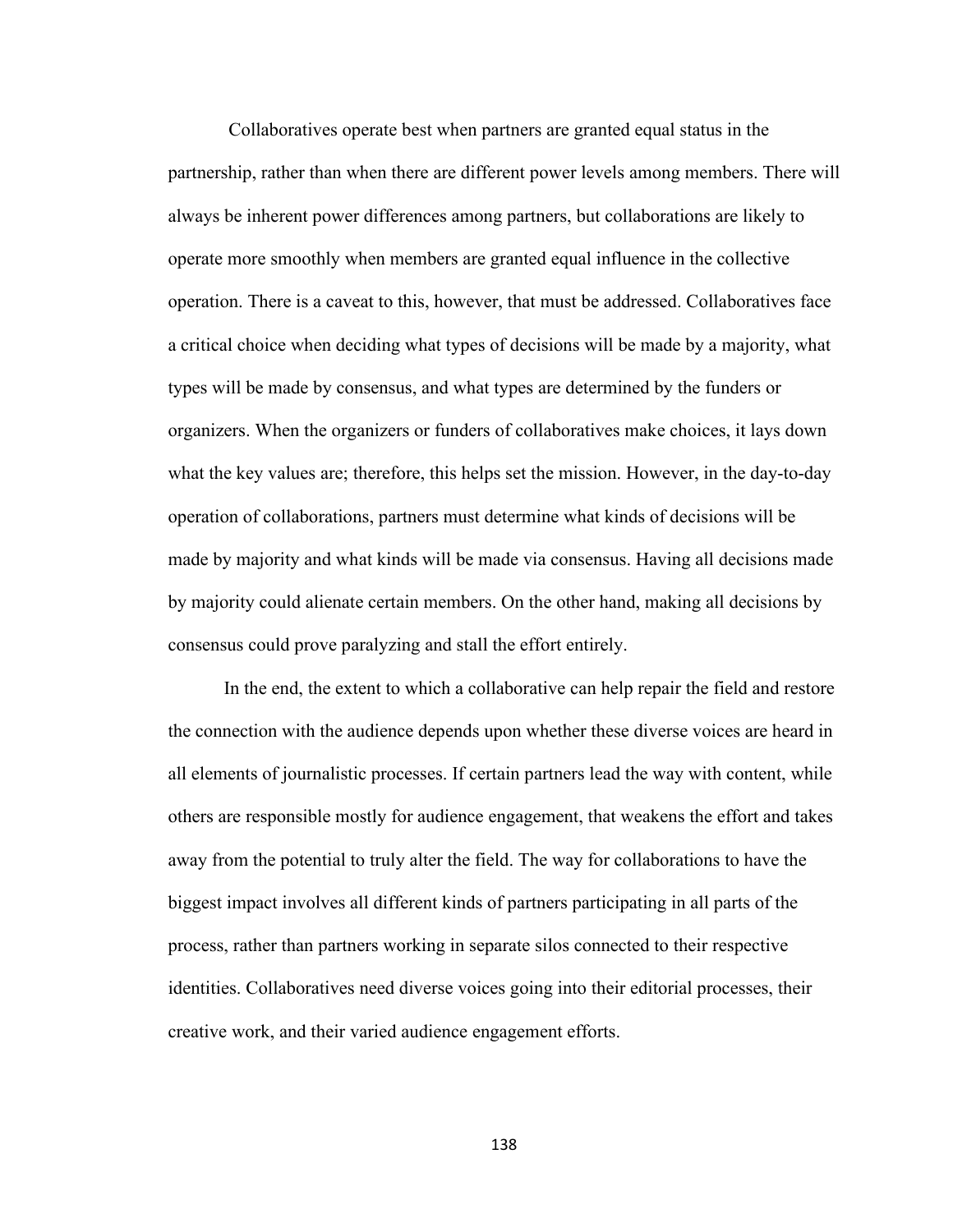Finally, if collaboratives are to achieve their greatest impact, it will involve legacy partners finding ways to let go of – or at least ease up on – some of their commercial imperatives. This is likely easier said than done. But it is in the best interests of both legacy and non-legacy partners to try. Work done by collaboratives may not *necessarily*  be the most profitable, at least in the short term. But it has the potential to boost the reputations of all involved. These partnerships will be most effective if legacy partners are willing to take on some risk, even if it means giving up a bit of the ability to claim work as theirs alone, or sharing resources in a way that doesn't immediately benefit their balance sheet.

If legacy members and non-legacy members agree on the ultimate priority of effecting social change, some of the other differences can effectively fade to the background. In order for collaborations to succeed on a large scale, it will involve legacy news outlets permanently altering their mind-set and seeing cooperation (rather than competition) as the key tool to help them not only survive, but thrive in the new media ecosystem. The ultimate success will be if journalistic (both legacy and non-legacy entities) and non-journalistic partners can find new ways to tell stories, keep citizens informed, and open up journalistic processes to people and communities that have long been disenfranchised from mainstream journalism.

#### **Conclusions**

When newspapers decided to form The Associated Press in 1846, the resulting cooperative consisted of like partners with similar values facing common challenges. Today, with the internet and social media having upended the news industry's advertising-based economic model, journalists are seeking to re-establish their connection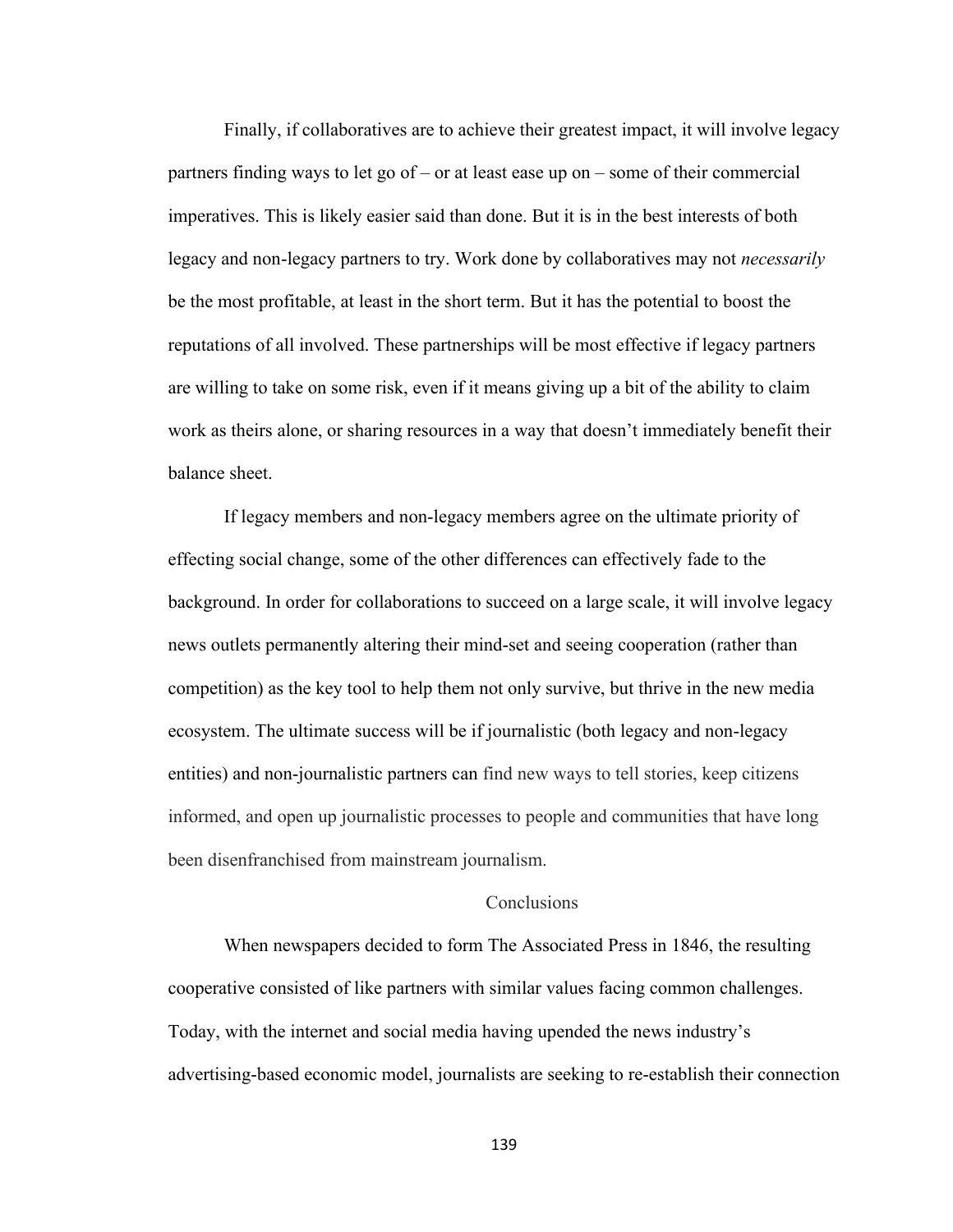with the audience by working with a wide array of journalistic and non-journalistic actors with varying value sets. Especially with the news industry in crisis, journalists have shown a growing willingness to not only accept but embrace non-traditional partners. The very composition of these partnerships demonstrates how collaboratives are broadening the definition of who or what can be considered part of a journalistic operation; this is all in an effort to re-invigorate journalism itself. However, it is still journalists initiating these partnerships and imposing their values when deciding who can and cannot participate.

The extent to which other different types of partners become involved in journalistic collaborations may determine how much this approach ends up transforming the field. To illustrate this point, consider a brief list of other types of partners that *could*  be invited: private businesses, counseling centers, hospitals and health centers, elementary and high schools, local governments and tech companies, just to name a few. Likewise, consider the wide array of content or work that could conceivably be considered journalism in efforts led by such groups – classes, various types of community events, a wide array of creative work, or different types of products produced by business or government. One of the biggest questions for the future of collaborations centers around who initiates them and who they invite to take part. The change that such efforts effect on the field may be limited if journalists are the primary ones initiating them.

Collaborations are helping to change the field not by dynamiting all of its longheld values and assumptions, or by completely re-writing its core principles. Rather, they are doing so by expanding boundaries and definitions that have long posed restrictions on who can participate and on what they can produce as "journalism." The extent to which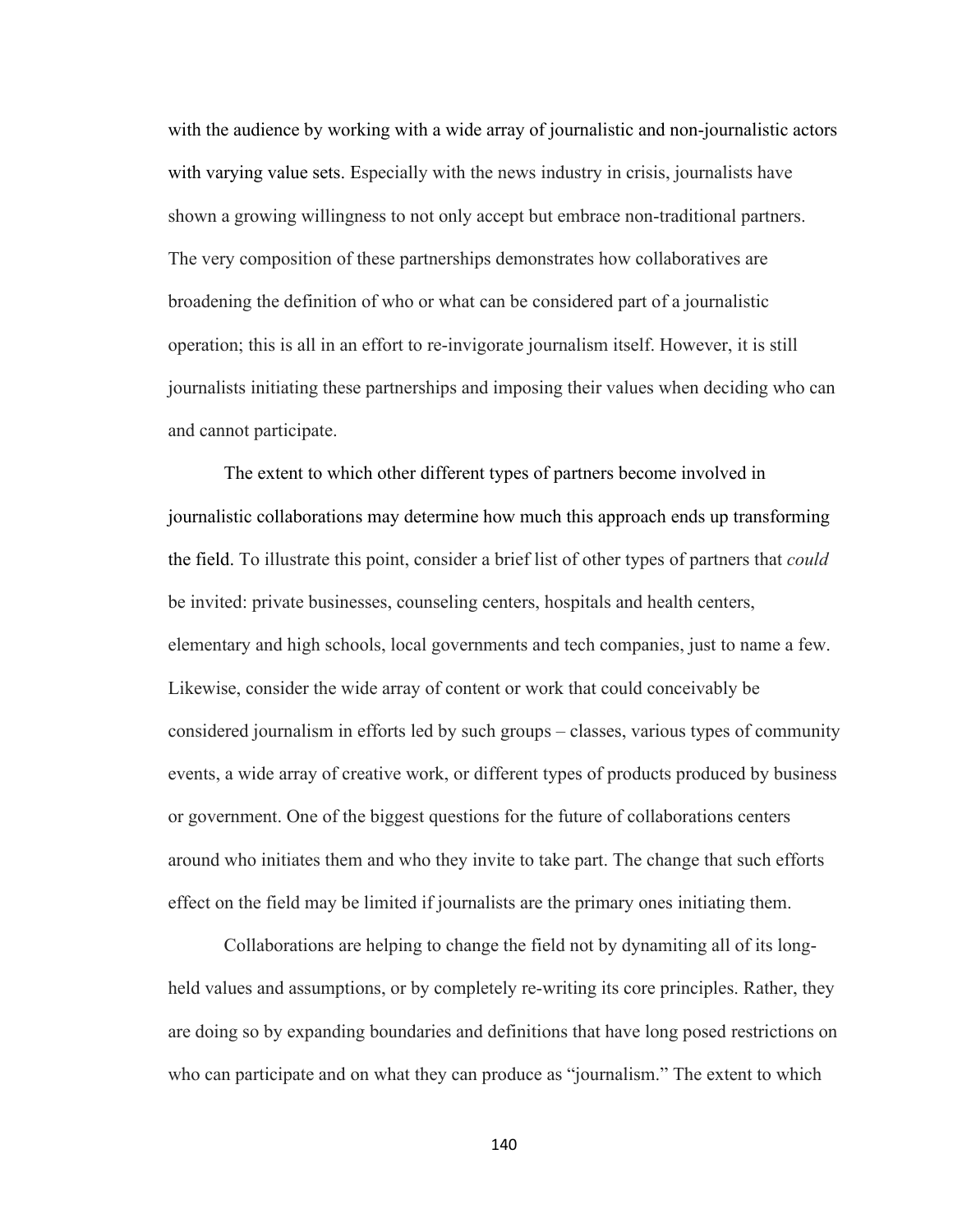collaborative efforts are positioned to change and improve the field moving forward depends largely on how inclusive they are and how well they connect with and serve disenfranchised communities. If collaborations can do this, the findings presented here suggest they may prove to be a sustainable and effective means for re-defining the meaning of news and how it is produced. In doing so, this model may also offer the best opportunity for re-imagining journalism's democratic purpose in society.

#### Limitations and Future Research

This qualitative study sought to gain rich insight on collaborative processes and the work they produce. To do that, it utilized methods suitable for those goals – ethnographic observation, in-depth interviewing and textual analysis. This multi-pronged approach provided detailed insight on the research questions. However, as a qualitative study, these findings are not suitable for broad generalization. These findings demonstrate rich evidence of what can be learned from these collaborations and can, therefore, shed light on other collaborative work. But they do not claim to make predictions or generalize about the behavior of collaboratives overall. Furthermore, the study would have been bolstered with a larger number of collaborations studied, especially ones outside of the United States. Exploring a broader array of partnerships across the United States and in different countries would provide richer insight into how these patterns do or do not manifest themselves in other settings.

The project also would have benefitted from having more journalistic content to study and analyze. Due to the fledgling nature of the Dallas Media Collaborative, there was very little content to analyze during the time period covered by this study. Future research will focus more on the content that is produced by these collaboratives over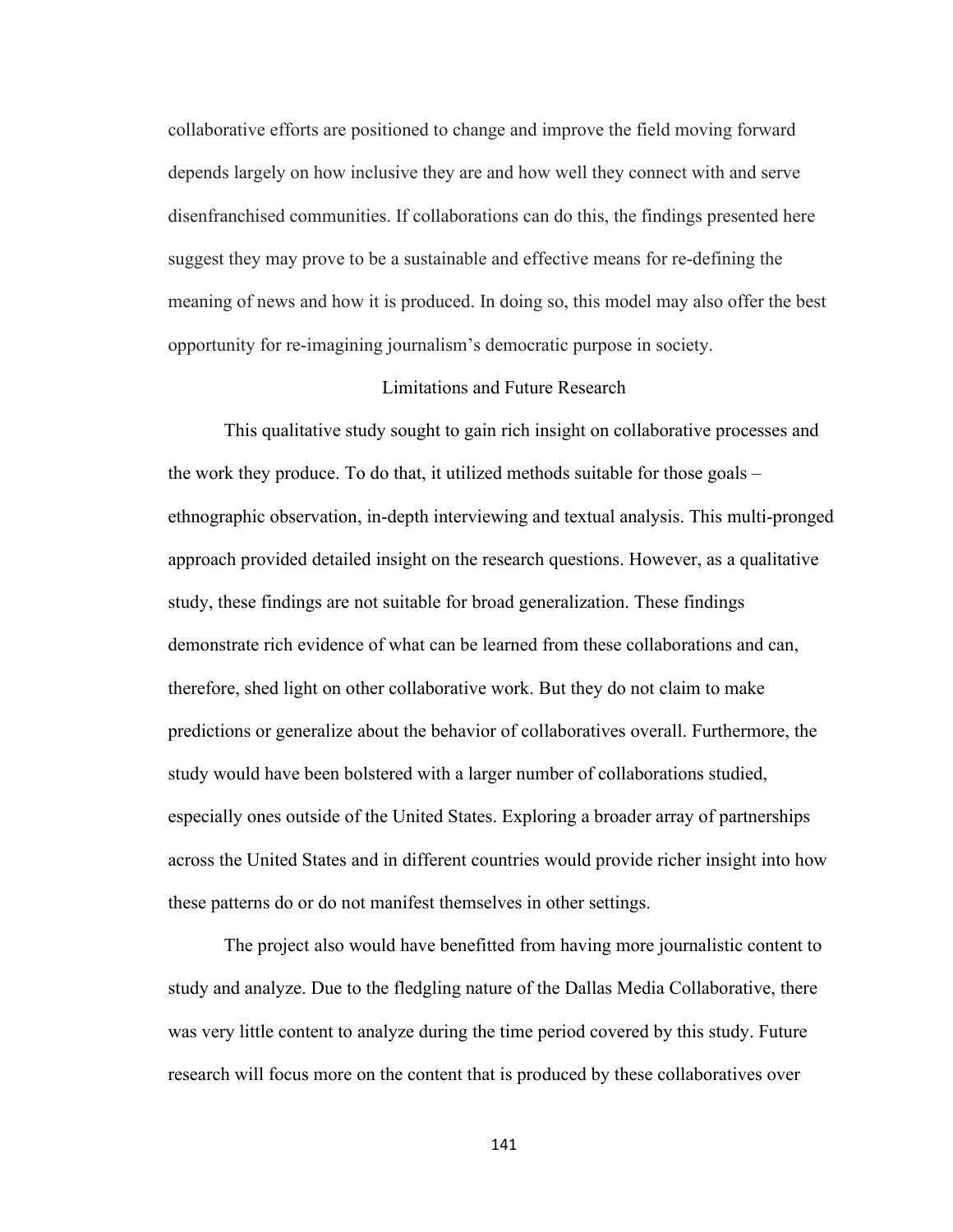time, so as to further assess the values that are evidenced in this work. The practical challenges posed by the COVID-19 pandemic also posed some limitations for this project, even while they added some advantages due to most of the work being conducted online. These circumstances, and the changes they imposed on the collaborative processes, allowed me to be observe this work on a regular basis even when participants were hundreds of miles away. Nevertheless, both practical and financial constraints limited the amount of time I could spend doing in-person observations, particularly in terms of observing reporting and news production.

Future research in this area will need to focus in more depth on how collaborative processes evolve over time, and the ways that the content produced reflects the negotiated values of the partnerships. Such longitudinal work will help further the understanding of how these values are manifested in the work produced by collaborations. This work should benefit from not only additional ethnographic, in-depth interviewing and textual analysis, but also content analyses of collaborative work and surveys of collaboration participants. Drawing from the inductive approach of this study, such future research would allow researchers to make clear hypotheses about the effect of diverse collaborations on journalistic values. By carefully operationalizing key variables that reflect specific values, researchers using such techniques could shed more light on how these values are manifested both in the content produced and in the editorial processes as they evolve over time.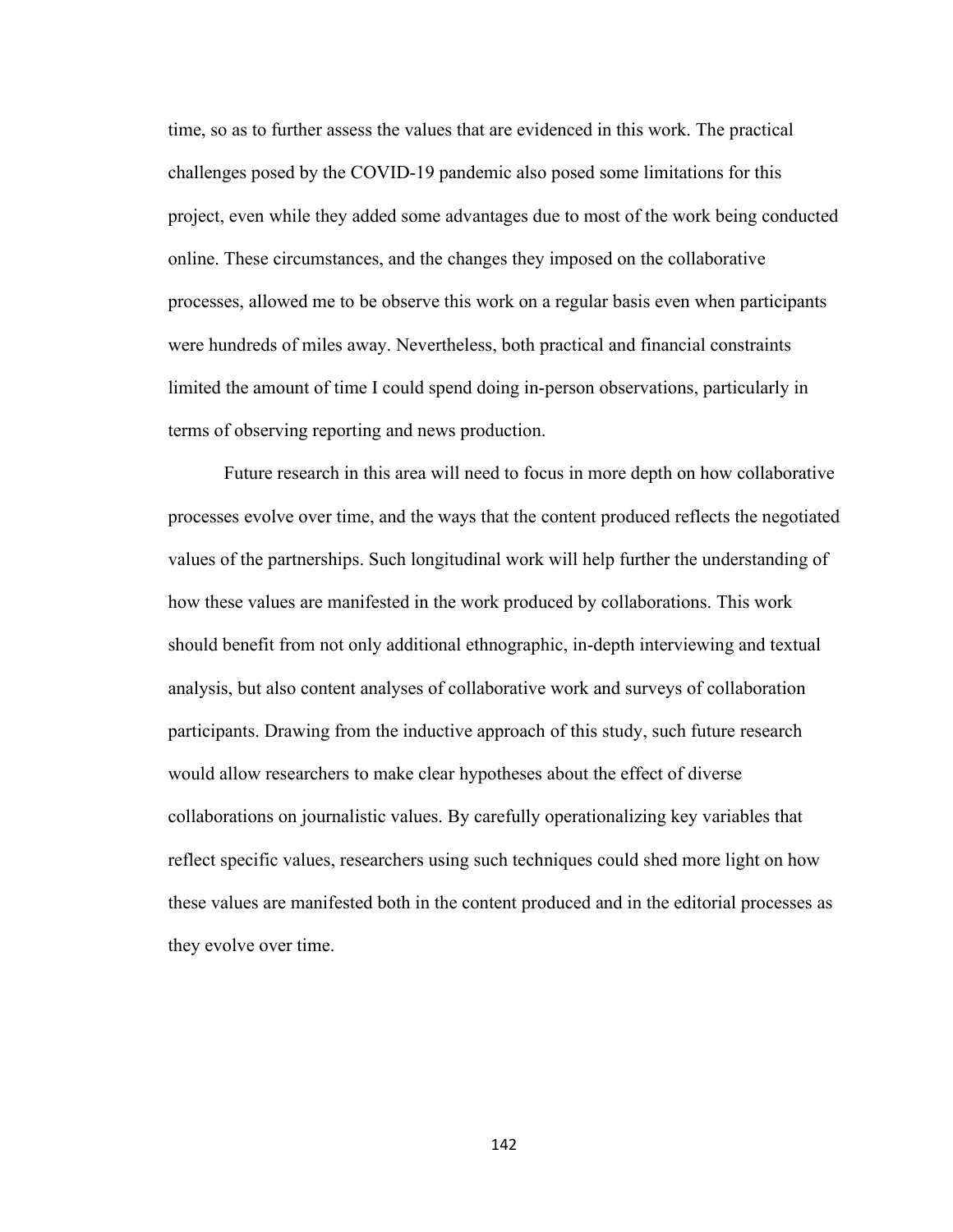#### BIBLIOGRAPHY

- Ananny, M. (2012). Press-public collaboration as infrastructure. *American Behavioral Scientist*, *57*(5), 623–642. doi: 10.1177/0002764212469363
- Anderson, C. (2013). *Rebuilding the news: Metropolitan journalism in the digital age*. Temple University Press.
- *The Associated Press* (n.d.)*.* Statement of news values and principles. Retrieved from [https://www.ap.org/about/news-values-and-principles/introduction.](https://www.ap.org/about/news-values-and-principles/introduction)
- The Associated Press (2007). *Breaking news: how the Associated Press has covered war, peace, and everything else.* Princeton Architectural Press.
- Bagdikian, B. H. (1971). *The Information Machines; Their Impact on Men and the Media*. Harper & Row.
- Baker, C. E. (2006). *Media concentration and democracy: Why ownership matters*. Cambridge University Press.
- Bates, S. (2020). *An aristocracy of critics: Luce, Hutchins, Niebuhr, and the committee that redefined freedom of the press*. Yale University Press.
- Batsell, J. (2015). Engaged Journalism: Connecting with Digitally Empowered News Audiences. Columbia University Press.
- Beam, R. A., Brownlee, B. J., Weaver, D. H., & Di Cicco, D. T. (2009). Journalism and public service in troubled times. *Journalism Studies*, *10*(6), 734-753.
- Beckett, C., & Ball, J. (2012). *Wikileaks: News in the networked era*. Polity Press.
- Benson, R. (2017). Can foundations solve the journalism crisis? *Journalism*, *19*(8), 1059– 1077. doi: 10.1177/1464884917724612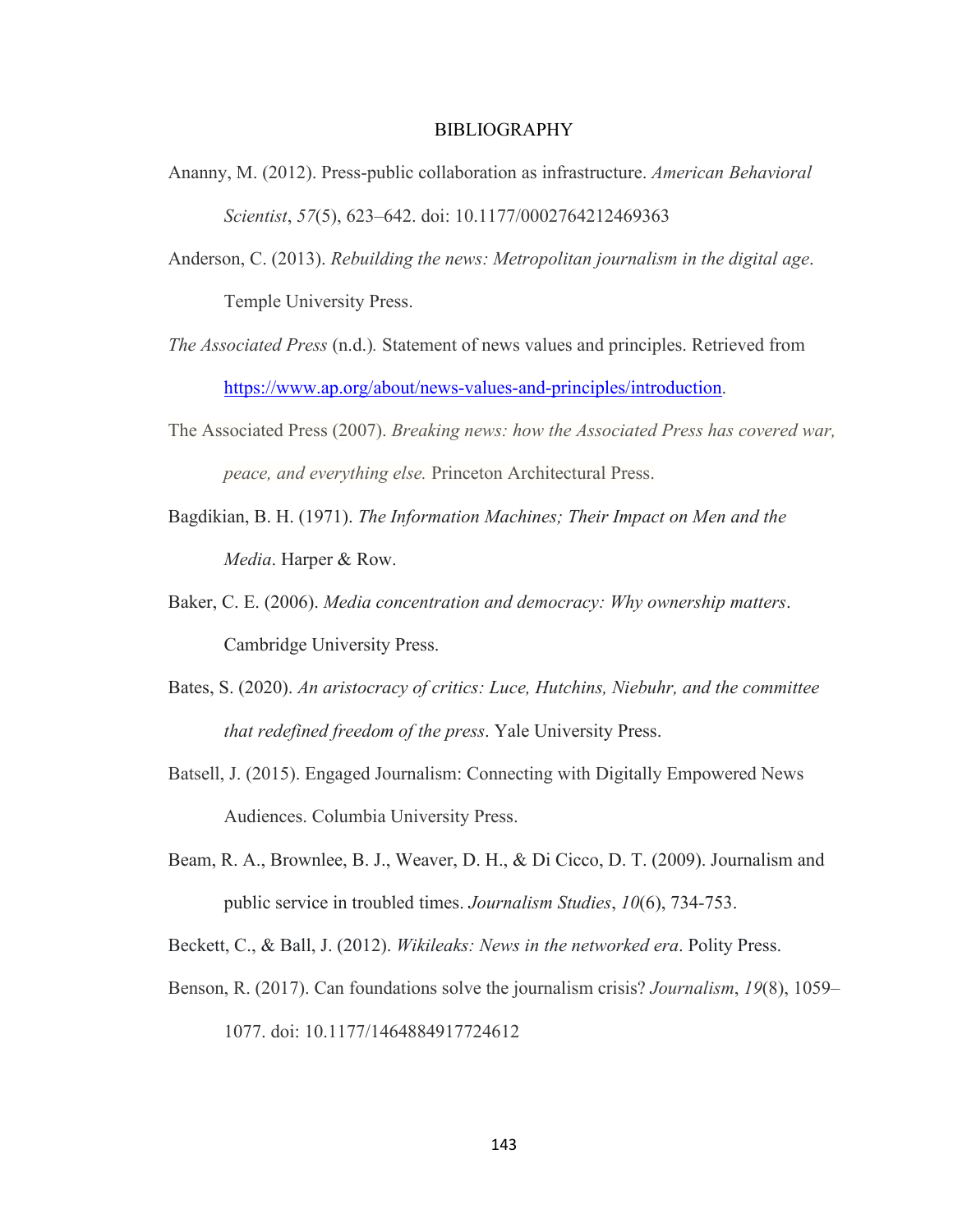- Benson, R. (2006). News media as a "journalistic field": What Bourdieu adds to new institutionalism, and vice versa. *Political Communication*, *23*(2), 187-202.
- Benson, R., & Neveu, E. (2004). *Bourdieu and the journalistic field*. Polity Press.
- Bird, S. E. (2003). *The audience in everyday life: Living in a media world*. Psychology Press.

Blach-Ørsten, M., Hartley, J. M., & Wittchen, M. B. (2018). A Matter of Trust. *Journalism Studies*, *19*(13), 1889–1898. doi: 10.1080/1461670x.2018.1492878

- Boczkowski, P.J. (2010). *News at work: Imitation in an age of information abundance*. University of Chicago Press.
- Boellstorff, T., Nardi, B., Pearce, C., & Taylor, T. L. (2012). *Ethnography and virtual worlds: A handbook of method*. Princeton University Press.

Bourdieu, P. (2001). Television. *European review*, *9*(3), 245-256.

- Boyd, D. (2010). Social network sites as networked publics. In Z. Papacharissi (Ed.), *A networked self: Identity, community, and culture on social network sites* (pp. 39– 58). Routledge.
- Breed, W. (1952). *The newspaperman, news and society*. Columbia University Press.
- Bullock, C. F. (2008). Official sources dominate domestic violence reporting. *Newspaper Research Journal*, *29*(2), 6-22.
- Callison, C. and Young, M.Y. (2019). *Reckoning: journalism's Limits and Possibilities*. Oxford University Press.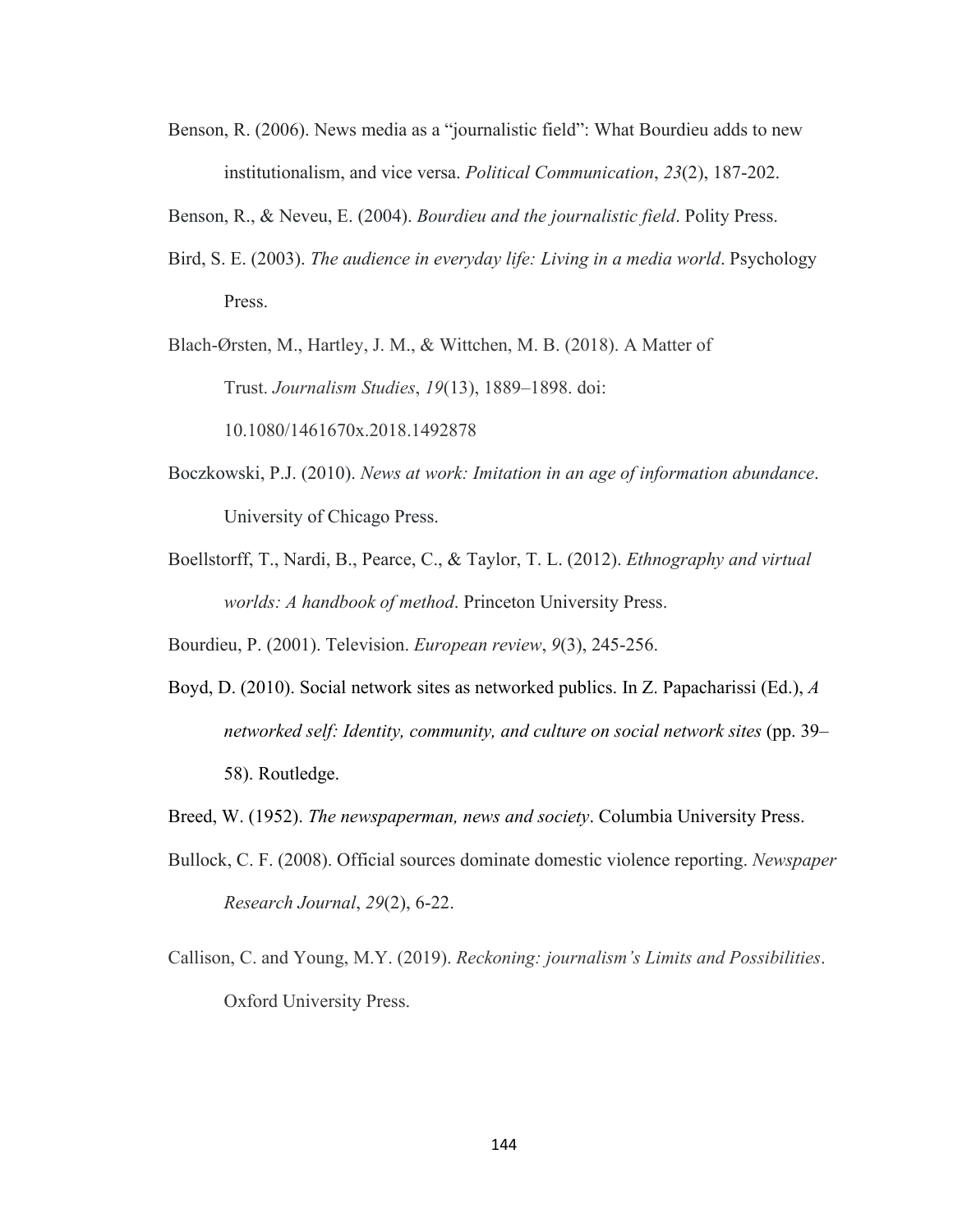- Carey, J. W., (2009). A cultural approach to communication. In Carey, J.W. (Ed.), *Communication as culture: Essays on media and society* (pp. 11-28). Taylor & Francis.
- Carlson, M. (2017). *Journalistic authority: Legitimating news in the digital era*. Columbia.
- Carlson, M., & Lewis, S. C. (2015). *Boundaries of journalism professionalism, practices and participation*. Routledge.
- Carlson, M. & Lewis, S.C. (2020). Boundary work. In K. Wahl-Jorgensen & T. Hanitzsch (Eds.), *The handbook of journalism studies* (pp. 123-135). Routledge.
- Carson, A. (2020). The rise of collaborative investigative journalism. In A. Carson (Ed.), *Investigative journalism, democracy and the digital age (pp. 144-170). Routledge.*
- Carson, A., & Farhall, K. (2018). Understanding Collaborative Investigative Journalism in a "Post-Truth" Age. *Journalism Studies*, *19*(13), 1899–1911. doi: 10.1080/1461670x.2018.1494515
- Chadwick, A., Dennis, J., & Smith, A. P. (2015). Politics in the age of hybrid media: Power, systems, and media logics. In *The Routledge companion to social media and politics* (pp. 7-22). Routledge.
- Chang, T. K., Shoemaker, P. J., & Brendlinger, N. (1987). Determinants of international news coverage in the US media. *Communication research*, *14*(4), 396-414.
- Cheung, M. M., & Wong, T. C. (2016). News information censorship and changing gatekeeping roles: Non-routine news coverage and news routines in the context of police digital communications in Hong Kong. *Journalism & Mass Communication Quarterly*, *93*(4), 1091-1114.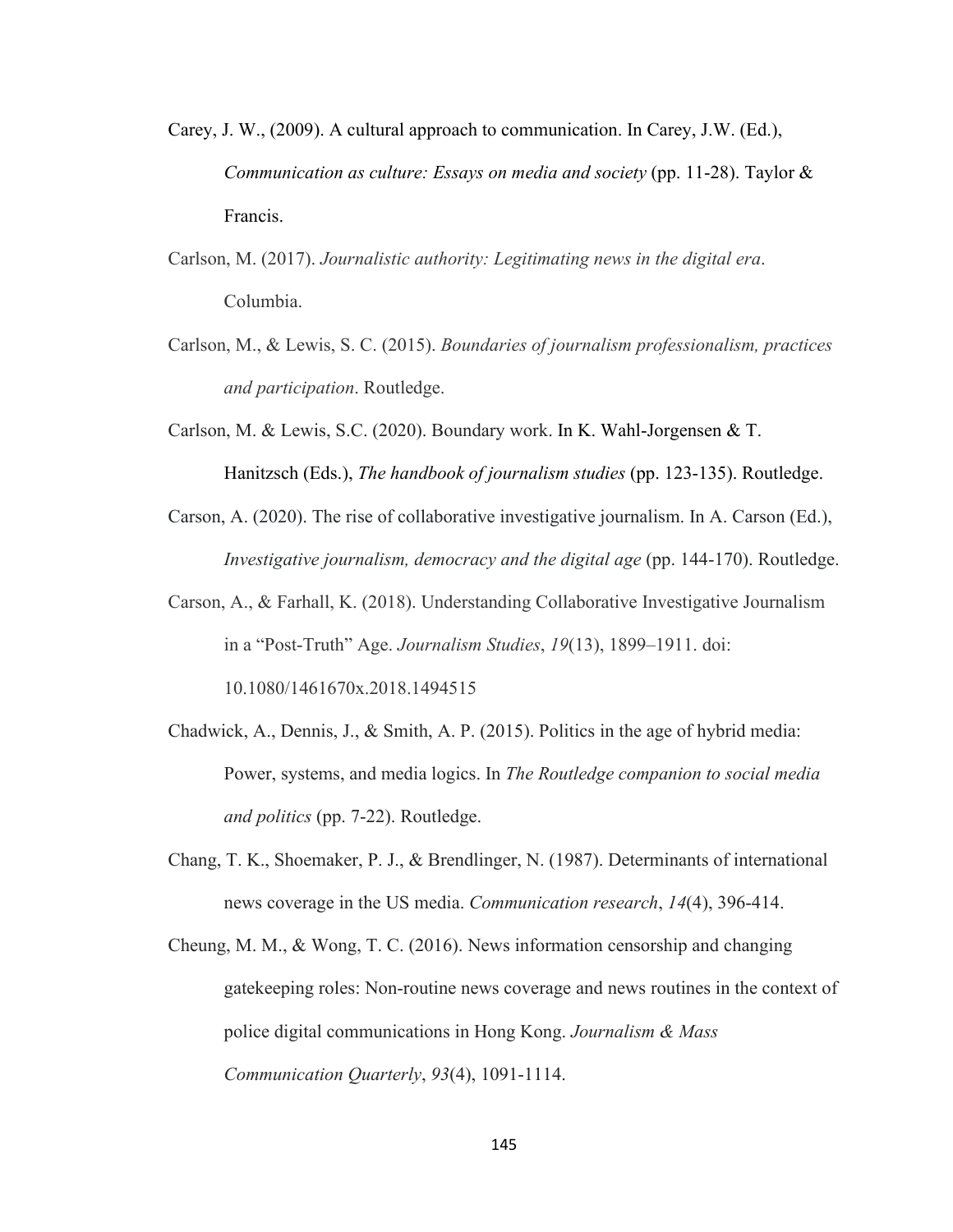Coddington, M. (2012). Defending a Paradigm by Patrolling a Boundary. *Journalism & Mass Communication Quarterly*, *89*(3), 377–396. doi:

10.1177/1077699012447918

Coddington, M. (2015). The wall becomes a curtain. In M. Carlson & S.C. Lewis (Eds.), *Boundaries of journalism* (pp. 67-82). Routledge.

Coddington, M. (2019). *Aggregating the news*. Columbia University Press.

- Cohen, E. D., & Elliott, D. (1997). *Journalism ethics: A reference handbook*. Santa Barbara, Calif: ABC-CLIO.
- Cook, T. E. (1998). *Governing with the news: The news media as a political institution*. University of Chicago Press.
- Corbin, J., & Strauss, A. (2015). *Basics of qualitative research: techniques and procedures for developing grounded theory*. Sage.
- Craft, S. (2017). Distinguishing features: Reconsidering the link between journalism's professional status and ethics. *Journalism and Communication Monographs 19*(4): 260-301. DOI: [10.1177/1522637917734213](https://doi.org/10.1177%2F1522637917734213)
- Crouse, T. (1973). *The boys on the bus*. Ballantine Books.
- Dailey, L., Demo, L., & Spillman, M. (2005). The convergence continuum: A model for studying collaboration between media newsrooms. *Atlantic Journal of Communication*, *13*(3), 150–168. doi: 10.1207/s15456889ajc1303\_2

Dallas Doing Good (n.d.). Dallas doing good. https://www.dallasdoinggood.com/

Dennis, E.E. and Merrill, J.C. (1984). Journalistic Objectivity. In: Dennis, E.E. & Merrill, J.C. (eds.) *Basic Issues in Mass Communication: A Debate* (pp. 103-18)*.*  Macmillan Publishing Company.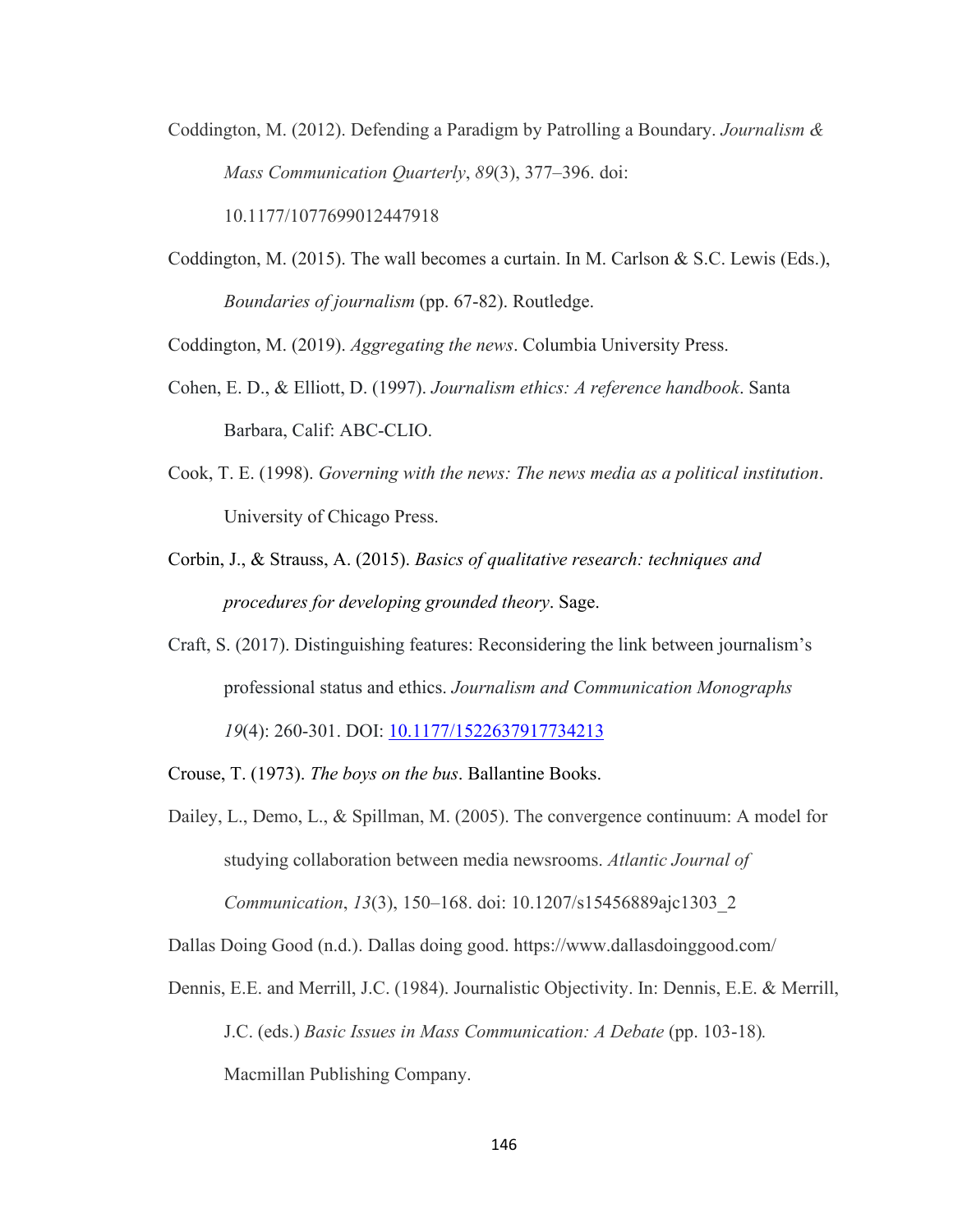- Diakopoulos, N. (2014). Algorithmic Accountability. *Digital Journalism,3*(3), 398-415. doi:10.1080/21670811.2014.976411
- Diekerhof, E. (2021). Changing Journalistic Information-Gathering Practices? Reliability in Everyday Information Gathering in High-Speed Newsrooms. *Journalism Practice*, 1-18.
- Domingo, D. (2008). When immediacy rules: Online journalism models in four Catalan online newsrooms. In T.E. Patterson & D. Domingo (Eds.), *Making online news: The ethnography of new media production* (pp. 113-126). Peter Lang.
- Drew, K. K., & Thomas, R. J. (2017). From separation to collaboration. *Digital Journalism*, *6*(2), 196–215. doi: 10.1080/21670811.2017.1317217
- Durham, M.G. (1998). On the Relevance of Standpoint Epistemology to the Practice of Journalism: The Case for "Strong Objectivity." *Communication Theory 8*(2): 117-

140. DOI: **[10.1111/j.1468-2885.1998.tb00213.x](https://doi.org/10.1111/j.1468-2885.1998.tb00213.x)**

Edwards, L. (2018). *Understanding public relations: Theory, culture and society*. Sage.

- Ferrucci, P. (2015). Public journalism no more: The digitally native news nonprofit and public service journalism. *Journalism*, *16*(7), 904-919.
- Ferrucci, P., & Kuhn, T. (2022). Remodeling the Hierarchy: An Organization-Centric Model of Influence for Media Sociology Research. *Journalism Studies*, 1-19.

Ferrucci, P., & Nelson, J. L. (2019). The new advertisers: How foundation funding impacts journalism. *Media and Communication, 7*(4), 45-55. doi:http://dx.doi.org.libproxy.temple.edu/10.17645/mac.v7i4.2251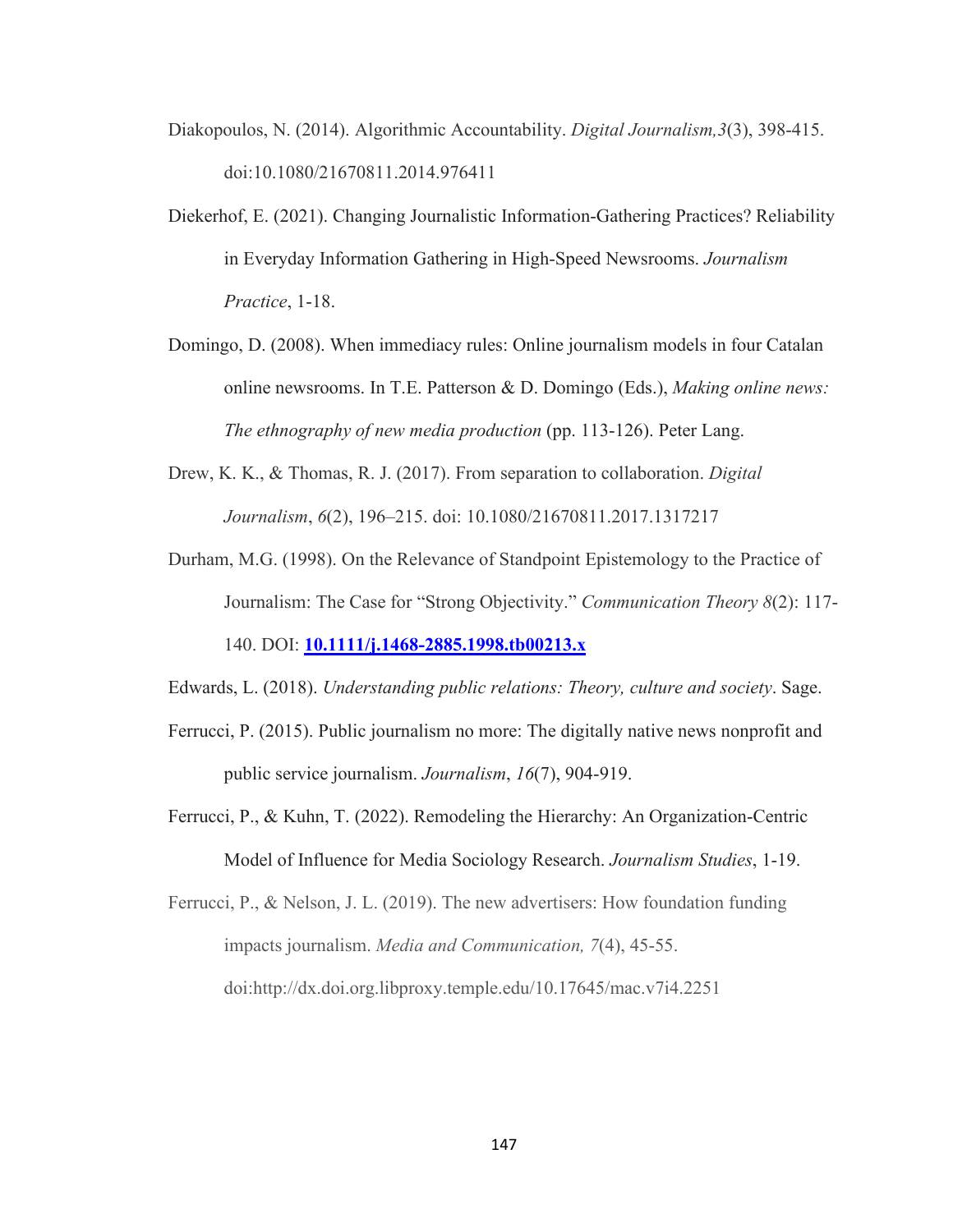Ferrucci, P., Russell, M.F., Choi, H., Duffy, M., & Thorson E. (2017). Times are a changin'. *Journalism Studies*, 18:3, 247-

264, doi: [10.1080/1461670X.2015.1065197](https://doi.org/10.1080/1461670X.2015.1065197)

- Fishman M. (1980) *Manufacturing the News*. Austin, TX: University of Texas Press.
- Francisco, T., Lenhoff, A., & Schudson, M. (2012). The classroom as newsroom: leveraging university resources for public affairs reporting. *International Journal of Communication* [Online], 2677+. Retrieved from [https://link-gale](https://link-gale-com.libproxy.temple.edu/apps/doc/A317781177/AONE?u=temple_main&sid=AONE&xid=d481da1b)[com.libproxy.temple.edu/apps/doc/A317781177/AONE?u=temple\\_main&sid=A](https://link-gale-com.libproxy.temple.edu/apps/doc/A317781177/AONE?u=temple_main&sid=AONE&xid=d481da1b) [ONE&xid=d481da1b](https://link-gale-com.libproxy.temple.edu/apps/doc/A317781177/AONE?u=temple_main&sid=AONE&xid=d481da1b)
- Friend, C., & Singer, J. B. (2007). *Online journalism ethics: Traditions and transitions*. M.E. Sharpe.
- Fürsich, E. (2009). In defense of textual analysis. *Journalism Studies*, 10(2), 238–252. <https://doi.org/10.1080/14616700802374050>
- Gabor, A. (2021). Media capture and the education-reform philanthropies. In A. Schiffrin (Ed.), *Media Capture: How Money, Digital Platforms, and Governments Control the News* (pp. 117-140). Columbia University Press.
- Galtung, J., & Ruge, M. H. (1965). The structure of foreign news: The presentation of the Congo, Cuba and Cyprus crises in four Norwegian newspapers. *Journal of peace research*, *2*(1), 64-90.
- Gans, H. J. (2004). *Deciding what's news: A study of CBS evening news, NBC nightly news, Newsweek, and Time*. Northwestern University Press.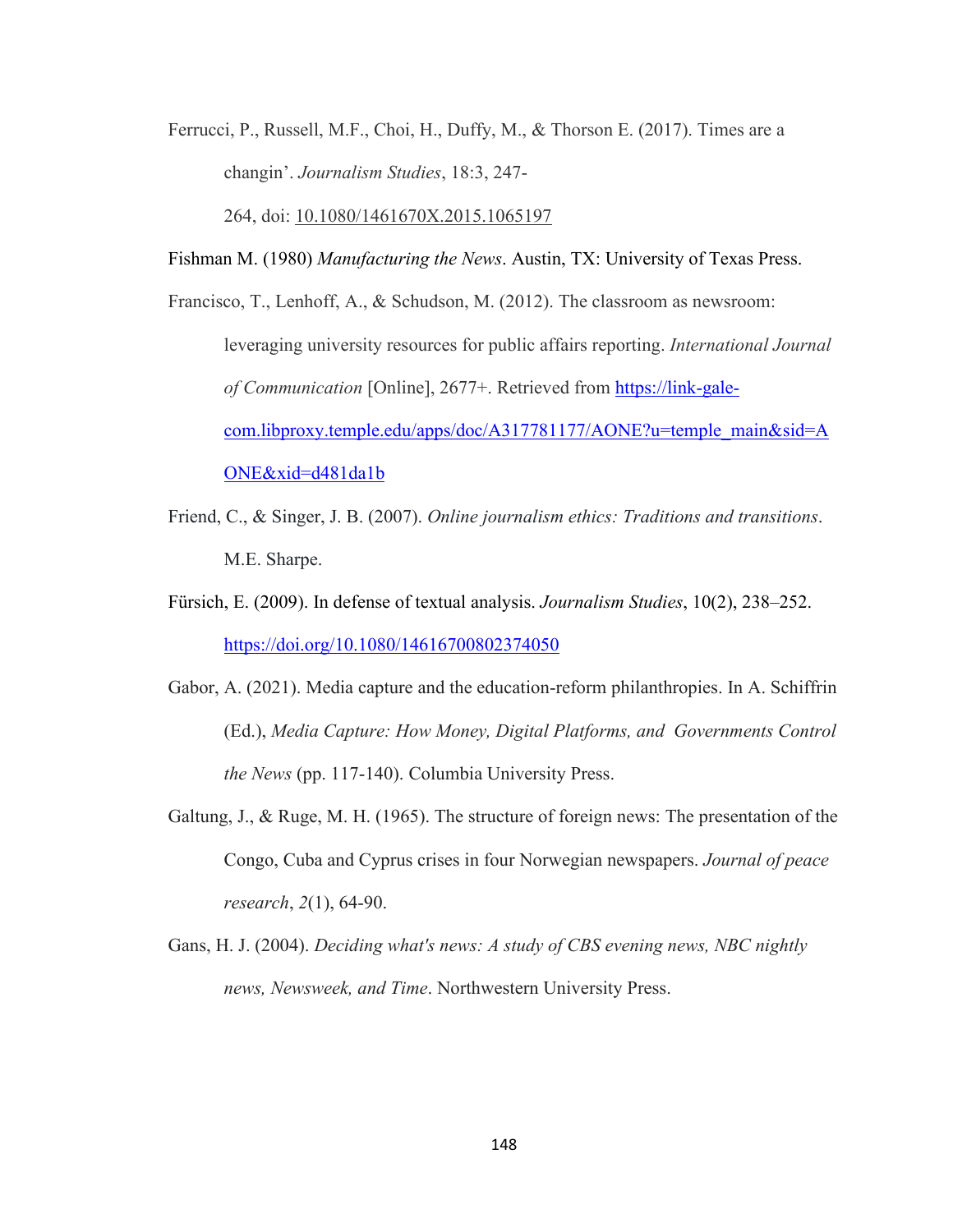- Gieryn, T. F. (1983). Boundary-work and the demarcation of science from non-science: Strains and interests in professional ideologies of scientists. *American Sociological Review*, 781-795.
- Graham, G., & Smart, A. (2010). The regional-newspaper industry supply chain and the internet. *Supply Chain Management, 15*(3), 196-206. doi:http://dx.doi.org.libproxy.temple.edu/10.1108/13598541011039956
- Graves L. and Konieczna M. (2015) Sharing the news: Journalistic collaboration as field repair. *International Journal of Communication* 9: 1966–1984.
- Greenwood, K., & Thomas, R. J. (2015). Locating the journalism in citizen photojournalism: The use and content of citizen-generated imagery. *Digital Journalism* 3(4)*, 615-633*.<https://doi.org/10.1080/21670811.2015.1034528>
- Hackett, R.A. (1984). Decline of a Paradigm: Bias and Objectivity in News Media Studies. *Critical Studies in Mass Communication* 1(3), pp. 229-59.
- Handley, R. L. (2013). Cross- and extra-national journalistic partnerships. *Journalism Studies*, *15*(2), 138–153. doi: 10.1080/1461670x.2013.813209
- Hatcher, J. A., & Thayer, D. (2016). Assessing collaboration in one media ecosystem. *Journalism Practice*, *11*(10), 1283–1301. doi: 10.1080/17512786.2016.1254059
- Hallin, D. C. (2005). Field theory, differentiation theory, and comparative media research. In R. Benson & E. Neveu (Eds.), *Bourdieu and the journalistic field* (pp. 224-243). Polity.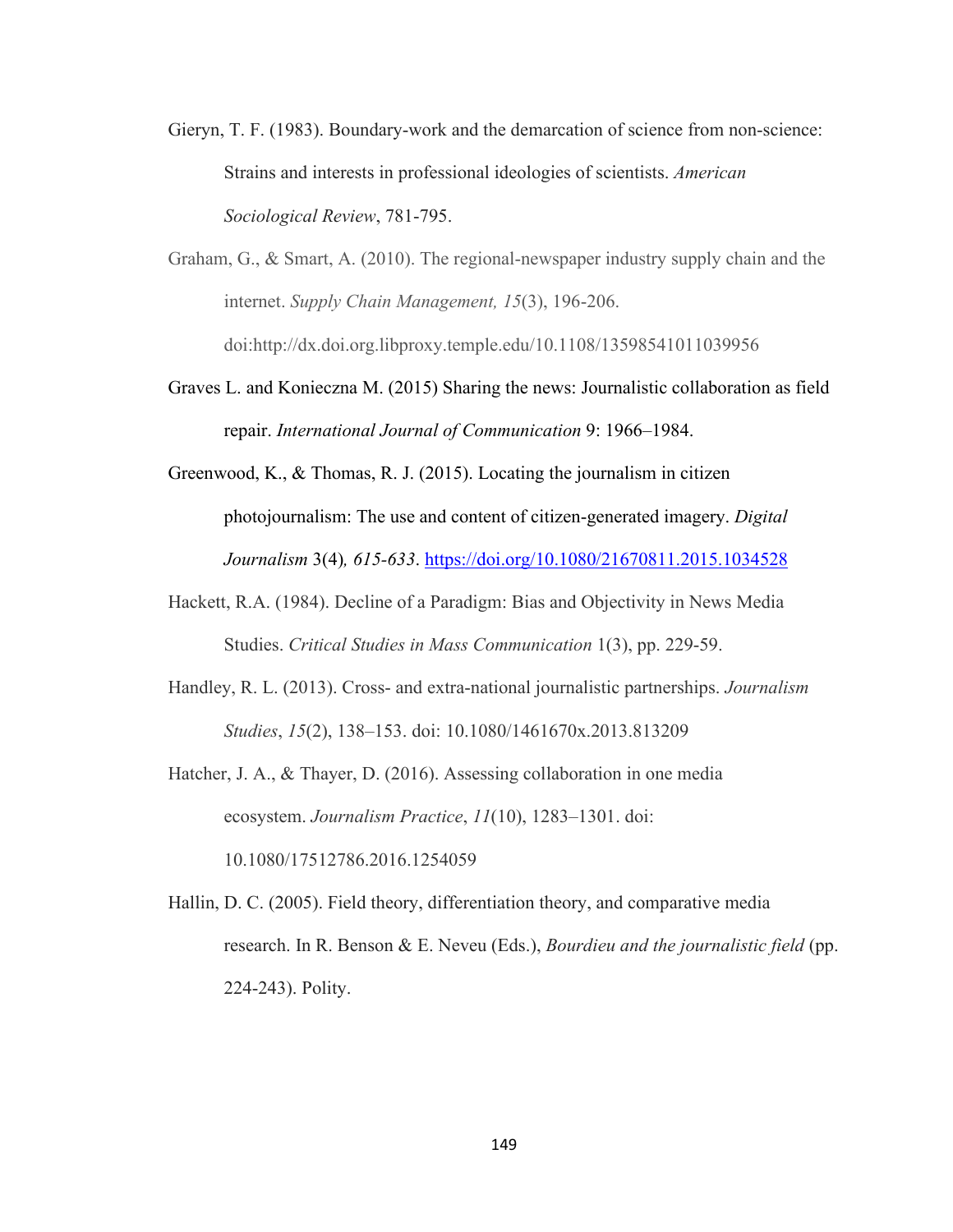Heft, A., & Dogruel, L. (2019). Searching for autonomy in digital news entrepreneurism projects. *Digital Journalism*, *7*(5), 678–697. doi: 10.1080/21670811.2019.1581070

Hellmueller, L., Cheema, S. E., & Zhang, X. (2016). The networks of global journalism. *Journalism Studies*, *18*(1), 45–64. doi:

10.1080/1461670x.2016.1215254

- Hermida, A. (2012). Tweets and truth: Journalism as a discipline of collaborative verification. *Journalism Practice*, *6*(5-6), 659-668.
- Hilmes, M. (1997). *Radio voices: American broadcasting, 1922-1952*. U of Minnesota Press.
- Huang, T., Mitchell, K. & Martin, M. (n.d.). Local Media Project Proposal.
- Iggers, J. (1999). Good News, Bad News : Journalism Ethics And The Public Interest. Boulder, Colo: Routledge. Retrieved from [http://search.ebscohost.com.libproxy.temple.edu/login.aspx?direct=true&db=nleb](http://search.ebscohost.com.libproxy.temple.edu/login.aspx?direct=true&db=nlebk&AN=200497&site=ehost-live&scope=site) [k&AN=200497&site=ehost-live&scope=site](http://search.ebscohost.com.libproxy.temple.edu/login.aspx?direct=true&db=nlebk&AN=200497&site=ehost-live&scope=site)
- Imagining Freedom Institute (n.d.). Imagining freedom institute.

https://www.theifinstitute.com/

- Jerolmack, C., & Khan, S. (2014). Talk is cheap: Ethnography and the attitudinal fallacy. *Sociological methods & research*, *43*(2), 178-209.
- Jenkins, J., & Nielsen, R. K. (2020). Proximity, public service, and popularity: A comparative study of how local journalists view quality news. *Journalism Studies*, *21*(2), 236-253.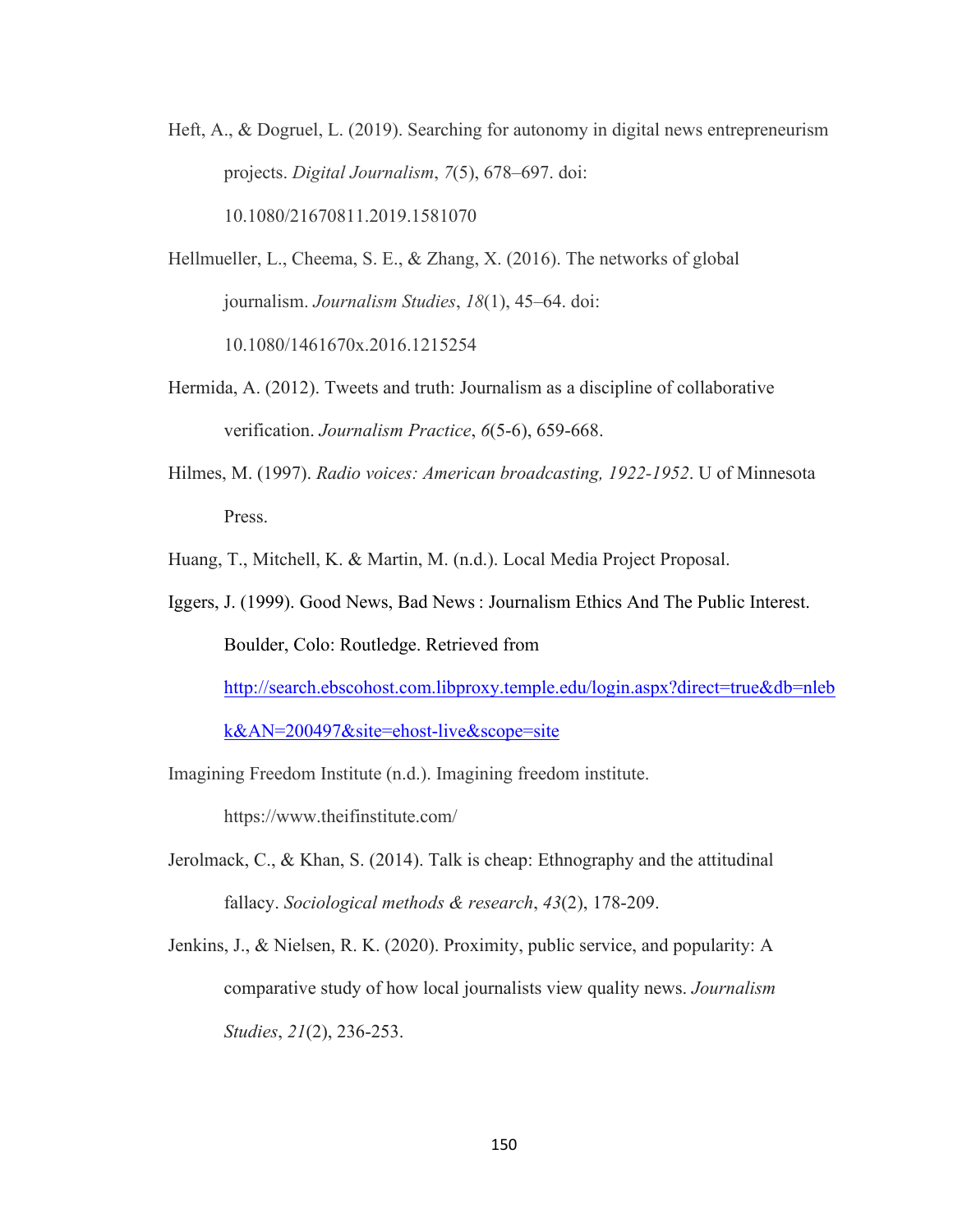- Jenkins, J., & Graves, D. L. (2019). Case studies in collaborative local journalism. Reuters Institute for the Study of Journalism.
- Klaehn, J. (2009). The propaganda model: Theoretical and methodological considerations. *Westminster Papers in Communication & Culture, 01 October 2009, Vol.6(2), Pp.43-58*.<https://doi.org/10.16997/wpcc.123>

Konieczna, M. (2020). The collaboration stepladder: How one organization built a solid foundation for a community-focused cross-newsroom collaboration. *Journalism Studies*, *21*(6), 802–819. [https://doi-](https://doi-org.libproxy.temple.edu/10.1080/1461670X.2020.1724182)

[org.libproxy.temple.edu/10.1080/1461670X.2020.1724182](https://doi-org.libproxy.temple.edu/10.1080/1461670X.2020.1724182)

- Konieczna, M. (2018). Evolving, rather than policing, the boundary. *Digital Journalism*, *6*(6), 759–776. doi: 10.1080/21670811.2017.1360142
- Konow-Lund, M. (2019). Negotiating roles and routines in collaborative investigative journalism. *Media and Communication, 7*(4), 103-111. doi:http://dx.doi.org.libproxy.temple.edu/10.17645/mac.v7i4.2401
- Kovach, B., & Rosenstiel, T. (2014). *The elements of journalism: What newspeople should know and the public should expect*. Crown.
- Latour, B. (1996). On actor-network theory: A few clarifications. *Soziale welt*, 369-381.
- Lazer, D. M., Baum, M. A., Benkler, Y., Berinsky, A. J., Greenhill, K. M., Menczer, F., ... & Zittrain, J. L. (2018). The science of fake news. *Science*, *359*(6380), 1094- 1096.
- Lerman, K. & Ghosh, R. (2010). Information Contagion: An Empirical Study of the Spread of News on Digg and Twitter Social Networks. ICWSM 10: 90-97.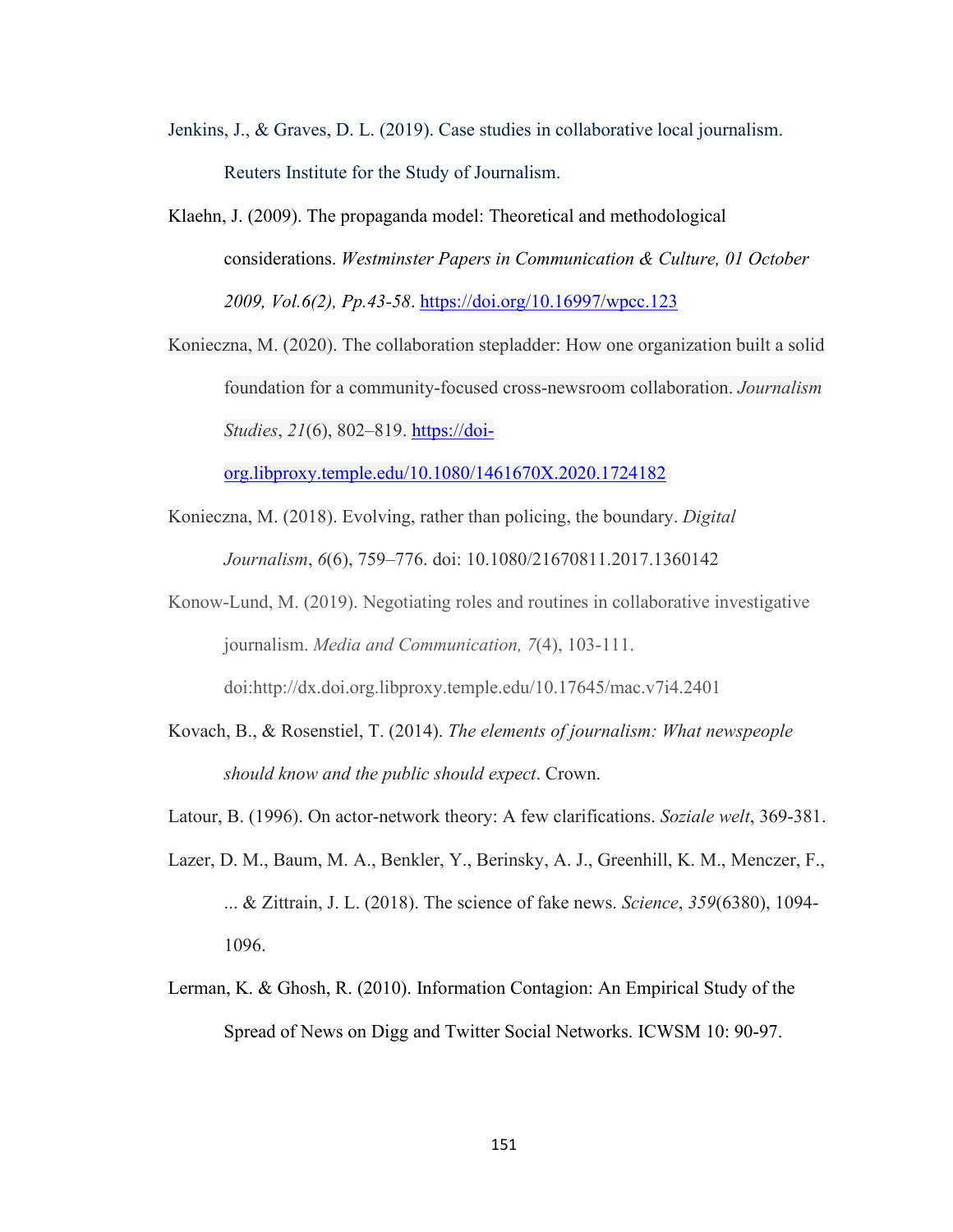Lewin, K. (1947). Frontiers in group dynamics. *Human Relations*,1(1), 5-41. doi:10.1177/001872674700100103

- Lewis, S. C. (2012). From journalism to information: The transformation of the Knight Foundation and news innovation. *Mass Communication and Society*, *15*(3), 309– 334. doi: 10.1080/15205436.2011.611607
- Lewis, S.C. and Usher, N. (2014). Code, collaboration, and the future of journalism. *Digital Journalism*, 2(3), 383- 393, DOI: [10.1080/21670811.2014.895504](https://doi-org.libproxy.temple.edu/10.1080/21670811.2014.895504)
- Lewis, S. C., & Usher, N. (2016). Trading zones, boundary objects, and the pursuit of news innovation. *Convergence: The International Journal of Research into New Media Technologies*, *22*(5), 543–560. doi: 10.1177/1354856515623865
- Lewis, S. C., & Westlund, O. (2015). Actors, actants, audiences, and activities in crossmedia news work: A matrix and a research agenda. *Digital Journalism*, *3*(1), 19- 37.
- Li, Y. (2019). Contest over authority. *Journalism Studies*, 20(4), 523-541. <https://doi.org/10.1080/1461670X.2017.1397531>
- Lindlof, T. R., & Taylor, B. C. (2017). Qualitative communication research methods. SAGE Publications.
- Lowrey, W. (2005). Commitment to newspaper-TV partnering: A test of the impact of institutional isomorphism. *Journalism & Mass Communication Quarterly*, *82*(3), 495–515. doi: 10.1177/107769900508200302
- Lowrey, W., Sherrill, L., & Broussard, R. (2019). Field and ecology approaches to journalism innovation: The role of ancillary organizations. *Journalism Studies*, *20*(15), 2131–2149. doi: 10.1080/1461670x.2019.1568904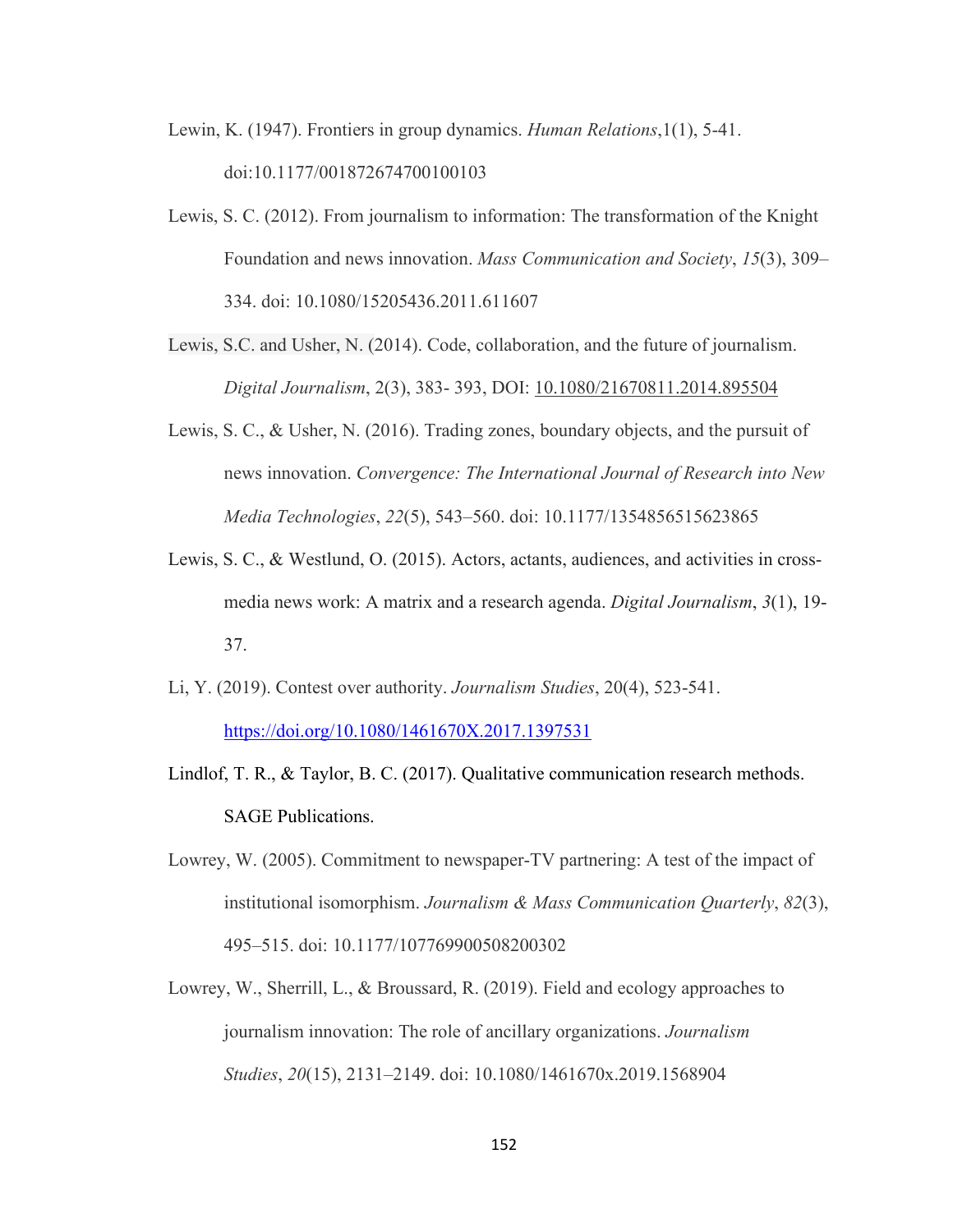Malcolm, J. (1990). *The journalist and the murderer.* Vintage Books.

- Maras, S. (2015). *Objectivity in Journalism*. Polity.
- Mari, W. (2015). An enduring ethos: Journalism textbooks and public service. *Journalism Practice*, *9*(5), 687-703.

Martinez de la Serna, C. (2018). Collaboration and the creation of a new journalism commons. Tow Center for Digital Journalism. Retrieved from [https://www.cjr.org/tow\\_center\\_reports/collaboration-and-the-journalism](https://www.cjr.org/tow_center_reports/collaboration-and-the-journalism-commons.php)[commons.php](https://www.cjr.org/tow_center_reports/collaboration-and-the-journalism-commons.php)

- Marwick, A. (2017). Silicon Valley and the social media industry. *Sage handbook of social media.* Sage.
- McChesney, R. W., & Nichols, J. (2010). *The death and life of American journalism: The media revolution that will begin the world again*. Nation Books.
- McCombs, M. E., & Shaw, D. L. (1972). The agenda-setting function of mass media. *Public Opinion Quarterly*, *36*(2), 176-187.

McIntyre, K., Lough, K., & Manzanares, K. (2018). Solutions in the Shadows: The Effects of Photo and Text Congruency in Solutions Journalism News Stories. Journalism & Mass Communication Quarterly, 95(4), 971–989. https://doi.org/10.1177/1077699018767643

McManus, J., & Dorfman, L. (2002). Youth Violence Stories Focus on Events, Not Causes. *Newspaper Research Journal*, *23*(4), 6–20. https://doi.org[/10.1177/073953290202300401](https://doi-org.libproxy.temple.edu/10.1177/073953290202300401)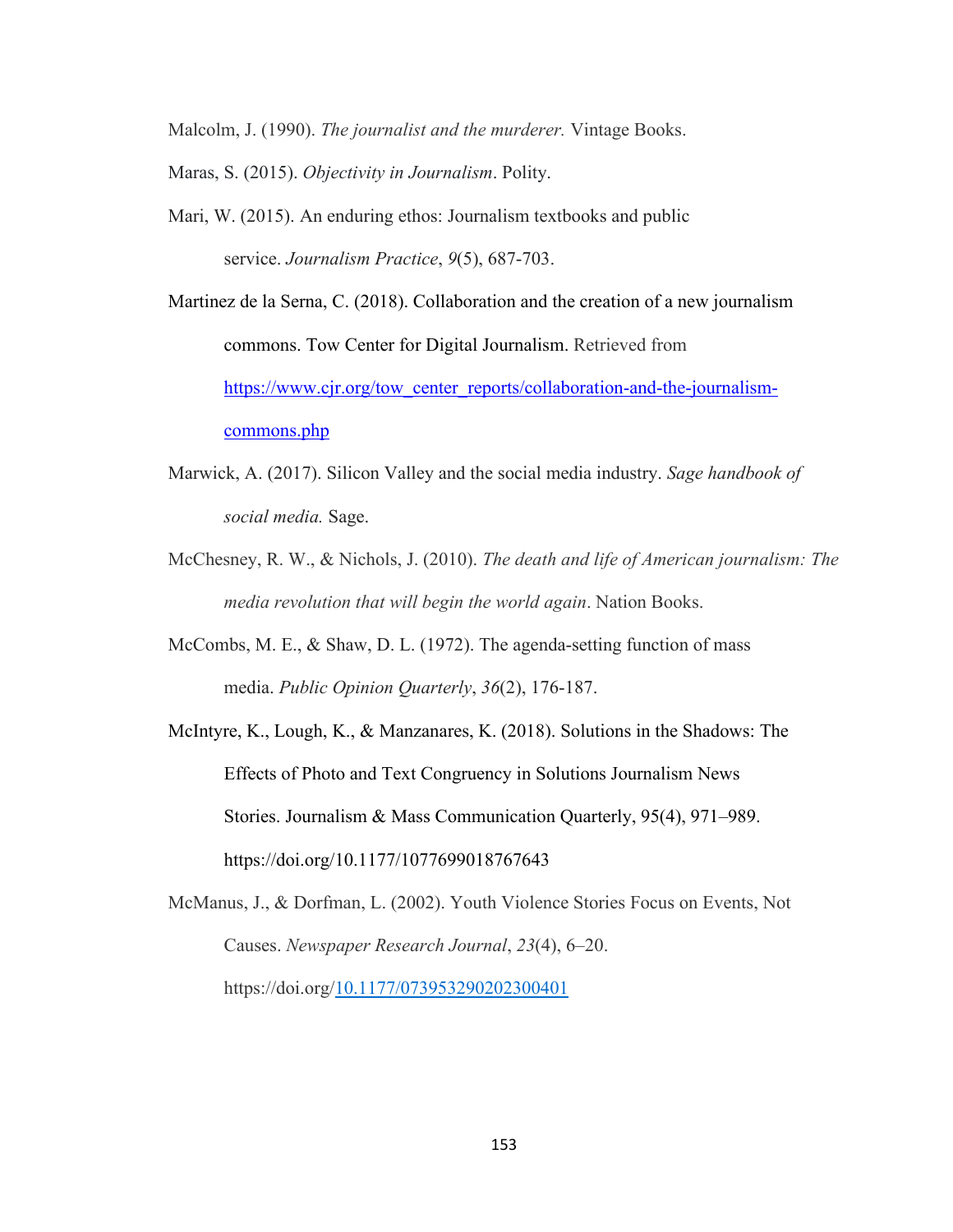- Macnamara, J. (2016). The continuing convergence of journalism and PR: New insights for ethical practice from a three-country study of senior practitioners. *Journalism & Mass Communication Quarterly*, *93*(1), 118-141.
- Merritt, D. (1998). *Public journalism and public life: Why telling the news is not enough*  (2nd ed.). Lawrence Erlbaum.
- Mindich, D. T. Z. (1998). *Just the facts: How "objectivity" came to define American journalism*. New York University Press.
- Moreno, J. (2021, Sept 21). North Texas news outlets, universities align to cover affordable housing in Dallas. *Dallas Morning News.* Retrieved from https://www.dallasnews.com/news/2021/09/22/local-news-outlets-universitiesnonprofits-to-join-forces-in-covering-affordable-housing-in-dallas/
- Mosley, T. [@tonyamosley] (2020, June 10). "Advocacy journalism is a term used to discredit journalists of color. It's a dog whistle." [Tweet] Retrieved from: <https://twitter.com/TonyaMosley/status/1270712921081835520?s=20>
- Murthy, D. (2008). Digital ethnography: An examination of the use of new technologies for social research. *Sociology*, *42*(5), 837-855.
- Myllylahti, M. (2020). Paying attention to attention: A conceptual framework for studying news reader revenue models related to platforms. *Digital Journalism*, *8*(5), 567-575.
- Myllylahti, M. (2014). Newspaper paywalls—the hype and the reality: A study of how paid news content impacts on media corporation revenues. *Digital Journalism*, *2*(2), 179-194.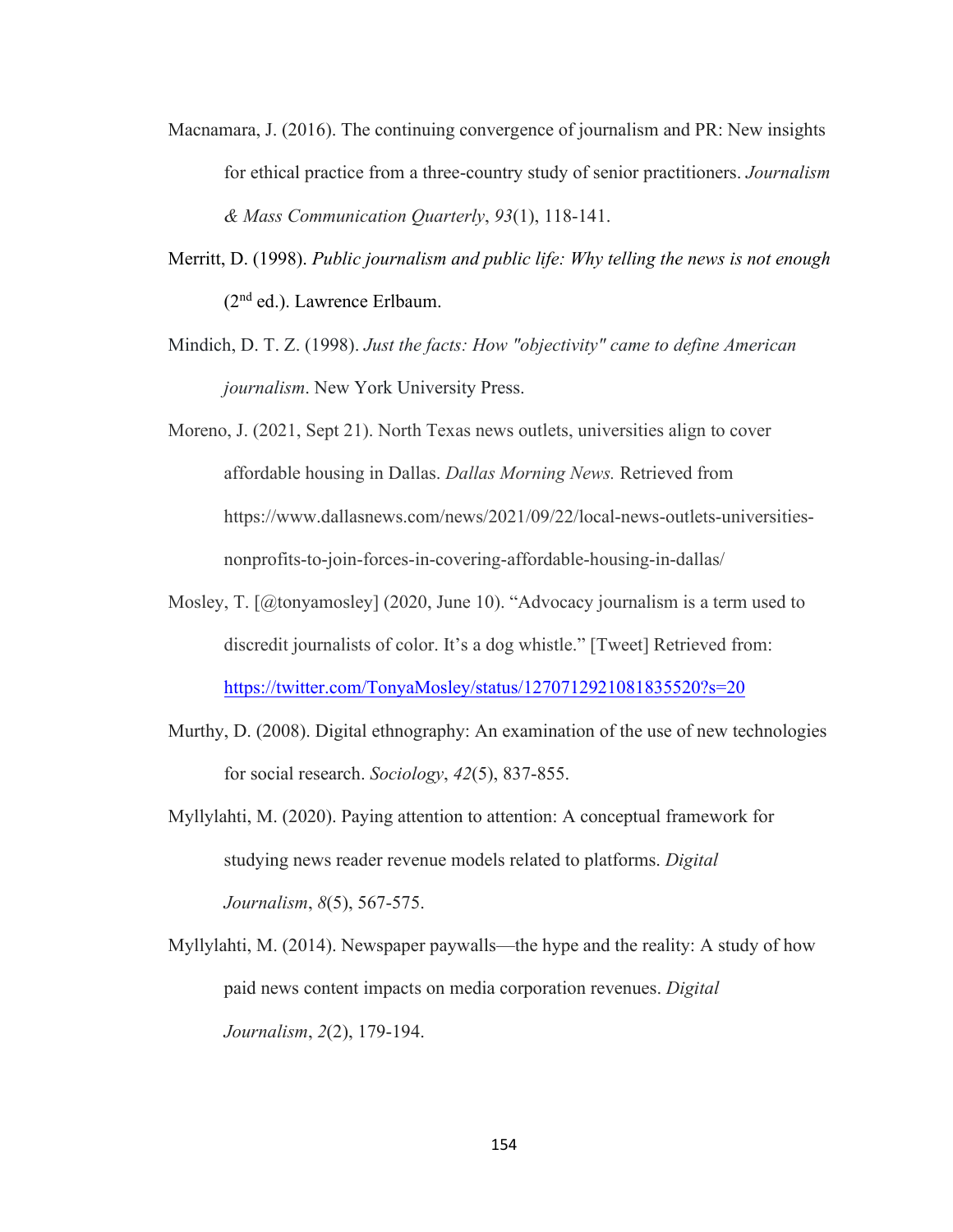Napoli, P. (2019). *Social media and the public interest: Media regulation in the disinformation age*. Columbia University Press.

Nee, R. C. (2013). Social responsibility theory and the digital nonprofits: Should the government aid online news startups? *Journalism: Theory, Practice & Criticism*, *15*(3), 326–343. doi: 10.1177/1464884913482553

- Nelson, J. L. (2018). The elusive engagement metric. *Digital Journalism*, *6*(4), 528–544. doi: 10.1080/21670811.2018.1445000
- Nelson, J.L. (2021). *Imagined audiences: How journalists perceive and pursue the public*. Oxford University Press.
- Nip, J. Y. M. (2008). The last days of civic journalism. *Journalism Practice*, *2*, 179-196.

*The New York Times* (n.d.). Standards and ethics. Retrieved from: <http://www.nytco.com/who-we-are/culture/standards-and-ethics/>

- Obermaier, F., & Obermayer, B. (2017). *The Panama papers: Breaking the story of how the rich and powerful hide their money*. Oneworld Publications. <https://books.google.com/books?id=bB69DwAAQBAJ>
- Ostertag, S. F., & Tuchman, G. (2012). When innovation meets legacy. *Information, Communication & Society*, *15*(6), 909–931. doi: 10.1080/1369118x.2012.676057
- Patnode, R. (2011). Friend, foe, or freeloader? Cooperation and competition between newspapers and radio in the early 1920s. *American Journalism*, *28*(1), 75-95.
- Petre, C. (2021). *All the news that's fit to click: How metrics are transforming the work of journalism*. Princeton University Press.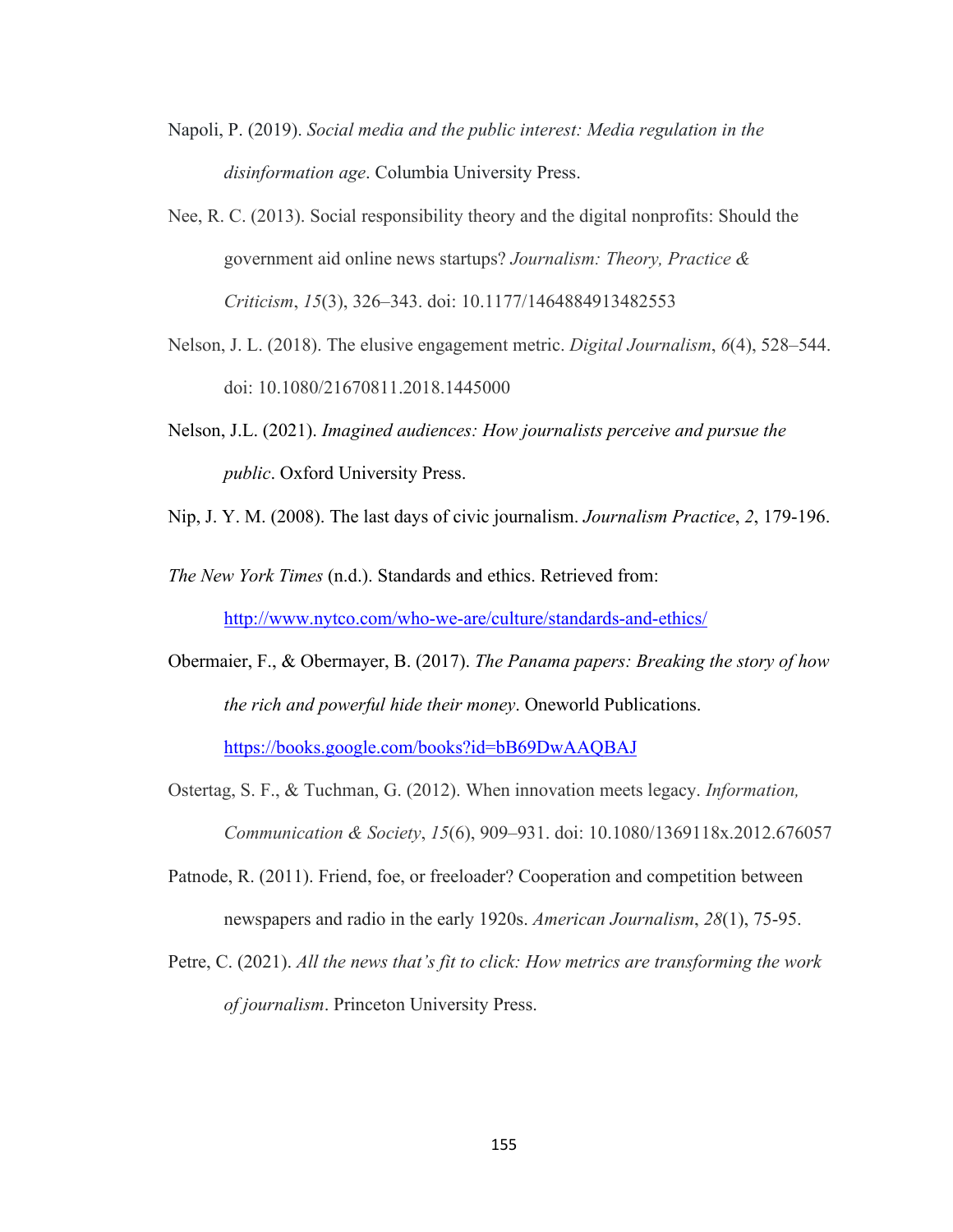- The Philadelphia Center for Gun Violence Reporting (2020, November 6). *Credible messenger journalists will examine gun violence from community perspectives.*  <https://www.pcgvr.org/about-the-credible-messenger-reporting-project/>
- Pickard, V. W. (2015). *America's battle for media democracy: The triumph of corporate libertarianism and the future of media reform*. Cambridge University Press.
- Pickard, VW (2020). *Democracy without journalism? Confronting the misinformation society*. Oxford University Press.
- Powers, M., & Vera-Zambrano, S. (2018). How journalists use social media in France and the United States: Analyzing technology use across journalistic fields. *New Media & Society*, *20*(8), 2728-2744.
- Prenger, M. and Deuze, M. (2017). A History of Innovation and Entrepreneurialism in Journalism. In P. Boczkowski and C.W. Anderson (eds), *Remaking the News: Essays on the Future of Journalism and Journalism Studies* (pp. 235-250)*.* MIT Press.
- Radway, J. A. (1984). *Reading the romance: Women, patriarchy, and popular literature*. University of North Carolina Press.
- Raviola, E. (2012). Exploring organizational framings. *Information, Communication & Society*, *15*(6), 932–958. doi: 10.1080/1369118x.2012.696273
- Reese, S. D., & Shoemaker, P. J. (2016). A media sociology for the networked public sphere: The hierarchy of influences model. *Mass Communication and Society*, *19*(4), 389–410. doi: 10.1080/15205436.2016.1174268
- Rose, G. (2012). *Visual methodologies: An introduction to researching with visual materials*. SAGE Publications.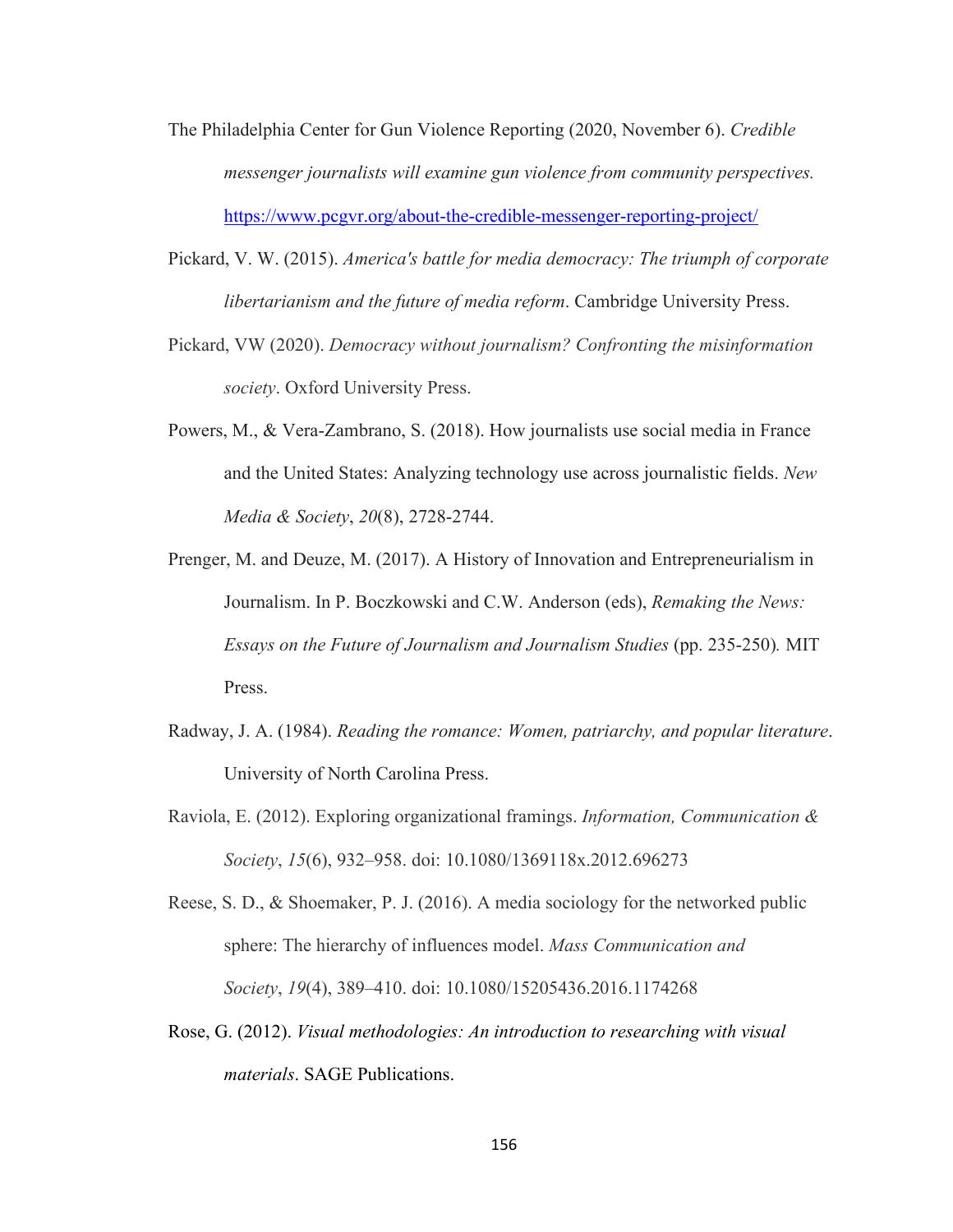- Rosen, J. (2008). The people formerly known as the audience. In N. Carpentier & B. De Cleen (Eds.), *Participation and media production: Critical reflections on content creation*. Cambridge Scientific Publishers Ltd.
- Rosen, J. (1999). *What are journalists for?* Yale University Press.
- Rosen, J. (1994). Making things more public: On the political responsibility of the media intellectual. *Critical Studies in Mass Communication*, *11*, 363-388.
- Ruiz, J. (2018). Partnerships, not parachutes. *Editor & Publisher, 151*(4), 9. Retrieved from [http://libproxy.temple.edu/login?url=https://search-proquest](http://libproxy.temple.edu/login?url=https://search-proquest-com.libproxy.temple.edu/docview/2265599268?accountid=14270)[com.libproxy.temple.edu/docview/2265599268?accountid=14270](http://libproxy.temple.edu/login?url=https://search-proquest-com.libproxy.temple.edu/docview/2265599268?accountid=14270)
- Ryfe, D. M. (2017). *Journalism and the Public*. Polity.
- Ryfe, D. (2012). *Can journalism survive?: An inside look at American newsrooms*. Polity.
- Saha, A. (2018). *Race and the cultural industries*. John Wiley & Sons.
- Salaudeen, M. A. (2021). From personal to professional: Exploring the influences on journalists' evaluation of citizen journalism credibility. *Journalism Practice*, 1- 24.
- Salmon, F. (2021). The rise and fall of blogging in the 2000s. In A. Schiffrin (Ed.), *Media Capture: How Money, Digital Platforms, and Governments Control the News* (pp. 92-103). Columbia University Press.
- Schaffer, J. (2012). Networked journalism: What works: Lessons from nine collaborative journalism pilot projects. Washington, DC: J-Lab.
- Schiffrin, A. (Ed.). (2021). *Media Capture: How Money, Digital Platforms, and Governments Control the News*. Columbia University Press.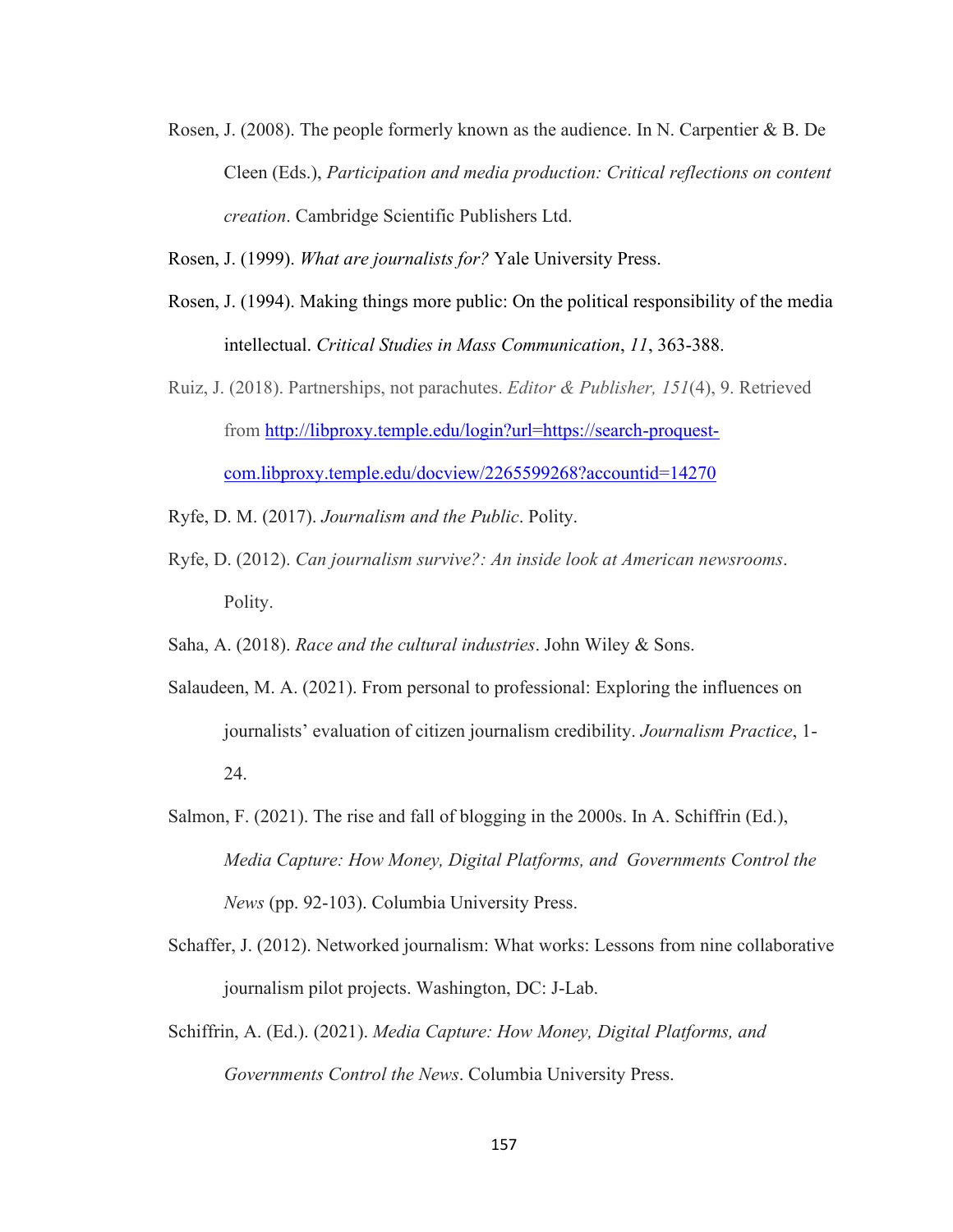- Schudson, M. (1978). *Discovering the news: A social history of American newspapers*. Basic Books.
- Schultz, I. (2007). The Journalistic Gut Feeling. *Journalism Practice*, *1*(2), 190–207. doi: 10.1080/17512780701275507

Shoemaker, P. J. (1991). *Gatekeeping*. Sage.

Shoemaker, P. J. & Vos, T. P. (2009). *Gatekeeping theory*. Routledge.

- Singer, J. B. (2016). 12 Triangulating Methods in the Study of Journalistic Role Performance. *Journalistic role performance: Concepts, contexts, and methods*, 206.
- Singer, J. B. (2009). Ethnography. *Journalism & Mass Communication Quarterly*, *86*(1), 191-198.
- Singer, J. B. (2005). The political j-blogger: 'Normalizing' a new media form to fit old norms and practices. *Journalism*, *6*(2), 173-198.
- Slauter, W., & Greer, M. R. (2012). The paragraph as information technology. In *Annales. Histoire, Sciences Sociales* (Vol. 67, No. 2, pp. 253-278). Editions de l'EHESS.
- Sjøvaag, H. (2014). Homogenisation or differentiation? The effects of consolidation in the regional newspaper market. *Journalism Studies*, *15*(5), 511-521.

Society of Professional Journalists (n.d.). SPJ code of ethics. Retrieved from:

<https://www.spj.org/ethicscode.asp>

The Solutions Journalism Network (2020, December 9). *Solutions journalism: What is it and why should I care?* https://thewholestory.solutionsjournalism.org/solutionsjournalism-what-is-it-and-why-should-i-care-e5acd0ab5332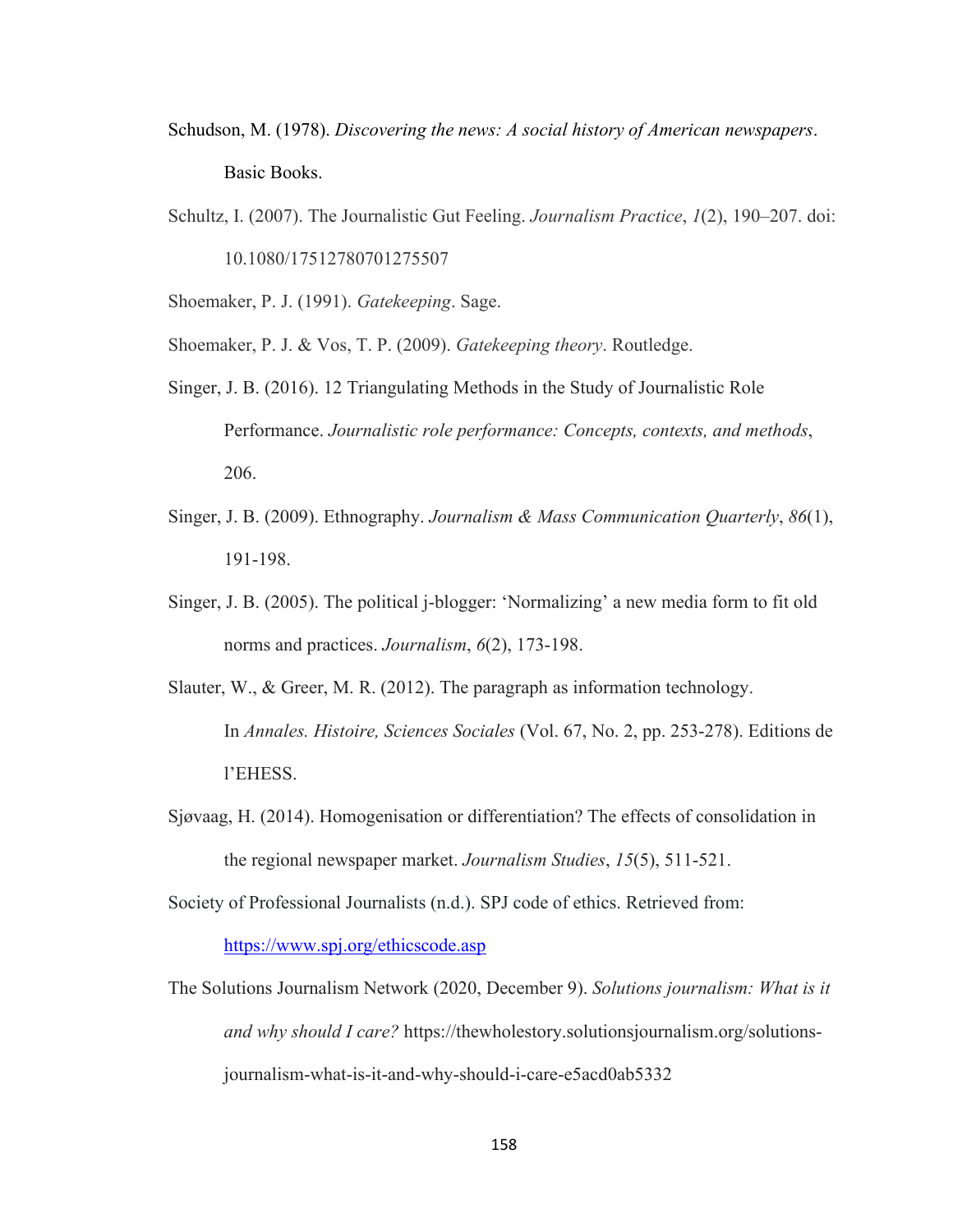- Solutions Journalism Network. (2020, September 29). Our latest grants for solutions reporting. [https://thewholestory.solutionsjournalism.org/covid-19-global-health](https://thewholestory.solutionsjournalism.org/covid-19-global-health-education-and-more-our-latest-grants-for-solutions-reporting-b419a0c952b5)[education-and-more-our-latest-grants-for-solutions-reporting-b419a0c952b5](https://thewholestory.solutionsjournalism.org/covid-19-global-health-education-and-more-our-latest-grants-for-solutions-reporting-b419a0c952b5)
- Starr, P. 2004. The creation of the media: Political origins of modern communications. Basic Books.
- Stonbely, S. (2017). Comparing models of collaborative journalism. The Center for Cooperative Media. Retrieved from [https://collaborativejournalism.org/wp](https://collaborativejournalism.org/wp-content/uploads/sites/8/2017/09/Models-for-Collaborative-Journalism-research-paper.pdf)[content/uploads/sites/8/2017/09/Models-for-Collaborative-Journalism-research](https://collaborativejournalism.org/wp-content/uploads/sites/8/2017/09/Models-for-Collaborative-Journalism-research-paper.pdf)[paper.pdf](https://collaborativejournalism.org/wp-content/uploads/sites/8/2017/09/Models-for-Collaborative-Journalism-research-paper.pdf)
- Tandoc, E. C. (2014). Journalism is Twerking? How web analytics is changing the process of gatekeeping. New Media & Society 16 (4): 559–575.
- Tandoc, E. C., & Vos, T. P. (2016). The Journalist Is Marketing The News. *Journalism Practice*, *10*(8), 950–966. doi: 10.1080/17512786.2015.1087811
- Tandoc, E. C., Lim, Z. W., & Ling, R. (2018). Defining "fake news" A typology of scholarly definitions. *Digital Journalism*, *6*(2), 137-153.
- Tuchman, G. (1978). Making news: A study in the construction of reality. The Free Press.
- Usher, N. (2021). *News for the Rich, White, and Blue: How Place and Power Distort American Journalism*. Columbia University Press.
- Usher, N. (2016). *Interactive journalism: Hackers, data, and code*. University of Illinois Press.
- Usher, N. (2014). *Making news at the New York Times*. University of Michigan Press.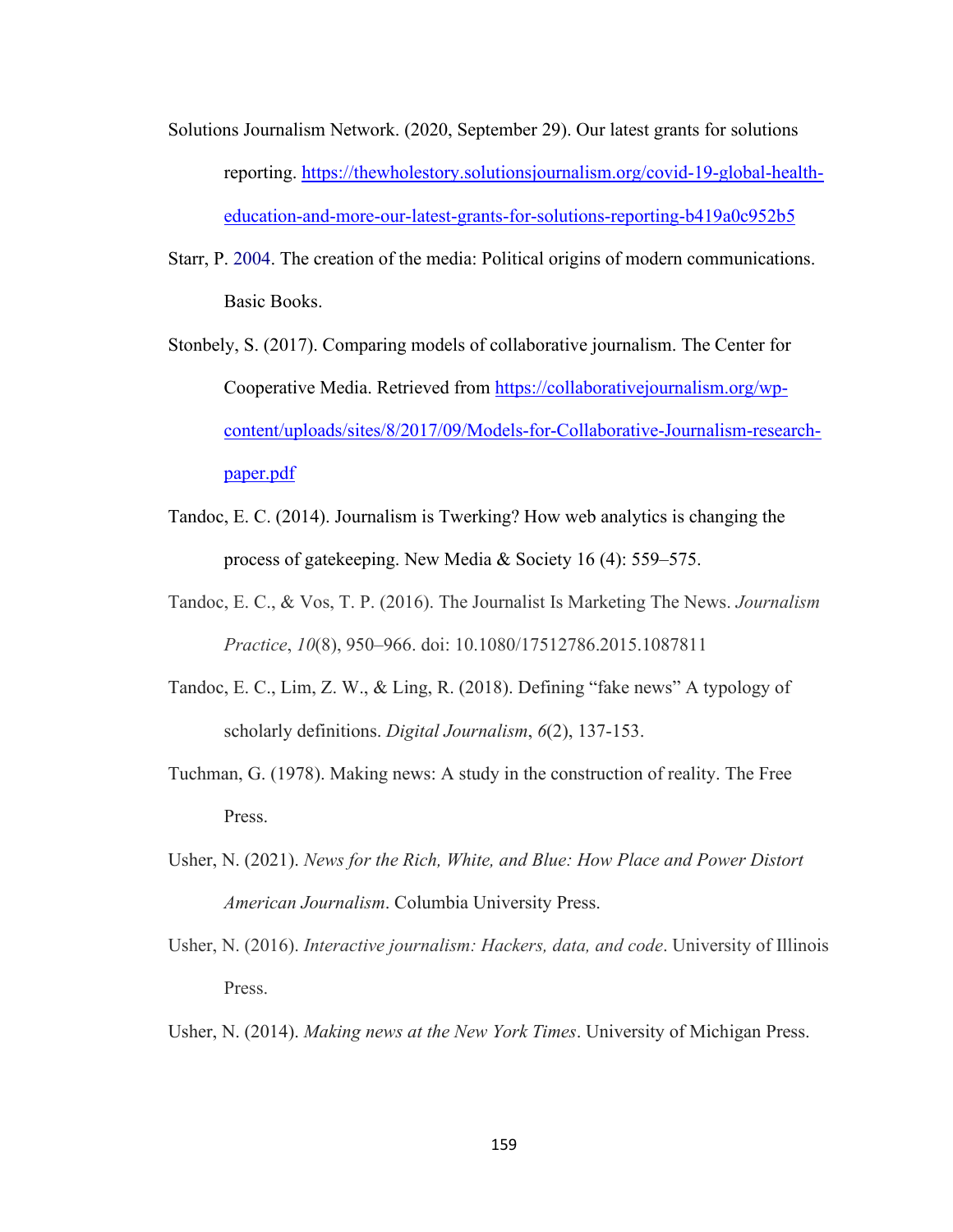- Valenzuela, S., Halpern, D., Katz, J. E., & Miranda, J. P. (2019). The paradox of participation versus misinformation: Social media, political engagement, and the spread of misinformation. *Digital Journalism*, *7*(6), 802-823.
- Van Dijck, J. (2013). *The culture of connectivity: A critical history of social media*. Oxford University Press.
- Van Dijck, J., & Poell, T. (2013). Understanding social media logic. *Media and Communication*, *1*(1), 2-14.
- Verdigris Ensemble (n.d.). Bringing choral music to the modern audience. https://www.verdigrismusic.org/
- Vos, T. P. (2019). Journalists as gatekeepers. In K. Wahl-Jorgensen & T. Hanitzsch (Eds.), *The handbook of journalism studies* (pp. 90-104). Routledge.
- Vos, T. P., & Craft, S. (2016). The Discursive Construction of Journalistic Transparency. *Journalism Studies*, *18*(12), 1505–1522. doi: 10.1080/1461670x.2015.1135754
- Vosoughi, S., Roy, D., & Aral, S. (2018). The spread of true and false news online. *Science*, *359*(6380), 1146-1151.
- Wahl-Jorgensen, K. and Hanitzsch, T. (2019). Journalism studies: Developments, challenges, and future directions. In K. Wahl-Jorgensen & T. Hanitzsch (Eds.), *The handbook of journalism studies* (pp. 3-20). Routledge.
- Waisbord, S. (2013). *Reinventing professionalism: journalism and news in global perspective*. Polity.
- Walters, P. (2021). Reclaiming Control: How Journalists Embrace Social Media Logics While Defending Journalistic Values. *Digital Journalism*, 1-20.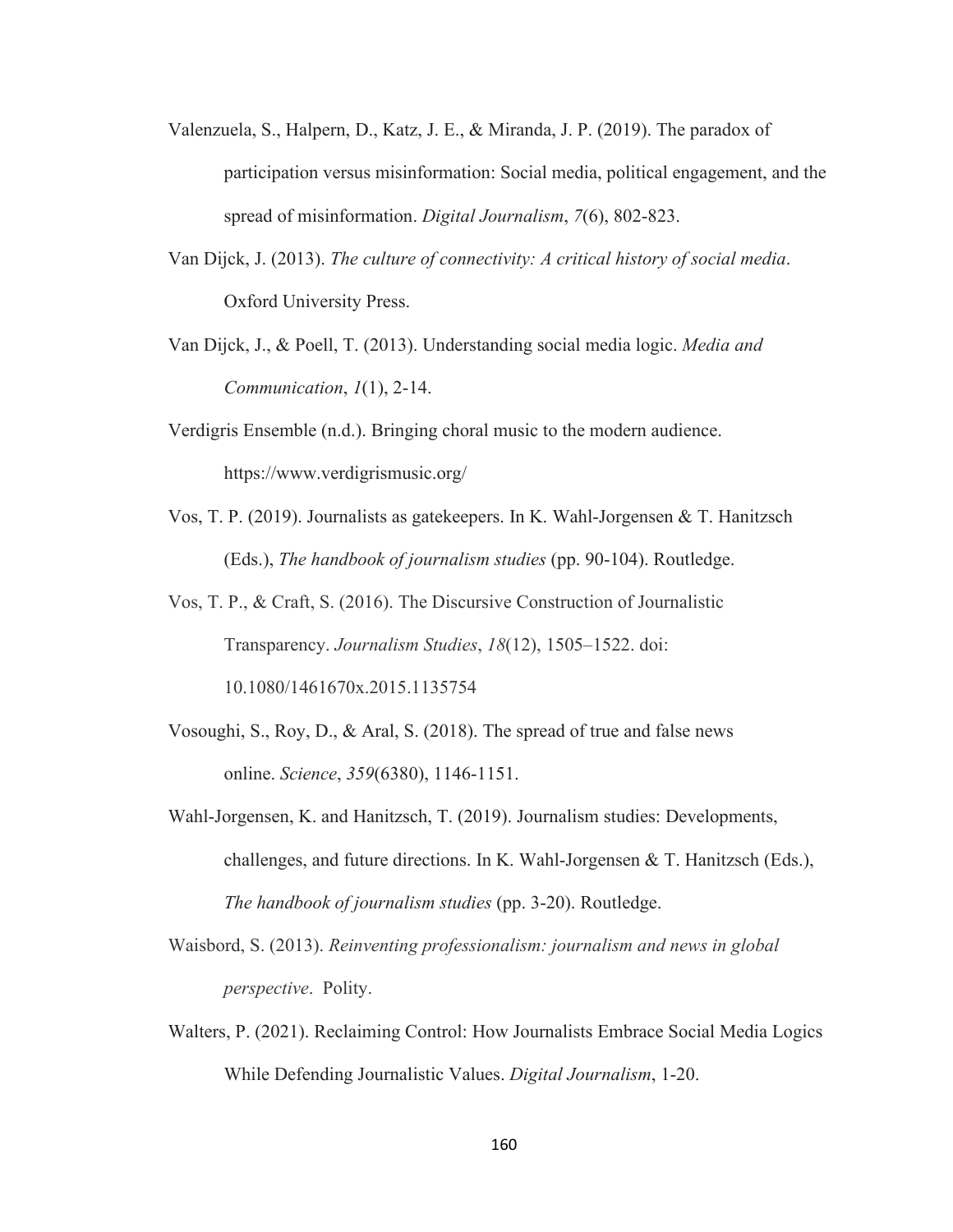- Ward, S. J. A. (2019). *Disrupting journalism ethics: Radical change on the frontier of digital media*.
- Ward, S. J. A. (2004). *The invention of journalism ethics: The path to objectivity and beyond*. McGill-Queen's University Press.

Wardle, C.. (2019) A New World Disorder, *Scientific American*, 88-93.

- Warren, C. A. B., & Karner, T. X. (2010). *Discovering qualitative methods: Field research, interviews, and analysis*. Oxford University Press.
- Wengraf, T. (2001). *Qualitative research interviewing: Biographic narrative and semistructured methods*. SAGE.
- Westerlund, M. (2019). The Emergence of Deepfake Technology: A Review. Technology Innovation Management Review, 9(11), 39-52.
- White, D. M. (1950). The "gate keeper": A case study in the selection of news. Journalism Quarterly, 27(4), 383–

390.<https://doi.org/10.1177/107769905002700403>

- Williams B. and Carpini M. (2000) Unchained reaction the collapse of media gatekeeping and the Clinton–Lewinsky scandal. *Journalism* 1(1): 61–85.
- Willnat, L., and Weaver D.H. (2018). Social Media and U.S. Journalists. *Digital Journalism*, 6:7, 889-909, DOI: 10.1080/21670811.2018.1495570

Wurff, R. V. D., & Schönbach, K. (2010). Between Profession And Audience. *Journalism Studies*, *12*(4), 407–422. doi: 10.1080/1461670x.2010.506055Zelizer, B. (2017). *What Journalism Could Be*. Malden, MA: Polity.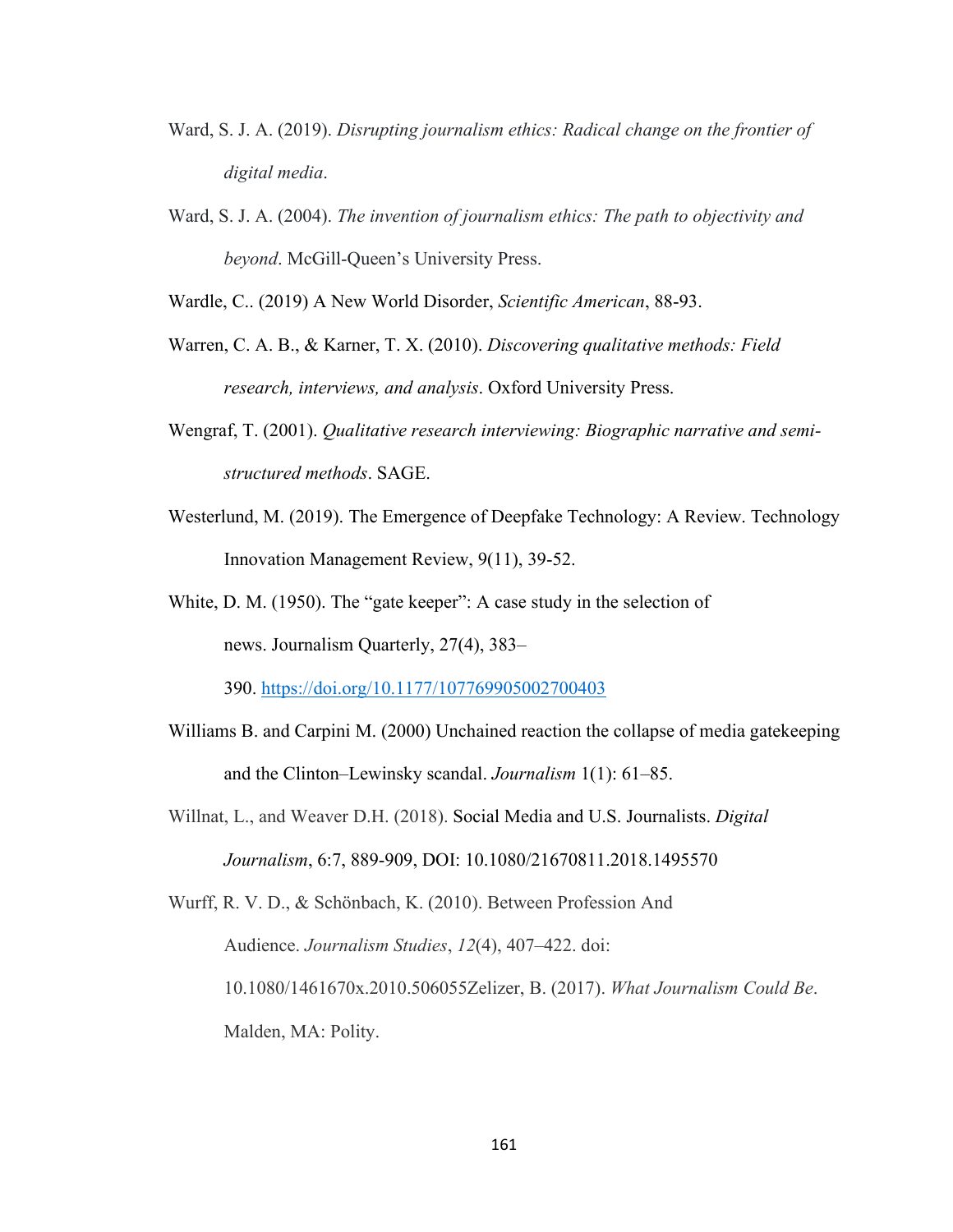- Zelizer, B. (1993). Journalists as interpretive communities. *Critical Studies in Media Communication*, *10*(3), 219-237.
- Zelizer, B., Boczkowski, P. J., & Anderson, C. W. (2021). *The Journalism Manifesto*. John Wiley & Sons.
- Zhou, S. (2012). 'Advertorials': A genre-based analysis of an emerging hybridized genre. *Discourse & Communication*, *6*(3), 323-346.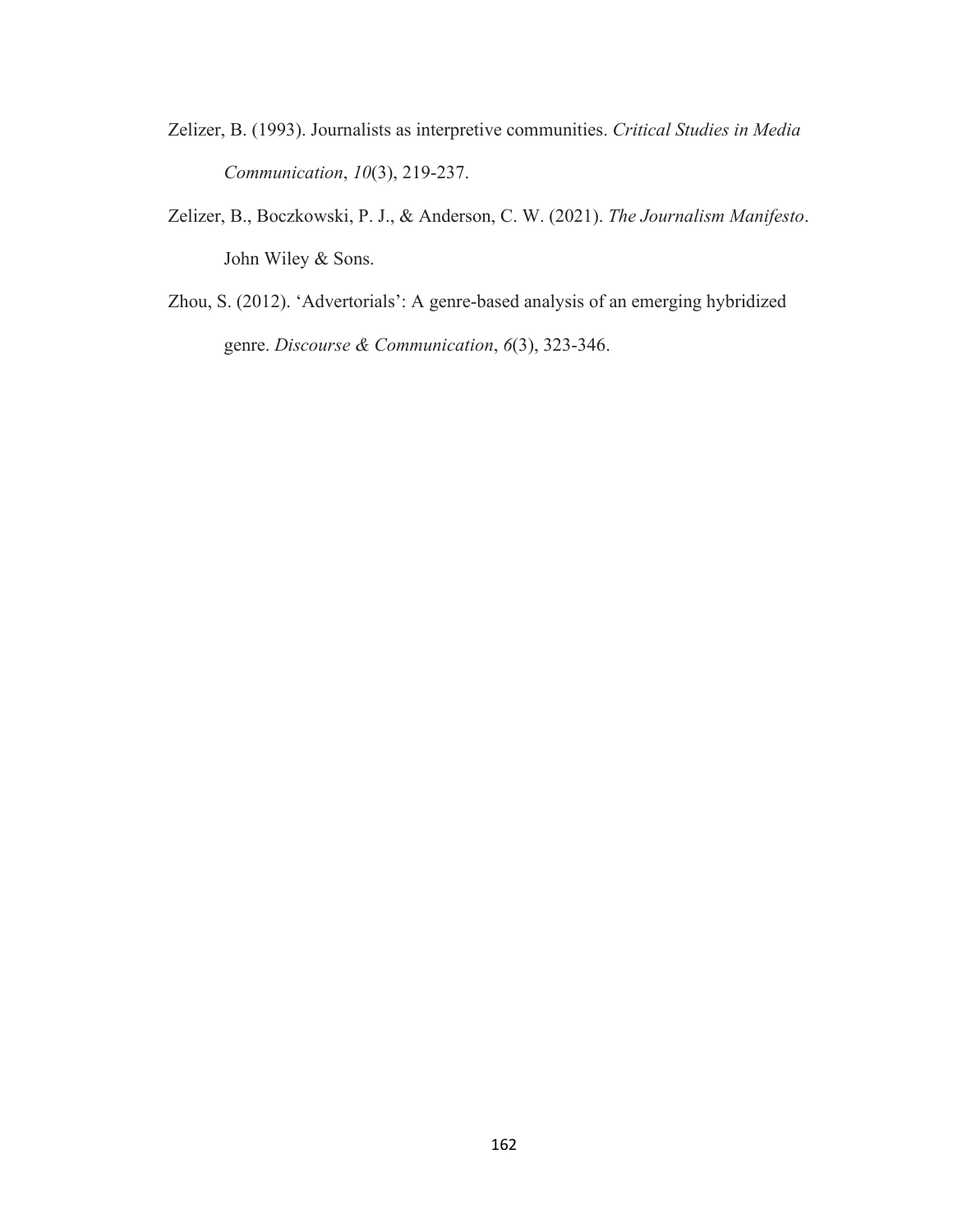#### APPENDIX A

#### RESEARCH DESCRIPTION

### **Research Description for Potential Participants Patrick Walters Temple University Media & Communication Ph.D. Program Dissertation Research Query Contact: [patrick.walters@temple.edu](mailto:patrick.walters@temple.edu) or 856-981-3156**

#### **Background:**

 I am a professor of journalism at Kutztown University in eastern Pennsylvania by "day" and a third-year doctoral student in Temple University's Media & Communication Ph.D. program by "night." After spending 14 years in newsrooms at two newspapers and at The Associated Press in Philadelphia, I shifted into academia full time in 2014. Since then, my research has focused on journalistic processes, journalistic ethics and the continuing changes to how news is reported, produced, supported and distributed.

#### **Project:**

As I near the end of the third year of the Ph.D. program, I am currently working on the proposal for my dissertation. It will focus on questions revolving around how news organizations negotiate their journalistic values and priorities when they collaborate with other organizations - both journalistic and non-journalistic groups - to produce news content. I am looking to explore various types of collaborations with a range of different types of partners, including legacy news organizations, digital start-ups, community groups, foundations, advocacy groups, tech companies, and public entities. I want to look at how partners decide what their priorities and standards are when they work together.

#### **Query:**

As part of the research, I'm looking for different types of collaborations that I could incorporate in this research, which will involve various types of ethnographic methods. I am seeking partnerships in which I would be able to attend virtual and in-person meetings, review various types of correspondence between partners, and observe discussions involved in this process. It would also involve individual interviews, which would be scheduled as needed with those involved. These interviews would involve questions primarily focused on how partners work together in the various stages of planning and execution of any collaborative effort. If possible, this would also involve observation of parts of the reporting and production processes. Lastly, the project would involve analysis of the news content that is created as part of the partnership. The exact parameters of this access would, of course, be up to the collaborators, but this would be general aim of the project.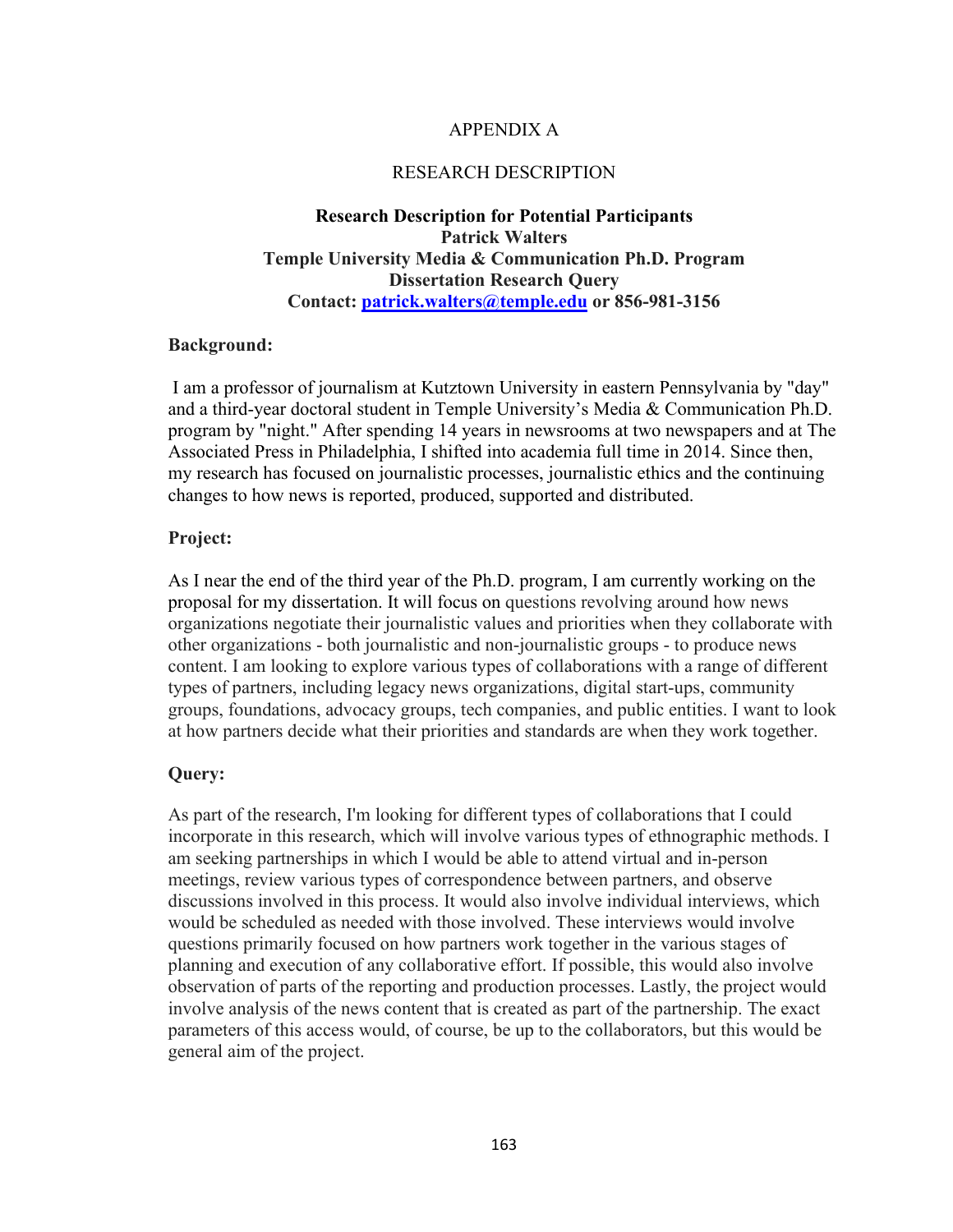# **Timeline:**

I would be aiming to start the research in late May or early June of this year.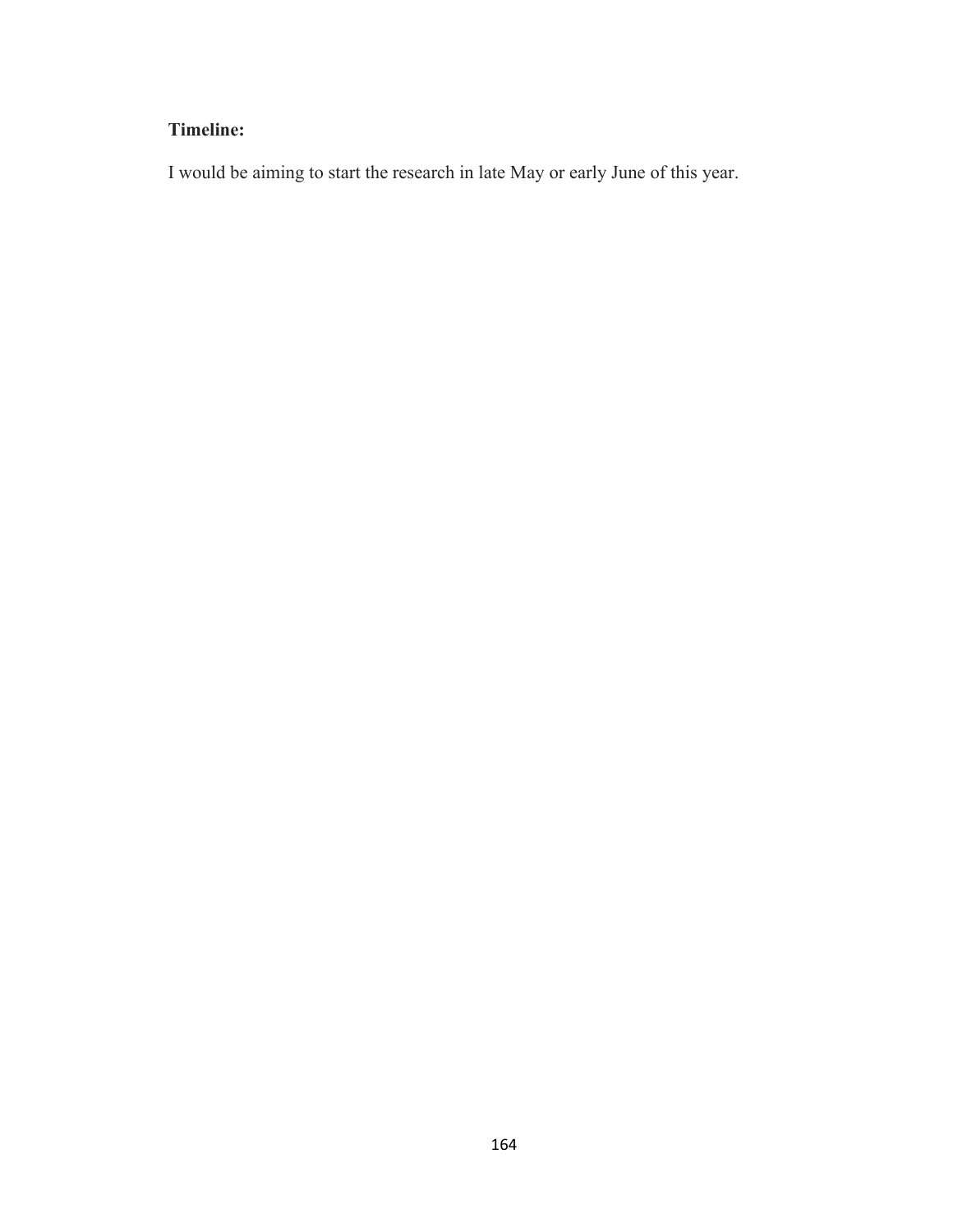#### APPENDIX B

#### INTERVIEW GUIDE

#### **Title of research: Negotiating Values in Journalistic Collaborations**

**Interview Guide:** These are the semi-structured interview questions that will be asked as part of the interviews in this research.

- 1. How long have you worked in journalism (or, other profession such as education, fundraising, advocacy, library science etc.)?
- 2. What are your primary responsibilities as part of this effort?
- 3. How would you describe your primary purpose and goals in being involved in this collaboration?
- 4. What values and priorities are most important to you when producing journalistic work?
- 5. Can you describe how you work to emphasize those values and priorities when you and other collaborative partners determine what types of stories to report and produce?
- 6. Can you describe how you work to emphasize those values and priorities when you and other collaborative partners work together to report, produce, edit and distribute news content?
- 7. Can you describe how the collaboration works to establish its standards on things like sourcing and attribution of information?
- 8. Do you and other members of the collaboration seek to reach consensus on editorial questions that occur throughout the planning and reporting process? How is that done?
- 9. What do you find to be some of the biggest challenges of working with other organizations in producing journalism collaboratively?
- 10. What do you find to be some of the greatest benefits of working with other organizations in producing journalism collaboratively?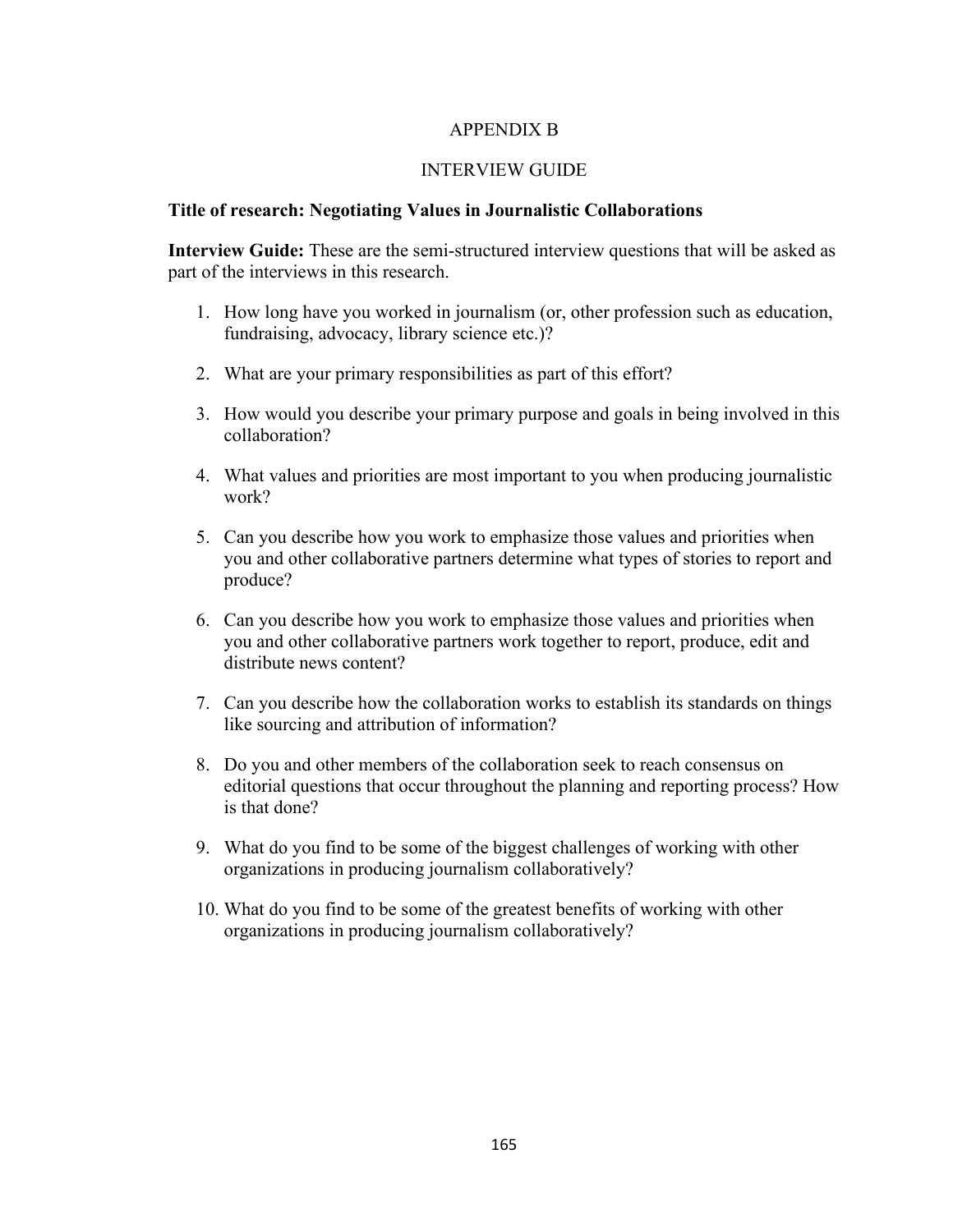#### APPENDIX C

### IRB APPLICATION

#### **IRB Protocol:**

## **1) Abstract of the study**

This study seeks to examine how journalistic collaborations – those involving both news organizations non-journalistic groups – are impacting the way that journalism is done and what kinds of information becomes news. It seeks to explore the ways that journalism's goal and purpose changing as the result of negotiations with new types of partners such as advocacy groups, nonprofits and journalism startups. It will also explore the ways that those collaborative partners negotiate their priorities and values when they work together to produce journalism. In order to do this, the project aims to focus on a particular journalistic collaboration, using ethnographic research methods – in-person and virtual observation, document review, interviewing (in person, over the phone and over Zoom) – and textual analysis. As its central focus, the project aims to study the Dallas Media Collaborative, a fledgling effort that involves the Dallas Free Press, several other news organizations, an arts group, a library and other partners. The study will examine the ways that these different partners work together to establish their values and priorities, a goal that will help us understand the ways that the field of journalism is changing. Finally, the study will analyze the news content produced by the collaboration to see how it reflects the values and priorities of the group. This will help advance the understanding of how collaborative efforts are changing the field of journalism.

### **2) Protocol Title**

Negotiating Values in Journalistic Collaborations.

# **3) Sponsor / Funding**

This project has no sponsor and has received no funding.

### **4) IRB Review History**

N/A.

# **5) Investigators**

Dr. Magda Konieczna, assistant professor. Media & Communication Ph.D. student Patrick Walters. This project is for Walters' dissertation. Konieczna is his Ph.D. advisor and dissertation committee chair.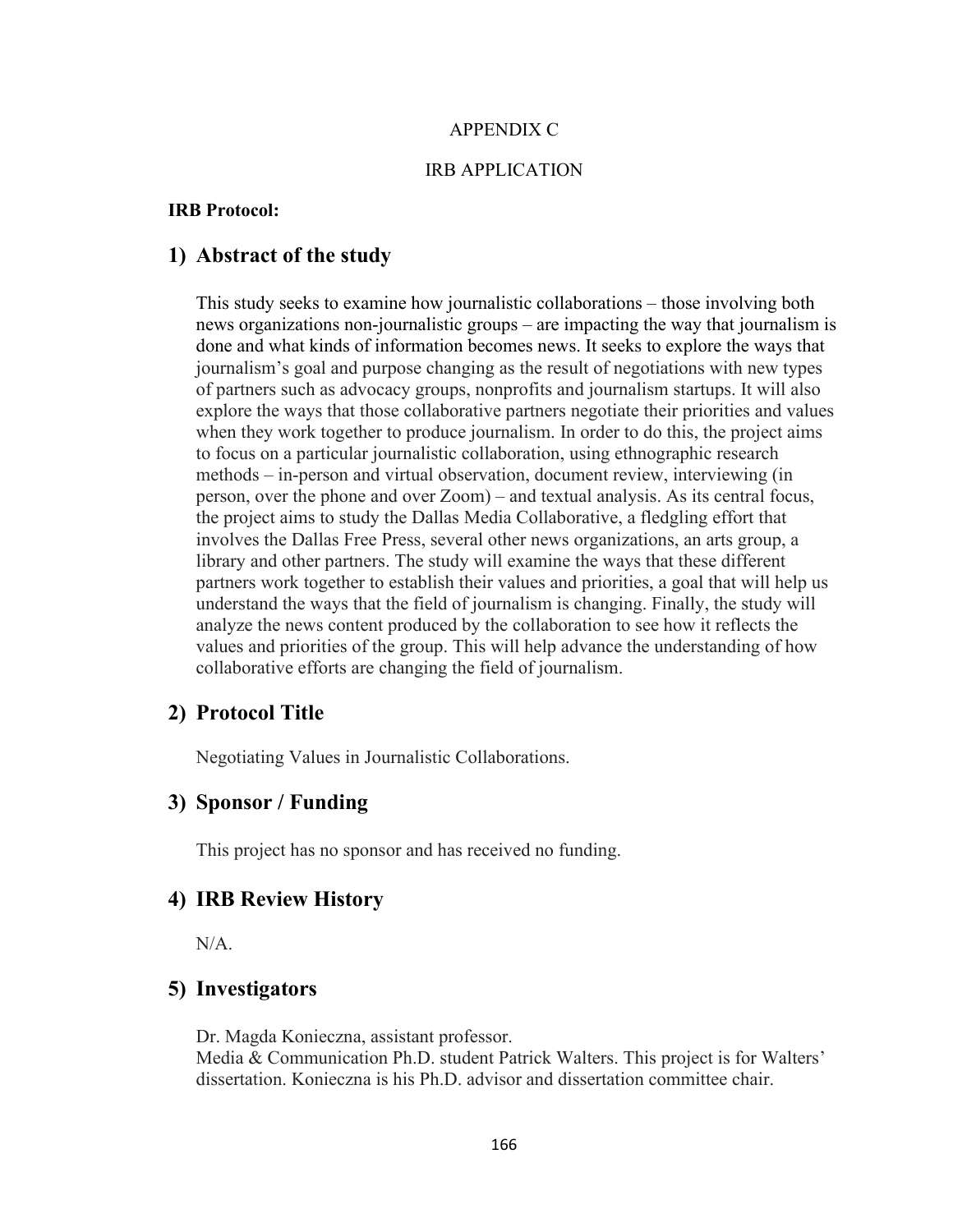# **6) Objectives**

This inductive, qualitative project will seek to explore how collaborations with new types of partners are altering and impacting journalism. These questions often center around journalistic boundaries, the matter of who is and who isn't considered a journalist. But they also center around the central tensions of field theory, as the presence of new journalistic actors accentuates the struggles over dominant principles in the field. To that end, this study will focus on two main questions about journalistic collaborations. The overarching question around which this project will revolve is **RQ1**: How is journalism's goal and purpose changing as the result of negotiations with new types of partners (i.e. advocacy groups, nonprofits etc.)? Beneath that question, this project will seek to answer a related and more specific question involving the ways that collaborative partners work together, **RQ2**: How do different types of collaborative partners negotiate their priorities and values when they work together to produce journalism?

# **7) Background**

The existing research on collaborative efforts has explored the varying degrees to which organizations do or do not work together in the planning, creation and distribution of news coverage (for example, Anderson, 2013; Benson, 2017; Ferrucci et al., 2017; Lewis & Usher, 2014; Lewis & Usher, 2016; Lowery, 2005). After reviewing this literature, what needs further research is the ways in which these partners establish their procedures and guiding principles when they work together. Given that existing research has long established the hierarchical structure of news organizations (for example, Gans, 2004; Tuchman, 1978), questions of values and authority involve complicated negotiation even within *one* entity, let alone when multiple different actors work together. At times, such disagreements and differences have prevented collaborations from taking root (Anderson, 2013). When evaluating citizen journalism, journalists also critically evaluate it based on their own deeply engrained professional values (Greenwood & Thomas, 2015; Salaudeen, 2021). Therefore, when examining collaborations, it is important to develop a better understanding of how partners work to establish their overall priorities and standards.

As partners, legacy media organizations have been found to have a disproportionate amount of power and influence when they collaborate with innovators, and they often shape the trajectory of these partnerships (Ostertag & Tuchman, 2012). Despite these complexities, current research has shown an increased ability for organizations of different types and purposes to collaborate in producing journalism, a shift since the "failure to collaborate" observed more than a decade ago (Anderson, 2013, p. 103). Participants in some collaborations have also reported that the arrangements have allowed them to report on topics they otherwise could not have, or to report on them more comprehensively (Jenkins & Graves, 2019).

This literature on collaborations has involved both ethnographic work and textual analysis. The human subject work has involved audience studies, newsroom ethnographies, interviews and surveys. Much of the existing research so far has emphasized the *processes and procedures* of collaborations. This study will advance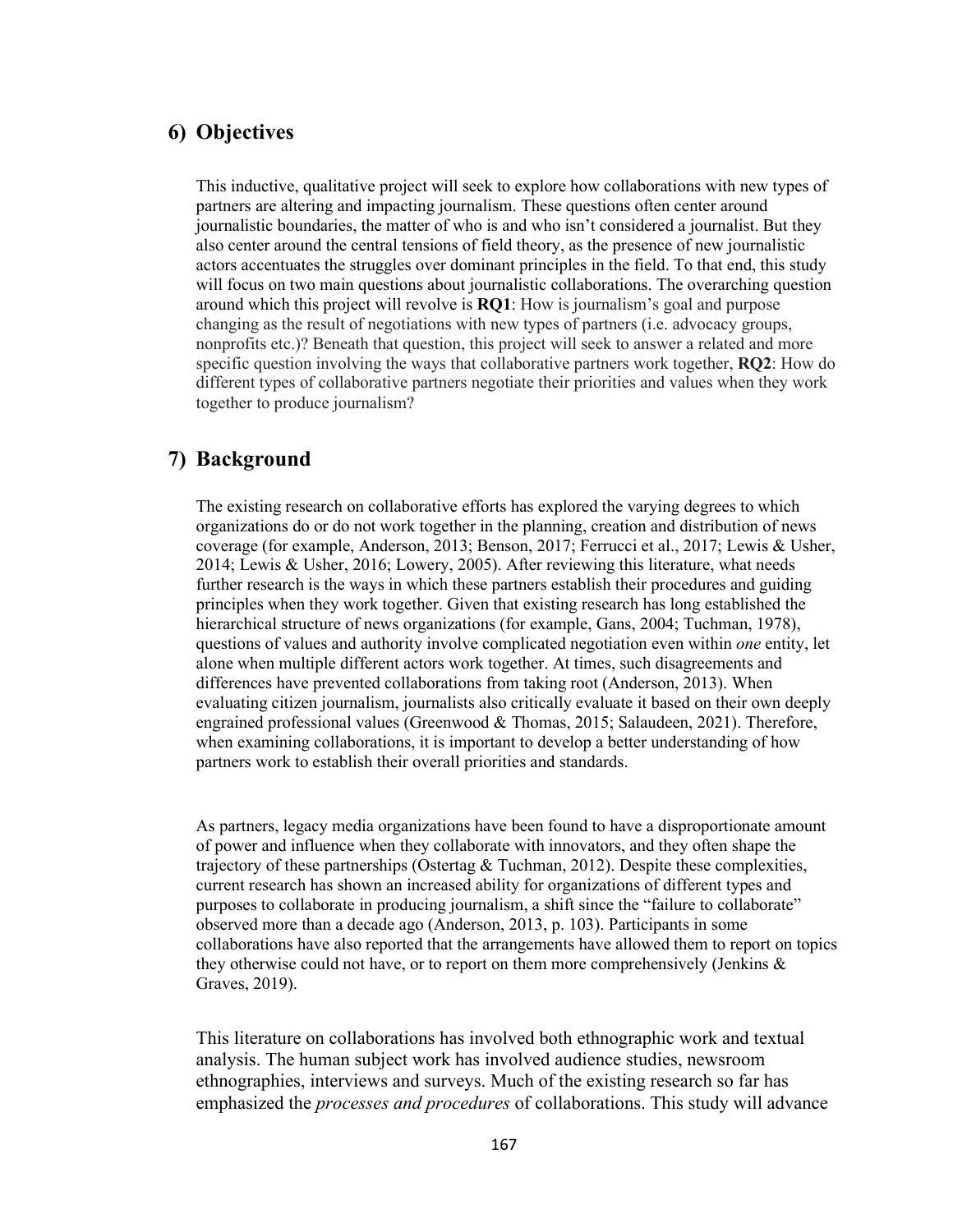this research by exploring the ways that the participants in journalistic collaborations come to consensus (or don't come to consensus) on their shared values and priorities.

# **8) Setting of the Human Research**

The research project aims to focus on a specific journalistic collaboration or set of collaborations that are ongoing. I am planning to meet with collaboratives in the United States. The potential subjects are the Dallas Media Collaborative in Texas, which involves the Dallas Free Press, several other news organizations, a library, other nonprofits and several universities; the News and Information Community Exchange (N.I.C.E.) collaboration led by WHYY, a public television and radio station in Philadelphia; and Floodlight, a Washington, D.C.-based nonprofit that collaborates with news organizations around the world on environmental stories.

The primary setting of the ethnographic observations will be online, including attending Zoom calls and other virtual discussion forums. Most interviews will be conducted via telephone, Zoom or other videoconferencing platforms.

The research will also take place in person in the newsrooms of the various collaborative partners, or in hotel conference rooms or other public places where the collaborative partners are meeting. In-person interviews will take place, following social distancing guidelines, in newsrooms or other public areas being utilized by the collaborative partners.

# **Resources Available to Conduct the Human Research**

I will primarily utilize my home office and personal computer for conducting this research. For travel, I will seek funding from the Media & Communication program at Temple, as well as from my department, college and dean's office at Kutztown University, where I am employed as an associate professor of English.

# **9) Prior Approvals**

N/A.

# **10) Study Design a) Recruitment Methods**

I sought out potential collaborations through the Stefanie Murray at the Center for Collaborative Media at Montclair State University and through Liza Gross at the Solutions Journalism Network. As I learned of potential collaborations in this way, I sent out a research query, the wording of which is attached with this protocol. I plan to email and contact members of the various collaboratives involved.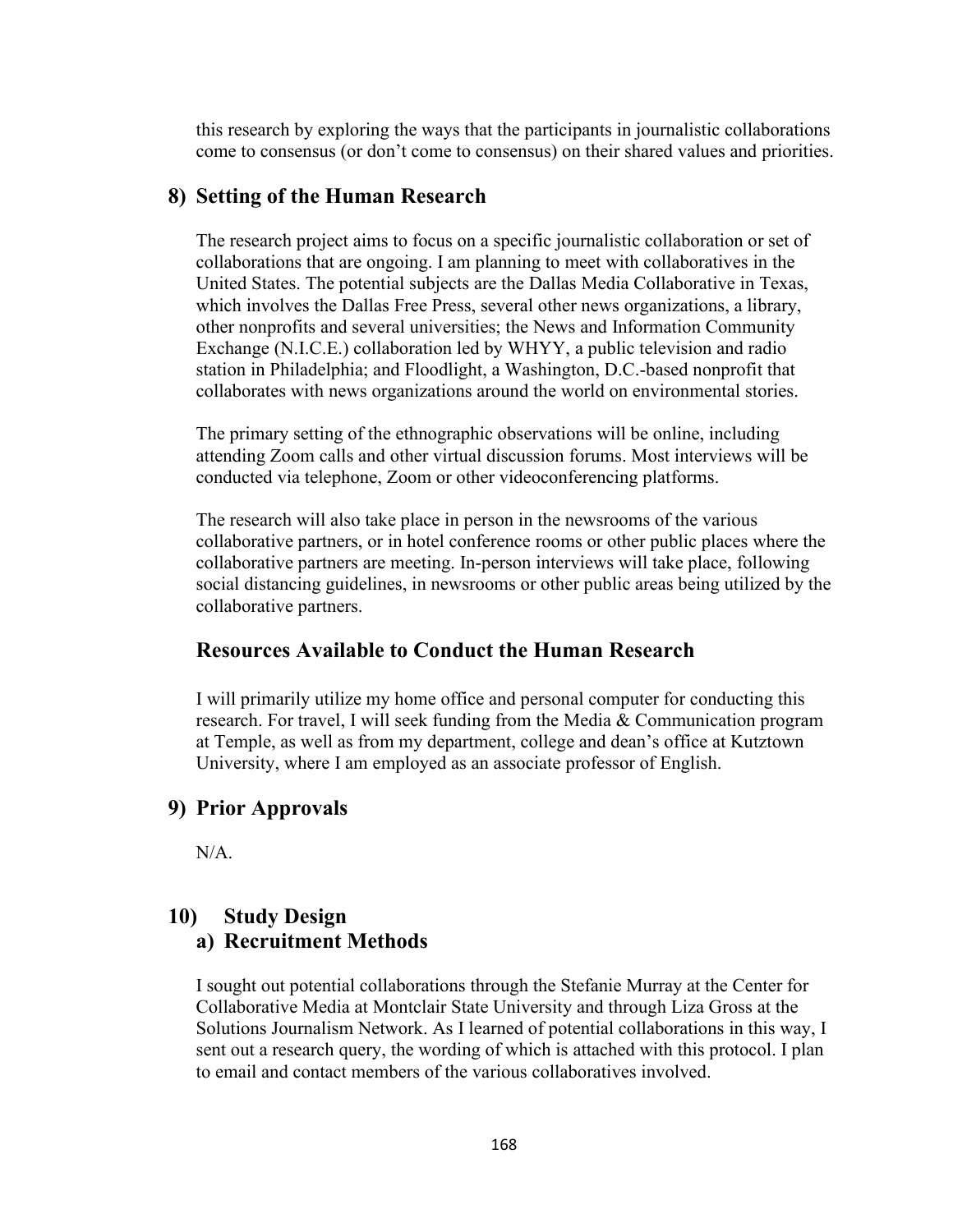# **b) Inclusion and Exclusion Criteria**

I will only be working with adults and the main criteria is that they are involved with a journalistic collaboration. I am targeting journalists and other professionals (editors, photographers, publishers, librarians, fundraisers, political advocates and others) that I know in advance are going to be eligible for my study.

# **c) Local Number of Subjects**

The number of subjects will depend on the number of organizations that are ultimately a part of the collaboration under study.

For the site study in Houston, I anticipate including fewer than 50 participants.

For the site in Philadelphia, I anticipate including between 15 and 20 participants.

For the site in Washington, I anticipate including between 15 and 20 participants.

# **d) Study-Wide Number of Subjects**

Overall, I anticipate speaking with 60 to 90 journalists and other professionals over the course of this study.

# **e) Study Timelines**

April 2021: Submit dissertation proposal to committee April 2021: IRB application submission Late April 2021: Dissertation proposal defense May 2021-October 2021: Data collection. I anticipate visiting the sites in person at respective dates TBD in July and August. Fall 2021: Data analysis November 2021-February 2022: Writing March 1, 2022: Have dissertation approved by advisor, submitted to committee Early April 2022: Oral defense of dissertation Before April 18, 2022: Submit dissertation to graduate school.

# **f) Study Endpoints**

I plan to be done collecting data by October 2021, after which I will begin analyzing the data. As this is for a dissertation, I anticipate the research project (involving data collection, analysis and writing) being complete by April 2022, per the above timeline. I plan to defend it in April 2022.

# **g) Procedures Involved in the Human Research**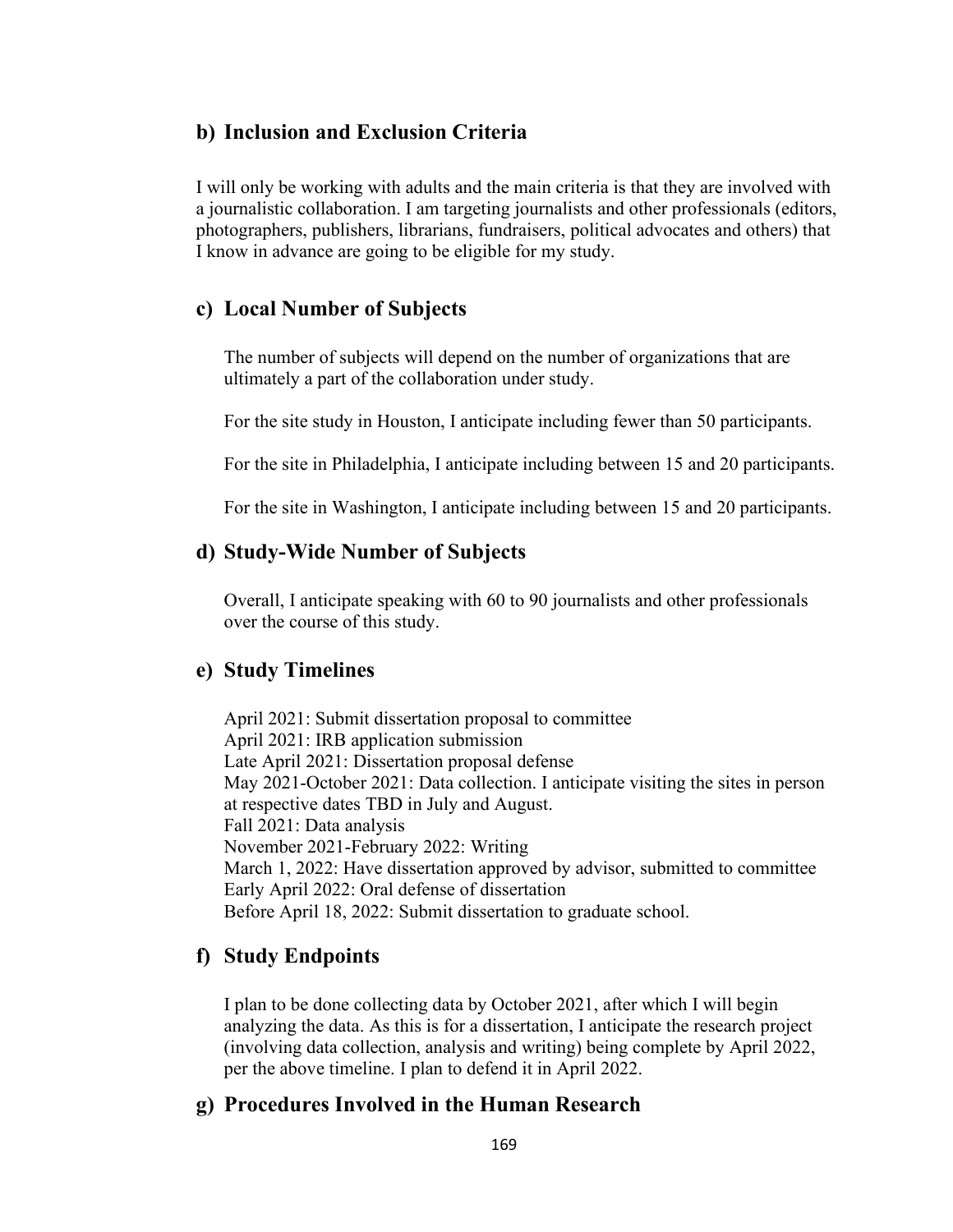Since this project seeks to answer questions about values and processes, ethnographic research – attending meetings, joining conference calls and observing online and in-person discussions, as well as journalistic work in progress – will help interpret observable relationships between social practices and systems of meaning (Lindlof  $\&$  Taylor, 2019, p. 174). In addressing the central research questions, this study will primarily use a combination of ethnographic observation and interviewing – both taking place in virtual spaces and over the telephone or Zoom. I am going to be observing these journalists and other professionals doing journalistic work – planning their projects and discussing how the reporting, writing, editing and production of news content will work. I will be following up with interviews on questions about those observations.

In the in-person aspect of the research, I will be observing the collaborators in their work reporting, writing, editing and producing news content. In this component of the research, I plan to follow all cautions and requirements that the IRB provided in its July 13, 2020 memo on the resumption of human subject research. I will be following social distancing and mask protocols when engaging in person with subjects. As noted above, I will seek to minimize the direct, inperson component of the research by utilizing virtual research techniques, including videoconferencing and telephone interviews. The two sites noted above are already holding most of their meetings and discussions virtually due to COVID-19. Finally, I have received the first dose of Pfizer's COVID-19 vaccine and am scheduled to receive the second dose in early May, well before I would conduct in-person research.

# **h) Data and Specimen Banking**

My observations, interview notes and transcripts will be saved on the hard drive of a password-protected computer to which only the researcher (Ph.D. student Patrick Walters) has access. Physical copies of observations and interview notes will be kept in a locked cabinet in the researcher's office.

# **i) Data Management**

Only the researcher (Ph.D. student Patrick Walters) will have access to the data. The data will be stored as noted above.

# **j) Provisions to Monitor the Data to Ensure the Safety of subjects**

N/A

# **k) Withdrawal of Subjects**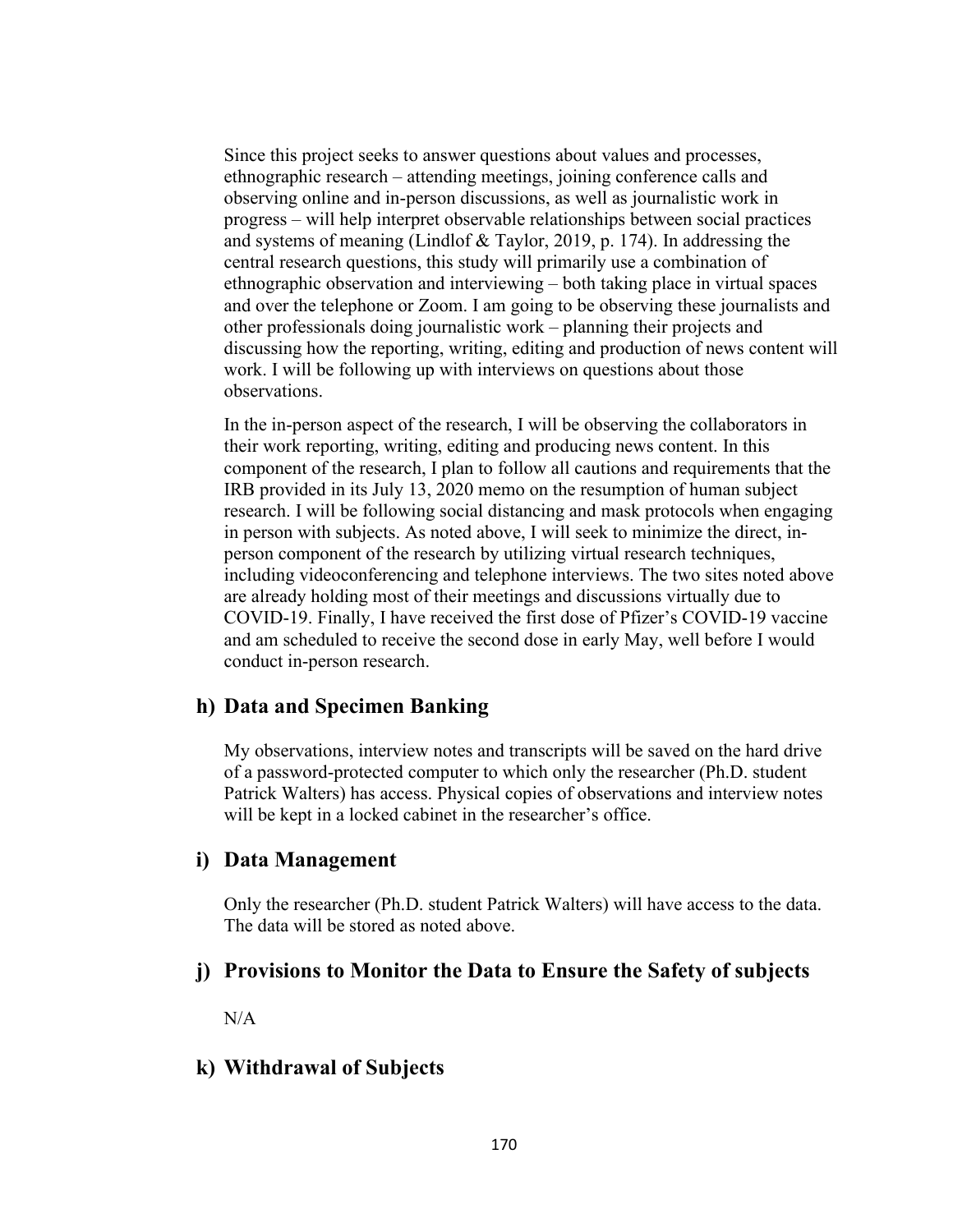Subjects will be able to withdraw from the research at any time. I do not anticipate circumstances in which I would withdraw them without their consent.

# **11) Risks to Subjects**

The risks subjects face while participating in this study are no greater than the risks they may encounter in everyday life.

# **12) Potential Benefits to Subjects**

The data gathered in this study may help participants understand the way collaborations contribute to the journalistic enterprise.

# **13) Privacy and Confidentiality**

I plan to address much of the research I collect in the aggregate. In some instances, I plan to ask participants if I can use their name, title and name of organization. If they decline, I will not use the name or identifying information about them, so that data cannot be traced back to the specific individual involved; in these instances, I may store their information by number, with a spreadsheet that matches each number, so that the researcher can track who is who in conducting the analysis.

# **14) Compensation for Research-Related Injury**

N/A.

# **15) Economic Burden to Subjects**

N/A.

# **16) Subject Compensation**

Subjects in the study will not receive any compensation.

# **17) Consent Process**

I will be reaching out to subjects (the journalistic collaborations) via email. I am including, along with this protocol, the initial recruitment email that is being sent out to potential participants. I am also including copies of two consent forms – one for my virtual and telephone data collection and another for my in-person data collection. I am also including initial responses from preliminary queries to potential participants.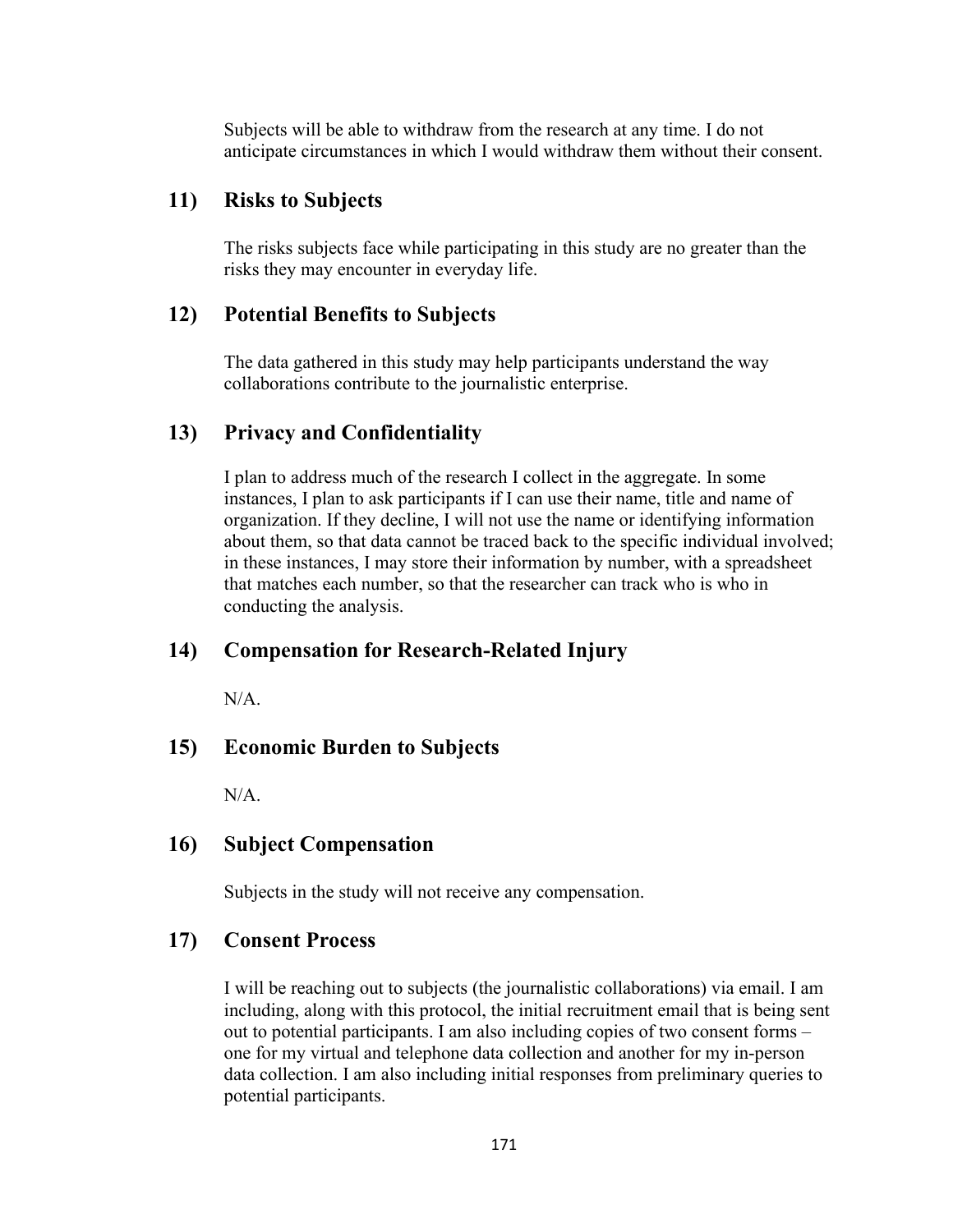For virtual and telephone data collection, I will provide subjects with the consent form ahead of time and seek verbal consent on the call or meeting.

For the in-person data collection, I will collect signed agreements from participants, including a box indicating whether they are willing to be identified and quoted by name in the research.

# **18) Drugs or Devices**

N/A.

# **19) Multi-Site Human Research**

 $N/A$ .

# **20) Sharing of Results or Incidental Findings with Subjects**

I plan to answer subjects' questions about the research while it is ongoing and provide them access to the final project.

### **21) Research Conducted in a Foreign Country**

N/A.

# **22) Community-Based Participatory Research**

The research is focused on exploring how journalistic collaborations are impacting the information system in individual communities. Therefore, it is inherently seeking ways to better understand how journalism can keep communities informed and educated.